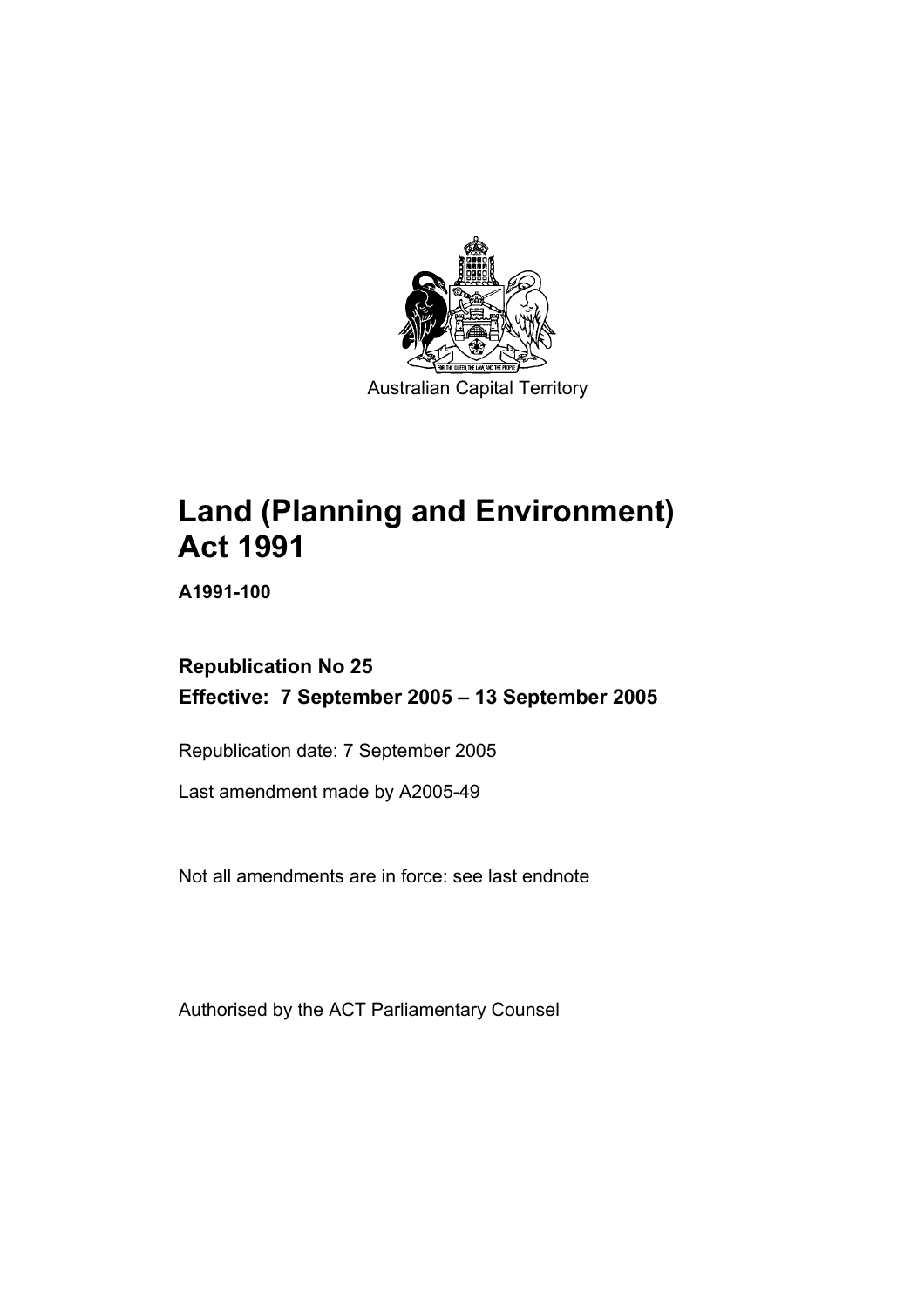## **About this republication**

#### **The republished law**

This is a republication of the *Land (Planning and Environment) Act 1991* (including any amendment made under the *Legislation Act 2001*, part 11.3 (Editorial changes)) as in force on 7 September 2005*.* It also includes any amendment, repeal or expiry affecting the republished law to 7 September 2005.

The legislation history and amendment history of the republished law are set out in endnotes 3 and 4.

#### **Kinds of republications**

The Parliamentary Counsel's Office prepares 2 kinds of republications of ACT laws (see the ACT legislation register at www.legislation.act.gov.au):

- authorised republications to which the *Legislation Act 2001* applies
- unauthorised republications.

The status of this republication appears on the bottom of each page.

#### **Editorial changes**

The *Legislation Act 2001*, part 11.3 authorises the Parliamentary Counsel to make editorial amendments and other changes of a formal nature when preparing a law for republication. Editorial changes do not change the effect of the law, but have effect as if they had been made by an Act commencing on the republication date (see *Legislation Act 2001*, s 115 and s 117). The changes are made if the Parliamentary Counsel considers they are desirable to bring the law into line, or more closely into line, with current legislative drafting practice.

This republication does not include amendments made under part 11.3 (see endnote 1).

#### **Uncommenced provisions and amendments**

If a provision of the republished law has not commenced or is affected by an uncommenced amendment, the symbol  $\mathbf{U}$  appears immediately before the provision heading. The text of the uncommenced provision or amendment appears only in the last endnote.

#### **Modifications**

If a provision of the republished law is affected by a current modification, the symbol  $\mathbf{M}$ appears immediately before the provision heading. The text of the modifying provision appears in the endnotes. For the legal status of modifications, see *Legislation Act 2001*, section 95.

#### **Penalties**

The value of a penalty unit for an offence against this republished law at the republication date is—

- (a) if the person charged is an individual—\$100; or
- (b) if the person charged is a corporation—\$500.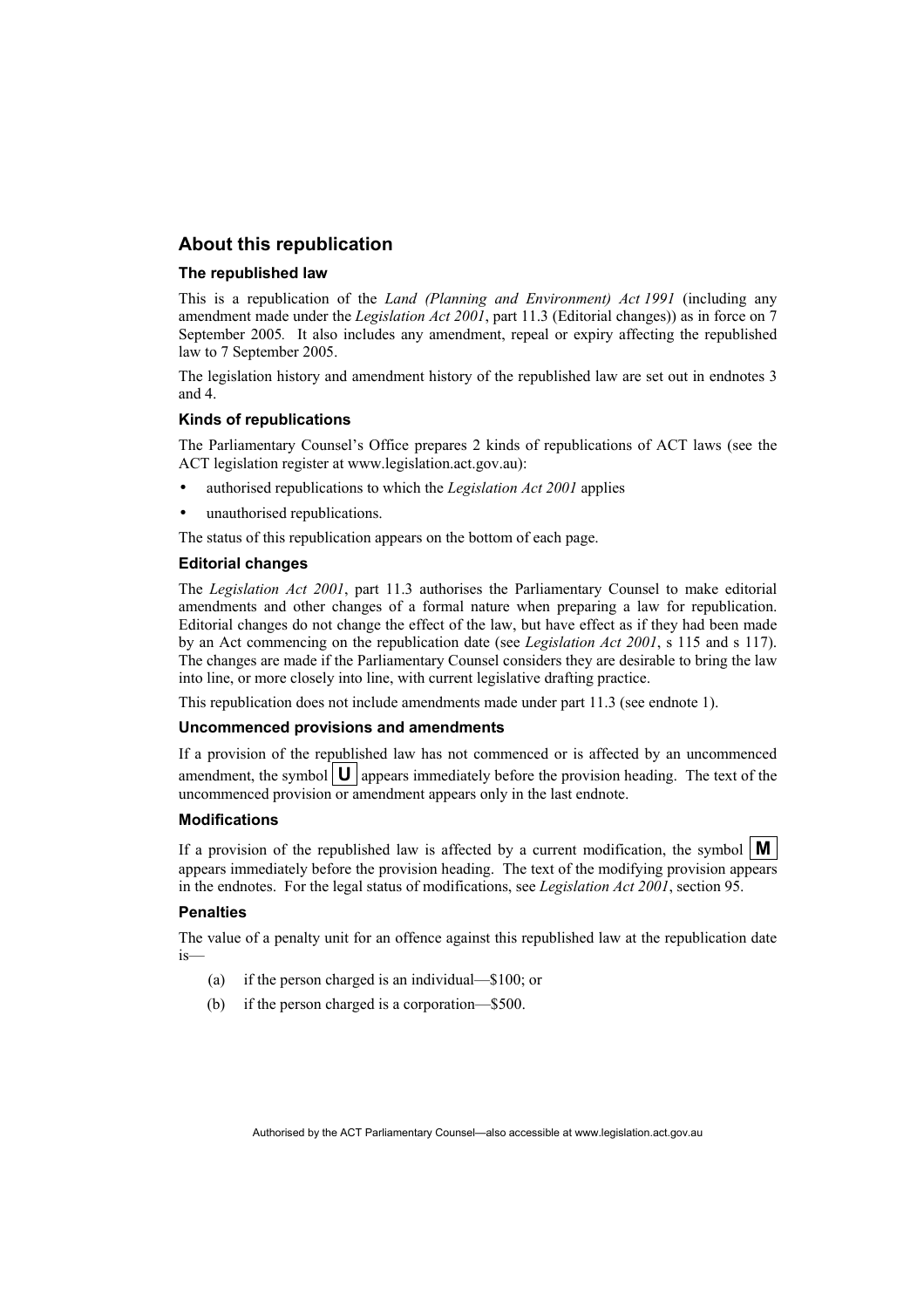

# **Land (Planning and Environment) Act 1991**

# **Contents**

| Part 1                      | <b>Preliminary</b>                                                       |            |
|-----------------------------|--------------------------------------------------------------------------|------------|
| 1                           | Name of Act                                                              | 2          |
| 2                           | Dictionary                                                               | 2          |
| 3                           | <b>Notes</b>                                                             | 2          |
| 4                           | Offences against Act—application of Criminal Code etc                    | 2          |
| Part 2                      | <b>Planning</b>                                                          |            |
| <b>Division 2.1</b>         | <b>Preliminary</b>                                                       |            |
| 5                           | Definitions for pt 2                                                     | 4          |
| <b>Division 2.2</b>         | Territory plan-object and effect                                         |            |
| 7                           | Object of territory plan                                                 | 6          |
| 8                           | Effect of plan                                                           |            |
| R <sub>25</sub><br>07/09/05 | Land (Planning and Environment) Act 1991<br>Effective: 07/09/05-13/09/05 | contents 1 |
|                             |                                                                          |            |

Page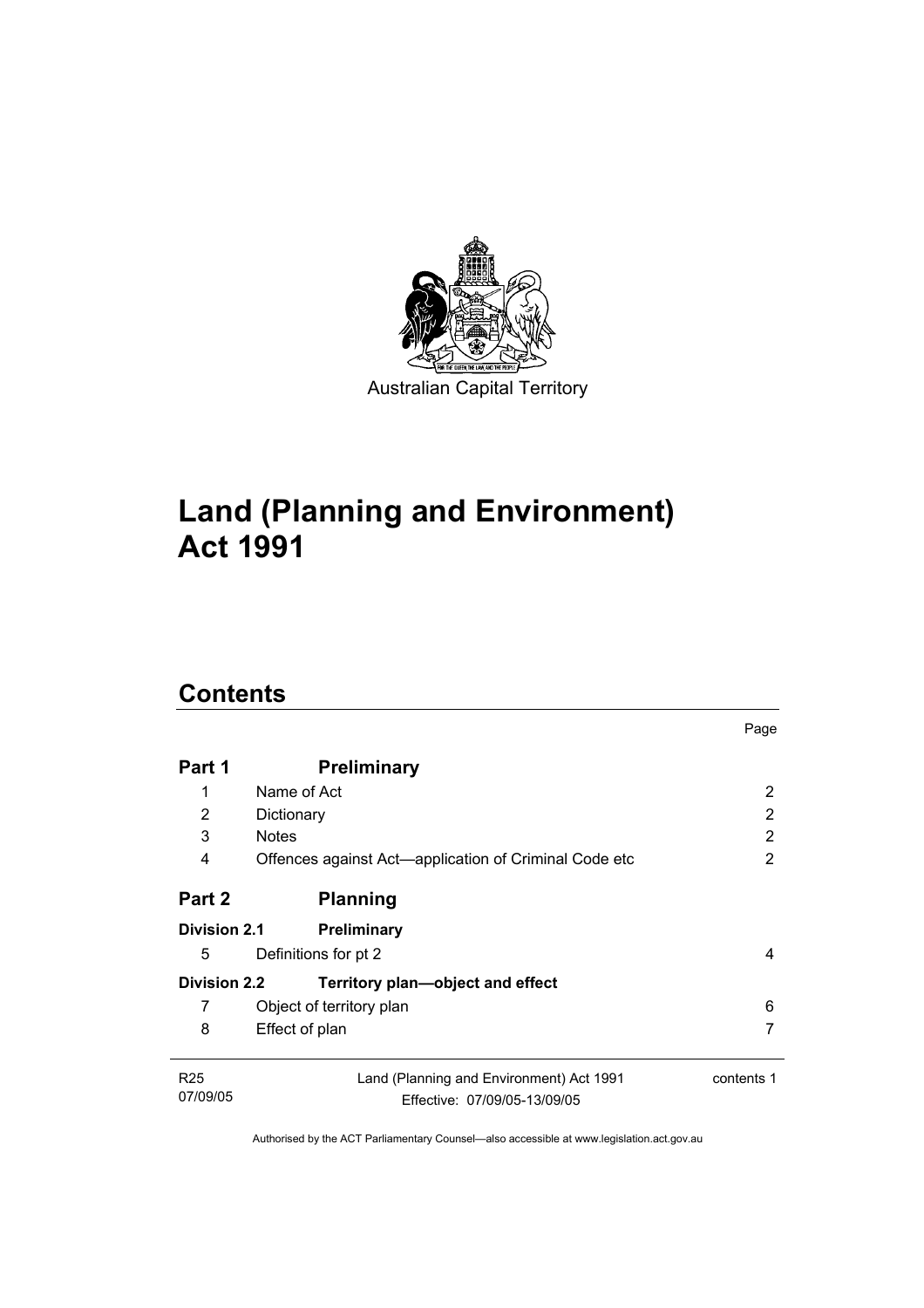| Contents |
|----------|
|----------|

|                     |                                                                                         | Page            |
|---------------------|-----------------------------------------------------------------------------------------|-----------------|
| 9                   | Effect of draft plan variation                                                          | 7               |
| 12                  | Plan not to have retrospective effect                                                   | 8               |
| <b>Division 2.3</b> | Territory plan-continuation and variation                                               |                 |
|                     | Subdivision 2.3.1 Territory plan                                                        |                 |
| 13                  | Continuation of plan                                                                    | 8               |
|                     | Subdivision 2.3.2 Preparation of variations of territory plan                           |                 |
| 14                  | Application of sdiv 2.3.2                                                               | 9               |
| 15                  | Preparation of plan variations                                                          | 9               |
| 16                  | Consultation with conservator                                                           | 9               |
| 17                  | Consultation with heritage council                                                      | 9               |
| 18                  | Environmental reports and inquiries                                                     | 9               |
| 19                  | Public consultation-notification                                                        | 10              |
| 19A                 | Public consultation-notice of interim effect etc                                        | 11              |
| 19B                 | Public consultation-availability of draft plan variation etc                            | 11              |
| 19 <sub>C</sub>     | Draft plan variations that do not affect rights                                         | 12              |
| 20                  | Consultation with national capital authority                                            | 12              |
| 21                  | Public inspection of comments                                                           | 13              |
| 22                  | Revision, deferral or withdrawal of draft plan variations                               | 13              |
|                     | Subdivision 2.3.3 Minister approval and consideration by Legislative<br><b>Assembly</b> |                 |
| 23                  | Application of sdiv 2.3.3                                                               | 14              |
| 24                  | Submission of draft plan variation to Minister                                          | 14              |
| 25                  | Consideration by Legislative Assembly committee                                         | 16              |
| 26                  | Minister's powers                                                                       | 16              |
| 27                  | Return of draft plan variation to authority                                             | 17              |
| 28                  | Notice of revival of deferred draft plan variation                                      | 18              |
| 29                  | Consideration of plan variation by Legislative Assembly                                 | 18              |
| 30                  | Rejection of plan variation by Legislative Assembly                                     | 21              |
| 30A                 | Partial rejection of plan variation by Legislative Assembly                             | 21              |
| 30B                 | Partial rejection of plan variation-newspaper publication etc                           | 22              |
|                     | Subdivision 2.3.4 Plan variations-defined land                                          |                 |
| 31                  | Definition for sdiv 2.3.4                                                               | 22              |
| 32                  | Plan variations in relation to defined land                                             | 22              |
| contents 2          | Land (Planning and Environment) Act 1991                                                | R <sub>25</sub> |
|                     | Effective: 07/09/05-13/09/05                                                            | 07/09/05        |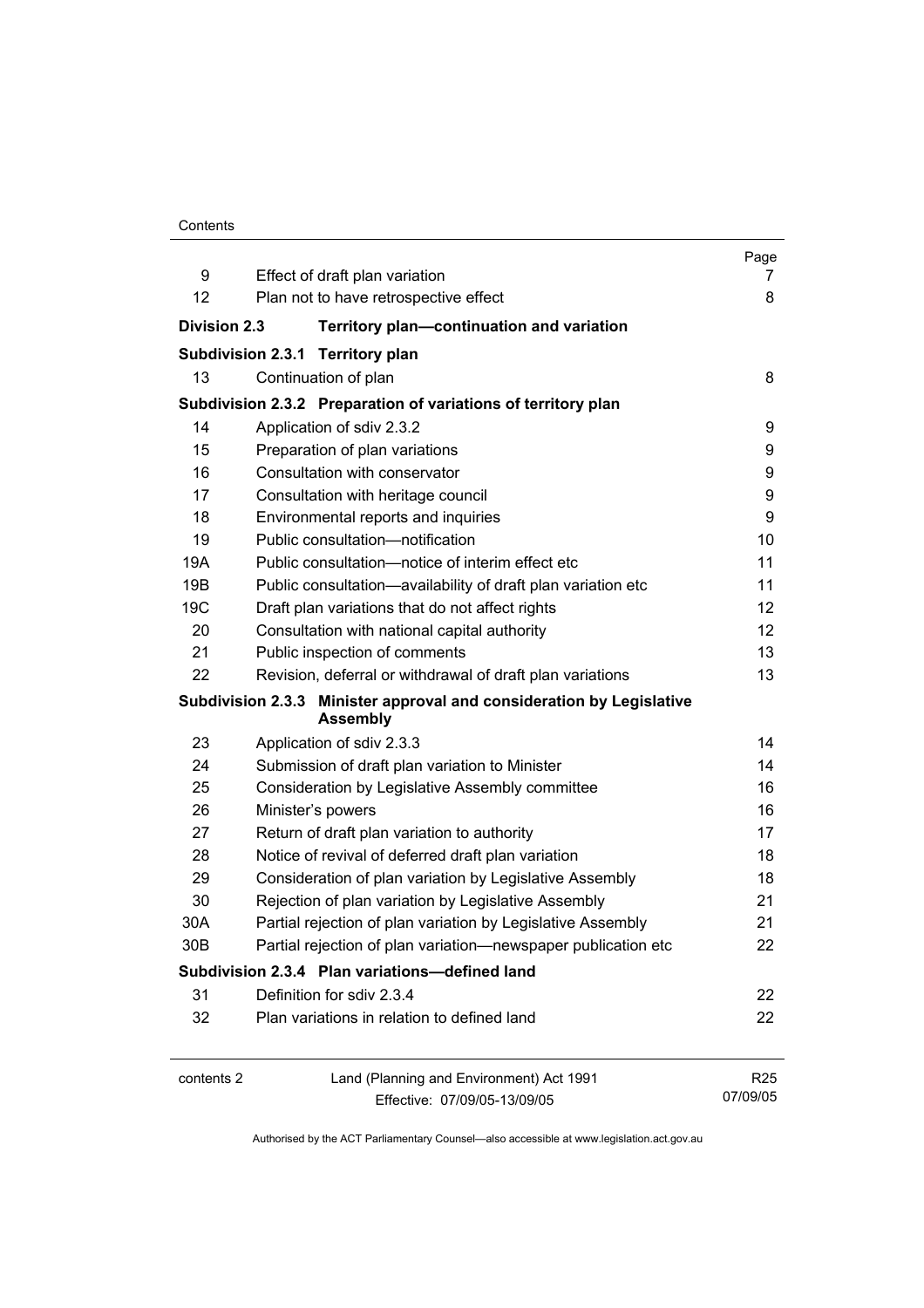|                     |                       |                                                                                               | Contents |
|---------------------|-----------------------|-----------------------------------------------------------------------------------------------|----------|
|                     |                       |                                                                                               | Page     |
| <b>Division 2.5</b> |                       | <b>Miscellaneous</b>                                                                          |          |
| 51                  |                       | Challenge to validity of provisions of plan                                                   | 24       |
| Part 4              |                       | <b>Environmental assessments and inquiries</b>                                                |          |
| <b>Division 4.1</b> |                       | Preliminary                                                                                   |          |
| 111                 | Definitions for pt 4  |                                                                                               | 25       |
| 112                 | Proponents            |                                                                                               | 27       |
| <b>Division 4.2</b> |                       | <b>Preliminary assessments</b>                                                                |          |
| 113                 | <b>Directions</b>     |                                                                                               | 27       |
| 114                 |                       | Mandatory preliminary assessments                                                             | 27       |
| 115                 | Content               |                                                                                               | 28       |
| 116                 |                       | Submission to Minister                                                                        | 28       |
| 117                 | Public inspection     |                                                                                               | 28       |
| 118                 | Exclusion of material |                                                                                               | 29       |
| Division 4.3        |                       | <b>Assessments</b>                                                                            |          |
|                     |                       | Subdivision 4.3.1 Form and content                                                            |          |
| 119                 | Form                  |                                                                                               | 30       |
| 120                 | statements            | Content of public environment reports and environmental impact                                | 30       |
|                     |                       | Subdivision 4.3.2 Direction of assessments                                                    |          |
| 121                 |                       | Decisions to direct assessments                                                               | 30       |
| 122                 |                       | Environment Minister's power to direct assessments                                            | 31       |
| 123                 | <b>Directions</b>     |                                                                                               | 31       |
|                     |                       | Subdivision 4.3.3 Preparation, evaluation and consideration by Legislative<br><b>Assembly</b> |          |
| 124                 |                       | Public environment reports-preparation                                                        | 33       |
| 125                 |                       | Environmental impact statements-consultation and public inspection                            | 33       |
| 126                 | and reports           | Environmental impact statements-consideration of relevant comments                            | 35       |
| 127                 |                       | Submission of reports and statements to Environment Minister                                  | 35       |
| 128                 | Consultation          |                                                                                               | 35       |
| 129                 | Further information   |                                                                                               | 36       |
| 130                 | Further revision      |                                                                                               | 37       |
|                     |                       |                                                                                               |          |

| <b>R25</b> | Land (Planning and Environment) Act 1991 | contents 3 |
|------------|------------------------------------------|------------|
| 07/09/05   | Effective: 07/09/05-13/09/05             |            |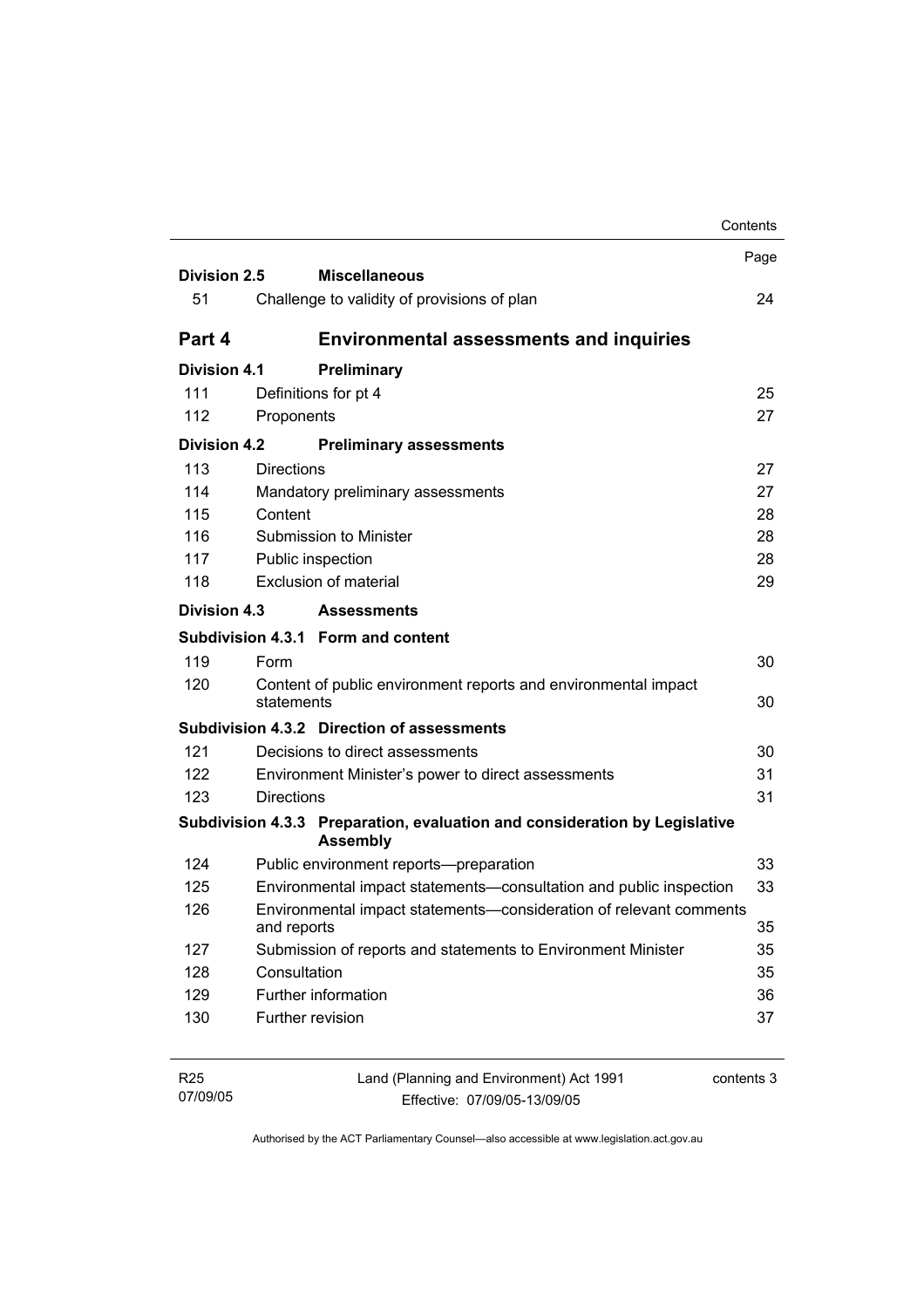#### **Contents**

| contents 4          | Land (Planning and Environment) Act 1991                         | R <sub>25</sub> |
|---------------------|------------------------------------------------------------------|-----------------|
| 159                 | Definitions for pt 5                                             | 54              |
| Division 5.1        | Preliminary                                                      |                 |
| Part 5              | <b>Land administration</b>                                       |                 |
| 157                 | Protection of panel members and witnesses                        | 53              |
| 156                 | Contempt                                                         | 52              |
| 154                 | Powers of search and inspection                                  | 52              |
| 153                 | Search warrants                                                  | 50              |
| 152                 | Power of entry                                                   | 49              |
| 151                 | Inspection of books and documents                                | 49              |
| 150                 | Victimisation of witnesses                                       | 48              |
| 149                 | Witnesses-summons to appear                                      | 47              |
| 148                 | Assessments for purpose of inquiries                             | 46              |
| 147                 | Special hearings-consultation with interested persons            | 46              |
| 146                 | General procedure                                                | 45              |
| 145                 | Public hearings                                                  | 44              |
| 144                 | Notice of inquiry hearings                                       | 44              |
| 143                 | Definitions for sdiv 4.4.3                                       | 43              |
|                     | Subdivision 4.4.3 Procedures and powers                          |                 |
| 142                 | Exclusion of material                                            | 43              |
| 141                 | Presentation to Legislative Assembly and public inspection       | 42              |
| 140                 | Inquiry reports                                                  | 42              |
|                     | Subdivision 4.4.2 Inquiry reports                                |                 |
| 139                 | Notification                                                     | 42              |
| 138                 | Terms of reference                                               | 41              |
| 136                 | Combined inquiries                                               | 41              |
| 135                 | Constitution                                                     | 40              |
|                     | Subdivision 4.4.1 Establishment of panels and terms of reference |                 |
| <b>Division 4.4</b> | <b>Inquiries</b>                                                 |                 |
| 134                 | Exemptions                                                       | 39              |
| 133                 | <b>Exclusion of material</b>                                     | 39              |
| 132                 | Presentation to Legislative Assembly and public inspection       | 38              |
| 131                 | <b>Evaluation by Environment Minister</b>                        | 37              |
|                     |                                                                  | Page            |

 $\overline{a}$ 

contents 4 Land (Planning and Environment) Act 1991 Effective: 07/09/05-13/09/05

07/09/05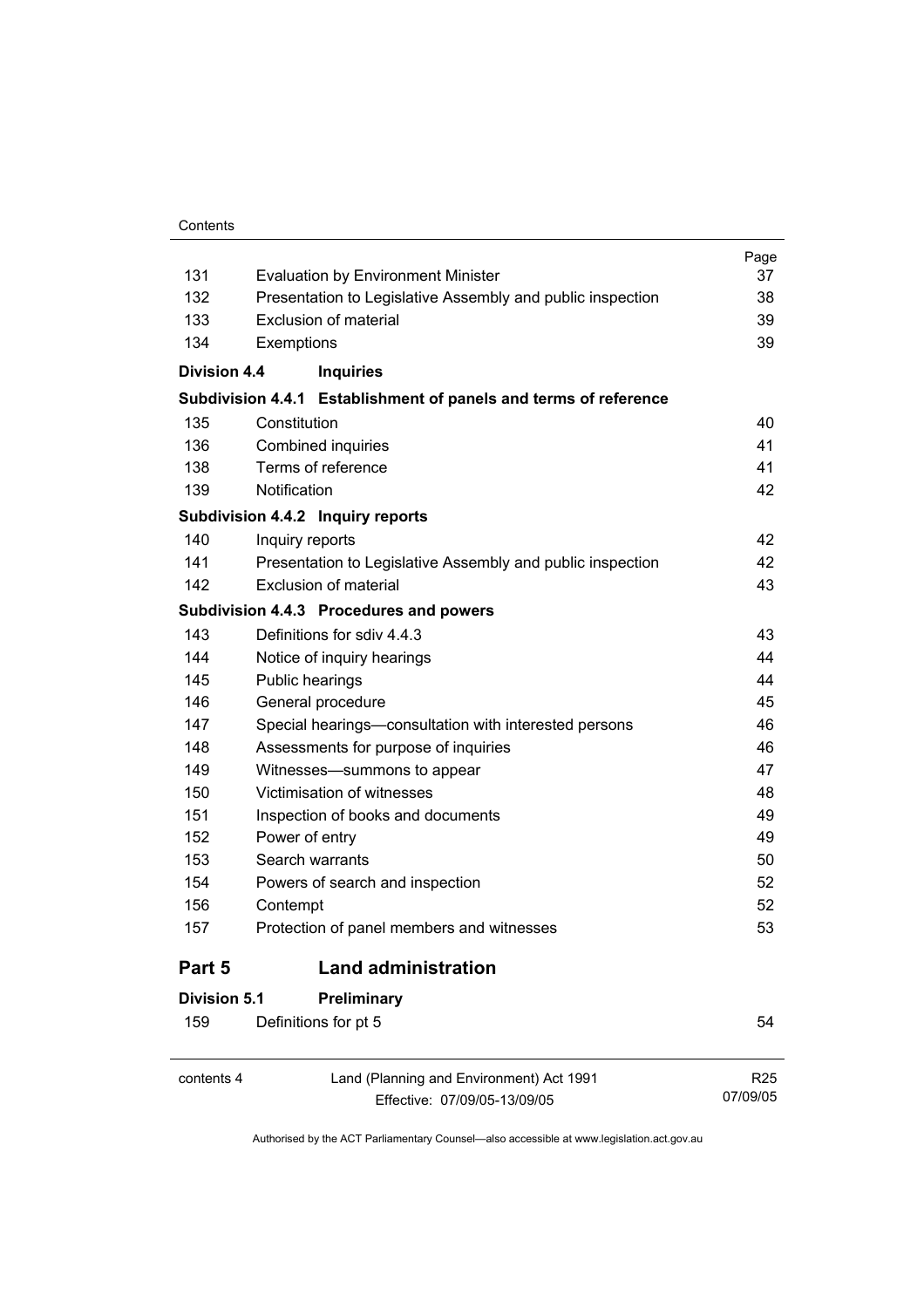| 159A                        | Meaning of concessional lease for Act                                    | Page<br>56 |
|-----------------------------|--------------------------------------------------------------------------|------------|
| 160                         | Application of pt 5                                                      | 57         |
|                             |                                                                          |            |
| <b>Division 5.2</b>         | Leases                                                                   |            |
| 160A                        | <b>Effect qualified</b>                                                  | 57         |
| 160B                        | Planning and land authority may grant leases                             | 57         |
| 161                         | Granting of leases                                                       | 58         |
| 163                         | Leases to community organisations                                        | 59         |
| 164                         | Special leases                                                           | 60         |
| 166                         | Inquiries and assessments in relation to granting of leases              | 61         |
| 166A                        | Grants of leases after inquiries or assessments                          | 62         |
| 167                         | Eligibility for certain classes of leases                                | 62         |
| 168                         | Authority need not grant lease                                           | 64         |
| 169                         | Payment for leases                                                       | 64         |
| 170                         | Failure to accept and execute lease                                      | 64         |
| 171                         | Grant of further residential leases                                      | 65         |
| 171A                        | Grant of further rural leases                                            | 66         |
| 172                         | Grant of further leases for purposes other than residential or rural     | 68         |
| 172A                        | Grant of further lease—unit titles                                       | 69         |
| 172B                        | Grant of further lease-community title                                   | 69         |
| 172C                        | No right to use, flow and control of water                               | 70         |
| 173                         | Lessee's rights in relation to improvements                              | 70         |
| 174                         | Deciding value of improvements                                           | 73         |
| 175                         | Use of land for leased purpose                                           | 74         |
| 176                         | Variation of rent                                                        | 75         |
| 177                         | Review of variations of rent                                             | 75         |
| 178                         | Refund on lease surrender or termination                                 | 76         |
| 179                         | Certificates of compliance                                               | 76         |
| 180                         | Transfer of land subject to building and development provision           | 77         |
| 181                         | Mortgage of leasehold subject to building and development provision      | 79         |
| 182                         | Land leased to be held as undivided parcel                               | 80         |
| 183                         | Power of lessee to sublet part of building or land in certain cases      | 80         |
| <b>Division 5.3</b>         | <b>Variation of leases</b>                                               |            |
| 183A                        | <b>Effect qualified</b>                                                  | 81         |
| 184                         | Application to surrender and regrant of leases                           | 81         |
| R <sub>25</sub><br>07/09/05 | Land (Planning and Environment) Act 1991<br>Effective: 07/09/05-13/09/05 | contents 5 |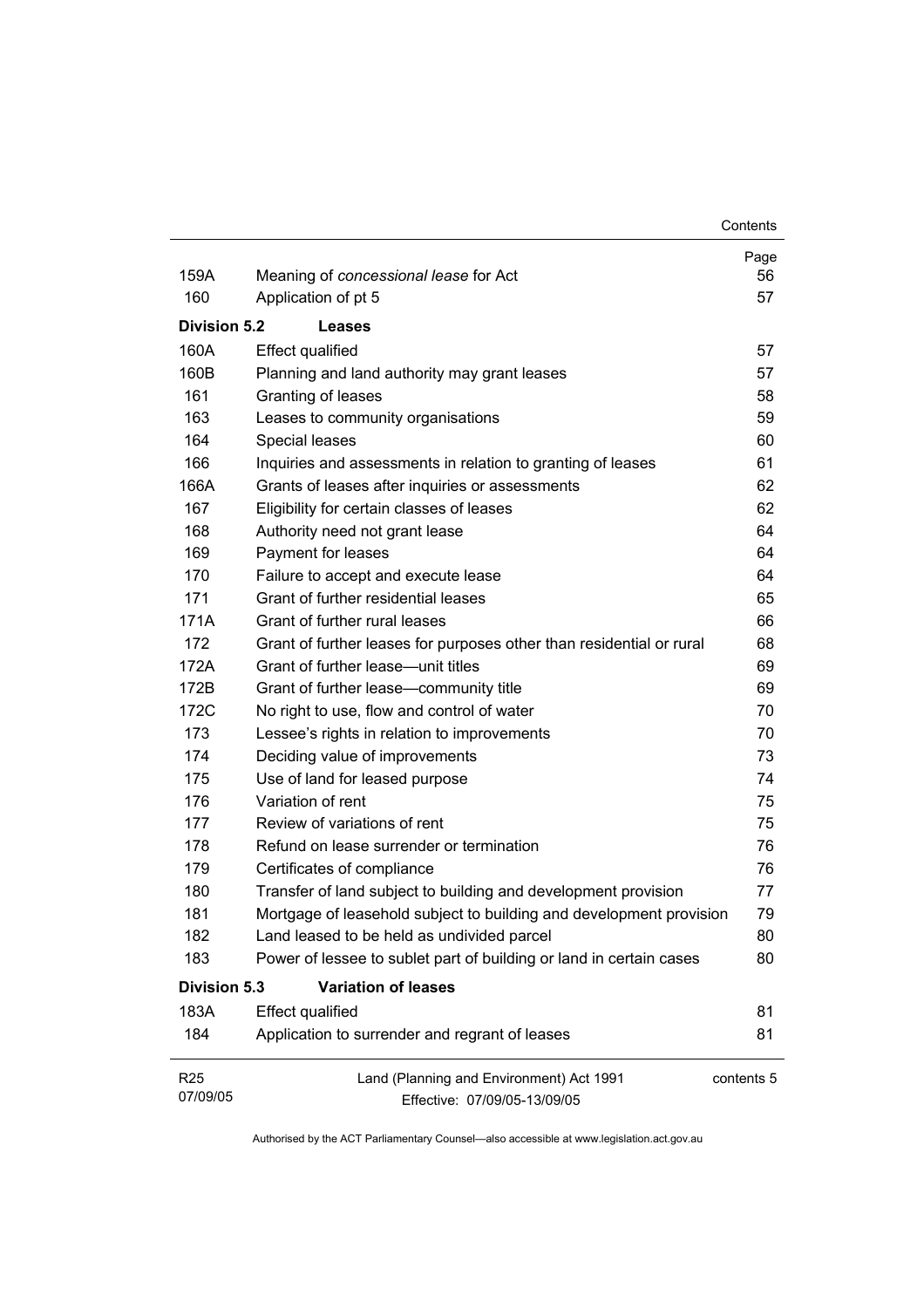|                     |                                                            | Page            |
|---------------------|------------------------------------------------------------|-----------------|
| 184A                | Variation of nominal rent lease-change of use charge       | 81              |
| 184C                | Change of use charge for variations of nominal rent leases | 83              |
| 184D                | Variation of rental leases                                 | 83              |
| 185                 | Advice of rent payable on variation of lease               | 84              |
| 186                 | Variation of lease to pay out rent                         | 84              |
| 186A                | No variations to extend term                               | 85              |
| Division 5.4        | <b>Restrictions on rural leases</b>                        |                 |
| 186B                | Definitions for div 5.4                                    | 85              |
| 186C                | Land management agreements                                 | 87              |
| 186D                | Dealings with rural leases                                 | 87              |
| 186E                | Discharge amount                                           | 89              |
| 186F                | Discharge amount-special Pialligo leases                   | 90              |
| 186G                | Index numbers                                              | 91              |
| 186H                | No subdivision or consolidation                            | 92              |
| Division 5.5        | <b>Consolidation and subdivision</b>                       |                 |
| <b>187AA</b>        | <b>Effect qualified</b>                                    | 92              |
| 187                 | Application-nominal rent leases of territory land          | 92              |
| 187A                | Consolidation and subdivision--change of use charge        | 92              |
| 187C                | Change of use charge for consolidations and subdivisions   | 94              |
| <b>Division 5.6</b> | <b>Recovery of land</b>                                    |                 |
| 188                 | Termination of leases                                      | 94              |
| 189                 | How land may be recovered                                  | 95              |
| 190                 | Evidence of ending of lease                                | 96              |
|                     |                                                            |                 |
| <b>Division 5.7</b> | <b>Public land</b>                                         |                 |
|                     | Subdivision 5.7.1 Preliminary                              |                 |
| 191                 | Definitions for div 5.7                                    | 97              |
|                     | Subdivision 5.7.2 Public land                              |                 |
| 192                 | Recommendations to planning and land authority             | 97              |
|                     | Subdivision 5.7.3 Management of public land                |                 |
| 193                 | Reserved areas                                             | 97              |
| 194                 | Management                                                 | 98              |
| 195                 | Management objectives                                      | 98              |
| contents 6          | Land (Planning and Environment) Act 1991                   | R <sub>25</sub> |
|                     | Effective: 07/09/05-13/09/05                               | 07/09/05        |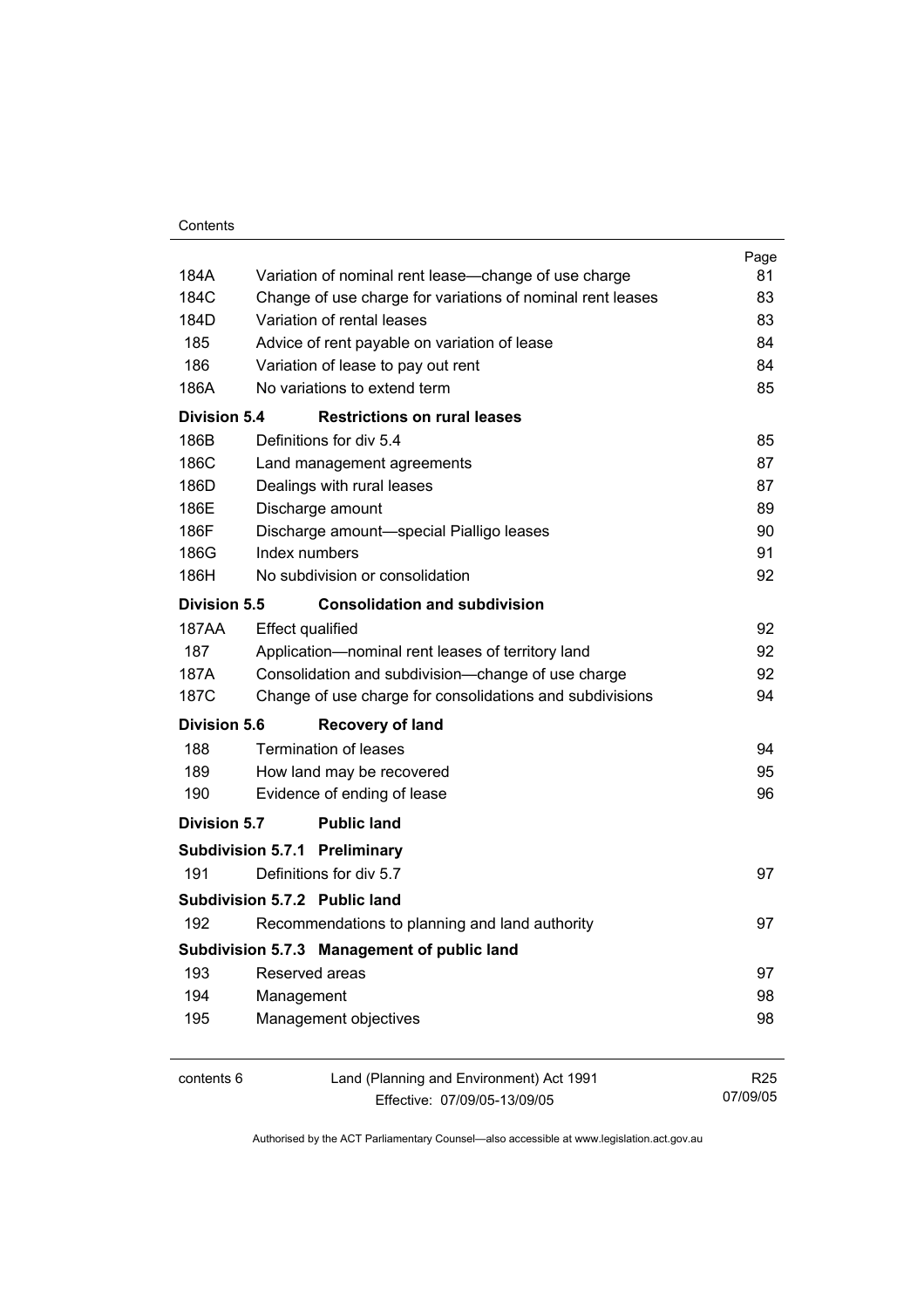|                     |                                                                          | Contents |
|---------------------|--------------------------------------------------------------------------|----------|
|                     |                                                                          | Page     |
|                     | Subdivision 5.7.4 Plans of management                                    |          |
| 196                 | Content                                                                  | 99       |
| 197                 | Preparation                                                              | 100      |
| 198                 | Variations                                                               | 100      |
| 199                 | Environmental assessments and inquiries                                  | 100      |
| 200                 | <b>Public consultation</b>                                               | 100      |
| 201                 | Revision                                                                 | 101      |
| 202                 | Submission to Minister                                                   | 101      |
| 203                 | Consideration of plan of management by Legislative Assembly<br>committee | 102      |
| 204                 | Minister's powers                                                        | 102      |
| 205                 | Referral back to conservator                                             | 103      |
| 206                 | Notice of revival of deferred draft plan of management                   | 103      |
| 207                 | Notification, presentation, disallowance and date of effect              | 104      |
|                     | Subdivision 5.7.5 Leases and licences                                    |          |
| 208                 | Leases-generally                                                         | 104      |
| 209                 | Grant of leases                                                          | 105      |
| 210                 | Licences                                                                 | 105      |
| 211                 | Miner's rights in relation to public land                                | 106      |
| <b>Division 5.8</b> | <b>Miscellaneous</b>                                                     |          |
| 214                 | Lessee may surrender lease or part of lease                              | 107      |
| 215                 | Reduction of rent and relief from provisions of lease                    | 107      |
| 216                 | Access to leased land from roads and road related areas                  | 108      |
| 216A                | Notification of certain leases                                           | 109      |
| 217                 | Licences in relation to land that is not public land                     | 110      |
| 218                 | Reservation of minerals                                                  | 111      |
| 219                 | Rights to extract minerals                                               | 111      |
| 220                 | Access to lease documents and development agreements                     | 112      |
| Part 6              | <b>Approvals and orders</b>                                              |          |
| <b>Division 6.1</b> | Preliminary                                                              |          |
| 222                 | Definitions for pt 6                                                     | 113      |
| 223                 | Meaning of variation for pt 6                                            | 116      |

| R25      | Land (Planning and Environment) Act 1991 | contents 7 |
|----------|------------------------------------------|------------|
| 07/09/05 | Effective: 07/09/05-13/09/05             |            |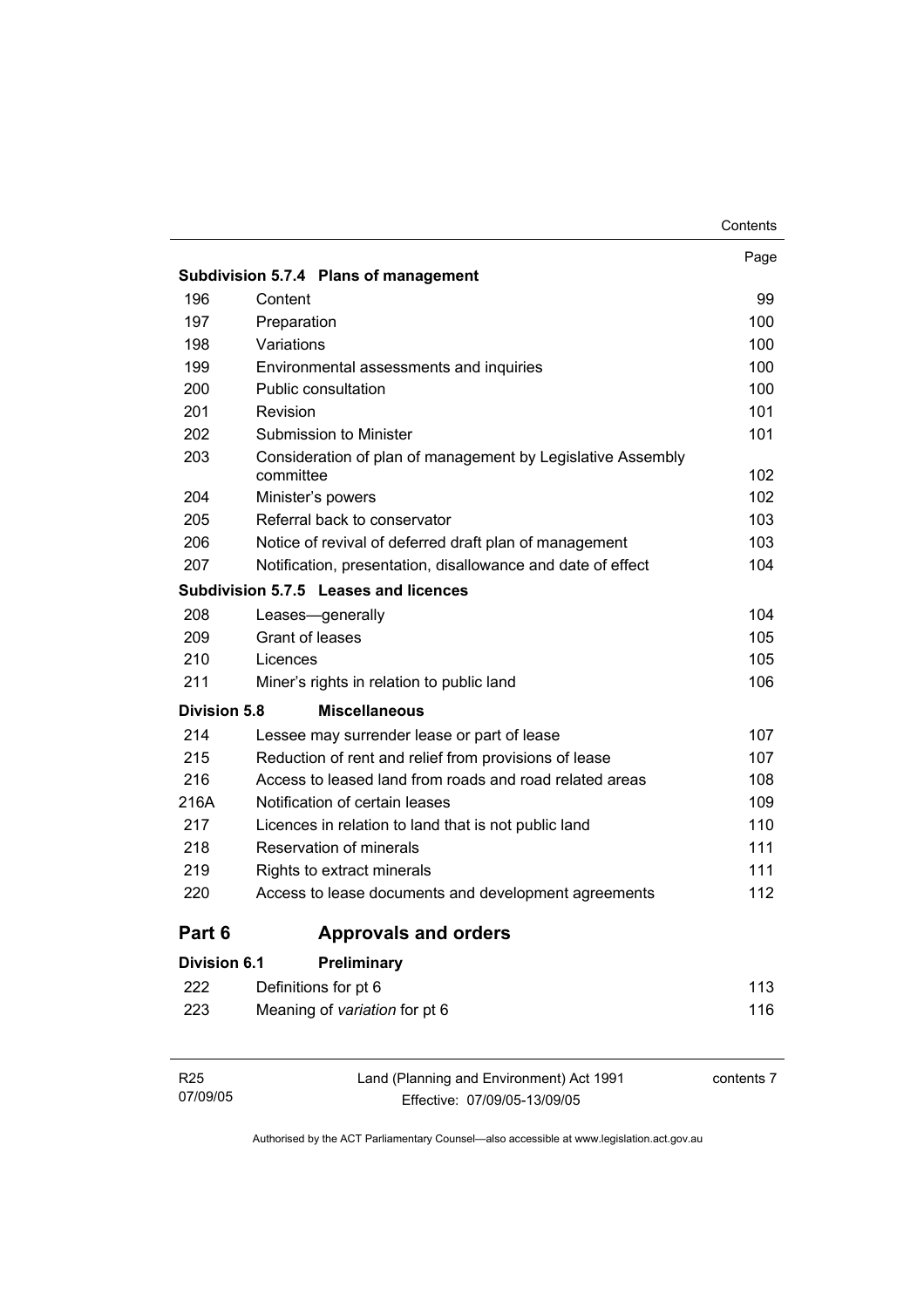#### **Contents**

|                     |                                                                                     | Page |
|---------------------|-------------------------------------------------------------------------------------|------|
| <b>Division 6.2</b> | <b>Approvals</b>                                                                    |      |
| Subdivision 6.2.1   | General                                                                             |      |
| 225                 | Offence-development                                                                 | 116  |
| 226                 | Application to undertake development                                                | 117  |
| 227                 | Register of applications, approvals, orders and lease and development<br>conditions | 119  |
| 228                 | Restrictions on inspection of applications                                          | 120  |
| 229                 | Notice of application                                                               | 121  |
| 229A                | Direction that applications be submitted to Minister                                | 124  |
| 229B                | Minister may decide some applications                                               | 124  |
| 230                 | Approvals                                                                           | 126  |
| 231                 | Matters to be considered by relevant authority                                      | 127  |
| 232                 | Duty of applicants                                                                  | 129  |
| 233                 | More information                                                                    | 129  |
| 234                 | Effect of failure to give further information                                       | 130  |
| 236                 | Environmental assessments and inquiries                                             | 130  |
|                     | <b>Subdivision 6.2.2 Objections</b>                                                 |      |
| 237                 | Objections-general                                                                  | 130  |
| 238                 | Inspection of objections                                                            | 131  |
| 239                 | Identity of objectors                                                               | 131  |
|                     | <b>Subdivision 6.2.3 Approvals</b>                                                  |      |
| 242                 | Approvals—notices to applicants and registrar-general                               | 131  |
| 243                 | Notification of approval or refusal of application                                  | 132  |
| 244                 | Notification if more than 1 objector                                                | 133  |
| 244A                | Notice of decision to heritage council                                              | 133  |
| 245                 | Conditional approvals                                                               | 133  |
|                     | Subdivision 6.2.4 Reconsideration of applications for approval                      |      |
| 245A                | Definitions for sdiv 6.2.4                                                          | 135  |
| 246                 | Applications for reconsideration                                                    | 136  |
| 246A                | Reconsideration of decisions                                                        | 136  |
| 246B                | No action by planning and land authority within time                                | 138  |
| 246C                | Notice of decision on reconsideration                                               | 138  |

contents 8 Land (Planning and Environment) Act 1991 Effective: 07/09/05-13/09/05

R25 07/09/05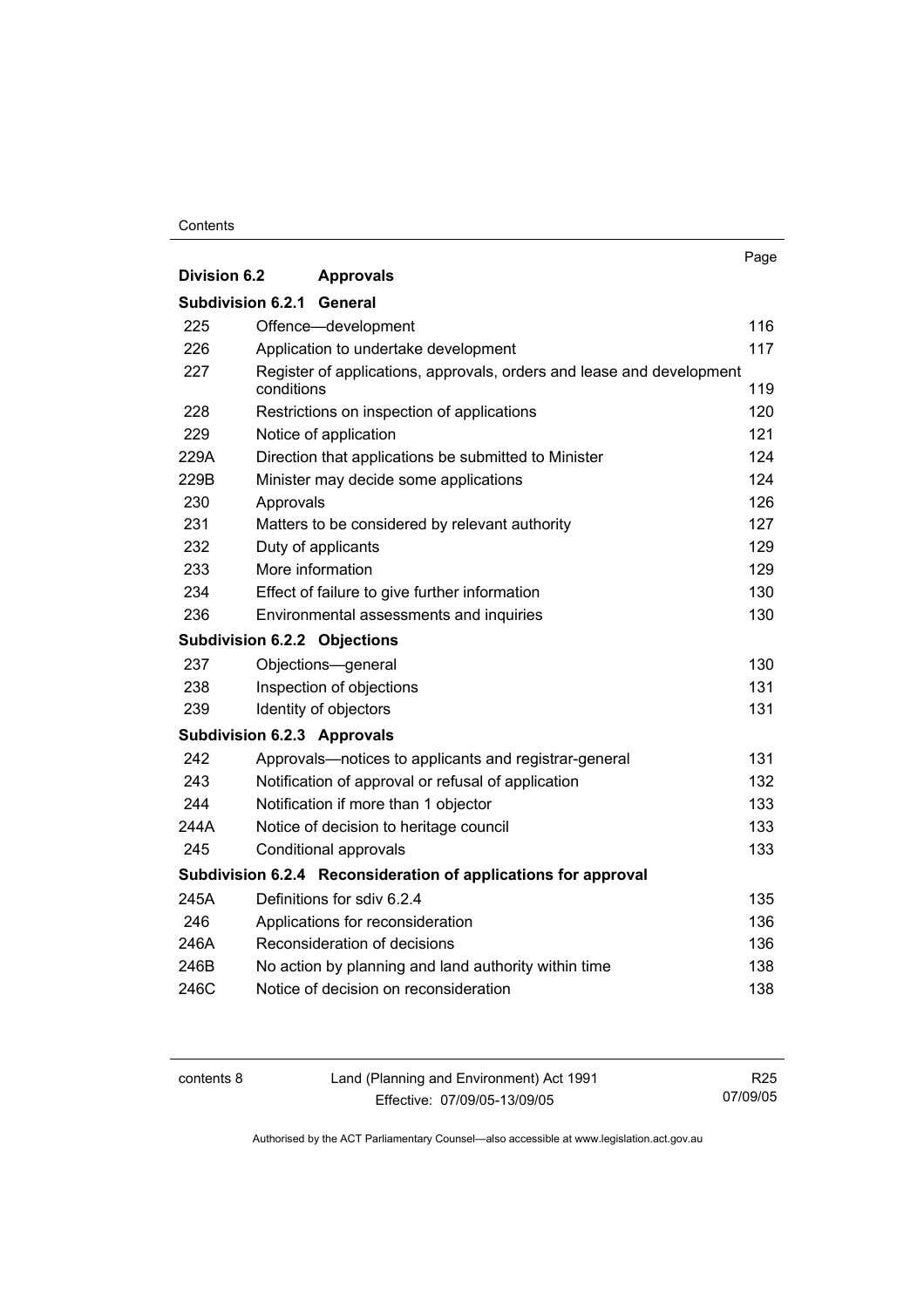|                             |                                                                               | Contents   |
|-----------------------------|-------------------------------------------------------------------------------|------------|
|                             |                                                                               | Page       |
|                             | Subdivision 6.2.5 Approvals-miscellaneous                                     |            |
| 247                         | Minor amendments                                                              | 138        |
| 248                         | Corrections                                                                   | 139        |
| 249                         | When approvals take effect                                                    | 139        |
| 250                         | Execution of approvals for variations of leases                               | 140        |
| 251                         | End of approvals                                                              | 140        |
| 252                         | Extension of time                                                             | 141        |
| 253                         | Revocation of approval                                                        | 141        |
|                             | Subdivision 6.2.6 Powers of Supreme Court                                     |            |
| 253A                        | Injunctions to require compliance with approvals                              | 142        |
| <b>Division 6.3</b>         | <b>Orders</b>                                                                 |            |
|                             | Subdivision 6.3.1 Making of orders                                            |            |
| 254                         | Applications to planning and land authority for orders                        | 142        |
| 254A                        | Decision on application to planning and land authority for order              | 144        |
| 255                         | Proposed orders on planning and land authority's own initiative               | 145        |
| 256                         | Decision on proposed order on planning and land authority's own<br>initiative | 147        |
| 257                         | Content of orders                                                             | 148        |
| 257A                        | Notice of making of orders                                                    | 150        |
| 257B                        | Who is bound by an order?                                                     | 151        |
| 258                         | Contravening orders                                                           | 151        |
| 258A                        | Ending of orders                                                              | 152        |
| 258B                        | Notice ending orders                                                          | 152        |
| 258C                        | Effect of orders about pest animals or plants                                 | 153        |
|                             | Subdivision 6.3.2 Rectification work                                          |            |
| 259                         | Definitions for sdiv 6.3.2                                                    | 153        |
| 259A                        | Direction to carry out rectification work                                     | 153        |
| 259B                        | Contravening direction to carry out rectification work                        | 155        |
| 259C                        | Authorisation to carry out rectification work                                 | 155        |
| 259D                        | Obstructing etc authorised people                                             | 156        |
| 259E                        | Liability for cost of rectification work                                      | 156        |
| 259F                        | Determination of criteria for deferral of rectification work cost             | 156        |
| 259G                        | Application for deferral of rectification work cost                           | 156        |
| R <sub>25</sub><br>07/09/05 | Land (Planning and Environment) Act 1991<br>Fffective: 07/09/05-13/09/05      | contents 9 |

Effective: 07/09/05-13/09/05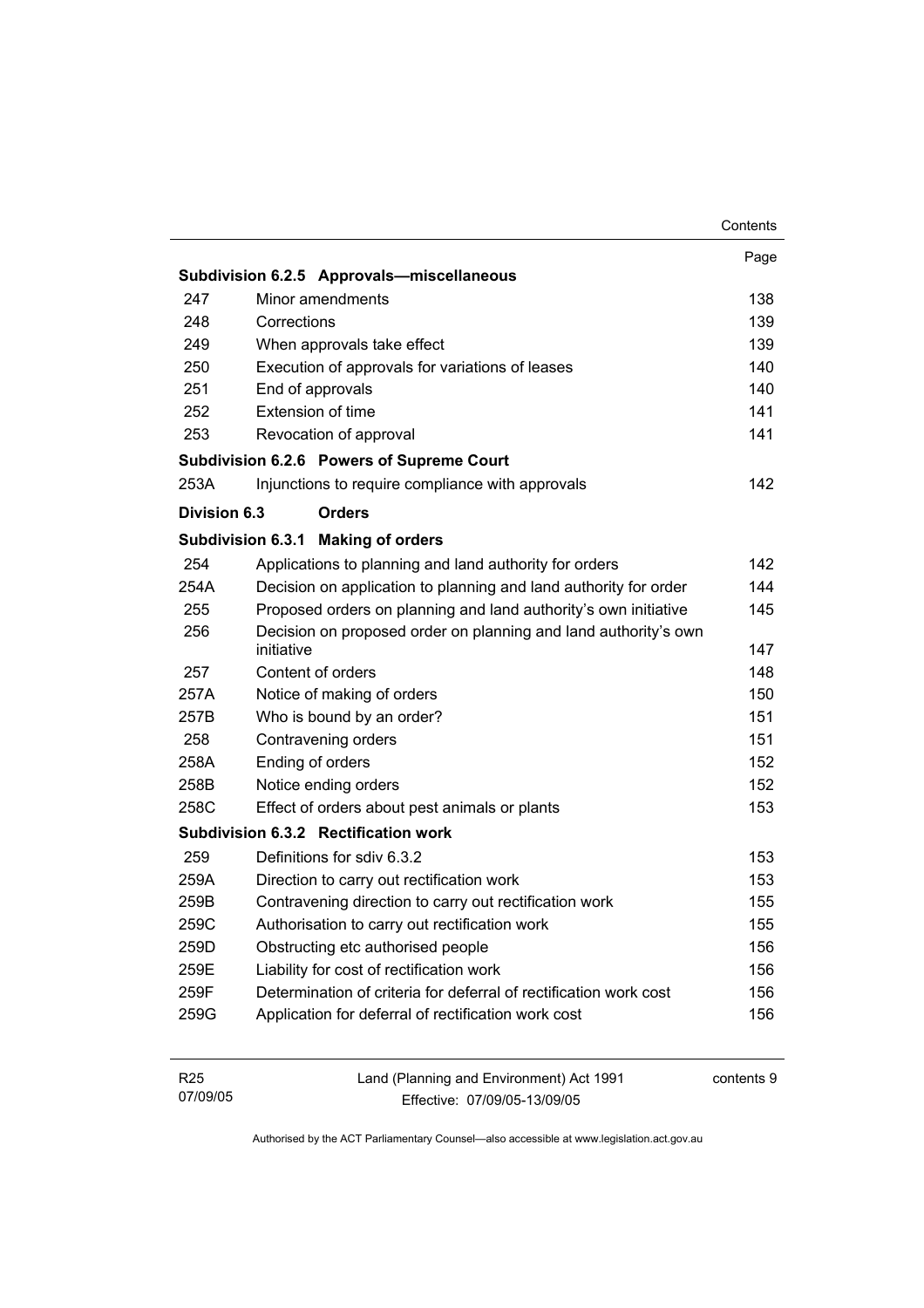#### **Contents**

| 259H                | Deferral of rectification work cost                                    | Page<br>157 |
|---------------------|------------------------------------------------------------------------|-------------|
| 2591                | Security for deferred rectification work cost                          | 157         |
| 259J                | Payment of deferred rectification work cost                            | 158         |
|                     | Subdivision 6.3.3 Prohibition notices and injunctions                  |             |
| 260                 | Prohibition notices-making                                             | 158         |
| 260A                | Contravening prohibition notices                                       | 160         |
| 260B                | Prohibition notices-ending                                             | 161         |
| 260C                | Injunctions to restrain contravention of orders or prohibition notices | 161         |
|                     | Subdivision 6.3.4 Other matters                                        |             |
| 261                 | Declaration of pest animal or pest plant                               | 162         |
| <b>Division 6.4</b> | Inspection and seizure powers                                          |             |
|                     | Subdivision 6.4.1 Preliminary                                          |             |
| 262                 | Definitions for div 6.4                                                | 163         |
| 263                 | Appointment of inspectors                                              | 164         |
| 264                 | Identity cards                                                         | 164         |
| 265                 | Power not to be exercised before identity card shown                   | 165         |
|                     | Subdivision 6.4.2 Inspection                                           |             |
| 266                 | Inspections etc                                                        | 165         |
| 267                 | Consent to entry                                                       | 166         |
| 269                 | Powers of inspection                                                   | 166         |
| 271                 | Taking samples                                                         | 167         |
| 272                 | Disposal of seized items                                               | 168         |
| 273                 | Search warrants                                                        | 169         |
| <b>Division 6.6</b> | <b>Miscellaneous</b>                                                   |             |
|                     | Subdivision 6.6.1 Review of decisions                                  |             |
| 275                 | AAT review-general                                                     | 170         |
| 275A                | Approvals subject to entity's satisfaction                             | 171         |
| 276                 | Review of decisions-objectors and third parties to approvals           | 171         |
| 277                 | Review of decisions-orders and prohibition notices                     | 172         |
| 278                 | Notification of objectors                                              | 173         |
| 279                 | Application for review by objectors-notification to applicants         | 174         |
| 279A                | Challenge to validity of certain decisions                             | 174         |
|                     |                                                                        |             |

contents 10 Land (Planning and Environment) Act 1991 Effective: 07/09/05-13/09/05

R25 07/09/05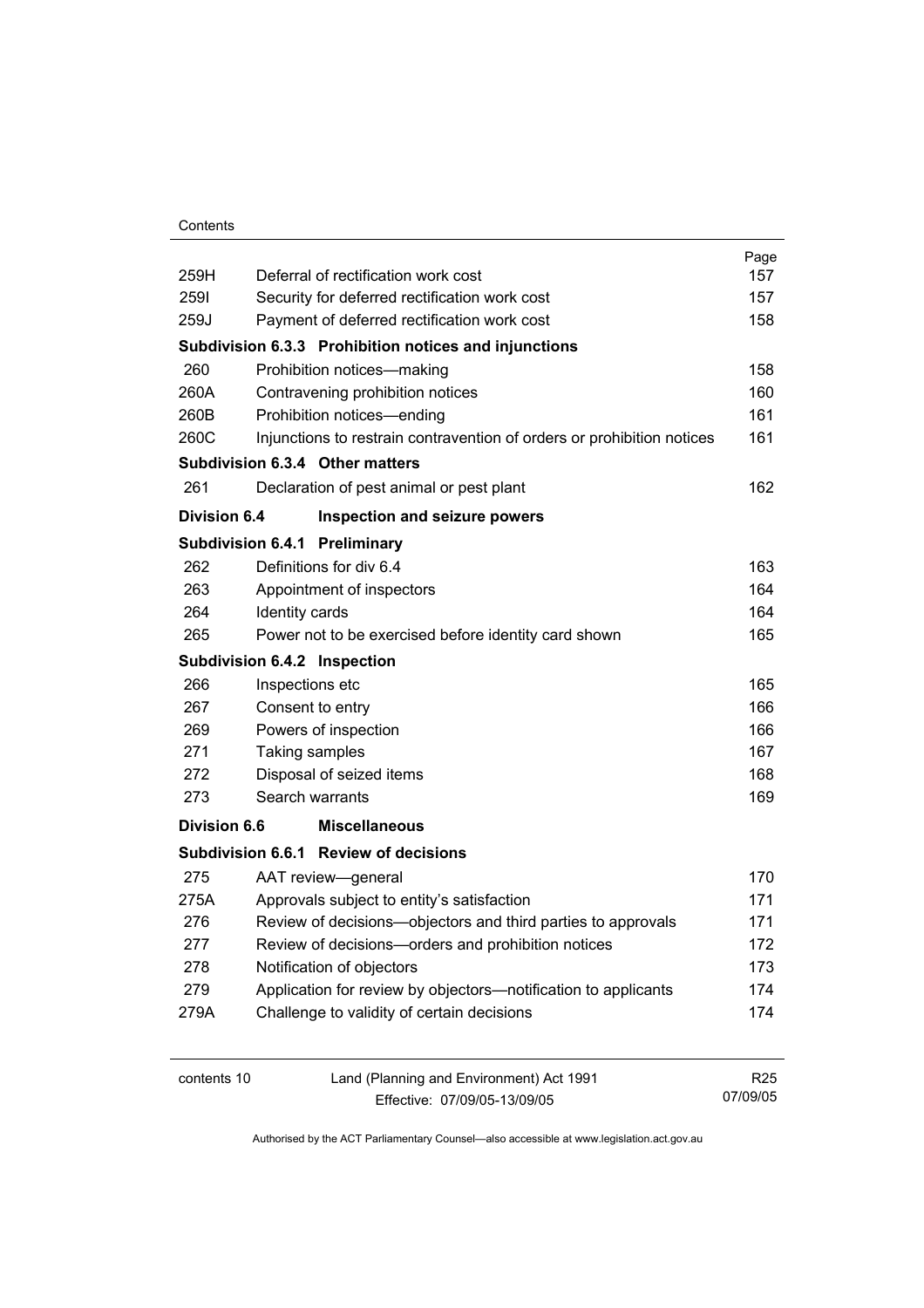|                                                                      |                                                               | Contents |
|----------------------------------------------------------------------|---------------------------------------------------------------|----------|
|                                                                      |                                                               | Page     |
|                                                                      | Subdivision 6.6.2 General                                     |          |
| 282                                                                  | Regulations for pt 6                                          | 174      |
| Part 7                                                               | <b>Administrative appeals</b>                                 |          |
| 282A                                                                 | AAT review of decisions                                       | 176      |
| Part 8                                                               | <b>Miscellaneous</b>                                          |          |
| 283                                                                  | Delegation by Executive                                       | 177      |
| 284                                                                  | Power of administrative appeals tribunal and Supreme Court    | 177      |
| 286                                                                  | Acts and omissions of representatives                         | 178      |
| 287                                                                  | Determination of fees                                         | 179      |
| 287A                                                                 | Approved forms                                                | 179      |
| 288                                                                  | Regulation-making power                                       | 180      |
| Part 9                                                               | <b>Transitional</b>                                           |          |
| 289                                                                  | Status of leases and licences                                 | 181      |
| 290                                                                  | Continued application of certain repealed Acts and provisions |          |
| <b>Conversion of Commonwealth leases</b><br>291                      |                                                               | 183      |
| 294<br>Territory plan variation-omission of heritage places register |                                                               | 184      |
|                                                                      |                                                               |          |
| <b>Schedule 1</b>                                                    | <b>Management objectives for public land</b>                  | 185      |
| <b>Schedule 3</b>                                                    | <b>Content of preliminary assessments</b>                     | 187      |
|                                                                      |                                                               |          |
| <b>Schedule 4</b>                                                    | <b>Decisions reviewable by AAT</b>                            | 189      |
| <b>Part 4.1</b>                                                      | Reviewable decisions under part 6                             | 189      |
|                                                                      |                                                               |          |
| <b>Part 4.2</b>                                                      | Other reviewable decisions                                    | 190      |
|                                                                      |                                                               |          |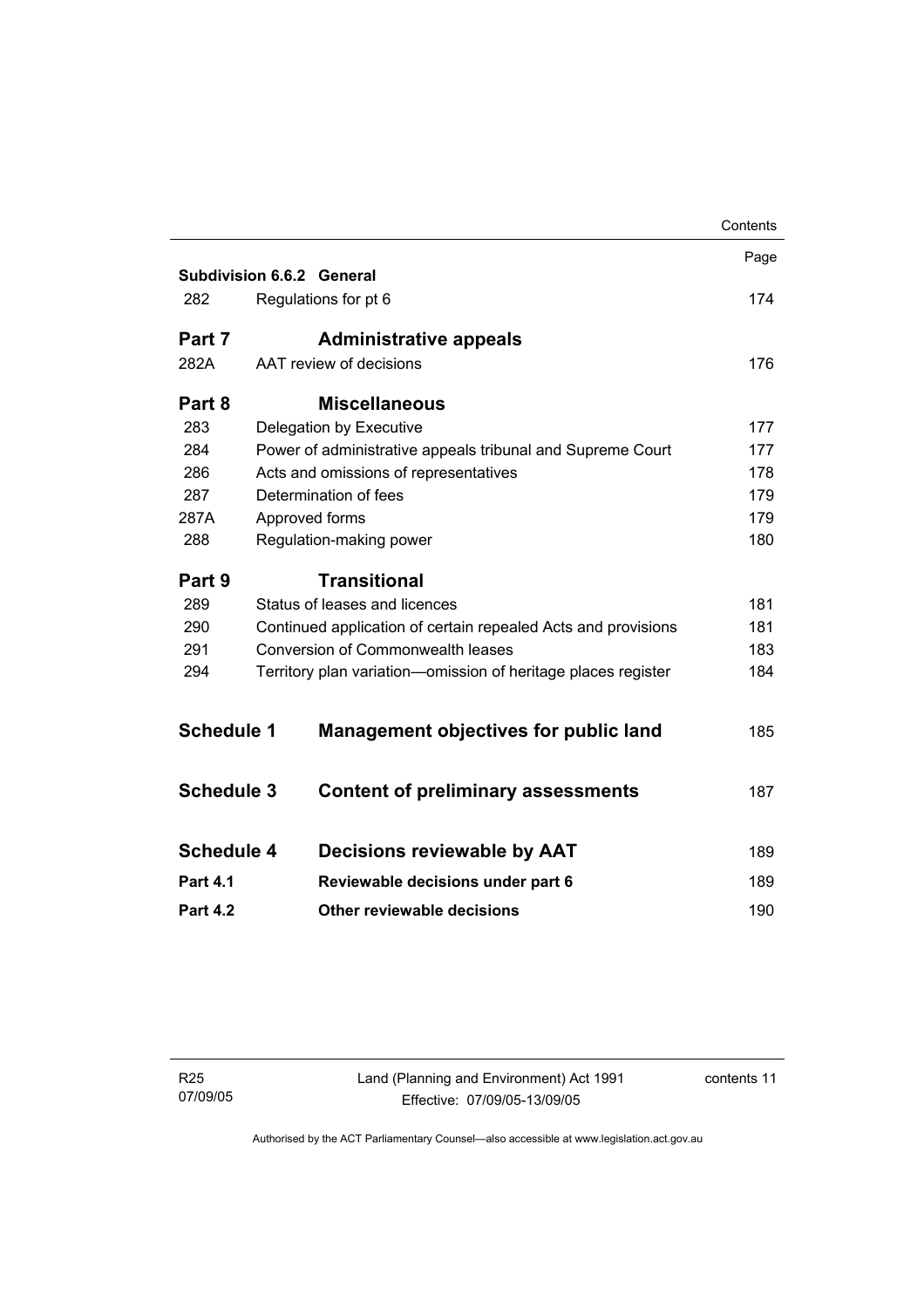#### **Contents**

| <b>Schedule 5</b><br><b>Activities subject to orders</b> | Page<br>194 |
|----------------------------------------------------------|-------------|
| <b>Dictionary</b>                                        | 196         |
| <b>Endnotes</b>                                          |             |
| About the endnotes                                       | 203         |
| Abbreviation key                                         | 203         |
| Legislation history                                      | 204         |
| Amendment history                                        | 212         |
| Earlier republications                                   | 252         |
| Uncommenced amendments                                   | 253         |
|                                                          |             |

contents 12 Land (Planning and Environment) Act 1991 Effective: 07/09/05-13/09/05

R25 07/09/05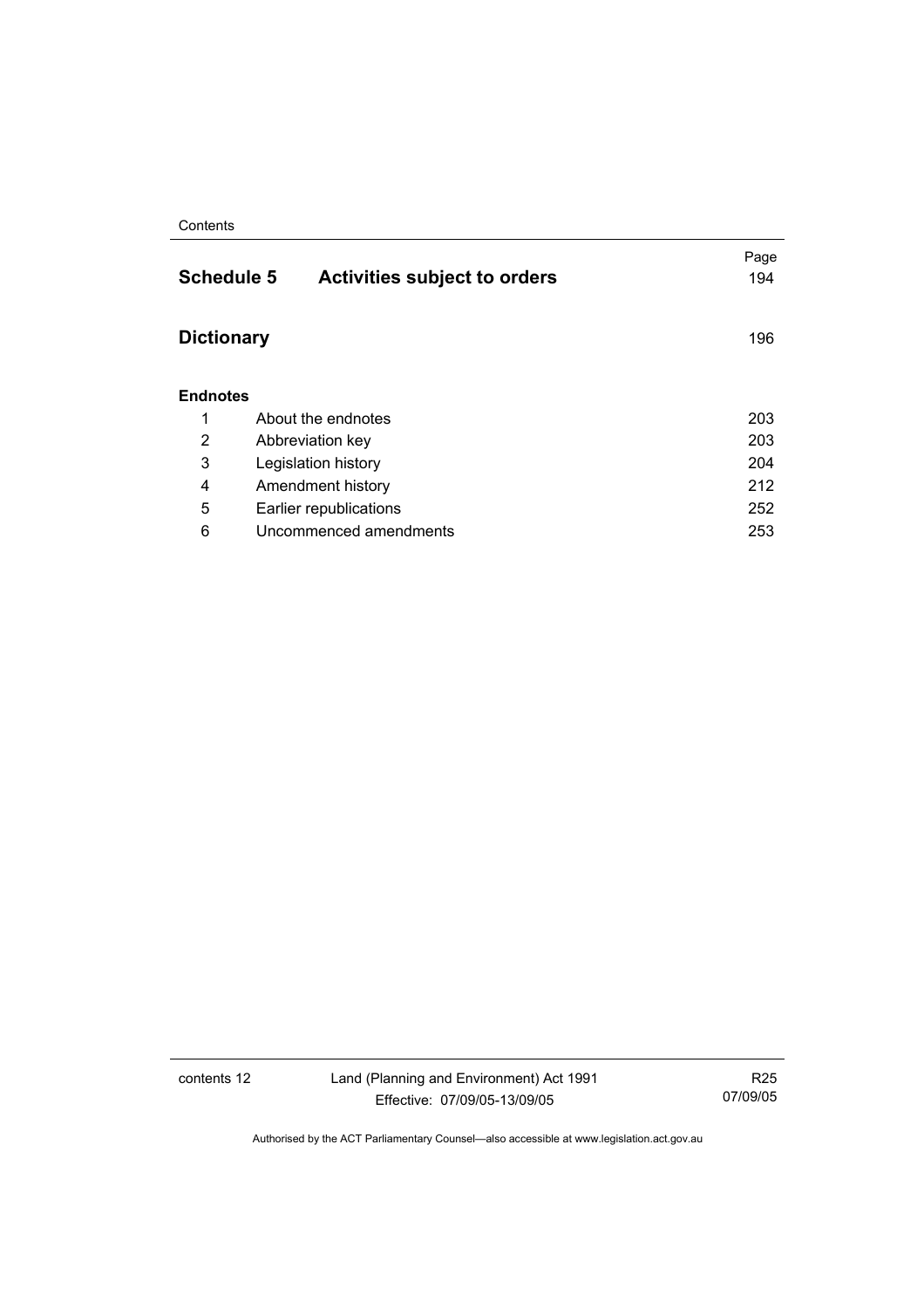

# **Land (Planning and Environment) Act 1991**

An Act relating to the use of land in the ACT, and for related purposes

R25 07/09/05

I

Land (Planning and Environment) Act 1991 Effective: 07/09/05-13/09/05

page 1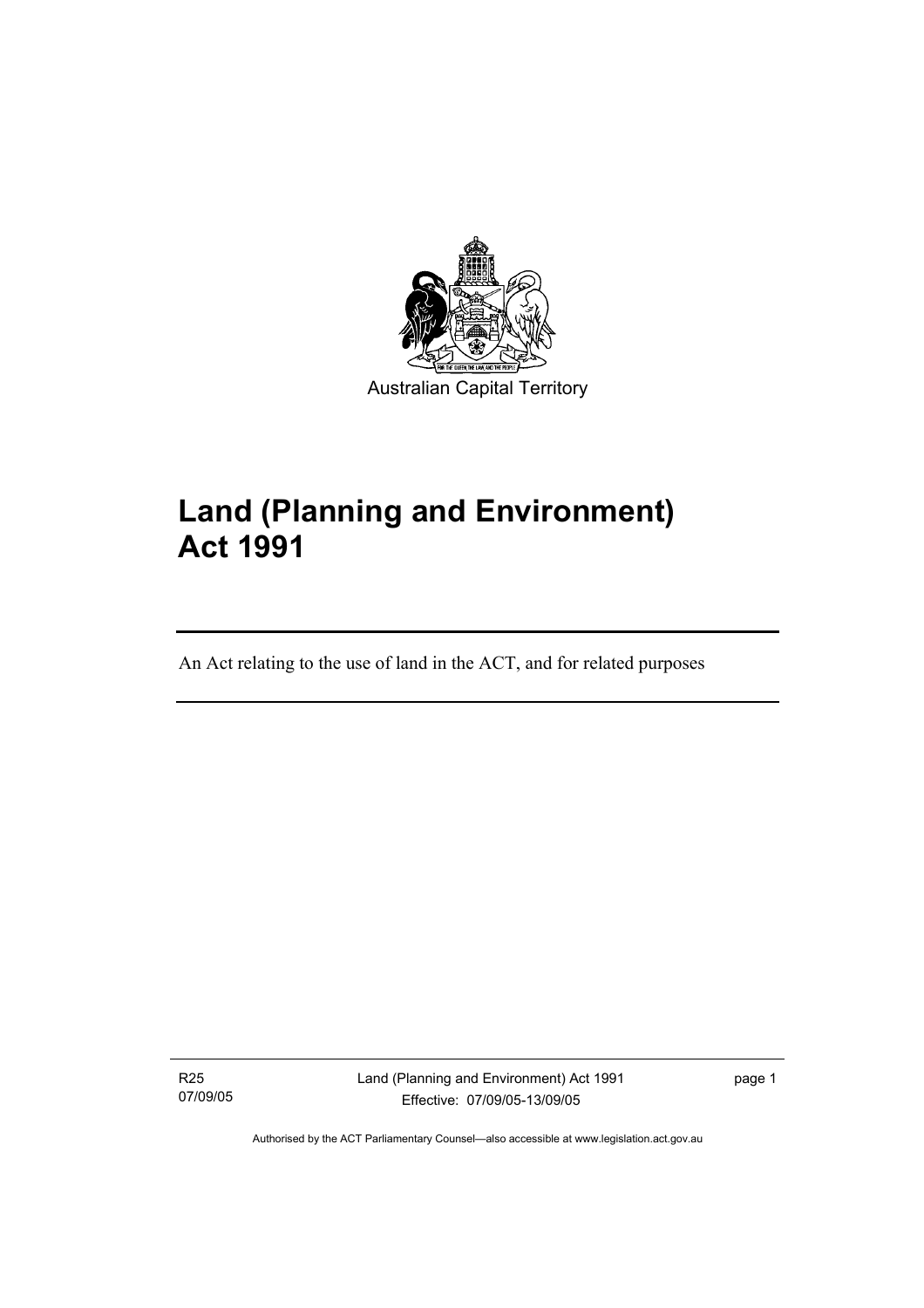#### Part 1 **Preliminary**

Section 1

# **Part 1** Preliminary

#### **1 Name of Act**

This Act is the *Land (Planning and Environment) Act 1991*.

## **2 Dictionary**

The dictionary at the end of this Act is part of this Act.

*Note 1* The dictionary at the end of this Act defines certain terms used in this Act, and includes references (*signpost definitions*) to other terms defined elsewhere in this Act.

> For example, the signpost definition '*order*, for part 6 (Approvals and orders)—see section 222.' means that the term 'order' is defined in that section and the definition applies to pt 6.

*Note 2* A definition in the dictionary (including a signpost definition) applies to the entire Act unless the definition, or another provision of the Act, provides otherwise or the contrary intention otherwise appears (see Legislation Act,  $s$  155 and  $s$  156 (1)).

### **3 Notes**

A note included in this Act is explanatory and is not part of this Act.

*Note* See the Legislation Act, s 127 (1), (4) and (5) for the legal status of notes.

### **4 Offences against Act—application of Criminal Code etc**

Other legislation applies in relation to offences against this Act.

#### *Note 1 Criminal Code*

 The Criminal Code, ch 2 applies to the following offences against this Act (see Code, pt 2.1):

- s 258 (Contravening orders)
- s 259B (Contravening direction to carry out rectification work)
- s 259D (1) (Obstructing etc authorised people)

| page 2 | Land (Planning and Environment) Act 1991 | R25      |
|--------|------------------------------------------|----------|
|        | Effective: 07/09/05-13/09/05             | 07/09/05 |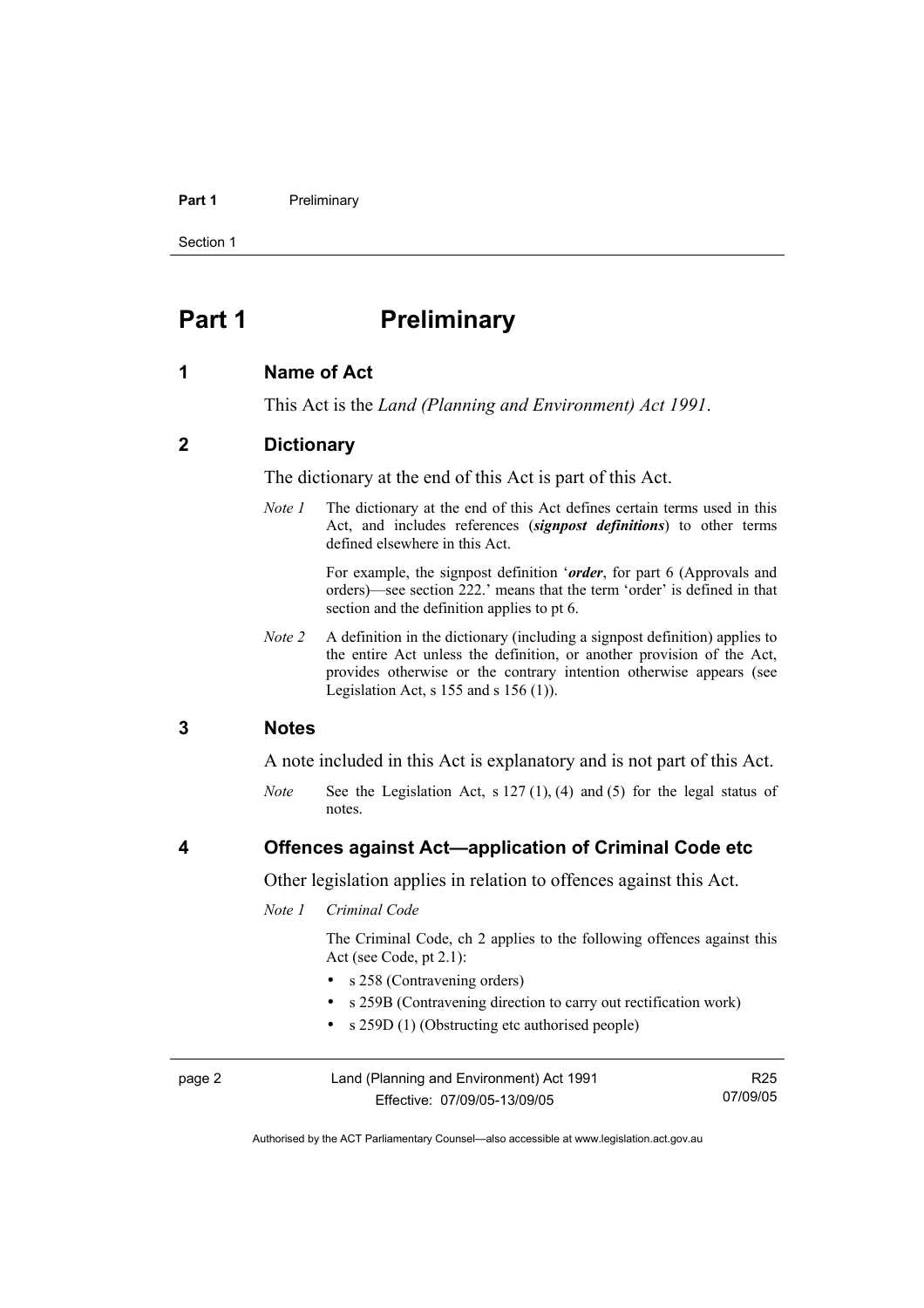- s 260A (Contravening prohibition notices)
- $s$  264 (3) (Identity cards).

 The chapter sets out the general principles of criminal responsibility (including burdens of proof and general defences), and defines terms used for offences to which the Code applies (eg *conduct*, *intention*, *recklessness* and *strict liability*).

*Note 2 Penalty units*

 The Legislation Act, s 133 deals with the meaning of offence penalties that are expressed in penalty units.

R25 07/09/05 page 3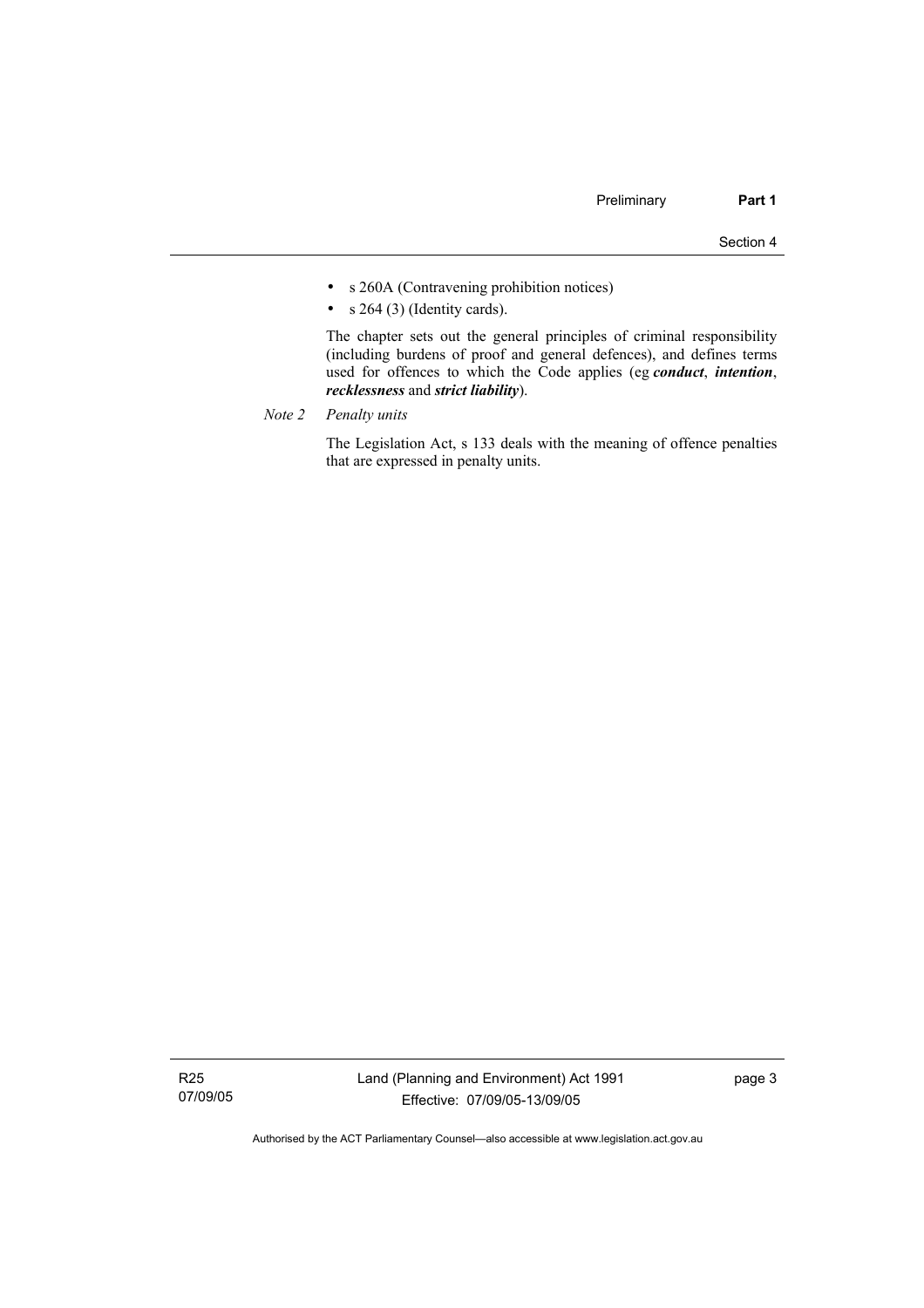**Part 2** Planning<br>**Division 2.1** Prelimina **Division 2.1** Preliminary Section 5

# **Part 2 Planning**

# **Division 2.1 Preliminary**

## **5 Definitions for pt 2**

In this part:

*background papers*, in relation to a draft plan variation or a plan variation means—

- (a) an explanatory statement; and
- (b) a copy of—
	- (i) any relevant direction of the Minister; and

*Note* The Minister may give directions under this Act, s 26 and s 94 (1) (b) and the *Planning and Land Act 2002*, s 12 (1) (b).

- (ii) any submission of the conservator mentioned in section 16, including any preliminary draft plan of management (prepared under subdivision 5.7.4) accompanying such a submission; and
- (iii) any recommendation or submission made by the heritage council and mentioned in section 17 (Consultation with heritage council); and
- (iv) any relevant environmental report; and
- (v) the report of any relevant inquiry; and
- (vi) the report of any other inquiry relating to the variation; and
- (c) a statement, by the planning and land authority, of the reasons for any inconsistency between the draft plan and—
	- (i) a direction mentioned in paragraph (b) (i); or

| page 4 | Land (Planning and Environment) Act 1991 | R25      |
|--------|------------------------------------------|----------|
|        | Effective: 07/09/05-13/09/05             | 07/09/05 |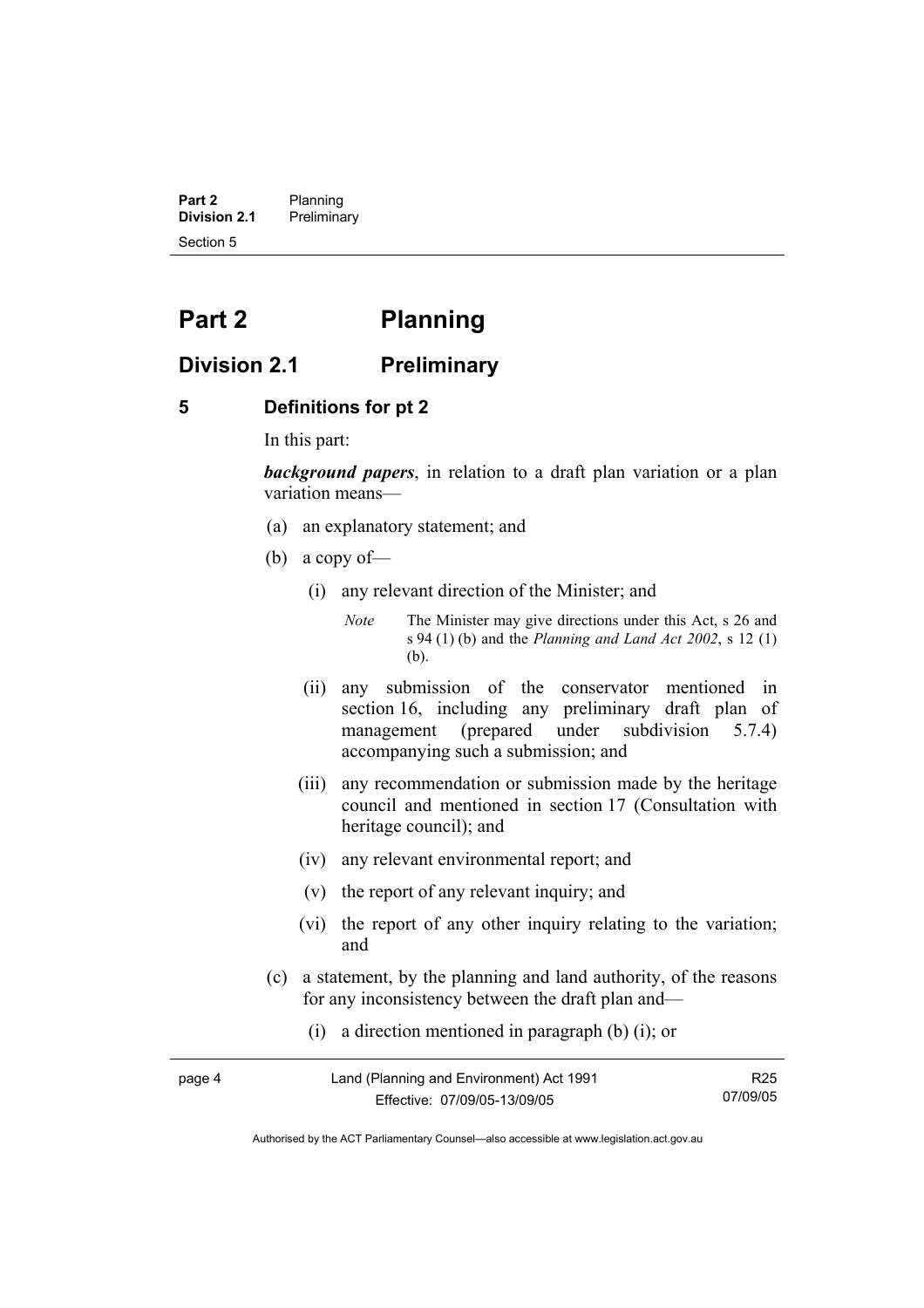| Part 2              | Planning    |
|---------------------|-------------|
| <b>Division 2.1</b> | Preliminary |
| Section 5           |             |

- (ii) a submission of the conservator mentioned in paragraph (b) (ii); or
- (iii) any recommendation or submission made by the heritage council and mentioned in section 17 (Consultation with heritage council); and
- (iv) a recommendation in a report mentioned in paragraph (b)  $(iv)$ ,  $(v)$  or  $(vi)$ ; and
- (d) any other documents—
	- (i) considered by the authority to be necessary or useful in explaining the draft plan variation; and
	- (ii) designated by the authority in writing as background papers.

*consultation notice*—see section 19 (Public consultation notification).

*development*, in relation to land, means—

- (a) the erection, alteration or demolition of a building on that land; or
- (b) the carrying on of work on that land; or
- (c) the use or change of use of that land; or
- (d) the use or change of use of a building or works on that land; or
- (e) the subdivision or consolidation of that land; or
- (f) the display of signs or advertising material on that land.

#### *draft plan variation*—

 (a) means a draft plan variation prepared by the planning and land authority under section 15 (Preparation of plan variations) and—

page 5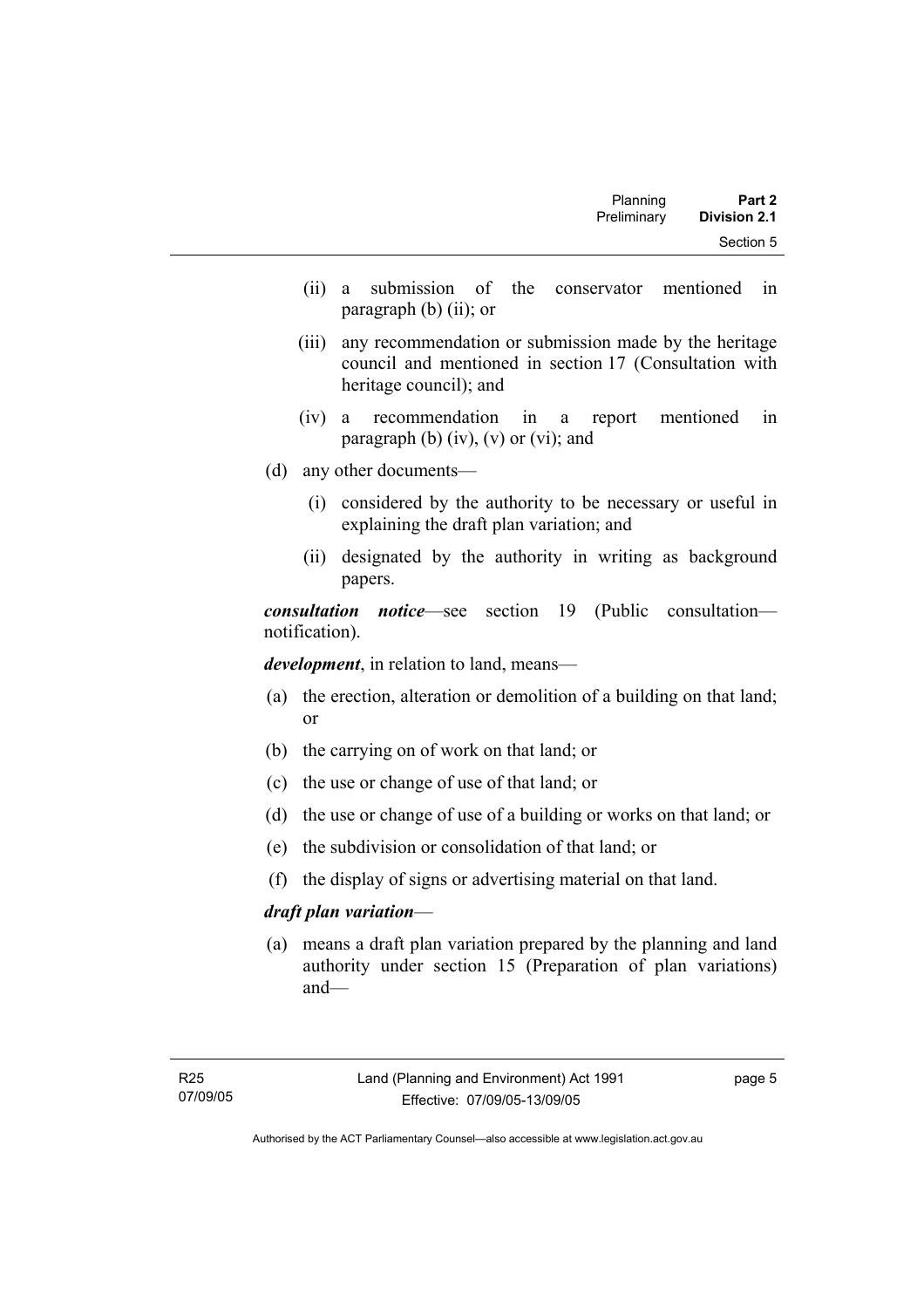- (i) if section 19C (Draft plan variations that do not affect rights) does not apply—notified under section 19 (Public consultation—notification); or
- (ii) if section 19C applies—notified in the legislation register under section 19C (2); and
- (b) for a draft plan variation that has been revised under section 22 (1) (a) or 27—includes the draft plan variation as revised.

## *environmental report* means—

- (a) a preliminary assessment under division 4.2; or
- (b) a report under section 128; or
- (c) an assessment.

*land* includes water.

*national capital plan* means the plan approved under the *Australian Capital Territory (Planning and Land Management) Act 1988* (Cwlth), section 19.

*Note* A reference to an instrument under a law includes a reference to the instrument as amended from time to time (see Legislation Act, s 102)

*variation*, in relation to the plan, includes the revocation of the plan and its substitution with a new plan.

# **Division 2.2 Territory plan—object and effect**

## **7 Object of territory plan**

- (1) The object of the plan is to ensure, in a way not inconsistent with the national capital plan, that the planning and development of the ACT provides the people of the ACT with an ecologically sustainable, healthy, attractive, safe and efficient environment in which to live, work and have their recreation.
- (2) The plan must set out the planning principles and policies for giving effect to its object.

| page 6 | Land (Planning and Environment) Act 1991 | R25      |
|--------|------------------------------------------|----------|
|        | Effective: 07/09/05-13/09/05             | 07/09/05 |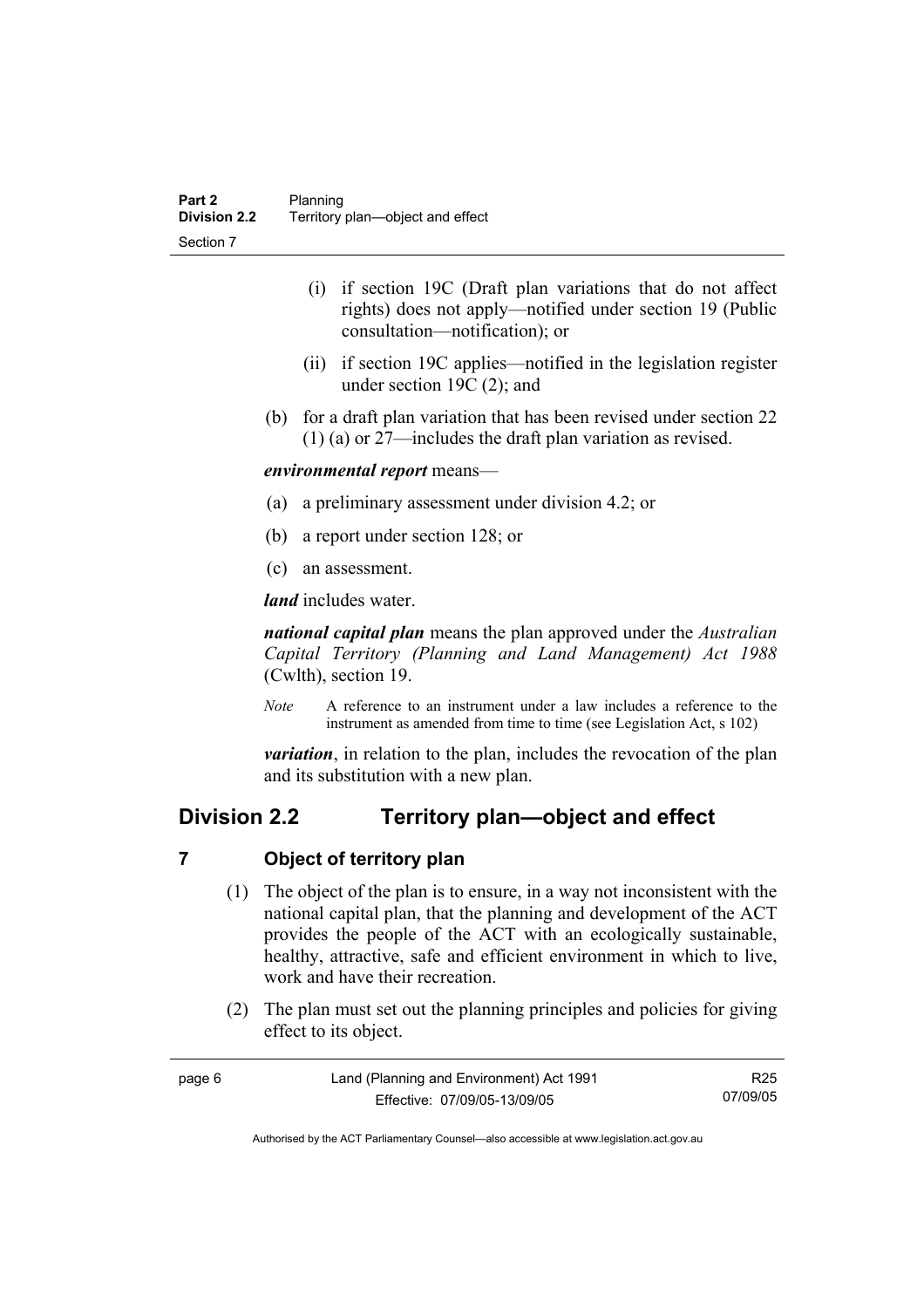- (3) For giving effect to the object of the plan and the principles and policies mentioned in subsection (2), the plan may—
	- (a) set out specific objectives and policies; and
	- (b) specify purposes for which land may be used; and
	- (c) identify land for subdivision 2.3.4, specifying in addition the principles and policies for its development; and
	- (d) for division 5.7—identify an area of land as public land and reserve it for a purpose specified in section 193; and
	- (e) provide for other matters relevant to the exercise of the powers of the Territory, the Executive or a territory authority under a territory law, or the administrative review of the exercise of those powers; and
	- (f) provide for other matters that are necessary or convenient.

# **8 Effect of plan**

The Territory, the Executive, a Minister or a territory authority must not do any act, or approve the doing of any act, that is inconsistent with the plan.

# **9 Effect of draft plan variation**

- (1) This section applies to a draft plan variation if a consultation notice states that it applies.
- (2) The Territory, the Executive, a Minister or a territory authority must not, during the defined period or a period stated in the consultation notice, whichever is shorter, do or approve the doing of anything that—
	- (a) would be inconsistent with the plan if it were varied in accordance with the draft variation; or
	- (b) is inconsistent with the plan.

page 7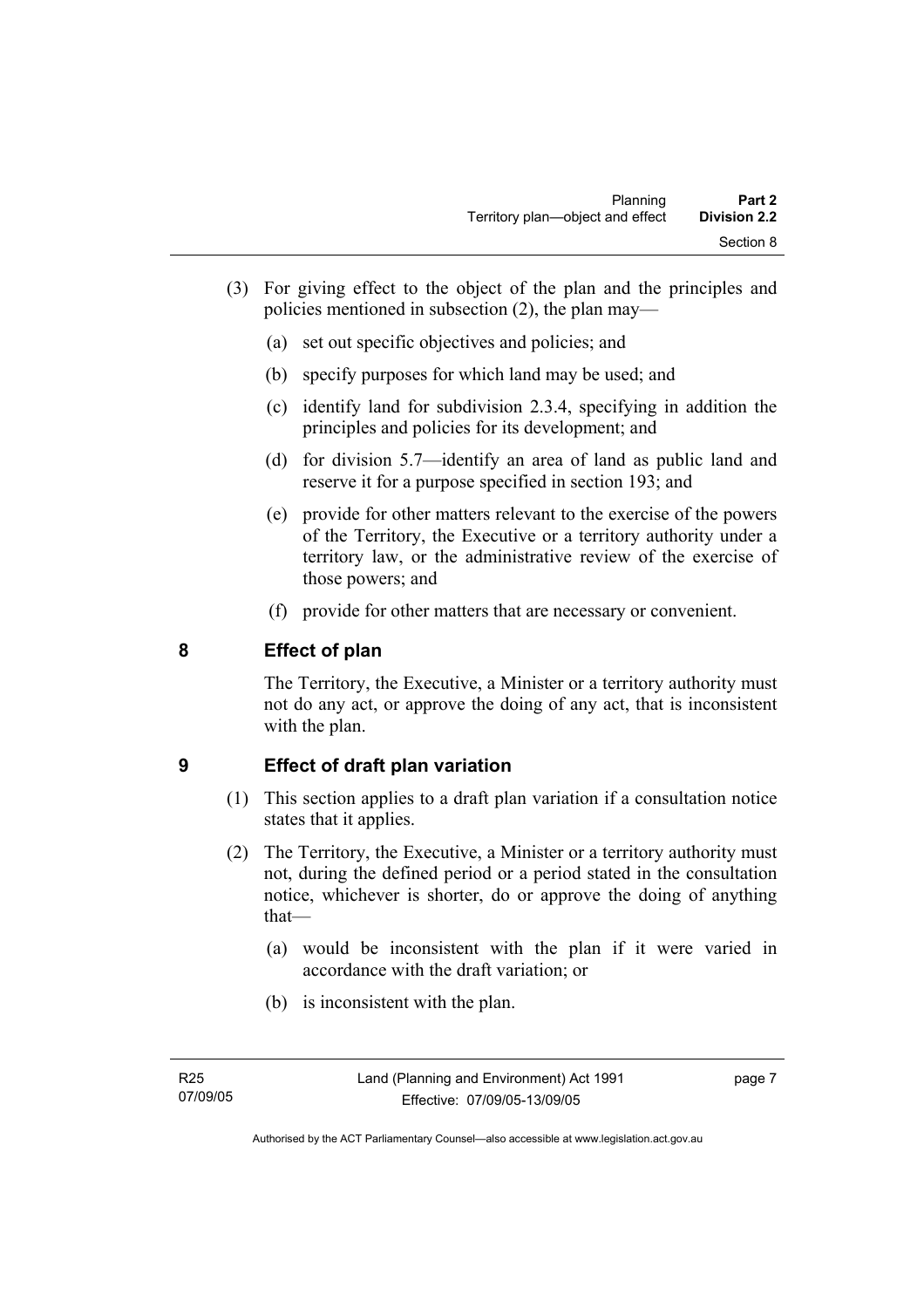- (3) If a draft plan variation to which this section applies is deferred under section 22 (1) (b) or section 27 (a), this section does not apply in relation to that draft variation during the period of its deferral.
- (4) In this section:

*defined period* means the period beginning on the day when the draft plan variation is notified under the Legislation Act (see section 19 (Public consultation—notification)) and ending at the end of the day before—

- (a) the date the draft variation comes into effect; or
- (b) the date the corresponding plan variation is rejected by the Legislative Assembly; or
- (c) the date the draft variation, or the corresponding plan variation, is withdrawn under section 22 (1) (c), section 27 (a) or section 30A (3) (b).

*draft plan variation* includes a provision of a draft plan variation.

## **12 Plan not to have retrospective effect**

If, immediately before the plan comes into effect under this Act, it would be lawful to use any land in a particular way in the exercise of a right derived from an estate in that land, the plan does not prevent the use of that land in that way during the term of the estate.

# **Division 2.3 Territory plan—continuation and variation**

# **Subdivision 2.3.1 Territory plan**

# **13 Continuation of plan**

The plan established under the *Interim Planning Act 1990*, part 3, being that plan as in effect under that Act immediately before the

R25 07/09/05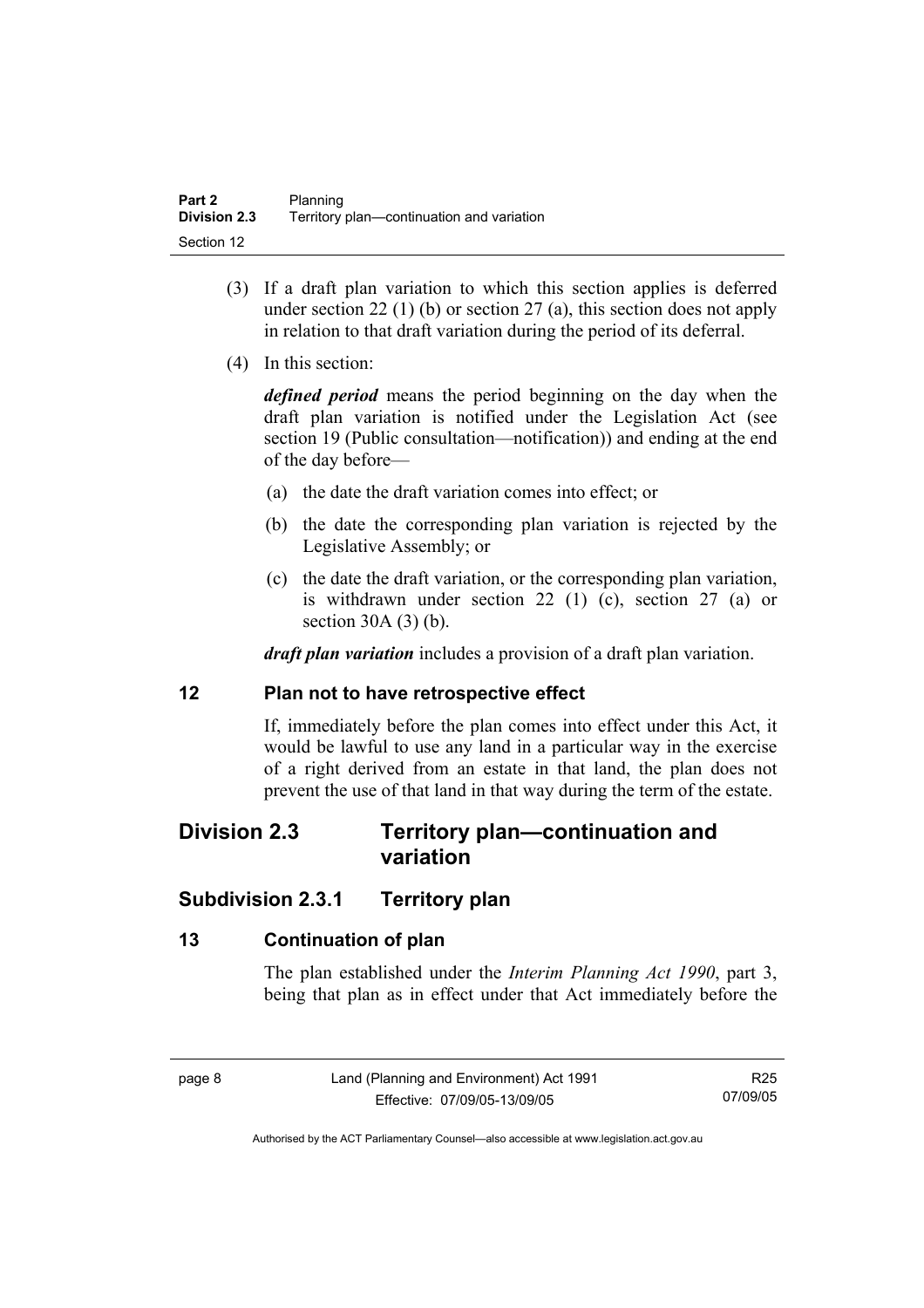commencement of this section, continues in effect under this Act as the territory plan and may be varied in accordance with this part.

# **Subdivision 2.3.2 Preparation of variations of territory plan**

# **14 Application of sdiv 2.3.2**

This subdivision does not apply in relation to a variation to the plan under subdivision 2.3.4.

# **15 Preparation of plan variations**

- (1) The planning and land authority may prepare variations to the plan.
- (2) A plan variation may be prepared in separate stages or parts.

# **16 Consultation with conservator**

In preparing a draft plan variation, the planning and land authority must—

- (a) consider any recommendation or submission made by the conservator in relation to the draft variation, including any preliminary draft plan of management under subdivision 5.7.4 accompanying the recommendation or submission; and
- (b) if the draft variation is to identify or affect public land consult with the conservator, unless the draft gives effect to a recommendation of the conservator under section 192.

# **17 Consultation with heritage council**

In preparing a draft plan variation, the planning and land authority must consult the heritage council and consider any recommendation or submission made by the council in relation to the variation.

# **18 Environmental reports and inquiries**

 (1) In preparing a draft plan variation, the planning and land authority must consider—

| R25      | Land (Planning and Environment) Act 1991 | page 9 |
|----------|------------------------------------------|--------|
| 07/09/05 | Effective: 07/09/05-13/09/05             |        |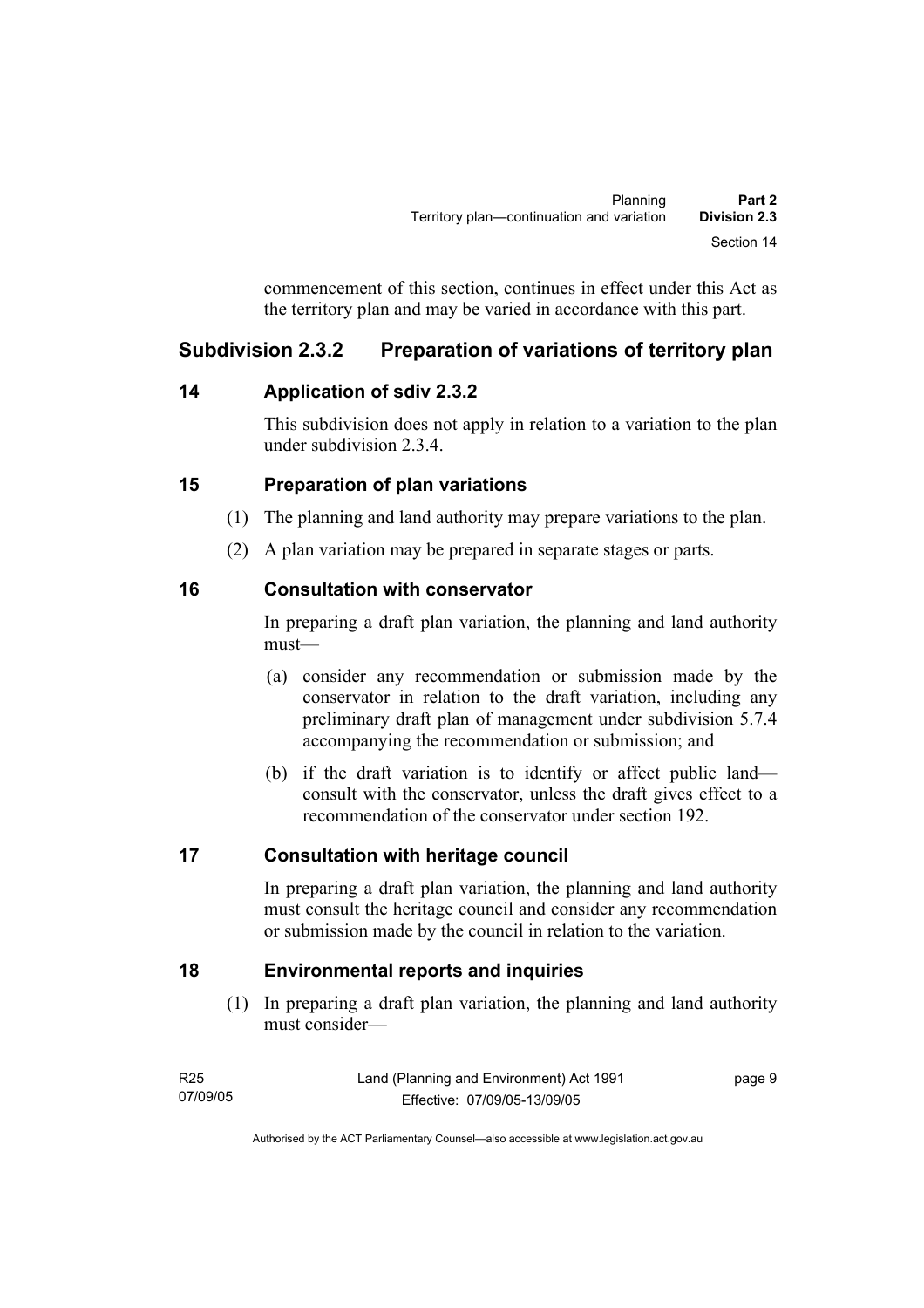- (a) any relevant environmental report; and
- (b) the report of any relevant inquiry; and
- (c) any relevant report required to be prepared by the plan.
- (2) The Minister may direct that an assessment be made, or establish a panel to conduct an inquiry, about any aspect of a draft plan variation or a proposed draft plan variation.
- (3) The Minister may initiate action under subsection (2) or act on written request by the planning and land authority.

# **19 Public consultation—notification**

- (1) Before submitting a draft plan variation to the Minister, the planning and land authority must prepare a notice (a *consultation notice*)—
	- (a) stating that copies of the draft plan variation and the background papers are available for public inspection and purchase during a stated period of not less than 15 business days at stated places; and
	- (b) inviting interested people to give written comments about the draft variation to the authority at a stated address during a stated period of not less than 15 business days; and
	- (c) stating that copies of written comments about the draft variation, given in response to the invitation in paragraph (b) or otherwise, or received from the national capital authority, will be made available for public inspection for a period of 15 business days after the end of the period mentioned in paragraph (b), at stated places; and
	- (d) complying with section 19A (as applicable).
- (2) The planning and land authority may, in writing (by an *extension notice*), extend or further extend the consultation period mentioned in subsection  $(1)$   $(a)$  or  $(b)$ .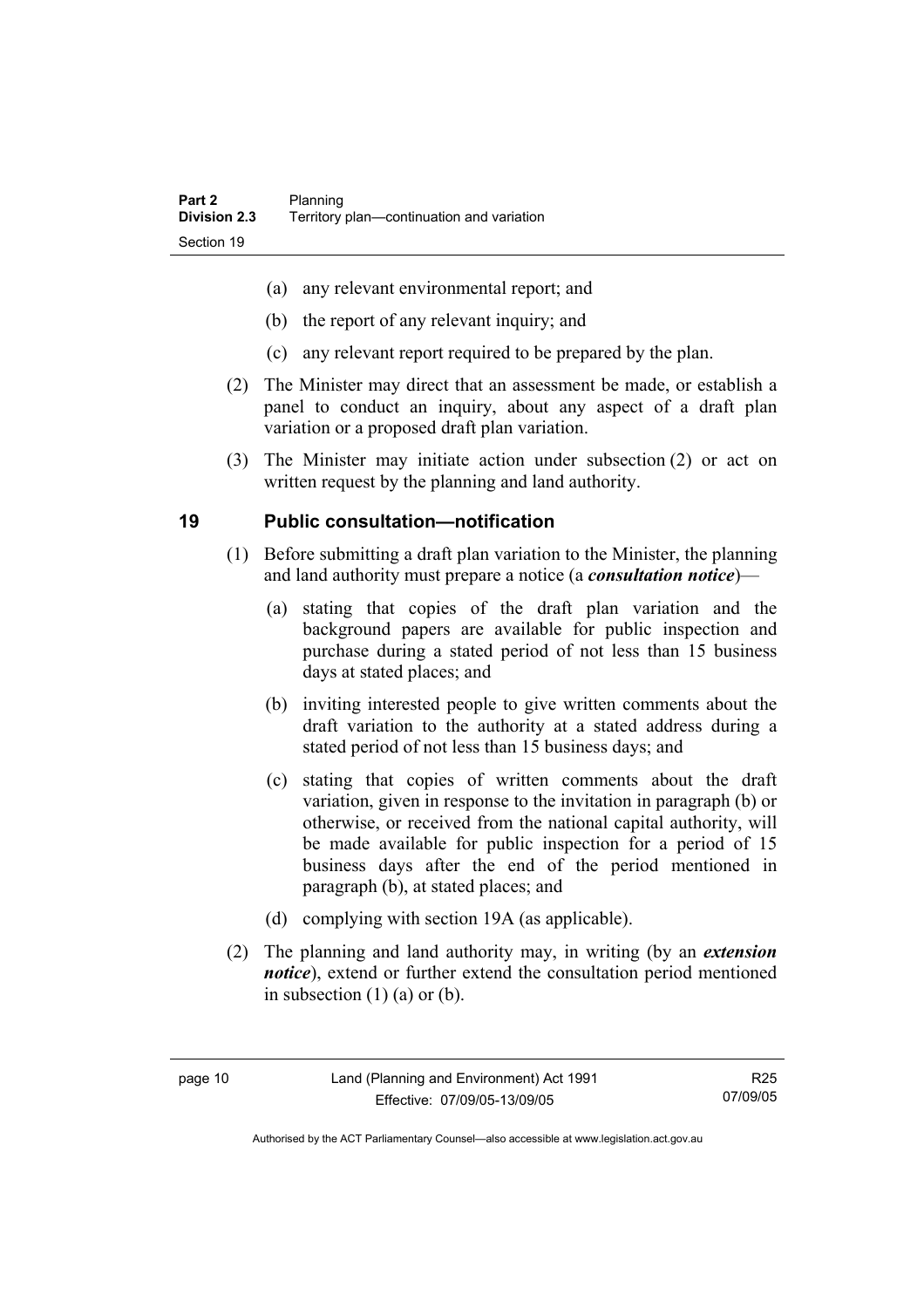- (3) An extension notice may be given after the end of the period to be extended.
- (4) The following are notifiable instruments:
	- (a) the consultation notice;
	- (b) any extension notice.
	- *Note* A notifiable instrument must be notified under the Legislation Act.
- (5) The planning and land authority must also publish the consultation notice and any extension notice in a daily newspaper.
- (6) This section does not apply in relation to a draft plan variation that has been revised by the planning and land authority in accordance with a direction under section 26 (1) (b) (Minister's powers).

# **19A Public consultation—notice of interim effect etc**

- (1) A consultation notice under section 19 must state whether or not section 9 (Effect of draft plan variation) applies in relation to the draft variation.
- (2) A consultation notice that states that section 9 applies must also state—
	- (a) for section 9 (2) (b), a period not longer than 1 year that is the maximum period during which the draft variation is to have interim effect; and
	- (b) the effect of section 9.
- (3) A consultation notice that states that section 11 applies must state the effect of that section.

# **19B Public consultation—availability of draft plan variation etc**

(1) The planning and land authority must make copies of the draft plan variation and the background papers mentioned in a consultation

page 11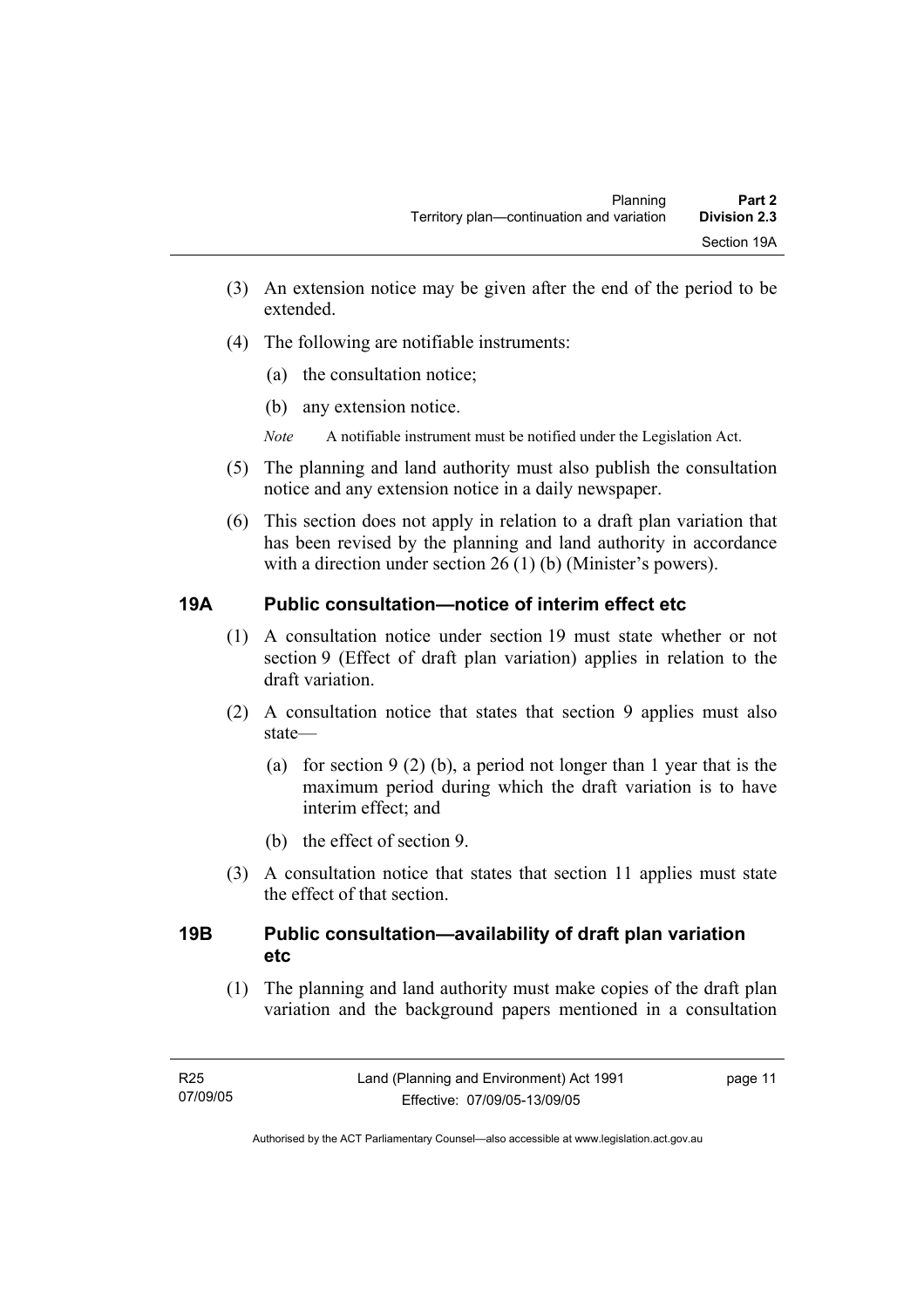notice available for public inspection and purchase during office hours during the period, and at the places, stated in the notice.

- (2) If, in the planning and land authority's opinion, it would not be in the public interest for part of the draft plan variation or of any background paper to be published, the authority must exclude that part from each copy of the document made available under subsection  $(1)$ .
- (3) If part of the draft plan variation or a background paper is excluded from the copies of the document made available for public inspection or purchase under subsection (1), each copy of the document must include a statement to the effect that an unspecified part of the document has been excluded in the public interest.

# **19C Draft plan variations that do not affect rights**

- (1) This section applies if the planning and land authority is satisfied that a draft plan variation—
	- (a) would, if approved, not affect adversely anybody's rights; or
	- (b) has as its only object the correction of a formal error in the plan.
- (2) The draft plan variation is a notifiable instrument.

*Note* A notifiable instrument must be notified under the Legislation Act.

 (3) Section 19 and section 19B do not apply to the draft plan variation, but the planning and land authority must take reasonable steps to inform itself about public attitudes to the draft plan variation.

## **20 Consultation with national capital authority**

Before giving a draft plan variation to the Minister, the planning and land authority must consult with the national capital authority.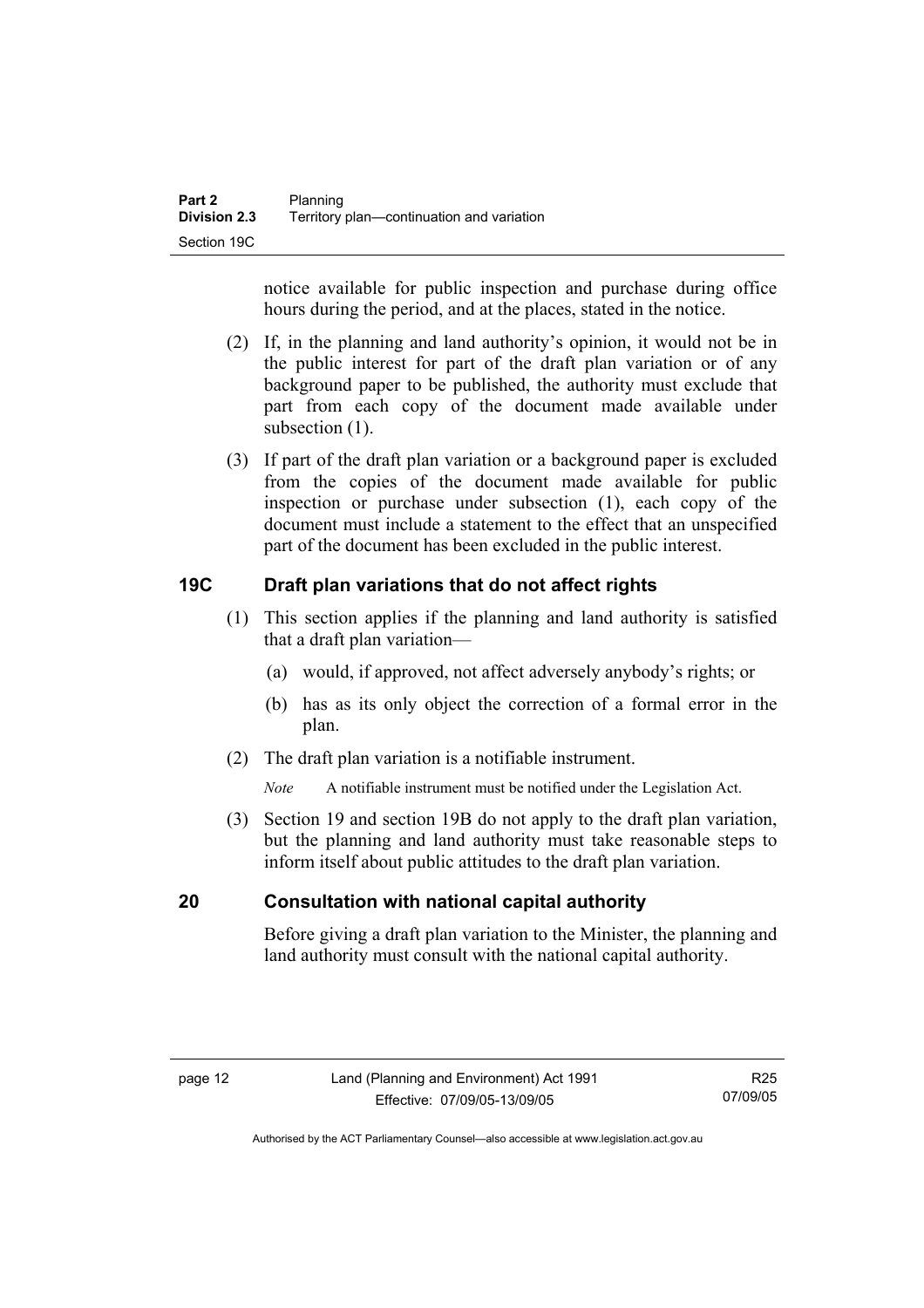## **21 Public inspection of comments**

- (1) The planning and land authority must make copies of any comments mentioned in section 19 (1) (c) available for public inspection during office hours during the period, and at the places, mentioned in the consultation notice under section 19 that refers to the relevant draft plan variation.
- (2) The planning and land authority may omit from the copy of a comment made available under subsection (1) information that would identify the person who had made the comment if—
	- (a) the person has asked that the information be omitted; and
	- (b) the authority is reasonably satisfied that it would not be in the public interest for the information to be published.

## **22 Revision, deferral or withdrawal of draft plan variations**

- (1) After the end of the period specified in the notice under section 19 (1) (b) the planning and land authority may, in writing—
	- (a) revise the draft plan variation; or
	- (b) defer until a specified date, or until the happening of a specified event, the submission of the draft plan variation to the Minister; or
	- (c) withdraw the draft plan variation.
- (2) A deferral or withdrawal of a draft plan variation must include a statement of the effect of section 9 (Effect of draft plan variation) in relation to the deferral or withdrawal.
- (3) A deferral or withdrawal of a draft plan variation is a notifiable instrument.

*Note* A notifiable instrument must be notified under the Legislation Act.

(4) The planning and land authority must also publish a deferral or withdrawal of a draft plan variation in a daily newspaper on the

page 13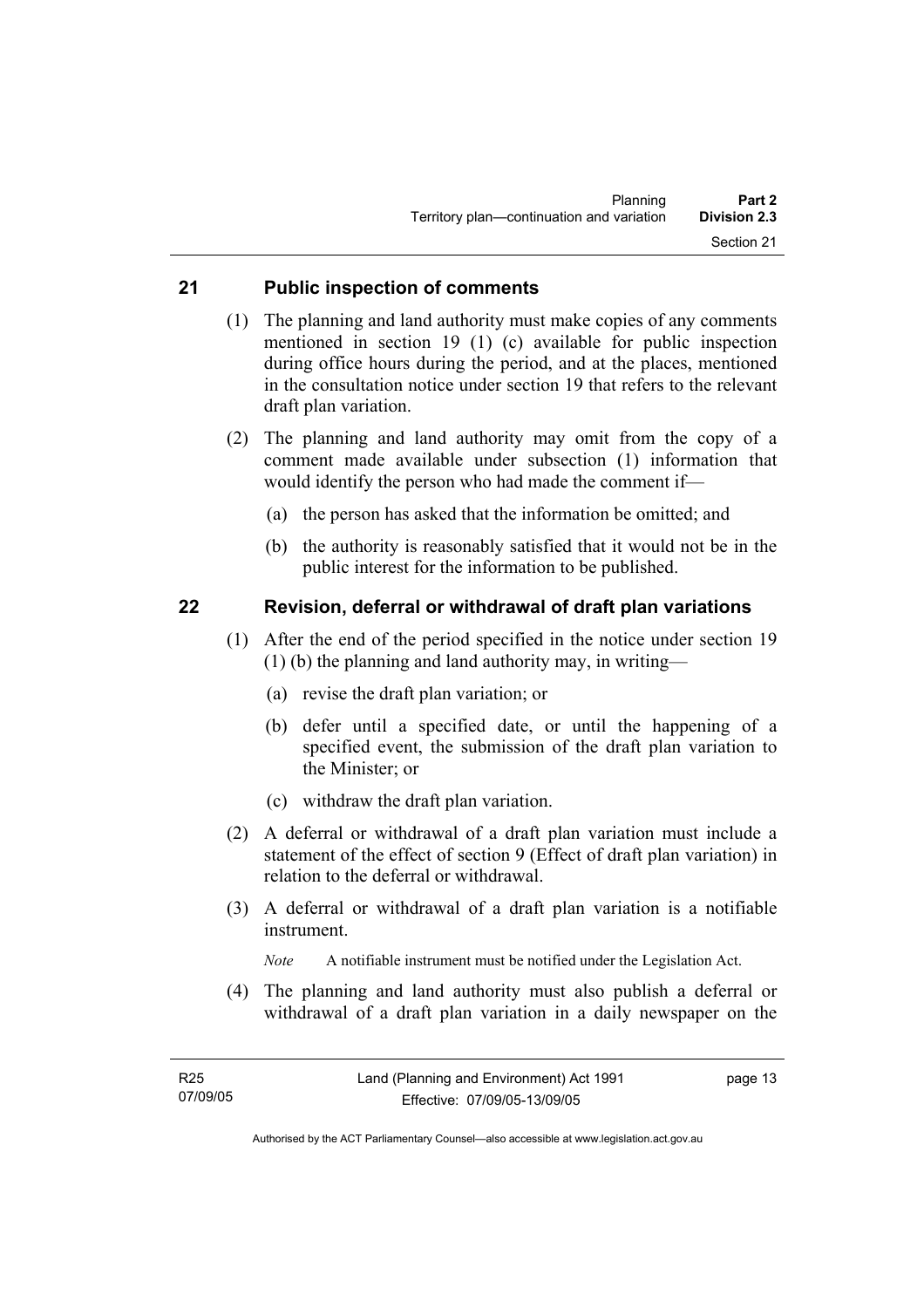same day, or as soon as practicable after the day, the deferral or withdrawal is notified under the Legislation Act.

- (5) In revising, deferring or withdrawing a draft plan variation under subsection (1), the planning and land authority must consider written comments about the draft variation received from any person or the national capital authority.
- (6) In addition to its power under subsection (1), the planning and land authority may, at any time before the submission or resubmission of a draft plan variation to the Minister, revise the draft variation to correct any formal error.
- (7) If the planning and land authority defers a draft plan variation, on the day stated in the deferral, or as soon as practicable after the event mentioned in the deferral, the authority must prepare a notice stating—
	- (a) that the draft plan variation is revived; and
	- (b) the effect of section 9 in relation to the revival.
- (8) The notice under subsection (7) is a notifiable instrument.

*Note* A notifiable instrument must be notified under the Legislation Act.

(9) The planning and land authority must also publish the notice in a daily newspaper as soon as practicable after preparing it.

# **Subdivision 2.3.3 Minister approval and consideration by Legislative Assembly**

## **23 Application of sdiv 2.3.3**

This subdivision does not apply in relation to a plan variation under subdivision 2.3.4

# **24 Submission of draft plan variation to Minister**

 (1) After the end of the period specified in the notice under section 19 (1) (b), the planning and land authority must submit a

| page 14 | Land (Planning and Environment) Act 1991 | R25      |
|---------|------------------------------------------|----------|
|         | Effective: 07/09/05-13/09/05             | 07/09/05 |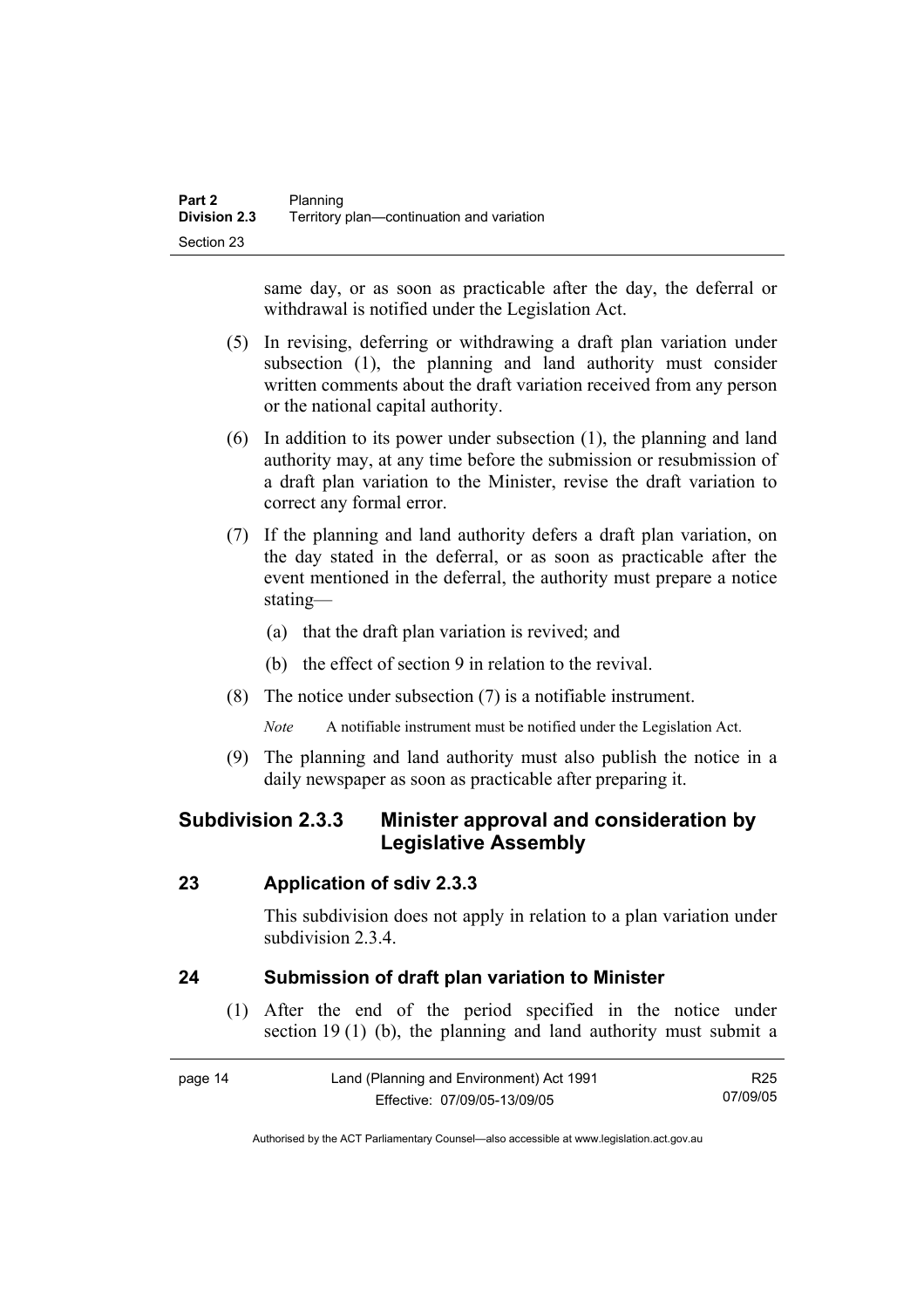draft plan variation (as revised, if at all, under section 22) to the Minister for approval, together with—

- (a) the background papers; and
- (b) a written report setting out the issues raised in any written comments about the draft variation submitted under the invitation in the notice under section 19 (1) or otherwise; and
- (c) a written report about its consultation with the public and the national capital authority; and
- (d) a written report about any consultation between the authority and the heritage council relating to the draft variation that specifies any difference between the views of the authority and the heritage council in relation to any site of heritage significance; and
- (e) a copy of any written comments submitted to the authority by the national capital authority in relation to the draft variation.
- (2) The planning and land authority must give the Executive a written report about the authority's consultation with the national capital authority.
- (3) The planning and land authority must prepare a written notice stating that the documents mentioned in subsection (1) are available for public inspection.
- (4) The notice is a notifiable instrument.

*Note* A notifiable instrument must be notified under the Legislation Act.

- (5) The planning and land authority must also publish the notice in a daily newspaper.
- (6) The planning and land authority must make copies of the documents mentioned in subsection (1) available for public inspection during office hours during the period, and at the places, stated in the notice.

page 15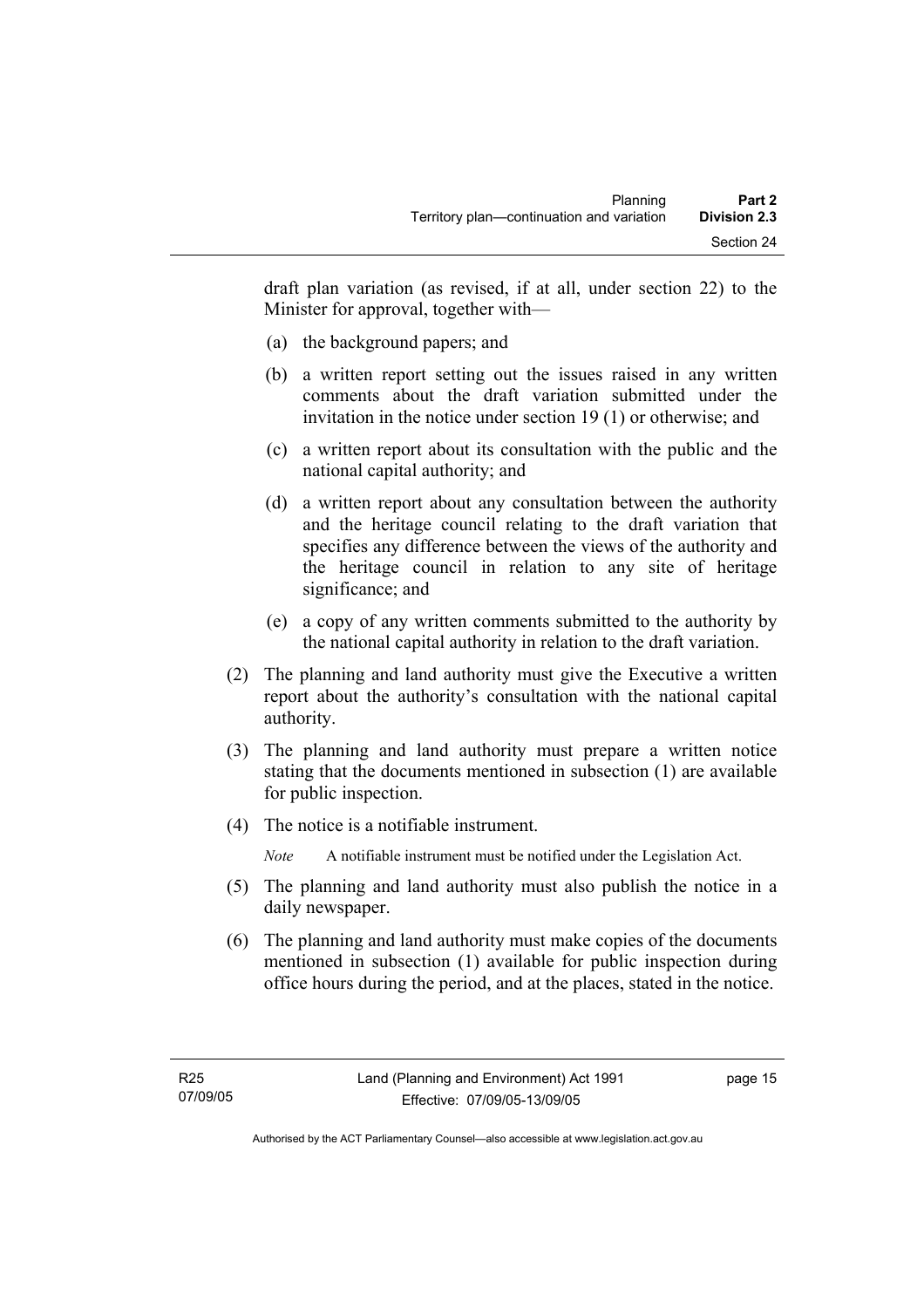# **25 Consideration by Legislative Assembly committee**

The Minister must, within 28 days of receiving a draft plan variation under section 24, refer—

- (a) the draft plan variation; and
- (b) the documents mentioned in section 24 (1) that relate to the draft plan variation;

to an appropriate committee of the Legislative Assembly together with a request that the committee report on the draft plan to the Legislative Assembly.

## **26 Minister's powers**

- (1) On receipt of a draft plan variation submitted or resubmitted for approval, the Minister must—
	- (a) approve the draft variation in the form in which it is submitted or resubmitted; or
	- (b) return the draft variation to the planning and land authority together with any or all of the following written directions:
		- (i) to conduct further specified consultation;
		- (ii) to consider any relevant environmental report, the report of any relevant inquiry, or any other relevant report;
		- (iii) to consider any revision suggested by the Minister;
		- (iv) to revise the draft variation in a specified way;
		- (v) to defer, in writing, the resubmission of the draft variation to the Minister until a specified date or the happening of a specified event;
		- (vi) to withdraw the draft variation in writing.
- (2) Before taking action under subsection (1), the Minister must consider any recommendation made by a committee of the

| page 16 | Land (Planning and Environment) Act 1991 | R25      |
|---------|------------------------------------------|----------|
|         | Effective: 07/09/05-13/09/05             | 07/09/05 |

Authorised by the ACT Parliamentary Counsel—also accessible at www.legislation.act.gov.au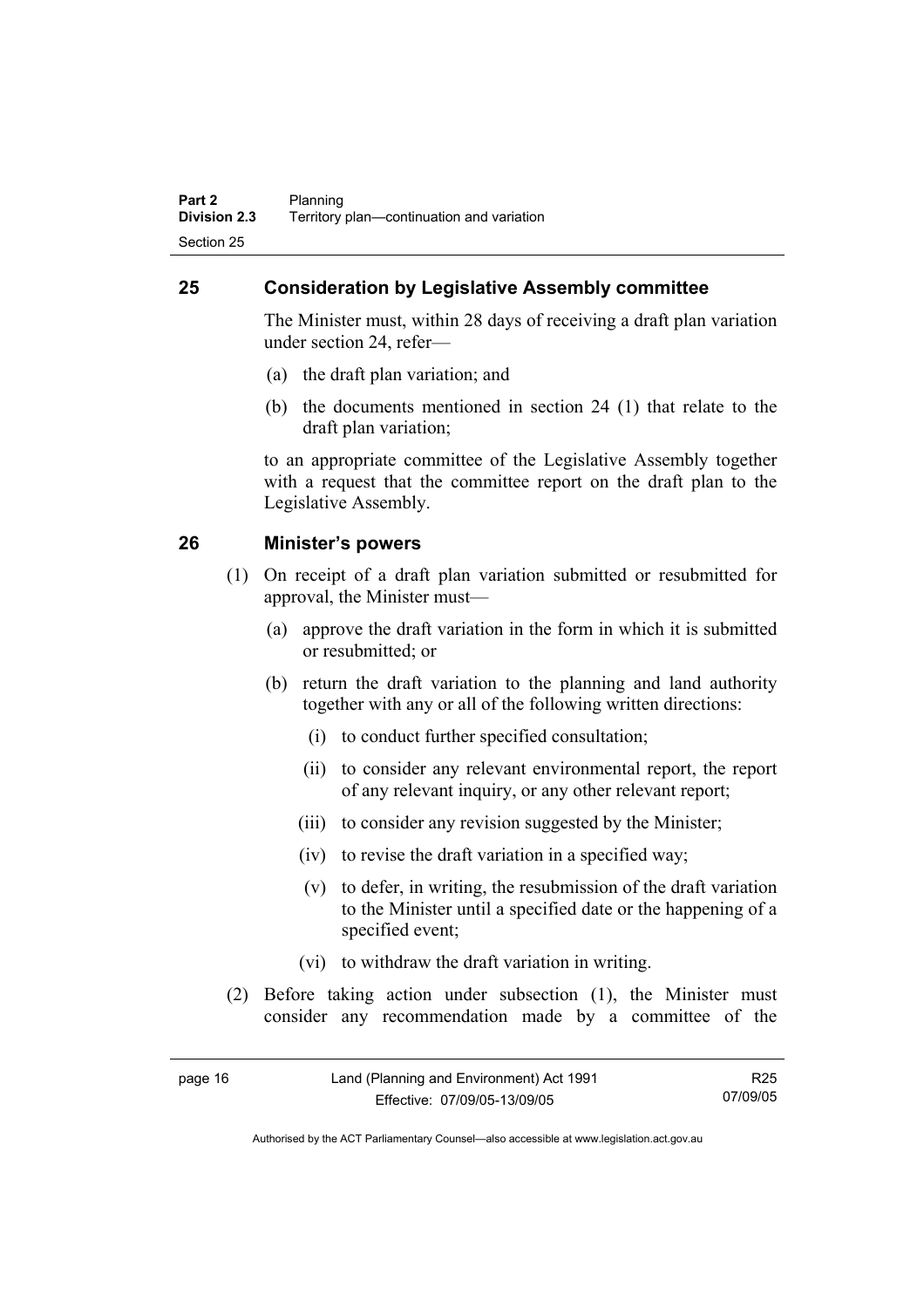Legislative Assembly in relation to the draft variation, or related documents, referred to the committee under section 25.

- (3) A deferral or withdrawal directed under subsection (1) (b) (v) or (vi) must state the effect of section 9 in relation to the deferral or withdrawal of the draft plan variation.
- (4) The following are notifiable instruments:
	- (a) a direction under subsection  $(1)$  (b);
	- (b) a deferral directed under subsection  $(1)$  (b)  $(v)$ ;
	- (c) a withdrawal directed under subsection (1) (b) (vi).
	- *Note* A notifiable instrument must be notified under the Legislation Act.
- (5) The authority must also publish a deferral or withdrawal directed under subsection (1) (b) (v) or (vi) in a daily newspaper on the same day, or as soon as practicable after, the deferral or withdrawal is notified under the Legislation Act.
- (6) After approving a draft plan variation under subsection (1) (a), the Minister may, before the draft variation is presented to the Legislative Assembly, revoke the approval and return the draft variation to the planning and land authority under subsection (1) (b).

# **27 Return of draft plan variation to authority**

- (1) This section applies if the Minister returns a draft plan variation to the authority with directions under section 26 (1) (b).
- (2) The authority must comply with each direction.
- (3) If a direction is given under section 26 (1) (b) (i), (ii) or (iii), the authority may revise the draft variation and resubmit it to the Minister for approval together with a written report about the authority's compliance with the Minister's direction and any further revision of the draft variation under section 22 (6).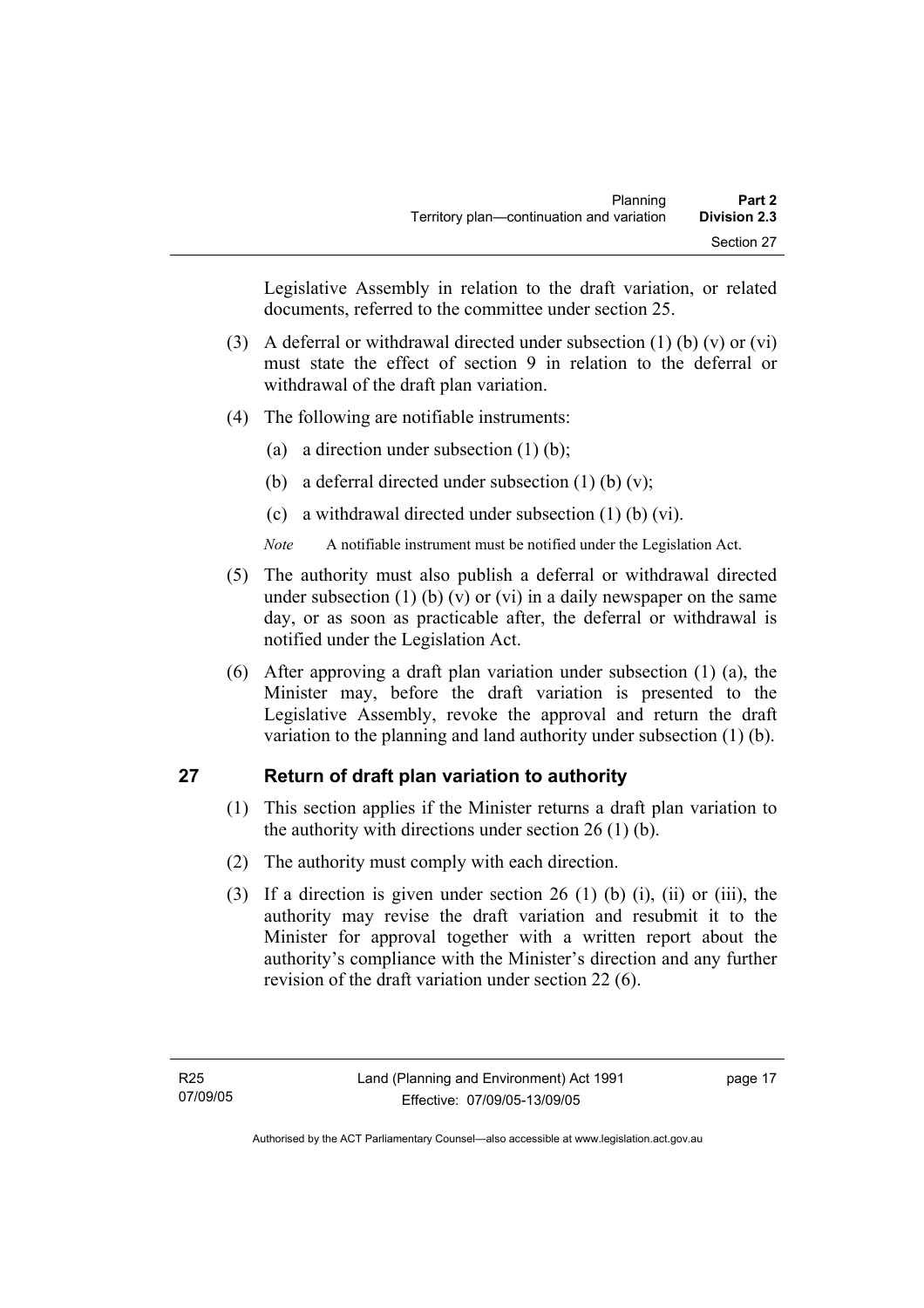(4) If a direction is given under section 26 (1) (b) (iv), the authority must resubmit the draft variation (as revised) together with a written report about any further revision of the draft variation under section 22 (6).

## **28 Notice of revival of deferred draft plan variation**

- (1) If the planning and land authority defers a draft plan variation as directed under section 26 (1) (b) (v) (Minister's powers), on the day stated in the deferral, or as soon as practicable after the event mentioned in the deferral, the authority must—
	- (a) prepare a notice stating—
		- (i) that the draft plan variation is revived; and
		- (ii) the effect of section 9 (Effect of draft plan variation) in relation to the revival; and
		- (iii) the effect of any revision under section 22 (6) (Revision, deferral or withdrawal of draft plan variations); and
	- (b) resubmit the draft variation to the Minister; and
	- (c) advise the Legislative Assembly.
- (2) A notice under subsection (1) (a) is a notifiable instrument.

*Note* A notifiable instrument must be notified under the Legislation Act.

(3) The planning and land authority must also publish the notice in a daily newspaper.

## **29 Consideration of plan variation by Legislative Assembly**

- (1) A plan variation must be presented to the Legislative Assembly within 5 sitting days after the day it is approved by the Minister, together with copies of the following documents in relation to the variation:
	- (a) the background papers;

R25 07/09/05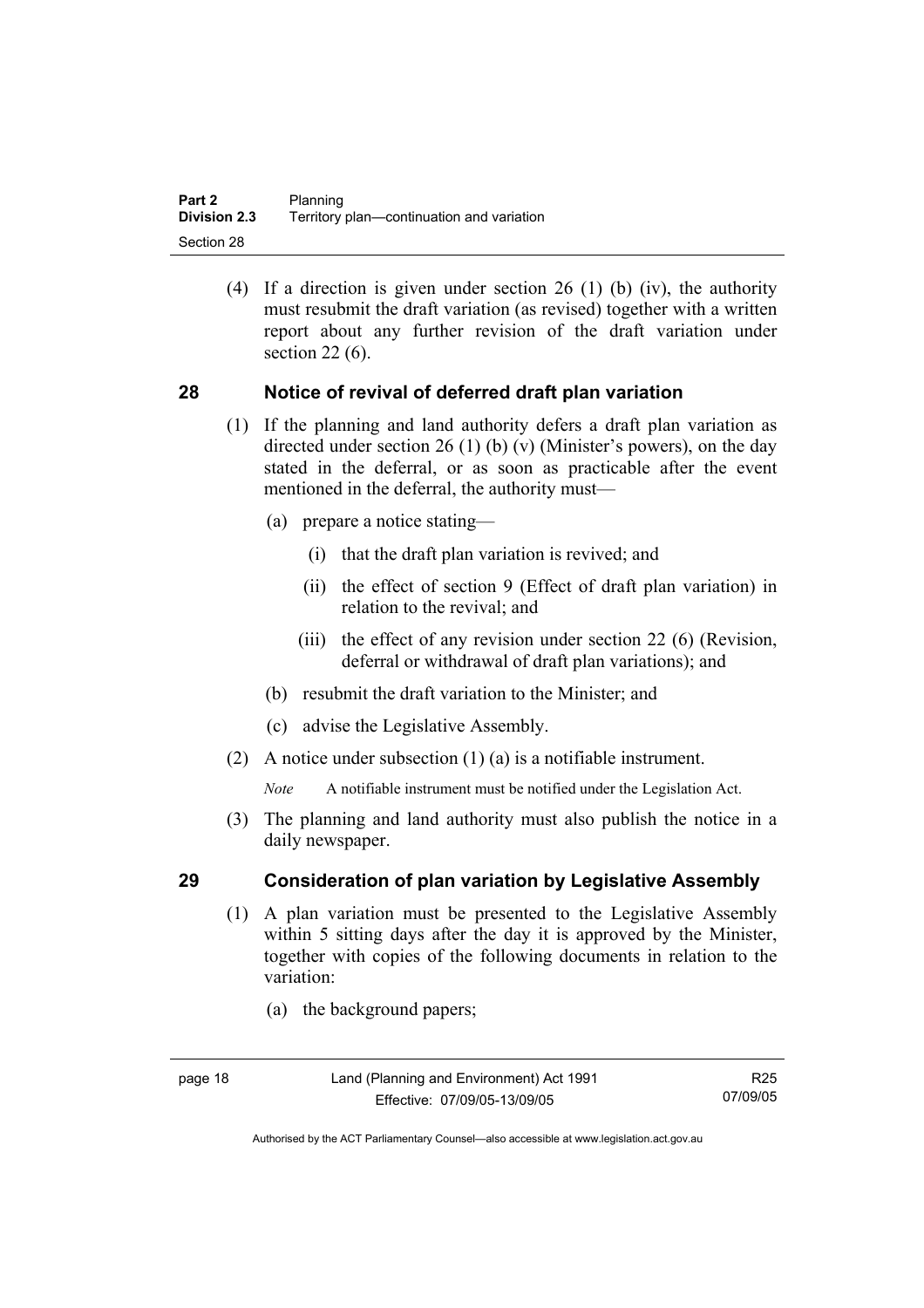- (b) the summaries and reports mentioned in section 24 (1) (b),  $(c)$ and  $(d)$ ;
- (c) any direction under section 26 (1) (b);
- (d) any report mentioned in section  $26(1)$  (b) (ii);
- (e) any report mentioned in section 27 (c).
- (2) Subsection (1) is subject to section 26 (6) (Minister's powers).
- (3) If a plan variation is not presented to the Legislative Assembly in accordance with subsection (1), it does not come into effect.
- (4) The Legislative Assembly may, on a motion of which notice has been given within 5 sitting days after a plan variation has been presented to it, by resolution reject the variation or any provision of it.
- (5) If, at the end of 5 sitting days after notice of a motion to reject a plan variation or a provision of a plan variation has been given in the Legislative Assembly (being notice given within 5 sitting days after the variation was presented to the Legislative Assembly)—
	- (a) the notice has not been called on; or
	- (b) the motion has been called on and moved and has not been withdrawn or otherwise disposed of;

the plan variation or provision specified in the motion is taken to have been rejected by the Legislative Assembly.

- (6) If, before the end of 5 sitting days after a notice of motion to disallow a plan variation or a provision of a plan variation has been given in the Legislative Assembly (being notice given within 5 sitting days after the variation was presented to the Legislative Assembly)—
	- (a) the Legislative Assembly is dissolved or expires; and
	- (b) at the time of dissolution or expiry—

page 19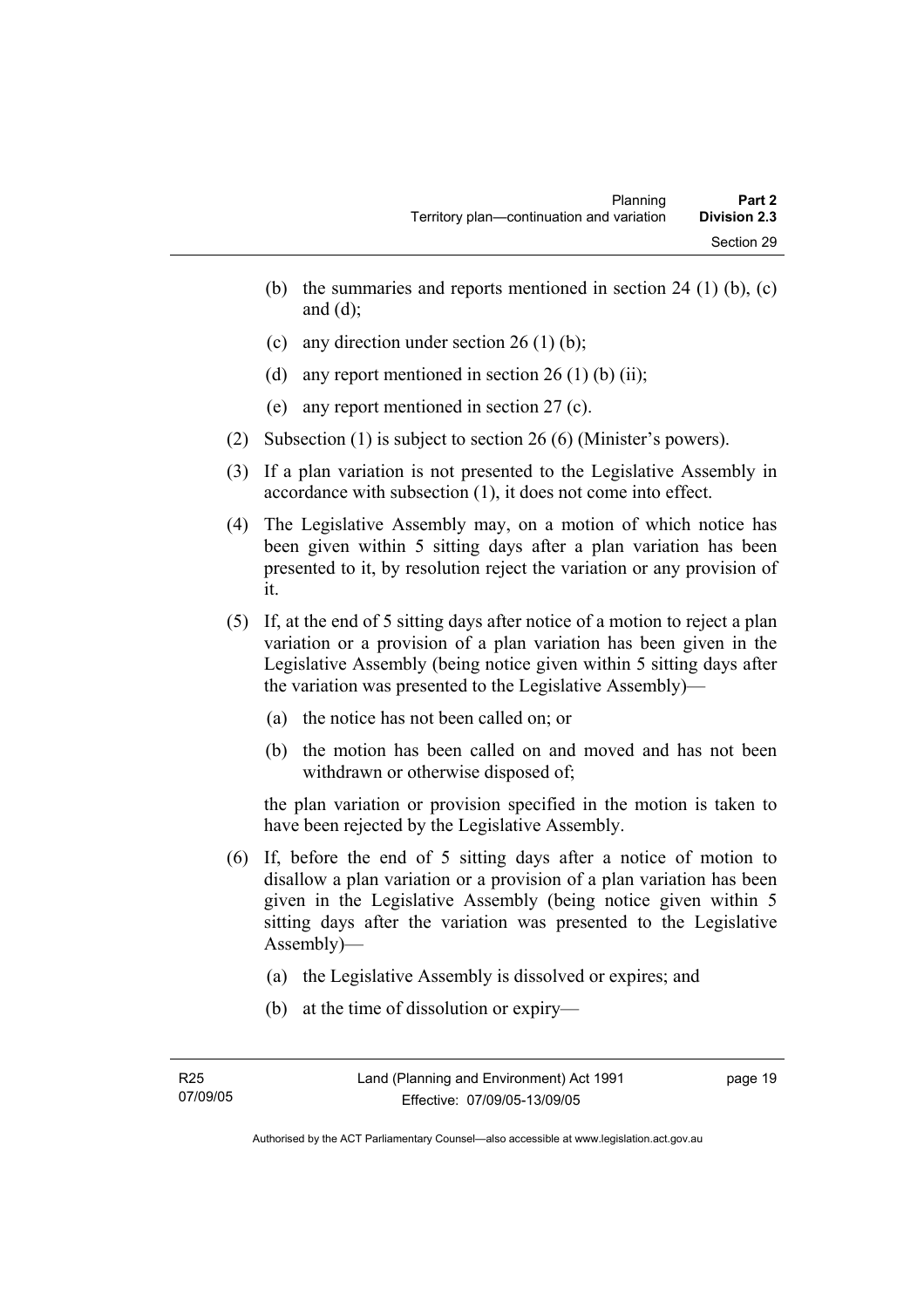- (i) the notice has not been withdrawn and the motion has not been called on; or
- (ii) the motion has been called on and moved and has not been withdrawn or otherwise disposed of;

the plan variation is taken, for subsections (4) and (5), to have been presented to the Legislative Assembly on the first sitting day of the Legislative Assembly after the next general election of members of the Assembly.

- (7) If, at the end of 5 sitting days after a plan variation is presented to the Legislative Assembly, the Assembly has not passed a resolution rejecting the variation or any provision of it and is not, under subsection (5), taken to have rejected the variation or any provision of it, the Minister must, in writing, fix a day when the plan variation is to commence.
	- *Note* An instrument under this subsection is a *commencement notice* (see Legislation Act, s 11). A commencement notice must be notified under the Legislation Act.
- (8) The planning and land authority must publish in a daily newspaper details of—
	- (a) the commencement notice under subsection (7); and
	- (b) where copies of the plan variation may be inspected or purchased.
- (9) The planning and land authority must make copies of the plan variation available for inspection or purchase during office hours at the places, and during the period, published in the newspaper under subsection  $(8)$  (b).
- (10) A plan variation notified under subsection (7) commences on the day fixed by the notice.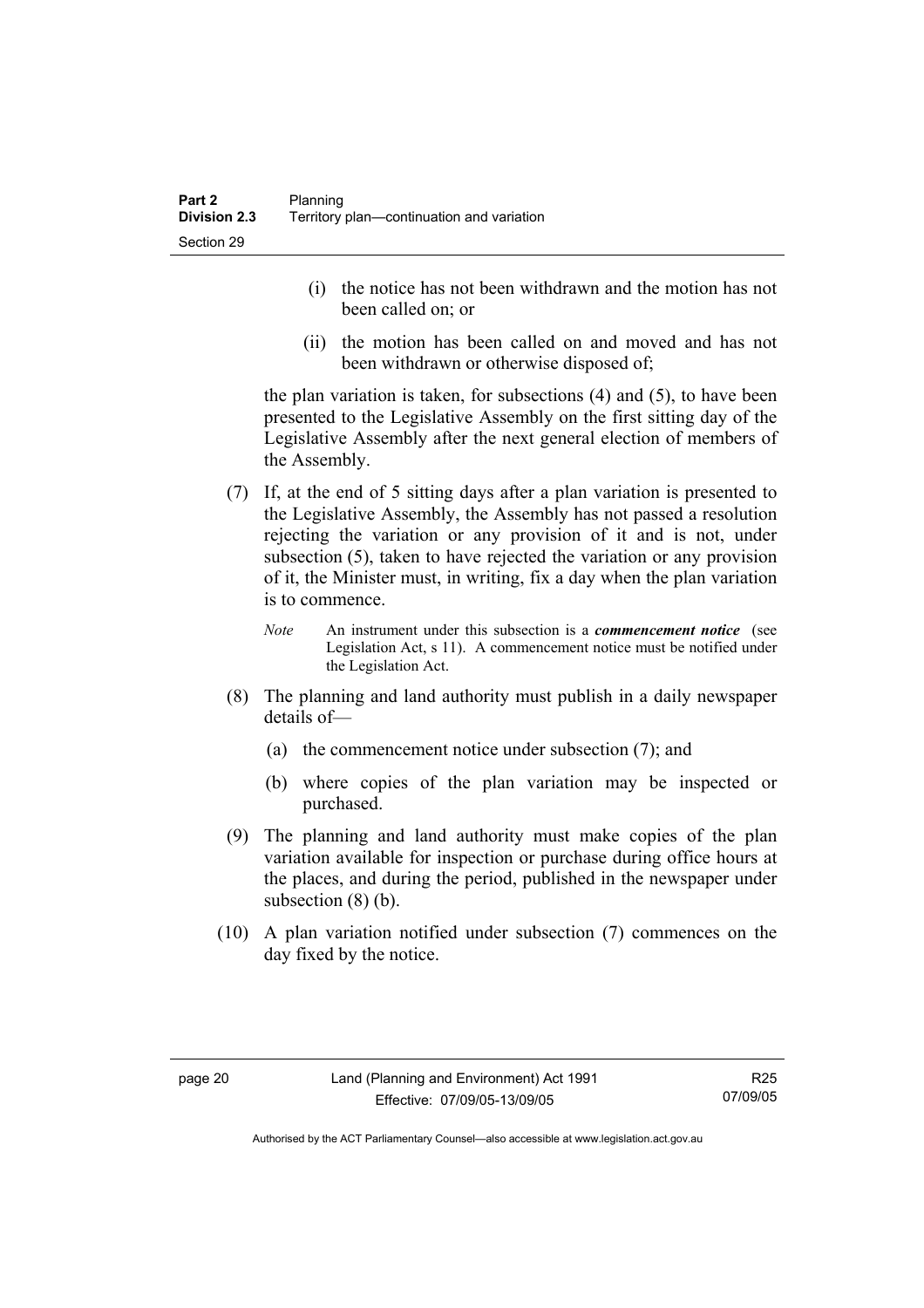## **30 Rejection of plan variation by Legislative Assembly**

- (1) This section applies if a plan variation is completely rejected under section 29 (4) (Consideration of plan variation by Legislative Assembly), or taken to be completely rejected under section 29 (5).
- (2) The plan variation does not come into force if this section applies.
- (3) The planning and land authority must prepare a notice stating that the plan variation has been rejected.
- (4) The notice is a notifiable instrument.

*Note* A notifiable instrument must be notified under the Legislation Act.

(5) The planning and land authority must also publish the notice in a daily newspaper.

## **30A Partial rejection of plan variation by Legislative Assembly**

- (1) This section applies if a plan variation is partly rejected under section 29 (4) (Consideration of plan variation by Legislative Assembly), or taken to be partly rejected under section 29 (5).
- (2) A provision of a plan variation does not come into force if—
	- (a) it is rejected by the Legislative Assembly under section 29 (4) or  $(5)$ ; or
	- (b) it is withdrawn under subsection (3) (b).
- (3) The Minister must, in relation to each provision of the plan that is not rejected under section 29 (4) or (5), in writing—
	- (a) fix a day when the provision (an *approved provision*) is to commence; or
	- (b) withdraw the provision.
	- *Note* An instrument under par (a) is a *commencement notice* (see Legislation Act, s 11). A commencement notice must be notified under the Legislation Act.

page 21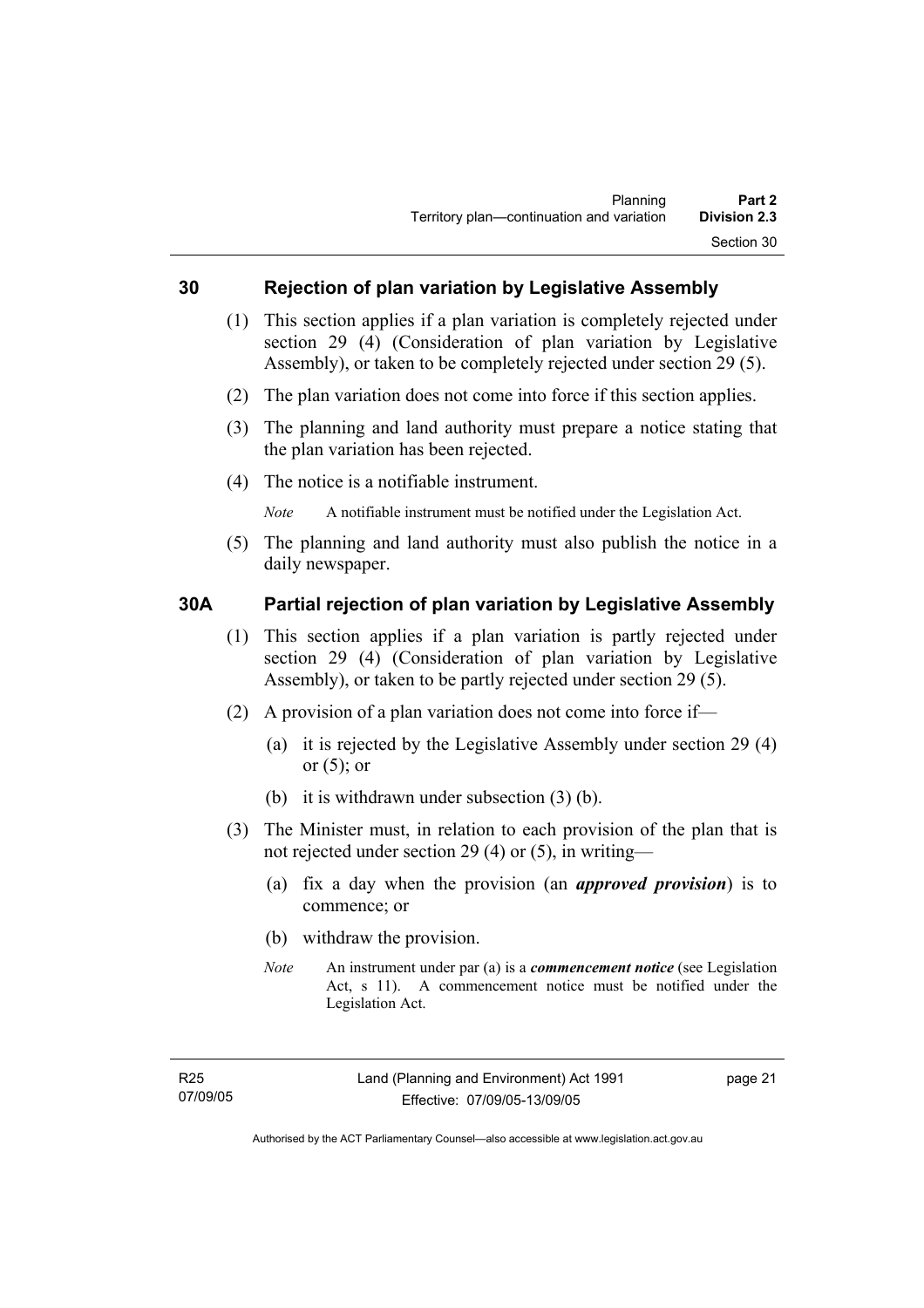(4) A withdrawal under subsection (3) (b) is a notifiable instrument.

*Note* A notifiable instrument must be notified under the Legislation Act.

## **30B Partial rejection of plan variation—newspaper publication etc**

- (1) The planning and land authority must publish in a daily newspaper details of—
	- (a) a commencement notice under section 30A (3) (a) for a provision (an *approved provision*); or
	- (b) a withdrawal notice under section 30A (3) (b).
- (2) The details of a commencement notice published under subsection (1) (a) for an approved provision must include details of where, and for what period, copies of the provision may be inspected or purchased.
- (3) The planning and land authority must make copies of each approved provision available for inspection or purchase during office hours at the place or places, and during the period, mentioned in subsection (2).

# **Subdivision 2.3.4 Plan variations—defined land**

# **31 Definition for sdiv 2.3.4**

In this subdivision:

*defined land* means land identified in the plan pursuant to section  $7(3)(c)$ .

# **32 Plan variations in relation to defined land**

 (1) On approval of the subdivision of a parcel or part of a parcel of defined land, the planning and land authority must, in writing, vary the plan to specify the purposes for which that land may be used.

R25 07/09/05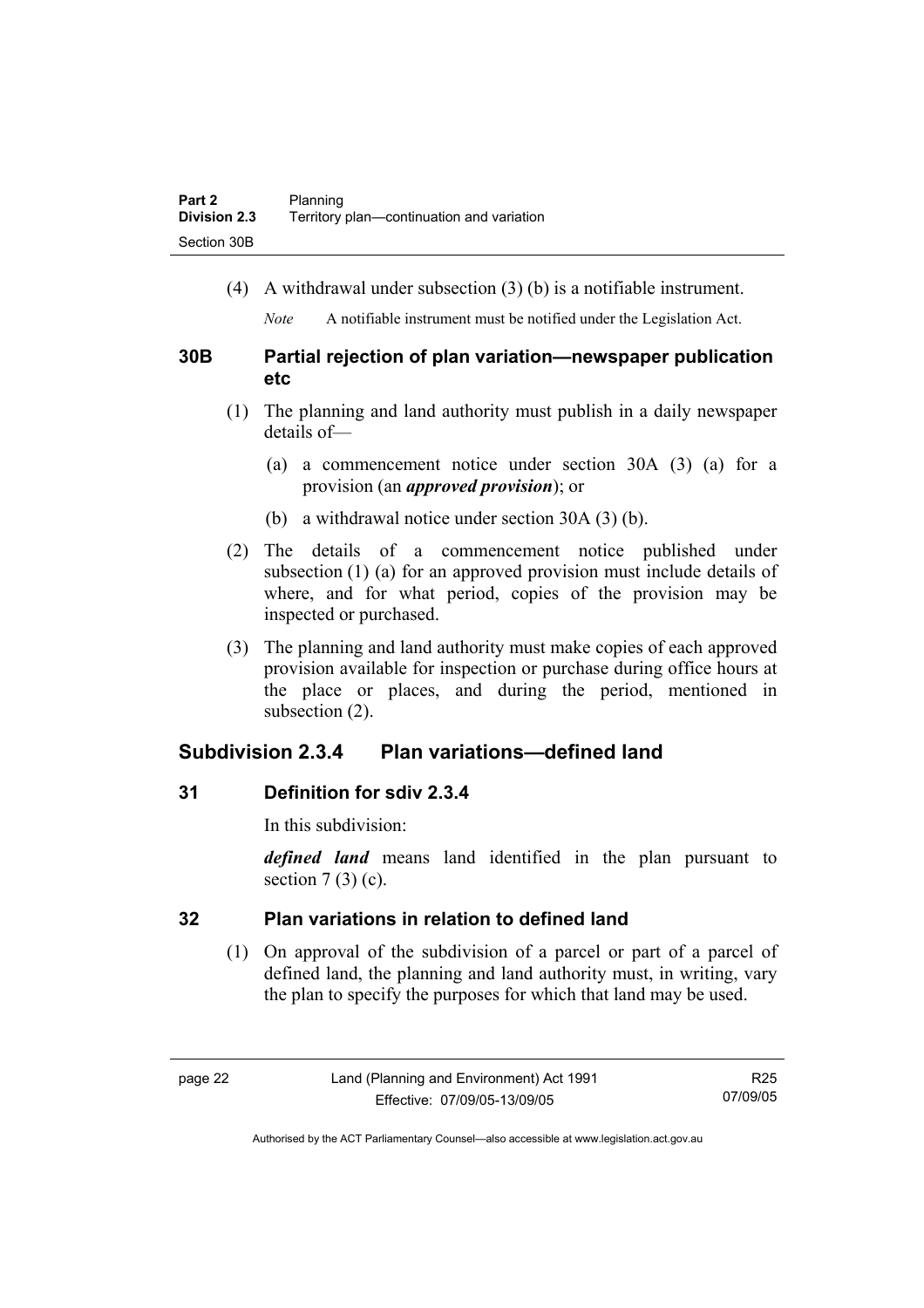- (2) A variation of the plan under subsection (1) in relation to a parcel, or part of a parcel, of land must include a map of that parcel or part showing the purposes for which identified parts of that land may be used.
- (3) A variation of the plan under subsection (1) is to be consistent with—
	- (a) the relevant subdivision and any conditions subject to which that subdivision is approved; and
	- (b) the principles and policies specified in the plan for the development of the relevant defined land.
- (4) A variation of the plan under subsection (1) is a notifiable instrument.

*Note* A notifiable instrument must be notified under the Legislation Act.

- (5) A variation of the plan under subsection (1) has the effect of the parcel, or part of a parcel, of land which is subdivided ceasing to be defined land.
- (6) Within 7 days after a variation of the plan under subsection (1) is notified under the Legislation Act, the planning and land authority must publish a notice in a daily newspaper that—
	- (a) specifies the variation made to the plan; and
	- (b) includes a copy of the map that was included in the variation; and
	- (c) specifies when the variation to the plan took effect or is to take effect.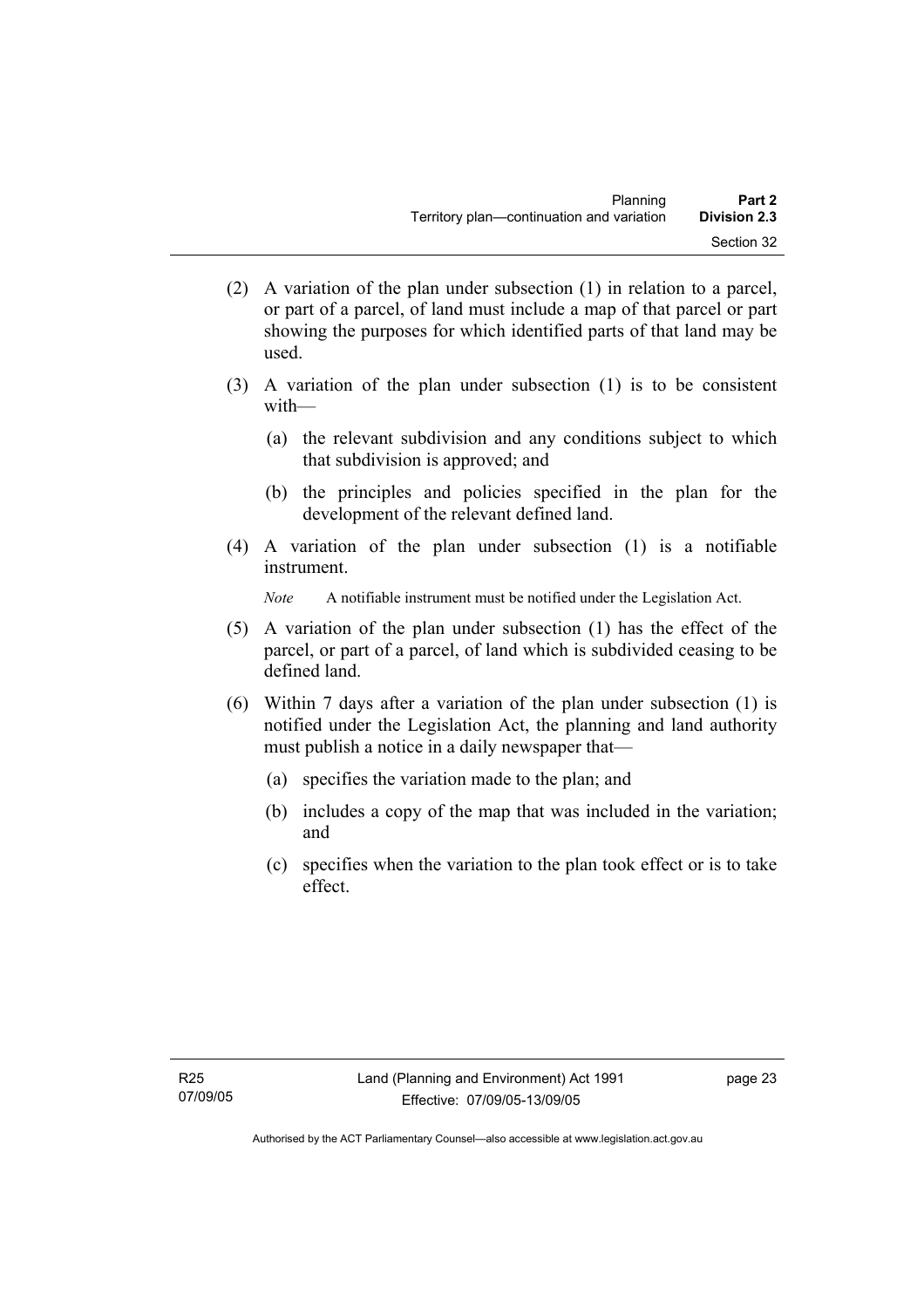**Part 2** Planning **Division 2.5** Miscellaneous Section 51

## **Division 2.5 Miscellaneous**

## **51 Challenge to validity of provisions of plan**

The validity of a provision of the plan must not be questioned in any legal proceedings except those commenced within 3 months after the date of the commencement of the provision or of a variation of the provision.

page 24 Land (Planning and Environment) Act 1991 Effective: 07/09/05-13/09/05

R25 07/09/05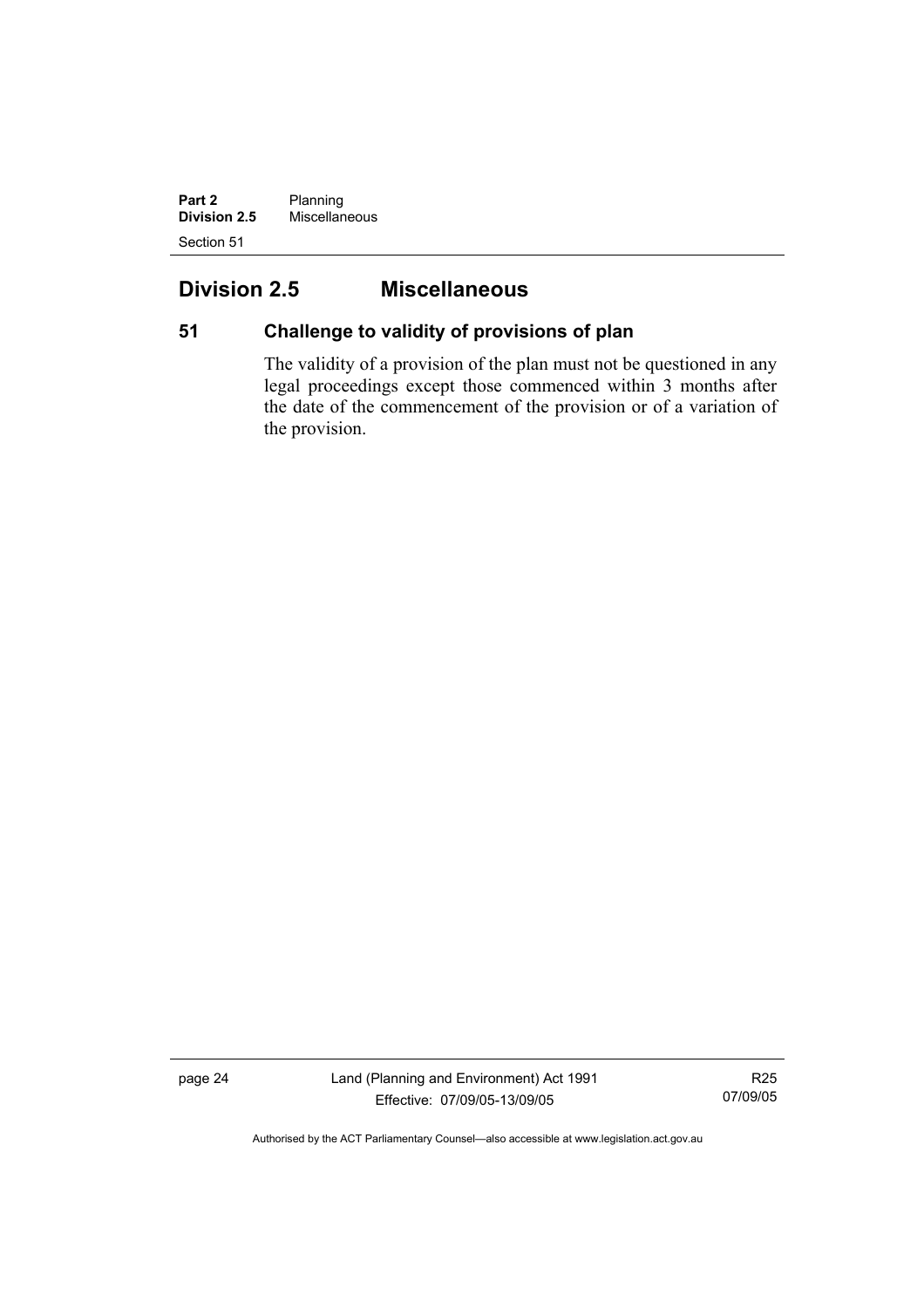# **Part 4 Environmental assessments and inquiries**

## **Division 4.1 Preliminary**

*Note* The Environment Minister may delegate a function of the Environment Minister under this part to the planning and land authority (see Legislation Act, s 254A).

## **111 Definitions for pt 4**

In this part:

*defined decision* means a decision of the Territory, the Executive, a Minister or a territory authority about a proposal in relation to which a Minister is empowered under part 2, part 5 or part 6, an Act other than this Act or a subordinate law—

- (a) to direct that an assessment be made; or
- (b) to establish a panel to conduct an inquiry.

*environmental impact*, in relation to a proposal that is the subject of a defined decision, includes the following potential effects of the proposal (if carried out), either by itself or in combination with the potential effects of another such proposal:

- (a) environmental effect on a community;
- (b) physical, biological or cultural transformation of an area;
- (c) environmental effect on the social system or the ecosystems of an area;
- (d) change to the aesthetic, recreational, scientific or other environmental qualities, or values, of an area;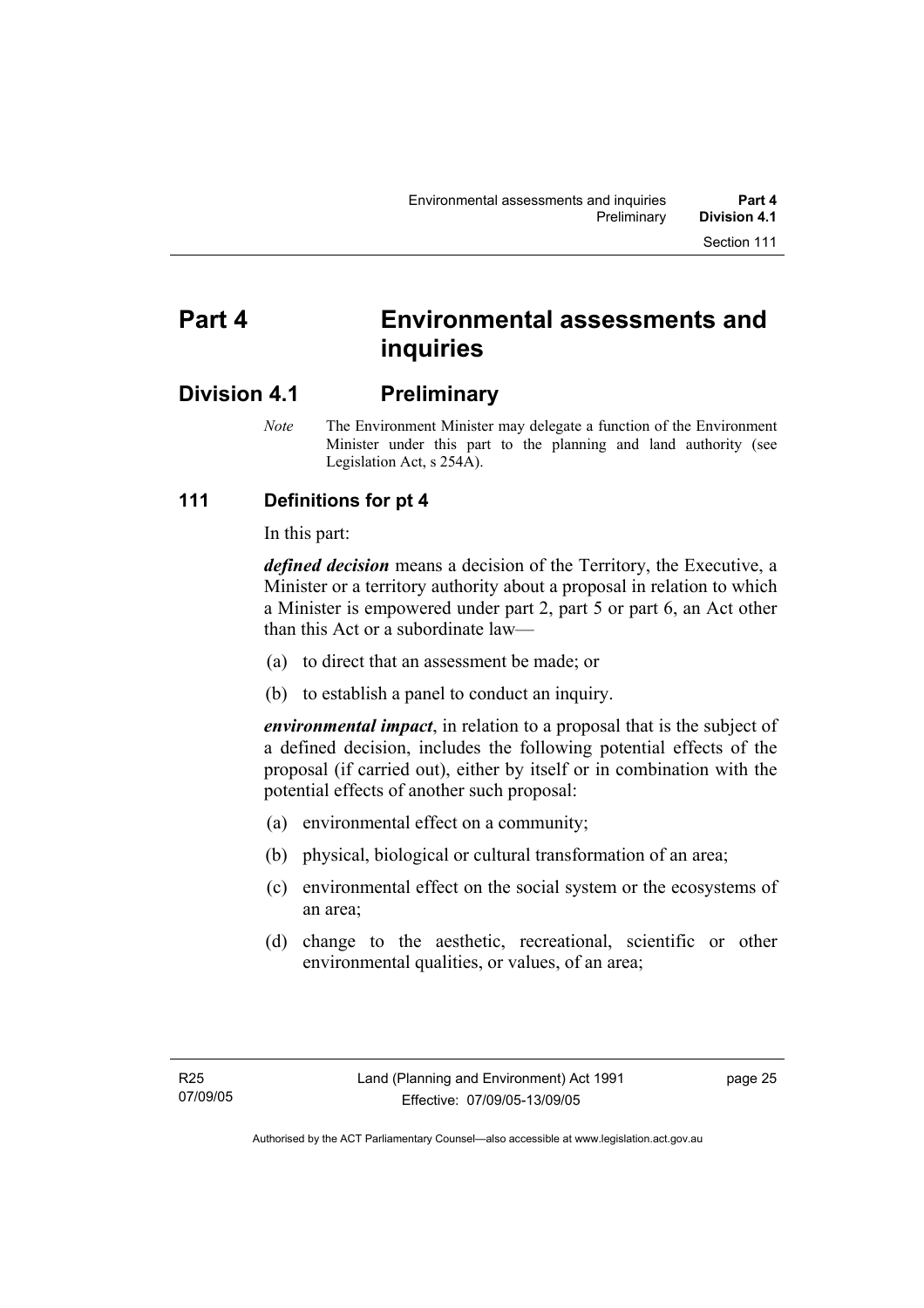- (e) environmental effect on any premises or land or the surroundings of any premises or land, that has heritage significance;
- (f) the endangering, or further endangering, of a community or an area;
- (g) the endangering, or further endangering, of any species of fauna or flora;
- (h) long-term environmental effects including those with potential to place demands on the social system;
- (i) curtailing of the range of beneficial uses of the environment;
- (j) pollution;
- (k) problems associated with the disposal of waste;
- (l) increased demands on natural resources that are, or are likely to be, in short supply;
- (m) change to the values or lifestyles of particular groups and communities or to existing social relationships;
- (n) socioeconomic effect.

*environmental impact statement* means an environmental impact statement prepared in accordance with division 4.3.

*land* includes water.

*panel* means a panel established to conduct an inquiry.

*preliminary assessment* means an assessment made under division 4.2.

*proponent*, in relation to a defined decision, means the person designated as the proponent under section 112.

*public environment report* means a public environment report prepared in accordance with division 4.3.

page 26 Land (Planning and Environment) Act 1991 Effective: 07/09/05-13/09/05

R25 07/09/05

Authorised by the ACT Parliamentary Counsel—also accessible at www.legislation.act.gov.au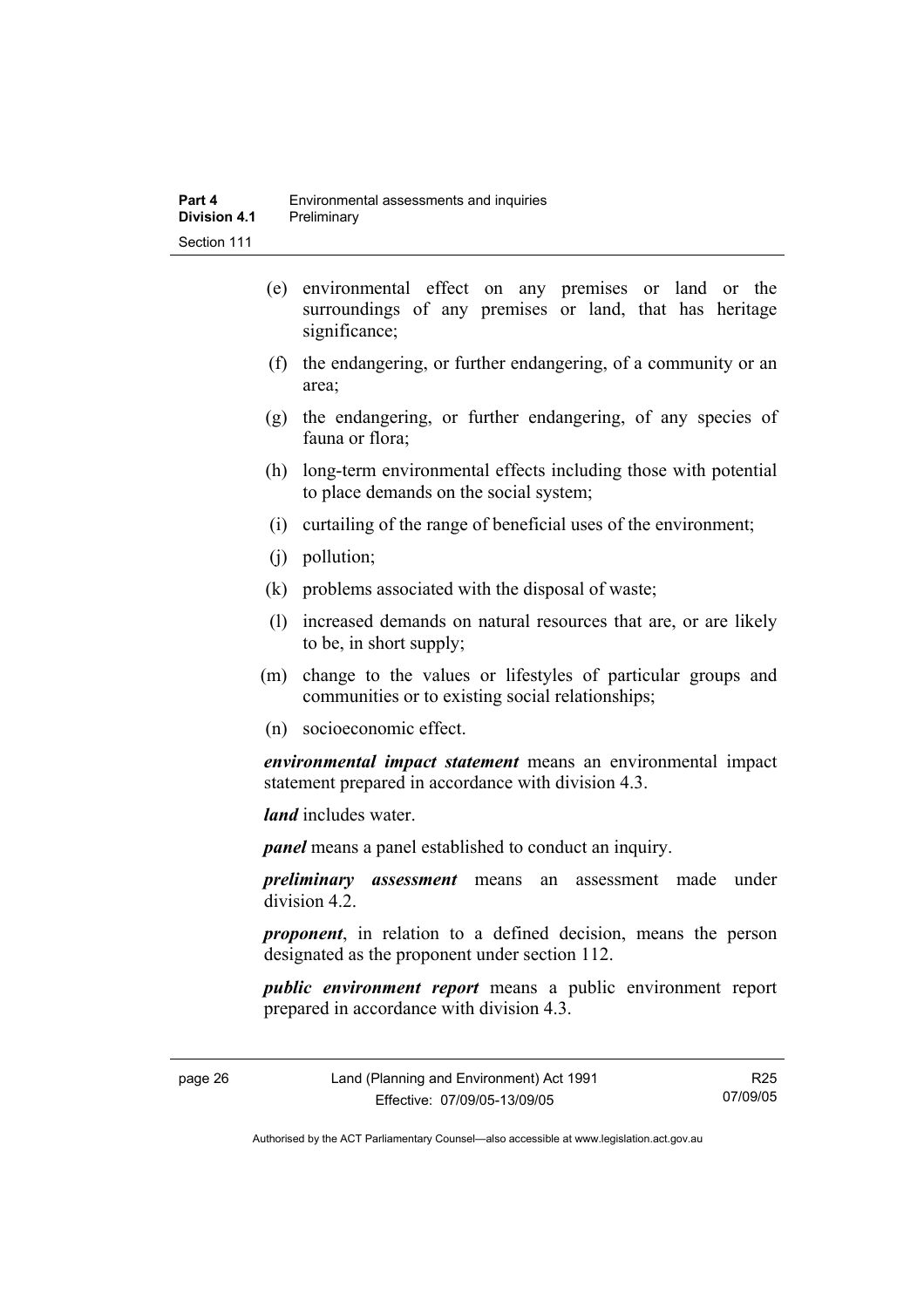*relevant Minister*, means the Minister responsible for the administration of the Act or subordinate law under which—

- (a) in relation to an assessment or inquiry—that assessment or inquiry is authorised to be made or conducted; or
- (b) in relation to a defined decision—the relevant decision is authorised to be made.

## **112 Proponents**

- (1) For this part, the relevant Minister in relation to a defined decision may, in writing, designate a person or territory authority as the proponent in relation to the decision.
- (2) The relevant Minister must designate, as the proponent in relation to a defined decision, the person or territory authority whose interests would be most directly affected by the decision, unless, in the opinion of that Minister, the public interest requires otherwise.

## **Division 4.2 Preliminary assessments**

## **113 Directions**

The relevant Minister in relation to a defined decision, or the Environment Minister, may, by written notice to the relevant proponent within 28 days after the day when the decision that a preliminary assessment be required is made, direct the proponent to prepare a preliminary assessment of the environmental impact of the relevant proposal.

#### **114 Mandatory preliminary assessments**

If a defined decision is of a class prescribed by the plan, the relevant Minister must, within the period mentioned in section 113, issue a notice under that section in relation to the relevant proposal.

page 27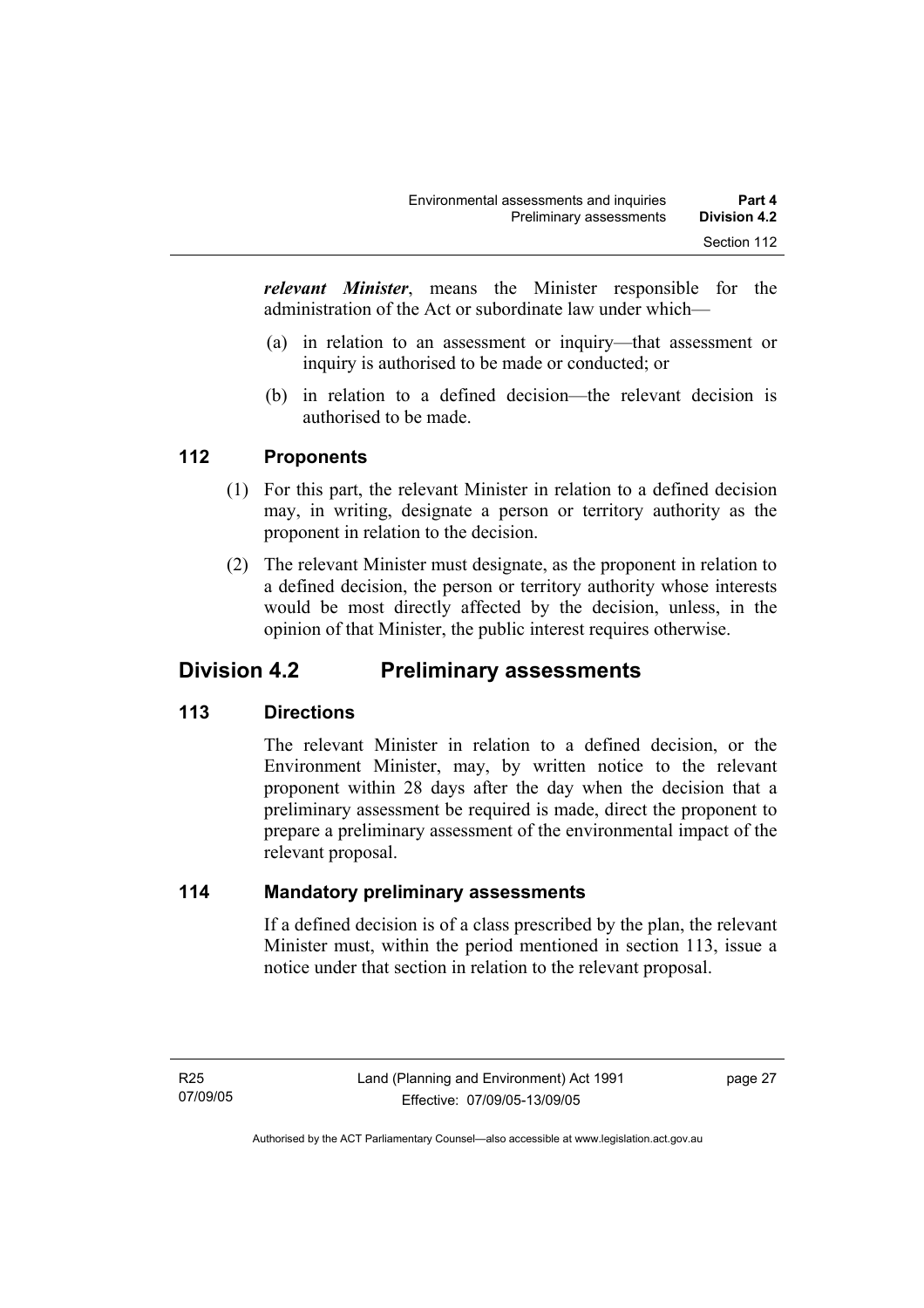## **115 Content**

A preliminary assessment must consist of the matters specified in schedule 3.

#### **116 Submission to Minister**

 (1) On notice under section 113, the proponent must submit a preliminary assessment to the Environment Minister in accordance with the notice.

*Note* A fee may be determined under s 287 for this subsection.

 (2) If the Environment Minister is not the relevant Minister in relation to a preliminary assessment, the Environment Minister must give the preliminary assessment to the relevant Minister.

#### **117 Public inspection**

- (1) After a preliminary assessment is submitted to the Environment Minister under section 116, the Environment Minister must prepare a written notice stating that copies of the preliminary assessment are available for public inspection during a specified period of not less than 15 business days at specified places.
- (2) The Environment Minister may, in writing, extend or further extend the period stated in the notice.
- (3) The power under subsection (2) may be exercised after the end of the period to be extended.
- (4) The following are notifiable instruments:
	- (a) a notice under subsection (1);
	- (b) an extension or further extension under subsection (2).
	- *Note* A notifiable instrument must be notified under the Legislation Act.
- (5) The planning and land authority must also publish a notice under subsection (1), or an extension or further extension under subsection (2), in a daily newspaper.

| page 28 |  |  |
|---------|--|--|
|         |  |  |

R25 07/09/05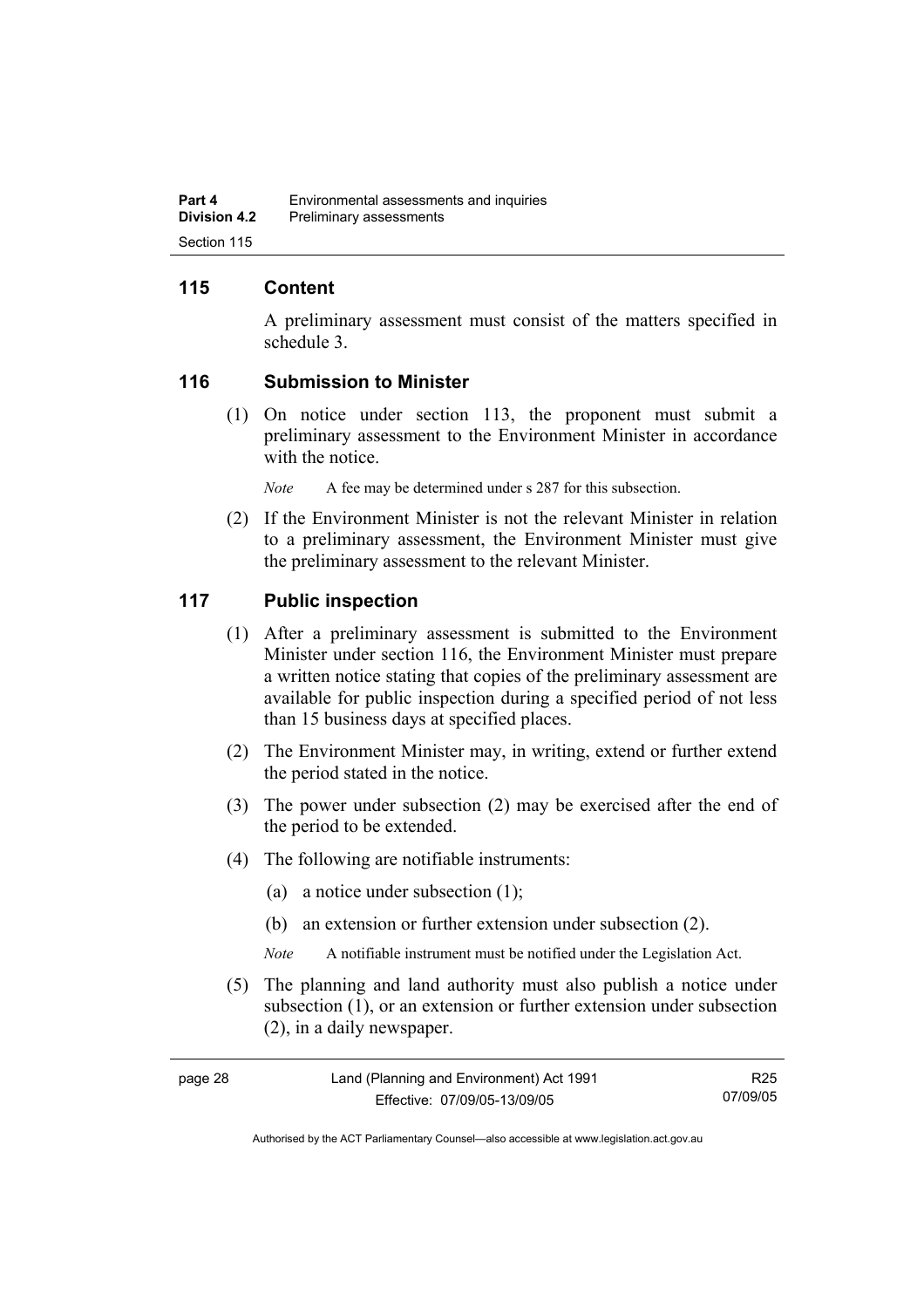- (6) The Environment Minister must, at the places, and within the period, specified in a notice under subsection (1)—
	- (a) make copies of the preliminary assessment mentioned in the notice available for public inspection; and
	- (b) give a copy of the preliminary assessment to any person on request.

*Note* A fee may be determined under s 287 for par (b).

 (7) The Environment Minister must send a copy of the preliminary assessment mentioned in the notice under subsection (1), without charge, to the Conservation Council of the South-East Region and Canberra (Inc.).

#### **118 Exclusion of material**

- (1) If, in the opinion of the Environment Minister based on reasonable grounds—
	- (a) a part of a preliminary assessment contains information related to the personal or business affairs of a person—
		- (i) supplied to the proponent or the Minister in confidence; or
		- (ii) the publication of which would reveal a trade secret; or
		- (iii) the disclosure of which would, or would reasonably be expected to, adversely affect a person in relation to the lawful business affairs of that person; and
	- (b) it would not be in the public interest for that part to be published;

the Environment Minister must exclude that part from each copy of the preliminary assessment made available to the public or for public inspection.

page 29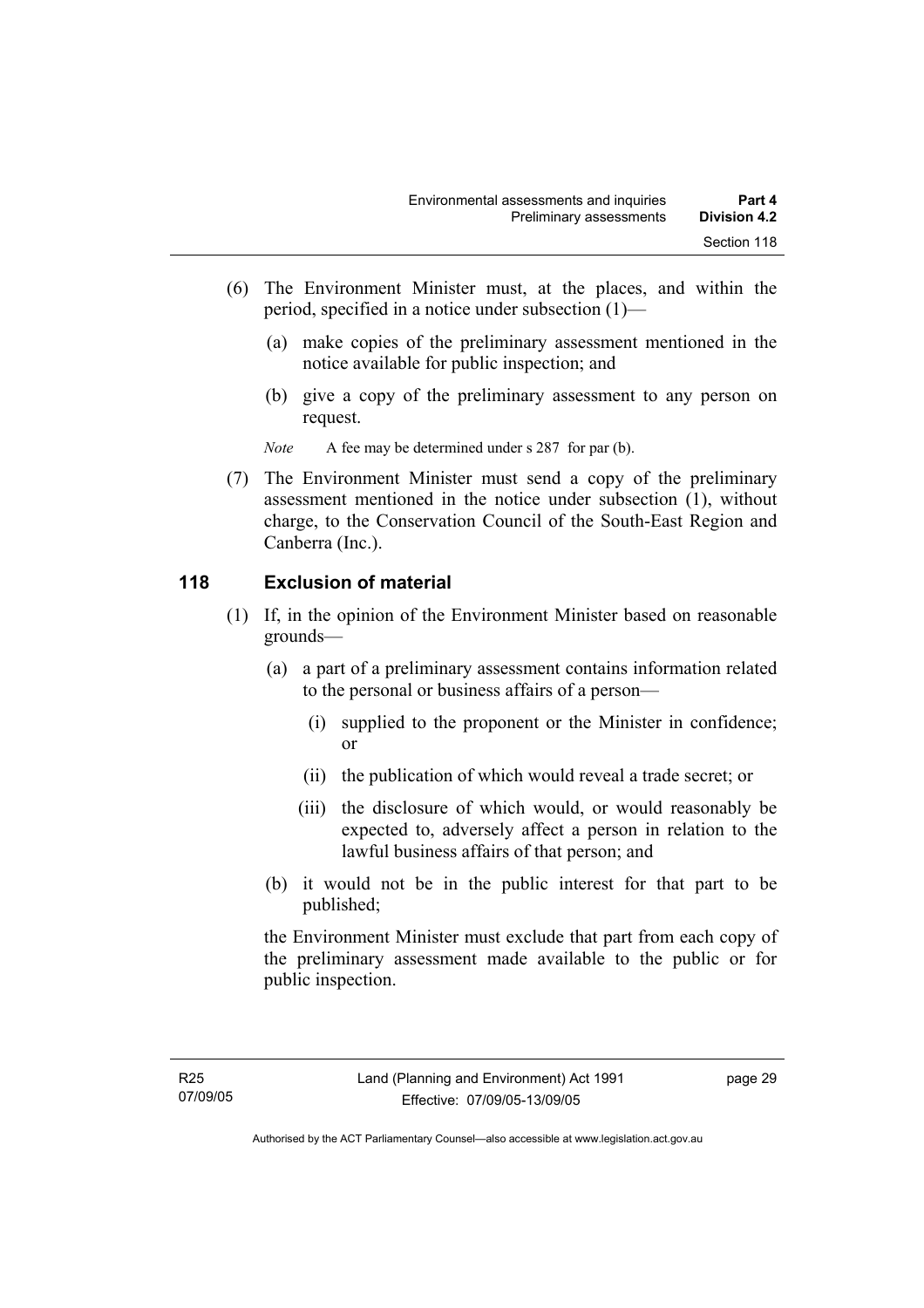| Part 4              | Environmental assessments and inquiries |
|---------------------|-----------------------------------------|
| <b>Division 4.3</b> | Assessments                             |
| Section 119         |                                         |

 (2) If a part of a preliminary assessment is excluded from the copies of that assessment made available to the public or for public inspection, each copy must include a statement to the effect that an unspecified part of the assessment has been excluded for the purpose of protecting the confidentiality of information included in that part.

## **Division 4.3 Assessments**

## **Subdivision 4.3.1 Form and content**

#### **119 Form**

Unless otherwise specified in the Act or subordinate law under which it is directed, an assessment consists of—

- (a) a public environment report; or
- (b) an environmental impact statement;

about the proposal that is the subject of a defined decision, together with the report under section 131 evaluating that public environment report or environmental impact statement.

## **120 Content of public environment reports and environmental impact statements**

Public environment reports and environmental impact statements are each to include the matters that are—

- (a) prescribed; and
- (b) directed under section 123.

## **Subdivision 4.3.2 Direction of assessments**

#### **121 Decisions to direct assessments**

 (1) The relevant Minister may direct that an assessment be made of the proposal if, in the opinion of the relevant Minister based on

| page 30 | Land (Planning and Environment) Act 1991 | R25      |
|---------|------------------------------------------|----------|
|         | Effective: 07/09/05-13/09/05             | 07/09/05 |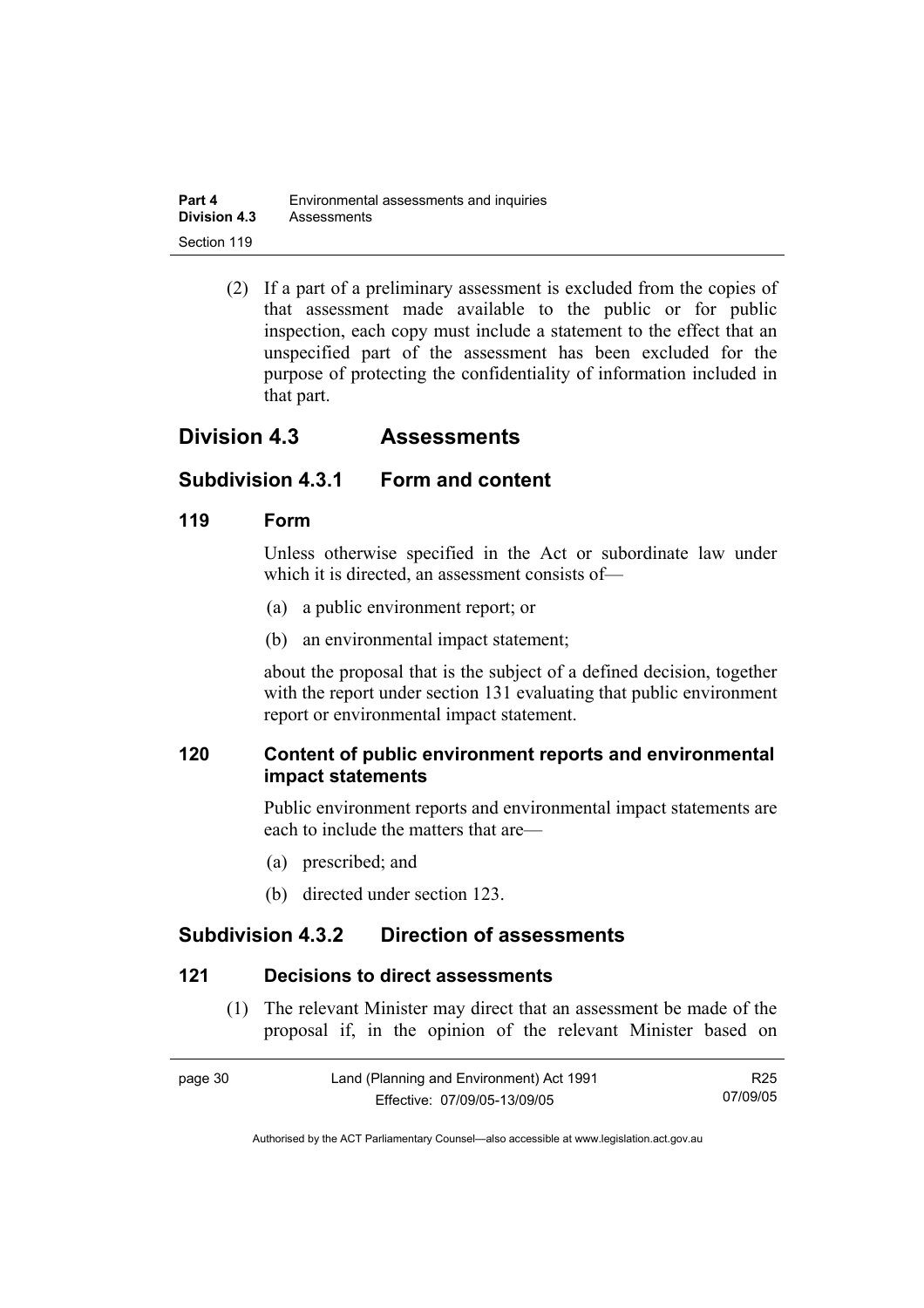reasonable grounds, the environmental impact of the proposal would be of sufficient significance.

- (2) A direction may only be given within the prescribed time after a proponent submits a preliminary assessment to the Environment Minister or any further time that the Minister administering this Act allows.
- (3) In making a decision under subsection (1), the relevant Minister must consider—
	- (a) the preliminary assessment; and
	- (b) the report of any meeting called under section 128; and
	- (c) whether any aspect of the environmental impact of that proposal is, or could be, the subject of—
		- (i) an inquiry or another assessment; or
		- (ii) any environmental assessment action taken by or on behalf of the Commonwealth, a State or the Northern Territory.
- (4) This section does not apply if a Minister is required under an Act or subordinate law to direct that an assessment be made.

## **122 Environment Minister's power to direct assessments**

If a Minister other than the Environment Minister has the power under an Act or subordinate law to direct that an assessment be made, the Environment Minister also has that power.

## **123 Directions**

- (1) A direction by a Minister that an assessment be made in relation to a defined decision must be in writing given to the proponent.
- (2) Within 14 days after a direction by a Minister under subsection (1) that an assessment is to be made in relation to a defined decision,

page 31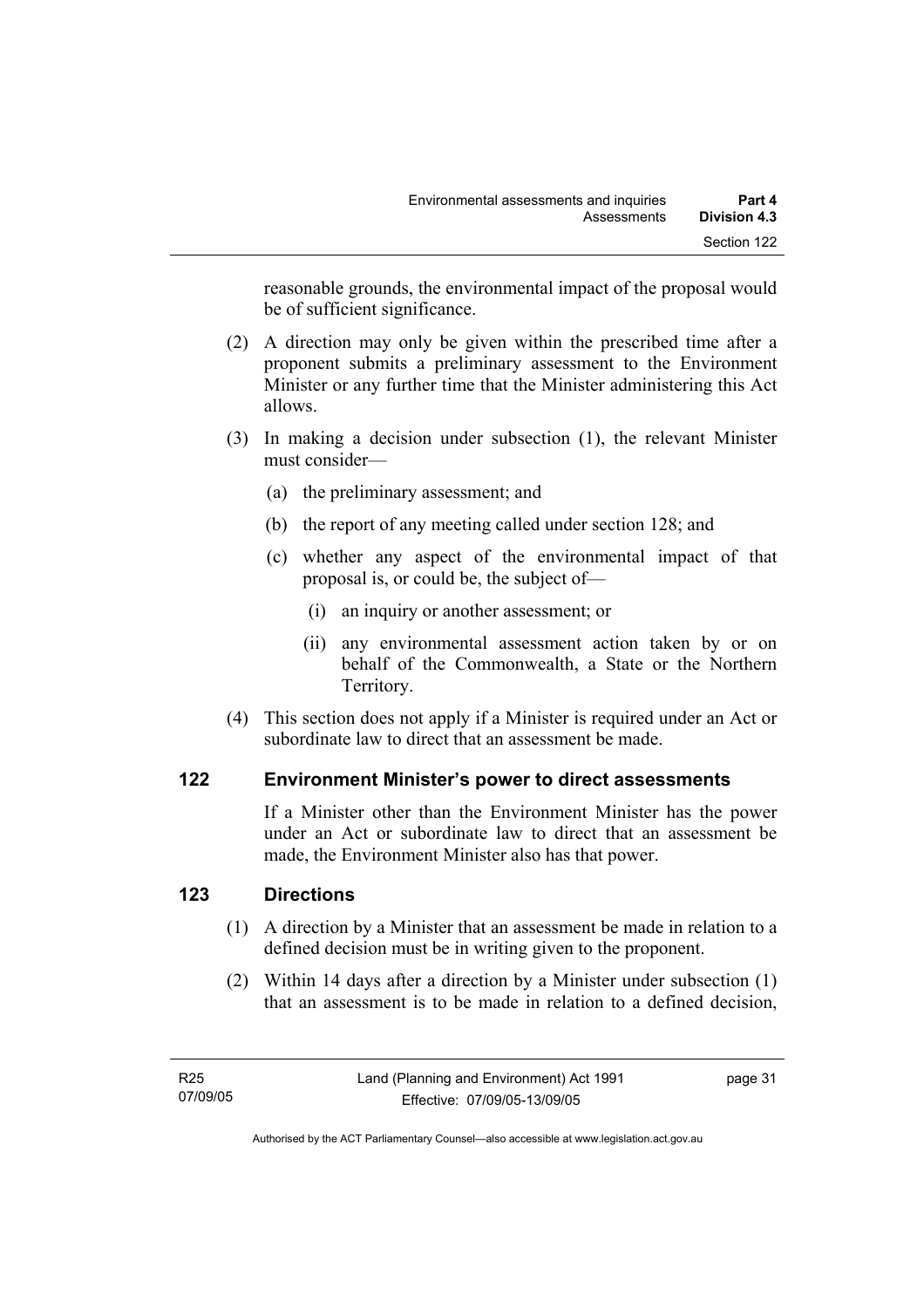the Minister must give the proponent detailed directions specifying the following:

- (a) the form of the assessment;
- (b) the matters to be included in the public environment report or the environmental impact statement and the relative emphasis to be given to each matter;
- (c) subject to section 124 or section 125 and section 126, how the report or statement is to be prepared;
- (d) if, in the opinion of the Environment Minister based on reasonable grounds, the environmental impact of a proposal that is the subject of another defined decision is relevant to the environmental impact of the relevant proposal—sufficient details of the firstmentioned proposal to enable the proponent to assess the potential combined effects of the proposals.
- (3) The Environment Minister must, in consultation with the relevant Minister, decide the matters to be specified under subsection (2).
- (4) If a Minister gives detailed directions for an assessment under subsection (2), that Minister must prepare a written notice that sets out—
	- (a) the name of the proponent; and
	- (b) the matters specified in the directions; and
	- (c) the name of any consultant nominated by the Minister under subsection (7) to assist in the preparation of the assessment.
- (5) The notice is a notifiable instrument.

*Note* A notifiable instrument must be notified under the Legislation Act.

- (6) The Minister who prepared the notice must also publish it in a daily newspaper.
- (7) A Minister who directs that an assessment be made may, under subsection (2) (c), direct the proponent in relation to an assessment

| page 32 | Land (Planning and Environment) Act 1991 | R25      |
|---------|------------------------------------------|----------|
|         | Effective: 07/09/05-13/09/05             | 07/09/05 |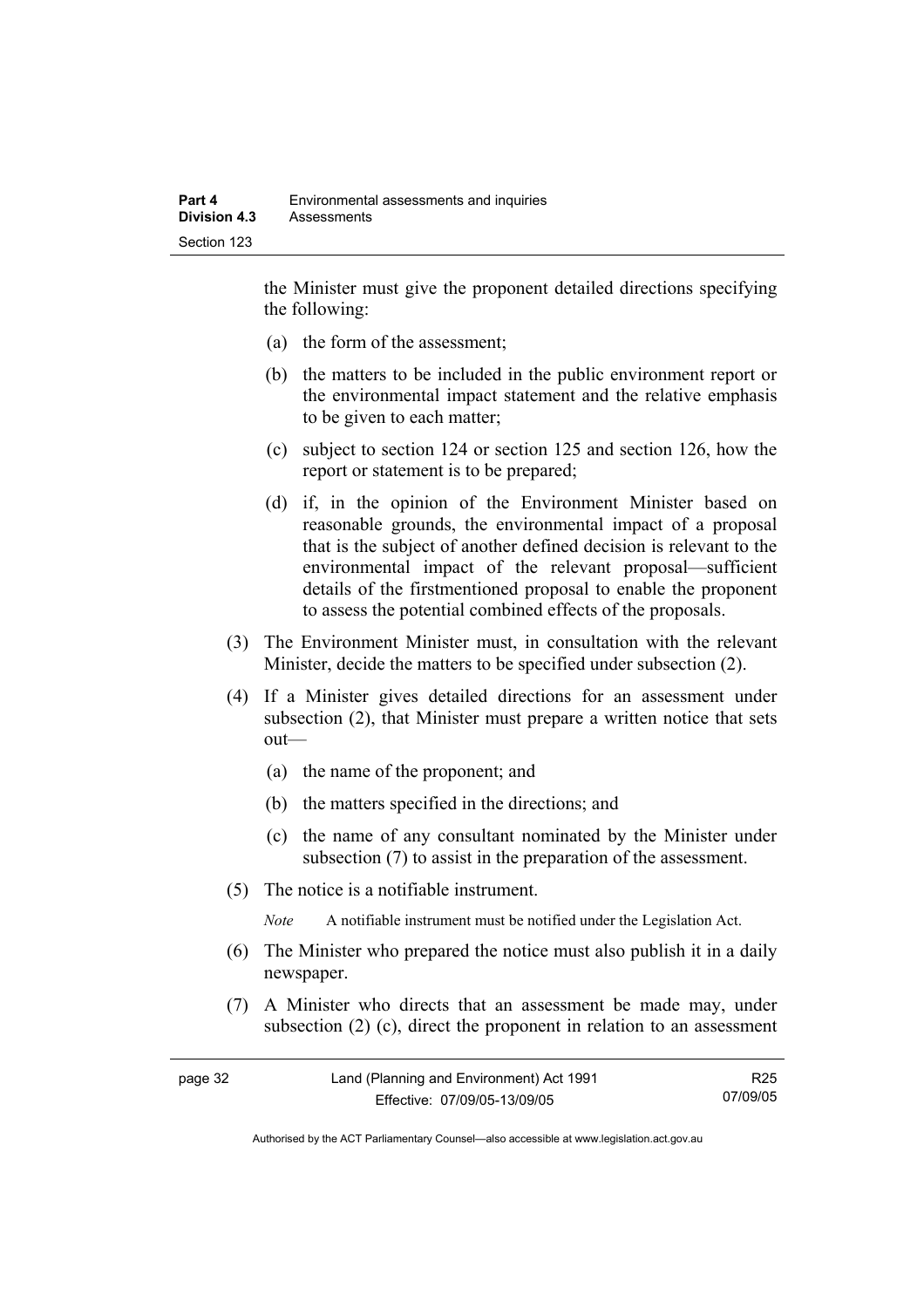to engage the services of a consultant specified by the Minister in accordance with the prescribed criteria to assist the proponent in the preparation of the assessment.

## **Subdivision 4.3.3 Preparation, evaluation and consideration by Legislative Assembly**

#### **124 Public environment reports—preparation**

- (1) The Environment Minister may, in writing, direct the proponent in relation to a public environment report—
	- (a) to undertake the consultation in relation to the preparation of the report that is specified; and
	- (b) after any such consultation, to make the report available, in a specified way and form, for public inspection, with the notice of that availability that is specified.
- (2) The proponent in relation to a public environment report must comply with a direction under subsection (1).
- (3) This section does not apply in relation to the preparation of a public environment report for the purposes of an assessment that will be—
	- (a) a background paper within the meaning of part 2; or
	- (b) notified together with a draft plan of management under division 5.7.

## **125 Environmental impact statements—consultation and public inspection**

- (1) The proponent in relation to an environmental impact statement must prepare a written notice approved in writing by the Environment Minister—
	- (a) stating that copies of the draft environmental impact statement are available for public inspection and purchase from the proponent at specified places and times; and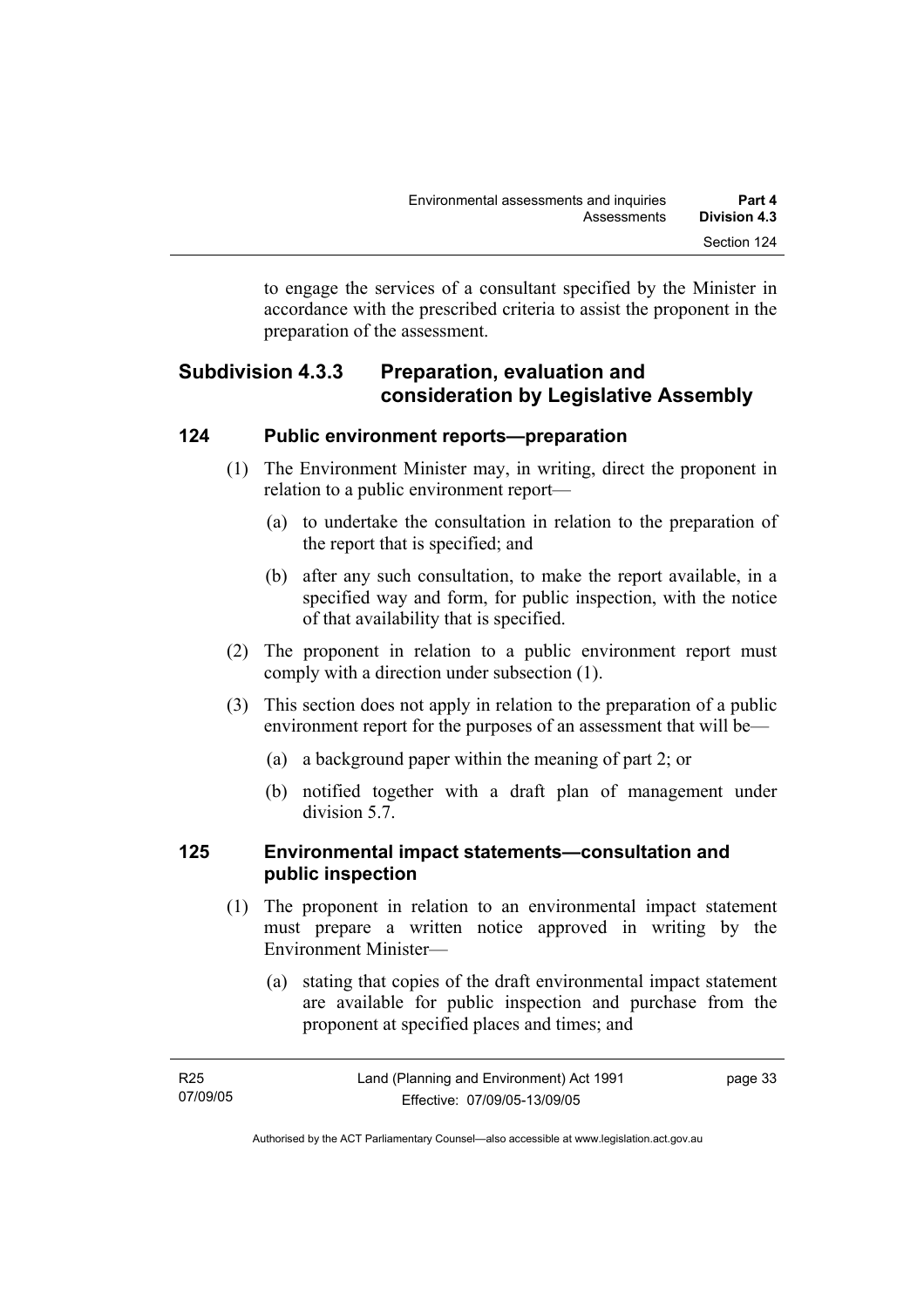- (b) inviting interested people to submit written comments about the draft to the proponent at a specified address and within a period of 20 business days or the longer period directed in writing by the relevant Minister.
- (2) The notice approved by the Environment Minister is a notifiable instrument.

*Note* A notifiable instrument must be notified under the Legislation Act.

- (3) The proponent must also publish the notice approved by the Environment Minister in a daily newspaper.
- (4) The proponent in relation to an environmental impact statement must make copies of the draft statement available for inspection and purchase at the places and times specified in the notice under subsection  $(1)$ .
- (5) A proponent must not sell a copy of a draft environmental impact statement that the proponent has made available for purchase under subsection (4) at a price that exceeds a price fixed by the Environment Minister as the maximum price for the sale of a copy of the statement.
- (6) In fixing a maximum price at which a proponent may sell a copy of a draft environmental impact statement, the Environment Minister must fix a price that will reimburse the proponent for the cost of producing the copy but not for the expense incurred by the proponent in preparing the draft statement.
- (7) A notice under section 282A (3) (AAT Review of decisions) must include particulars of the calculation of the amount fixed as the maximum price that the proponent may charge for a copy of the draft environmental impact statement.
- (8) This section does not apply in relation to the preparation of an environmental impact statement for the purposes of an assessment which will be—
	- (a) a background paper within the meaning of part 2; or

| page 34 | Land (Planning and Environment) Act 1991 | R <sub>25</sub> |
|---------|------------------------------------------|-----------------|
|         | Effective: 07/09/05-13/09/05             | 07/09/05        |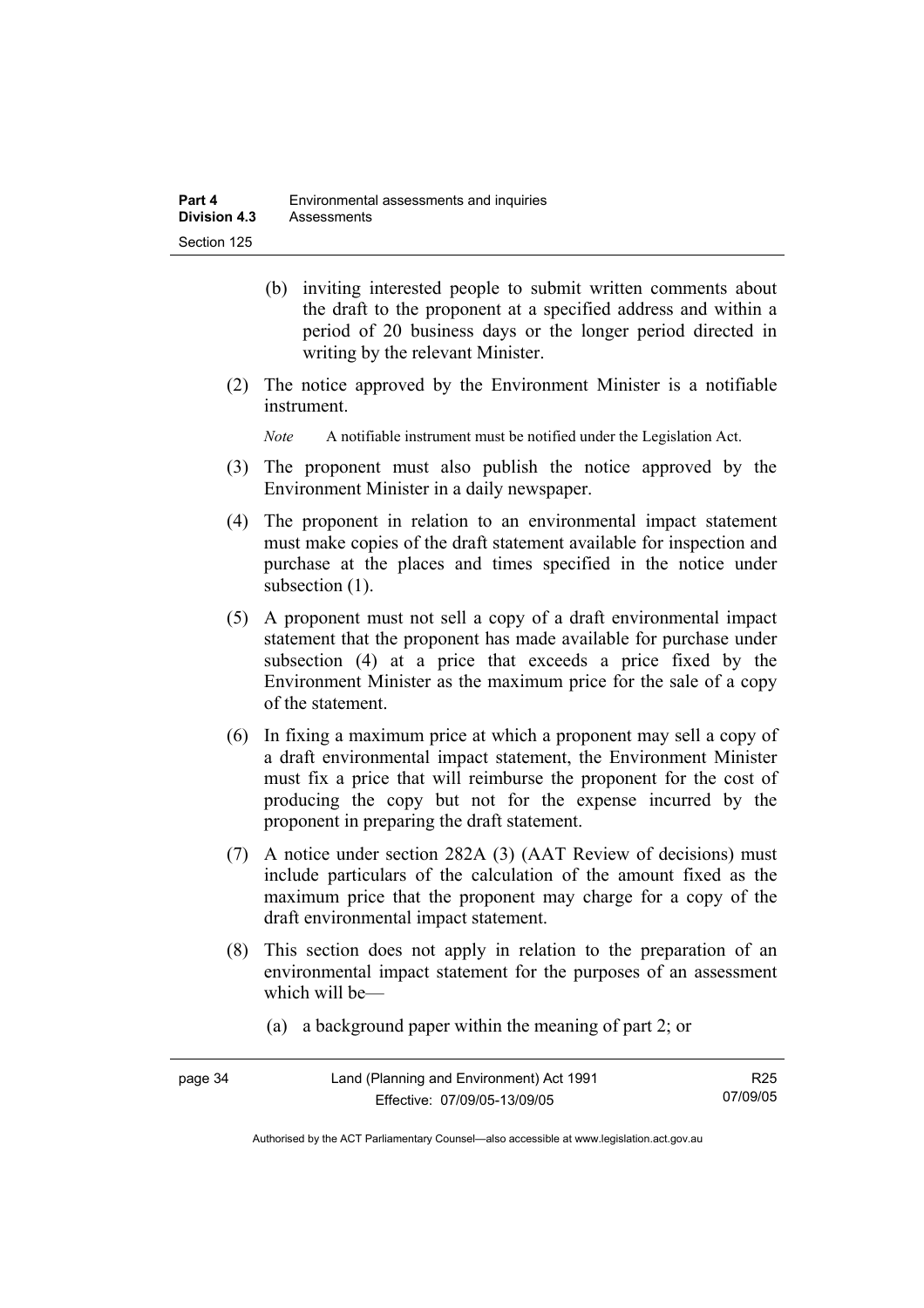(b) notified together with a draft plan of management under division 5.7.

#### **126 Environmental impact statements—consideration of relevant comments and reports**

The proponent in relation to an environmental impact statement must, in preparing the statement, consider any written comments from any person or territory authority, and any reports, related to the environmental impact of the relevant proposal.

## **127 Submission of reports and statements to Environment Minister**

The proponent must submit the relevant public environment report or environmental impact statement to the Environment Minister, together with—

- (a) a written report about the proponent's consultation in relation to the report or statement; and
- (b) a copy of each written comment about the report or statement received by the proponent; and
- (c) a copy of each report mentioned in section 126 that is not available to the public.

## **128 Consultation**

- (1) The Environment Minister may, by giving reasonable notice to—
	- (a) the proponent of a proposal that has an environmental impact; and
	- (b) any other person that the Environment Minister believes on reasonable grounds to have an interest directly affected by the proposal; and
	- (c) any other person that the Environment Minister considers appropriate;

| R25      | Land (Planning and Environment) Act 1991 | page 35 |
|----------|------------------------------------------|---------|
| 07/09/05 | Effective: 07/09/05-13/09/05             |         |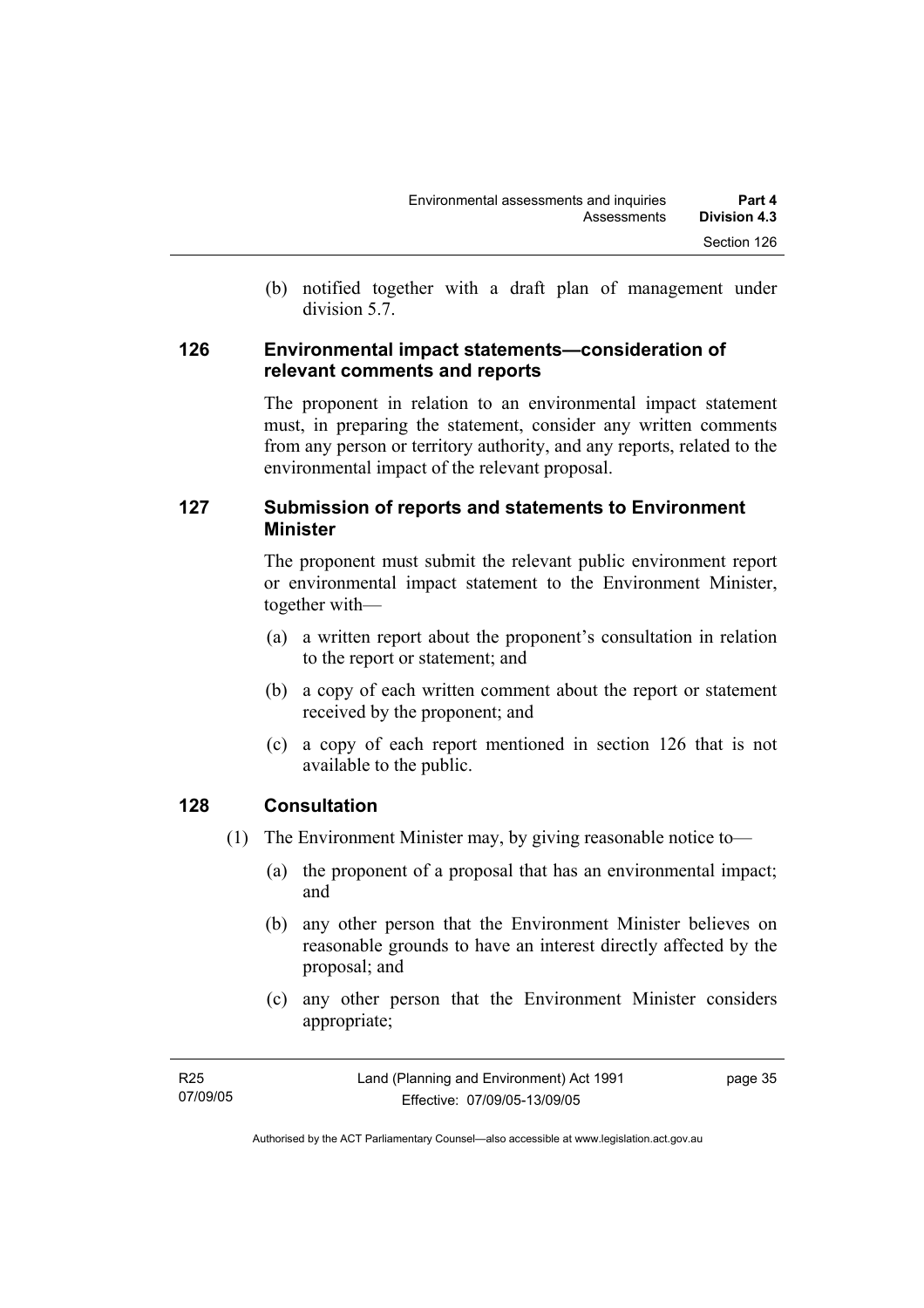call a meeting of them for the purposes of—

- (d) clarifying the proposal or concerns relating to the proposal; or
- (e) clarifying the report of a panel established to conduct an inquiry into the proposal; or
- (f) discussing any ways in which the proposal could be modified to reduce or eliminate any potential adverse environmental impact.
- (2) The Environment Minister must give a written report to each participant in the meeting stating—
	- (a) the outcome of the meeting; and
	- (b) any recommendations that the Environment Minister intends to include in his or her report under section 131 as a result of the meeting.
- (3) If a meeting recommends that a proposal be varied, the Environment Minister must make copies of the report prepared in relation to the meeting for subsection (2) available for public inspection at times and places decided, in writing, by the Environment Minister.
- (4) The decision is a notifiable instrument.

*Note* A notifiable instrument must be notified under the Legislation Act.

(5) The Environment Minister must also publish the decision in a daily newspaper.

## **129 Further information**

 (1) Within the prescribed period after the submission of a public environment report or an environmental impact statement to the Environment Minister, that Minister may, by written notice to the proponent, direct the proponent to provide further specified information in relation to the proposal, report or statement.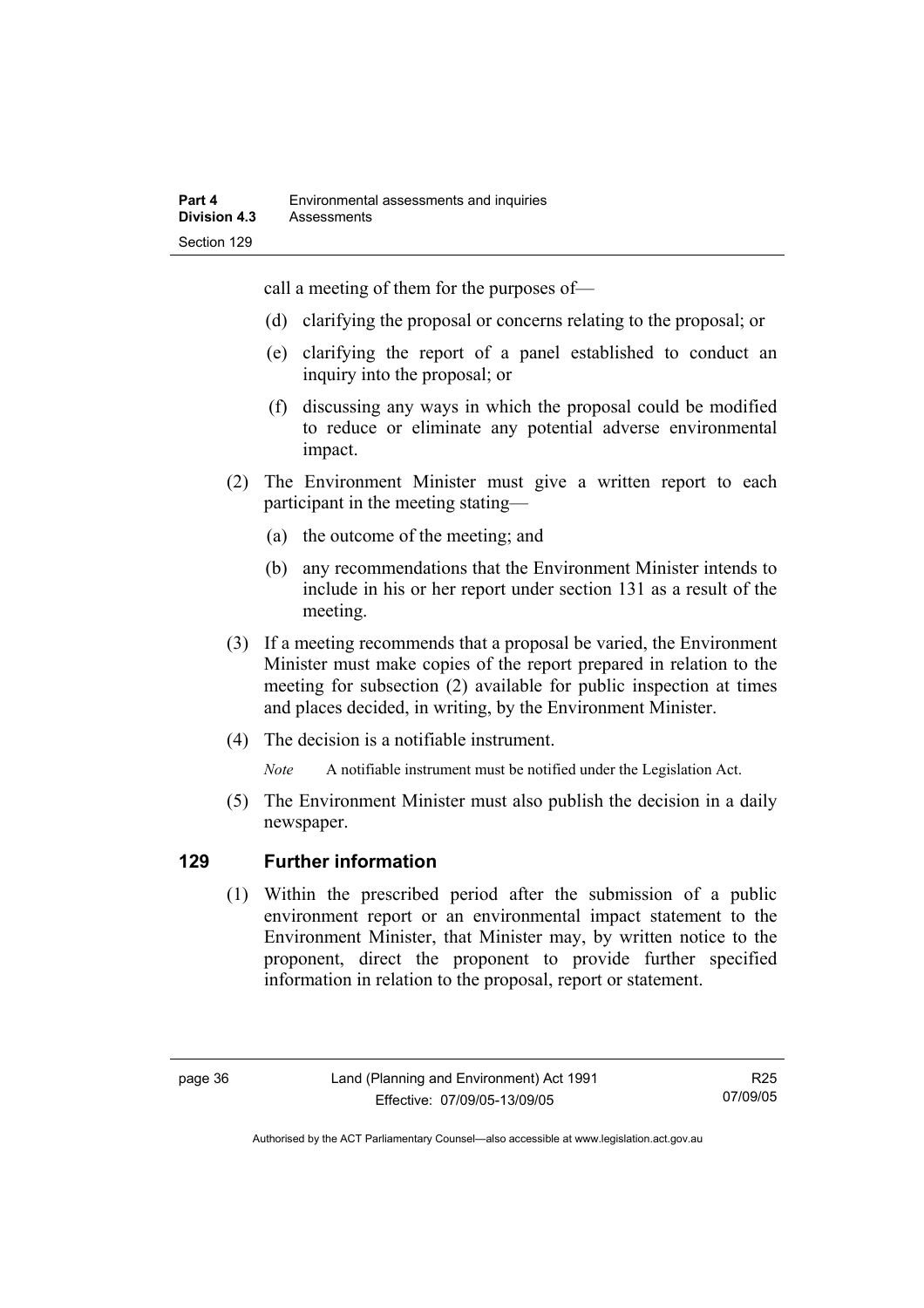(2) On notice under subsection (1), the proponent must, in writing, provide the specified information to the Environment Minister.

## **130 Further revision**

- (1) Within the prescribed period after the submission of a public environment report or an environmental impact statement to the Environment Minister, that Minister may, by written notice to the proponent, request the proponent to revise the report or statement in consideration of specified matters.
- (2) On notice under subsection (1), the proponent may revise the report or statement in consideration of the specified matters.
- (3) The proponent must—
	- (a) if the report or statement is revised—resubmit the revised report or statement to the Environment Minister; or
	- (b) if the report or statement is not revised—submit a written report to the Environment Minister stating the reasons why the proponent has not revised the report or statement.

## **131 Evaluation by Environment Minister**

- (1) Unless subsection (2) applies, within the prescribed period after the submission of a public environment report or environmental impact statement to the Environment Minister, that the Minister must prepare a written report evaluating it.
- (2) If the Environment Minister gives a notice to a proponent under section 130 (1), that Minister must prepare a written report evaluating a public environment report or statement within the prescribed period after the proponent—
	- (a) resubmits the report or statement under section 130 (3) (a); or
	- (b) submits a report under section 130 (3) (b).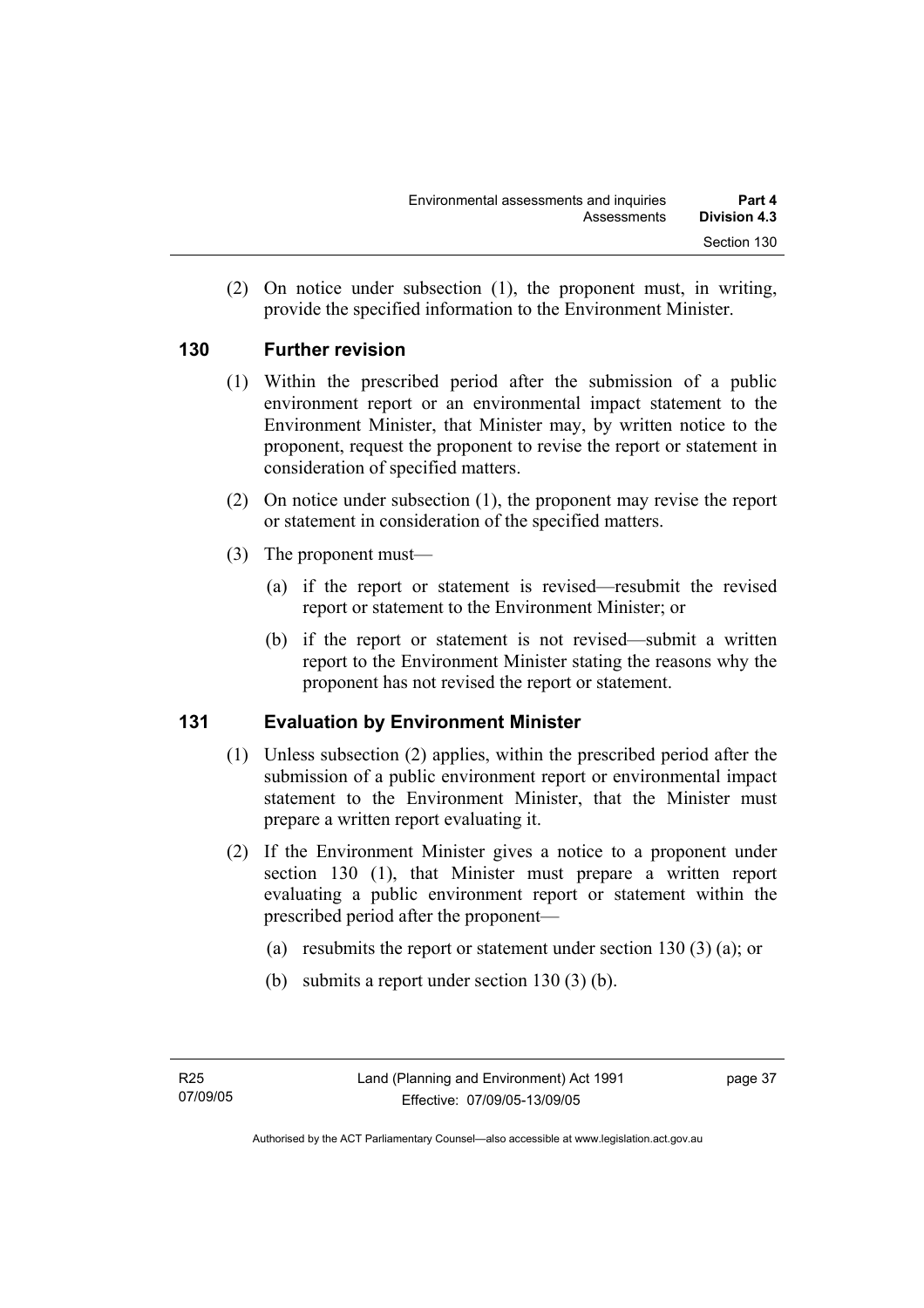- (3) A report under subsection (1) must include—
	- (a) a statement about whether, in the opinion of the Environment Minister, the public environment report or environmental impact statement has been prepared in accordance with this division, and with the relevant directions under this division; and
	- (b) any comment by that Minister about the environmental impact of the relevant proposal; and
	- (c) if that Minister has called a meeting under section 128—the report of that meeting referred to in section 128 (2); and
	- (d) any recommendation of that Minister about the conditions subject to which the proposal should be approved.

#### **132 Presentation to Legislative Assembly and public inspection**

- (1) Within 6 sitting days after the completion of a report mentioned in section 131, the relevant Minister must present to the Legislative Assembly a copy of—
	- (a) the relevant assessment; and
	- (b) any notice given by the Environment Minister under section 129 or section 130; and
	- (c) any report, comment or written information submitted to the Environment Minister under section 127, section 129 or section 130.
- (2) After an assessment is finished, the relevant Minister must make copies of the assessment, together with copies of any documents mentioned in subsection (1) (c), available to the public during office hours at places stated in a written notice prepared by the relevant Minister.

Authorised by the ACT Parliamentary Counsel—also accessible at www.legislation.act.gov.au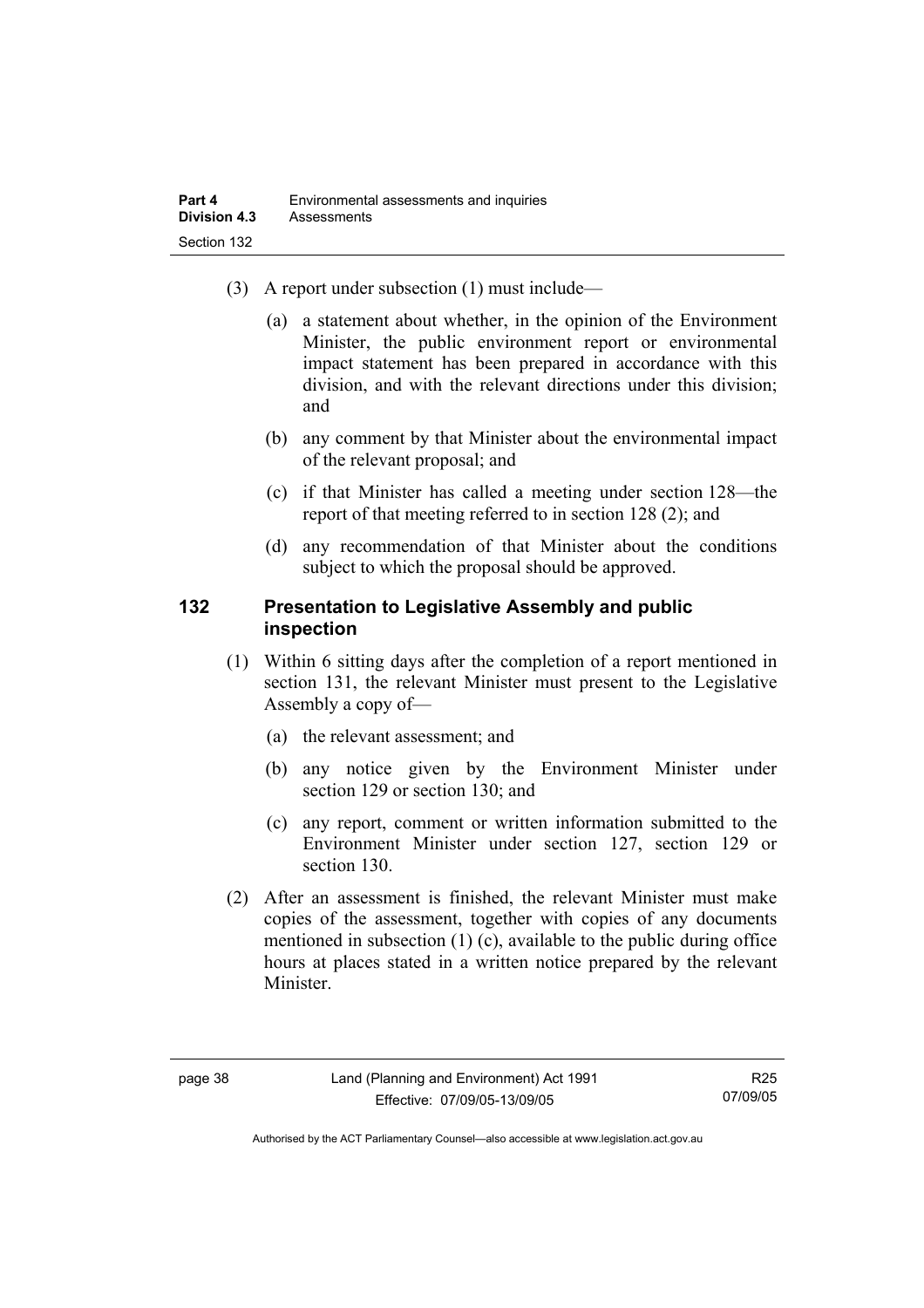(3) The notice under subsection (2) is a notifiable instrument.

*Note* A notifiable instrument must be notified under the Legislation Act.

(4) The relevant Minister must also publish the notice under subsection (2) in a daily newspaper.

#### **133 Exclusion of material**

- (1) If, in the relevant Minister's opinion, based on reasonable grounds—
	- (a) a part of an assessment contains information related to the personal or business affairs of a person—
		- (i) supplied to the proponent or that Minister in confidence; or
		- (ii) the publication of which would reveal a trade secret; and
	- (b) it would not be in the public interest for that part to be published;

the relevant Minister must exclude that part from the copy of the assessment presented to the Legislative Assembly, and from any copy of the assessment made available to the public or for public inspection.

 (2) If a part of an assessment is excluded from the copies of that assessment made available to the public or for public inspection, each copy must include a statement to the effect that an unspecified part of the assessment has been excluded for the purpose of protecting the confidentiality of information included in that part.

## **134 Exemptions**

- (1) The Environment Minister may, in writing (by an *exemption*)—
	- (a) exempt a specified defined decision, or defined decisions of a specified class, from being the subject of an assessment directed under any Act or subordinate law; or

page 39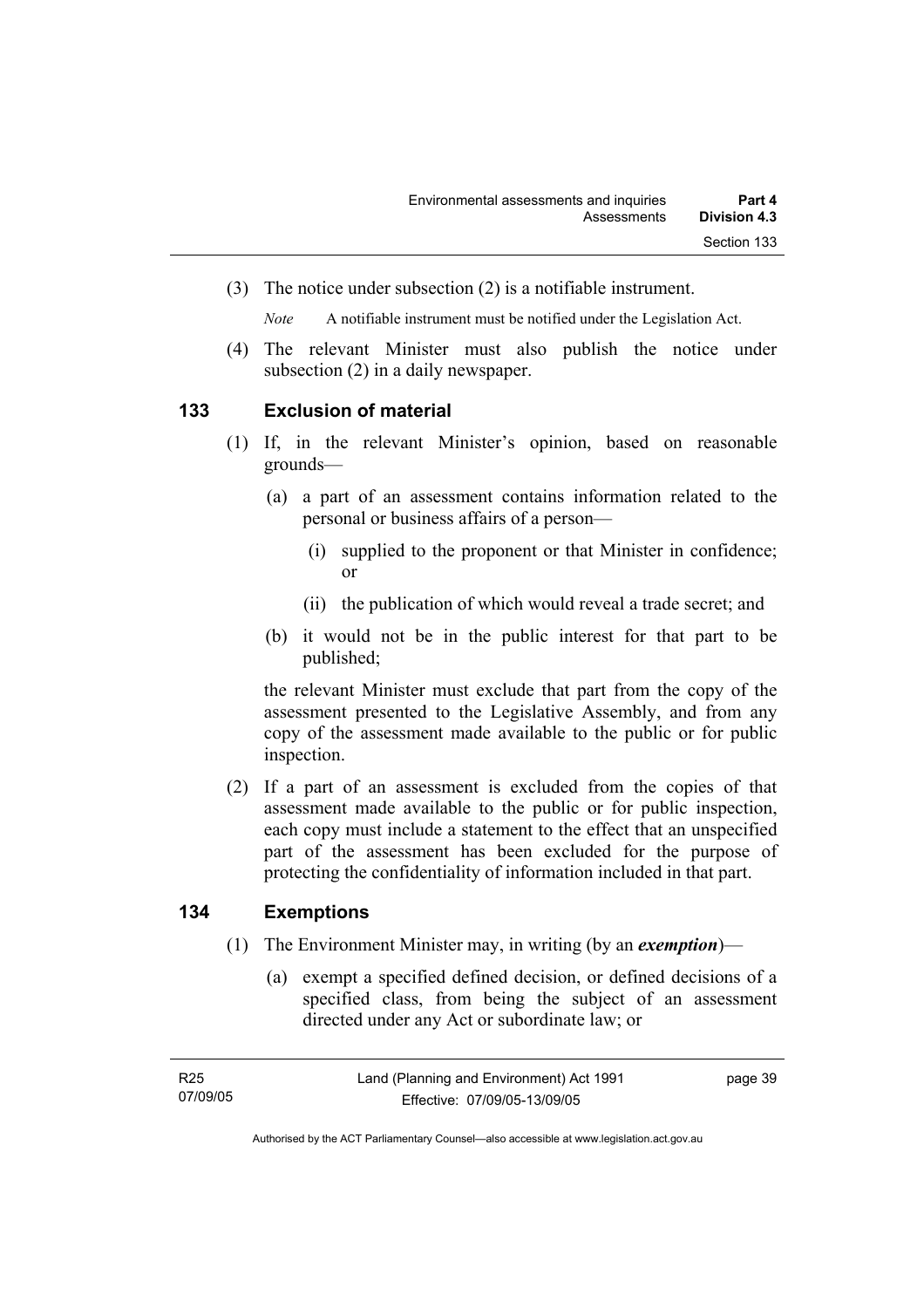- (b) declare that specified provisions of this division are not to apply in relation to a specified assessment, or to assessments of a specified class.
- (2) An exemption is a disallowable instrument.
	- *Note* A disallowable instrument must be notified, and presented to the Legislative Assembly, under the Legislation Act.
- (3) The Legislation Act, chapter 7 (Presentation, amendment and disallowance of subordinate laws and disallowable instruments) applies to an exemption as if each reference in that chapter to 6 sitting days were a reference to 5 sitting days.
- (4) Subject to any disallowance under the Legislation Act, chapter 7, the exemption commences—
	- (a) on the day after the 5th sitting day after the day it is presented to the Legislative Assembly under that chapter; or
	- (b) if the exemption provides for a later date or time of commencement—on that date or at that time.
- (5) The Environment Minister must notify an exemption in a daily newspaper.
- (6) The validity of an exemption is not affected by a failure to comply with subsection  $(5)$ .

## **Division 4.4 Inquiries**

## **Subdivision 4.4.1 Establishment of panels and terms of reference**

## **135 Constitution**

 (1) If the relevant Minister in relation to a defined decision decides to establish a panel to inquire into the proposal that is the subject of that decision that Minister must, in writing, appoint a person or people to constitute a panel to conduct the inquiry.

page 40 Land (Planning and Environment) Act 1991 Effective: 07/09/05-13/09/05 R25 07/09/05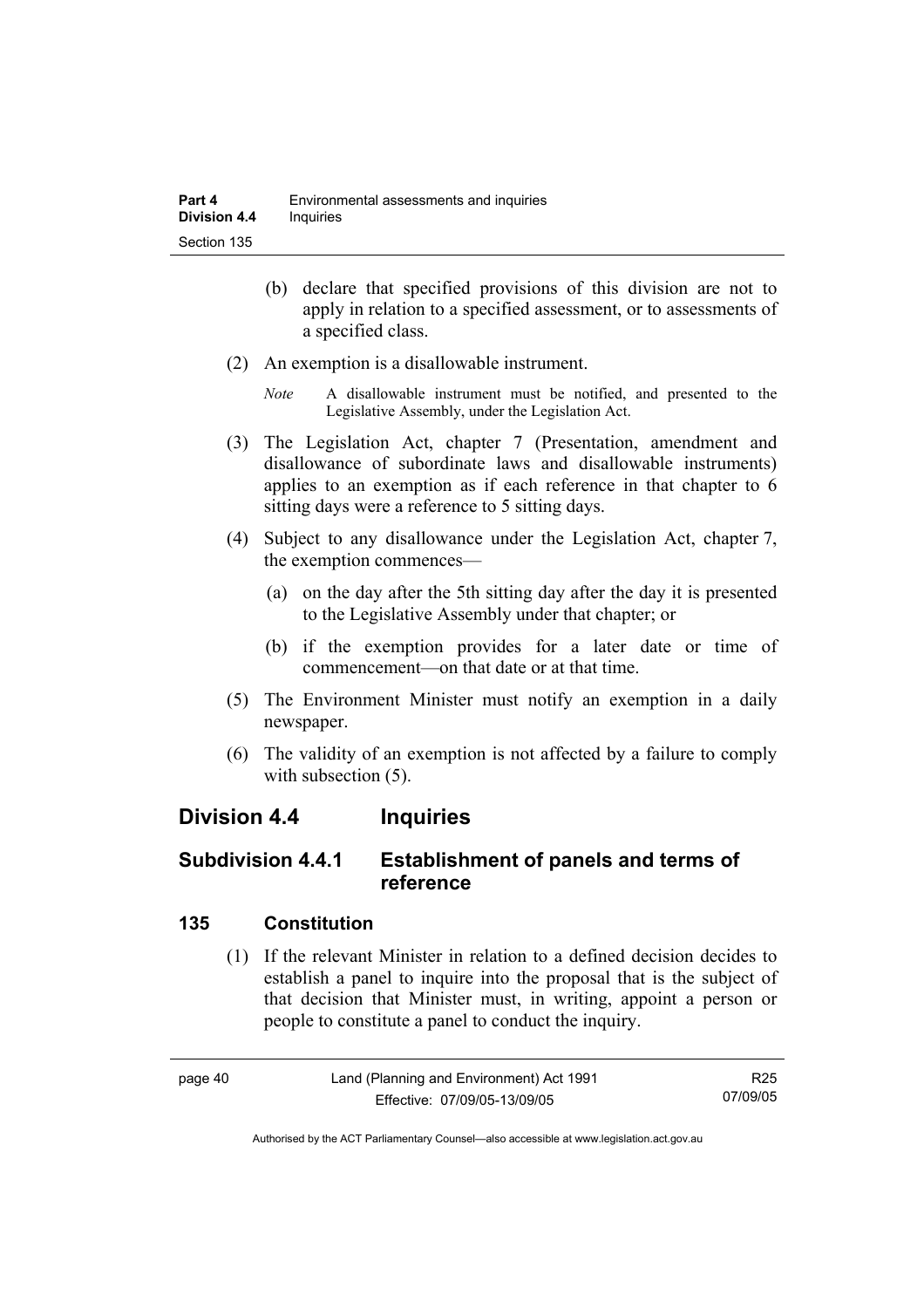(2) The relevant Minister must nominate 1 member (or, for a panel constituted by 1 member, that member) of the panel as the presiding member.

## **136 Combined inquiries**

If 2 or more proposals, the subject of 2 or more defined decisions, would in the opinion of the Environment Minister have substantially interconnected effects, that Minister may, under section 135, with the consent of the relevant Minister in relation to each decision, establish a panel to conduct an inquiry into the potential combined effect of those proposals.

## **138 Terms of reference**

- (1) The relevant Minister must, in writing, decide the terms of reference of an inquiry.
- (2) The terms of reference of an inquiry—
	- (a) must—
		- (i) specify the defined decision; and
		- (ii) require the panel to assess the potential costs and benefits to the community and to the Territory of the proposal that is the subject of that decision; and
		- (iii) specify a reasonable period within which the panel is to report; and
	- (b) may require the panel—
		- (i) to investigate specified aspects of that proposal; or
		- (ii) to consider any specified report.
- (3) The relevant Minister may, at the request of a panel, or on his or her own initiative, in writing, vary the terms of reference of the relevant inquiry.

page 41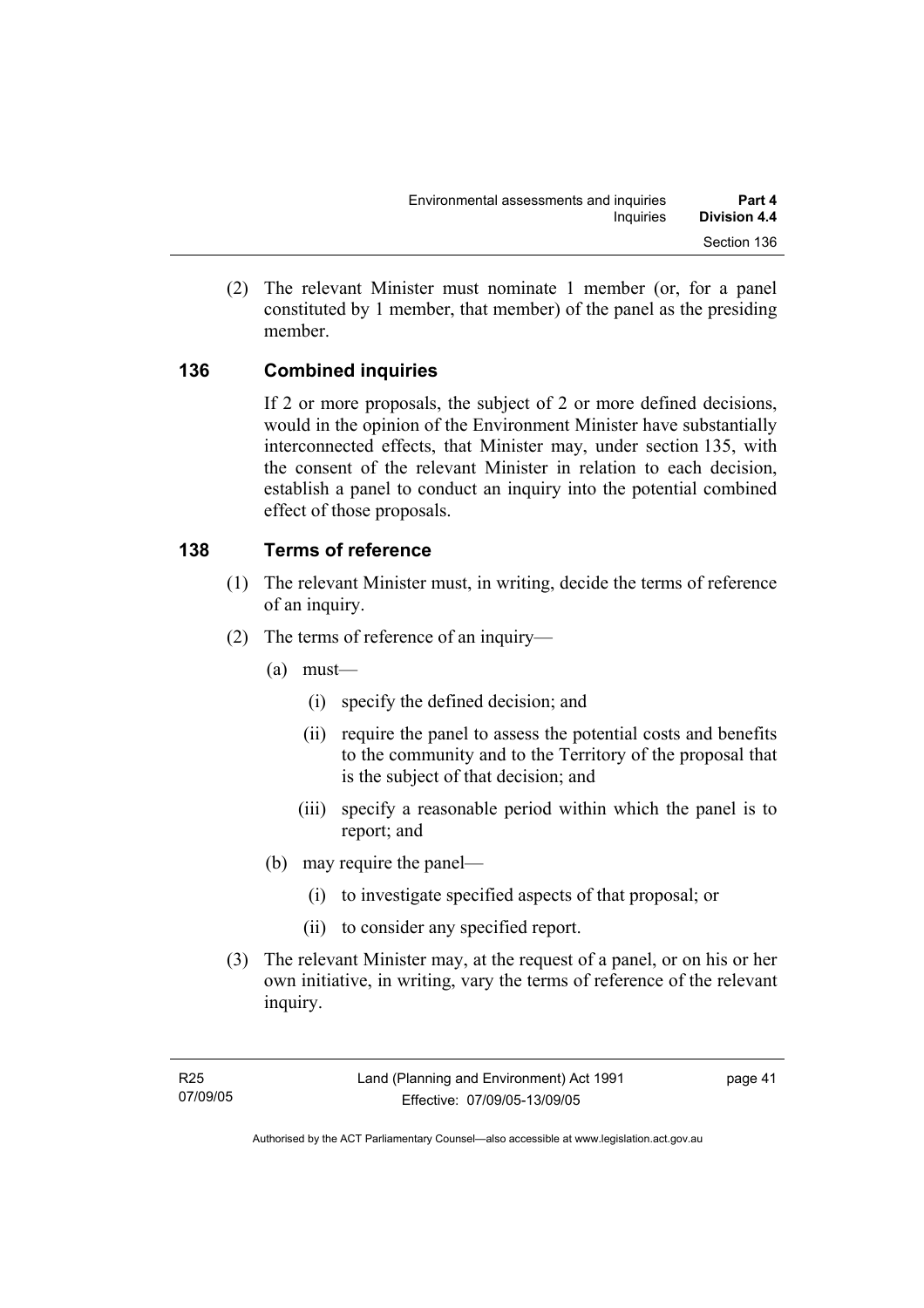(4) A variation of terms of reference is a notifiable instrument. *Note* A notifiable instrument must be notified under the Legislation Act.

#### **139 Notification**

- (1) The relevant Minister for an inquiry must, in writing, decide—
	- (a) the members of the panel, and the presiding member; and
	- (b) the terms of reference of the inquiry; and
	- (c) the period within which the panel is to report; and
	- (d) the other matters that Minister considers necessary.
- (2) A decision is a notifiable instrument.

*Note* A notifiable instrument must be notified under the Legislation Act.

## **Subdivision 4.4.2 Inquiry reports**

## **140 Inquiry reports**

A panel must report its findings and recommendations in writing to the relevant Minister in accordance with the terms of reference decided under section 138.

## **141 Presentation to Legislative Assembly and public inspection**

- (1) The relevant Minister must present a copy of the report of a panel's findings and recommendations to the Legislative Assembly within 6 sitting days after the day the Minister receives the report.
- (2) After a report is completed, the relevant Minister must make copies of the report available to the public during office hours at places stated in a written notice prepared by the relevant Minister.
- (3) The notice is a notifiable instrument.

*Note* A notifiable instrument must be notified under the Legislation Act.

R25 07/09/05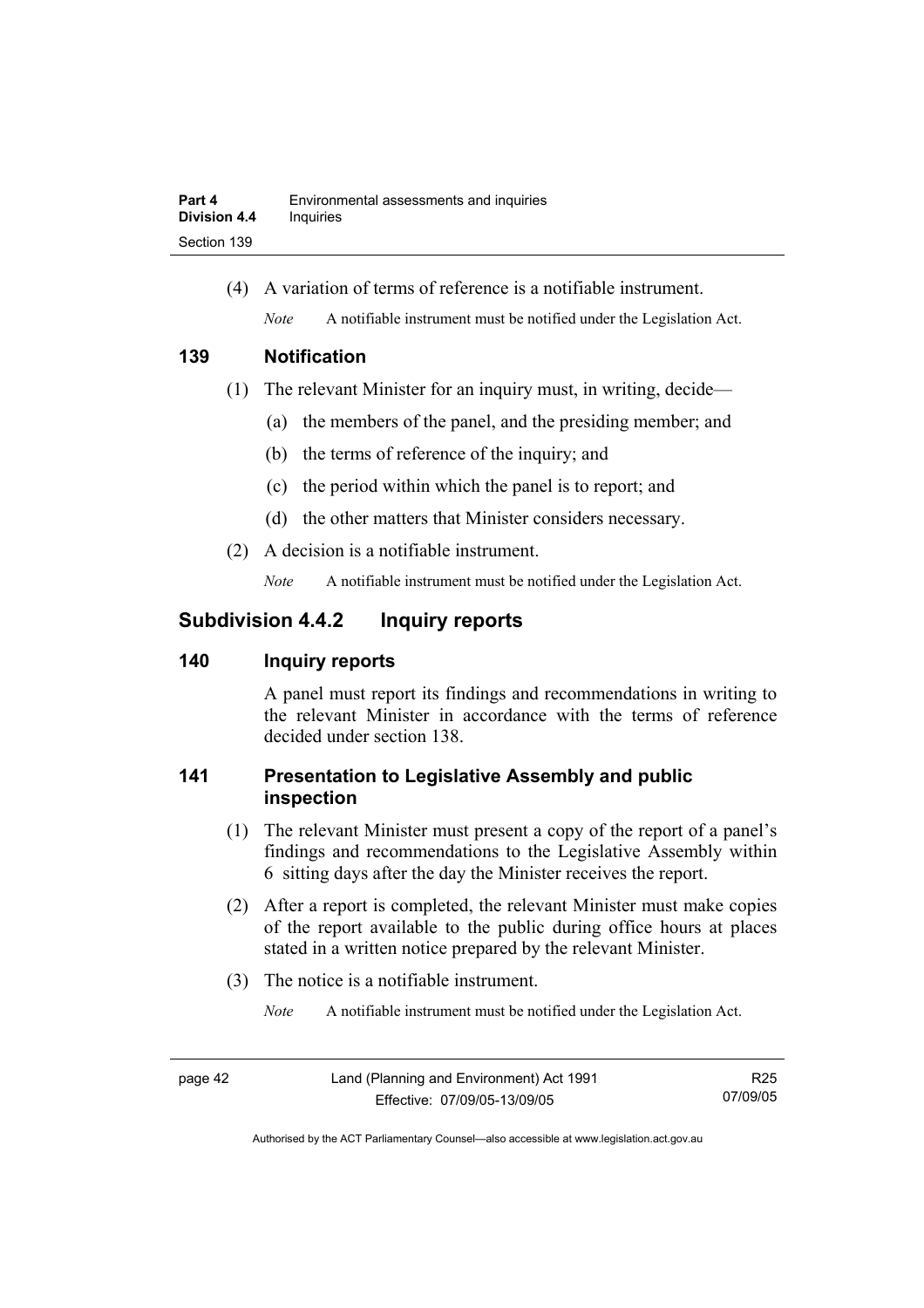(4) The relevant Minister must also publish the notice in a daily newspaper.

## **142 Exclusion of material**

- (1) If, in the panel's opinion based on reasonable grounds and expressed in its report—
	- (a) a part of a report contains information related to the personal or business affairs of a person—
		- (i) supplied to the panel in confidence; or
		- (ii) the publication of which would reveal a trade secret; and
	- (b) it would not be in the public interest for that part to be published;

the relevant Minister may exclude that part from the copy of the report presented to the Legislative Assembly, and from any copy made available to the public or for public inspection.

 (2) If a part of a report is excluded under subsection (1), each copy of the report presented to the Legislative Assembly or made available to the public or for public inspection must include a statement to the effect that an unspecified part of the report has been excluded for the purpose of protecting the confidentiality of information included in that part.

## **Subdivision 4.4.3 Procedures and powers**

## **143 Definitions for sdiv 4.4.3**

In this subdivision:

#### *authorised person* means—

- (a) a panel member; or
- (b) a person assisting a panel member in a way authorised in writing by the member.

page 43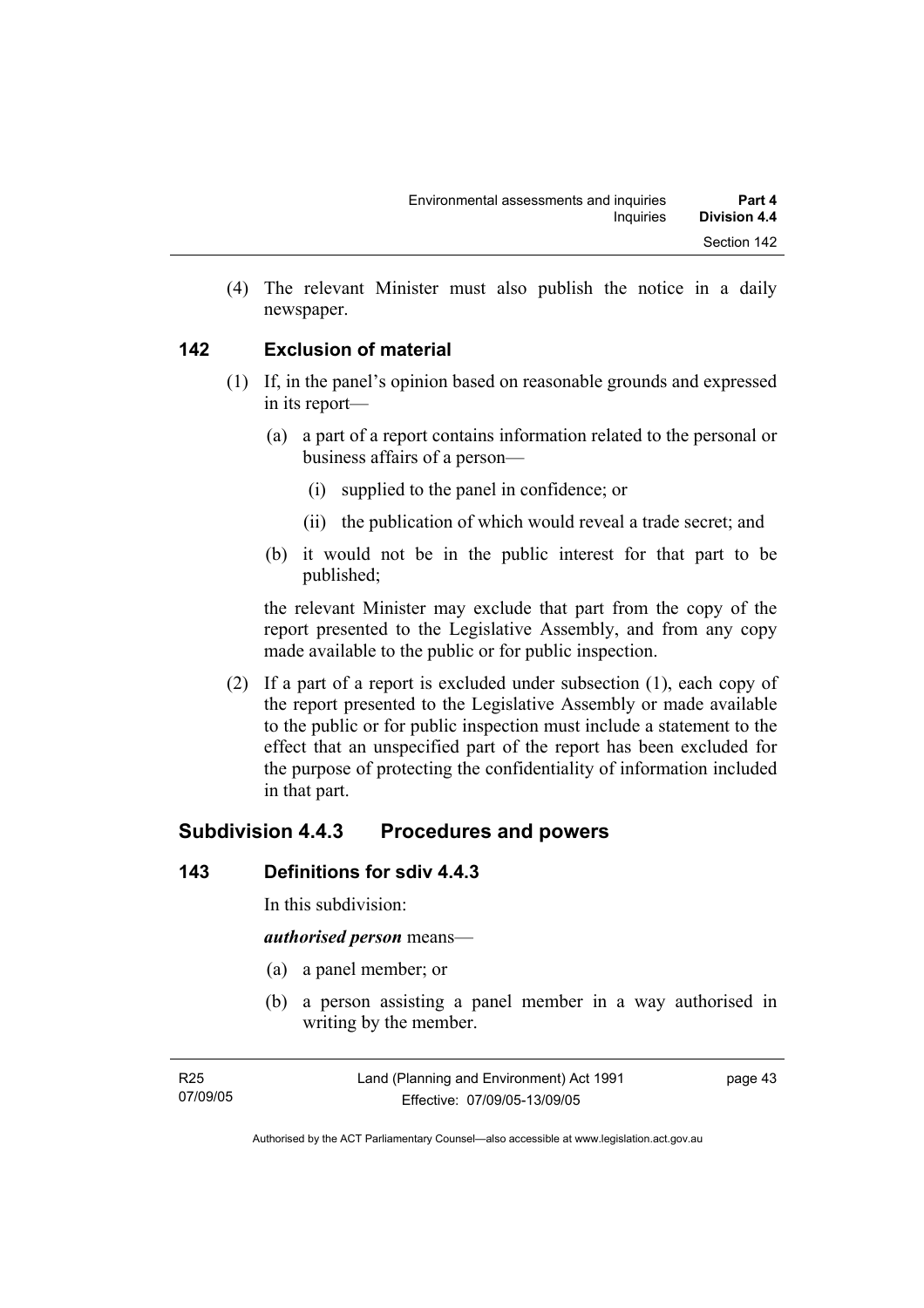*occupier*, of a place, includes—

- (a) a person believed, on reasonable grounds, to be an occupier of the place; and
- (b) a person apparently in charge of the place.

*place* includes premises, land, vehicle, aircraft or vessel.

#### **144 Notice of inquiry hearings**

- (1) At a reasonable time before the beginning of an inquiry, the presiding member of a panel must prepare a notice stating—
	- (a) the subject matter of the inquiry; and
	- (b) the time when, and place where, the inquiry is to begin.
- (2) The notice is a notifiable instrument.

*Note* A notifiable instrument must be notified under the Legislation Act.

(3) The presiding member must also publish the notice in a daily newspaper.

#### **145 Public hearings**

- (1) A panel must conduct its inquiry in public, except as provided by subsection (2).
- (2) A panel may—
	- (a) direct that the inquiry or any part of it be held in private, and give directions about who may be present during any private hearing; or
	- (b) give directions prohibiting or restricting the publication of evidence given before the inquiry, or of matters contained in documents lodged with the inquiry; or
	- (c) give directions prohibiting or restricting the disclosure to any specified person of such evidence or such matters.

R25 07/09/05

Authorised by the ACT Parliamentary Counsel—also accessible at www.legislation.act.gov.au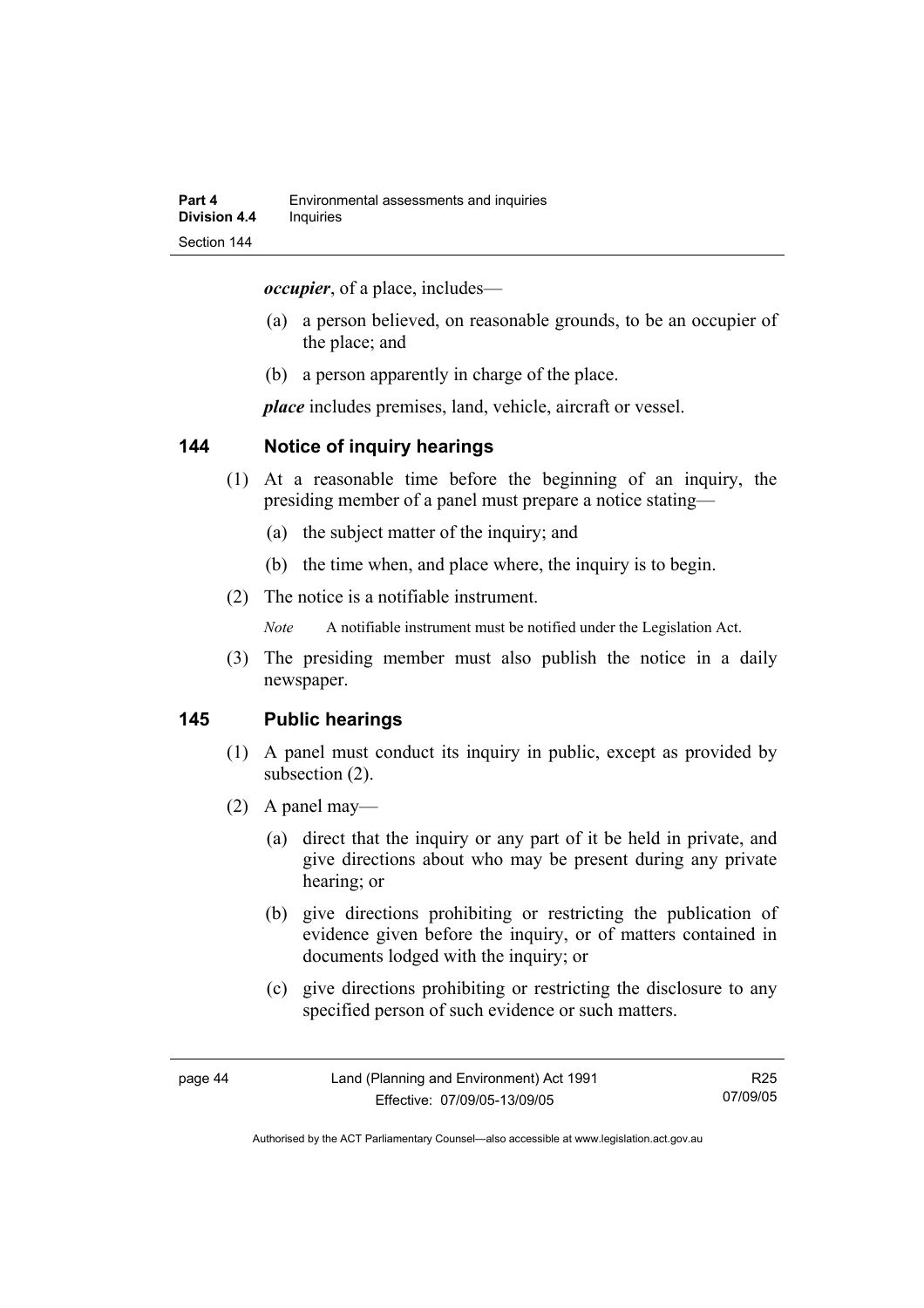- (3) In making a direction under subsection (2), a panel must consider—
	- (a) the principle that it is desirable that the inquiry should be held in public, and that evidence given before the inquiry, and documents lodged with the inquiry, should be available to interested people and to the public; and
	- (b) in the circumstances, whether confidentiality is required for the relevant proceedings, evidence or matter.
- (4) A panel may issue a direction under subsection (2) for a special hearing under section 147.

#### **146 General procedure**

- (1) At a hearing of an inquiry, the panel—
	- (a) must not conduct the hearing in an unduly formal way; and
	- (b) is not bound by the rules of evidence, and may inform itself—
		- (i) in any way it considers appropriate; and
		- (ii) without notice to any person who has made a submission to the inquiry; and
	- (c) may take evidence on oath, or affirmation, administered by a member of the panel; and
	- *Note* For the taking of an oath or the making of an affirmation, see the *Oaths and Affirmations Act 1984.*
	- (d) may prohibit or regulate cross-examination; and
	- (e) subject to this subdivision, may otherwise decide its own procedures.
- (2) Unless otherwise required by the panel, a person may make a submission to an inquiry orally or in writing or partly orally and partly in writing.
- (3) The panel may adjourn an inquiry from time to time and from place to place (whether within or outside the ACT).

| R <sub>25</sub> | Land (Planning and Environment) Act 1991 | page 45 |
|-----------------|------------------------------------------|---------|
| 07/09/05        | Effective: 07/09/05-13/09/05             |         |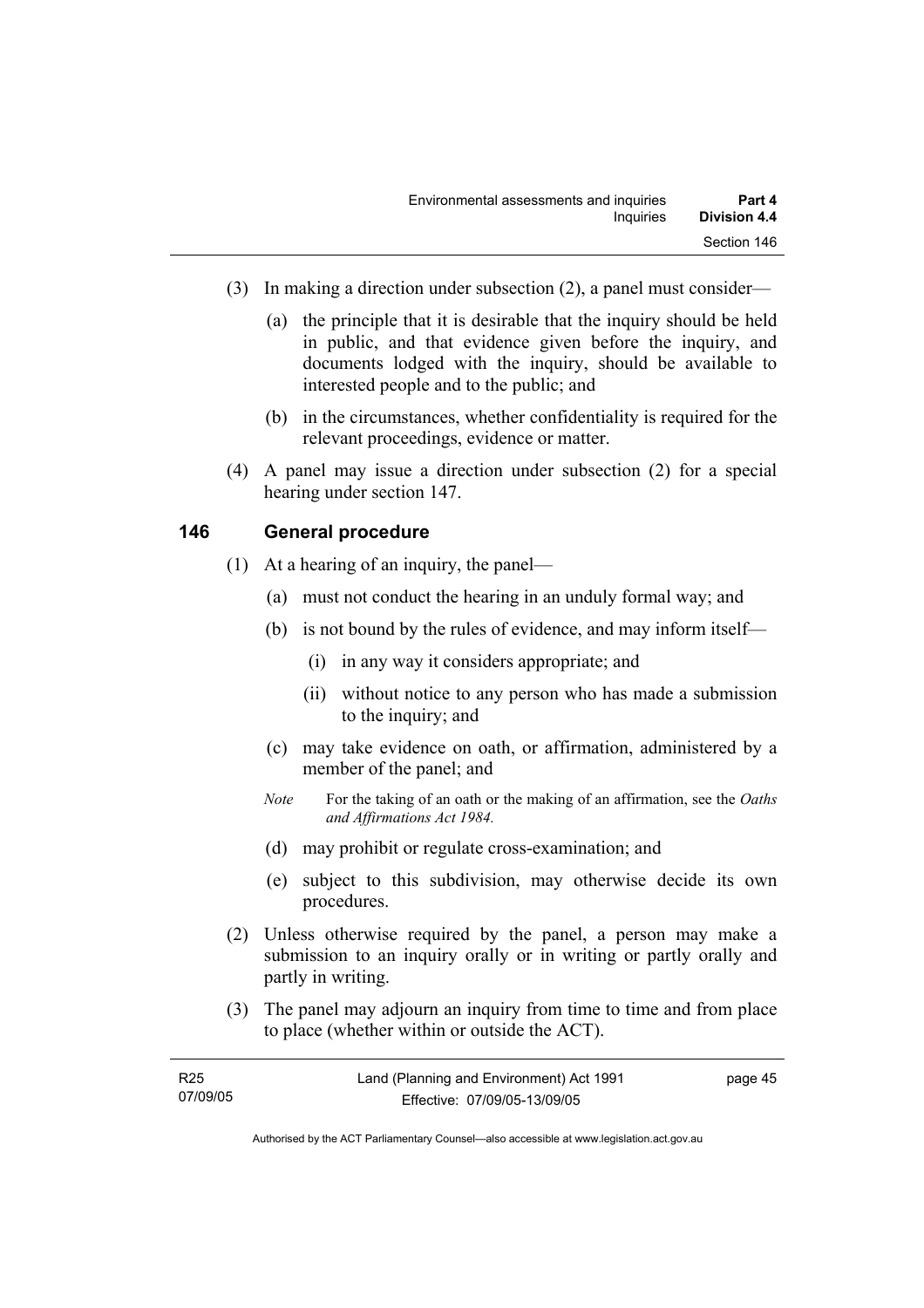#### **147 Special hearings—consultation with interested persons**

- (1) A panel may hold a special hearing of the inquiry to consult with—
	- (a) the proponent; and
	- (b) any other person that the panel believes on reasonable grounds to have an interest directly affected by the proposal; and
	- (c) any other person the panel considers appropriate;

for the purposes of—

- (d) clarifying the proposal; and
- (e) discussing ways in which the proposal could be modified to reduce or eliminate any potential environmental impact.
- (2) The panel must give each person mentioned in subsection (1) reasonable written notice of the special hearing.

*Note* For how documents may be given, see the Legislation Act, pt 19.5.

- (3) The panel must conduct a special hearing in an informal way.
- (4) The panel must include in the report of an inquiry a report stating—
	- (a) the outcome of the special hearing; and
	- (b) any influence the special hearing has had on the panel's recommendations in relation to the proposal.

#### **148 Assessments for purpose of inquiries**

- (1) For the purposes of an inquiry, the relevant Minister may, at the written request of the panel, or on his or her own initiative, direct that an assessment be made of the environmental impact of any aspect of the proposal that is the subject of the relevant defined decision.
- (2) An assessment under subsection (1) consists of a public environment report or an environmental impact statement, but does not include a report of the Environment Minister under section 131

| page 46 | Land (Planning and Environment) Act 1991 | R25      |
|---------|------------------------------------------|----------|
|         | Effective: 07/09/05-13/09/05             | 07/09/05 |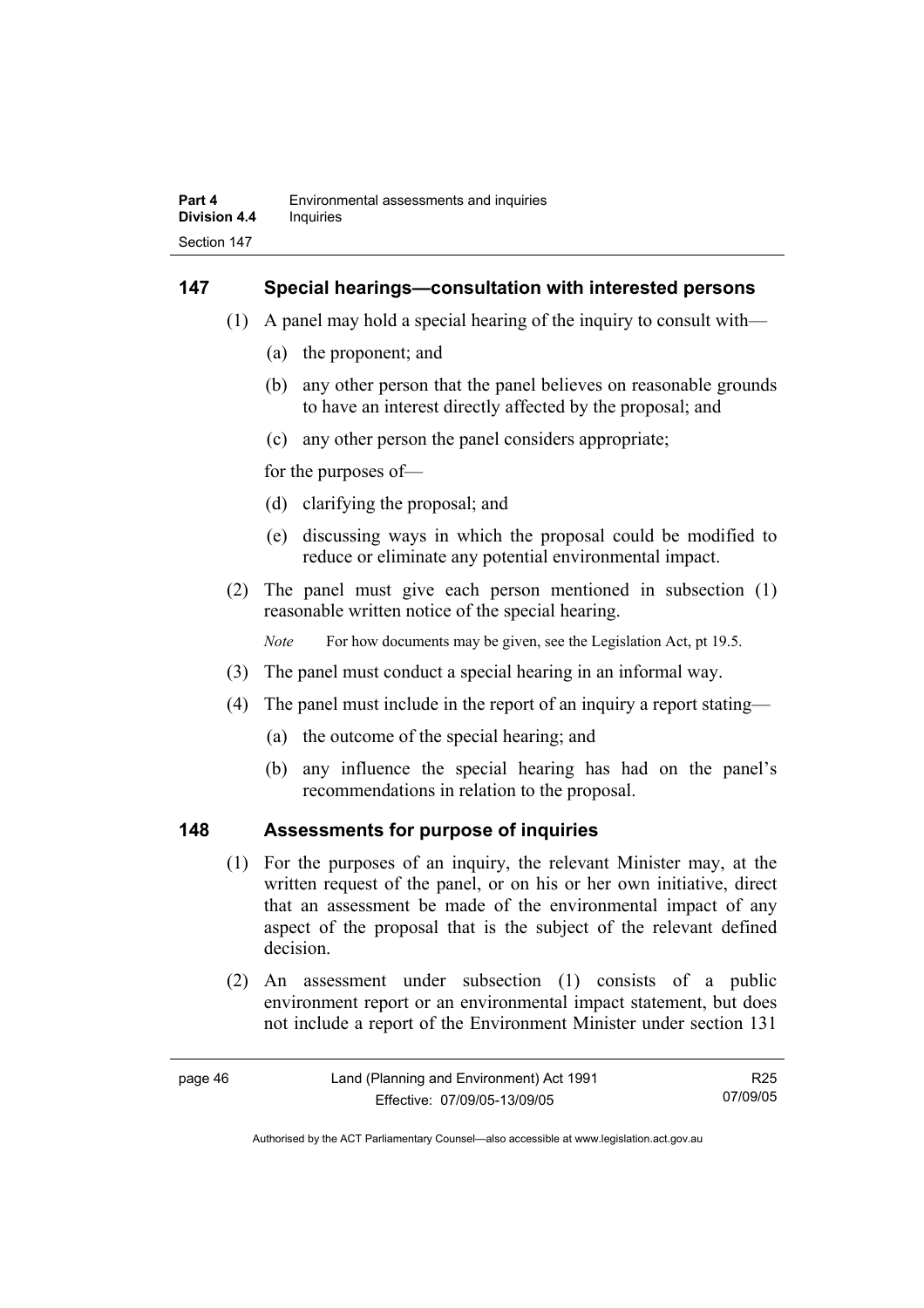evaluating the public environment report or environmental impact statement.

- (3) Section 127, section 128, section 129 and section 130 apply to an assessment under subsection (1) as if the references to the Environment Minister in those sections were references to the relevant Minister.
- (4) Section 131 does not apply in relation to an assessment under subsection  $(1)$ .
- (5) For section 132 (1), the relevant Minister must present a copy of an assessment under subsection (1), together with any notice, report, comment or information mentioned in section 132 (1) (b) or (c), to the Legislative Assembly within 6 sitting days after—
	- (a) receiving the assessment under section 127; or
	- (b) if the Minister issues a notice under section 129, but does not issue a notice under section 130—receiving the relevant information under section 129 (2); or
	- (c) if the Minister issues a notice under section 130—receiving the assessment or report under section 130 (3).

## **149 Witnesses—summons to appear**

- (1) The presiding member of a panel may, by writing, summon a person to attend a hearing of the inquiry at a specified time and place to give evidence and to produce the books and documents that are—
	- (a) relevant to any matter at issue in the inquiry; and
	- (b) specified in the summons.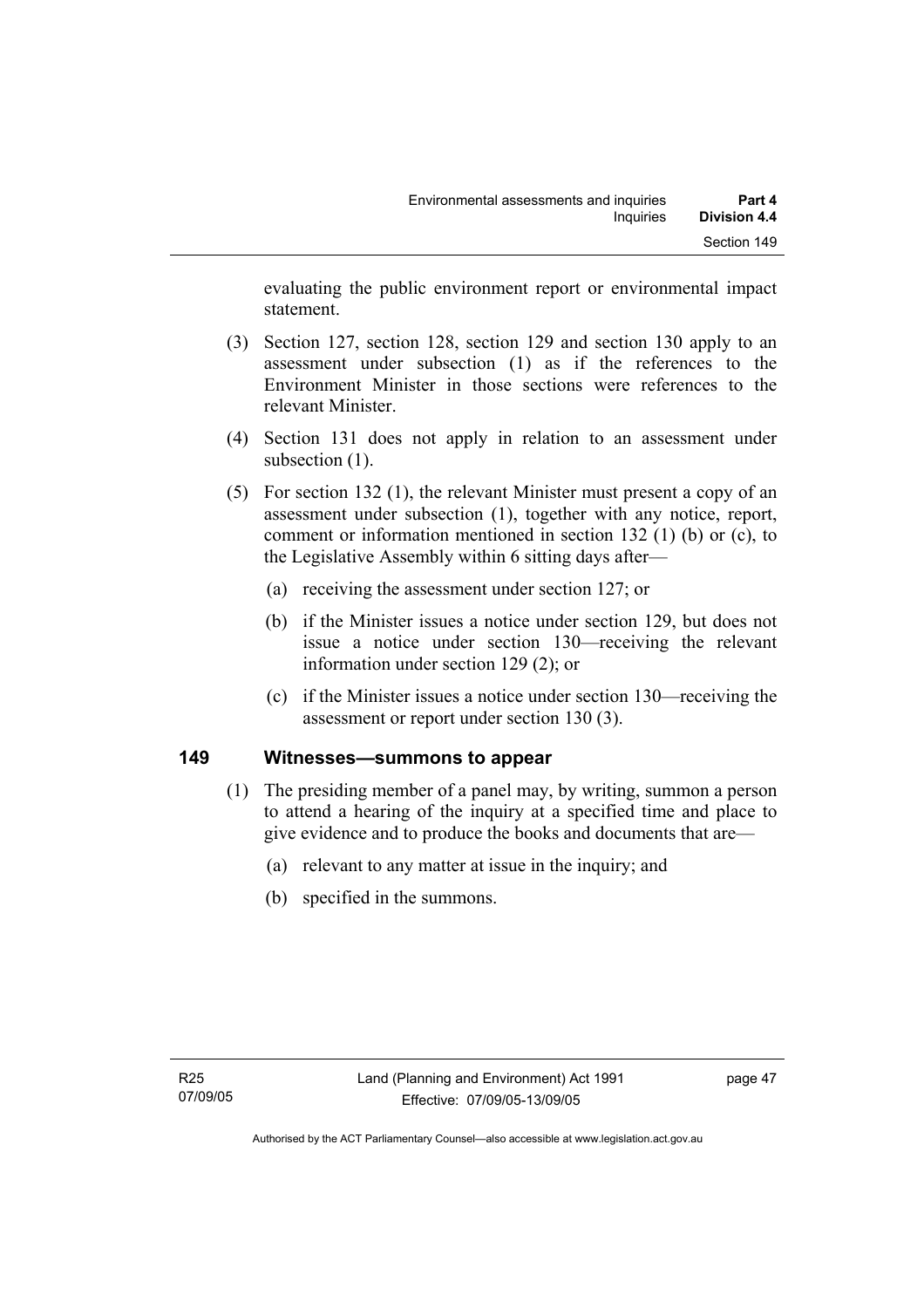| Part 4              | Environmental assessments and inquiries |
|---------------------|-----------------------------------------|
| <b>Division 4.4</b> | Inquiries                               |
| Section 150         |                                         |

 (2) A person served with a summons under subsection (1) must not, without reasonable excuse, fail to comply with the summons.

Maximum penalty: 50 penalty units, imprisonment for 6 months or both.

 (3) The Territory must pay a witness summoned to appear at an inquiry the allowances that are prescribed.

#### **150 Victimisation of witnesses**

- (1) A person must not—
	- (a) use violence to or inflict injury on; or
	- (b) cause or procure violence, damage, loss or disadvantage to; or
	- (c) cause or procure the punishment of;

a person on account of the person's giving, or proposing to give, evidence to an inquiry.

Maximum penalty: 100 penalty units, imprisonment for 1 year or both.

- (2) An employer must not—
	- (a) dismiss an employee from his or her employment, or prejudice an employee in his or her employment, on account of the employee's giving, or proposing to give, evidence to an inquiry; or
	- (b) threaten so to dismiss, or so to prejudice, an employee on account of the employee's proposing to give evidence to an inquiry.

Maximum penalty: 100 penalty units, imprisonment for 1 year or both.

 (3) For subsection (2) (a), in proceedings for an offence against subsection (2), if it is established that an employer dismissed an employee from his or her employment, or prejudiced an employee in

R25 07/09/05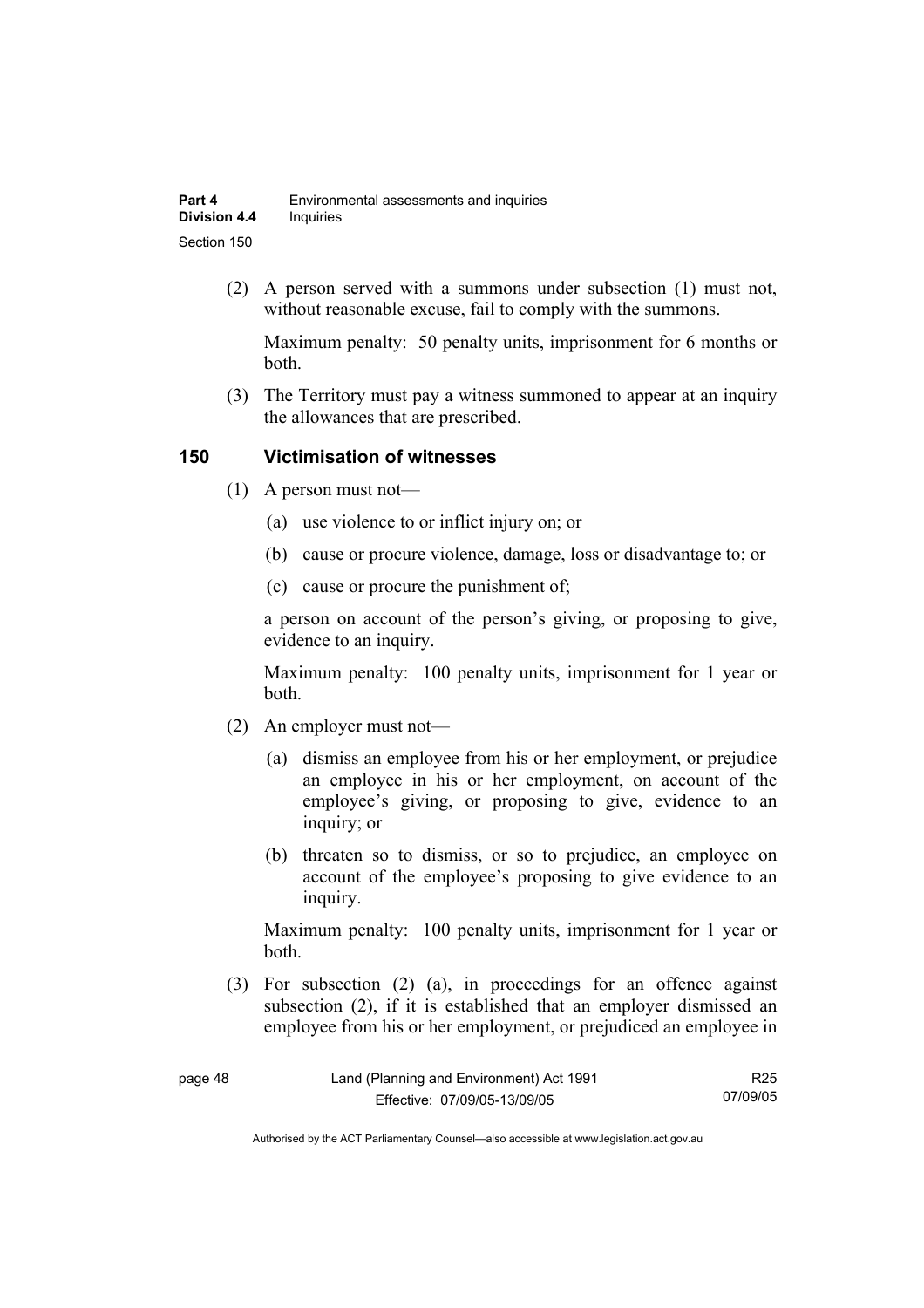his or her employment, after the employee gave, or proposed to give, evidence to an inquiry, it is to be presumed that that dismissal or prejudice was because of the employee's giving, or proposing to give, evidence at the inquiry, but that presumption is rebuttable.

 (4) For subsection (2) (b), in proceedings for an offence against subsection (2), if it is established that an employer threatened to dismiss an employee from his or her employment, or to prejudice an employee in his or her employment, after the employee proposed to give evidence to an inquiry, it is to be presumed that that threat was because of the employee's proposal, but that presumption is rebuttable.

## **151 Inspection of books and documents**

- (1) An authorised person may inspect any book or document given in evidence to the inquiry, and may make copies of, or copy extracts from, such a book or document.
- (2) A book or document given in evidence to an inquiry may be kept by the panel for the reasonable period the panel considers appropriate.
- (3) A panel must allow the owner of a book or document kept by the panel reasonable access to the book or document.

## **152 Power of entry**

- (1) For an inquiry, an authorised person may enter any place—
	- (a) with the consent of the occupier; or
	- (b) under a warrant issued under section 153.
- (2) Before seeking the consent of the occupier of a place for subsection (1), an authorised person must—
	- (a) if the authorised person is a panel member—produce written evidence of his or her appointment; and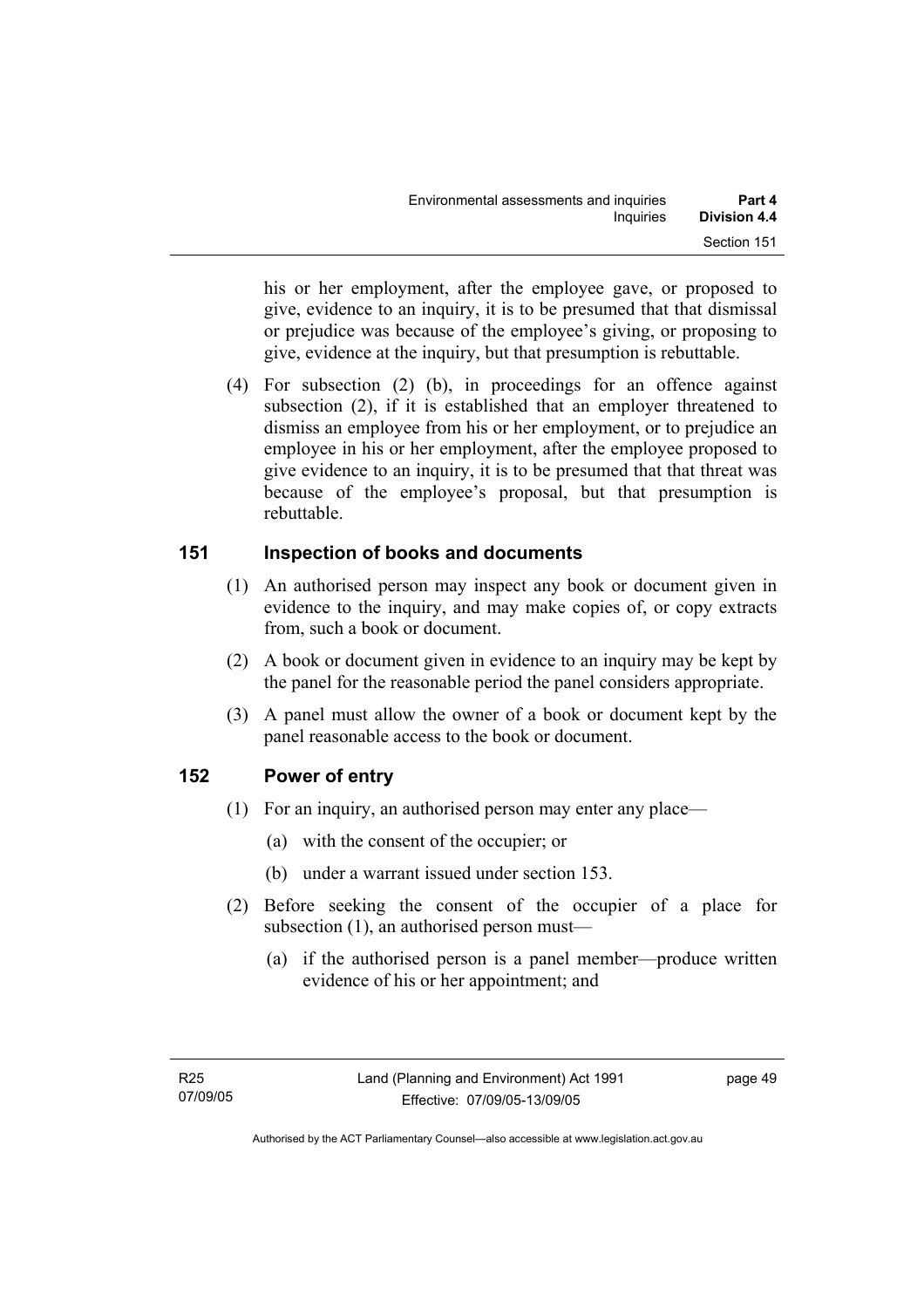- (b) if the authorised person is the assistant of a panel member produce written evidence of his or her authority; and
- (c) inform the occupier that the occupier may refuse to give consent.
- (3) If an authorised person obtains the consent of the occupier to enter a place under subsection (1), the authorised person must ask the occupier to sign a written acknowledgment—
	- (a) that the occupier has been informed that the occupier may refuse to so consent; and
	- (b) that the occupier has consented; and
	- (c) of the day and time when the occupier consented.
- (4) If it is material, in any proceedings, for a court to be satisfied that an occupier has consented to the entry of premises by an authorised person under subsection (1) and an acknowledgment in accordance with subsection (3) signed by the occupier is not produced in evidence, it must be presumed that the occupier did not consent, but that presumption is rebuttable.

## **153 Search warrants**

- (1) If a panel member believes on reasonable grounds that it is necessary, for the inquiry, for an authorised person to enter and inspect any place and to search for and inspect anything or any kind of thing, within the next 28 days the member may—
	- (a) lay before a magistrate an information on oath setting out those grounds; and
	- (b) apply for the issue of a warrant to search the place for such a thing or things, and to inspect it or them.
- (2) On application under subsection (1), the magistrate may issue a warrant authorising the authorised person named in the warrant,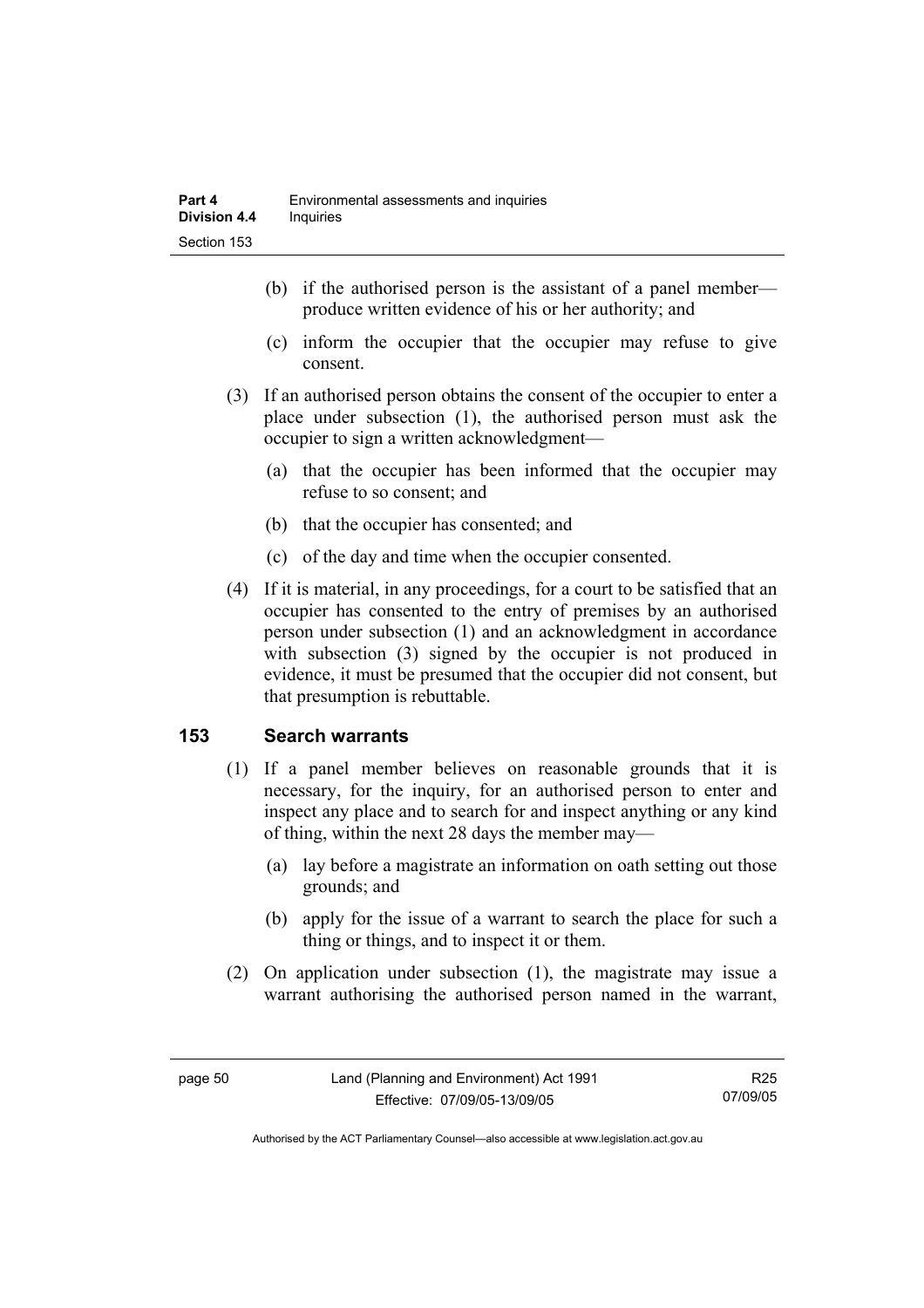with the assistance and by the force that is necessary and reasonable—

- (a) to enter the place; and
- (b) to search for any specified thing or anything of a specified kind; and
- (c) to inspect any such thing.
- (3) A magistrate must not issue a warrant unless—
	- (a) the applicant or another person has given the magistrate, either orally or by affidavit, any further information that the magistrate requires about the grounds on which the issue of the warrant is sought; and
	- (b) the magistrate is satisfied that there are reasonable grounds for issuing the warrant.
- (4) A warrant must—
	- (a) specify the inquiry in relation to which the entry, search and inspection are authorised; and
	- (b) state the purpose for which it is issued; and
	- (c) specify particular hours during which the entry is authorised, or state that the entry is authorised at any time of the day or night; and
	- (d) include a description of the things, or kinds of things, in relation to which any power under section 154 may be exercised; and
	- (e) specify a date not later than 28 days after the date of issue of the warrant when the warrant ceases to have effect.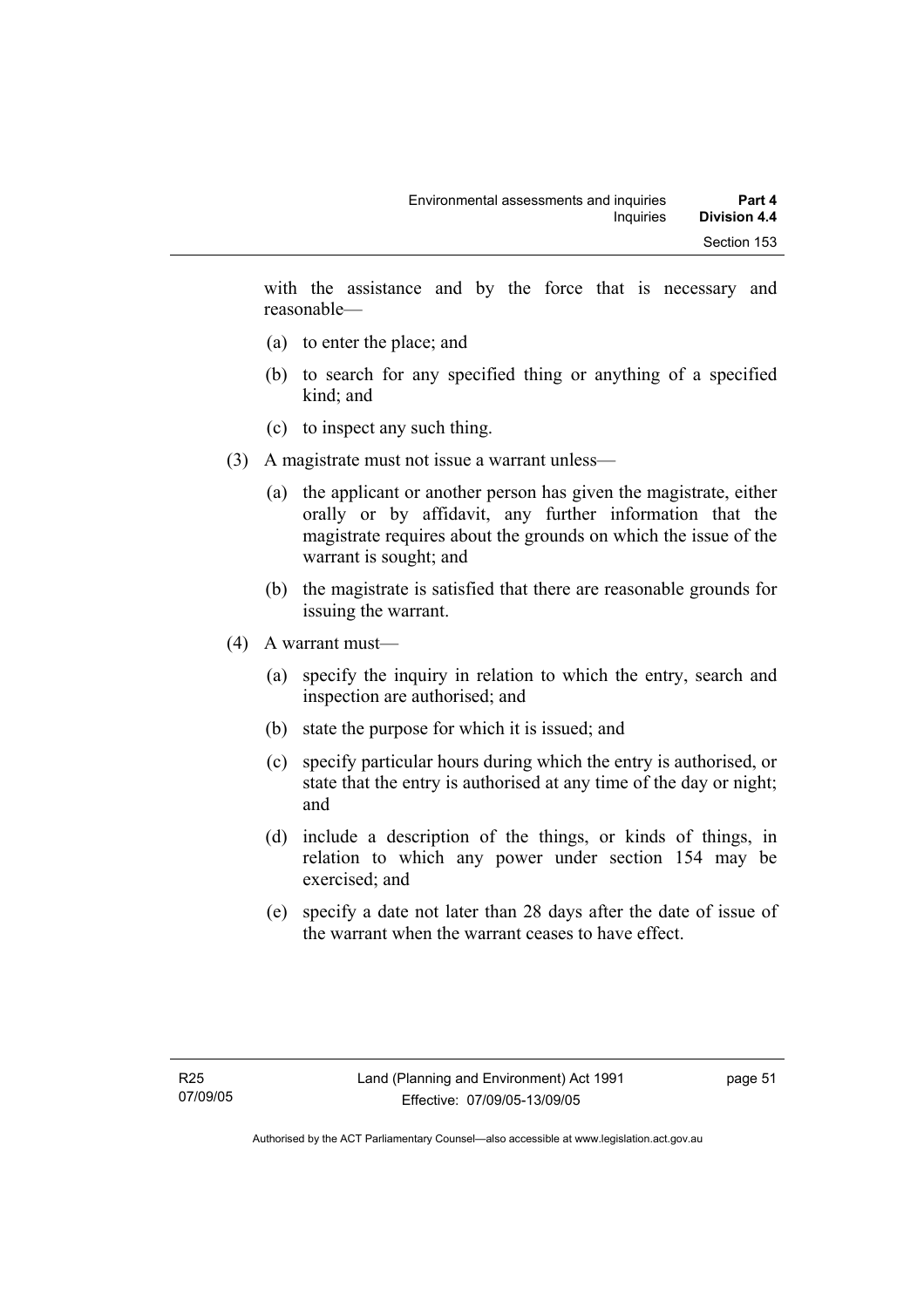#### **154 Powers of search and inspection**

- (1) Subject to the terms of any warrant issued under section 153, if an authorised person enters a place in accordance with section 152, the authorised person may, for the purposes of the inquiry—
	- (a) inspect the place; or
	- (b) search for and inspect anything; or
	- (c) require the occupier to give the authorised person the assistance that is reasonable to enable the authorised person to exercise his or her powers under this section.
- (2) A person must not, without reasonable excuse, contravene a requirement made of the person under subsection (1) (c).

Maximum penalty: 50 penalty units.

#### **156 Contempt**

A person must not, without reasonable excuse—

- (a) contravene a direction lawfully given by a panel member; or
- (b) disturb a panel member in the exercise of the member's functions; or
- (c) interrupt a hearing of an inquiry; or
- (d) use insulting language, or act in an insulting way, towards a panel member; or
- (e) create a disturbance, or participate in the creation or continuation of a disturbance, in or near a place where a hearing of an inquiry is taking place; or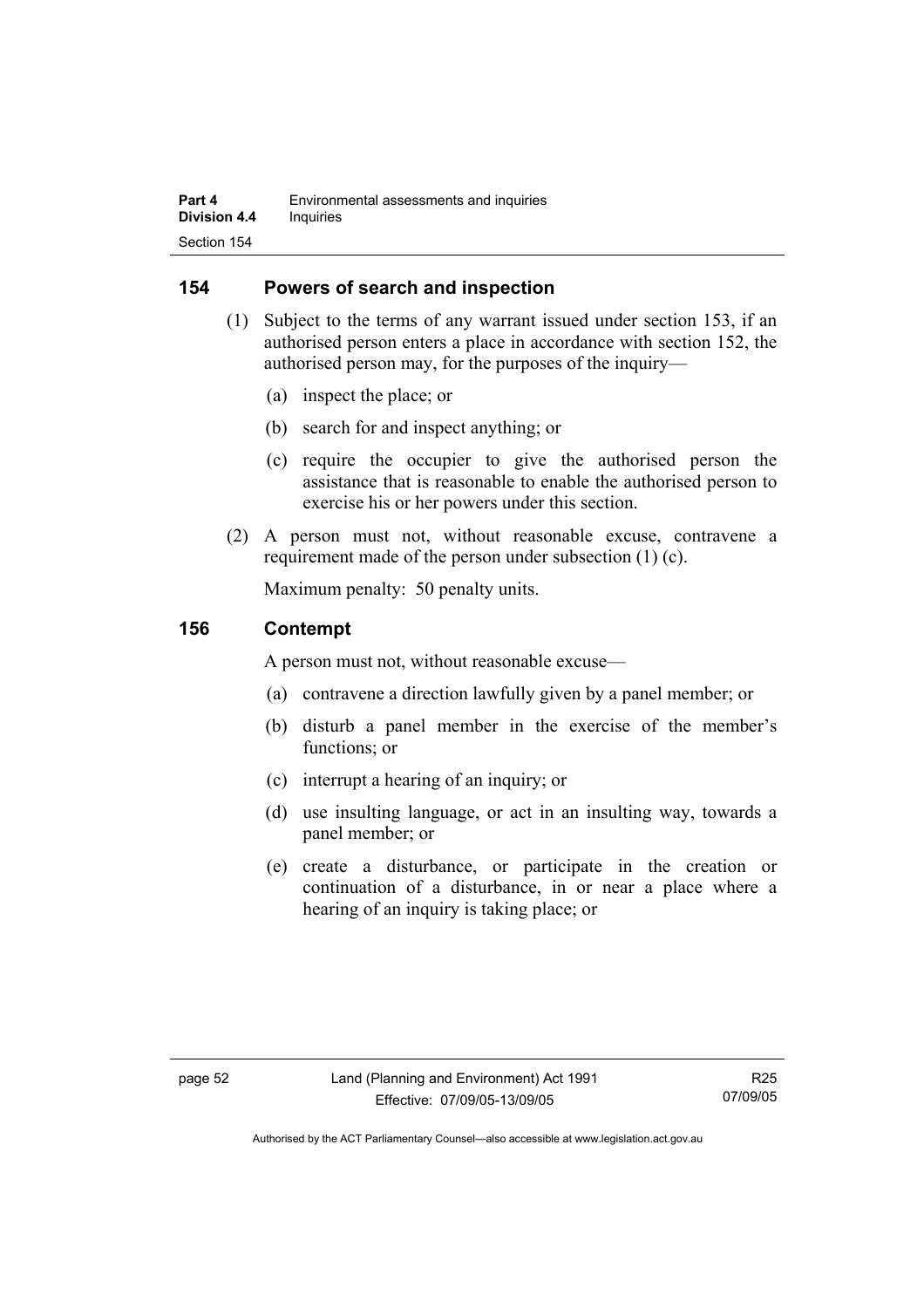(f) do any other act or thing that would, if the panel were a court of record, constitute a contempt of that court.

Maximum penalty: 50 penalty units, imprisonment for 6 months or both.

## **157 Protection of panel members and witnesses**

- (1) A panel member has, in the exercise of the member's functions, the same protection and immunity as a judge of the Supreme Court.
- (2) Subject to this division, a person giving evidence to an inquiry has the same protection, and is subject to the same liabilities, in any civil or criminal proceeding as a witness in a proceeding in the Supreme Court.

R25 07/09/05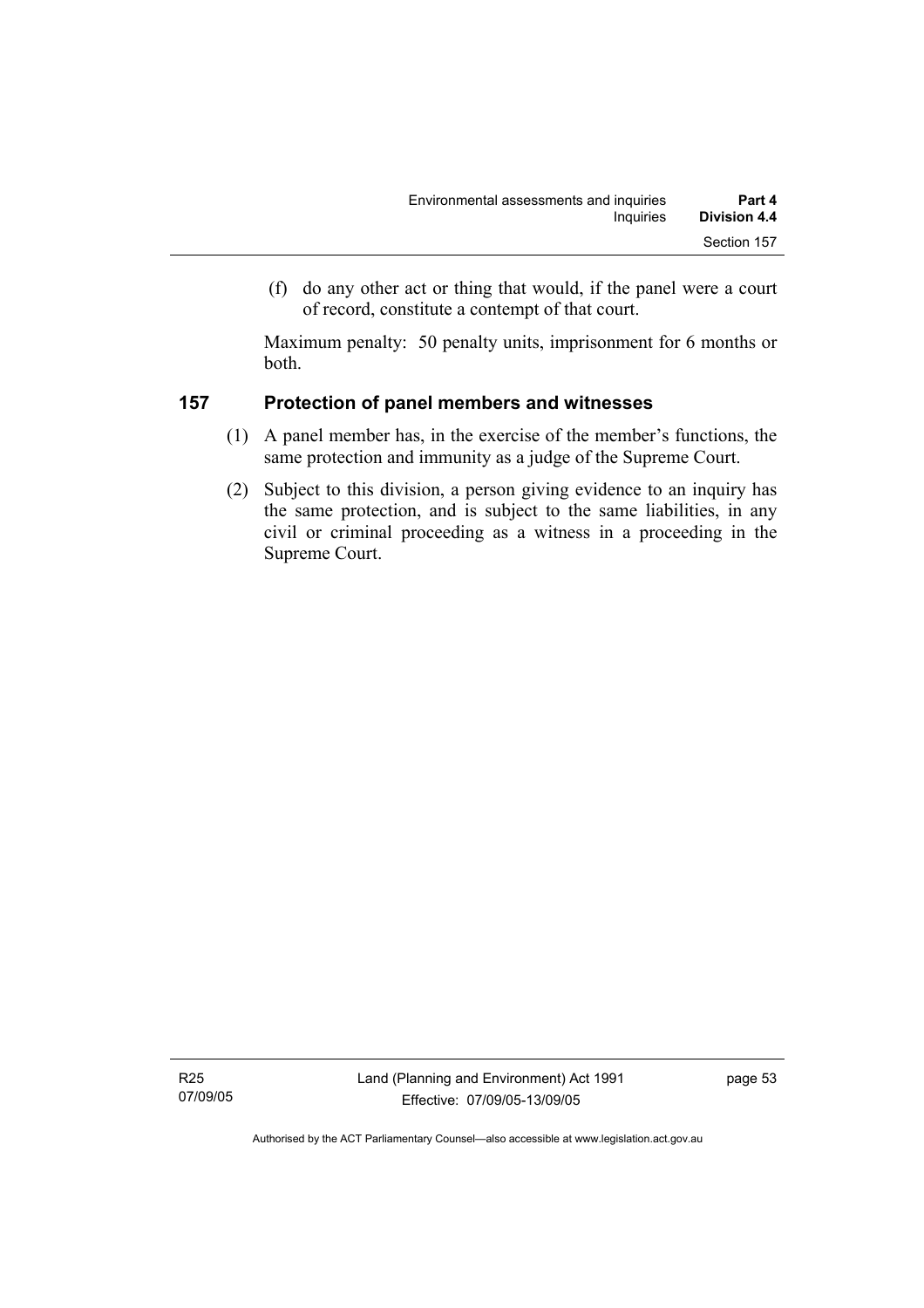**Part 5 Land administration Division 5.1** Preliminary Section 159

# **Part 5 Land administration**

## **Division 5.1 Preliminary**

#### **159 Definitions for pt 5**

In this part:

*building and development provision*, in relation to a lease, means a provision of the lease that requires the lessee to carry out specified works on the land comprised in the lease or on any unleased territory land.

*consolidation* means the surrender of 2 or more leases held by the same lessee and the grant of a new lease or leases to that lessee for the purpose of consolidating the parcels of land comprised in the surrendered leases.

*lease* means a lease (other than a sublease)—

- (a) granted under this Act; or
- (b) that is taken under section 289 (Status of leases and licences) to have been granted under this Act; or
- (c) granted or arising under the *Unit Titles Act 2001*.

*lessee* means the person who is the proprietor of a lease, whether or not the person is the registered proprietor of the lease, and whether or not the lease was granted to the person or the lease passed to the person by assignment, transfer, devolution or operation of law.

*market value*, of a lease, means the amount that could be expected to be paid for the lease on the open market if it were sold by a willing but not anxious seller to a willing but not anxious buyer.

*nominal rent lease* means a lease of territory land for nominal rent.

R25 07/09/05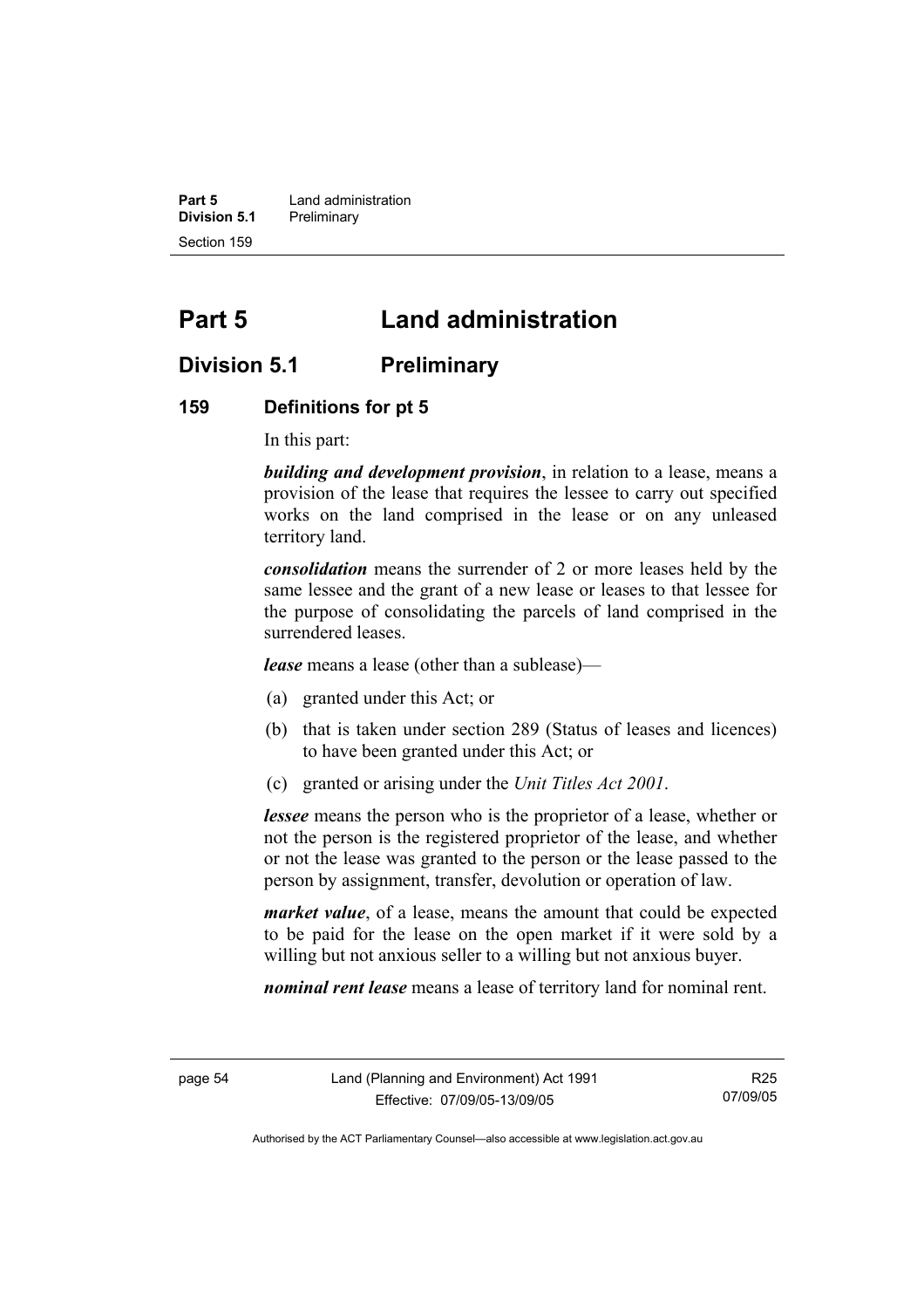*provision*, of a lease, includes a provision incorporated in the lease by reference and any other provision to which the lease is subject.

*public car park* means a road related area within the meaning of the *Road Transport (Safety and Traffic Management) Act 1999*, section 42 (Regulations about parking) that is available for use by the public for parking without the payment of money.

*registered lease* means a lease registered in the register kept under the *Land Titles Act 1925.*

*registered proprietor*, in relation to a lease, means the person who is registered under the *Land Titles Act 1925* as proprietor of the lease.

*rental lease* means a lease of territory land for rent in excess of nominal rent.

*residential lease* means a lease of territory land granted for residential purposes only.

*rural lease* means a lease of territory land granted for rural purposes or purposes including rural purposes.

*subdivision* means the surrender of 1 lease, or the surrender of more than 1 lease, held by the same lessee, and the grant of new leases to that lessee for the purpose of subdividing the parcel or parcels of land comprised in the surrendered lease or leases, but does not include the subdivision of land under the *Unit Titles Act 2001*.

*sublease* means a sublease of a parcel of land, or part of a parcel of land, subject to a lease, or of a building, or a part of a building, on a parcel of land subject to a lease.

*sublessee* means the person who is the proprietor of a sublease, whether the sublease was granted to the person or the sublease has passed to the person by assignment, transfer, devolution or operation of law.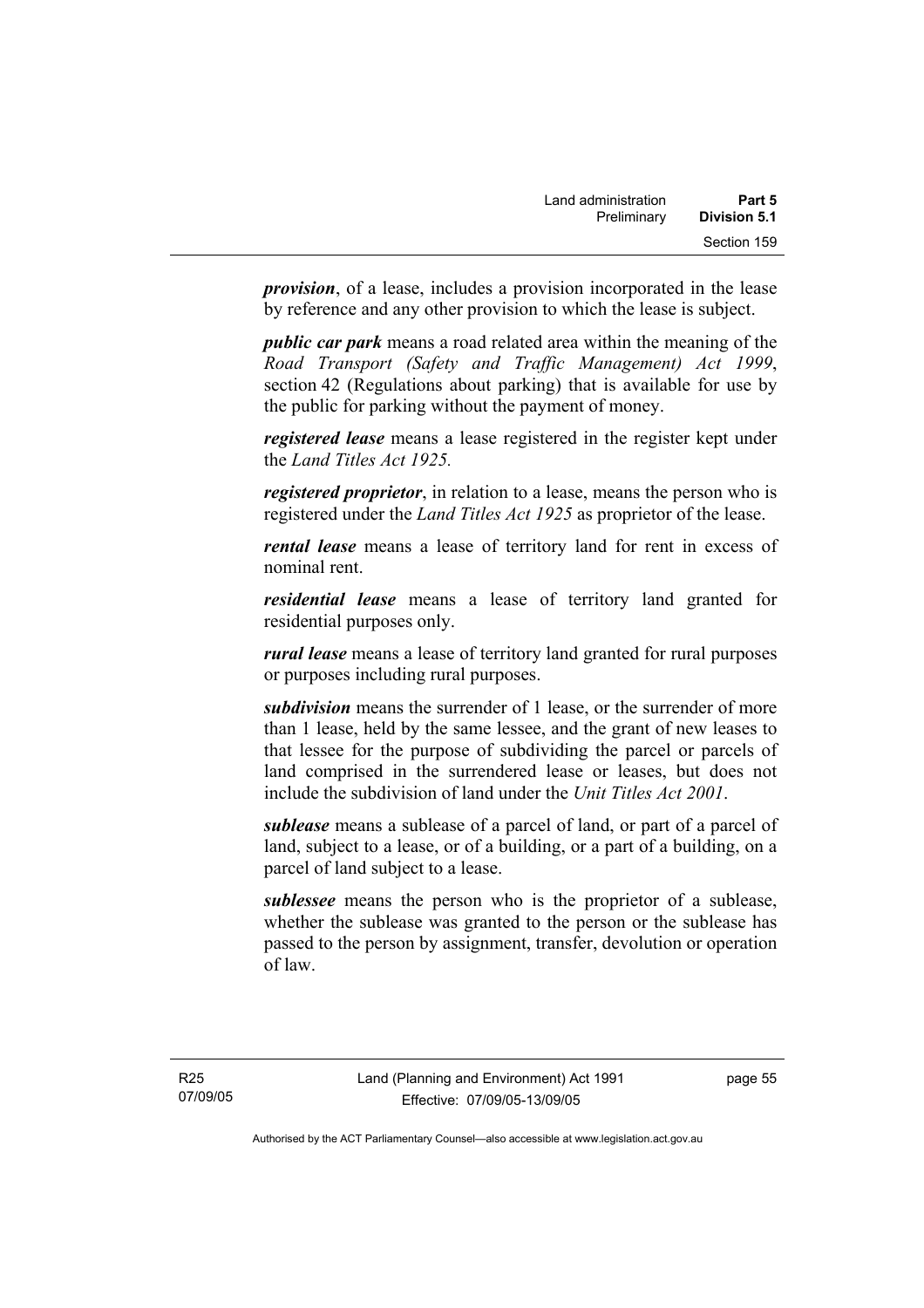**Part 5 Land administration Division 5.1** Preliminary Section 159A

#### **159A Meaning of** *concessional lease* **for Act**

(1) In this Act:

*concessional lease*—

- (a) means a lease granted for a consideration less than the full market value of the lease, or for no consideration, if neither of the following payments has been made to the Territory:
	- (i) an amount in relation to the grant of the lease that is equal to the lease's market value at the time of payment or, if the amount is paid in parts, at the time of the last payment;
	- (ii) an amount to reduce the rent payable under the lease to a nominal rent under section 186 (Variation of lease to pay out rent); and
- (b) includes the following leases:
	- (i) a consolidated or subdivided concessional lease;
	- (ii) a further concessional lease;
	- (iii) a regranted concessional lease; but
- (c) does not include—
	- (i) a consolidated or subdivided lease or a further or regranted lease, other than a lease mentioned in paragraph (b); or
	- (ii) a lease over land that, immediately before the grant of the lease, was owned, controlled or held by the commissioner for housing under the *Housing Assistance Act 1987*; or
	- (iii) a lease prescribed by regulation.
- (2) For subsection (1), definition of *concessional lease*, paragraph (a), it does not matter whether the consideration for the grant of the lease was paid as a lump sum or is payable under the lease as rent.

R25 07/09/05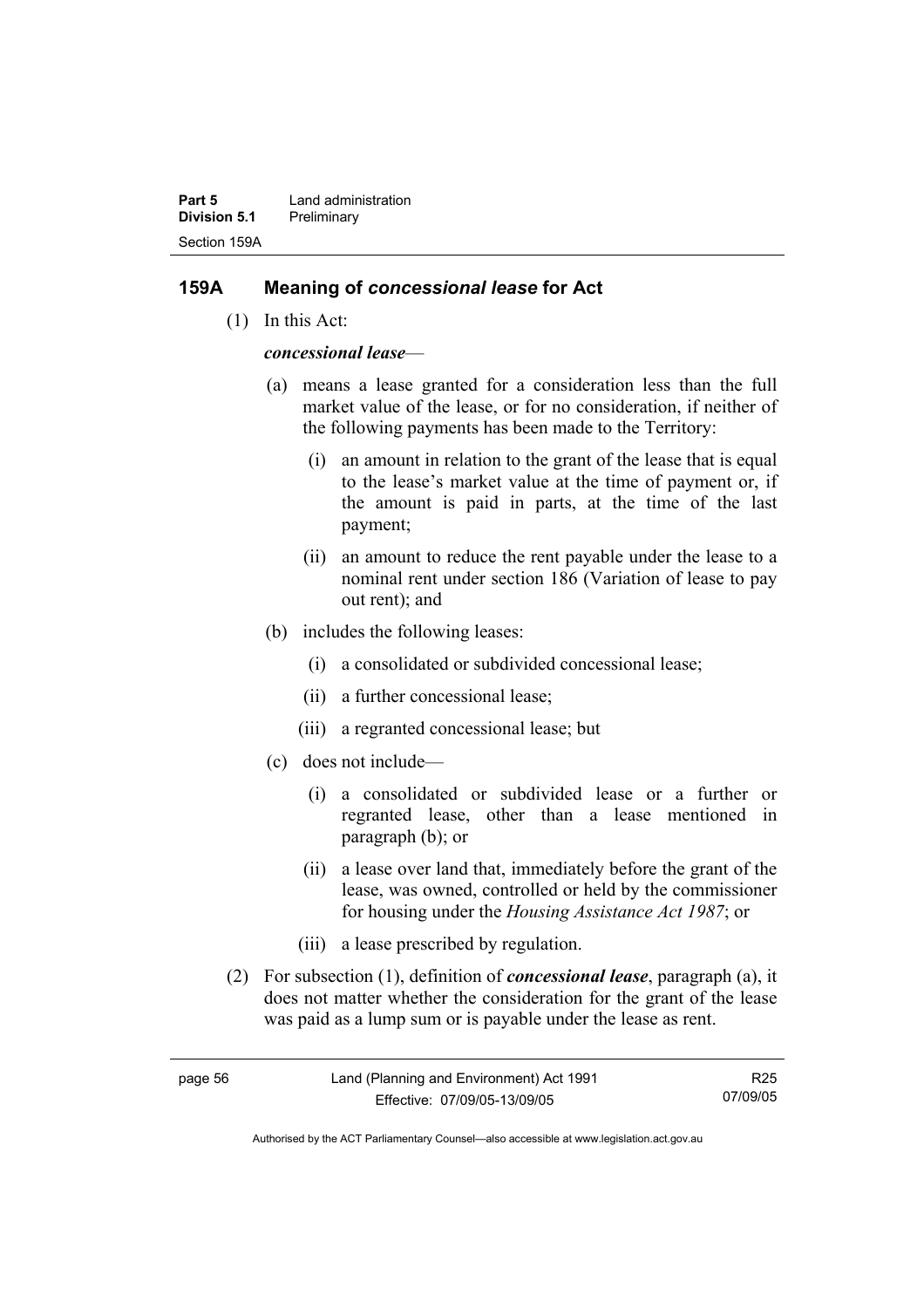(3) In this section:

*consolidated or subdivided concessional lease* means a lease granted during a consolidation or subdivision involving the surrender of 1 or more previous leases if 1 or more of the previous leases was a concessional lease.

*further concessional lease* means a further lease if the surrendered lease was a concessional lease.

*regranted concessional lease* means a regranted lease (whether the regrant is on the same or different conditions) if the surrendered lease was a concessional lease.

## **160 Application of pt 5**

- (1) This part applies to the grant of an interest in territory land by the planning and land authority on behalf of the Executive.
- (2) This part does not apply to a transfer by the Territory of a registered lease of which the Territory is the registered proprietor.

## **Division 5.2 Leases**

#### **160A Effect qualified**

This division has effect subject to division 5.4 (Restrictions on rural leases).

## **160B Planning and land authority may grant leases**

- (1) The planning and land authority is authorised to grant, on behalf of the Executive, leases that the Executive may grant on behalf of the Commonwealth.
- (2) In this section:

*lease* means a lease of territory land.

page 57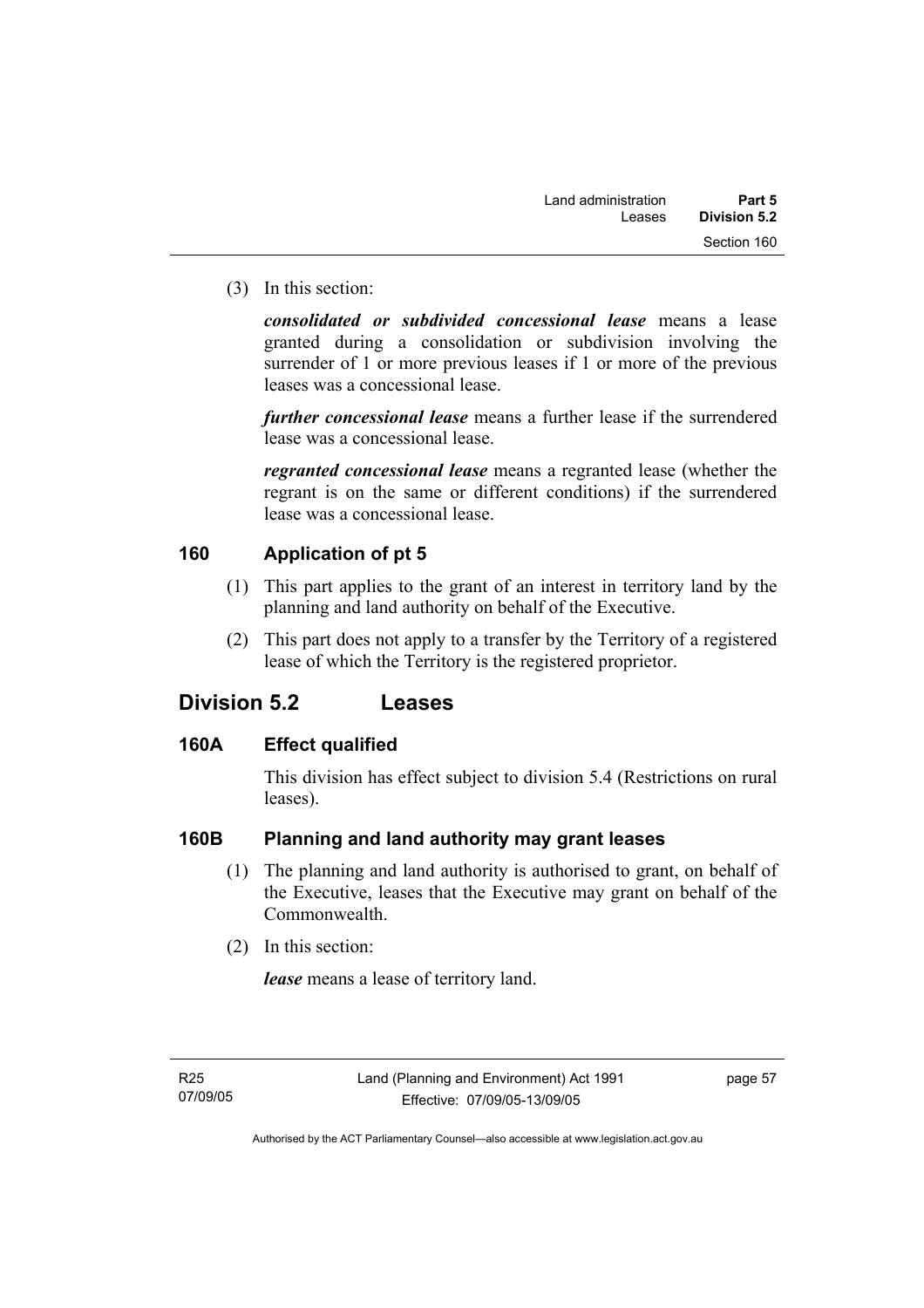| Part 5       | Land administration |
|--------------|---------------------|
| Division 5.2 | Leases              |
| Section 161  |                     |

#### **161 Granting of leases**

- (1) The planning and land authority may grant a lease by—
	- (a) auction; or
	- (b) tender; or
	- (c) ballot; or
	- (d) direct grant.

*Note* A fee may be determined under s 287 for this section.

- (2) A lease granted under this section may include provisions—
	- (a) requiring the lessee to develop the land comprised in the lease, or any unleased territory land, in a specified way; or
	- (b) requiring the lessee to give security for the performance of any of his or her obligations under the lease.
- (3) The planning and land authority may restrict the people eligible for the grant of a lease under subsection  $(1)$   $(a)$ ,  $(b)$  or  $(c)$  by specifying, in the relevant notice of auction, tender or ballot, a class of people eligible or ineligible for the grant of a lease under the auction, tender or ballot.
- (4) If, under a restriction imposed under subsection (3), only 1 person is eligible for the grant of a lease under subsection  $(1)$   $(a)$ ,  $(b)$  or  $(c)$ , the planning and land authority may grant a lease to that person under subsection (1) (d) without auctioning the lease, calling tenders or conducting a ballot.
- (5) A lease granted under subsection (1) (d) must be granted subject to the provisions that are agreed between the planning and land authority and the applicant for the lease.
- (6) The planning and land authority must not grant a lease of territory land under subsection (1) (d) otherwise than in accordance with criteria specified under subsection (7).

R25 07/09/05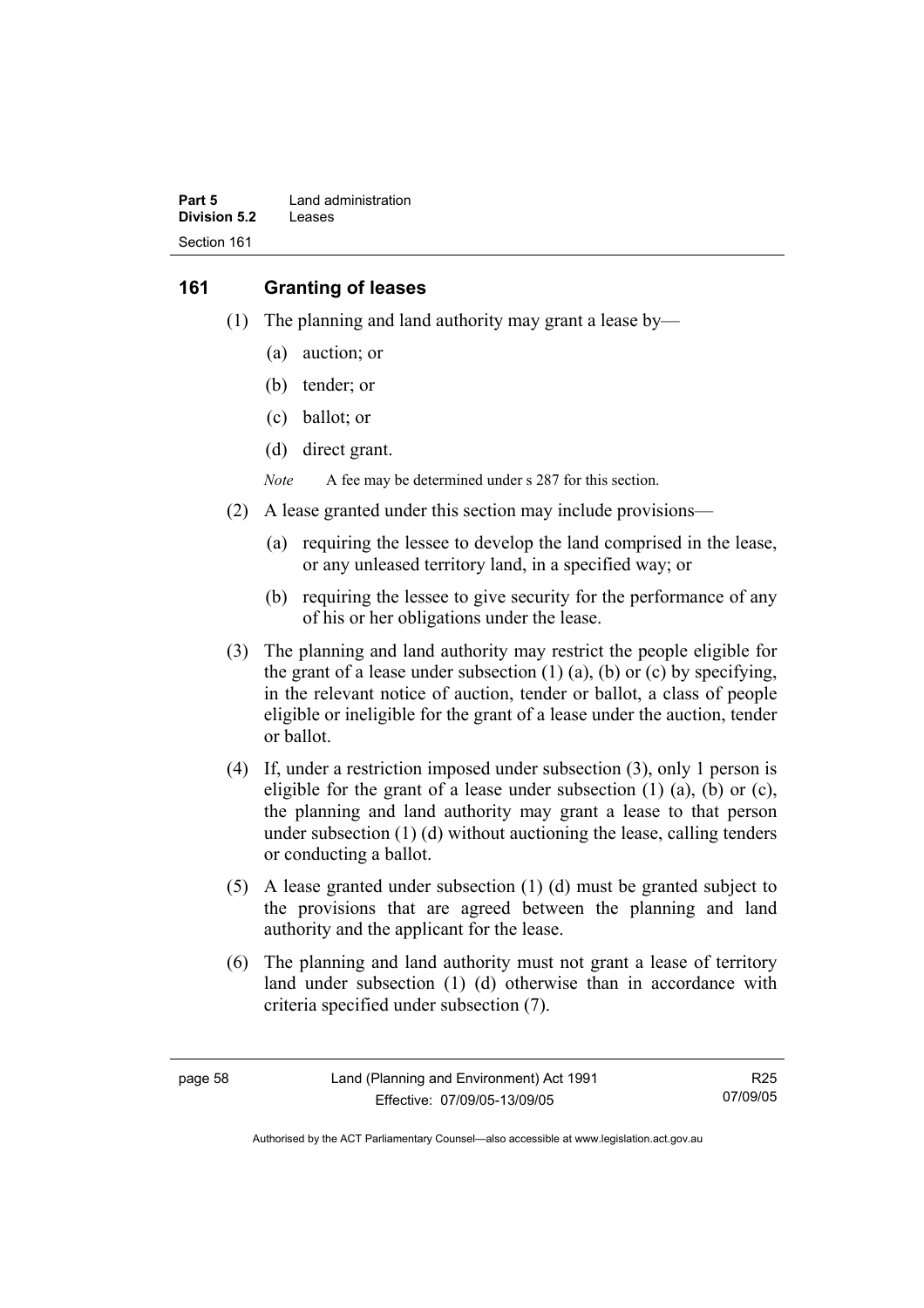- (7) The Executive may, for this section, in writing—
	- (a) specify criteria for the granting of leases under subsection (1) (d); or
	- (b) amend or revoke criteria so specified.
- (8) An instrument under subsection (7) is a disallowable instrument.

#### **163 Leases to community organisations**

(1) In this section:

*community organisation* means a corporation that—

- (a) has as its principal purpose the provision of a service, or a form of assistance, to people living or working in the ACT; and
- (b) is not carried on for the pecuniary profit or gain of its members; and
- (c) does not hold a club licence under the *Liquor Act 1975*.
- (2) The planning and land authority may grant a lease of territory land to a community organisation without charge or for a charge that is less than the market value of the lease.
- (3) The planning and land authority must not grant a lease under this section otherwise than in accordance with criteria for the granting of leases to community organisations specified under subsection (4).
- (4) The Executive may, for this section, in writing—
	- (a) specify criteria for the granting of leases to community organisations; or
	- (b) amend or revoke criteria so specified.

*Note* A disallowable instrument must be notified, and presented to the Legislative Assembly, under the Legislation Act.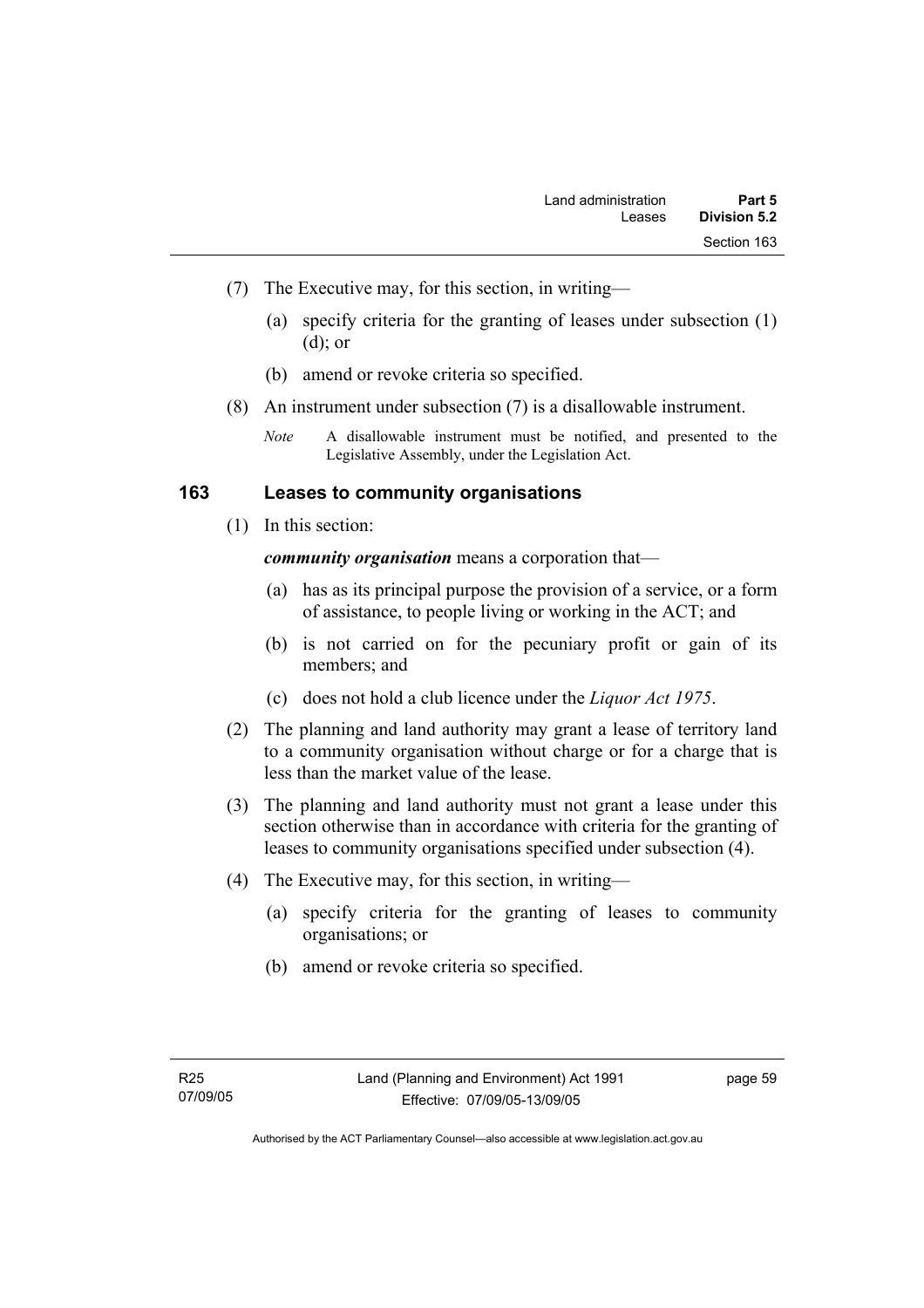- (5) An instrument under subsection (4) is a disallowable instrument.
	- *Note* A disallowable instrument must be notified, and presented to the Legislative Assembly, under the Legislation Act.
- (6) A community organisation must not transfer a lease granted under this section and a purported transfer of such a lease is of no effect.
- (7) This section does not limit the power of the planning and land authority to grant a lease of territory land to a community organisation otherwise than under this section.

#### **164 Special leases**

- (1) The planning and land authority may grant a lease of territory land for a charge that is less than the market value of the lease if the authority is satisfied it is desirable and in the public interest to do so to facilitate—
	- (a) the economic development of the ACT; or
	- (b) the development of business in the ACT.
- (2) The planning and land authority must not grant a lease of territory land under this section otherwise than in accordance with criteria for the granting of special leases specified under subsection (3).
- (3) The Executive may, for this section, in writing—
	- (a) specify criteria for the granting of special leases; or
	- (b) amend or revoke criteria so specified.
- (4) An instrument under subsection (3) is a disallowable instrument.
	- *Note* A disallowable instrument must be notified, and presented to the Legislative Assembly, under the Legislation Act.
- (5) The lessee under a lease to which this section applies must not, for a period of 5 years after the day when the lease is granted—
	- (a) assign or transfer the lease; or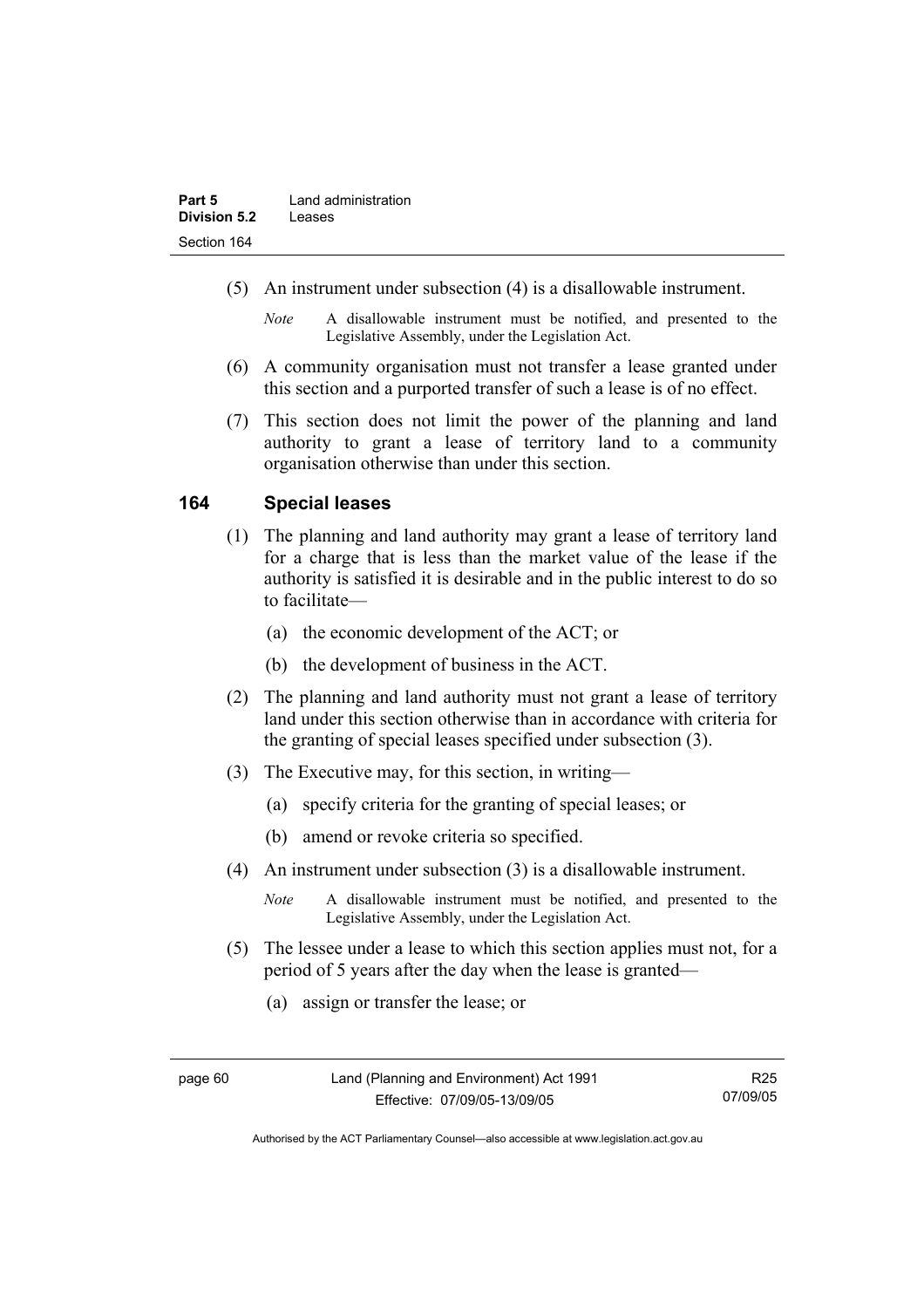- (b) sublet the land comprised in the lease or any part of it; or
- (c) part with possession of the land comprised in the lease or any part of it;

without having obtained the written consent of the planning and land authority and any assignment, transfer, sublease, agreement or arrangement made or entered into in contravention of this subsection is of no effect.

- (6) The planning and land authority must not consent to the lessee under a lease to which this section applies—
	- (a) assigning or transferring the lease; or
	- (b) subletting the land comprised in the lease or any part of it; or
	- (c) parting with possession of the land comprised in the lease or any part of it;

unless it is satisfied that the person to whom it is proposed that the lease should be assigned or transferred, the person to whom it is proposed that a sublease should be granted or the person to whom it is proposed that possession of the land should be given is a person who satisfies the criteria of eligibility specified under subsection (2) in relation to the class of leases in which the lease is included.

#### **166 Inquiries and assessments in relation to granting of leases**

If it is proposed that a lease of territory land be granted, the Minister may—

- (a) establish a panel to conduct an inquiry into whether the proposed lease should be granted; or
- (b) direct that an assessment be made into the possible environmental impact of a decision to grant the lease.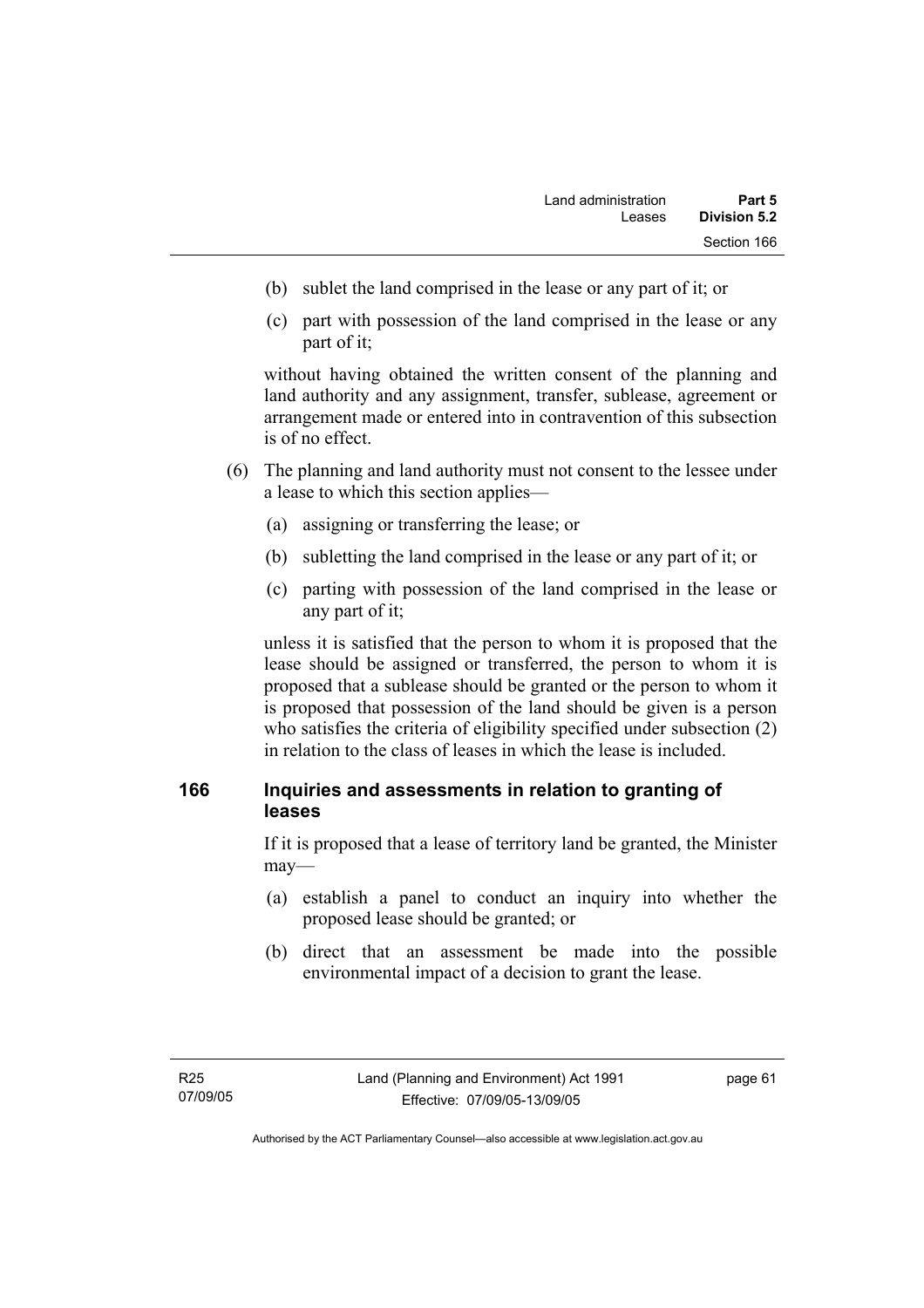| Part 5       | Land administration |
|--------------|---------------------|
| Division 5.2 | Leases              |
| Section 166A |                     |

#### **166A Grants of leases after inquiries or assessments**

- (1) This section applies if the Minister, under section 166, establishes a panel to conduct an inquiry, or directs that an assessment be made, in relation to the proposed grant of a lease.
- (2) The Minister must—
	- (a) consider the report of the panel or the assessment; and
	- (b) review the provisions of the proposed lease taking the report or assessment into account; and
	- (c) direct the planning and land authority—
		- (i) to grant the proposed lease; or
		- (ii) to grant the proposed lease as varied in accordance with the direction; or
		- (iii) to refuse to grant the proposed lease.
- (3) The planning and land authority may grant the proposed lease only in accordance with a direction of the Minister under subsection  $(2)$   $(c)$ .

#### **167 Eligibility for certain classes of leases**

- (1) The Executive may, in writing—
	- (a) declare a specified class of leases to be leases to which this section applies; or
	- (b) specify, in relation to a class of leases declared under paragraph (a) to be leases to which this section applies, criteria for deciding whether a person is eligible to hold the land comprised in a lease included in that class; or
	- (c) amend or revoke a declaration under paragraph (a) or criteria specified under paragraph (b).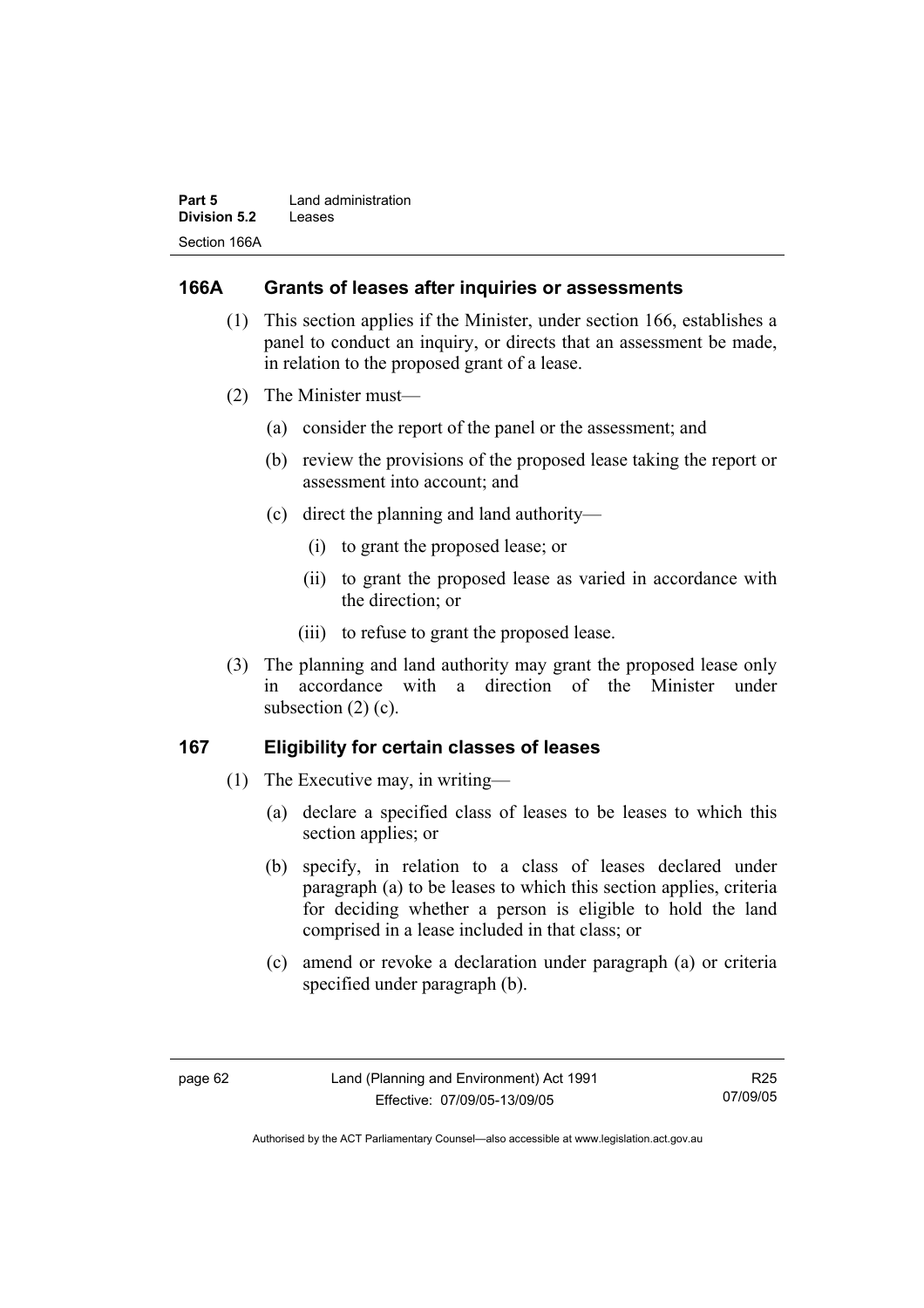(2) An instrument under subsection (1) is a disallowable instrument.

*Note* A disallowable instrument must be notified, and presented to the Legislative Assembly, under the Legislation Act.

- (3) The planning and land authority must not grant a lease to which this section applies to a person who does not satisfy the criteria specified under subsection (1) (b) in relation to the class of leases in which the lease is included.
- (4) The validity of a lease to which this section applies is not taken to be affected by a failure to comply with subsection (3).
- (5) The lessee under a lease to which this section applies, or any other person having an interest in such a lease, must not—
	- (a) assign or transfer the lease; or
	- (b) sublet the land comprised in the lease or any part of it; or
	- (c) part with possession of the land comprised in the lease or any part of it;

without having obtained the written consent of the planning and land authority and any assignment, transfer, sublease, agreement or arrangement made or entered into in contravention of this subsection is of no effect.

- (6) The planning and land authority must not consent to the lessee under a lease to which this section applies, or to any other person having an interest in such a lease—
	- (a) assigning or transferring the lease; or
	- (b) subletting the land comprised in the lease or any part of it; or
	- (c) parting with possession of the land comprised in the lease or any part of it;

unless it is satisfied that the person to whom it is proposed that the lease should be assigned or transferred, the person to whom it is proposed that a sublease should be granted or the person to whom it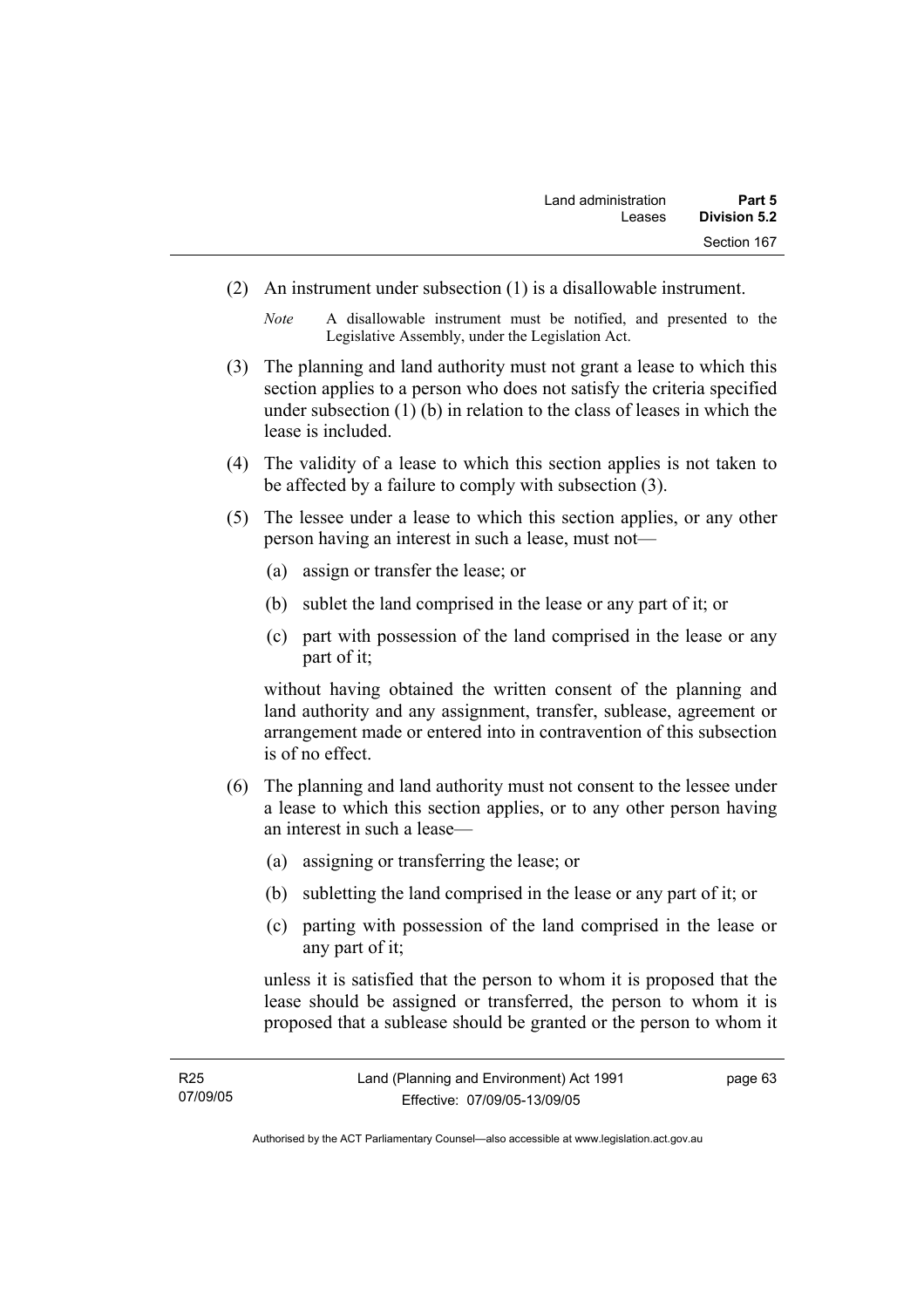| Part 5              | Land administration |
|---------------------|---------------------|
| <b>Division 5.2</b> | Leases              |
| Section 168         |                     |

is proposed that possession of the land should be given is a person who satisfies the criteria of eligibility specified under subsection (1) (b) in relation to the class of leases in which the lease is included.

#### **168 Authority need not grant lease**

- (1) The planning and land authority need not grant a lease of territory land to an applicant, even if applications for the lease have been invited.
- (2) If applications for a lease have been invited subject to conditions, the planning and land authority may, without granting a lease, invite fresh applications for the lease subject to the same or other conditions.

## **169 Payment for leases**

- (1) Subject to subsection (2), the planning and land authority must not grant a lease of territory land otherwise than for payment of an amount that is not less than the market value of the lease.
- (2) Subsection (1) does not apply in relation to—
	- (a) a lease granted for a rent that is the full market rental value of the lease; or
	- (b) a lease granted under section 161 (1) (d), section 163, section 164, section 171, section 171A or section 172.

## **170 Failure to accept and execute lease**

- (1) Subject to subsection (2), if a person who is entitled to the grant of a lease of territory land under this part fails to—
	- (a) accept and execute the lease; or
	- (b) pay any amount that he or she is required to pay before being granted the lease;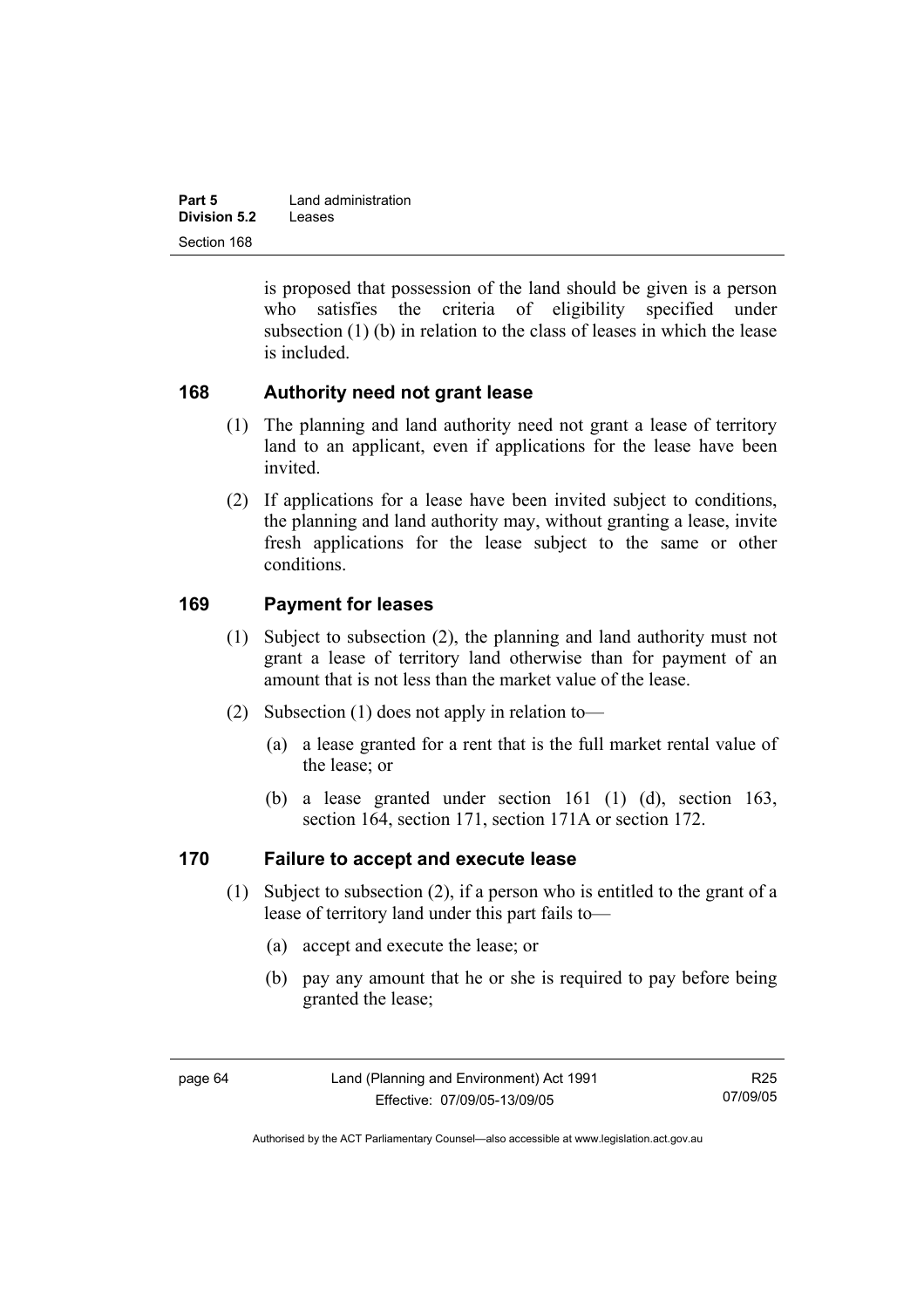within the prescribed period, the planning and land authority may, by instrument served on the person, terminate his or her right to the grant of the lease.

- (2) An instrument under subsection (1) must—
	- (a) specify the ground on which it is given; and
	- (b) state that it takes effect on the day 28 days after the day it is served.
- (3) An instrument under subsection (1) may be served on a person by—
	- (a) giving it to the person personally; or
	- (b) sending it to the person by post; or
	- (c) if the residential address of the person is not known to the planning and land authority—publishing a copy of the instrument in a daily newspaper.
- (4) An instrument under subsection (1) takes effect on the day 28 days after the day it is served.
- (5) A person whose right to the grant of a lease has been terminated under this section does not have any claim for compensation in relation to the termination of the right or for the recovery of any money paid to the planning and land authority in relation to the grant of the lease.

## **171 Grant of further residential leases**

- (1) This section applies if—
	- (a) the holder of a residential lease of land applies to the planning and land authority for the grant of a further residential lease of the land; and
	- (b) neither the Territory nor the Commonwealth needs the land for a public purpose; and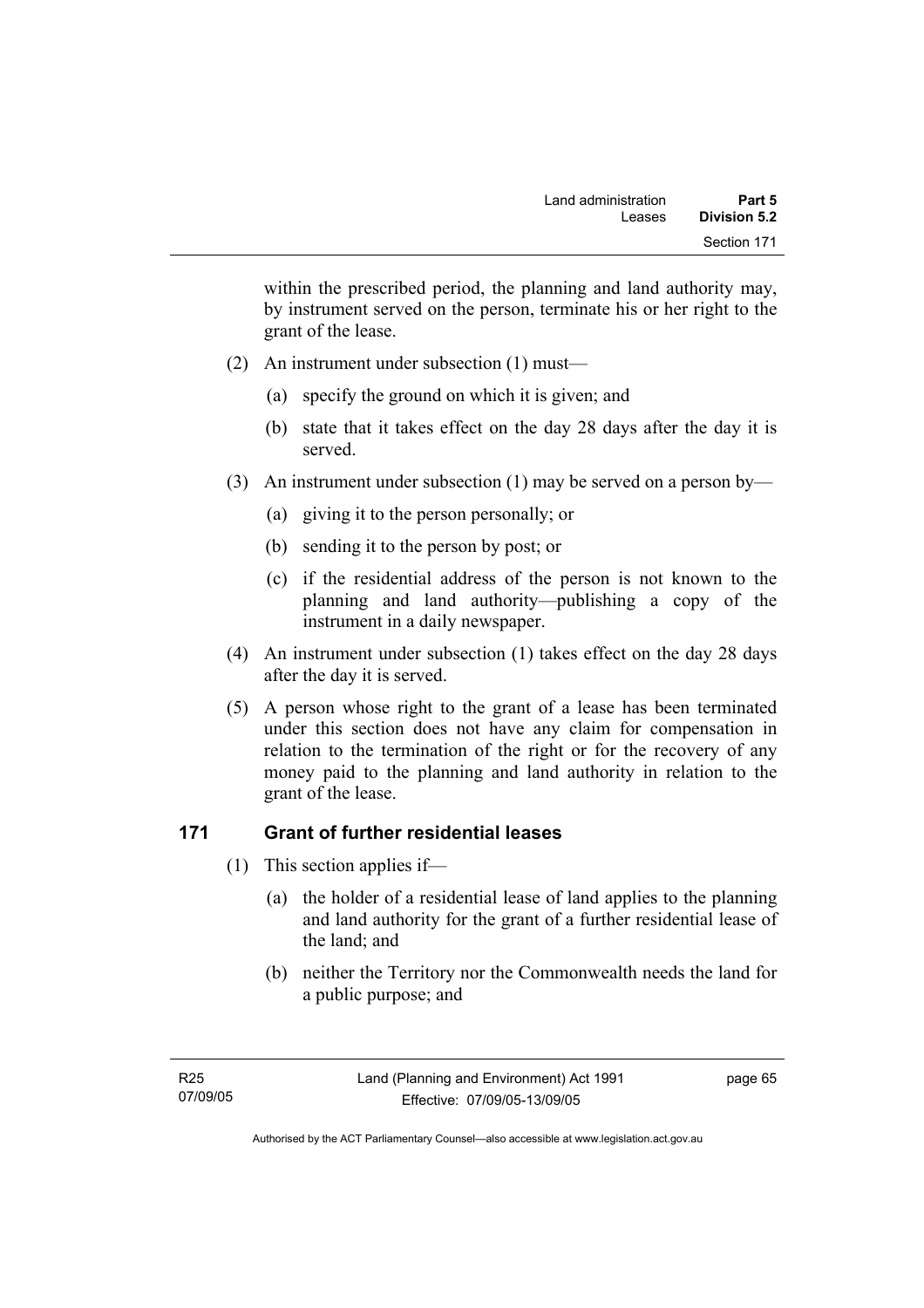- (c) the lessee pays the fee worked out under the determination under subsection (3); and
- (d) the lessee surrenders the existing lease.
- (2) The planning and land authority must grant the lessee a further residential lease of the land for a term not longer than 99 years to begin on the day after the day the existing lease is surrendered.
- (3) The Minister may make a determination, in writing, for subsection  $(1)(c)$ .
- (4) If the term of a further lease granted under subsection (2) is not longer than the term of the existing lease, the fee payable under subsection (1) (c) must not be more than the cost of granting the lease.
- (5) A determination under subsection (3) is a disallowable instrument.
	- *Note* A disallowable instrument must be notified, and presented to the Legislative Assembly, under the Legislation Act.

## **171A Grant of further rural leases**

- $(1)$  If—
	- (a) the holder of a rural lease applies to the planning and land authority for the grant of a further rural lease of the same land; and
	- (b) neither the Territory nor the Commonwealth requires the land for a public purpose; and
	- (c) all rent due under the existing lease is paid; and
	- (d) the lessee pays the determined fee; and
	- (e) the lessee surrenders the existing lease;

the authority must grant the lessee a further rural lease of that land for a term not longer than the maximum set out in the determination under subsection (2), and subject to any conditions set out in that

Authorised by the ACT Parliamentary Counsel—also accessible at www.legislation.act.gov.au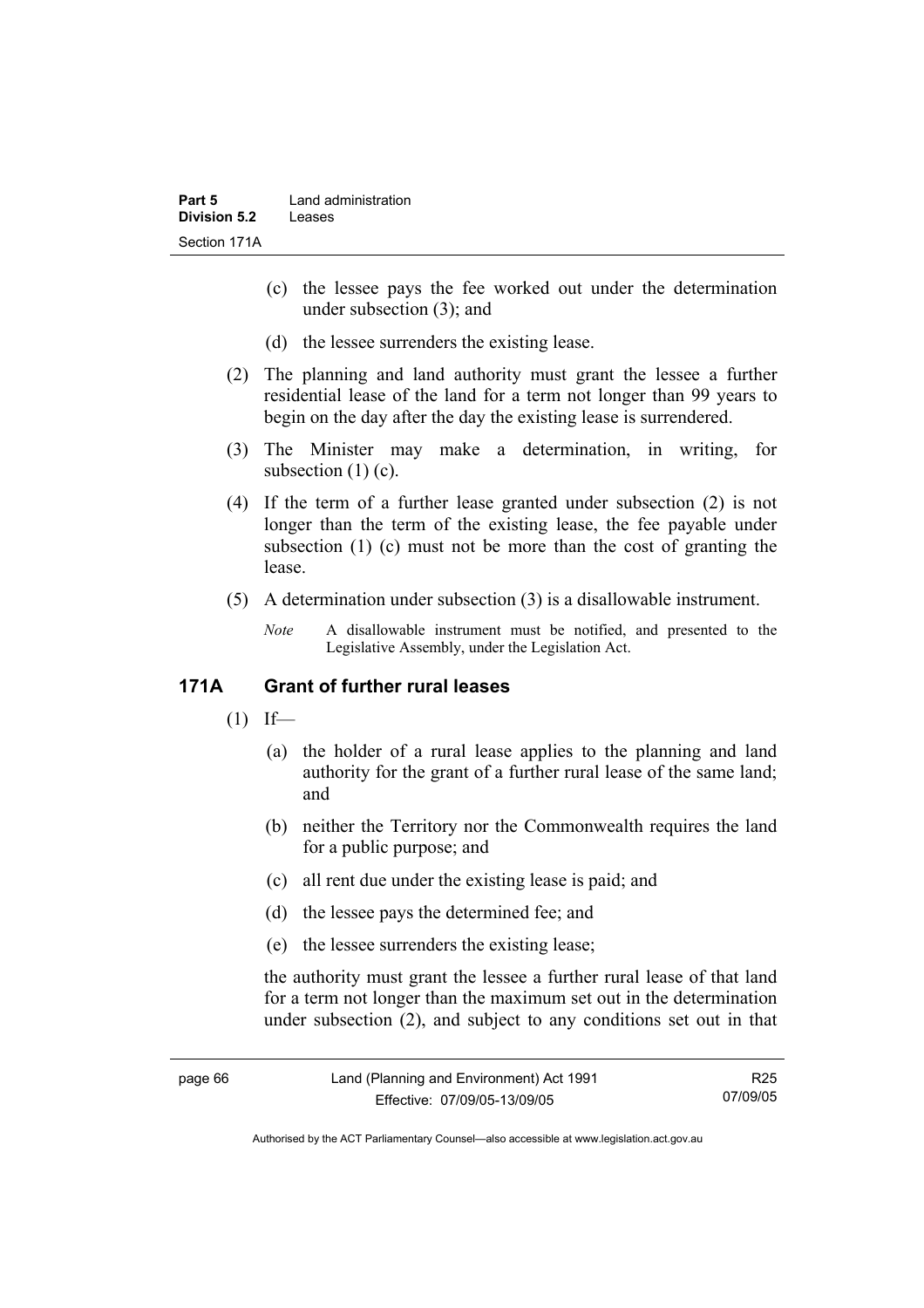determination, to begin on the day immediately following the date of surrender of the existing lease.

- (2) The Minister may make a determination, in writing, for subsection  $(1)$ .
- (3) A determination under subsection (2) may—
	- (a) include a condition that a lessee pays, for the grant of a further lease—
		- (i) an amount stated in, or worked out in accordance with, the determination (an *amount condition*); or
		- (ii) the market value of the lease; and
	- (b) provide that an amount condition ceases to apply to a lessee if the lessee—
		- (i) has not applied for the grant of a further rural lease under subsection (1) within the period stated in the determination for applying for such a grant; and
		- (ii) has not accepted in writing an offer for the grant of such a lease within the period stated in the determination for accepting such an offer.
- (4) A provision mentioned in subsection (3) (b) may apply to an amount condition of a determination made before or after the commencement of that subsection.
- (5) If the national capital authority has set a maximum term for a rural lease of land in a designated area, a determination under subsection (2) relating to the land must not set a term for a further rural lease of the land that is longer than the maximum term.
- (6) In subsection (5):

*designated area*—see the *Australian Capital Territory (Planning and Land Management) Act 1988* (Cwlth), section 4.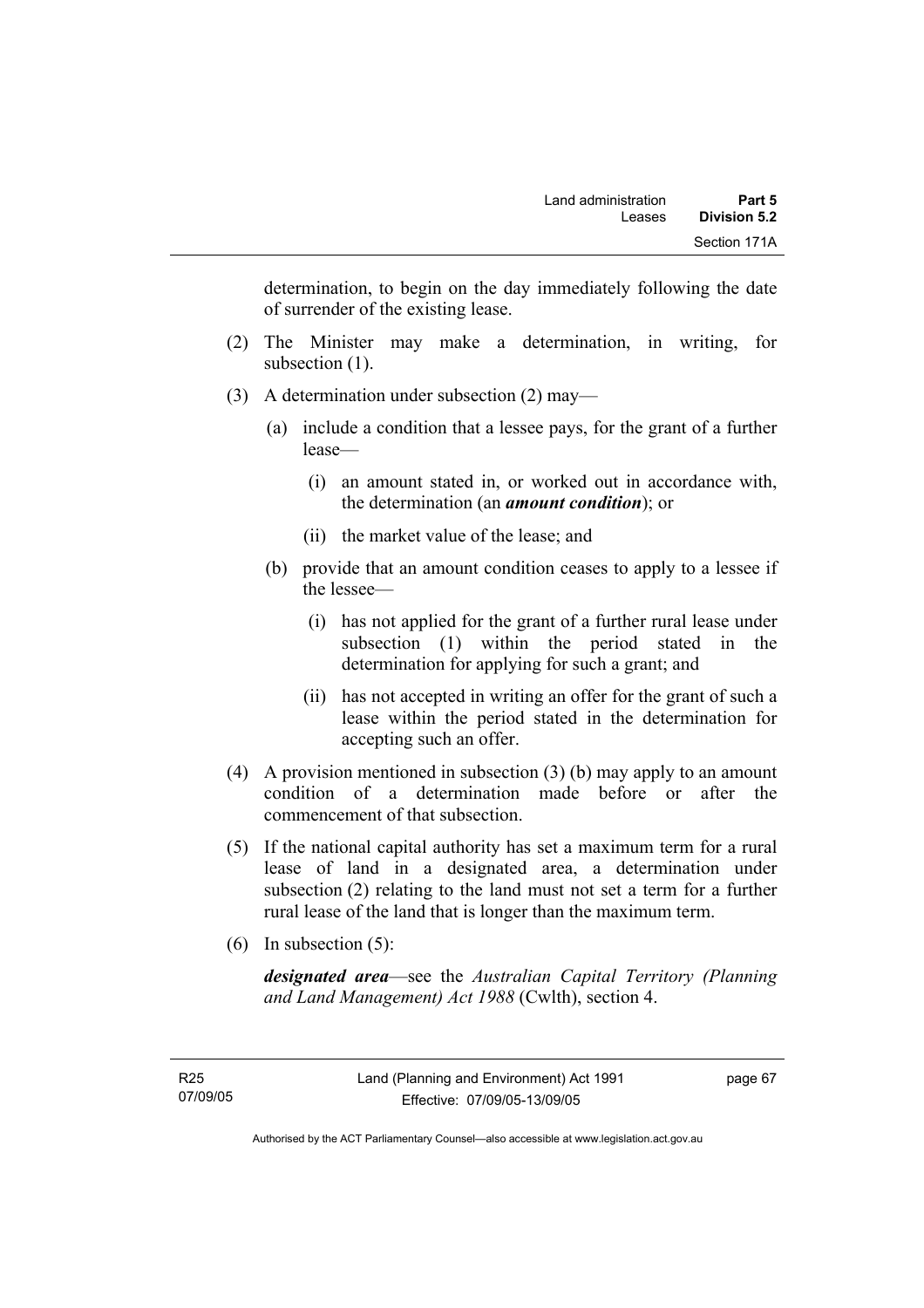| Part 5              | Land administration |
|---------------------|---------------------|
| <b>Division 5.2</b> | Leases              |
| Section 172         |                     |

- (7) If the term of a further lease granted under subsection (1) does not exceed the term of the existing lease, the fee payable under subsection (1) (d) must not exceed the cost of granting the lease.
- (8) A determination under subsection (2) is a disallowable instrument.
	- *Note* A disallowable instrument must be notified, and presented to the Legislative Assembly, under the Legislation Act.

#### **172 Grant of further leases for purposes other than residential or rural**

- (1) This section applies if—
	- (a) the holder of a lease of territory land other than a residential lease or a rural lease applies to the planning and land authority for the grant of a further lease of the land for the same purposes; and
	- (b) neither the Territory nor the Commonwealth needs the land for a public purpose; and
	- (c) all rent due under the existing lease is paid; and
	- (d) the lessee pays the fee worked out under the determination under subsection (3); and
	- (e) the lessee surrenders the existing lease.
- (2) The planning and land authority must grant the lessee a further lease of the land for the same purposes for a term not longer than 99 years to begin on the day after the day the existing lease is surrendered.
- (3) The Minister may make a determination, in writing, for subsection  $(1)$   $(d)$ .
- (4) If the term of a further lease granted under subsection (2) is not longer than the term of the existing lease, the fee payable under subsection (1) (d) must not be more than the cost of granting the lease.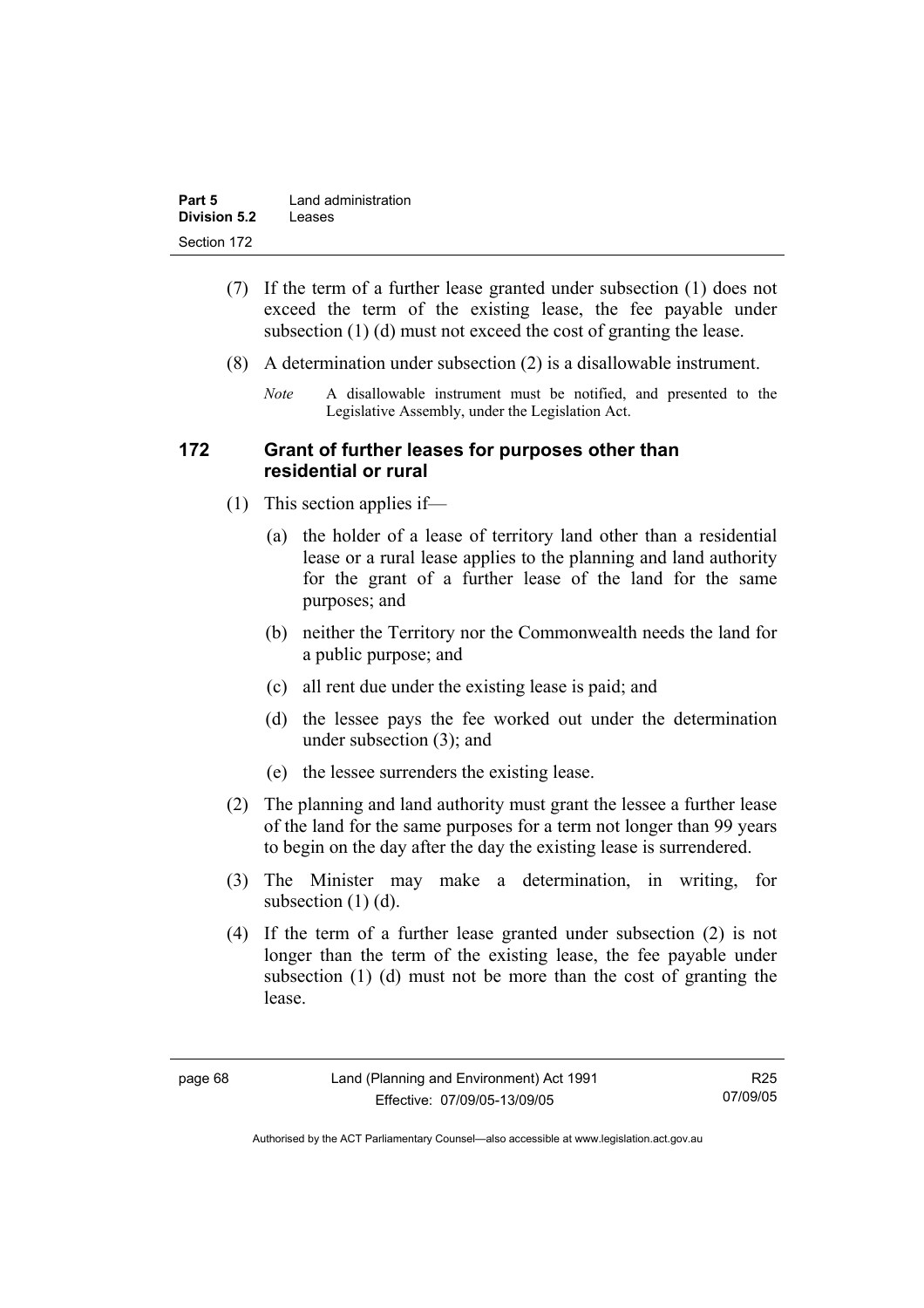- (5) A determination under subsection (3) is a disallowable instrument.
	- *Note* A disallowable instrument must be notified, and presented to the Legislative Assembly, under the Legislation Act.

#### **172A Grant of further lease—unit titles**

- (1) The planning and land authority may grant a further lease of a unit, or the common property, under a units plan only on an application by the owners corporation.
- (2) The planning and land authority may grant a further lease of a unit, or the common property, under a units plan only if—
	- (a) the authority grants further leases for all the units and the common property; and
	- (b) the further leases are all granted for the same term.
- (3) An application must be supported by an ordinary resolution of the owners corporation.
- (4) A certificate under the *Unit Titles Act 2001*, section 109 about the resolution must be attached to the application.
- (5) In this section:

*further lease* means a lease under section 171, section 171A or section 172.

*units plan* means a units plan under the *Unit Titles Act 2001*, section 7.

#### **172B Grant of further lease—community title**

- (1) The planning and land authority may grant a further lease of a lot in a community title scheme only on an application by the body corporate of the scheme.
- (2) The planning and land authority may grant a further lease of a lot in a community title scheme only if—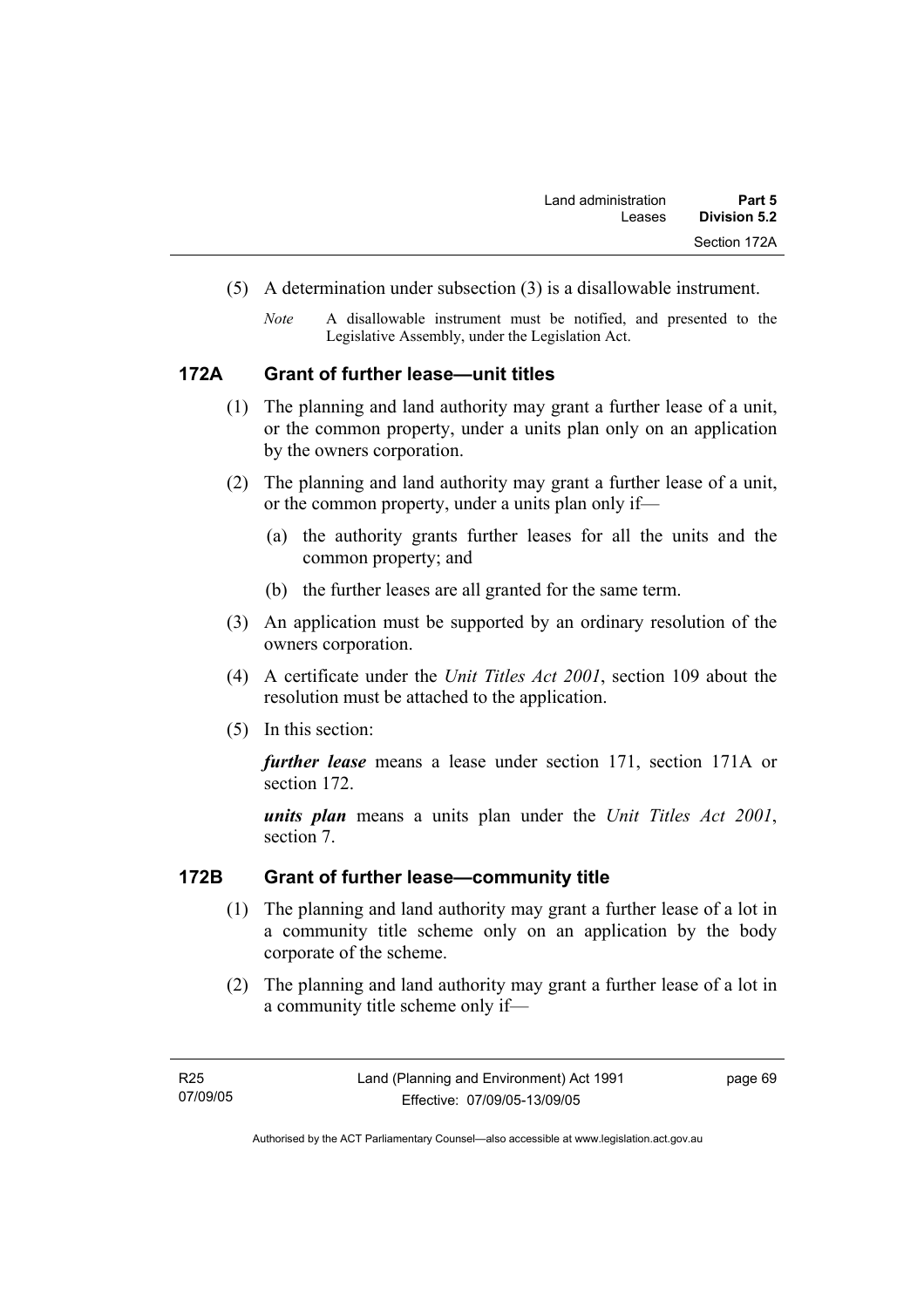- (a) the authority grants further leases for all the lots in the scheme; and
- (b) the further leases are all granted for the same term.
- (3) An application must be supported by an ordinary resolution of the body corporate.
- (4) An application must have attached to it a certificate under the seal of the body corporate that states that at a general meeting of the body corporate held on a stated day a resolution was passed for subsection (3) in the terms set out in the certificate.

## **172C No right to use, flow and control of water**

A lease or further lease of territory land granted under this division after the commencement of this section must not be taken to give a right to the use, flow and control of water (including water containing impurities) under the land the subject of the lease.

# **173 Lessee's rights in relation to improvements**

(1) In this section:

*improvement*, in relation to land, means—

- (a) a building or a structure on the land; or
- (b) in relation to land held under a rural lease—
	- (i) a building or structure on or under the land; or
	- (ii) any improvement to the land reasonably undertaken for rural purposes.

*lessee,* for a lease that has been surrendered or ended, or the term of that has ended, means the person who was the lessee under the lease at the time of the surrender or ending.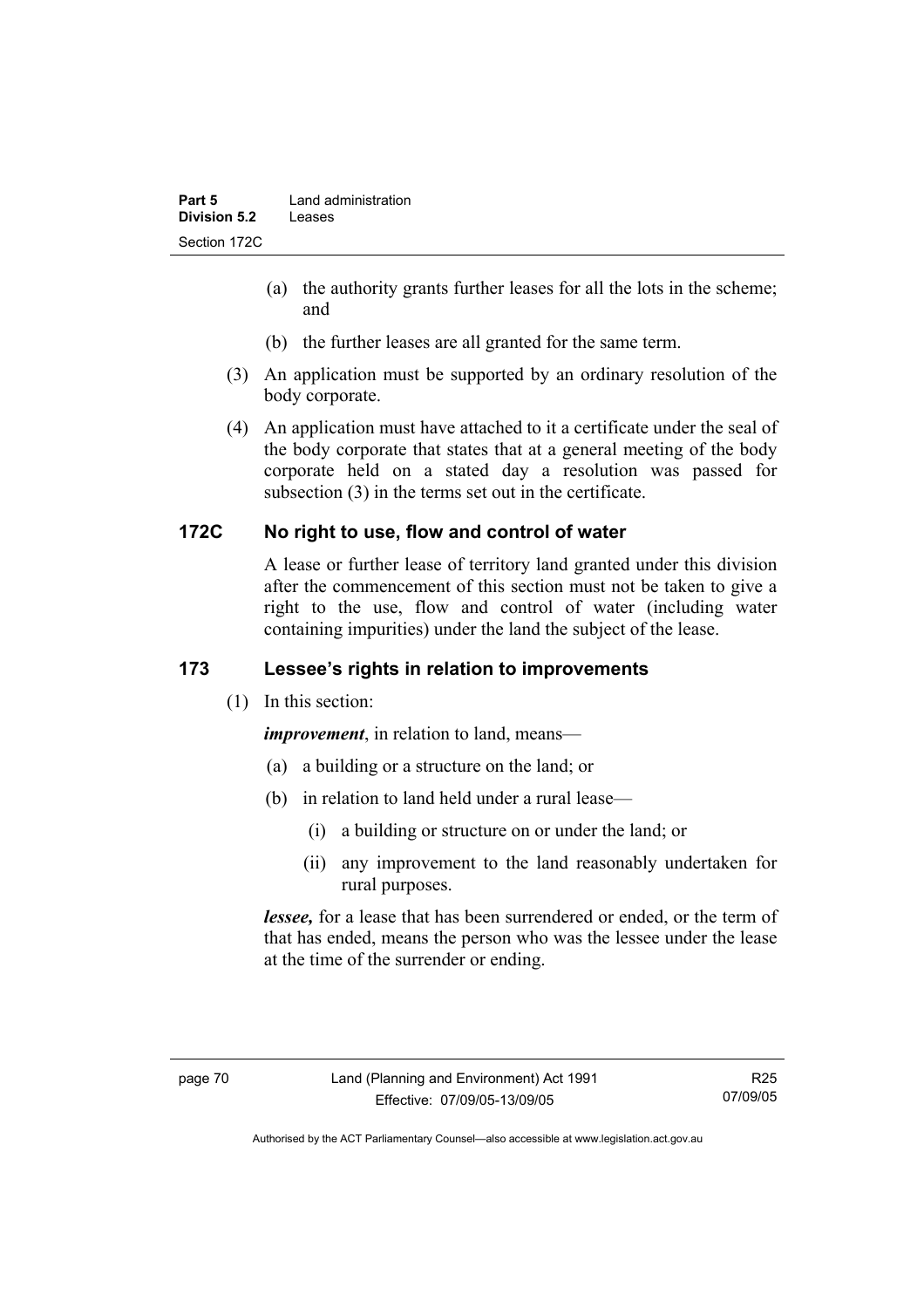*undertaken*, in relation to an improvement that is a building or structure, means the construction, erection or installation of the building or structure.

- (2) This section applies only to the following improvements to land:
	- (a) an improvement undertaken in a way consistent with the law of the Territory, and with any lease over the land, except—
		- (i) an improvement undertaken by the Territory or the Commonwealth (subject to paragraph (b)); or
		- (ii) an improvement acquired by the Territory or the Commonwealth (subject to paragraph (c));
	- (b) an improvement undertaken by the Territory or the Commonwealth, if the Territory or the Commonwealth has received, or is entitled to receive, payment for that improvement;
	- (c) an improvement acquired by the Territory or the Commonwealth, if the Territory or the Commonwealth has received, or is entitled to receive, payment for the improvement.
- (3) If, on the expiry of the term of a lease of territory land on which there are improvements to which this section applies, the lessee is granted a further lease of that land or any part of it, the lessee is not liable to make any payment to the planning and land authority for the improvements on the land or part of the land.
- (4) Subject to subsections (5) and (12), if, on the expiry of the term of a lease of territory land on which there are improvements to which this section applies, the lessee is not granted a further lease of the land, or is granted a lease of part only of the land, the planning and land authority is liable to pay the lessee—
	- (a) if no further lease of the land is granted to the lessee—the amount decided by the planning and land authority to be the value of the improvements on the land; or

| R <sub>25</sub> | Land (Planning and Environment) Act 1991 | page 71 |
|-----------------|------------------------------------------|---------|
| 07/09/05        | Effective: 07/09/05-13/09/05             |         |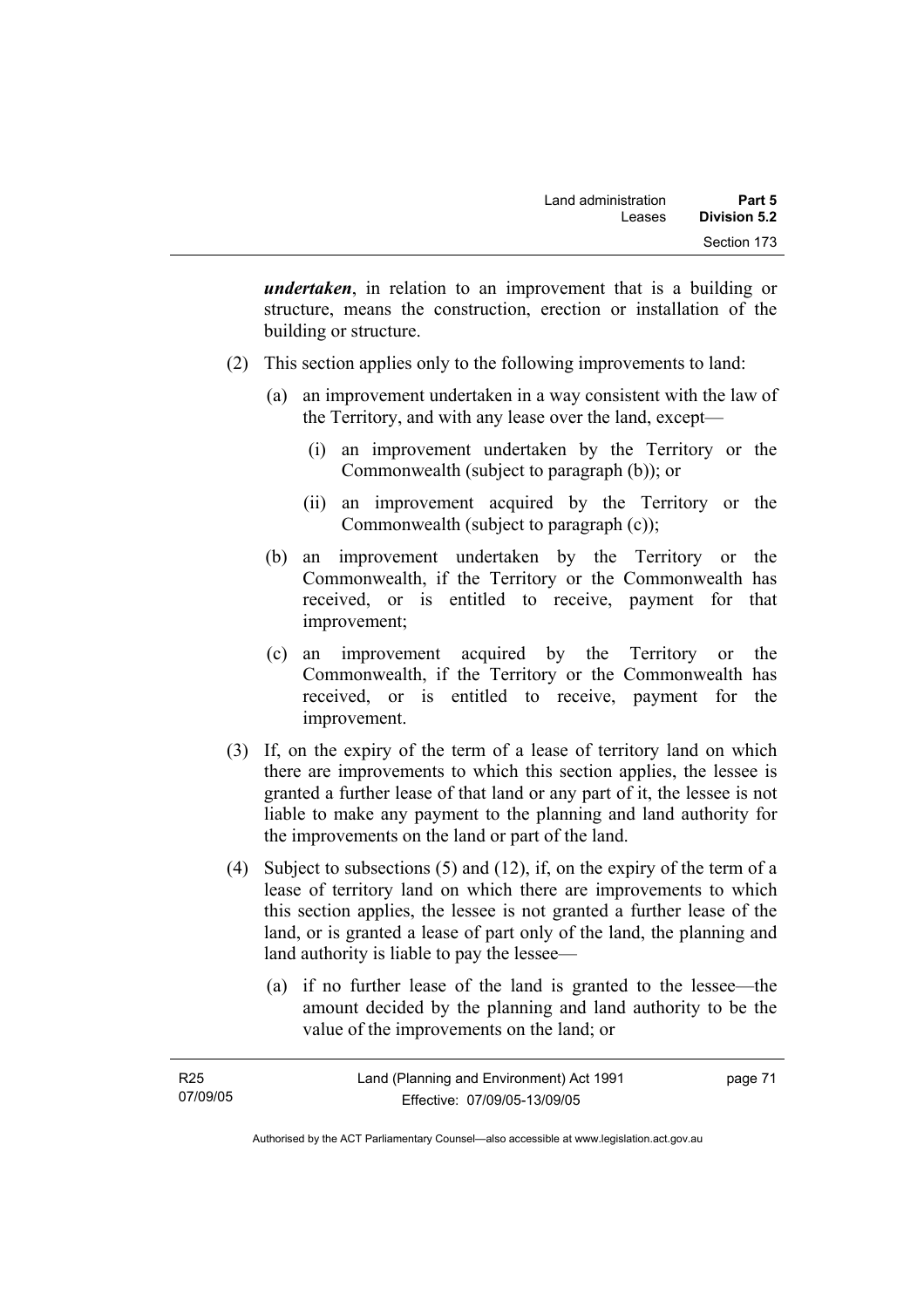| Part 5              | Land administration |
|---------------------|---------------------|
| <b>Division 5.2</b> | Leases              |
| Section 173         |                     |

- (b) if a further lease of part only of the land is granted to the lessee—the amount decided by the planning and land authority to be the value of the improvements to which this section applies on the part of the land not so leased.
- (5) Before the end of the term of a lease of territory land, the planning and land authority may declare that the land comprised in the lease, or part of the land, is available for a further lease.
- (6) If the lessee does not elect to take a further lease of the land, or part of the land, declared to be available within 6 months after the end of the term of the lease, the amount of any expenditure reasonably incurred by the Territory, the planning and land authority or both, in relation to the grant of a lease of the land, or part of the land, to anyone else must be deducted from the amount payable to the lessee under this section.
- (7) Subject to subsections (9), (10) and (12), if a lease is surrendered or ended, the provisions of this section relating to the payment to the lessee of the value of the improvements on the land comprised in the lease on the expiration of the term apply (so far as applicable) as if the term of the lease had expired on the day of the surrender or ending.
- (8) Subject to subsections (9) and (12), if, before the expiry of the term of a lease of territory land, the planning and land authority withdraws all or part of the leased land from the lease under a provision of the lease, the provisions of this section relating to the payment to the lessee of the value of the improvements on the land on the expiry of the term apply (so far as applicable) as if the term of the lease had expired on the day of the withdrawal.
- (9) Subsection (7) or (8) applies in relation to a lease only if the lessee has fully complied with the provisions (if any) of the lease relating to the erection of a building on the land comprised in the lease.
- (10) If a lease is surrendered or ended, the planning and land authority may work out the amount of the expenditure reasonably incurred by

R25 07/09/05

Authorised by the ACT Parliamentary Counsel—also accessible at www.legislation.act.gov.au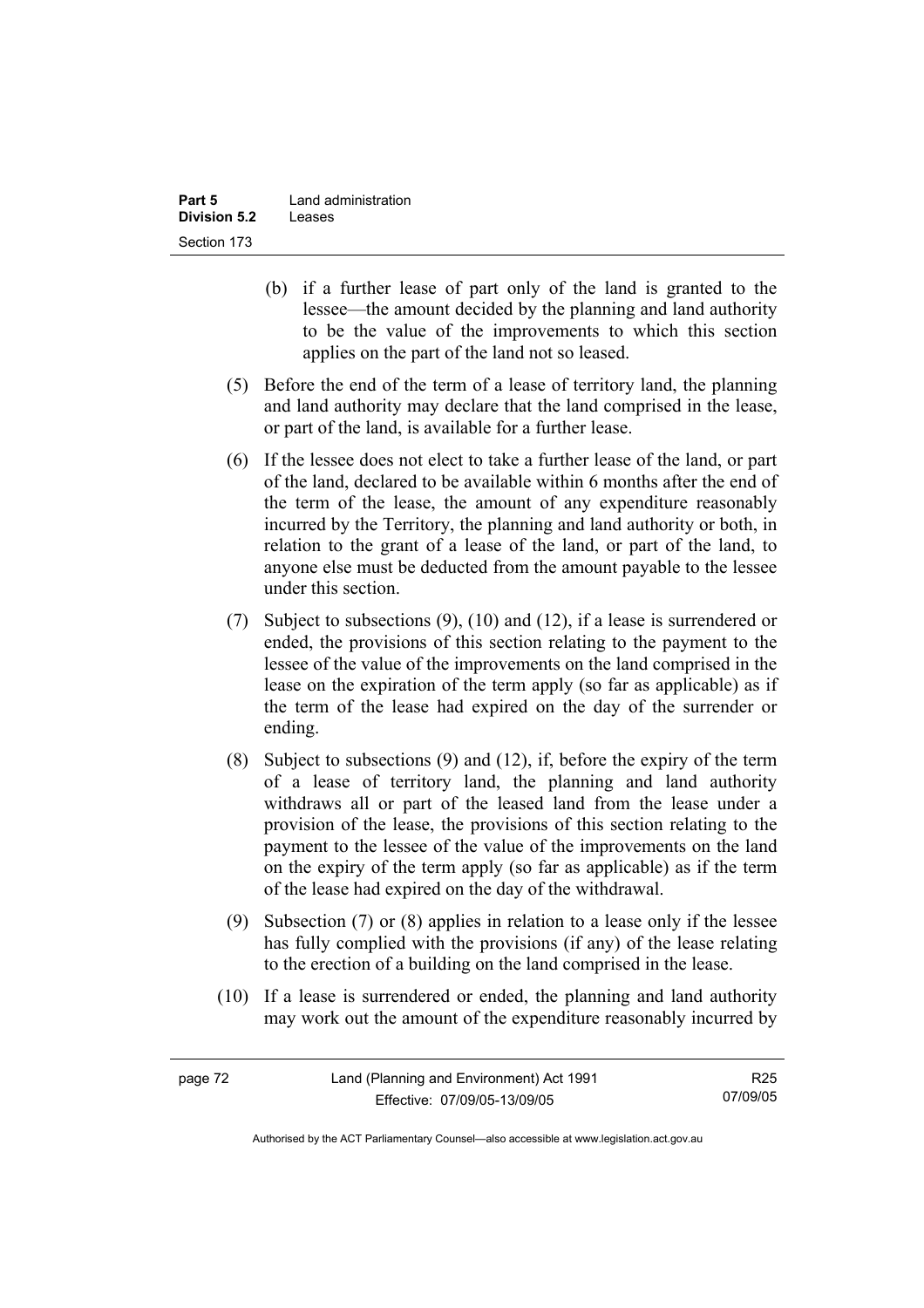the Territory, the planning and land authority or both, in relation to—

- (a) the surrender or ending of the lease; and
- (b) any grant of a further lease of the land or part of the land.
- (11) The amount worked out under subsection (10) must be deducted from any amount payable under subsection (7) to the lessee of the surrendered or ended lease.
- (12) Subsections (4), (7) and (8) apply in relation to a lease subject to any provisions of the lease that preclude or limit the right of the lessee to payment in relation to improvements on the land comprised in the lease.

## **174 Deciding value of improvements**

(1) In this section:

*assessment day* means—

- (a) in relation to land a lease of which has expired—the day of expiry; or
- (b) in relation to land a lease of which has been terminated or surrendered—the day of termination or surrender; or
- (c) in relation to land that has been withdrawn from a lease—the day of withdrawal.

*lessee*—see section 173.

*market value*, in relation to improvements on land, means the amount by which the improvements increase the value of the lease of the land, assuming that the lease, together with the improvements, were offered for sale on the open market on the day immediately before the prescribed day on the reasonable terms and conditions that a genuine seller might require.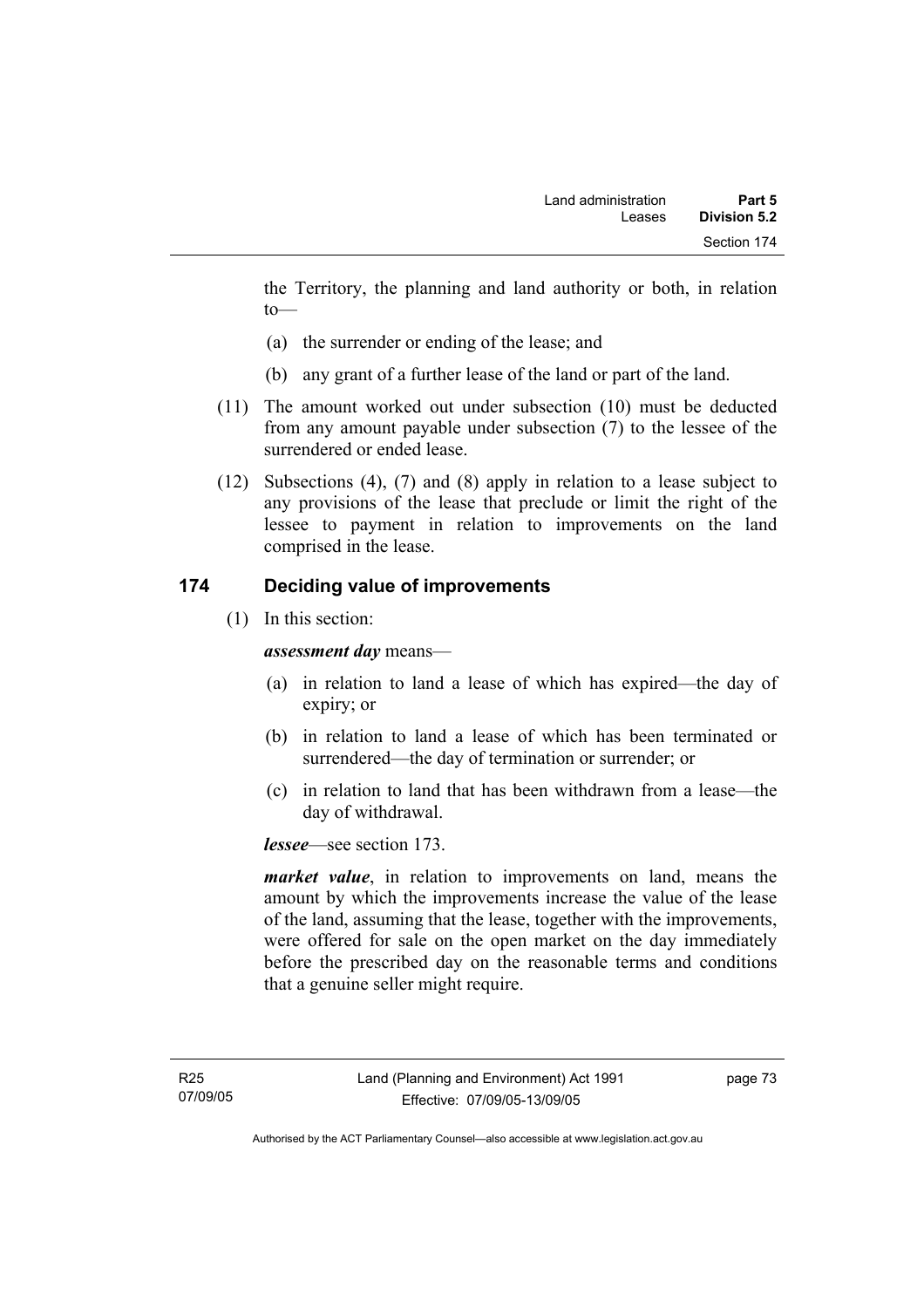| Part 5              | Land administration |
|---------------------|---------------------|
| <b>Division 5.2</b> | Leases              |
| Section 175         |                     |

- (2) If compensation is payable under section 173 in relation to improvements, the planning and land authority must, as soon as practicable after the assessment day in relation to the land where the improvements are situated, in writing, decide, in accordance with this section, the market value of the improvements on the land as at the assessment day.
- (3) If compensation is payable under section 173 (4), the planning and land authority must, in valuing the improvements, assume that a further lease of the land had been granted subject to the same provisions, and for the same term, as the lease that has expired.
- (4) If compensation is payable under section 173 (7), the planning and land authority must, in valuing the improvements, assume that the lease of the land had not been terminated or surrendered.
- (5) If compensation is payable under section 173 (8), the planning and land authority must, in valuing the improvements, assume that the leased land or part of the leased land had not been withdrawn from the lease.

## **175 Use of land for leased purpose**

- (1) Territory land in relation to which a lease has been granted, whether before or after the commencement of this part, must not be used for any purpose other than a purpose authorised by the lease, subject to this section.
- (2) Despite the lease of territory land for residential purposes, the land may also be used—
	- (a) for a home occupation within the meaning of the plan; or
	- (b) for a home business within the meaning of the plan, in accordance with an approval under part 6.
- (3) Despite the purpose permitted by a lease of territory land, the land may be used—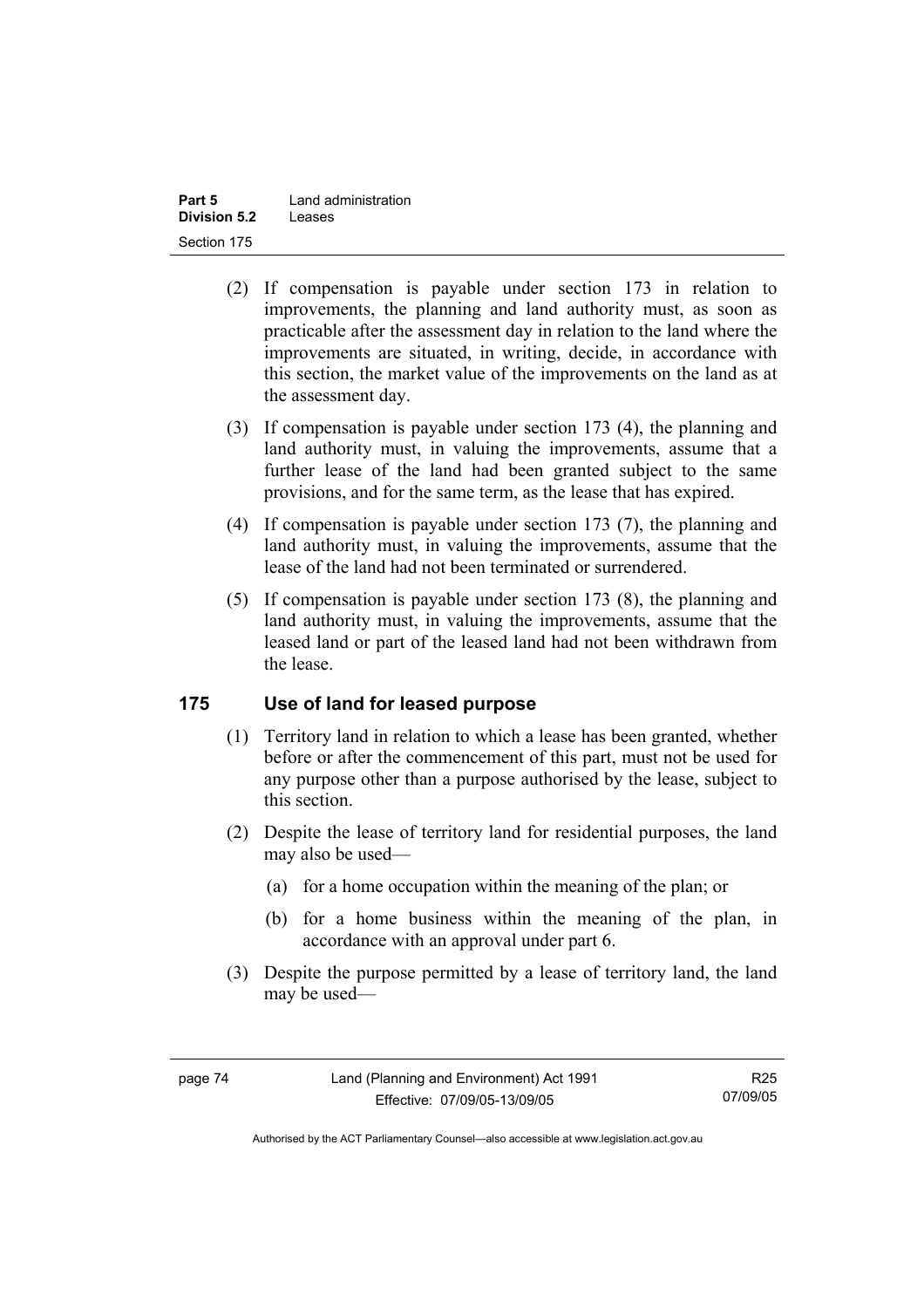- (a) for a development of a type prescribed by regulation, in accordance with an approval under part 6; or
- (b) for any other activity prescribed by regulation.

## **176 Variation of rent**

- (1) If the rent payable under a lease of territory land is varied in accordance with the provisions of the lease, the planning and land authority must give the lessee written notice of the variation by post.
- (2) A variation of rent mentioned in a notice under subsection (1) must come into operation on—
	- (a) the day 28 days after the day the notice is given; or
	- (b) if the lease under which the variation is made provides that the variation comes into operation on a later day—that later day.

## **177 Review of variations of rent**

- $(1)$  If—
	- (a) the rent payable under a lease of territory land is varied in accordance with the provisions of the lease; and
	- (b) the lease does not provide for the submission to arbitration of differences between the parties to the lease regarding variation of the rent;

the lessee may, within 28 days after receiving the notice under section 176 (1) relating to the variation, serve on the planning and land authority a written request that the authority review the variation.

- (2) The making of a request under subsection (1) does not affect the operation of the variation to which the request relates or prevent the taking of action to implement the variation.
- (3) If a request is made under subsection (1) in relation to a variation, the planning and land authority must review the variation and may

| R25      | Land (Planning and Environment) Act 1991 | page 75 |
|----------|------------------------------------------|---------|
| 07/09/05 | Effective: 07/09/05-13/09/05             |         |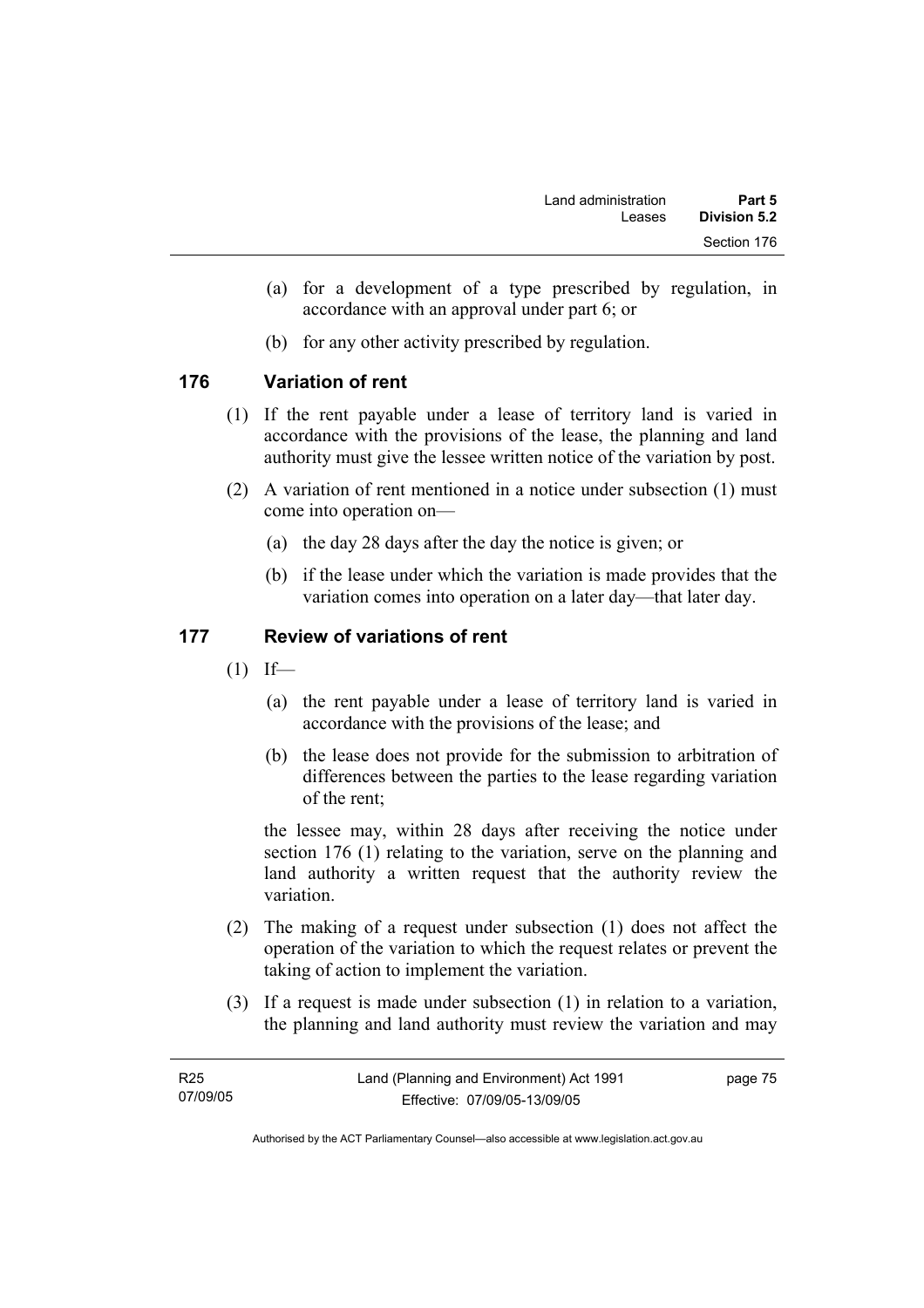| Part 5       | Land administration |
|--------------|---------------------|
| Division 5.2 | Leases              |
| Section 178  |                     |

confirm the variation or set it aside and substitute any other variation the authority considers appropriate.

#### **178 Refund on lease surrender or termination**

- (1) This section applies if a lease of territory land is surrendered or terminated under this Act.
- (2) On application by the person surrendering the lease or the person whose lease has been terminated, the planning and land authority may authorise payment of the amount prescribed by regulation to the person.

*Note* A fee may be determined under s 287 for this provision.

- (3) The planning and land authority must not authorise the payment of an amount under this section otherwise than in accordance with criteria under subsection (4) for the authorisation of payments.
- (4) The Minister may, in writing, determine criteria for the authorisation of payments under this section.
	- *Note* The power to make a statutory instrument (including the statement of criteria) includes power to amend or repeal the instrument (see Legislation Act, s 46).
- (5) A determination is a disallowable instrument.
	- *Note* A disallowable instrument must be notified, and presented to the Legislative Assembly, under the Legislation Act.

## **U 179 Certificates of compliance**

 (1) Subject to subsection (4), if a building and development provision of a lease of territory land has been fully complied with, the planning and land authority must, on application by the lessee, issue a certificate of compliance to the effect that the provision has been so complied with.

*Note* A fee may be determined under s 287 for this subsection.

Authorised by the ACT Parliamentary Counsel—also accessible at www.legislation.act.gov.au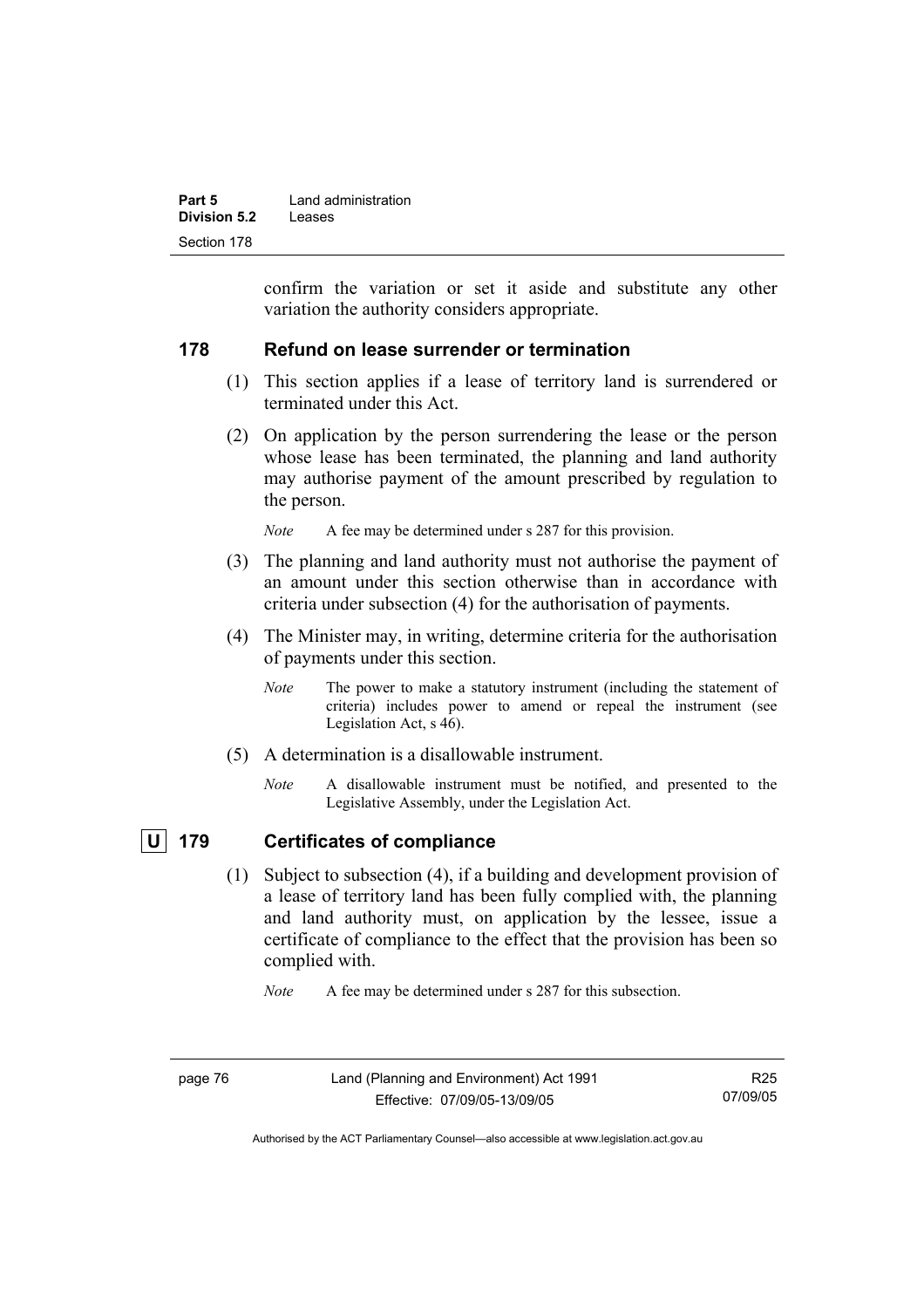- (2) Subject to subsection (4), if a building and development provision of a lease of territory land has been partially complied with, the planning and land authority may issue a certificate of compliance to that effect.
- (3) A certificate of compliance under subsection (2) may be issued subject to a condition (specified in the certificate) that the lessee provide security in a specified form against failure to complete specified outstanding work.
- (4) The planning and land authority must not issue a certificate of compliance in relation to a building and development provision to which a lease under the *Unit Titles Act 2001* is subject unless the other requirements of this section are satisfied and the authority is satisfied—
	- (a) for every other lease in relation to the same subdivision under the *Unit Titles Act 2001* that is subject to a building and development provision—that the provision has been complied with, or a certificate of compliance has been issued under this section in relation to that provision; or
	- (b) that the occupier of the unit that is held under the lease will not, as occupier, be substantially inconvenienced by works being carried out, or that are to be carried out, in compliance with a building and development provision to which the lease of the common property or another unit contained in the same subdivision under the *Unit Titles Act 2001* is subject.

## **180 Transfer of land subject to building and development provision**

- (1) If a lease of territory land contains a building and development provision, the lease, or an interest in the lease, is not capable of being assigned or transferred, either at law or in equity unless—
	- (a) the lessee has died; or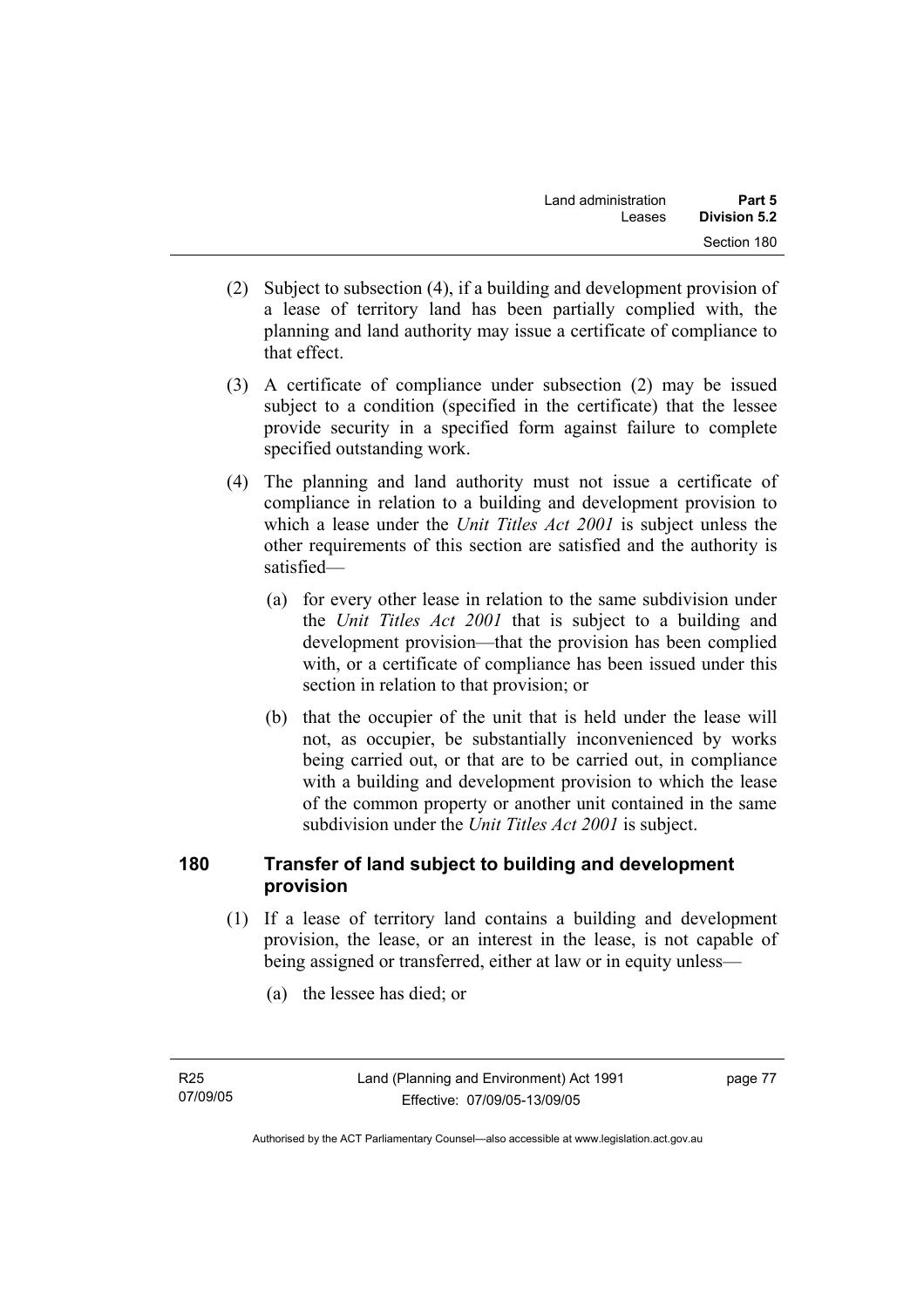#### **Part 5** Land administration **Division 5.2** Leases Section 180

- (b) the transfer or assignment is made under any of the following orders:
	- (i) an order of the Family Court;
	- (ii) an order of another court having jurisdiction under the *Family Law Act 1975* (Cwlth);
	- (iii) an order under the *Domestic Relationships Act 1994,*  part 3.2 adjusting the property interests of the parties in a domestic relationship; or
- (c) the transfer or assignment happens by operation of, or under, bankruptcy or insolvency; or
- (d) the lessee has obtained—
	- (i) a certificate of compliance under section 179; or
	- (ii) the consent of the planning and land authority under subsection (2) or (3).
- *Note* A consent under the *City Area Leases Ordinance 1936* may be taken to be a consent under s (2) (see s 292).
- (2) The planning and land authority may, in writing, consent to a legal or equitable assignment or transfer of a lease, or an interest in a lease, mentioned in subsection (1) if—
	- (a) the authority—
		- (i) is satisfied that the proposed assignee or transferee intends to comply with the building and development provision; and
		- (ii) has been given the security (if any) required by the authority for compliance with the provision by the proposed assignee or transferee; and
	- (b) either—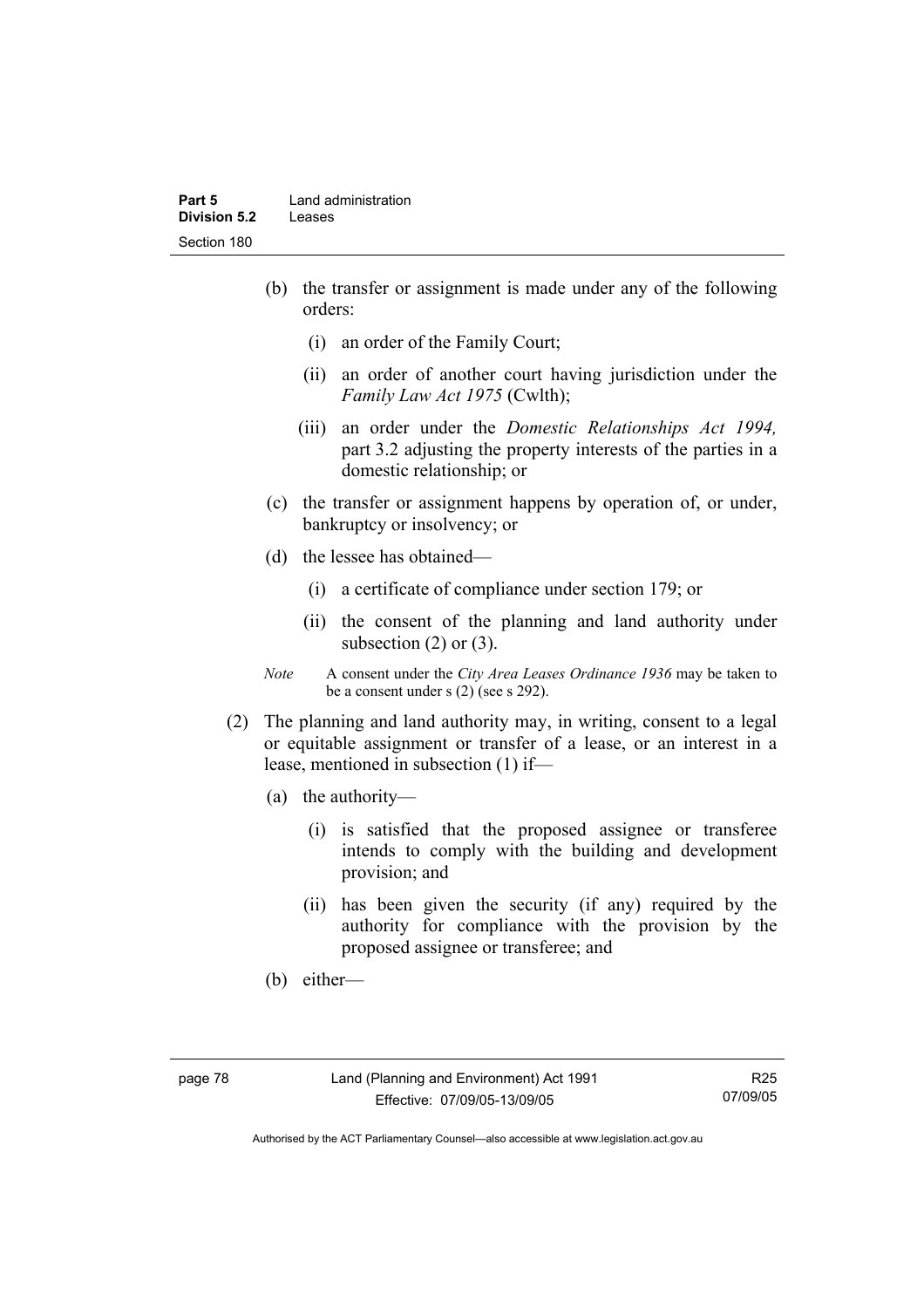- (i) the authority is satisfied that the lessee cannot, for personal or financial reasons, comply with the building and development provision; or
- (ii) the proposed transferee or assignee (the *homebuyer*) has a contract with the person (the *builder*) proposing to transfer or assign the lease and, under the contract, the builder is required to build a home on the leased land for the homebuyer.
- *Note* A fee may be determined under s 287 for this provision.
- (3) The planning and land authority may also, in writing, consent to a transfer of a lease, or an interest in a lease, mentioned in subsection (1) if the proposed transfer is the first sale of an individual lease of undeveloped land by the person who provided the infrastructure on, and subdivided, the holding lease of which the individual lease is a subdivision.

*Note* A fee may be determined under s 287 for this provision.

- (4) In deciding under subsection (2) or (3) whether to consent to an assignment or transfer of a lease, the planning and land authority must take into consideration any matters determined by the Minister, in writing, for the subsection.
- (5) A determination under subsection (4) is a disallowable instrument.
	- *Note* A disallowable instrument must be notified, and presented to the Legislative Assembly, under the Legislation Act.

#### **181 Mortgage of leasehold subject to building and development provision**

If a lease contains a building and development provision, the lease, or an interest in the lease, is not capable of being mortgaged unless—

 (a) the lessee has obtained a certificate of compliance under section 179; or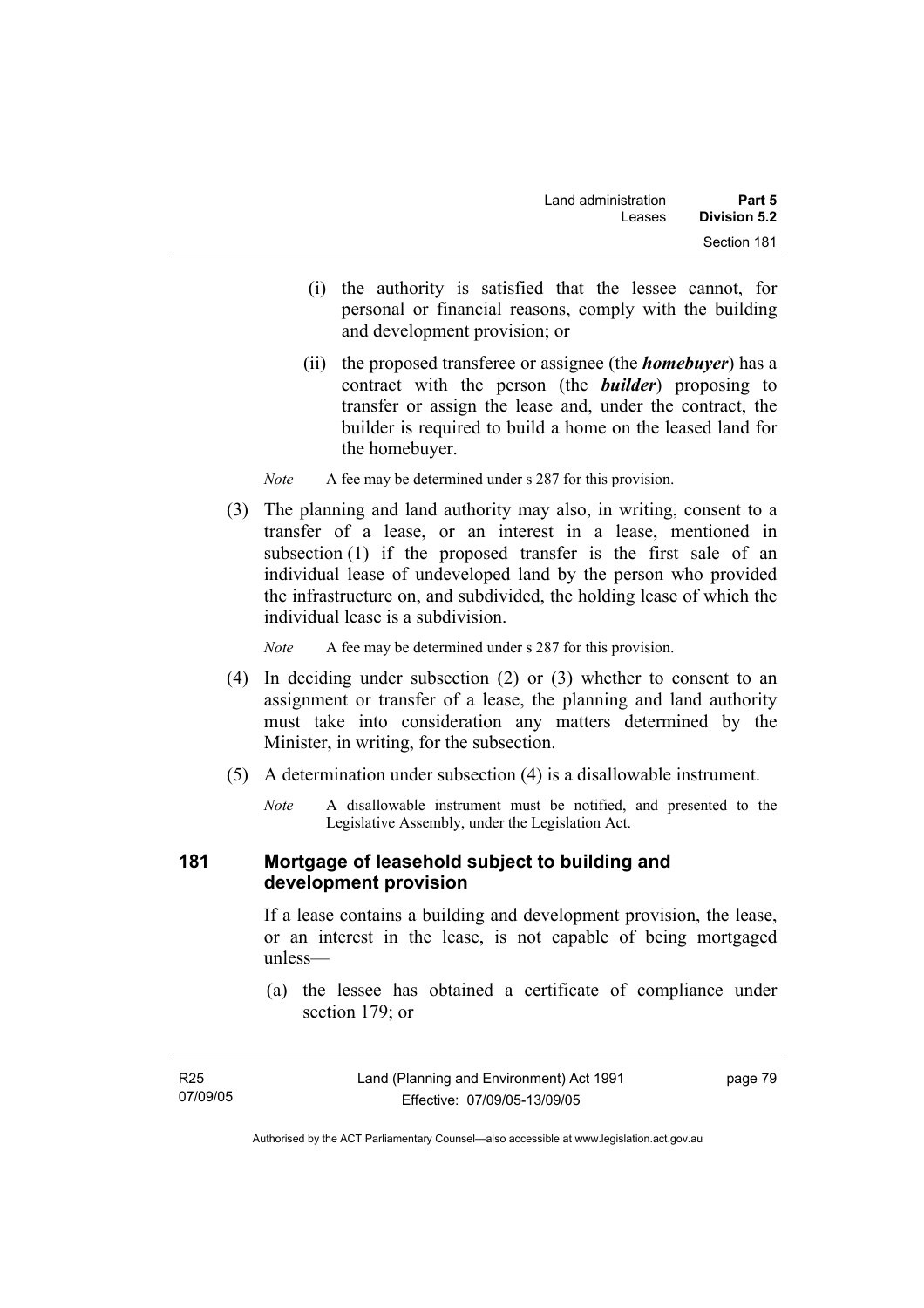| Part 5       | Land administration |
|--------------|---------------------|
| Division 5.2 | Leases              |
| Section 182  |                     |

- (b) the mortgage is required by the lessee—
	- (i) to enable the lessee to repay money borrowed by the lessee for the purpose of acquiring the lease or interest; or
	- (ii) to secure money borrowed by the lessee for the purpose of acquiring the lease or interest; or
	- (iii) to enable the lessee to comply with a building and development provision of the lease.

#### **182 Land leased to be held as undivided parcel**

- (1) Subject to section 183, the land comprised in a lease of territory land must at all times be held and occupied by or under the lessee as 1 undivided parcel.
- (2) Subject to this part, the land comprised in a lease of territory land may be sublet and the lease and any interest in it may be assigned, transferred or mortgaged.

#### **183 Power of lessee to sublet part of building or land in certain cases**

- (1) Any part of a building erected on land comprised in a lease of territory land may, subject to the lease and any sublease of the land, be sublet separately from the remainder of that building.
- (2) If a part of a building is sublet separately from the remainder of the building, any part of the parcel of land where the building is erected may be sublet with the part of the building separately from the remainder of the parcel of land, provided that the part of the parcel of land so sublet adjoins that part of the parcel of land where the building is erected.
- $(3)$  If—
	- (a) a lease of territory land authorises the use of the land comprised in the lease as a mobile home park; and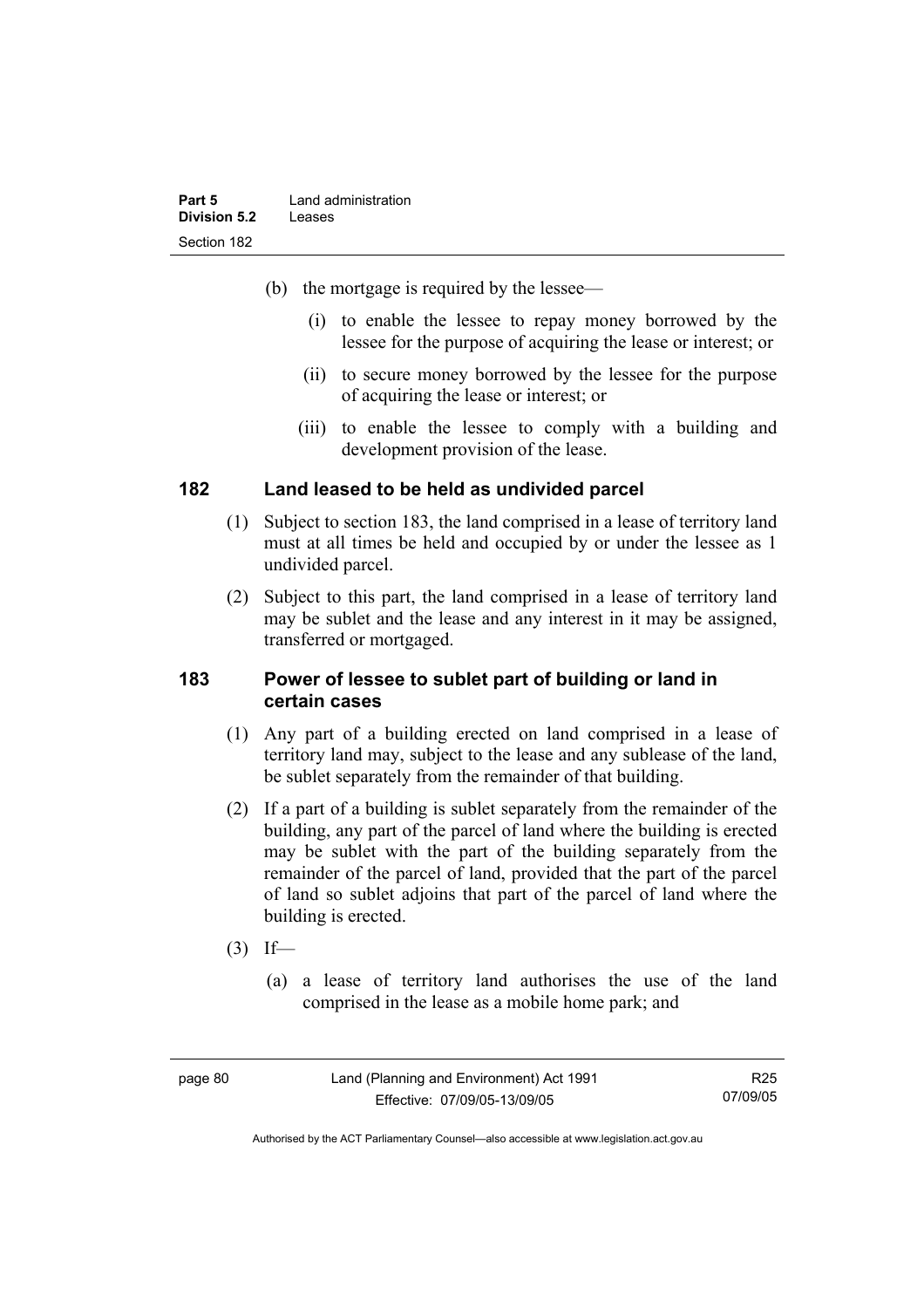(b) any part of the land is being used, or intended to be used, for the siting of a mobile home;

that part may, subject to the lease and any sublease of the land, be sublet separately from the remainder of the land.

(4) In subsection (3):

*mobile home* means a dwelling (whether or not on wheels) capable of being transferred from place to place and re-erected.

*mobile home park* means land used for the purpose of accommodating mobile homes or caravans, and includes a caravan park or camping ground.

# **Division 5.3 Variation of leases**

## **183A Effect qualified**

This division has effect subject to division 5.4 (Restrictions on rural leases).

## **184 Application to surrender and regrant of leases**

A reference in this division to the *variation* of a lease includes a reference to the surrender of a lease and the grant of a new lease to the same lessee, subject to different provisions, over land—

- (a) that is the whole or part of the land comprised in the surrendered lease; and
- (b) that is not defined land within the meaning of subdivision 2.3.4;

except if a lease is surrendered and a further lease is granted under section 171, section 171A or section 172.

## **184A Variation of nominal rent lease—change of use charge**

 (1) The planning and land authority must not execute a variation of a nominal rent lease unless the lessee has paid the Territory any

| R25      | Land (Planning and Environment) Act 1991 | page 81 |
|----------|------------------------------------------|---------|
| 07/09/05 | Effective: 07/09/05-13/09/05             |         |

Authorised by the ACT Parliamentary Counsel—also accessible at www.legislation.act.gov.au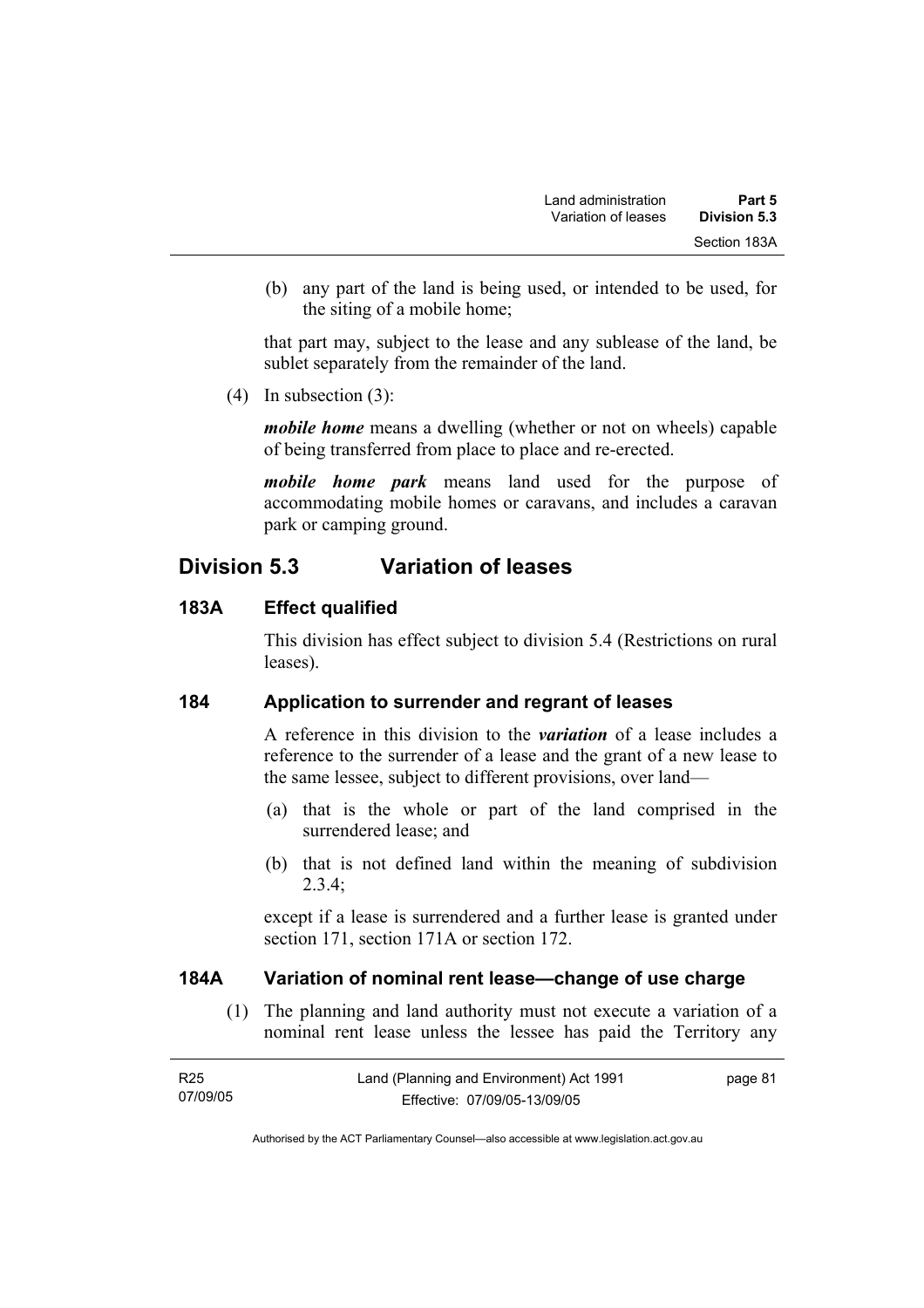| Part 5       | Land administration |
|--------------|---------------------|
| Division 5.3 | Variation of leases |
| Section 184A |                     |

change of use charge decided by the authority under subsection (2), subject to any remission or increase under section 184C.

 (2) The planning and land authority must decide the change of use charge for a variation of a nominal rent lease in accordance with the formula—

$$
CUC = (V_1 - V_2) \times 75\%
$$

(3) In subsection (2):

*CUC* means the change of use charge payable for the variation of the lease.

 $V_1$  means the capital sum that the lease might be expected to realise if—

- (a) the lease were to be varied as proposed; and
- (b) the lease were offered for sale in good faith immediately after the variation on the reasonable terms and conditions that a genuine seller would require; and
- (c) the rent payable throughout the term of the lease were a nominal rent.

 $V_2$  means the capital sum that the lease might be expected to realise if—

- (a) the lease were not to be varied during the remainder of its term; and
- (b) the lease were offered for sale in good faith immediately before the variation on the reasonable terms and conditions that a genuine seller would require; and
- (c) the rent payable throughout the term of the lease were a nominal rent.
- (4) If the capital value assessed as  $V_I$  under subsection (3) is equal to or less than the capital value assessed as  $V_2$  under that subsection, no change of use charge is payable under subsection (1).

| page 82 | Land (Planning and Environment) Act 1991 | R25      |
|---------|------------------------------------------|----------|
|         | Effective: 07/09/05-13/09/05             | 07/09/05 |

Authorised by the ACT Parliamentary Counsel—also accessible at www.legislation.act.gov.au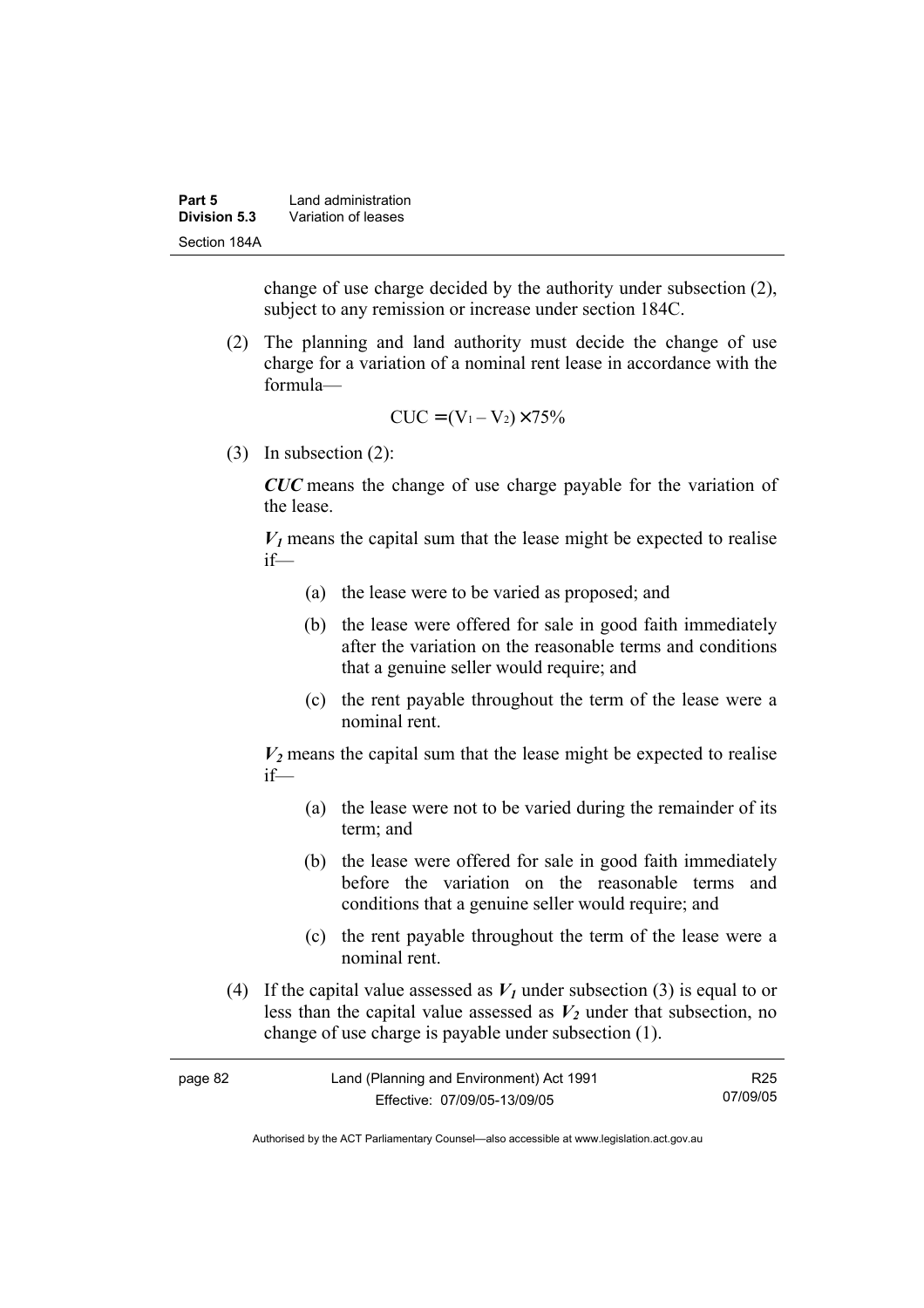- (5) So far as this section applies, because of section 184, to the surrender of a lease and the grant of a new lease—
	- (a) the reference in subsection (3), definition of  $V_I$ , paragraph (c) to the term of the lease is a reference to the term of the new lease; and
	- (b) the reference in subsection (3), definition of  $V_2$ , paragraph (c) to the term of the lease is a reference to the term of the lease to be surrendered.
- (6) A variation of a lease has no effect if the change of use charge payable under subsection (1) for the variation is not paid.

## **184C Change of use charge for variations of nominal rent leases**

- (1) On application by the lessee of a nominal rent lease who applies for a variation of the lease, the planning and land authority must remit a change of use charge under section 184A (Variation of nominal rent lease—change of use charge) in circumstances prescribed by regulation.
- (2) The planning and land authority must increase a change of use charge under section 184A in circumstances prescribed by regulation.

# **184D Variation of rental leases**

- (1) The planning and land authority must not execute a variation of a rental lease unless any rent and additional rent payable under the lease up to the day of variation has been paid.
- (2) If the planning and land authority executes a variation of a rental lease, the authority must reappraise the rent payable under the lease, following (to the extent possible) the method provided by the rental provisions of the lease.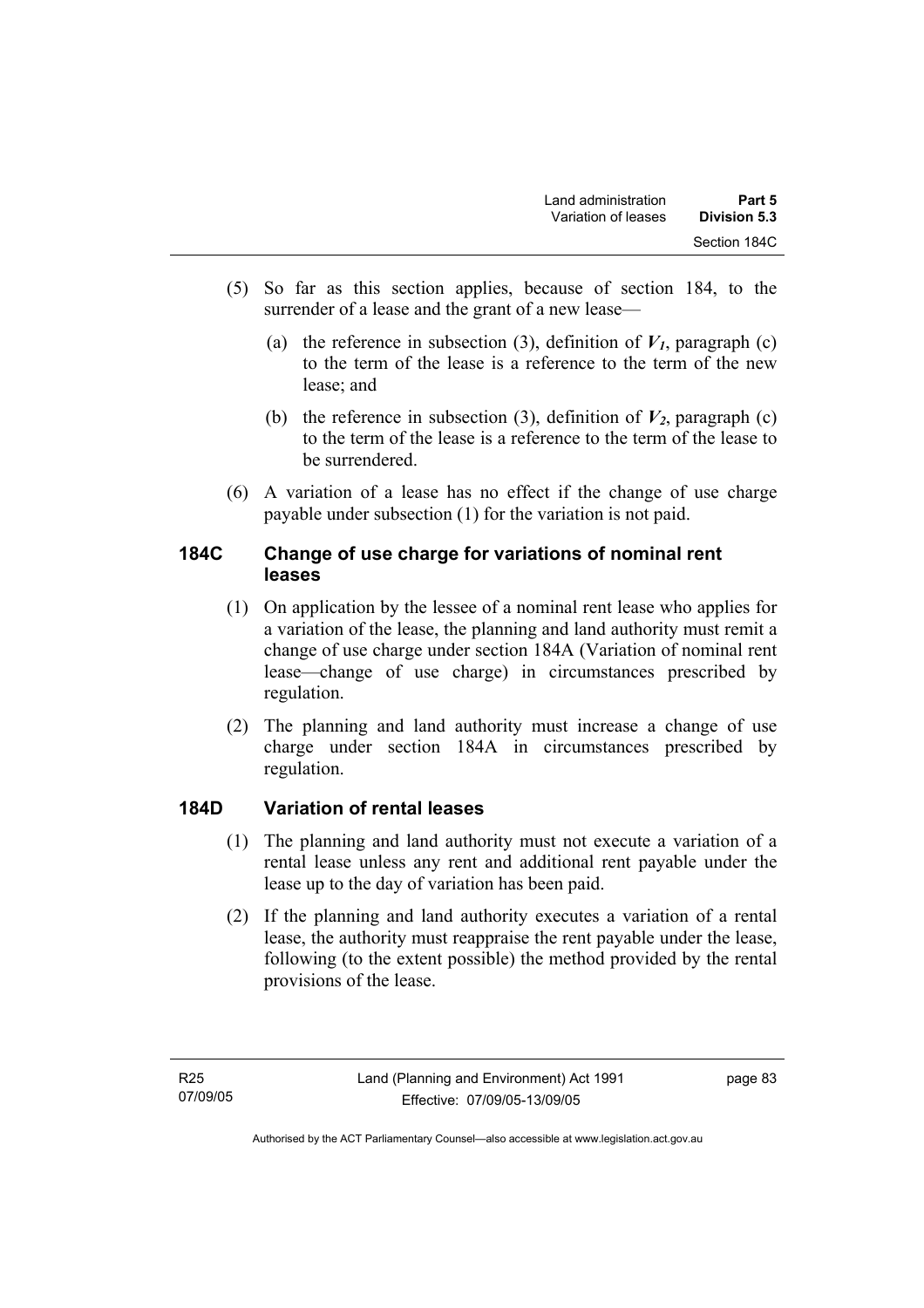| Part 5       | Land administration |
|--------------|---------------------|
| Division 5.3 | Variation of leases |
| Section 185  |                     |

- (3) If the planning and land authority executes a variation of a rental lease, the rent payable under the lease is to be adjusted in accordance with the reappraisal under subsection (2) with effect from the date of variation.
- (4) Subsections (2) and (3) do not apply to a variation of a rental lease—
	- (a) to reduce the rent payable to a nominal rent; or
	- (b) otherwise affecting the rental provisions of the lease.

#### **185 Advice of rent payable on variation of lease**

If the planning and land authority agrees to a variation of a lease of territory land, being a lease under which rent or additional rent is payable, it must—

- (a) calculate the amount that would be payable under the lease for rent and additional rent up to the day when it expects the variation to be executed; and
- (b) give the lessee written notice of—
	- (i) the amount calculated for rent and additional rent under paragraph (a); and
	- (ii) the day up to which the amount payable for rent and additional rent has been calculated; and
	- (iii) the day by which the authority requires payment of the amount specified under subparagraph (i) to enable the variation of the lease to be executed on the day specified under subparagraph (ii).

#### **186 Variation of lease to pay out rent**

- (1) A lease must not be varied to reduce the rent payable to a nominal rent unless—
	- (a) the lease is included in a prescribed class of leases; and

| page 84 | Land (Planning and Environment) Act 1991 | R <sub>25</sub> |
|---------|------------------------------------------|-----------------|
|         | Effective: 07/09/05-13/09/05             | 07/09/05        |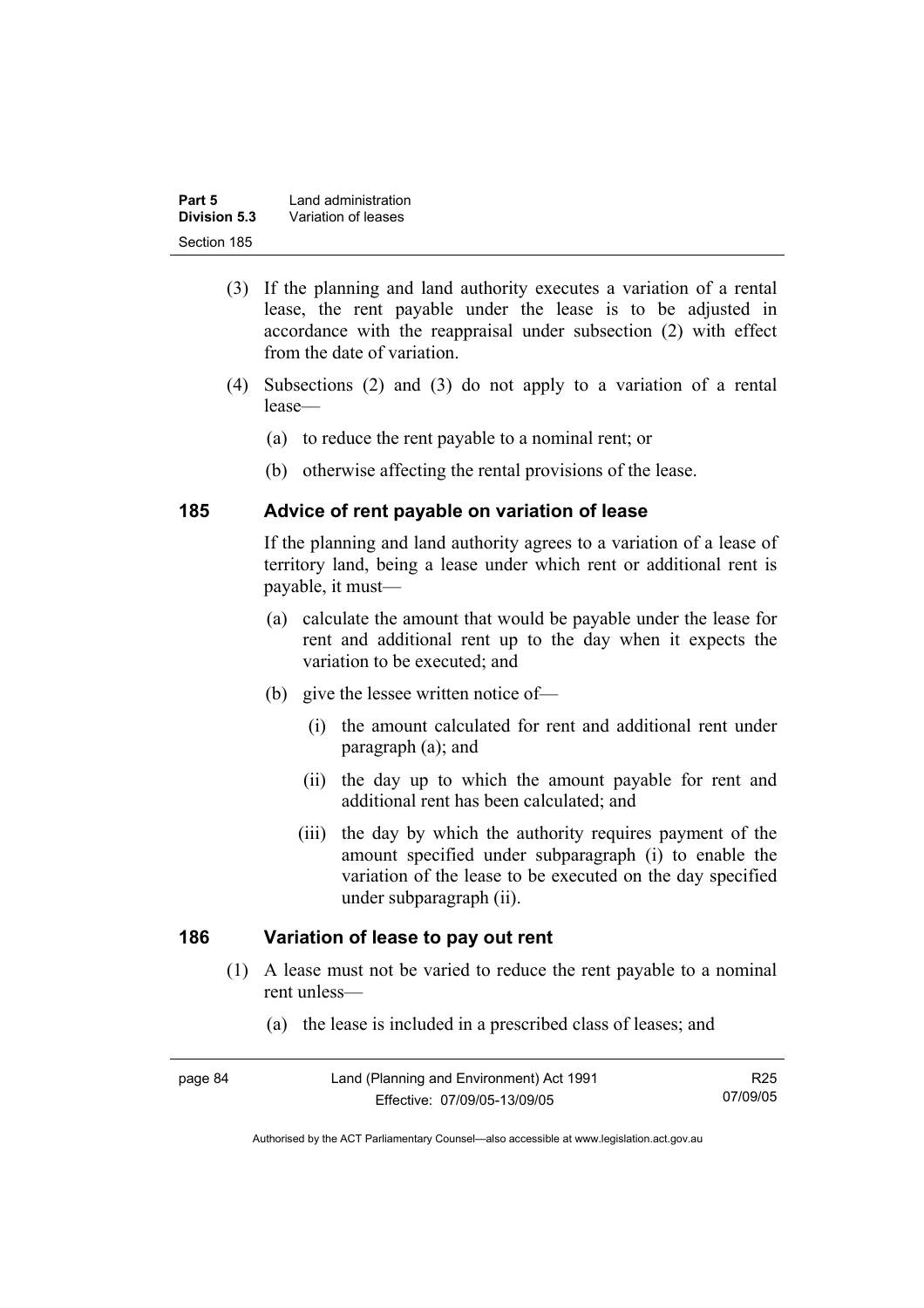- (b) all amounts payable to the Territory up to the day of variation of the lease for rates and land tax levied in relation to the land comprised in the lease have been paid; and
- (c) the provisions of the lease requiring the lessee to develop the land comprised in the lease have been complied with up to the day of the variation; and
- (d) the lessee has paid the Territory an amount decided by the planning and land authority by reference to any policy direction made under subsection (2).
- (2) The Minister may, in writing, make policy directions for subsection  $(1)$   $(d)$ .
- (3) A policy direction under subsection (2) is a disallowable instrument.

- (4) If a lease of Territory land is varied to reduce the rent payable to a nominal rent, the lease as varied must provide that the lessee is to pay a rent of 5 cents per annum if and when that rent is demanded.
- (5) The requirements of this section are in addition to, and not in substitution for, the requirements of the other provisions of this Act relating to the variation of leases.

## **186A No variations to extend term**

The planning and land authority must not execute a variation of a lease of territory land to extend the term of the lease.

# **Division 5.4 Restrictions on rural leases**

## **186B Definitions for div 5.4**

In this division:

*Note* A disallowable instrument must be notified, and presented to the Legislative Assembly, under the Legislation Act.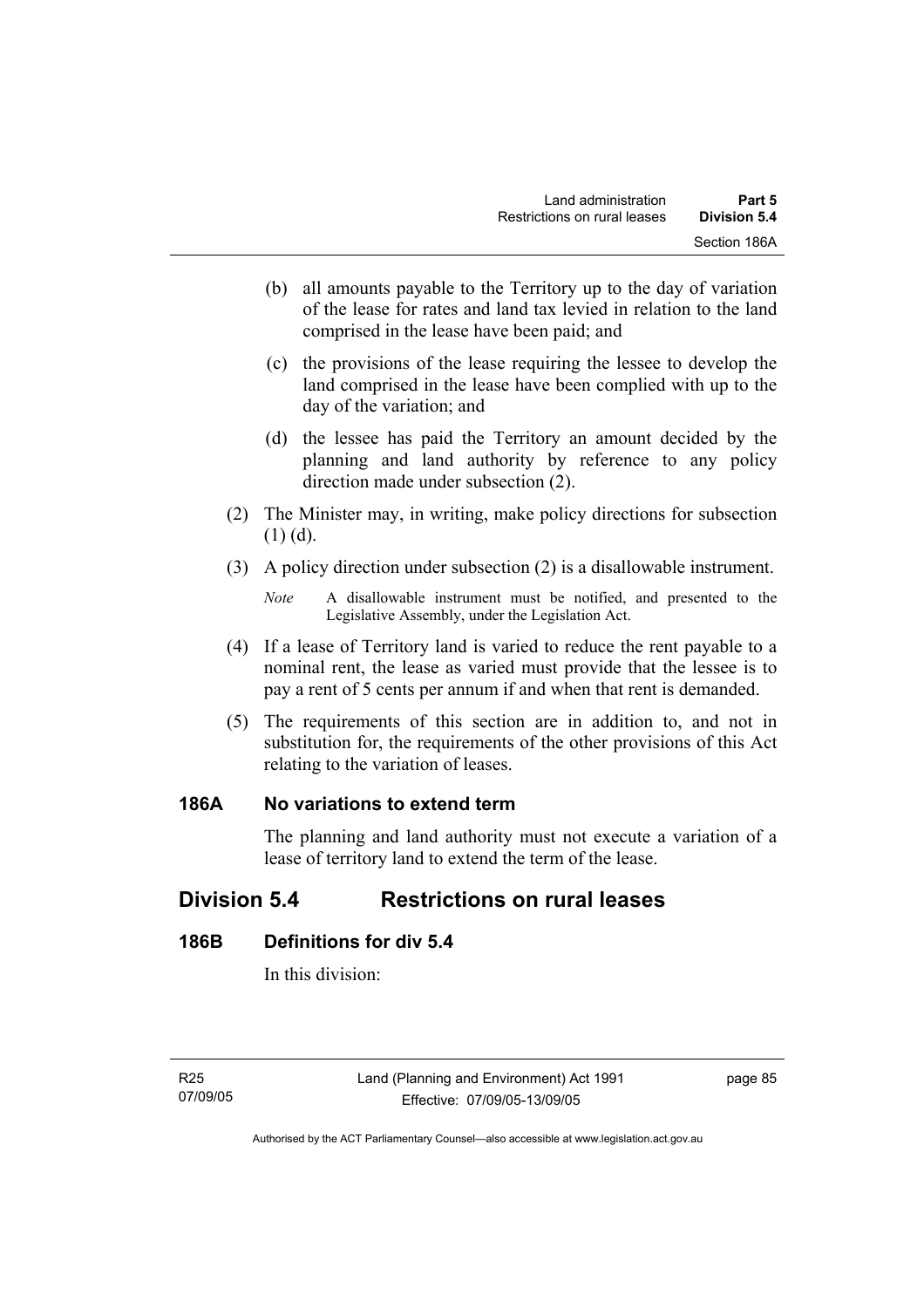*dealing*, in relation to a lease, means—

- (a) assigning or transferring the lease; or
- (b) subletting the land comprised in the lease or any part of it; or
- (c) parting with possession of the land comprised in the lease or any part of it.

#### *discharge amount—*

- (a) in relation to a special Pialligo lease—means an amount decided in accordance with section 186F; or
- (b) in any other case—means an amount decided in accordance with section 186E.

*earlier index number***,** for a lease, means the last index number issued before the lease was granted under section 161 or section 171A.

*holding period* is a period ending—

- (a) in relation to a long lease—10 years after the lease is granted; or
- (b) in relation to a short lease—at the end of  $\frac{1}{3}$  the term of the lease.

*index number*—see section 186G.

*later index number* means—

- (a) for a special Pialligo lease—the last index number issued before the discharge amount is to be paid; or
- (b) for any other lease—the last index number issued before the last amount is worked out under section 186E.

*long lease* means a lease for a term of at least 21 years.

*short lease* means a lease for a term less than 21 years.

Authorised by the ACT Parliamentary Counsel—also accessible at www.legislation.act.gov.au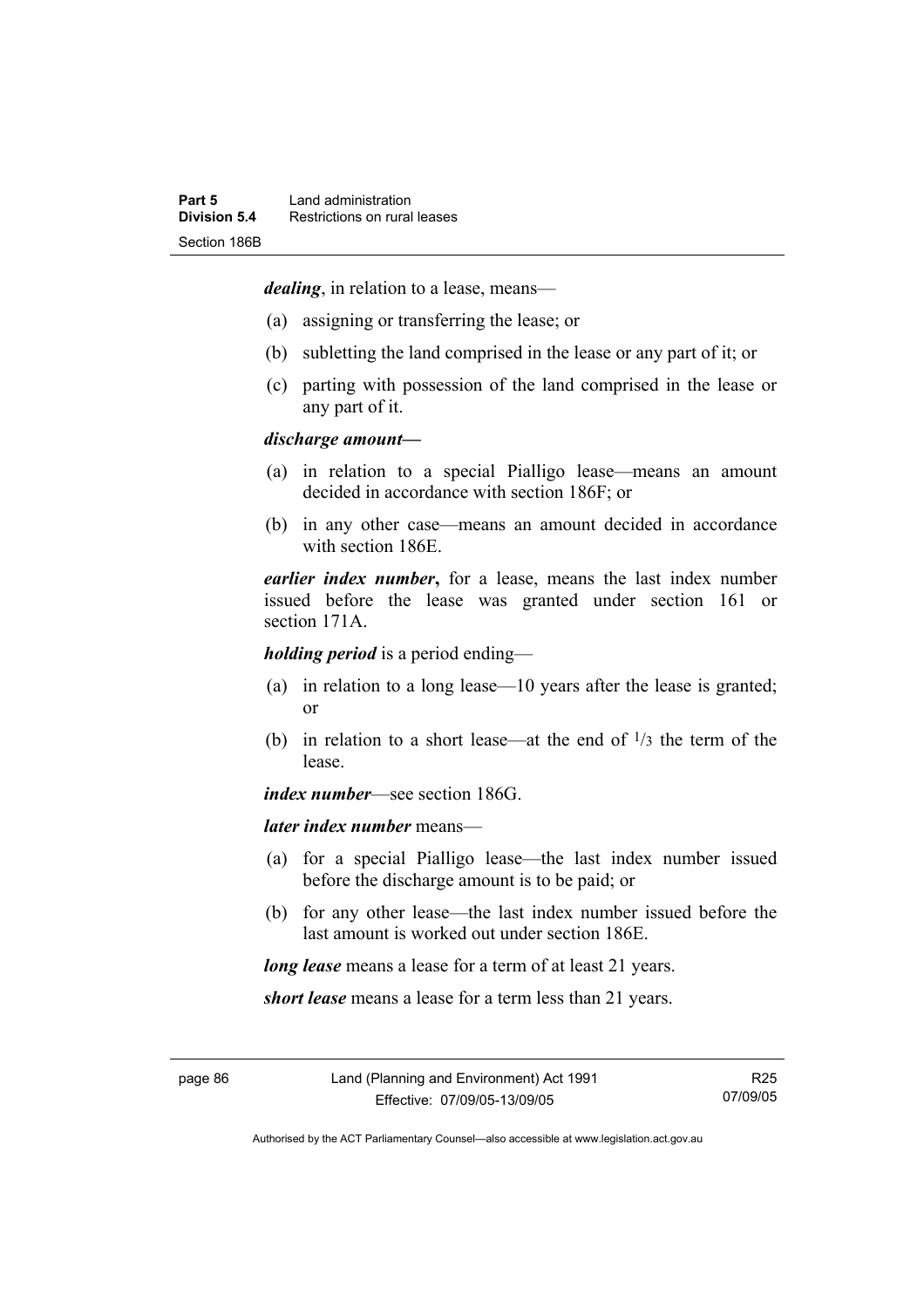*special Pialligo lease* means a lease comprising land in block 6, 12, 13, 14, 15, 19, 20 or 52 of section 2 of the district of Majura.

## **186C Land management agreements**

- (1) The planning and land authority may—
	- (a) grant a rural lease; or
	- (b) grant a further rural lease; or
	- (c) vary a rural lease; or
	- (d) consent to the assignment or transfer of a rural lease;

only if the person to whom the lease is to be granted, assigned or transferred, or the person whose lease is to be varied, (the *relevant person*) has entered into an agreement that complies with this section with the Territory about managing the rural land subject to the lease.

- (2) An agreement complies with this section if it is—
	- (a) in accordance with a form approved by the Minister under section 287A (Approved forms) for this section; and
	- (b) signed by—
		- (i) the conservator; and
		- (ii) the relevant person.
- (3) An agreement may contain a provision allowing the agreement to be varied other than by agreement between the parties.

## **186D Dealings with rural leases**

- (1) This section applies to—
	- (a) a rural lease granted under section 161 (Granting of leases) after 15 December 1999 for consideration less than the market value of the lease; and

page 87

Authorised by the ACT Parliamentary Counsel—also accessible at www.legislation.act.gov.au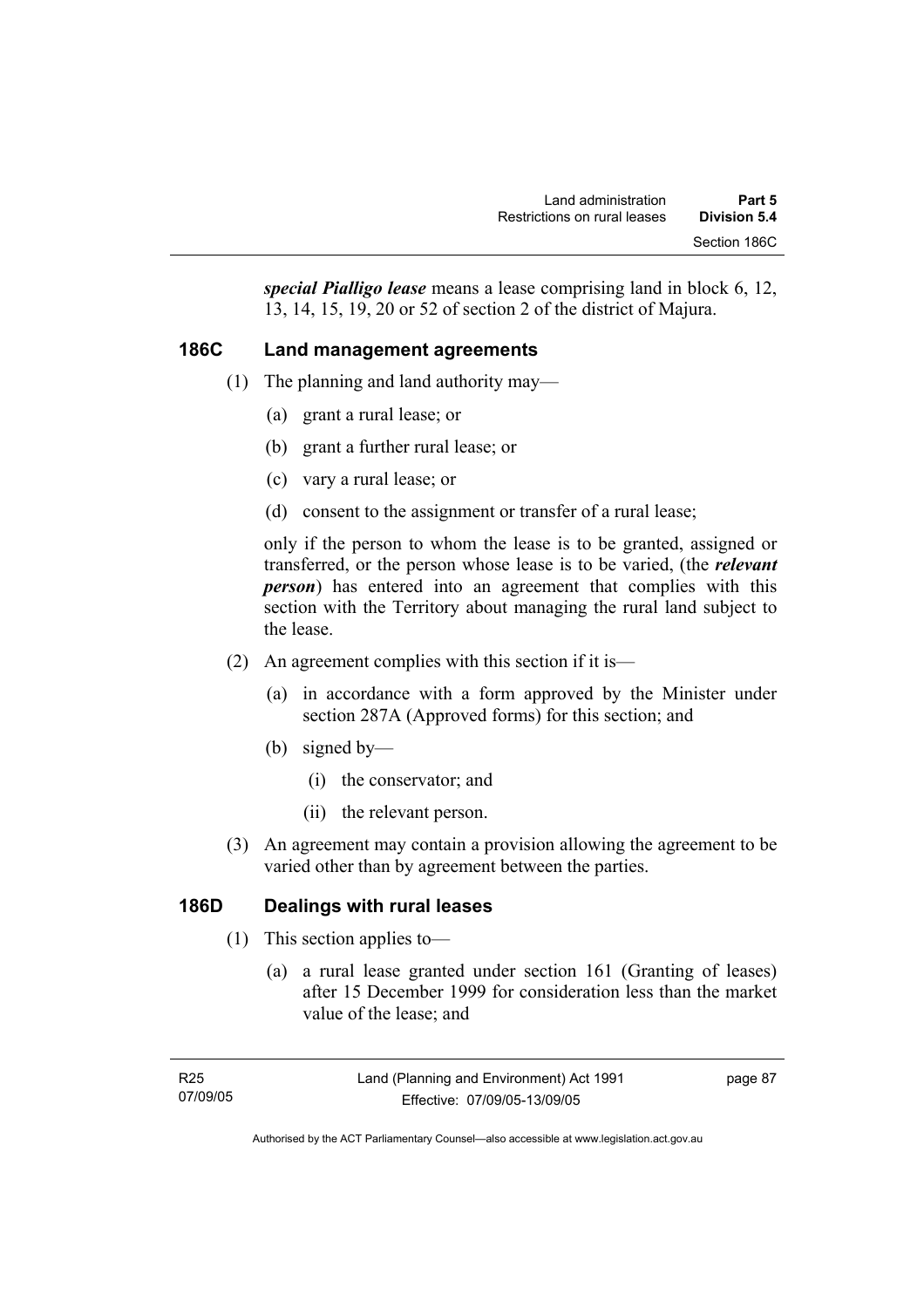- (b) a lease granted under section 171A (Grant of further rural leases) after 15 December 1999 on the payment of an amount worked out on the application of an amount condition mentioned in section 171A (3) (a).
- (2) However, this section does not apply to a lease mentioned in subsection (1) (b) that was granted on the surrender of a lease for which a discharge amount had been paid.
- (3) A lessee, or other person with an interest in the lease, may deal with a lease to which this section applies within the holding period only with the written consent of the planning and land authority.
- (4) A dealing in relation to a lease made or entered into without consent has no effect.
- (5) The planning and land authority must consent under this section to a dealing if—
	- (a) the person to whom—
		- (i) the lease is being assigned or transferred; or
		- (ii) the land comprised in the lease, or part of it, is sublet; or
		- (iii) possession of the land comprised in the lease, or part of it, is being given;

is the lessee's domestic partner or child; or

(b) the discharge amount has been paid in relation to the lease;

but may not consent otherwise.

- (6) The validity of a dealing made or entered into with the consent of the planning and land authority under subsection (5) is not affected—
	- (a) by a defect or irregularity in relation to the giving of the consent; or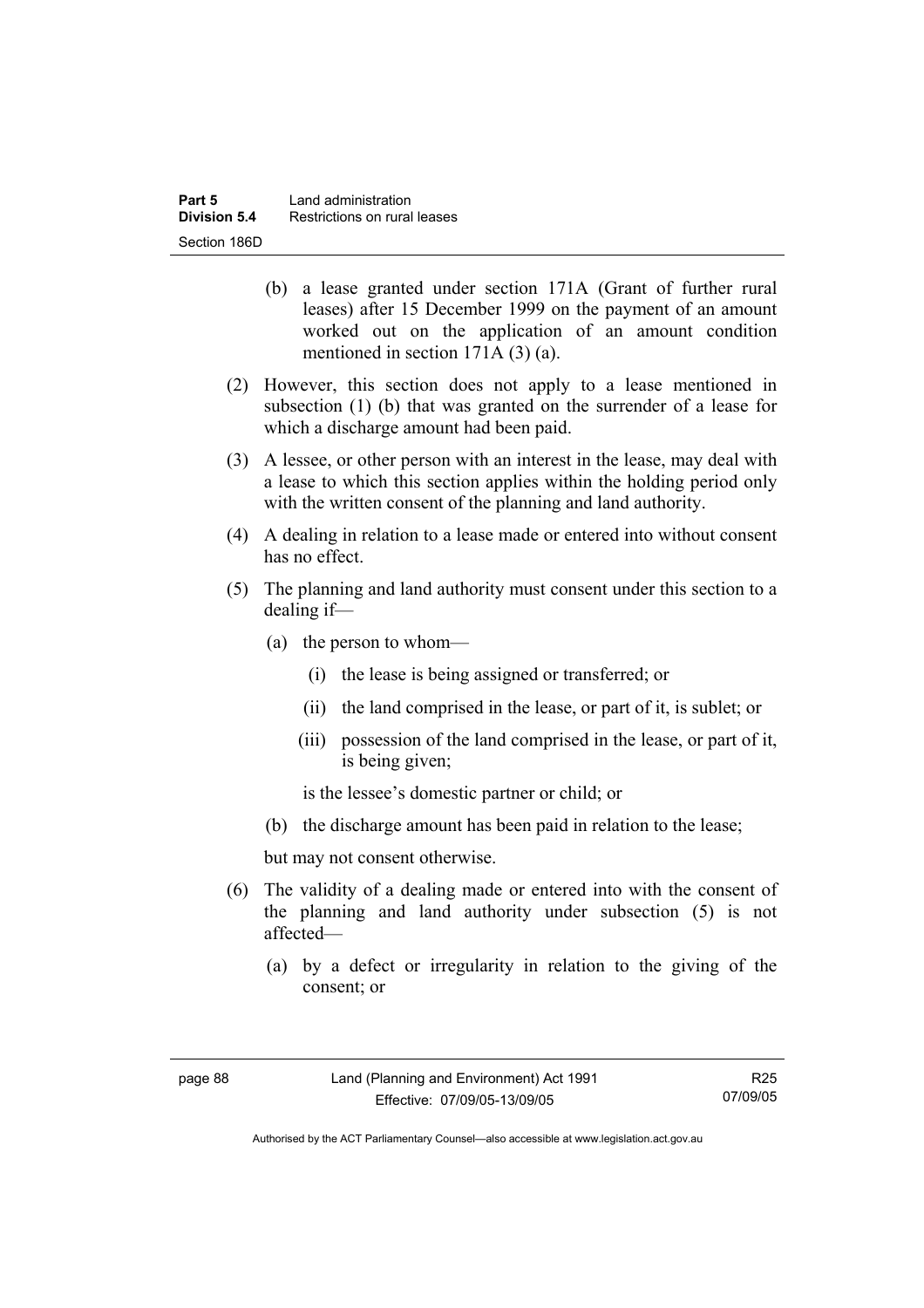- (b) because a ground, or all grounds, for the consent had not arisen.
- (7) In this section:

*child*, of a lessee, includes a child of the lessee's domestic partner.

## **186E Discharge amount**

 (1) The discharge amount for a lease (other than a special Pialligo lease) is the amount decided in accordance with the formula—

 $(y) \times 50\%$  + owed amount earlier index no ((last amount - (first amount  $\times \frac{\text{later index no}}{\text{in} \cdot \cdot \cdot \cdot}$ )) $\times$  50%) +

(2) In this section:

*earlier index no*—see section 186B, definition of *earlier index number*.

*first amount* means—

- (a) in relation to a nominal rent lease—the consideration for the lease when granted under section 161 or section 171A; or
- (b) in relation to a short lease—the value of the lease decided when the lease was granted under section 161 or section 171A; or
- (c) in relation to any other lease—any consideration for the lease when granted under section 161 or section 171A plus any amount to be paid under the lease;

other than an amount attributable to lessee-owned improvements to the land comprised in the lease.

*last amount*, in relation to a lease, means—

 (a) the consideration for the dealing with the lease, not including any amount attributable to lessee-owned improvements to the land comprised in the lease; or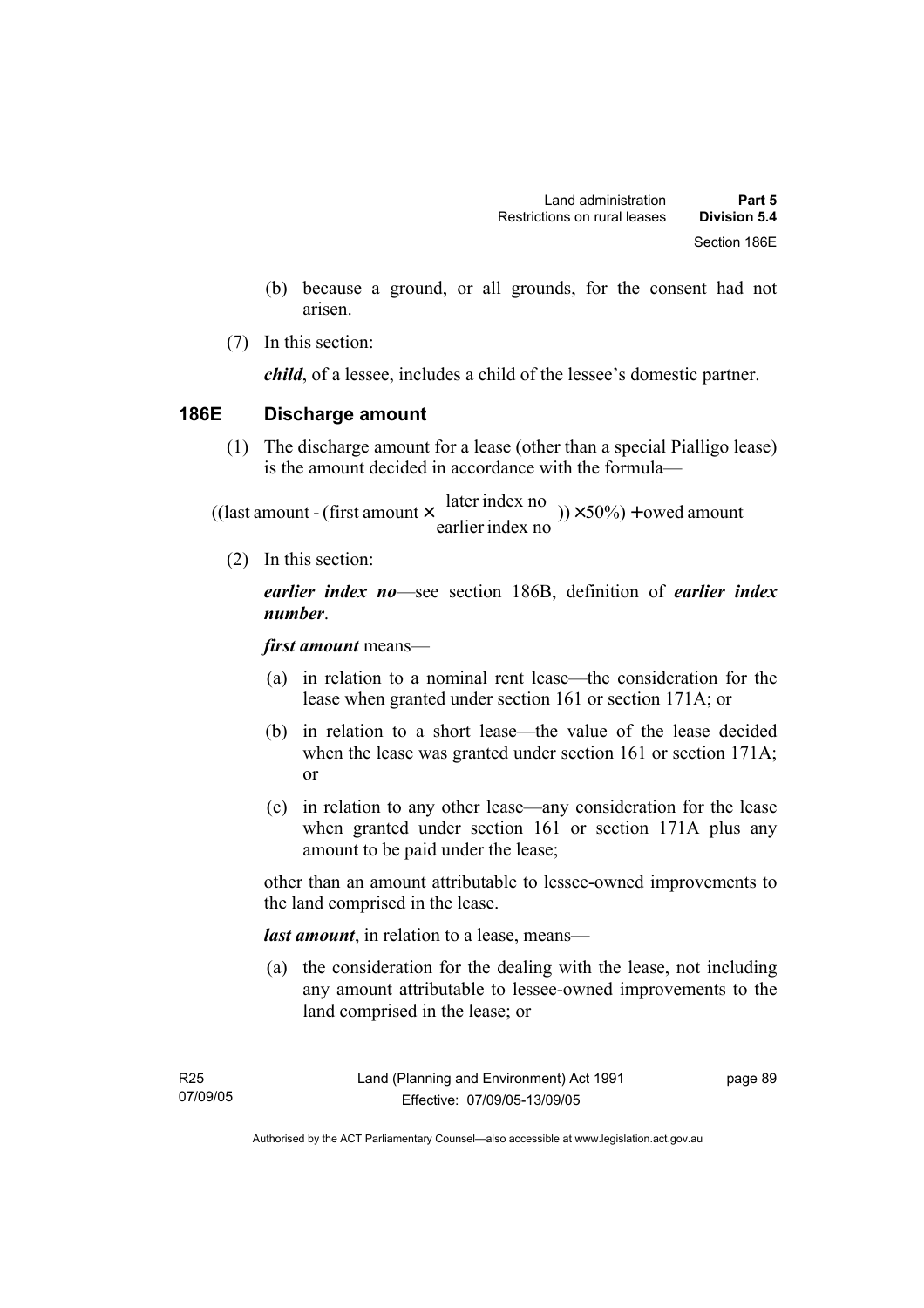- (b) if—
	- (i) there is no consideration; or
	- (ii) the dealing relates to only part of the land comprised in the lease; or
	- (iii) the consideration is less than the market value of the lease;

the market value of the lease, not including any amount attributable to the lessee-owned improvements to the land comprised in the lease.

#### *later index no*—see section 186B, definition of *later index number*.

#### *owed amount* means—

- (a) in relation to a long lease—any amount remaining to be paid under the lease, even if the amount is not owing; or
- (b) in relation to a short lease—any rent and additional rent payable under the lease up to the day of the dealing with the lease.

#### **186F Discharge amount—special Pialligo leases**

- (1) The discharge amount for a special Pialligo lease granted less than 1 year before the discharge amount is to be paid is an amount equal to the total of the amount paid and the owed amount for the lease.
- (2) The discharge amount for a special Pialligo lease granted at least 1 year before the discharge amount is to be paid is the amount decided in accordance with the formula—

 $) +$  owed amount 10 amount paid - (cpi adjusted amount  $\times \frac{\text{years since grant}}{10}$ ) +

 (3) The cpi adjusted amount in relation to a lease is the amount decided in accordance with the formula—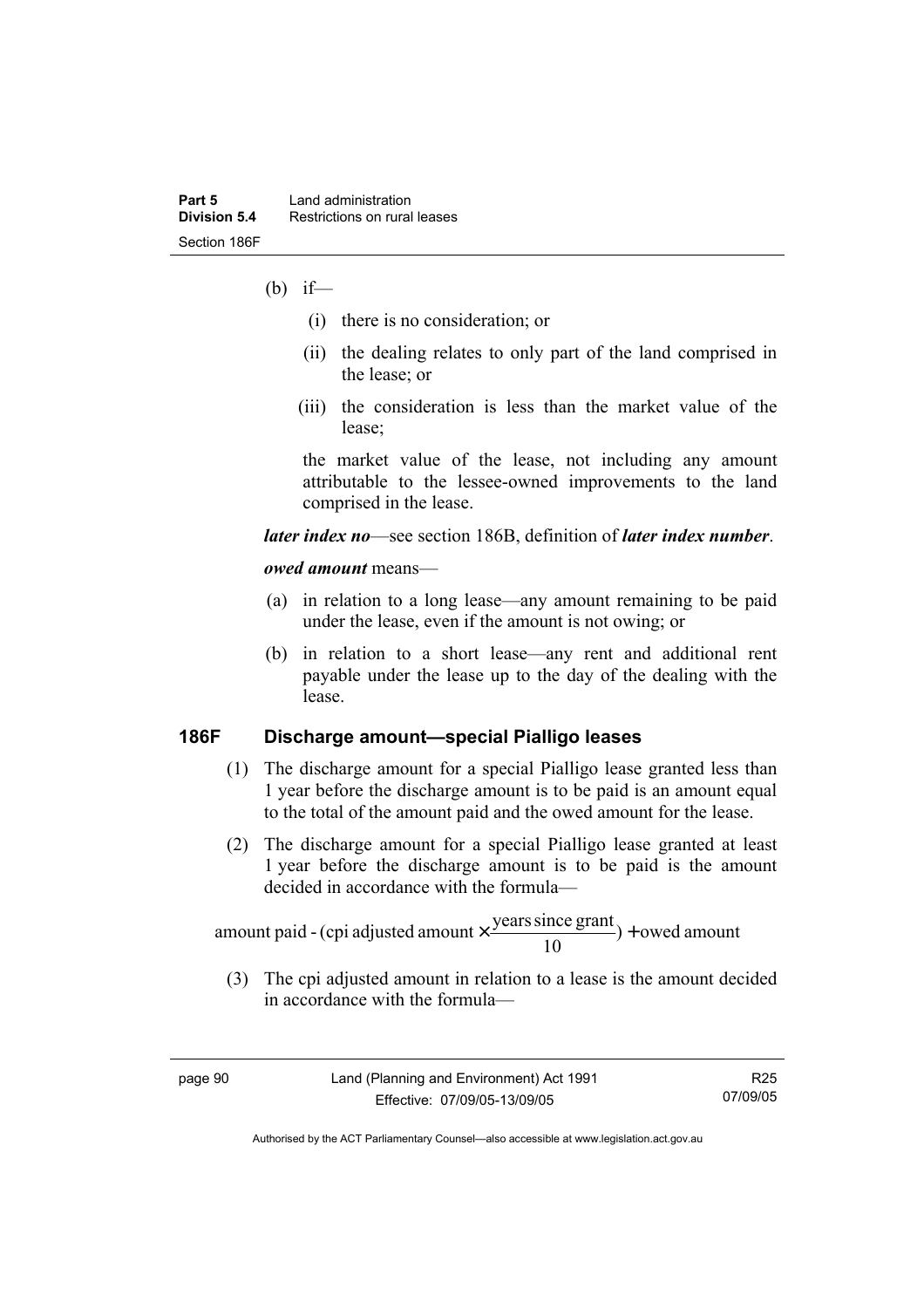# earlier index number amount paid  $\times \frac{\text{later index number}}{\text{lintermax}}$

(4) In this section:

#### *amount paid* means—

- (a) in relation to a nominal rent lease—the consideration for the lease when granted under section 161 or section 171A; or
- (b) in relation to any other lease—any consideration for the lease when granted under section 161 or section 171A plus any amount to be paid under the lease;

other than an amount attributable to lessee-owned improvements to the land comprised in the lease.

*years since grant*, in relation to a lease, means the number of whole years since the lease was granted under section 161 or section 171A.

*owed amount*, in relation to a lease, means any amount remaining to be paid under the lease, even if the amount is not owing.

## **186G Index numbers**

(1) In this division:

*index number* means the All Groups Consumer Price Index number, being the weighted average of the 8 capital cities, published by the Australian Statistician from time to time.

- (2) However, in deciding index numbers for this division—
	- (a) if the Australian Statistician revises the calculation of an index number for a reason other than a change in the reference base for the All Groups Consumer Price Index and, as a result of the calculation, publishes an index number for a period in substitution for the previous index number—the later index number is disregarded; and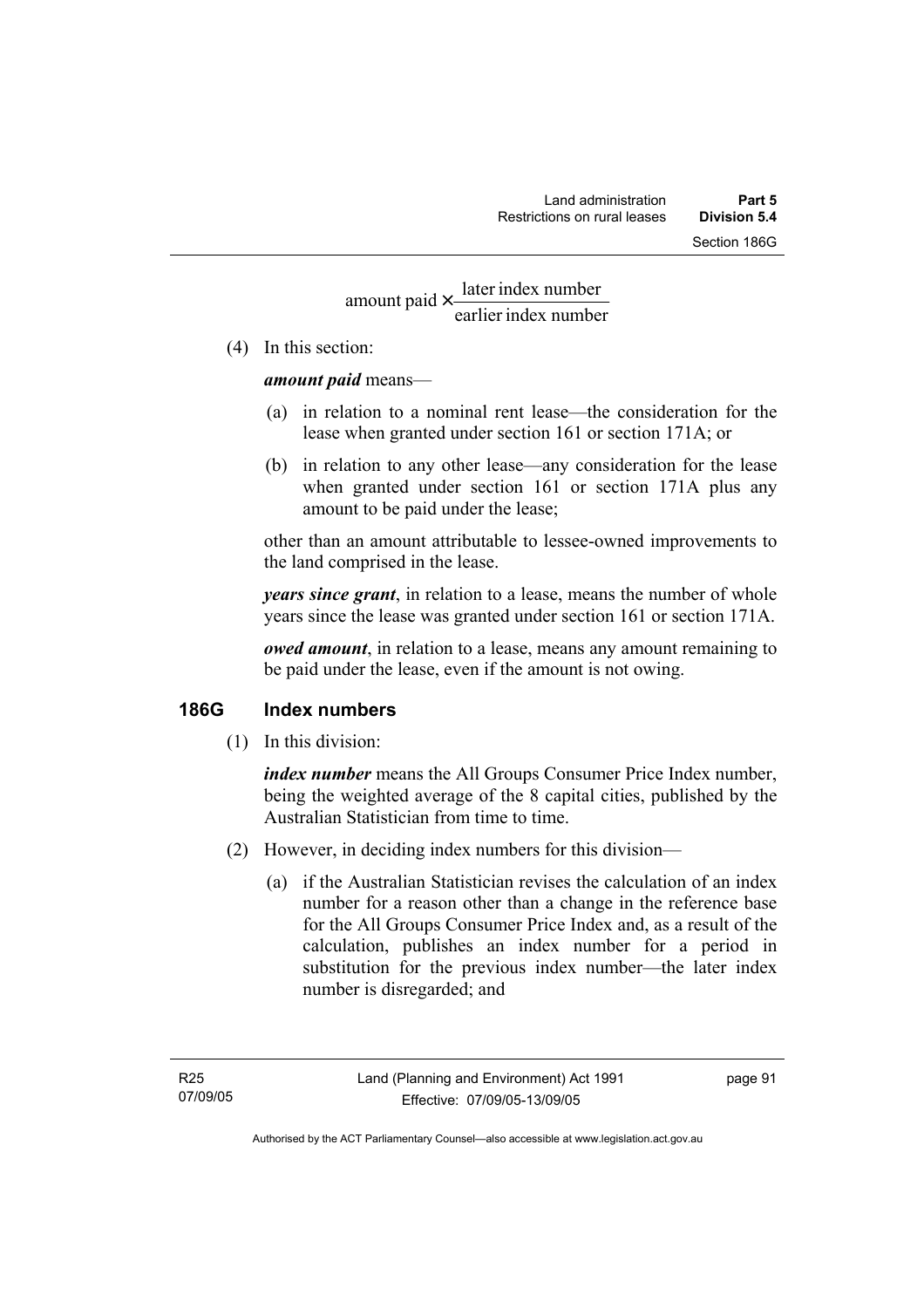| Part 5       | Land administration           |
|--------------|-------------------------------|
| Division 5.5 | Consolidation and subdivision |
| Section 186H |                               |

 (b) if the Australian Statistician changes the reference base for the consumer price index after the lease is granted but before the calculation of the later index number—the earlier index number is the index number that would have been applicable if the new reference base had been in effect when the lease was granted.

#### **186H No subdivision or consolidation**

The planning and land authority may not consent to the consolidation or subdivision of a lease to which section 186D applies during the holding period.

# **Division 5.5 Consolidation and subdivision**

#### **187AA Effect qualified**

This division has effect subject to division 5.4 (Restrictions on rural leases).

#### **187 Application—nominal rent leases of territory land**

This division applies only in relation to the consolidation and subdivision of nominal rent leases.

#### **187A Consolidation and subdivision—change of use charge**

- (1) The planning and land authority must not execute a consolidation or a subdivision unless the lessee has paid the Territory any change of use charge decided by the authority under subsection (2), subject to any remission or increase under section 187C.
- (2) The planning and land authority must decide the change of use charge for a consolidation or a subdivision in accordance with the formula—

$$
CUC = (V_1 - V_2) \times 75\%
$$

(3) In subsection (2):

page 92 Land (Planning and Environment) Act 1991 Effective: 07/09/05-13/09/05

R25 07/09/05

Authorised by the ACT Parliamentary Counsel—also accessible at www.legislation.act.gov.au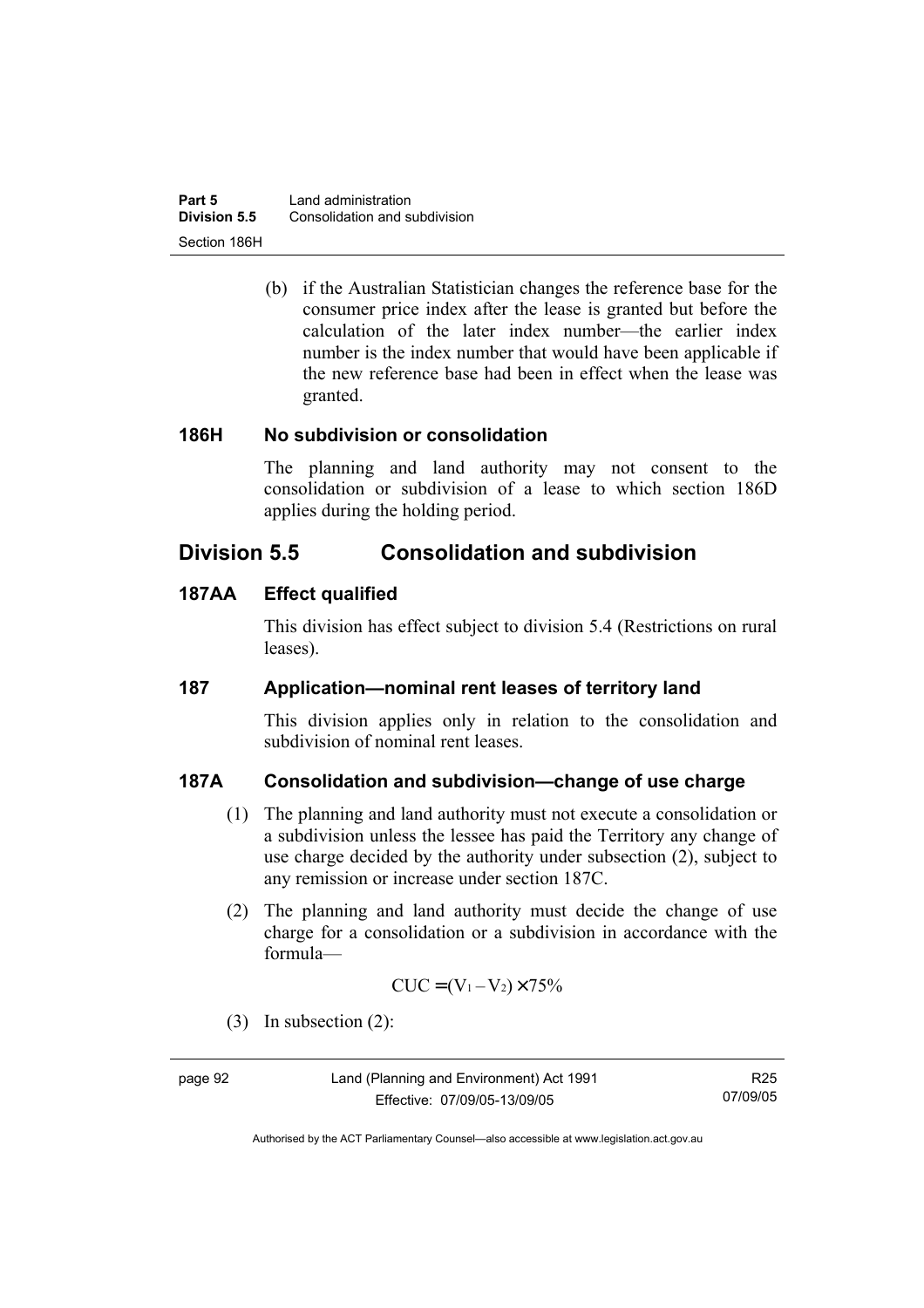*CUC* means the change of use charge payable for the consolidation or subdivision.

 $V_1$  means the capital sum that the new lease or leases to be granted under the consolidation or subdivision might be expected to realise if—

- (a) the consolidation or subdivision were to take place as proposed; and
- (b) the new lease or leases were offered for sale in good faith immediately after the variation on the reasonable terms and conditions that a genuine seller would require; and
- (c) the rent payable throughout the term of the new lease or leases were a nominal rent.

 $V_2$  means the capital sum that the lease or leases to be surrendered under the consolidation or subdivision might be expected to realise if—

- (a) no consolidation or subdivision were to take place during the remainder of the term of the surrendered lease or leases; and
- (b) the lease or leases were offered for sale in good faith immediately before the consolidation or subdivision on the reasonable terms and conditions that a genuine seller would require; and
- (c) the rent payable throughout the term of the lease or leases to be surrendered were a nominal rent.
- (4) If the capital value assessed as  $V_I$  under subsection (3) is equal to or less than the capital value assessed as  $V_2$  under that subsection, no change of use charge is payable under subsection (1).
- (5) A consolidation or subdivision has no effect if the change of use charge payable under subsection (1) for the consolidation or subdivision is not paid.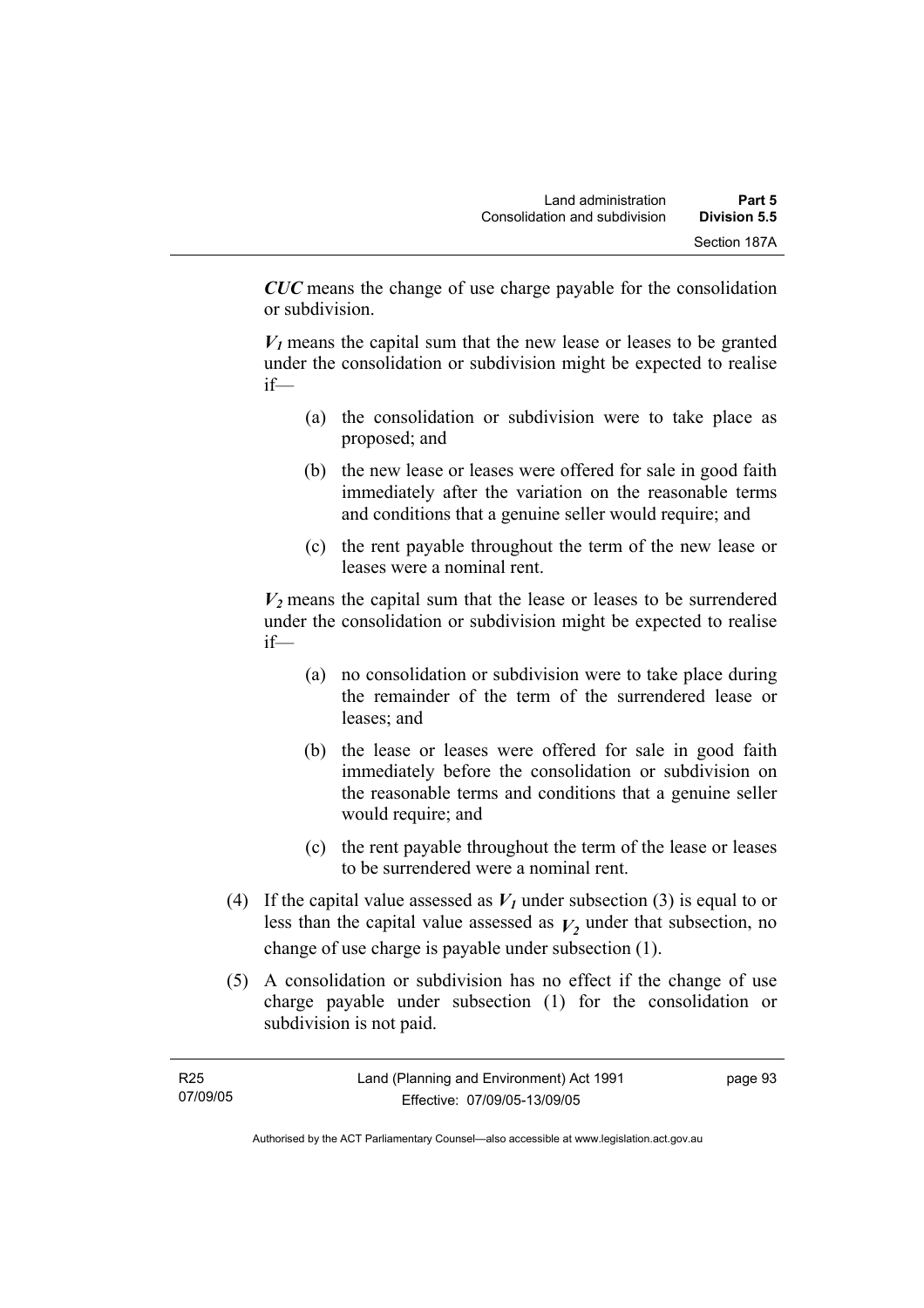| Part 5              | Land administration |
|---------------------|---------------------|
| <b>Division 5.6</b> | Recovery of land    |
| Section 187C        |                     |

## **187C Change of use charge for consolidations and subdivisions**

- (1) On application by a lessee who applies for a consolidation or subdivision of a lease or leases, the planning and land authority must remit a change of use charge under section 187A (Consolidation and subdivision—change of use charge) in circumstances prescribed by regulation.
- (2) The planning and land authority must increase a change of use charge under section 187A in circumstances prescribed by regulation.

# **Division 5.6 Recovery of land**

#### **188 Termination of leases**

- (1) Subject to subsection (6), if a lessee of territory land contravenes this part or the lease, the planning and land authority may, by written notice served on the lessee by post, terminate the lease.
- (2) A notice under subsection (1) takes effect on the day 14 days after the day it is served.
- (3) The planning and land authority must serve a copy of a notice of the termination of a lease of territory land under subsection (1) on—
	- (a) the registrar-general; and
	- (b) any person having an interest in the land that is registered under the *Land Titles Act 1925*;

at the same time as, or as soon as practicable after, the notice under subsection (1) is served.

 (4) Subject to subsection (6), if a person who occupies territory land under a licence from the Commonwealth or the Territory contravenes this part or the licence, the planning and land authority may, by written notice served on the licensee by post, terminate the licence.

| ۰.<br>nade |  |
|------------|--|
|------------|--|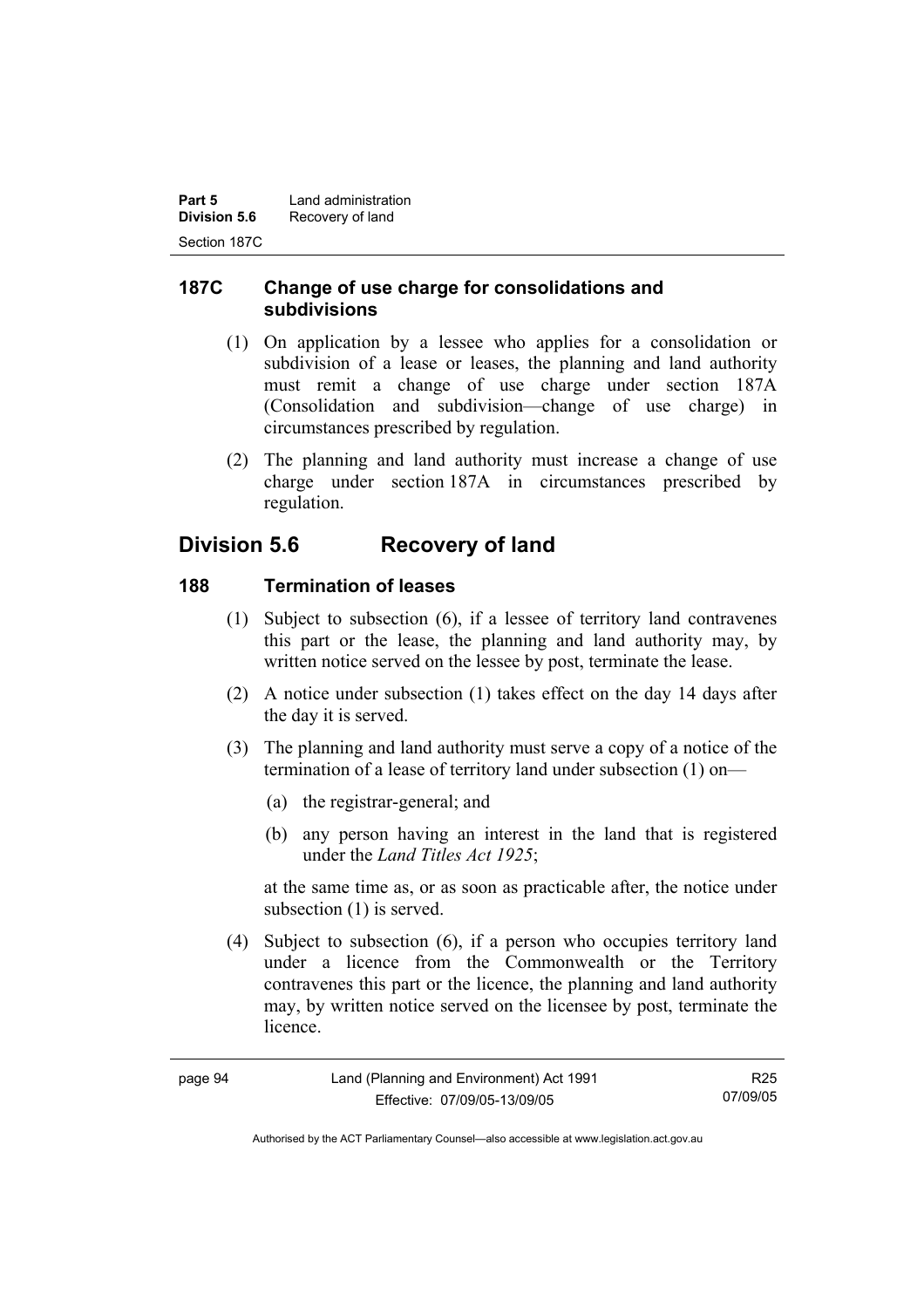- (5) A notice under subsection (4) takes effect on the day 7 days after the day it is served.
- (6) The planning and land authority must not terminate a lease or a licence under this section unless it has—
	- (a) by written notice served on the lessee or licensee by post—
		- (i) informed the lessee or licensee that it is considering terminating the lease or licence; and
		- (ii) specified the grounds on which it is considering taking that action; and
		- (iii) invited the lessee or licensee to notify the authority in writing within 21 days after the date of the notice of any reasons why the lessee or licensee considers that the lease or licence should not be terminated; and
	- (b) taken into account any reasons for not terminating the lease or licence notified to the authority by the lessee or licensee in accordance with the notice served on the lessee or licensee under paragraph (a).
- (7) The validity of the termination of a lease is not affected by a failure to comply with subsection (3).

#### **189 How land may be recovered**

- (1) This section applies if—
	- (a) a person who has been a lessee of territory land remains in possession of the land after—
		- (i) the term of the lease has ended; or
		- (ii) the lease has been surrendered or ended; or
	- (b) a person who has been a licensee of territory land remains in possession of the land after—
		- (i) the term of the licence has ended; or

| R25      | Land (Planning and Environment) Act 1991 | page 95 |
|----------|------------------------------------------|---------|
| 07/09/05 | Effective: 07/09/05-13/09/05             |         |

Authorised by the ACT Parliamentary Counsel—also accessible at www.legislation.act.gov.au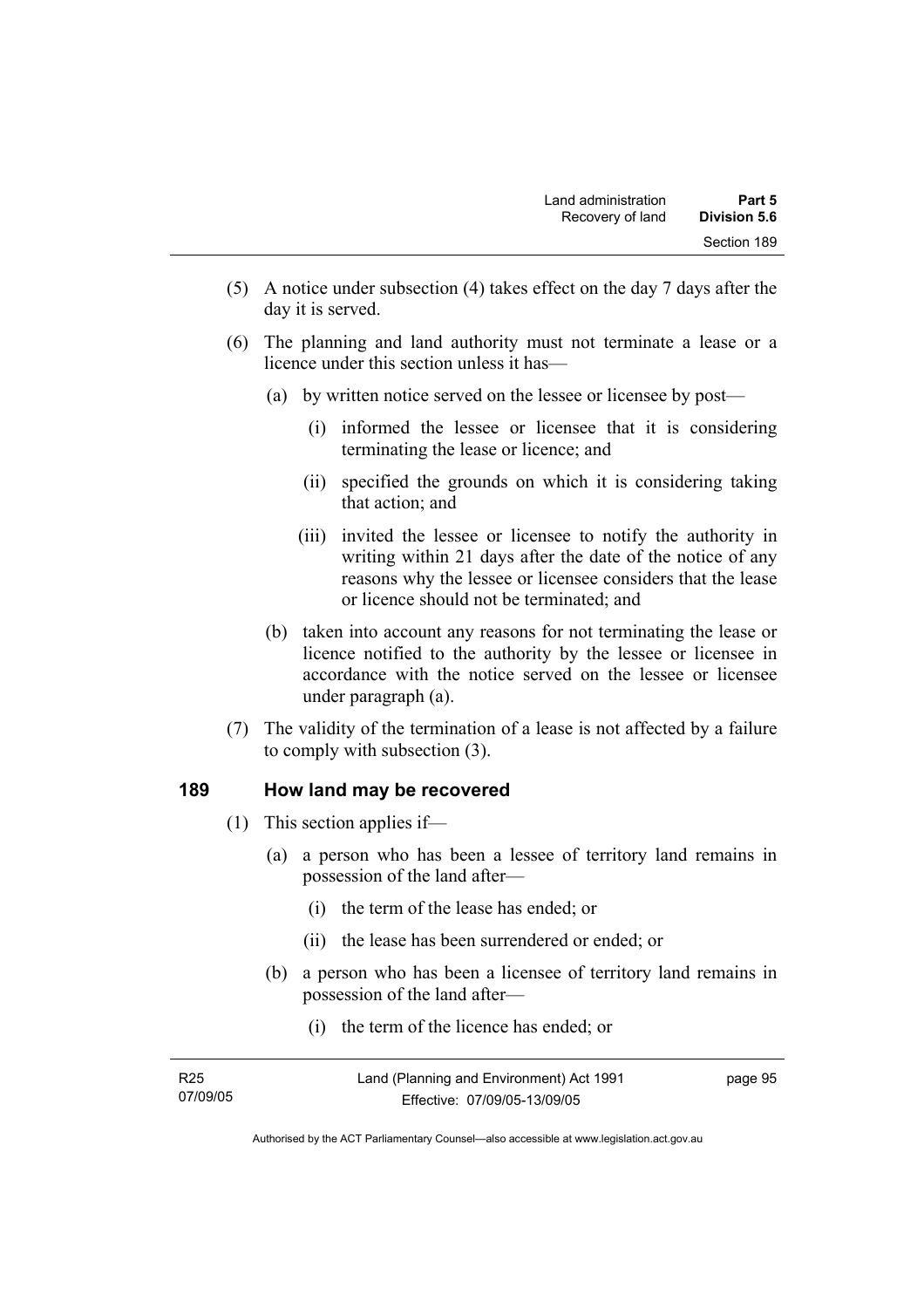| Part 5       | Land administration |
|--------------|---------------------|
| Division 5.6 | Recovery of land    |
| Section 190  |                     |

- (ii) the licence has been surrendered or ended.
- (2) The Executive may, by written notice to the person (the *unlawful occupier*), demand that the unlawful occupier give possession of the land to the Executive within the reasonable period stated in the demand.
- (3) If a demand is not complied with—
	- (a) the Executive may apply to the Magistrates Court for an order that possession of the land be given to the Executive; and
	- (b) the court may issue a warrant authorising a police officer, within 30 days after the day the warrant is issued, to enter the land with the assistance and by the force that is reasonable, and give possession of the land to the Executive.
- (4) The planning and land authority is authorised to do any of the following on behalf of the Executive:
	- (a) make a demand under subsection (2);
	- (b) make an application to the Magistrates Court under subsection  $(3)$   $(a)$ ;
	- (c) take possession of land under this section.
- (5) In this section:

*licence* means a licence granted by the Territory, the Commonwealth or the planning and land authority.

# **190 Evidence of ending of lease**

- (1) The planning and land authority may certify in writing that a lease of territory land mentioned in the certificate has ended.
- (2) A certificate under subsection (1) is evidence of the matter it states.
- (3) A document that purports to be a certificate under subsection (1) is taken to be such a certificate, unless the contrary is proved.

R25 07/09/05

Authorised by the ACT Parliamentary Counsel—also accessible at www.legislation.act.gov.au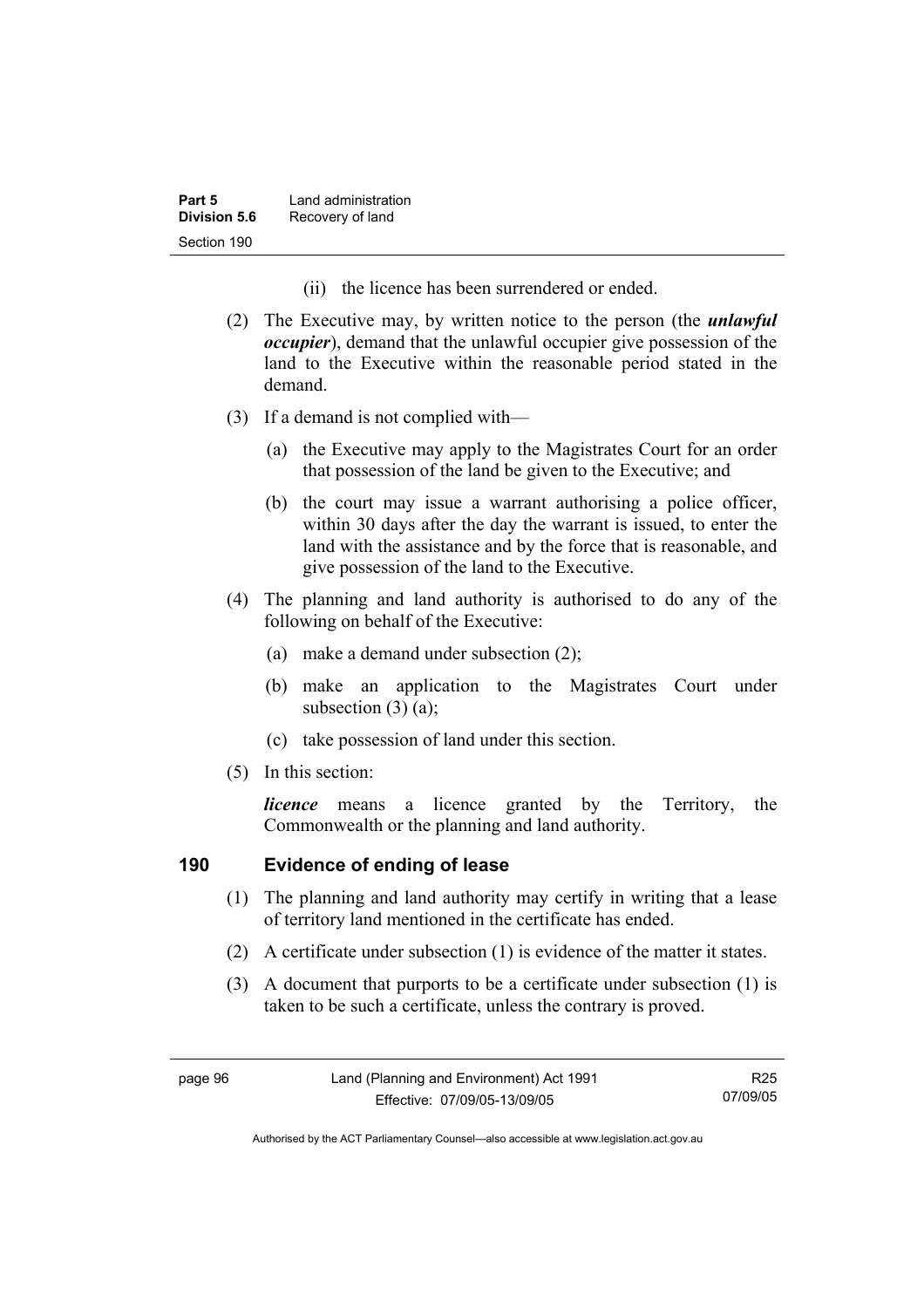# **Division 5.7 Public land**

# **Subdivision 5.7.1 Preliminary**

#### **191 Definitions for div 5.7**

In this division:

*plan of management* means a plan of management prepared under subdivision 5.7.4, as varied and in effect from time to time.

*variation*, in relation to a plan of management, includes the revocation of the plan and its substitution with a new plan.

# **Subdivision 5.7.2 Public land**

# **192 Recommendations to planning and land authority**

The conservator may, in writing, recommend to the planning and land authority that the plan be varied to provide for—

- (a) the identification of an area of land as public land and its reservation for a purpose mentioned in section 193; or
- (b) in relation to an area already identified in the plan as public land—
	- (i) the variation of its boundaries to reduce or increase the size or the area, or to alter the shape of the area; or
	- (ii) the variation of the purpose for which it is reserved; or
	- (iii) the cessation of its designation as public land.

# **Subdivision 5.7.3 Management of public land**

#### **193 Reserved areas**

Public land may be reserved by the plan under section 7 (3) (d) for any of the following purposes:

| R25      | Land (Planning and Environment) Act 1991 | page 97 |
|----------|------------------------------------------|---------|
| 07/09/05 | Effective: 07/09/05-13/09/05             |         |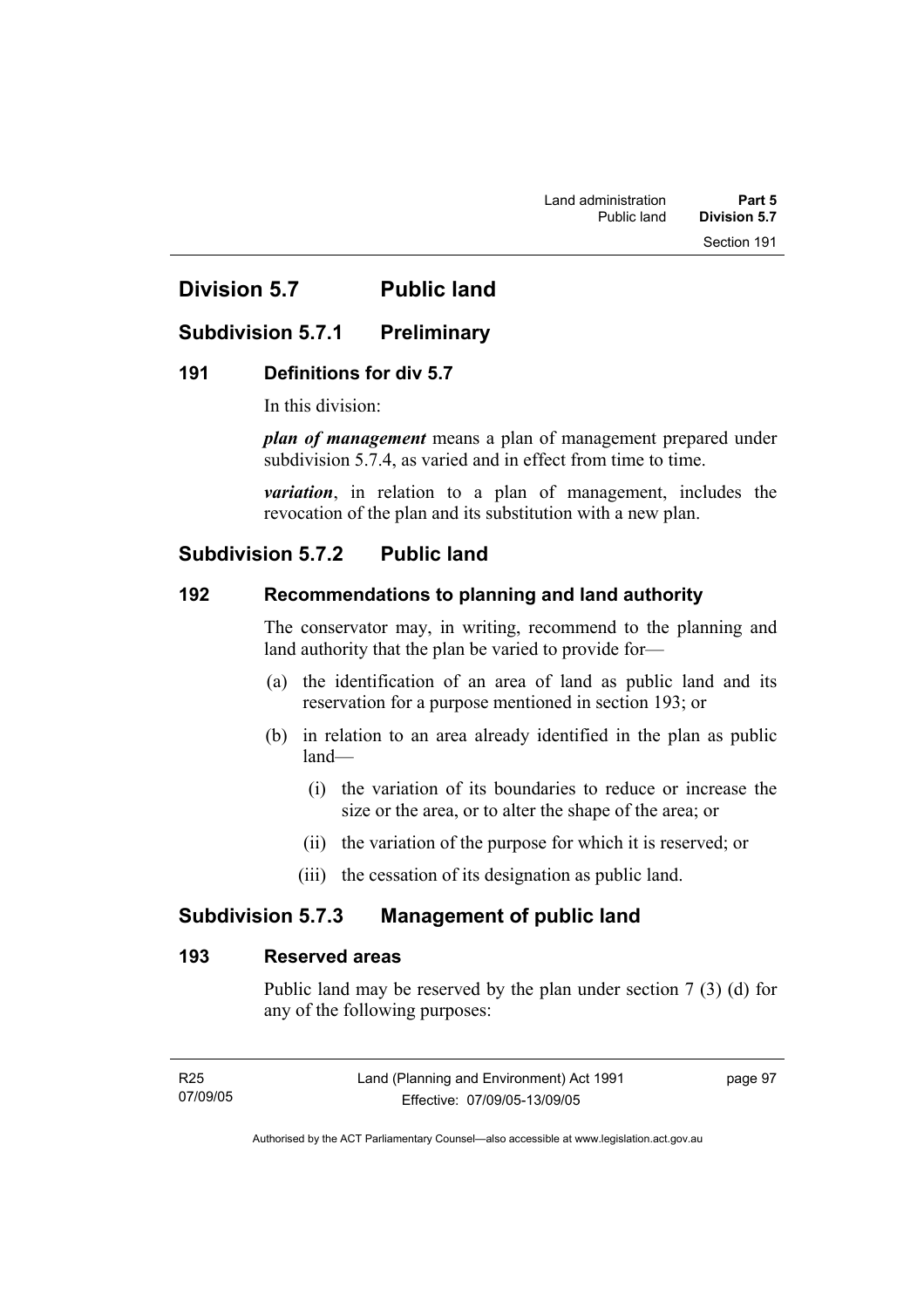| Part 5       | Land administration |
|--------------|---------------------|
| Division 5.7 | Public land         |
| Section 194  |                     |

- (a) a wilderness area;
- (b) a national park;
- (c) a nature reserve;
- (d) a special purpose reserve;
- (e) an urban open space;
- (f) a cemetery or burial ground;
- (g) a lake;
- (h) a sport and recreation reserve;
- (i) a heritage area.

# **194 Management**

An area of public land must be managed in accordance with—

- (a) the management objectives applying to the area; and
- (b) the plan of management (if any) for the area.

**195 Management objectives** 

- (1) For section 194, the management objectives for an area of public land reserved for a particular purpose are—
	- (a) objectives specified in schedule 1; and
	- (b) objectives specified by the conservator under subsection (2);

in relation to areas of land reserved for that purpose.

- (2) The conservator may, in writing, determine management objectives for an area of public land reserved for a purpose mentioned in schedule 1.
	- *Note* A power given under an Act to make a statutory instrument (including a determination of management objectives) includes power to amend or repeal the instrument (see Legislation Act, s 46 (1)).

R25 07/09/05

Authorised by the ACT Parliamentary Counsel—also accessible at www.legislation.act.gov.au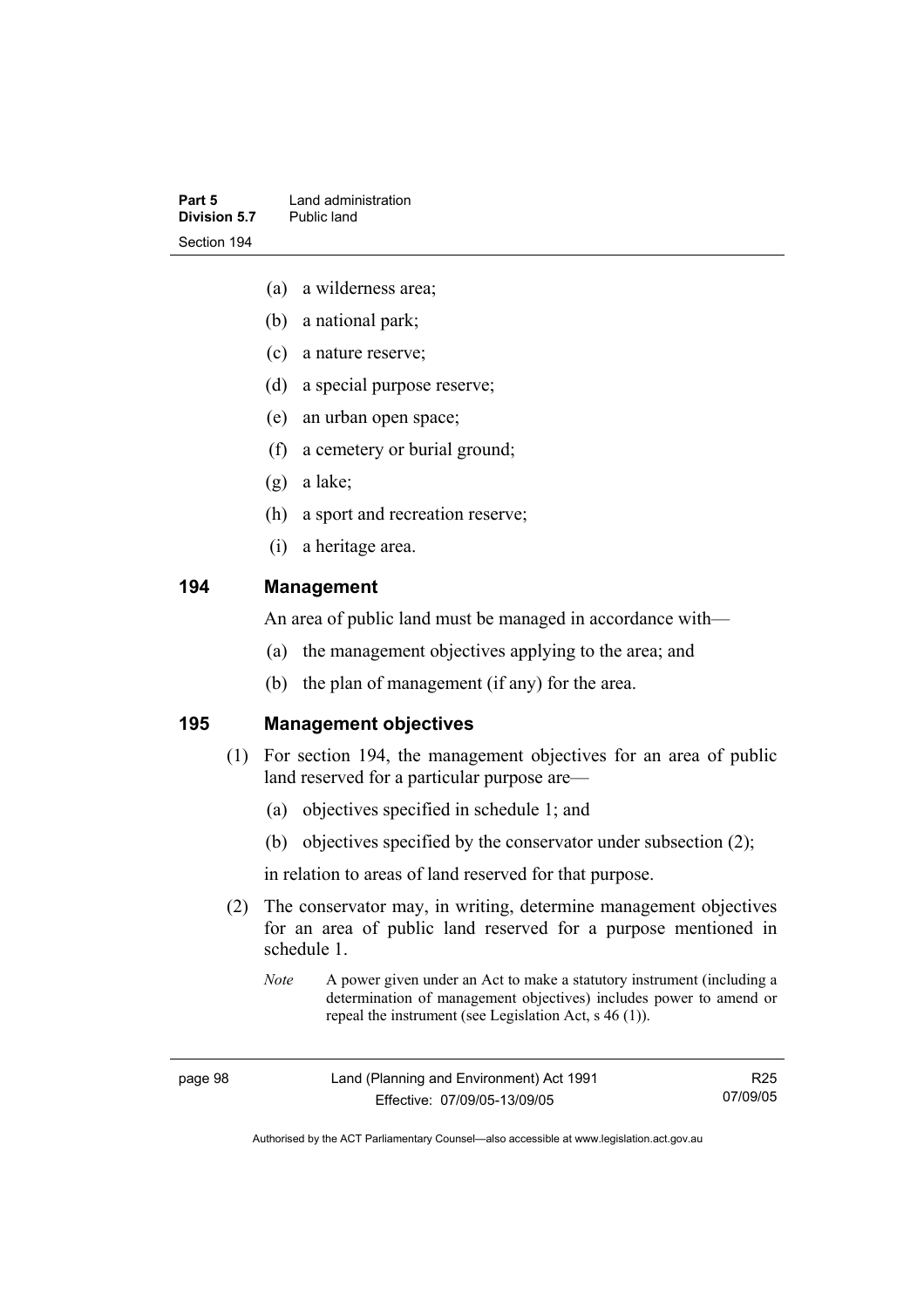- (3) A determination of management objectives is a disallowable instrument.
	- *Note 1* A disallowable instrument must be notified, and presented to the Legislative Assembly, under the Legislation Act.
	- *Note 2* An amendment or repeal of a determination of management objectives is also a disallowable instrument (see Legislation Act, s 46 (2))*.*
- (4) If there is an inconsistency between the application of 2 management objectives specified in schedule 1 in relation to an area of public land, the objective appearing later in the schedule is to be read subject to the other objective.
- (5) If there is an inconsistency between the application of a management objective specified in schedule 1 and a management objective specified by the conservator under subsection (2) in relation to an area of public land, the objective specified by the conservator is to be read subject to the other objective.
- (6) In schedule 1:

*natural environment* means all biological, physical and visual elements of the earth and its atmosphere, whether natural or modified.

# **Subdivision 5.7.4 Plans of management**

# **196 Content**

A plan of management includes—

- (a) a description of the area of public land to which it applies; and
- (b) how the relevant management objectives mentioned in section 195 (1) are to be implemented or promoted in that area.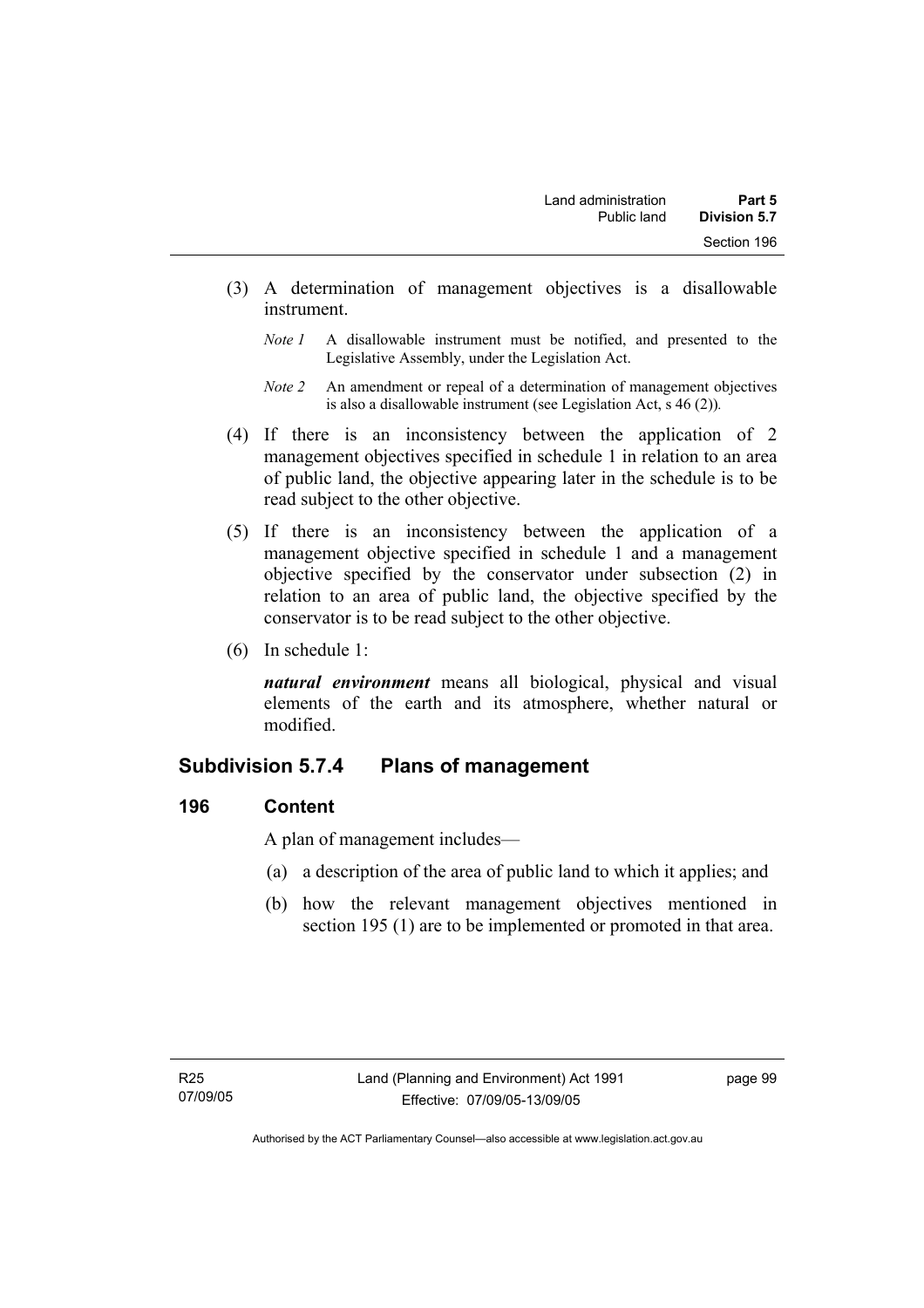| Part 5       | Land administration |
|--------------|---------------------|
| Division 5.7 | Public land         |
| Section 197  |                     |

# **197 Preparation**

- (1) The conservator must prepare a draft plan of management for an area of public land as soon as practicable after the area is identified as such in the plan.
- (2) In preparing a draft plan of management, the conservator must consider any recommendation submitted by the authority.

# **198 Variations**

- (1) The conservator may prepare a draft variation of a plan of management in the same way as a draft plan of management.
- (2) This subdivision applies to a draft variation of a plan of management as if it were a draft plan of management.

# **199 Environmental assessments and inquiries**

- (1) At the written request of the conservator, or on his or her own initiative, at any time before a draft plan of management is approved under section 204 (a), the Minister may—
	- (a) direct that an assessment be made; or
	- (b) establish a panel to conduct an inquiry;

about any aspect of the draft plan.

 (2) In preparing or revising a draft plan of management, the conservator must consider any relevant assessment or the report of any relevant inquiry.

#### **200 Public consultation**

- (1) This section applies to a draft plan of management for an area of public land if—
	- (a) no corresponding preliminary draft plan of management for that area has been notified under section 19; or

page 100 Land (Planning and Environment) Act 1991 Effective: 07/09/05-13/09/05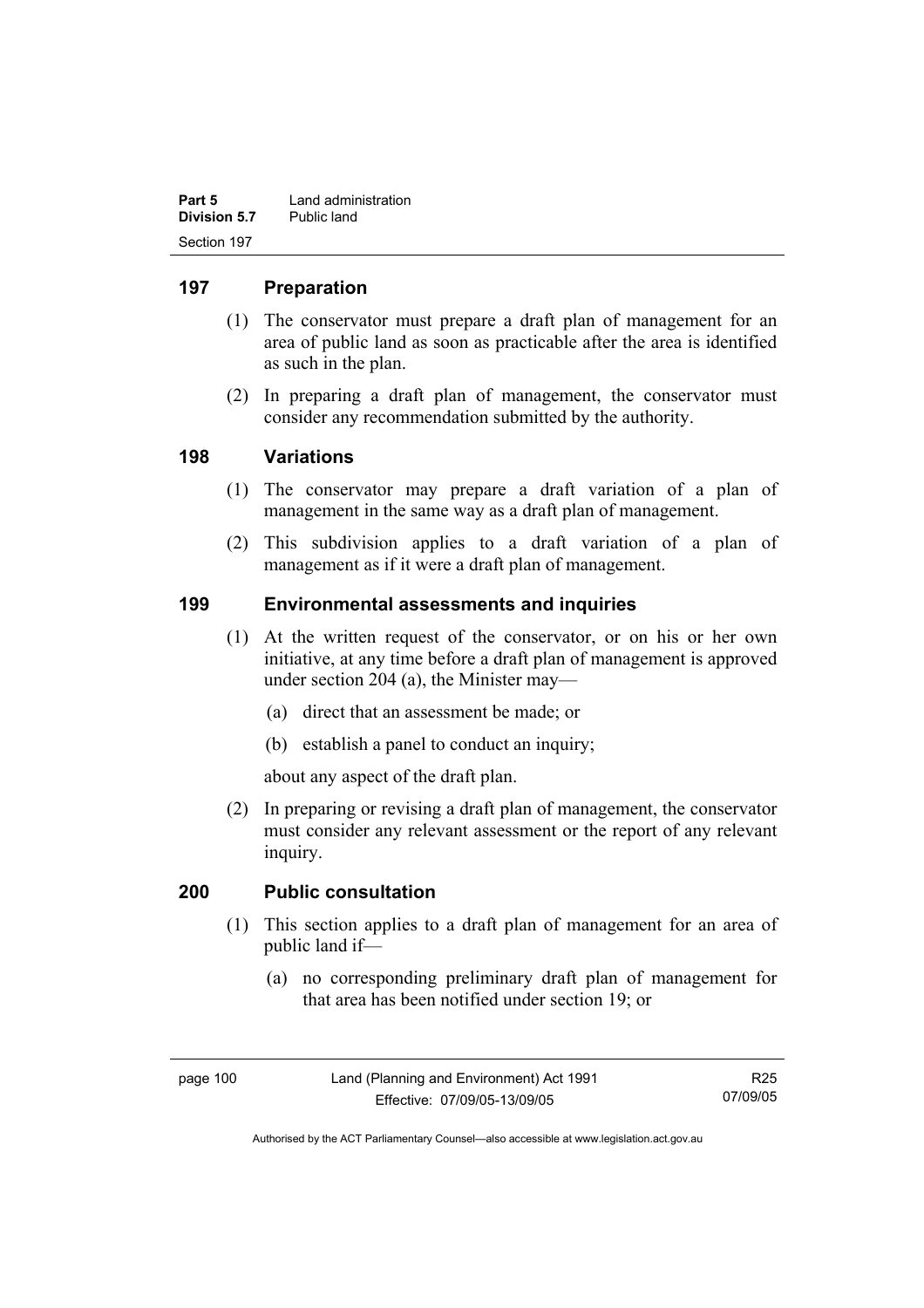- (b) if such a preliminary draft has been so notified—the firstmentioned draft plan of management differs significantly from that preliminary draft.
- (2) The conservator must make copies of a draft plan of management to which this section applies available to an appropriate committee of the Legislative Assembly.
- (3) The conservator must make copies of a draft plan of management to which this section applies available for public inspection during office hours at the places specified in a written notice prepared by the conservator.
- (4) A notice under subsection (3) must include a statement inviting people to submit written comments about the draft plan of management to the conservator at a specified address and within a specified period of not less than 21 days from the date of the notice.
- (5) A notice under subsection (3) is a notifiable instrument.

*Note* A notifiable instrument must be notified under the Legislation Act.

(6) The conservator must also publish the notice in a daily newspaper.

#### **201 Revision**

The conservator may revise a draft plan of management—

- (a) in consideration of any written comments received from any person about the draft plan; or
- (b) to correct any formal error.

# **202 Submission to Minister**

The conservator must submit a draft plan of management (as revised under section 201) to the Minister for approval, together with—

 (a) a written report setting out the issues raised in any written comments submitted to the conservator in relation to the draft; and

| R25      | Land (Planning and Environment) Act 1991 | page 101 |
|----------|------------------------------------------|----------|
| 07/09/05 | Effective: 07/09/05-13/09/05             |          |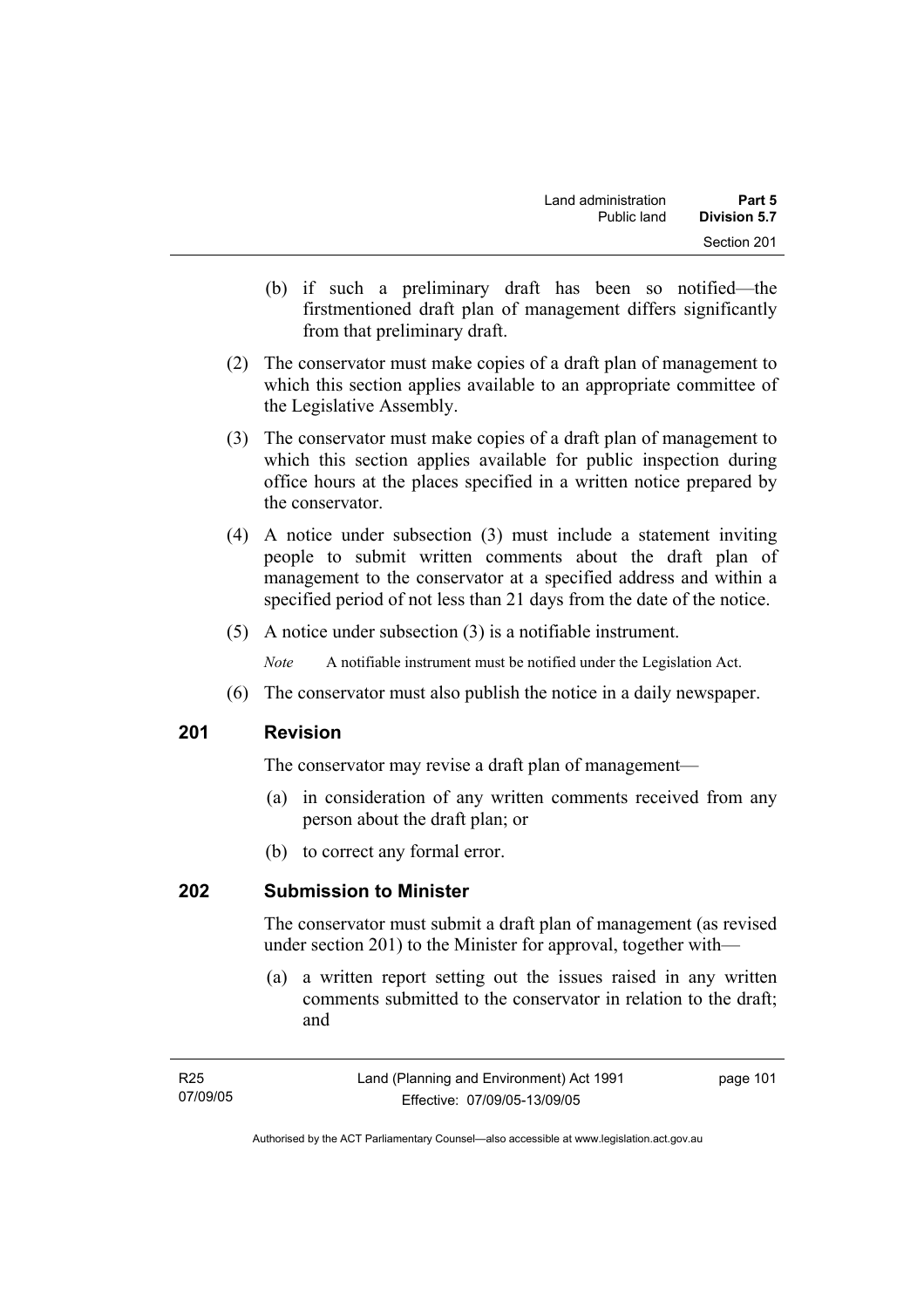| Part 5       | Land administration |
|--------------|---------------------|
| Division 5.7 | Public land         |
| Section 203  |                     |

 (b) a written report about the conservator's consultation with the public and with any other person or authority about the draft.

#### **203 Consideration of plan of management by Legislative Assembly committee**

If the conservator submits a draft plan of management to the Minister under section 202, the Minister must, within 7 days of receiving the draft plan give—

- (a) a copy of the draft plan; and
- (b) a copy of the reports mentioned in section 202 (a) and (b) relating to the draft plan; and
- (c) all other documents relating to the draft plan submitted to the Minister by the conservator;

to an appropriate committee of the Legislative Assembly.

#### **204 Minister's powers**

- (1) On receipt of a draft plan of management submitted under section 202 or section 205 for approval, the Minister must consider any recommendation relating to the draft by a committee of the Legislative Assembly that considers the draft under section 203 and—
	- (a) in writing, approve a plan of management in the form in which the draft is submitted; or
	- (b) refer the draft to the conservator together with any of the following written directions:
		- (i) to conduct further specified consultation;
		- (ii) to consider any revision suggested by the Minister;
		- (iii) to revise the draft in a specified way;

Authorised by the ACT Parliamentary Counsel—also accessible at www.legislation.act.gov.au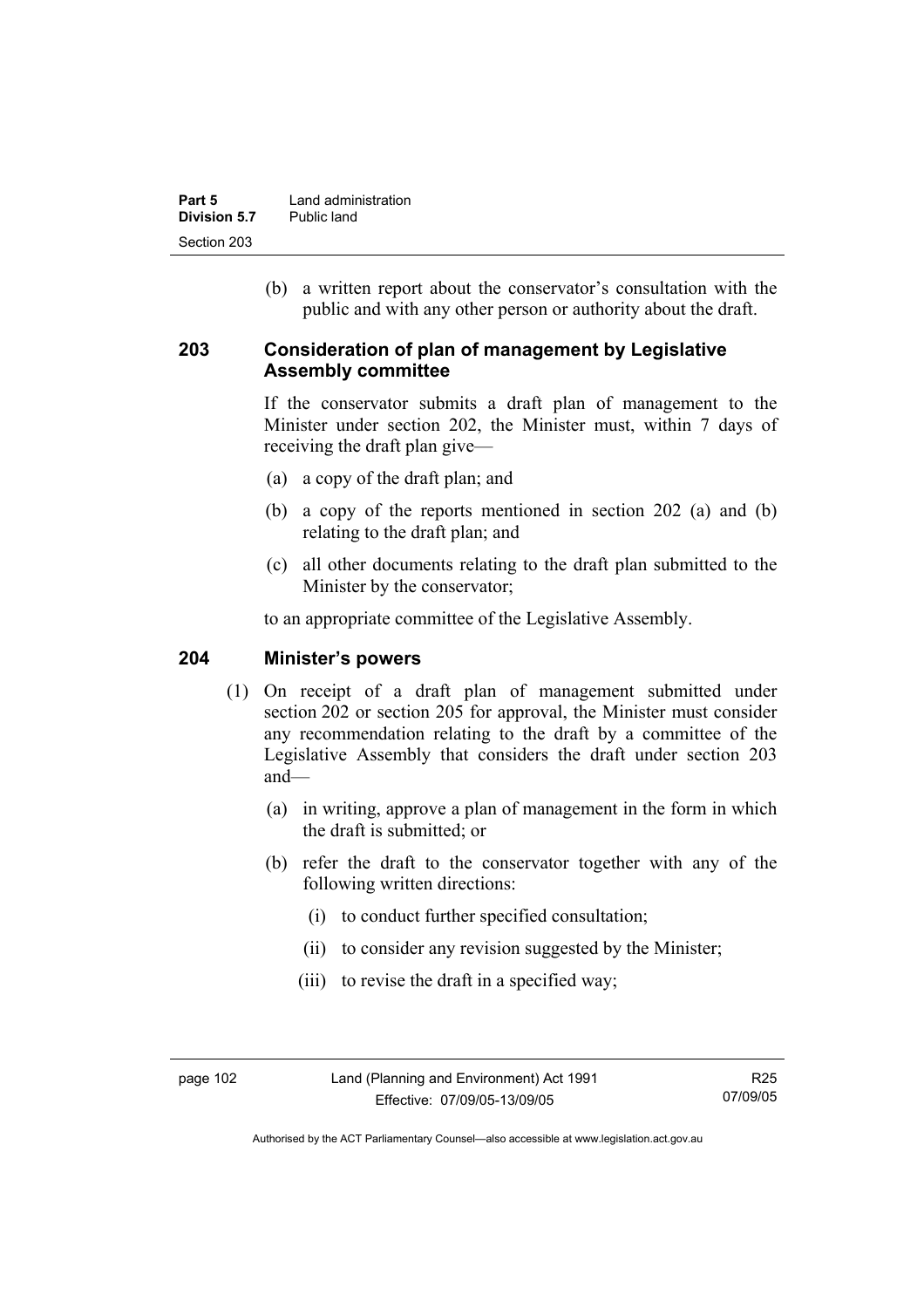- (iv) to defer, in writing, until a specified date or the happening of a specified event, the resubmission of the draft to the Minister;
- (v) to withdraw the draft in writing.
- (2) The following are notifiable instruments:
	- (a) a deferral directed under subsection (1) (b) (iv);
	- (b) a withdrawal directed under subsection (1) (b) (v).
	- *Note* A notifiable instrument must be notified under the Legislation Act.

# **205 Referral back to conservator**

If the Minister refers a draft plan of management to the conservator under section 204  $(1)$  (b), the conservator must—

- (a) comply with the Minister's directions; and
- (b) if the Minister gives a direction under section 204 (1) (b) (i) or (ii)—if the conservator considers appropriate, revise the draft plan; and
- (c) revise the draft to correct any formal error; and
- (d) resubmit the draft plan of management (as revised) to the Minister for approval together with a written report about the conservator's compliance with the Minister's directions and about any revision of the draft under paragraph (c).

# **206 Notice of revival of deferred draft plan of management**

(1) If the conservator defers a draft plan of management as directed under section 204 (1) (b) (iv) (Minister's powers), on the day stated in the deferral, or as soon as possible after the event mentioned in the deferral, the conservator must prepare a written notice stating that the draft plan of management is revived.

page 103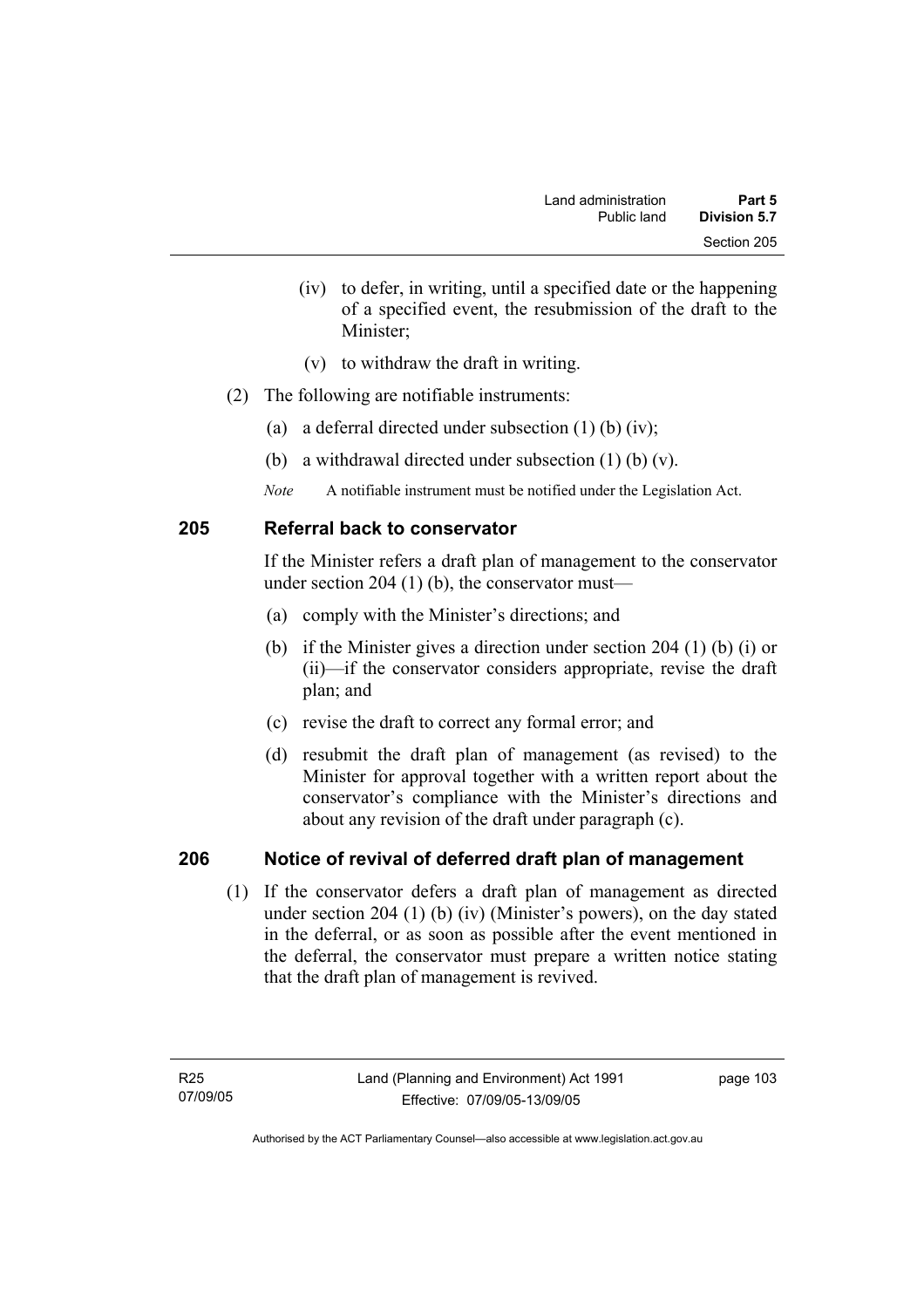(2) A notice is a notifiable instrument.

*Note* A notifiable instrument must be notified under the Legislation Act.

(3) The conservator must also publish the notice in a daily newspaper.

#### **207 Notification, presentation, disallowance and date of effect**

- (1) A plan of management, as approved by the Minister under section 204, is a disallowable instrument.
	- *Note* A disallowable instrument must be notified, and presented to the Legislative Assembly, under the Legislation Act.
- (2) The Legislation Act, chapter 7 (Presentation, amendment and disallowance of subordinate laws and disallowable instruments) applies to a plan of management as if each reference in that chapter to 6 sitting days were a reference to 5 sitting days.
- (3) Subject to any disallowance under the Legislation Act, chapter 7, the plan of management commences—
	- (a) on the day after the 5th sitting day after the day it is presented to the Legislative Assembly under that chapter; or
	- (b) if the plan provides for a later date or time of commencement—on that date or at that time.

# **Subdivision 5.7.5 Leases and licences**

#### **208 Leases—generally**

- (1) Except as provided by section 209, the planning and land authority must not grant a lease—
	- (a) of public land; or
	- (b) during the defined period, of land designated, in a draft variation of the plan notified under section 19, to become public land.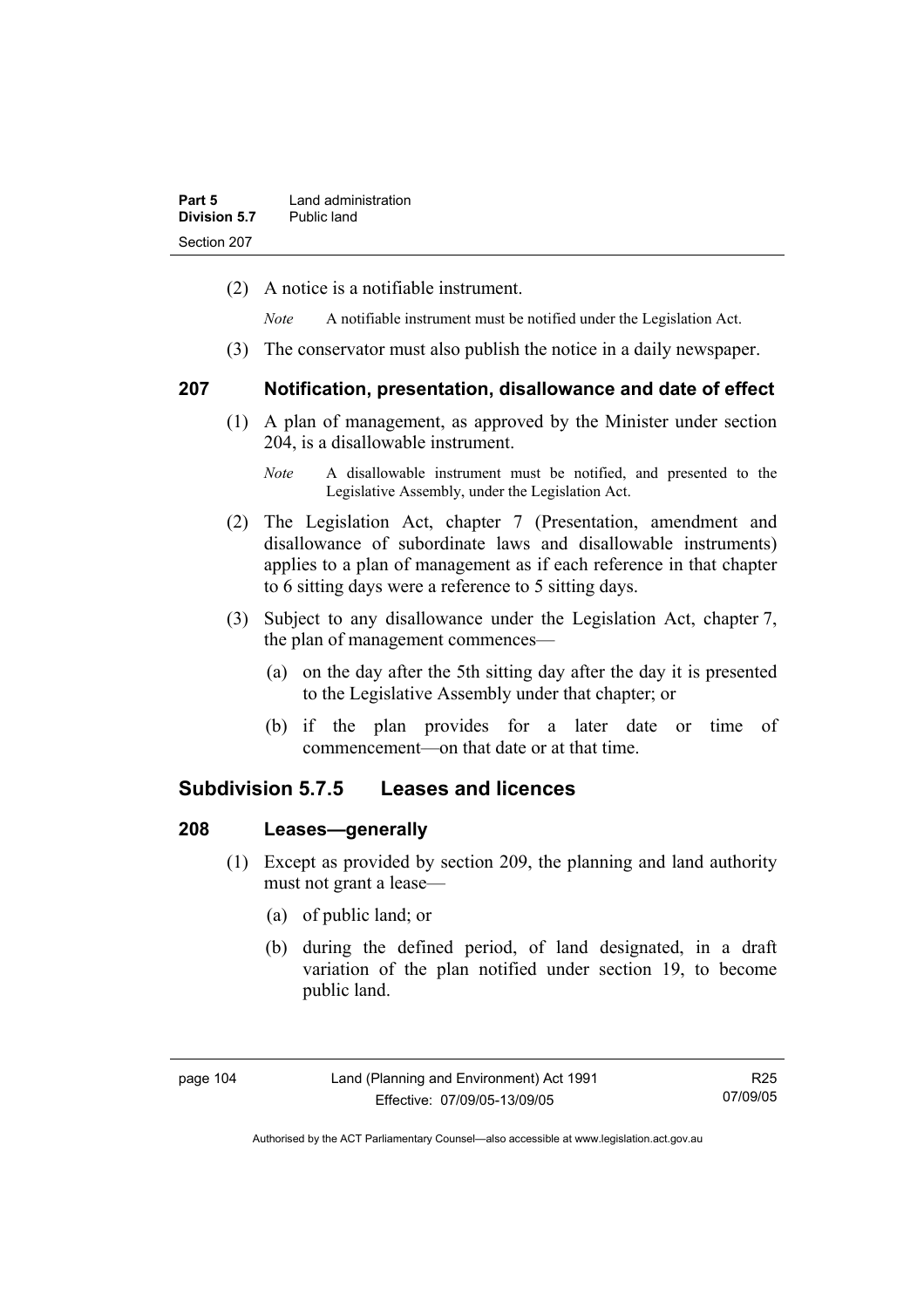(2) In subsection (1):

*defined period*, in relation to land designated, in a draft variation of the plan, to become public land, means the period of interim effect, under part 2, of that draft variation.

#### **209 Grant of leases**

- (1) On the written recommendation of the conservator, the planning and land authority may grant a lease of an area, or part of an area, of public land except if that area is reserved under the plan as a wilderness area.
- (2) On the written recommendation of the conservator, the planning and land authority may during the defined period mentioned in section 208 (2), grant a lease of an area, or part of an area, of land designated in a draft variation of the plan to become public land except if it is proposed in that draft variation that the area be reserved as a wilderness area.

# **210 Licences**

 (1) The planning and land authority may, on the written recommendation of the conservator, grant a licence to a person to occupy or use an area of unleased public land.

#### **Example of when a licence might be given to a person**

to allow a building (including a fitting attached to the building) owned or occupied by the person to encroach onto, over or under an area of unleased public land

- *Note* An example is part of the Act, is not exhaustive and may extend, but does not limit, the meaning of the provision in which it appears (see Legislation Act, s 126 and s 132).
- (2) An application for a licence under subsection (1) must—
	- (a) be in writing signed by the applicant; and
	- (b) specify—
		- (i) the land in relation to which the licence is sought; and

| R <sub>25</sub> |  |
|-----------------|--|
| 07/09/05        |  |

page 105

Authorised by the ACT Parliamentary Counsel—also accessible at www.legislation.act.gov.au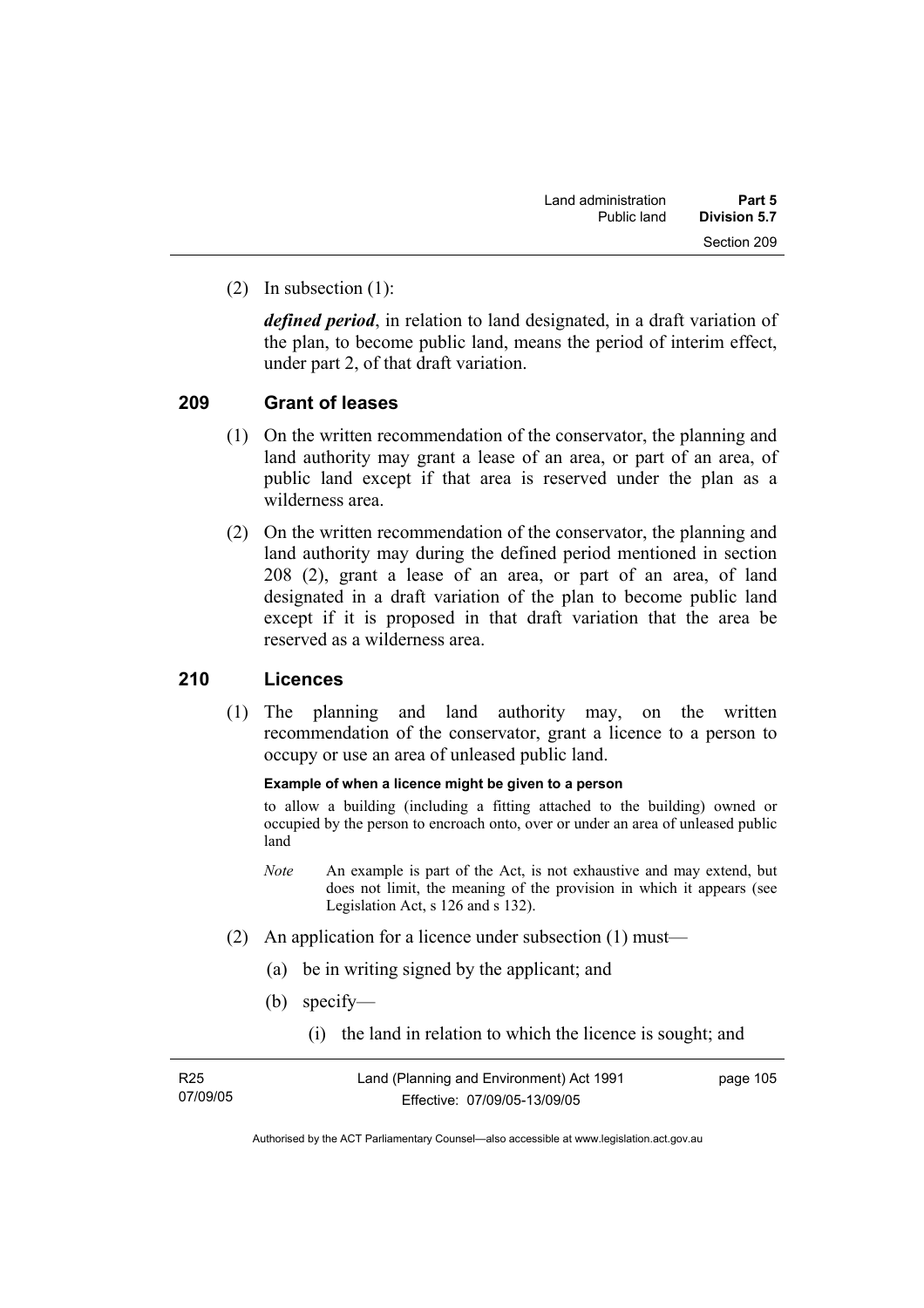- (ii) the period for which the licence is sought; and
- (iii) the purposes for which it is proposed that the land should be used under the licence.
- *Note* A fee may be determined under s 287 for this subsection.
- (3) A licence under subsection (1) must—
	- (a) be in writing; and
	- (b) apply to the person to whom it is granted and to all other people to whom it is expressed to apply; and
	- (c) specify the period for which it is granted; and
	- (d) be subject to the conditions (if any) specified in the licence.
- (4) A person is not required to hold a licence under this section to occupy or use an area of unleased public land if—
	- (a) the person holds a permit under the *Roads and Public Places Act 1937* to place an object in, over or across the area; and
	- (b) the area is being occupied or used in accordance with the permit; and
	- (c) for an occupation or use that requires an approval under division 6.2 (Approvals)—
		- (i) the occupation or use has been approved under that division; and
		- (ii) the person is complying with any conditions under section 245 (Conditional approvals) that apply to the approval.

# **211 Miner's rights in relation to public land**

A miner's right must not be granted in relation to public land.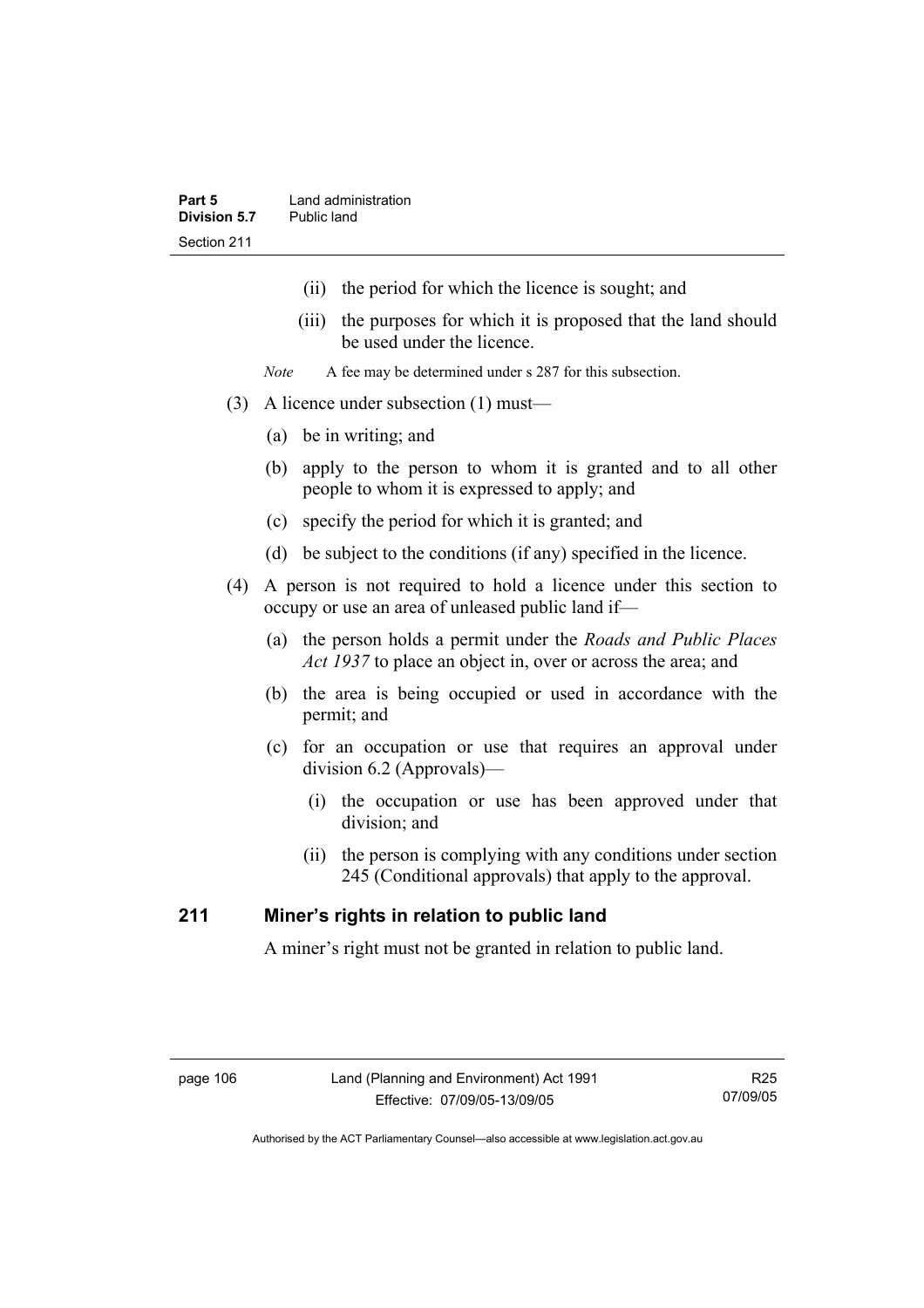# **Division 5.8 Miscellaneous**

# **214 Lessee may surrender lease or part of lease**

- (1) A person who holds a lease of territory land may, at any time, with the consent of the planning and land authority, surrender the lease or any part of the land comprised in the lease.
- (2) The planning and land authority may agree to accept the surrender of a lease, or part of the land comprised in a lease, under subsection (1) either unconditionally or subject to any condition the authority considers appropriate.
- (3) The surrender of a lease, or of part of the land comprised in a lease, does not entitle the lessee to a refund or remission of any rent already paid or owing.

# **215 Reduction of rent and relief from provisions of lease**

- (1) The planning and land authority may approve—
	- (a) a reduction of the rent payable under a lease of territory land, or of the amount payable, in relation to any occupation of territory land; or
	- (b) the grant of relief, to a lessee or occupier of territory land, from compliance, completely or partly, with any provision to which the person's lease or occupation is subject.
- (2) The reduction or grant of relief may be for any period (including a period before the commencement of this section or any other period before the approval).
- (3) If the planning and land authority gives an approval under subsection (1), the liability or obligation of the lessee or occupier under the lease, or in relation to the person's occupation, is discharged for the period approved, to the extent of the reduction or grant of relief approved.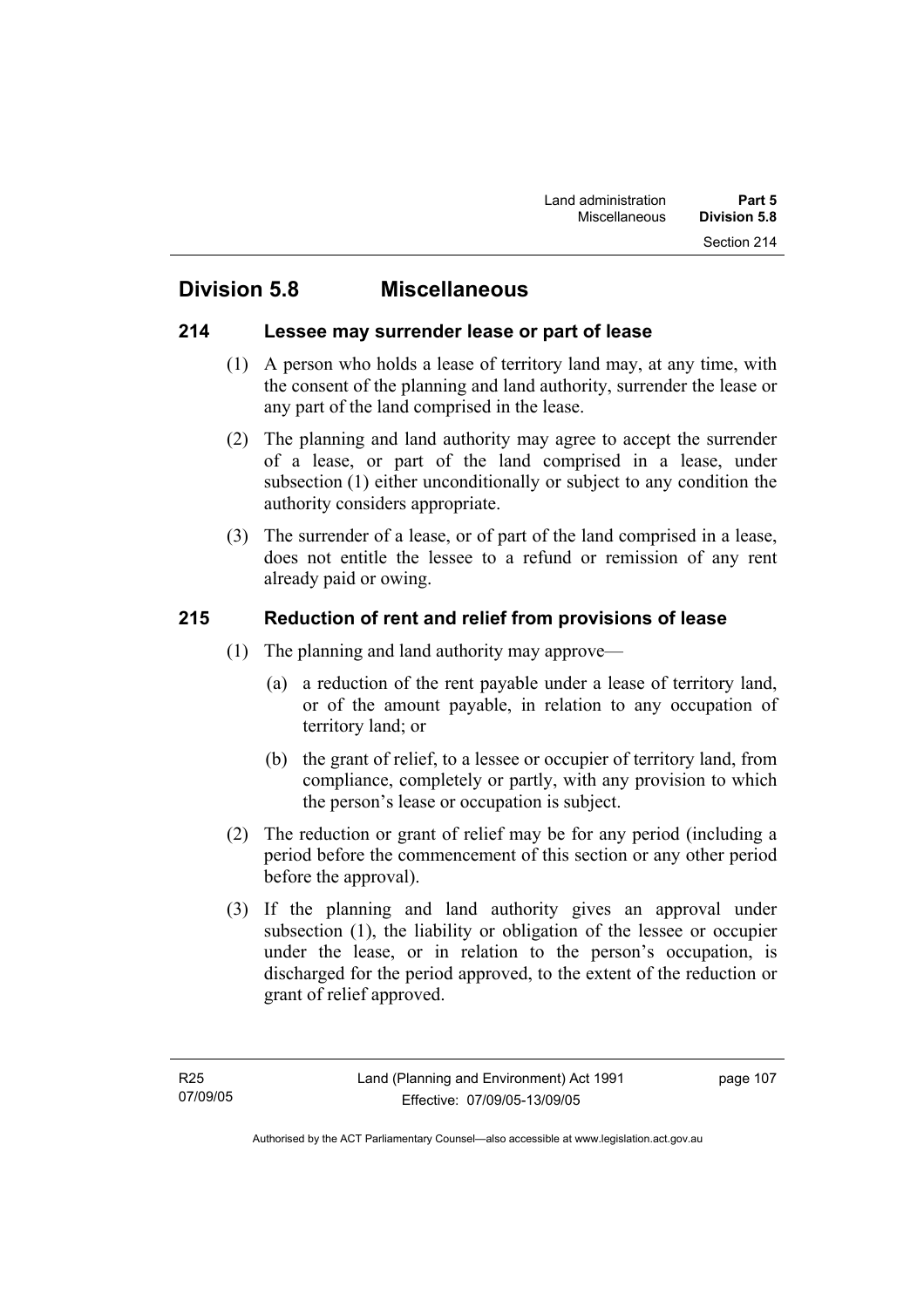| Part 5       | Land administration |
|--------------|---------------------|
| Division 5.8 | Miscellaneous       |
| Section 216  |                     |

- (4) An approval under subsection (1) may be made subject to conditions.
- (5) If the planning and land authority approves a grant of relief to a lessee or occupier under subsection (1), it must give to the lessee or occupier notice of the reduction of rent or other grant of relief approved.

*Note* For how documents may be given, see the Legislation Act, pt 19.5.

#### **216 Access to leased land from roads and road related areas**

- (1) The planning and land authority may grant a lease of territory land only if satisfied that the lessee will, during the term of the lease, have—
	- (a) direct access to the leased land from a road or road related area; or
	- (b) access to the leased land from a road or road related area by way of an access road or track, or in another way, that the lessee may use without charge and for all purposes at any hour of the day or night.
- (2) A way of access to leased land provided by the planning and land authority because of subsection (1) (b)—
	- (a) must not interfere with a building, garden or stockyard on the land at the time the way of access is provided; and
	- (b) must be located in a way that causes as little damage or inconvenience to the lessee as possible.
- (3) The validity of a lease granted under this part is not affected by a failure to comply with this section.
- (4) In this section:

*road*—see the *Road Transport (General) Act 1999*, dictionary.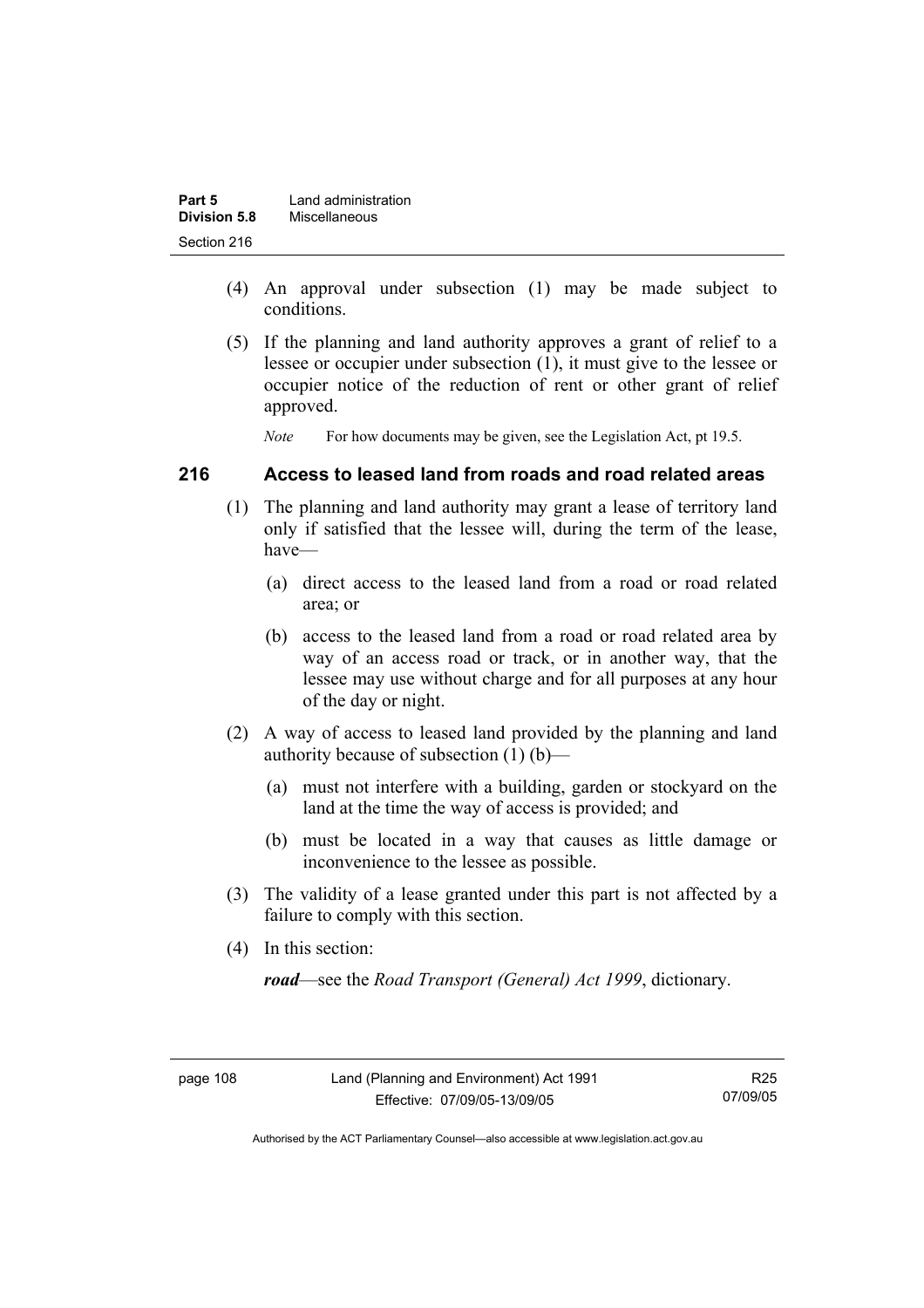*road related area*—see the *Road Transport (General) Act 1999*, dictionary.

# **216A Notification of certain leases**

- (1) This section applies if, during a quarter, the planning and land authority grants a lease—
	- (a) by direct grant; or
	- (b) under section 163 (Leases to community organisations), section 164 (Special leases) or section 209 (Grant of leases).
- (2) The planning and land authority must, within 5 working days after the end of the quarter, give the Minister a statement that sets out, in relation to any lease mentioned in subsection (1) granted during the quarter—
	- (a) the name of the lessee; and
	- (b) a description of the land comprised in the lease in accordance with the *Districts Act 2002*, section 9 (Description of parcel of land for dealings); and
	- (c) the amount (if any) paid for the grant of the lease; and
	- (d) the provision of this Act under which the lease was granted.
- (3) The Minister must present to the Legislative Assembly a copy of a statement received under subsection (2) within 5 sitting days after the day the Minister receives it.
- (4) The validity of a lease is not affected by a failure to comply with subsection  $(2)$  or  $(3)$ .
- (5) In this section—

*quarter* means a period of 3 months beginning on 1 January, 1 April, 1 July or 1 October in a year.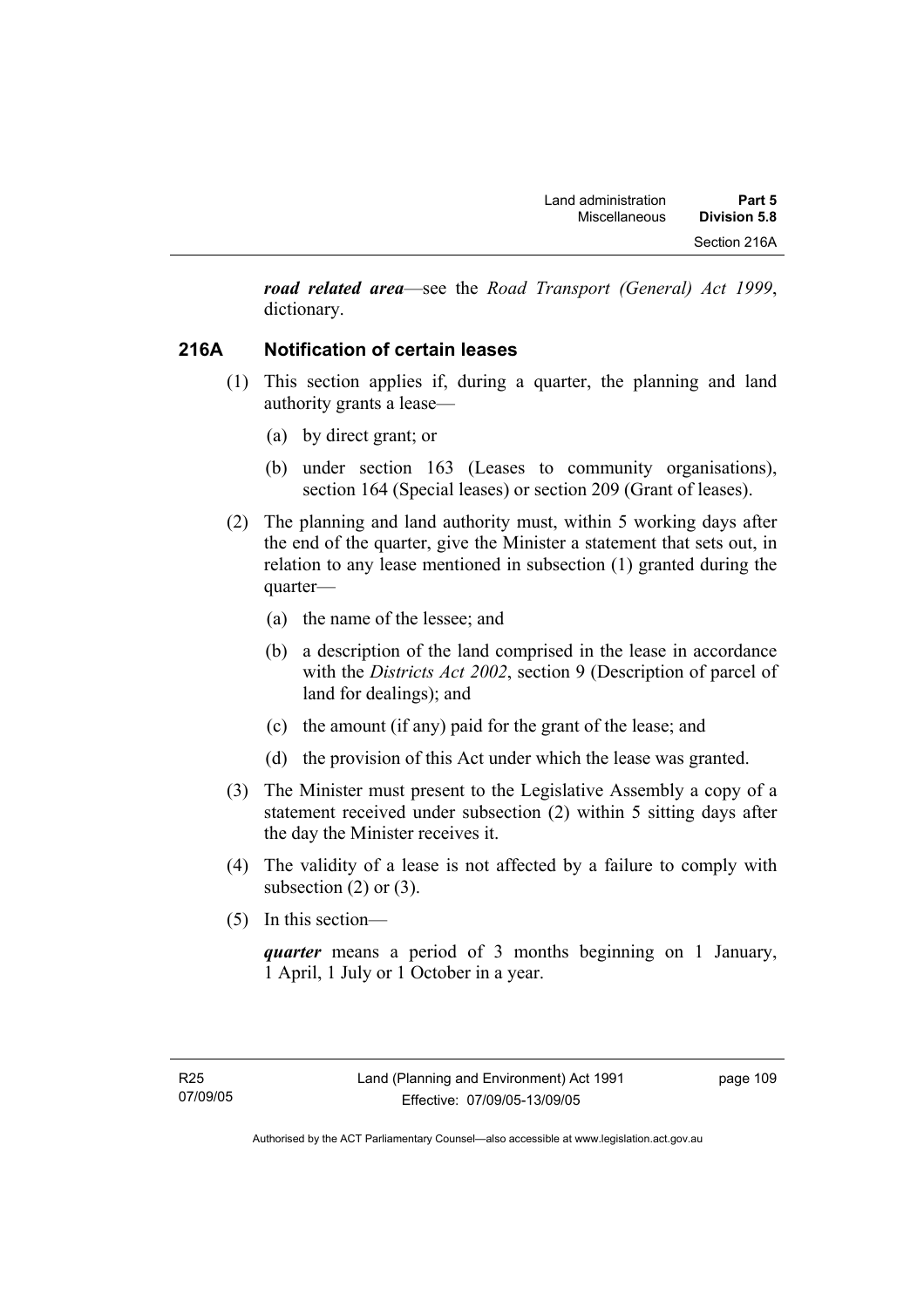| Part 5              | Land administration |
|---------------------|---------------------|
| <b>Division 5.8</b> | Miscellaneous       |
| Section 217         |                     |

# **217 Licences in relation to land that is not public land**

 (1) A person may apply to the planning and land authority for a licence to occupy or use an area of unleased territory land that is not public land.

#### **Example of when a licence might be given to a person**

to allow a building (including a fitting attached to the building) owned or occupied by the person to encroach onto, over or under an area of unleased territory land that is not public land

- *Note* An example is part of the Act, is not exhaustive and may extend, but does not limit, the meaning of the provision in which it appears (see Legislation Act, s 126 and s 132).
- (2) An application under subsection (1) must—
	- (a) be in writing signed by the applicant; and
	- (b) specify—
		- (i) the land in relation to which the licence is sought; and
		- (ii) the period for which the licence is sought; and
		- (iii) the purposes for which it is proposed that the land should be used under the licence.
	- *Note* A fee may be determined under s 287 for this subsection.
- (3) On receiving an application under subsection (1) the planning and land authority may grant the applicant a licence to occupy or use the land specified in the application for the purposes and period specified in the application.
- (4) A licence under subsection (1) must—
	- (a) be in writing; and
	- (b) apply to the person to whom it is granted and to all other people to whom it is expressed to apply; and
	- (c) specify the period for which it is granted; and

| page 110 | Land (Planning and Environment) Act 1991 | R <sub>25</sub> |
|----------|------------------------------------------|-----------------|
|          | Effective: 07/09/05-13/09/05             | 07/09/05        |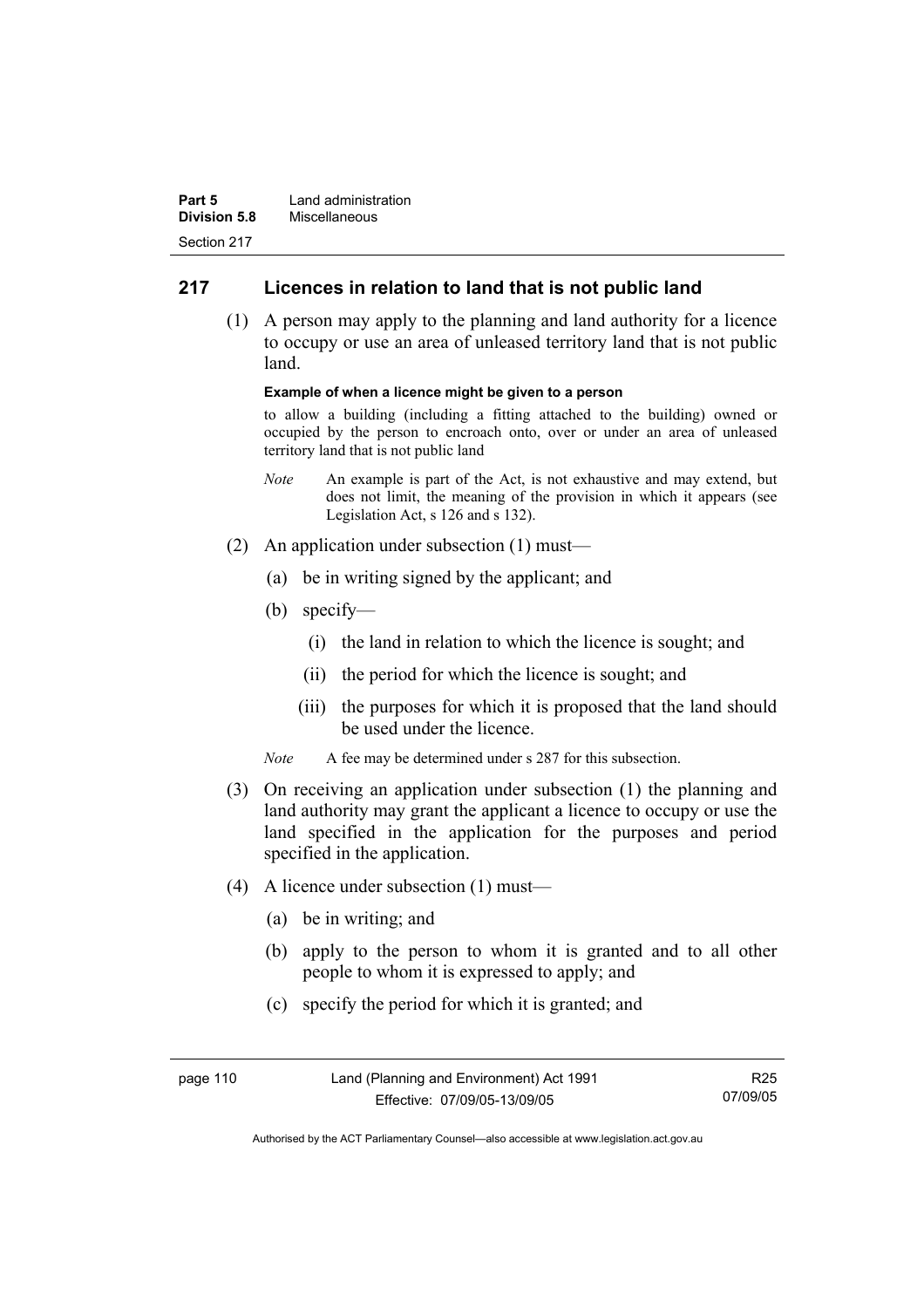- (d) be subject to the conditions (if any) that are specified in the licence.
- (5) A person is not required to hold a licence under this section to occupy or use an area of unleased territory land that is not public land if—
	- (a) the person holds a permit under the *Roads and Public Places Act 1937* to place an object in, over or across the area; and
	- (b) the area is being occupied or used in accordance with the permit; and
	- (c) for an occupation or use that requires an approval under division 6.2 (Approvals)—
		- (i) the occupation or use has been approved under that division; and
		- (ii) the person is complying with any conditions under section 245 (Conditional approvals) that apply to the approval.

# **218 Reservation of minerals**

A reservation of minerals contained in a lease of territory land must be read as a reservation of all minerals and mineral substances in or on the land, including gold, silver, copper, tin, other metals, ores and substances containing metals, gems, precious stones, coal, limestone, shale, mineral oils, valuable earths and substances, stone, clay, gravel and sand.

# **219 Rights to extract minerals**

- (1) The planning and land authority may, by a lease or other agreement, grant a person the right to extract minerals from specified territory land.
- (2) The provisions of a lease or other agreement entered under subsection (1) are the provisions agreed between the parties.

page 111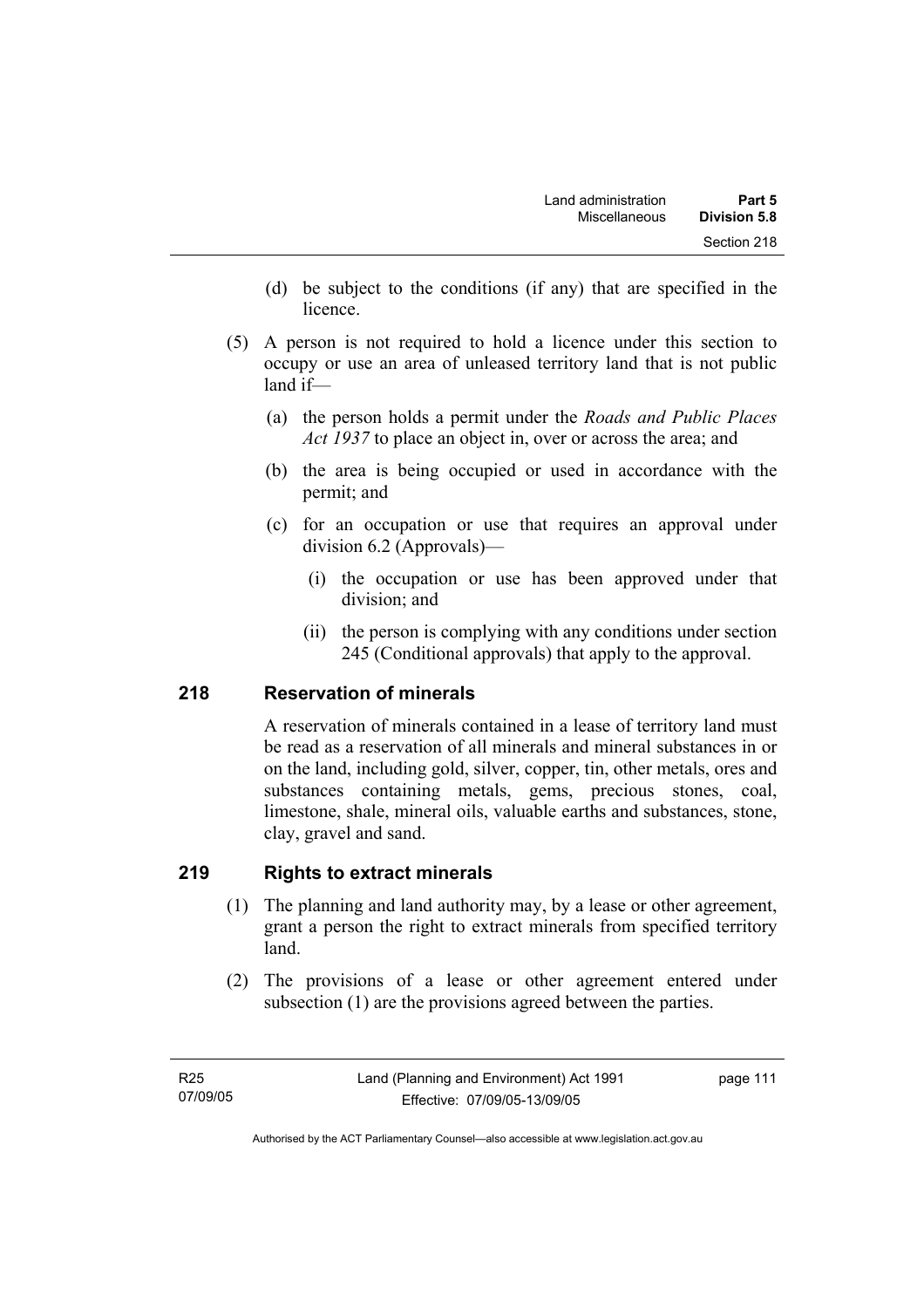| Part 5              | Land administration |
|---------------------|---------------------|
| <b>Division 5.8</b> | Miscellaneous       |
| Section 220         |                     |

#### **220 Access to lease documents and development agreements**

- (1) The *Freedom of Information Act 1989*, section 11 (2) does not apply to a document that is—
	- (a) a lease; or
	- (b) a variation of a lease; or
	- (c) a renewal of a lease;

if the document became a document of a Commonwealth agency before 1 January 1977.

- (2) A document that is—
	- (a) a lease; or
	- (b) a variation of a lease; or
	- (c) a renewal of a lease;

is taken not to be an exempt document for the *Freedom of Information Act 1989*.

 (3) A reference in this section to a *lease* is a reference to a lease of territory land.

page 112 Land (Planning and Environment) Act 1991 Effective: 07/09/05-13/09/05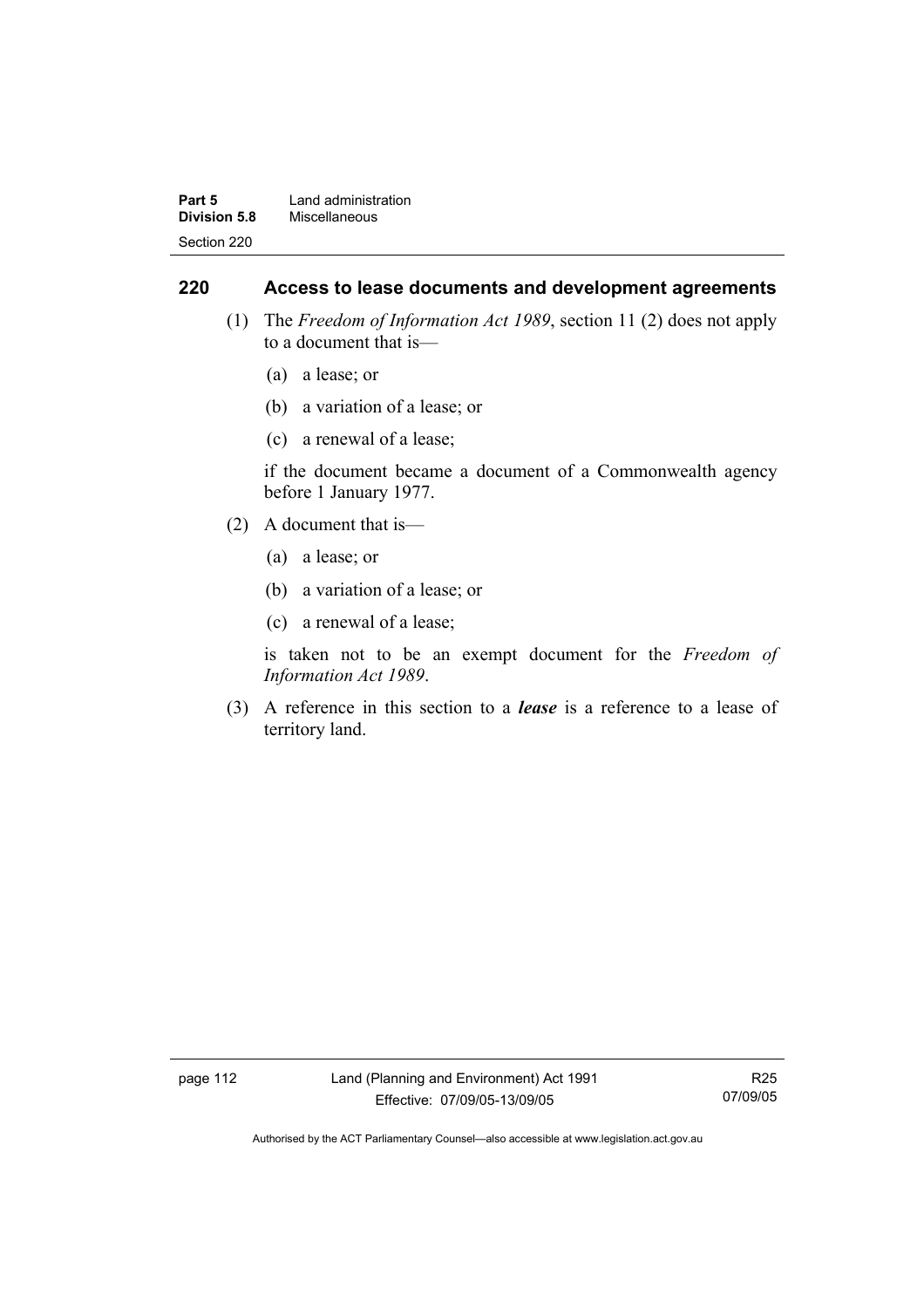# **Part 6 Approvals and orders**

# **Division 6.1 Preliminary**

# **222 Definitions for pt 6**

In this part:

*application* means an application for approval to undertake a development.

#### *approval* means—

- (a) an approval under section 230 (Approvals); or
- (b) if, on reconsideration of an original decision, an application for development is approved—an approval on reconsideration.

*Note* Div 6.2.4 deals with reconsideration of original decisions.

#### *building* includes—

- (a) an addition to a building; and
- (b) a structure attached to a building; and
- (c) a part of a building.

*building work*—see the *Building Act 2004*, section 6.

*consolidation*—see section 159.

*development* means activity in relation to land that consists of 1 or more of the following activities:

- (a) the erection, alteration or demolition of a building or structure on or under the land;
- (b) the carrying out of earthworks or other construction work on or under the land;

page 113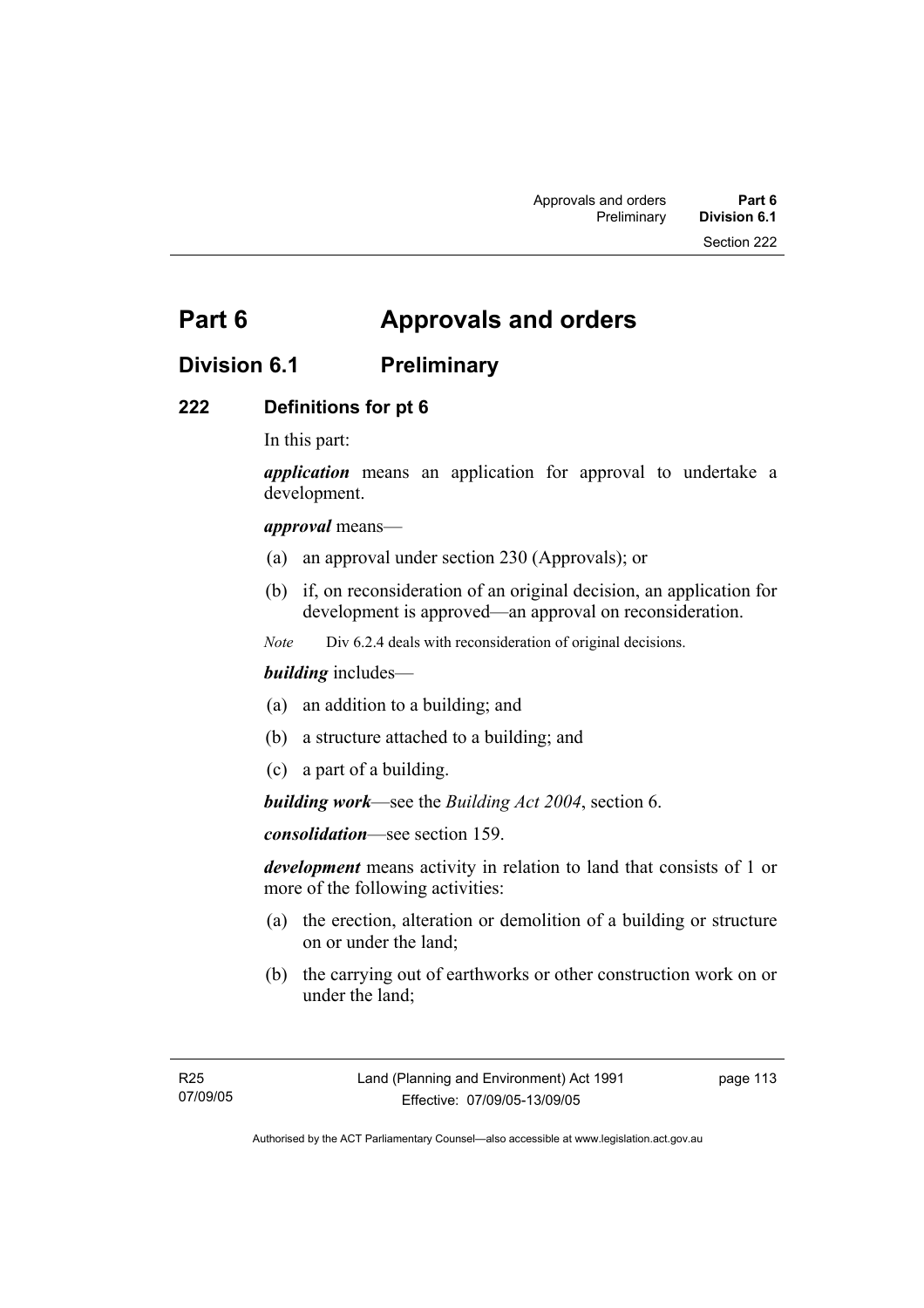#### **Part 6 Approvals and orders Division 6.1** Preliminary Section 222

- (c) the carrying out of work that would affect the landscape of the land except if the land—
	- (i) is leased for residential purposes only; and
	- (ii) is not registered, or nominated for provisional registration, under the *Heritage Act 2004*;
- (d) a use of the land for a business—
	- (i) that is a home business within the meaning of the plan; and
	- (ii) that is not expressly authorised by a current lease;
- (e) a use of the land for an activity—
	- (i) that is prescribed for section  $175(3)(a)$ ; and
	- (ii) that is not expressly authorised by a current lease;
- (f) if the land is unleased territory land—a use of the land that is not authorised by a current licence or permit granted for the land under an Act;
- (g) the erection, fixing or displaying of a sign or advertising material on the land, or on a structure or building on the land, otherwise than in accordance with a right to do so expressly given by a current licence granted under this Act, a current lease or a current permit under the *Roads and Public Places Act 1937*;
- (h) a variation of a lease of the land;
- (i) an activity declared by another Act to be a development activity for this part;

but does not include a use of unleased territory land by or on behalf of the Territory for a purpose for which it was used before the commencement of this Act.

*Executive* includes a Minister acting on behalf of the Executive.

| page 114 | Land (Planning and Environment) Act 1991 | R25.     |
|----------|------------------------------------------|----------|
|          | Effective: 07/09/05-13/09/05             | 07/09/05 |

Authorised by the ACT Parliamentary Counsel—also accessible at www.legislation.act.gov.au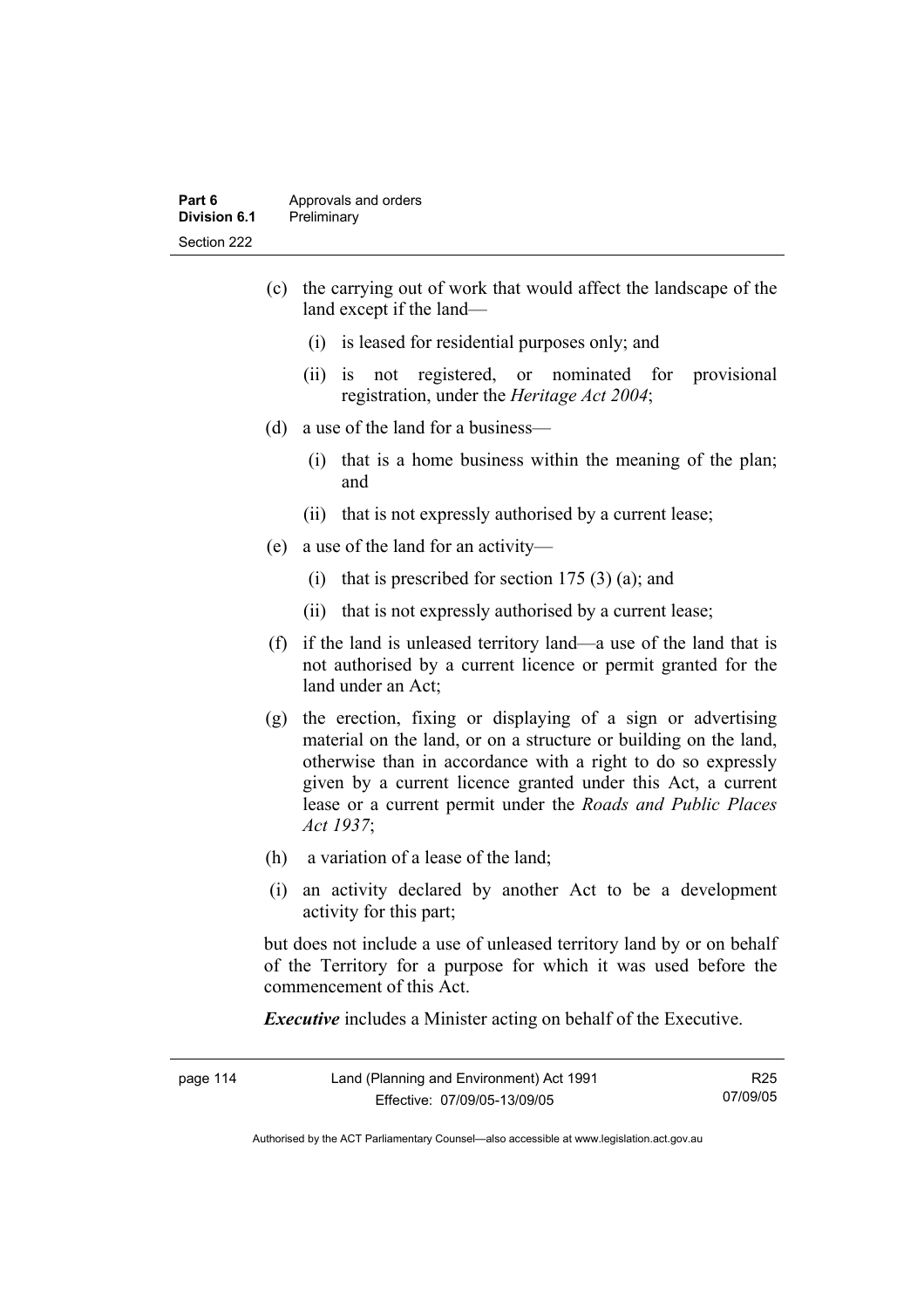*inspector* means a person appointed as an inspector under section 263 (1).

*lease*—see section 159.

*lessee*—see section 159.

*objection* means an objection under section 237.

*order* means—

- (a) an order under division 6.3; or
- (b) a decision under another Act that is declared by an Act to be an order for this part.

*original decision*—see section 246 (1).

*prescribed period* means the period specified in, or ascertained in accordance with, a regulation.

*prohibition notice*—see section 260 (1).

*relevant authority*, in relation to an application, means—

- (a) if the Minister has, under section 229B (Minister may decide some applications), decided to consider an application—the Minister; or
- (b) the planning and land authority.

*structure* includes a fence, mast, antenna, aerial, road, footpath, driveway, carpark, culvert or service conduit or cable.

*subdivision—*see section 159.

*variation*, of a lease—see section 223.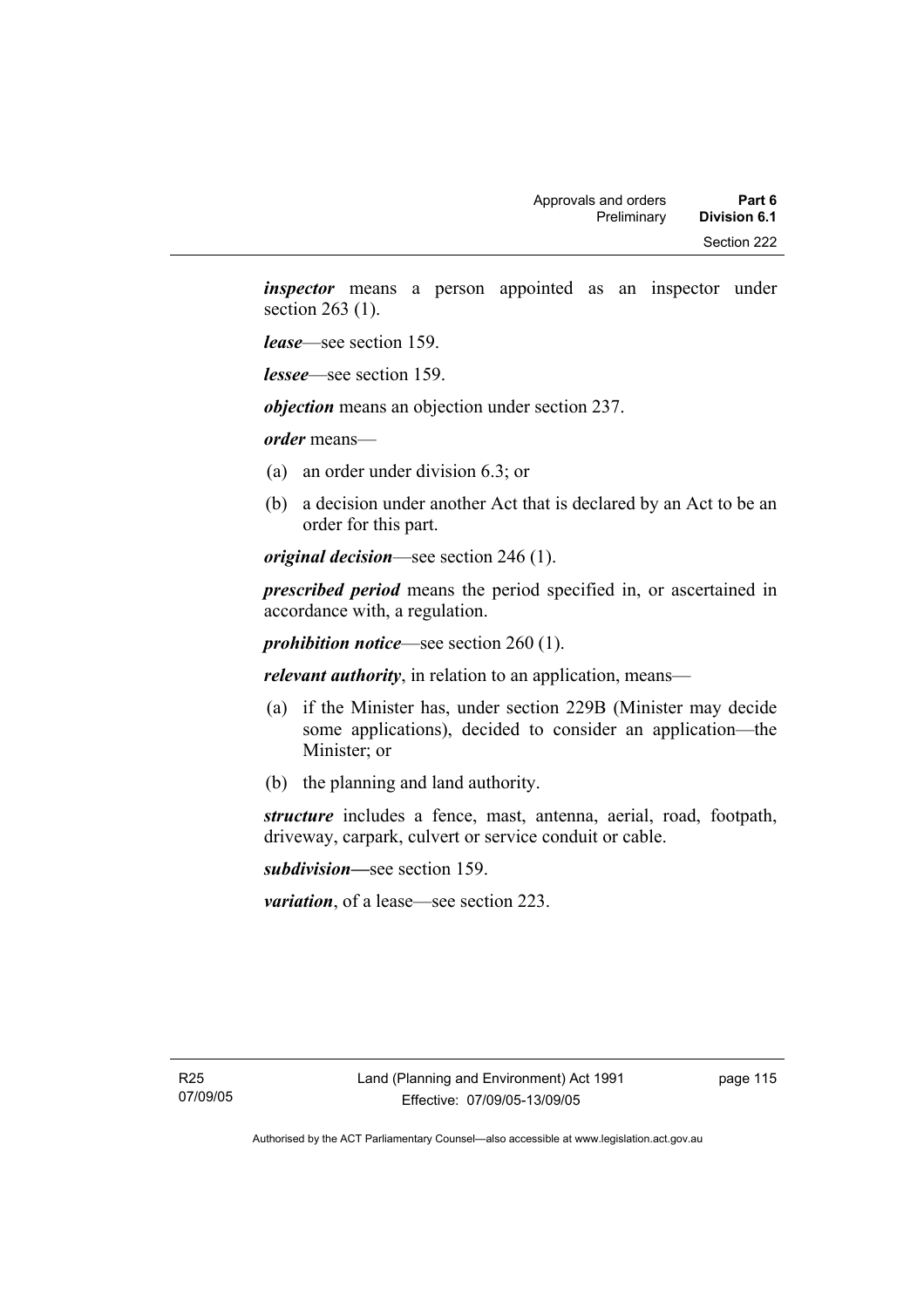# **223 Meaning of** *variation* **for pt 6**

- (1) In this part, *variation*, of a lease, includes—
	- (a) the surrender of a lease and the granting of a new lease subject to different provisions to the same lessee over all or part of the land comprised in the surrendered lease; and
	- (b) a consolidation; and
	- (c) a subdivision.
- (2) However, the *variation* of a lease does not include the surrender of a lease and the granting of a new lease to the same lessee over all or part of the land comprised in the surrendered lease if—
	- (a) the land is defined land within the meaning of section 31; or
	- (b) the new lease is granted under any of the following provisions:
		- (i) section 171 (Grant of further residential leases);
		- (ii) section 171A (Grant of further rural leases);
		- (iii) section 172 (Grant of further leases for purposes other than residential or rural).

# **Division 6.2 Approvals**

# **Subdivision 6.2.1 General**

# **225 Offence—development**

 (1) A person must not, without reasonable excuse, undertake a development otherwise than in accordance with an approval.

Maximum penalty: 50 penalty units.

 (2) A territory authority must not, without reasonable excuse, undertake a development except in accordance with an approval.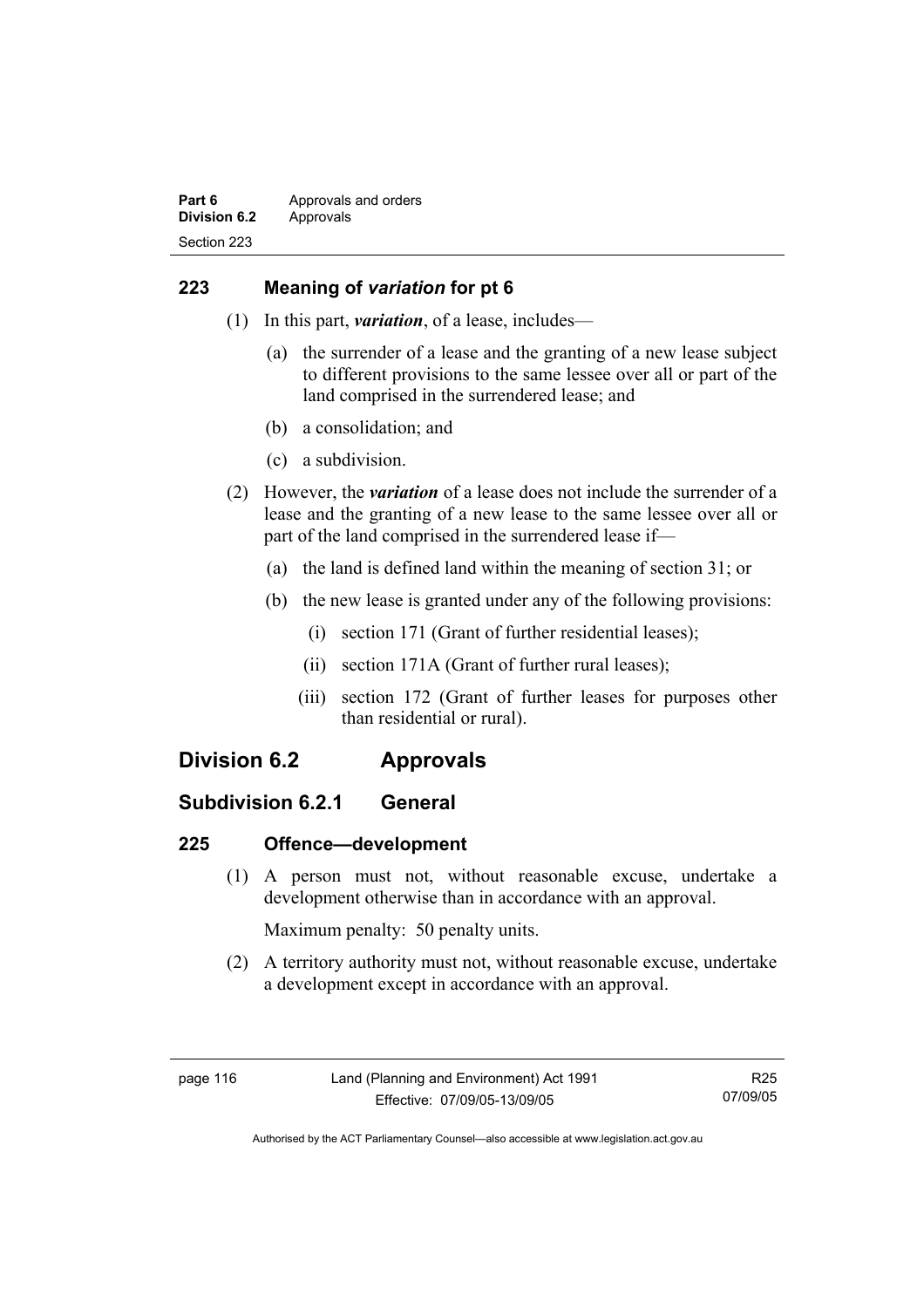#### **226 Application to undertake development**

- (1) An application for approval must—
	- (a) be signed by the applicant; and
	- (b) if the application is for approval of a variation of a lease—be accompanied by an assessment by an accredited valuer that sets out the amounts of the values represented by  $V_1$  and  $V_2$ in—
		- (i) for a variation that is not a consolidation or subdivision section 184A; or
		- (ii) for a variation consisting of a consolidation or subdivision—section 187C.
	- *Note 1* A fee may be determined under s 287 for this subsection.
	- *Note 2* If a form is approved under s 287A for an application or a declaration, the form must be used.
- (2) If the development to which the application relates requires construction work to be carried out on land that has previously been developed, and that is not leased for rural purposes, the application must be accompanied by a survey certificate given by a registered surveyor that shows—
	- (a) the boundaries of the land where the development is to be undertaken; and
	- (b) the location of each building or structure on the land; and
	- (c) the existing contours of the land.
- (3) A person is not entitled to apply to undertake a development of a rural lease if—
	- (a) the development is a variation of the lease that is a consolidation or subdivision; and
	- (b) the planning and land authority may not consent to the consolidation or subdivision under section 186H.

| <b>R25</b> | Land (Planning and Environment) Act 1991 | page 117 |
|------------|------------------------------------------|----------|
| 07/09/05   | Effective: 07/09/05-13/09/05             |          |

Authorised by the ACT Parliamentary Counsel—also accessible at www.legislation.act.gov.au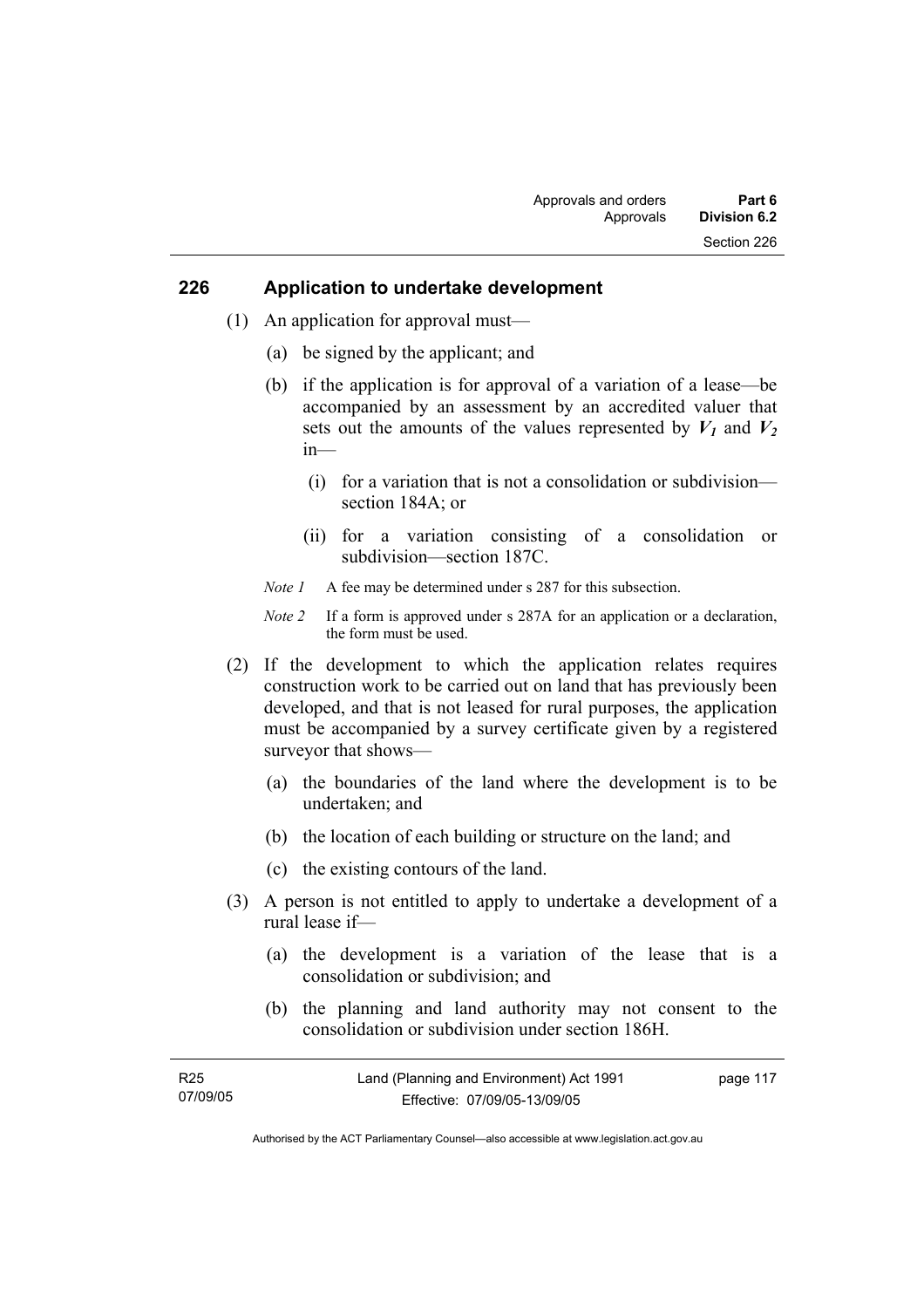| Part 6       | Approvals and orders |
|--------------|----------------------|
| Division 6.2 | Approvals            |
| Section 226  |                      |

- (4) If an application is made by a person who is not the lessee of the place to which the application relates, the application must, in addition to being signed by the person by whom it is made, be signed by—
	- (a) if the place to which the application relates is subject to a lease—the lessee of the place; or
	- (b) in any other case—the planning and land authority.
- (5) A lessee may, by writing, appoint a person to act on his or her behalf in relation to an application.
- (6) A person who signs an application under subsection (4) (a) is taken to be an applicant in relation to the application.
- (7) The planning and land authority may—
	- (a) correct a formal error in an application; or
	- (b) at the request of the applicant, make an alteration to an application.
- (8) If the planning and land authority makes an alteration or correction under subsection (7), the authority must—
	- (a) advise the applicant, or if there is more than 1, each applicant, that the alteration or correction has been made; and
	- (b) if notice has been given under section 229 of the making of the application—give notice in accordance with that section of the application as so altered or corrected.
- (9) An application may be made under this section in relation to a development that has been undertaken without approval.
- (10) The Minister may, in writing, exempt developments mentioned in subsection (2) from the application of the subsection.
- (11) An exemption is a disallowable instrument.

| <i>Note</i> | A disallowable instrument must be notified, and presented to the |
|-------------|------------------------------------------------------------------|
|             | Legislative Assembly, under the Legislation Act.                 |

| page 118 | Land (Planning and Environment) Act 1991 | R <sub>25</sub> |
|----------|------------------------------------------|-----------------|
|          | Effective: 07/09/05-13/09/05             | 07/09/05        |

Authorised by the ACT Parliamentary Counsel—also accessible at www.legislation.act.gov.au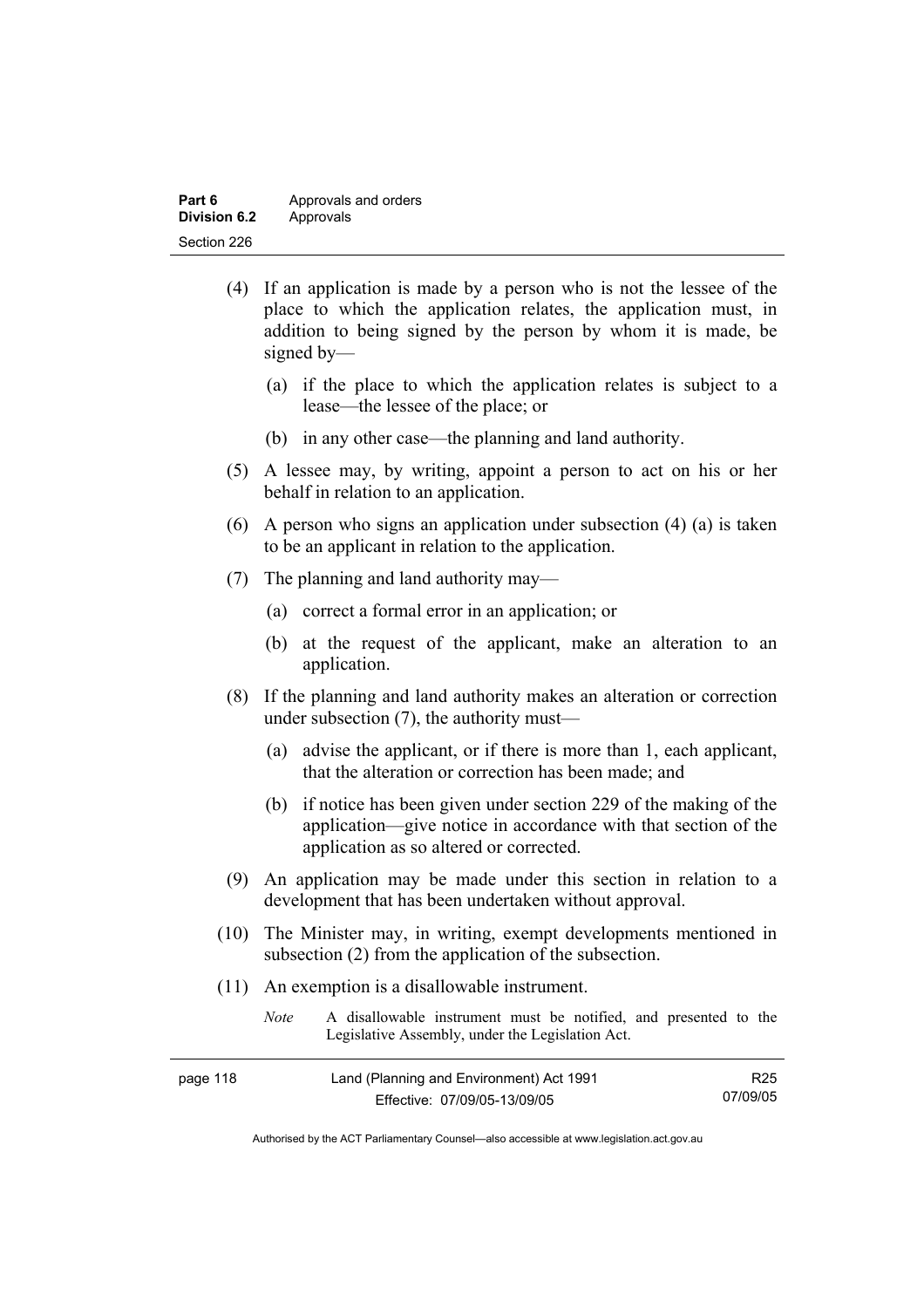(12) In this section:

*accredited valuer* means a person who is—

- (a) registered, licensed or approved under the law of the Commonwealth or a State to carry out valuations of property; or
- (b) accredited as a certified practising valuer by the body known as the Australian Property Institute.

#### **227 Register of applications, approvals, orders and lease and development conditions**

- (1) The planning and land authority must keep a register of—
	- (a) each alteration or correction to an application made under section 226 $(7)$ ; and
	- (b) each application that has not been withdrawn, or that is not to be taken to have been withdrawn and in relation to which the period for making an application under section 275 or section 276 has not ended; and
	- (c) each notice given to the heritage council under section 229 of a development application that relates to a place or object registered, or nominated for provisional registration, under the *Heritage Act 2004*; and
	- (d) each advice given to the planning and land authority by the heritage council under the *Heritage Act 2004*, section 60 (Advice about effect of development on heritage significance); and
	- (e) each approval in relation to which the period for making an application under section 275 or section 276 has not ended; and
	- (f) each approval, for the period for which it remains in force; and
	- (g) each order, for the period for which it remains in effect; and

page 119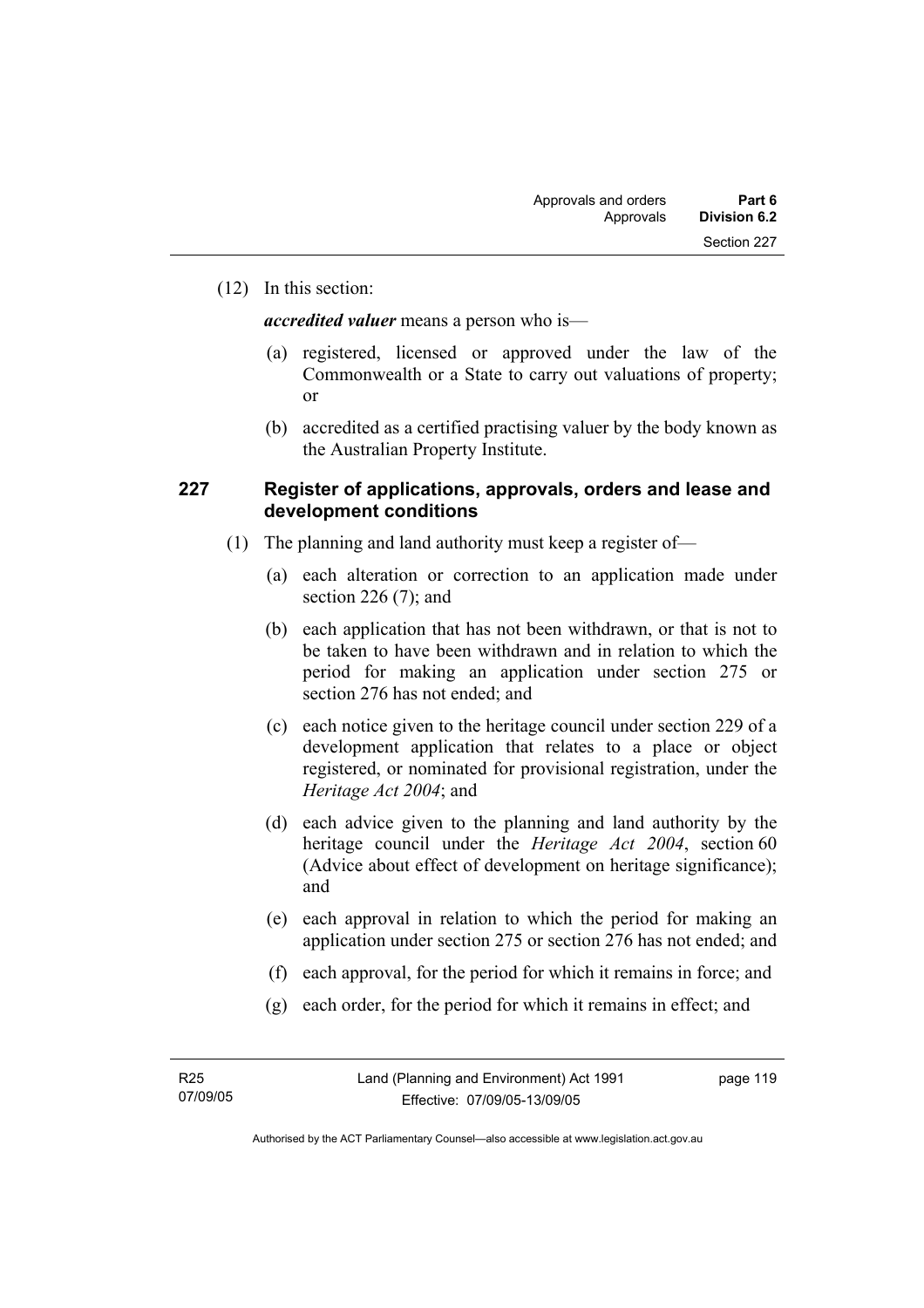| Part 6              | Approvals and orders |
|---------------------|----------------------|
| <b>Division 6.2</b> | Approvals            |
| Section 228         |                      |

- (h) the lease and development conditions (if any) applicable to a lease granted after the commencement of this paragraph; and
- (i) any comments of the planning and land authority or the planning and land council given to the planning and land authority for the Minister's consideration of an application under section 229B (Minister may decide some applications); and
- (j) if an application has been reconsidered under subdivision 6.2.4—the date and details of the decision on reconsideration; and
- (k) details of any minor amendment made under section 247.
- (2) The planning and land authority may enter in the register details of lease and development conditions applicable to a lease granted before the commencement of subsection (1) (h).
- (3) A person may, during office hours—
	- (a) inspect the register; and
	- (b) make copies of, or take extracts from, the register or any part of a document relevant to an application.
	- *Note* A fee may be determined under s 287 for par (b).
- (4) In this section:

*lease and development condition*, for a lease, means a condition, other than a condition contained in the lease, that—

- (a) was approved by the Territory when the lease was granted; and
- (b) regulates the development or use of the land that is subject to the lease.

#### **228 Restrictions on inspection of applications**

 (1) An applicant for approval to undertake a development may apply in writing to the planning and land authority for a part of any copy of

| page 120 | Land (Planning and Environment) Act 1991 | R25      |
|----------|------------------------------------------|----------|
|          | Effective: 07/09/05-13/09/05             | 07/09/05 |

Authorised by the ACT Parliamentary Counsel—also accessible at www.legislation.act.gov.au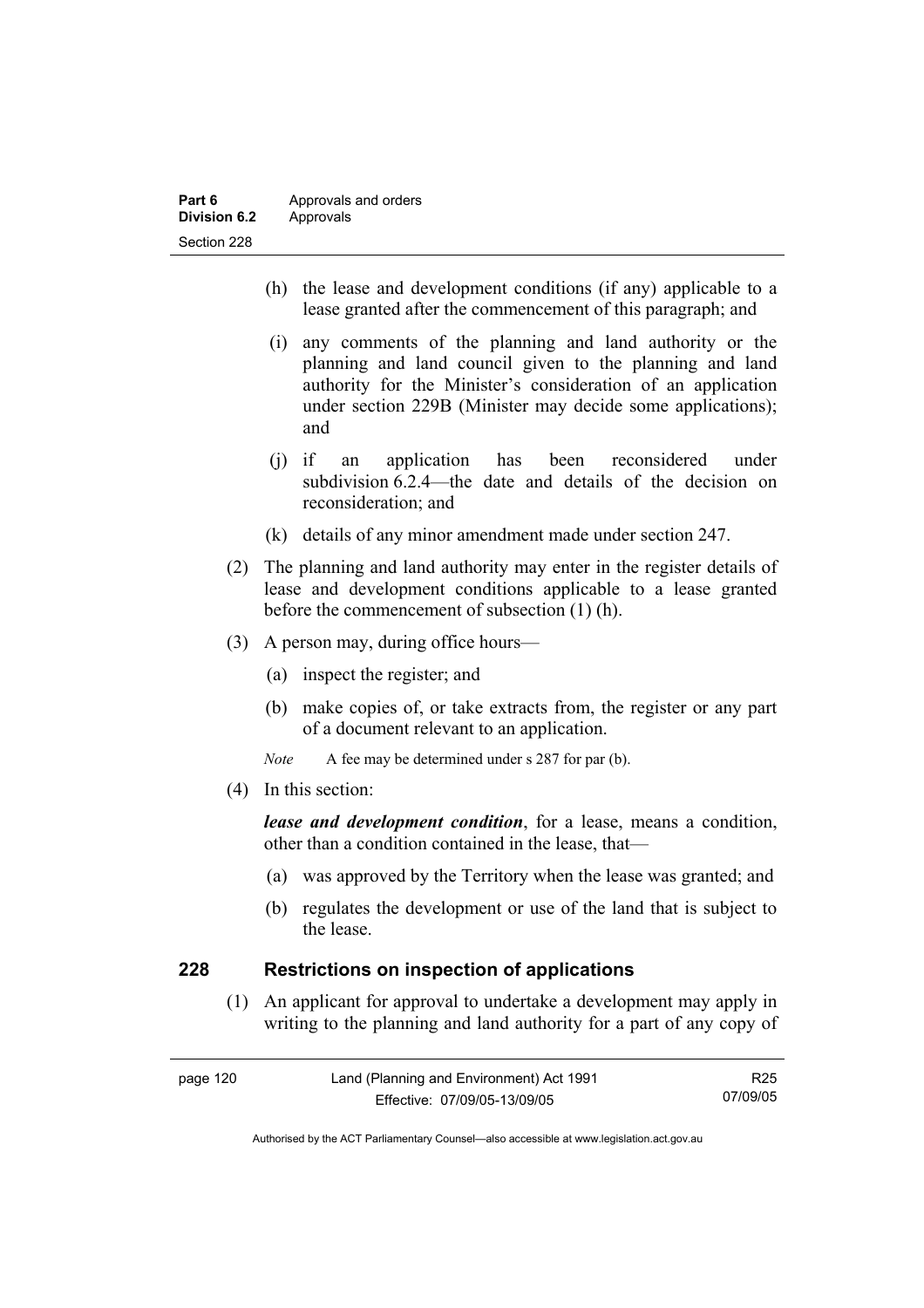the application to be excluded from being made available to the public or for public inspection.

- (2) The planning and land authority may approve or refuse to approve an application under subsection (1).
- (3) The planning and land authority must approve an application if satisfied that—
	- (a) the part of the application for approval to undertake a development to which the application under subsection (1) relates contains information—
		- (i) about the personal or business affairs of a person; or
		- (ii) that has been given to the authority in confidence; or
		- (iii) the publication of which would disclose a trade secret; or
		- (iv) the disclosure of which is likely to affect the conduct of a person's lawful business affairs; and
	- (b) it would not be in the public interest for the part to be published.
- (4) If a part of an application is excluded from the copies of that application made available to the public or for public inspection, each copy must include a statement to the effect that an unspecified part of the application has been excluded for the purpose of protecting the confidentiality of information included in that part.

# **229 Notice of application**

- (1) The planning and land authority must—
	- (a) if a place other than unleased land adjoining the place to which an application relates—
		- (i) is occupied—give notice by post of the making of the application to the lessee of the adjoining place at the address of the adjoining place; or

| R25      | Land (Planning and Environment) Act 1991 | page 121 |
|----------|------------------------------------------|----------|
| 07/09/05 | Effective: 07/09/05-13/09/05             |          |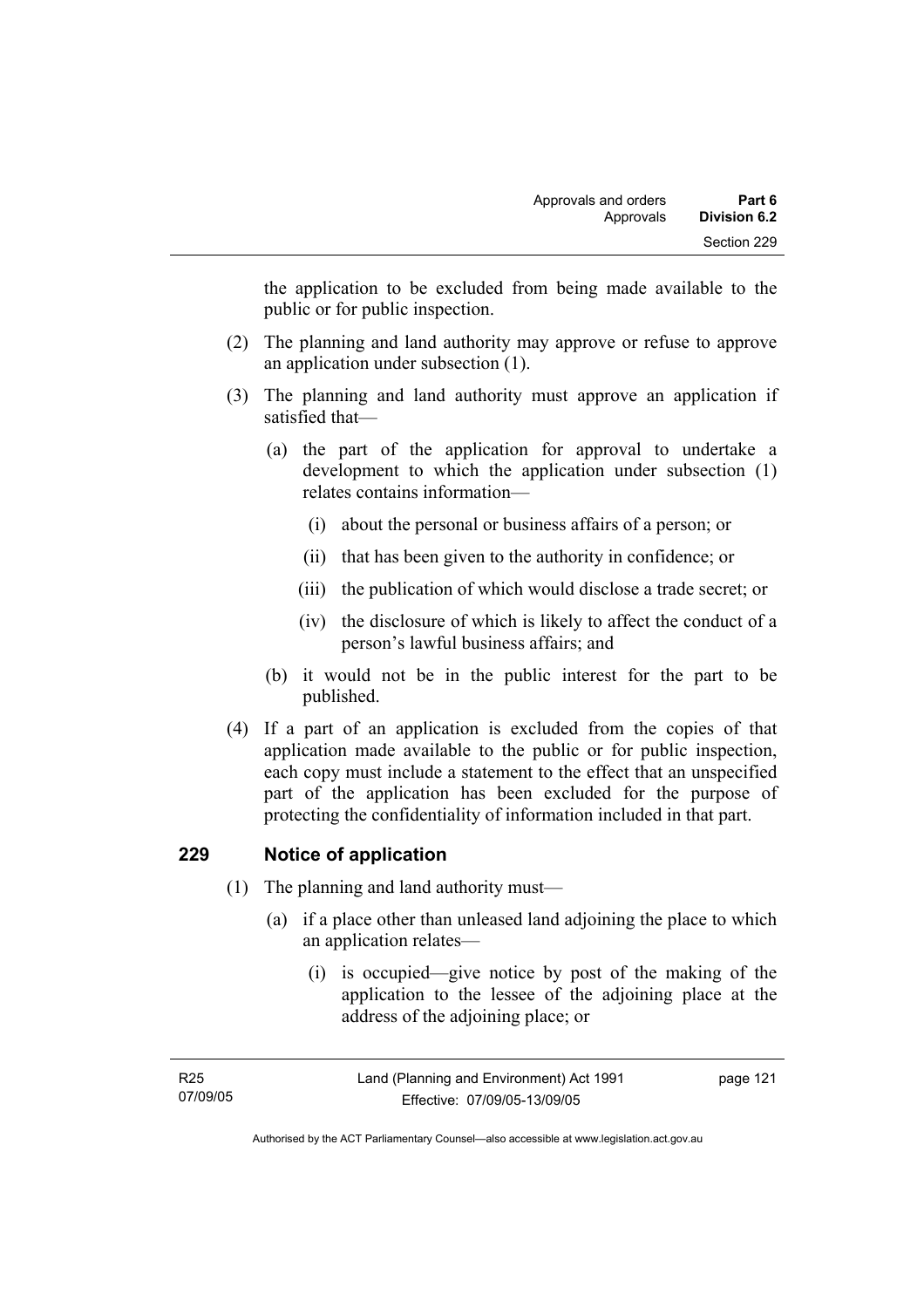- (ii) is unoccupied—give notice by post to the lessee of the adjoining place at the address of the lessee last-known to the authority; and
- (b) publish notice of the making of each application in a daily newspaper.
- (2) Subsection (1) (a) does not apply—
	- (a) if, in the opinion of the planning and land authority, the number of places adjoining the place to which the application relates is such that it would be impractical to give notice by post to the lessee of each place; or
	- (b) in relation to a place adjoining the place to which the application relates that is leased by the applicant or a person for whom the applicant has been appointed to act as agent.
- (3) The planning and land authority must, if the application relates to a development that is or includes a variation of a lease, give written notice of the making of the application to each person having an estate or interest in the land subject to the lease to be varied (being an estate or interest that is registered under the *Land Titles Act 1925*).

*Note* For how documents may be given, see the Legislation Act, pt 19.5.

- (4) The planning and land authority
	- (a) must give the heritage council—
		- (i) notice of each application that relates to a place or object registered, or nominated for provisional registration, under the *Heritage Act 2004*; and
		- (ii) a copy of each application mentioned in subparagraph (i); and
		- (iii) a copy of each objection, or document containing comments about the development, received by the

| page 122 | Land (Planning and Environment) Act 1991 | R25      |
|----------|------------------------------------------|----------|
|          | Effective: 07/09/05-13/09/05             | 07/09/05 |

Authorised by the ACT Parliamentary Counsel—also accessible at www.legislation.act.gov.au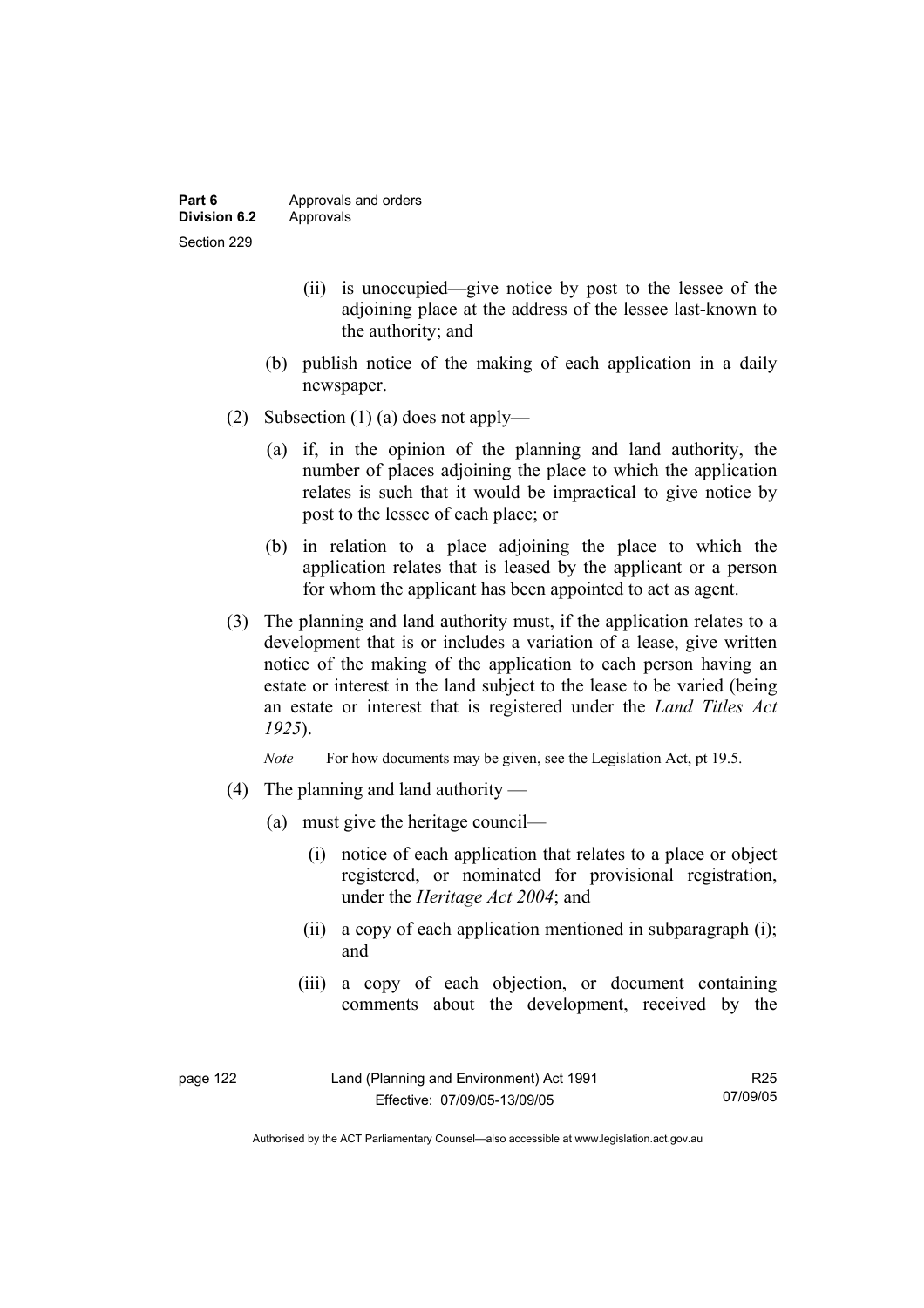authority that relate to the effect of the development on the heritage significance of the place or object; and

- (b) must give to the conservator a copy of each application that involves, or is likely to involve, damage to a significant tree under the *Tree Protection (Interim Scheme) Act 2001*; and
- (c) must give to the conservator for comment a copy of each application that relates to public land; and
- (d) may give a copy of an application to any other entity for comment.
- (5) The planning and land authority must give the environment protection authority written notice of an application in relation to a development—
	- (a) listed in the *Environment Protection Act 1997*, schedule 1; or
	- (b) that has the potential to cause serious or material environmental harm within the meaning of that Act.
- (6) The planning and land authority must erect on the place to which an application relates a sign that specifies the development proposed to be undertaken in relation to that place.
- (7) A person must not, without lawful excuse, move, deface, damage, obscure or otherwise interfere with a sign erected under subsection  $(6)$ .

Maximum penalty: 5 penalty units.

 (8) A person must not, without reasonable excuse, prevent or restrict access to a sign erected under subsection (6).

Maximum penalty: 5 penalty units.

 (9) The validity of an approval is not affected by a failure by the planning and land authority to comply with subsection (6).

page 123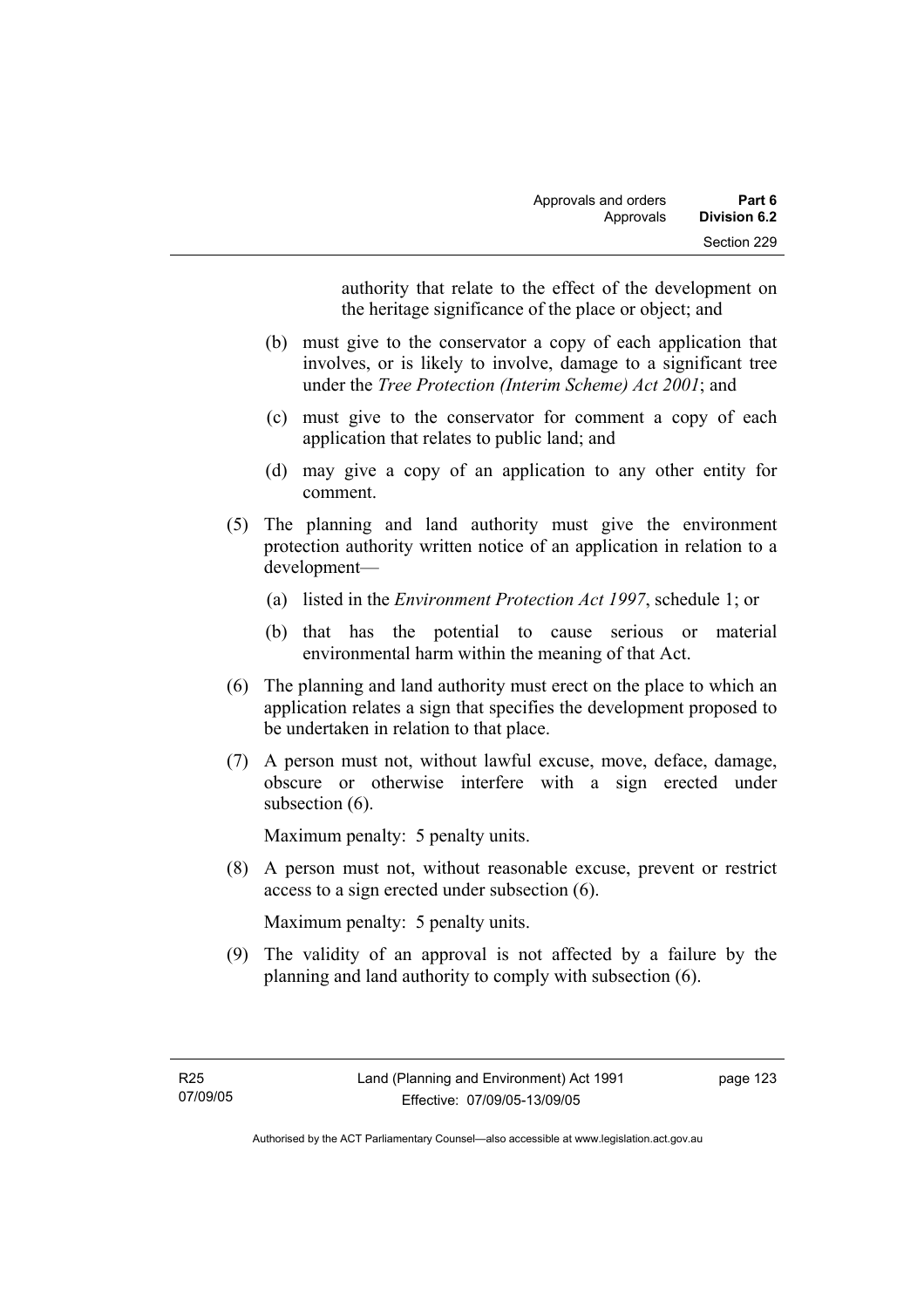| Part 6       | Approvals and orders |
|--------------|----------------------|
| Division 6.2 | Approvals            |
| Section 229A |                      |

 (10) A reference in subsection (1) to a *lessee* is a reference to the person registered as lessee in the register kept under the *Land Titles Act 1925* in relation to the place to which the application relates.

# **229A Direction that applications be submitted to Minister**

- (1) The Minister may, in writing, direct the planning and land authority to refer to the Minister an application that has not been decided by the authority.
	- *Note* The *Planning and Land Act 2002*, s 10 provides that the planning and land authority must comply with directions given to it under a territory law.
- (2) If the application relates to a place or object registered, or nominated for provisional registration, under the *Heritage Act 2004*, the planning and land authority must give a copy of the direction to the heritage council.
- (3) When complying with the direction, the planning and land authority must also give the Minister—
	- (a) the information and documents received by the authority in relation to the application, including any advice under the *Heritage Act 2004*, section 60 (Advice about effect of development on heritage significance); and
	- (b) any other relevant information and documents held by the authority.
- (4) If the Minister gives a direction under subsection (1) in relation to an application, the planning and land authority must take no further action that would lead to a decision by the authority on the application.

#### **229B Minister may decide some applications**

 (1) This section applies in relation to an application referred to the Minister under section 229A.

| page | 2Δ |
|------|----|
|------|----|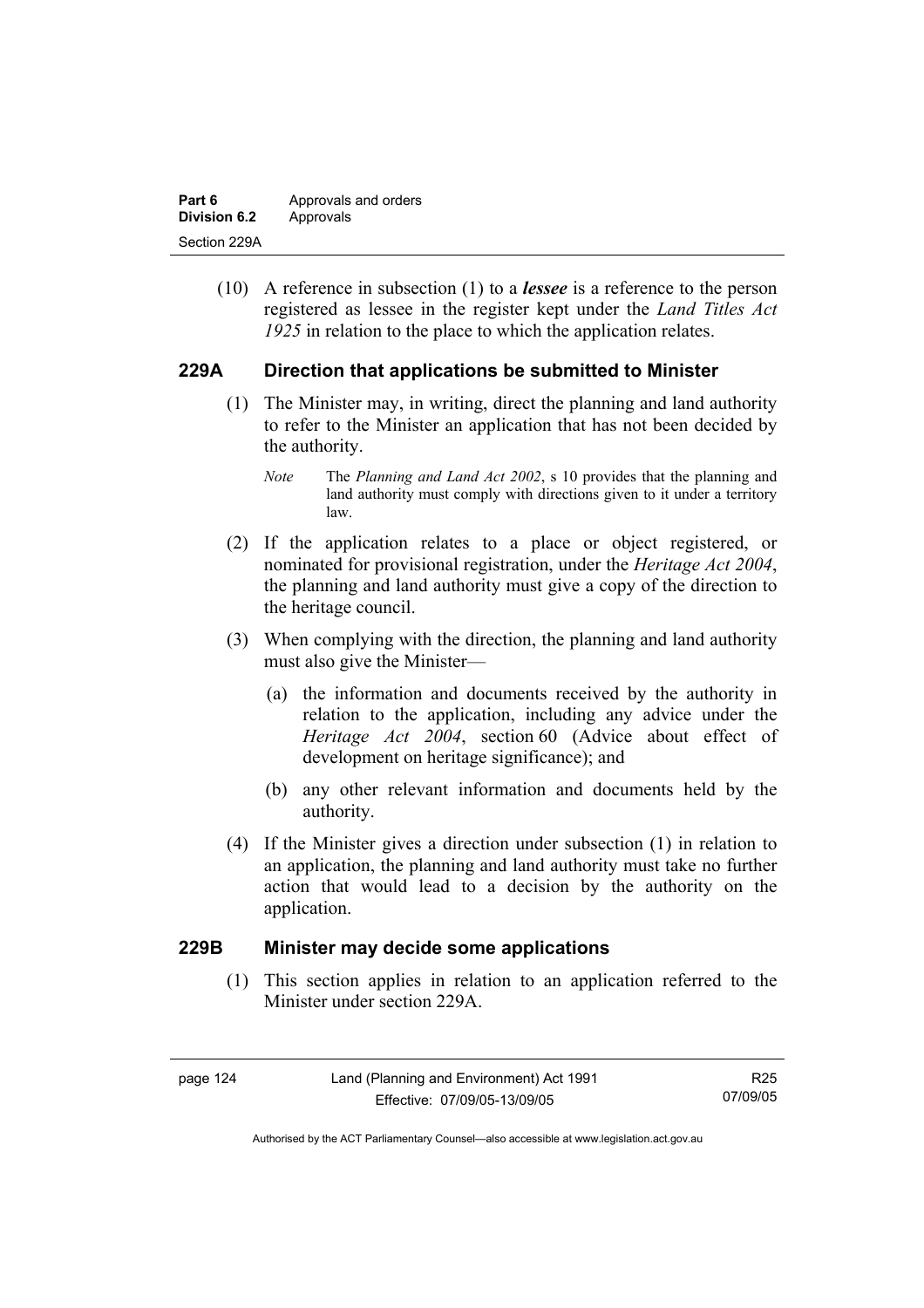- (2) The Minister may decide to consider the application if, in the Minister's opinion—
	- (a) the application raises a major policy issue; or
	- (b) the application seeks approval for a development that may have a substantial effect on the achievement or development of objectives of the territory plan; or
	- (c) the approval or refusal of the application would provide a substantial public benefit.
- (3) If the Minister decides to consider an application, the Minister must tell the planning and land authority in writing about the decision.
- (4) An advice under subsection (3) is a notifiable instrument.

*Note* A notifiable instrument must be notified under the Legislation Act.

- (5) An advice under subsection (3) must be notified under the Legislation Act within 3 weeks after the day it is given.
- (6) If the Minister decides to consider an application, the Minister must—
	- (a) tell the applicant in writing about the decision and the grounds on which the decision was made; and
	- (b) if the application relates to a place or object registered, or nominated for provisional registration, under the *Heritage Act 2004*—ensure that the Minister has the advice of the heritage council under that Act, section 60 (Advice about effect of development on heritage significance); and
	- (c) ensure that the Minister has the comments of the planning and land authority and the planning and land council on the application; and
	- (d) approve or refuse the application under section 230.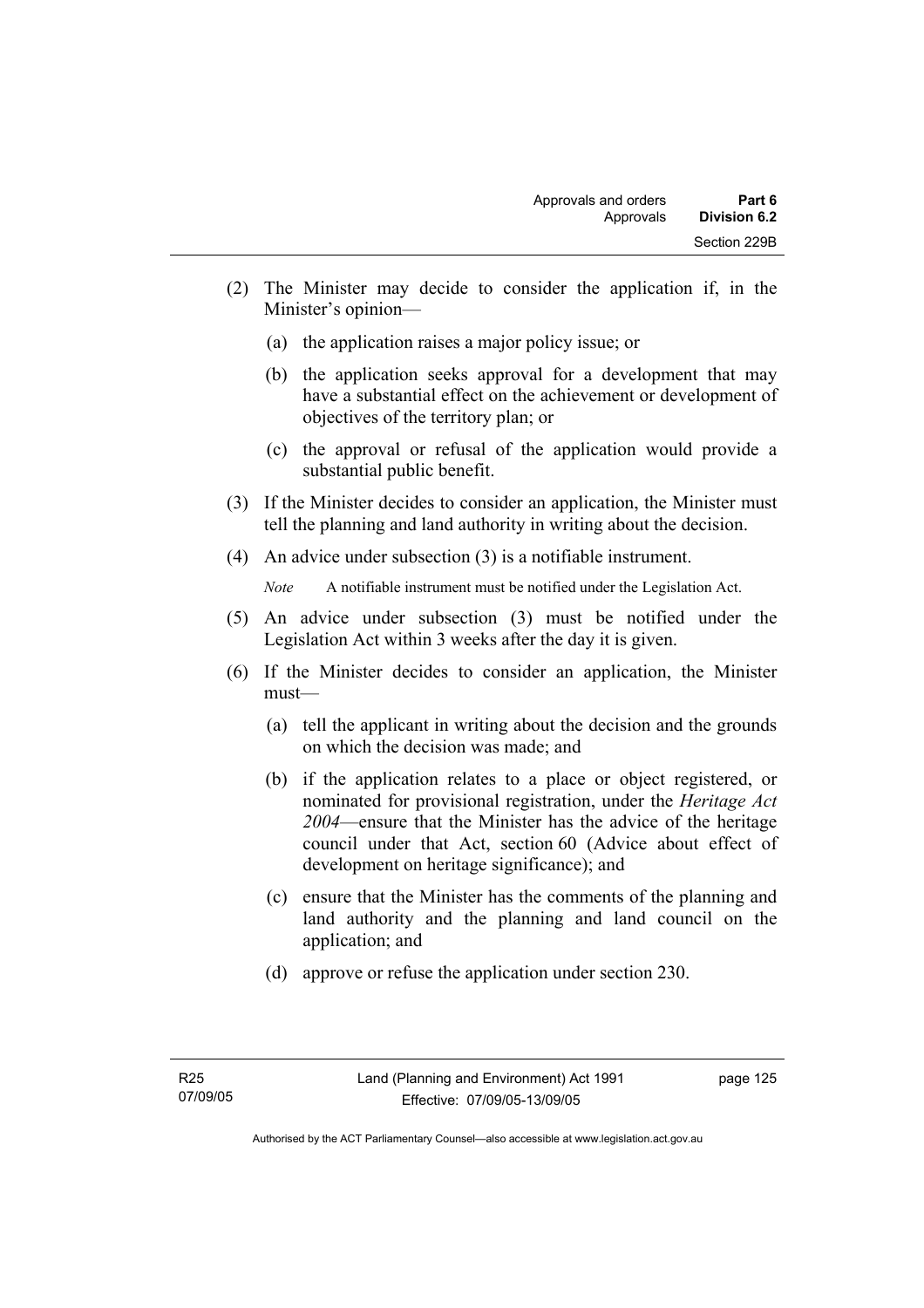| Part 6       | Approvals and orders |
|--------------|----------------------|
| Division 6.2 | Approvals            |
| Section 230  |                      |

- (7) Within 3 sitting days after the day the Minister decides an application, the Minister must present to the Legislative Assembly a statement containing—
	- (a) a description of the development to which the application relates; and
	- (b) details of the land where the development is proposed to take place; and
	- (c) the applicant's name; and
	- (d) details of the Minister's decision; and
	- (e) the grounds for the decision.
- (8) The statement under subsection (7) must be accompanied by a copy of the comments of the planning and land council on the application to which the statement relates.
- (9) If the Minister is satisfied that the Minister should not consider the application, the Minister must refer the application back to the planning and land authority for decision.

# **230 Approvals**

- (1) The relevant authority may approve or refuse to approve an application.
- (2) The relevant authority is taken to have refused to approve an application if the authority fails to make a decision in relation to the application before the end of the prescribed period.
- (3) However, the relevant authority may approve an application at any time until the earliest of the following dates:
	- (a) the date when the administrative appeals tribunal has finally dealt with an application under section 275 to review the relevant authority's deemed refusal under subsection (2) of this section;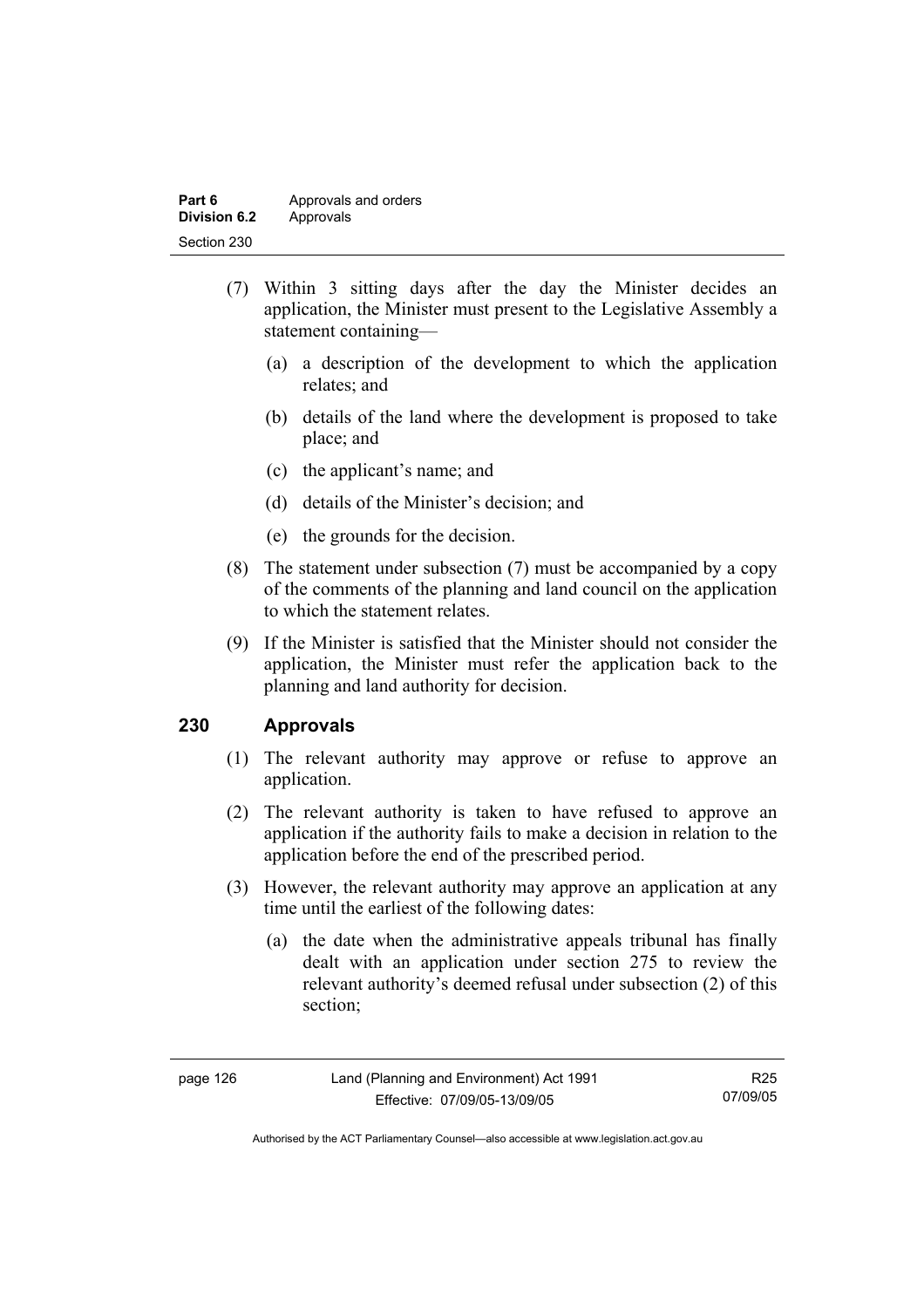- (b) 6 months after the date of the application, unless paragraph (c) applies;
- (c) if an assessment or a variation to the plan is required in relation to the application—12 months after the date of the application.
- (4) If the relevant authority approves an application to undertake a development that includes an activity that is not permitted by a lease of the land where the activity is to be carried out, the approval must not take effect in relation to that activity until the lease is varied to permit the activity.
- (5) Subsection (4) does not apply in relation to—
	- (a) an activity mentioned in section 222 (1), definition of *development*, paragraph (c); or
	- (b) an activity included in a development of a type prescribed for section 175 (3) (a); or
	- (c) an activity prescribed for section 175 (3) (b).

#### **231 Matters to be considered by relevant authority**

- (1) In approving or refusing to approve an application, the relevant authority must consider the following:
	- (a) the comments of any entity to which the authority referred the application for comment;
	- (b) each objection or other submission received by the authority in relation to the application that has not been withdrawn;
	- (c) a preliminary assessment under division 4.2, or a report under section 128, in relation to the environmental impact of the proposed development;
	- (d) any assessment made, or the report of any inquiry conducted, in relation to the proposed development;

page 127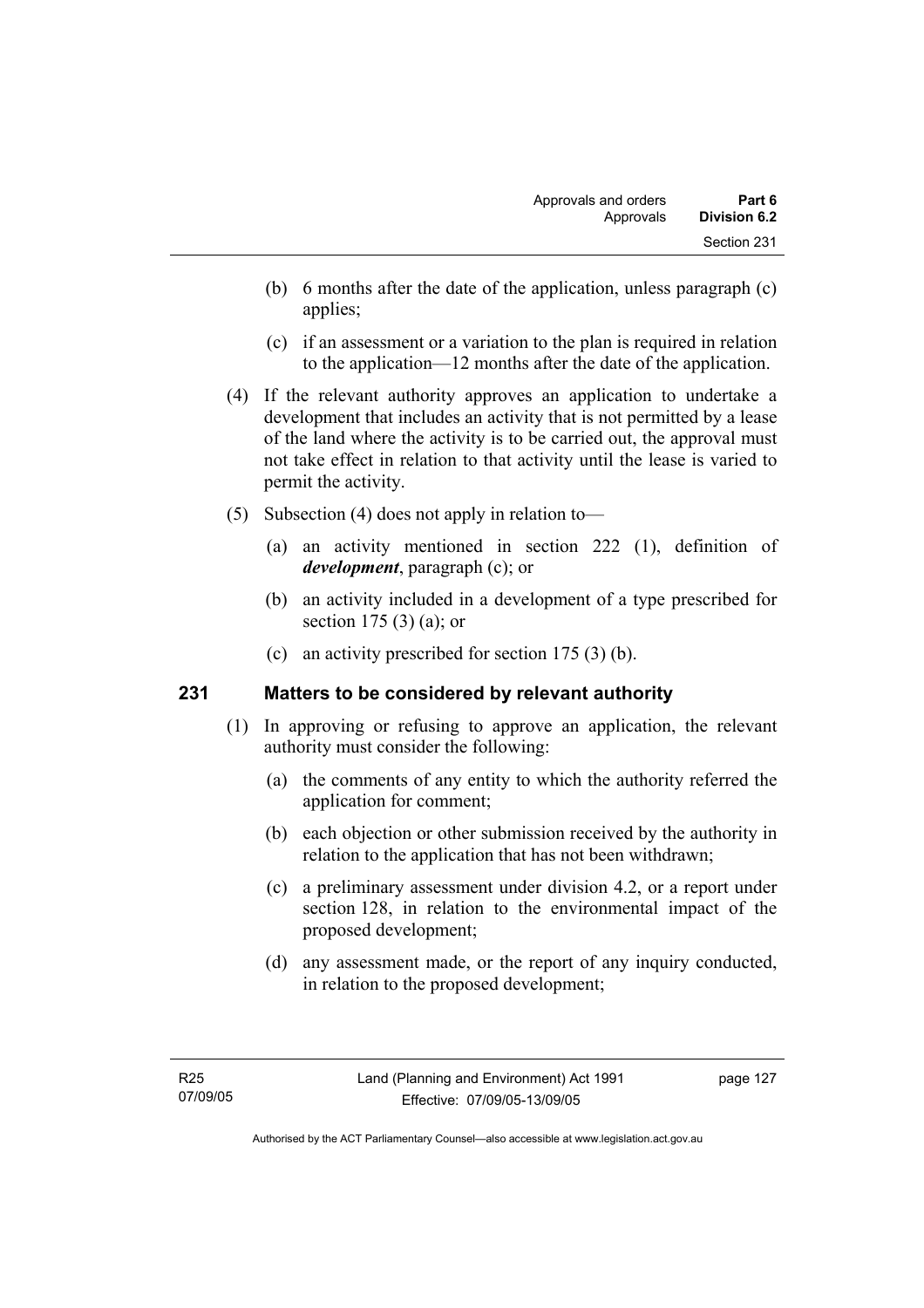| Part 6       | Approvals and orders |
|--------------|----------------------|
| Division 6.2 | Approvals            |
| Section 231  |                      |

- (e) any advice given to the authority by the heritage council under the *Heritage Act 2004*, section 60 (Advice about effect of development on heritage significance) within 15 working days after the day the council is given notice of the application by the authority;
- (f) if the relevant authority is the Minister—the comments of the planning and land authority and the planning and land council.
- (2) The relevant authority may make a decision under section 230 that is inconsistent with any heritage council advice under the *Heritage Act 2004*, section 60 only if satisfied that—
	- (a) the following have been considered—
		- (i) all applicable heritage guidelines;
		- (ii) all reasonable development options and design solutions;
		- (iii) any prudent and feasible alternative to the proposed development, or relevant aspects of it; and
	- (b) as far as practicable, the decision avoids or minimises any adverse impact on the heritage significance of the place; and
	- (c) on balance, the decision is consistent with the objects of the territory plan.
- (3) Also, if the proposed development would be affected by heritage guidelines relating to the heritage significance of an Aboriginal place or object registered, or nominated for provisional registration, under the *Heritage Act 2004*, the relevant authority must consult each representative Aboriginal organisation and consider any further comments by the heritage council about the development.
- (4) In this section:

*Aboriginal object*—see the *Heritage Act 2004*, section 9. *Aboriginal place*—see the *Heritage Act 2004*, section 9.

Authorised by the ACT Parliamentary Counsel—also accessible at www.legislation.act.gov.au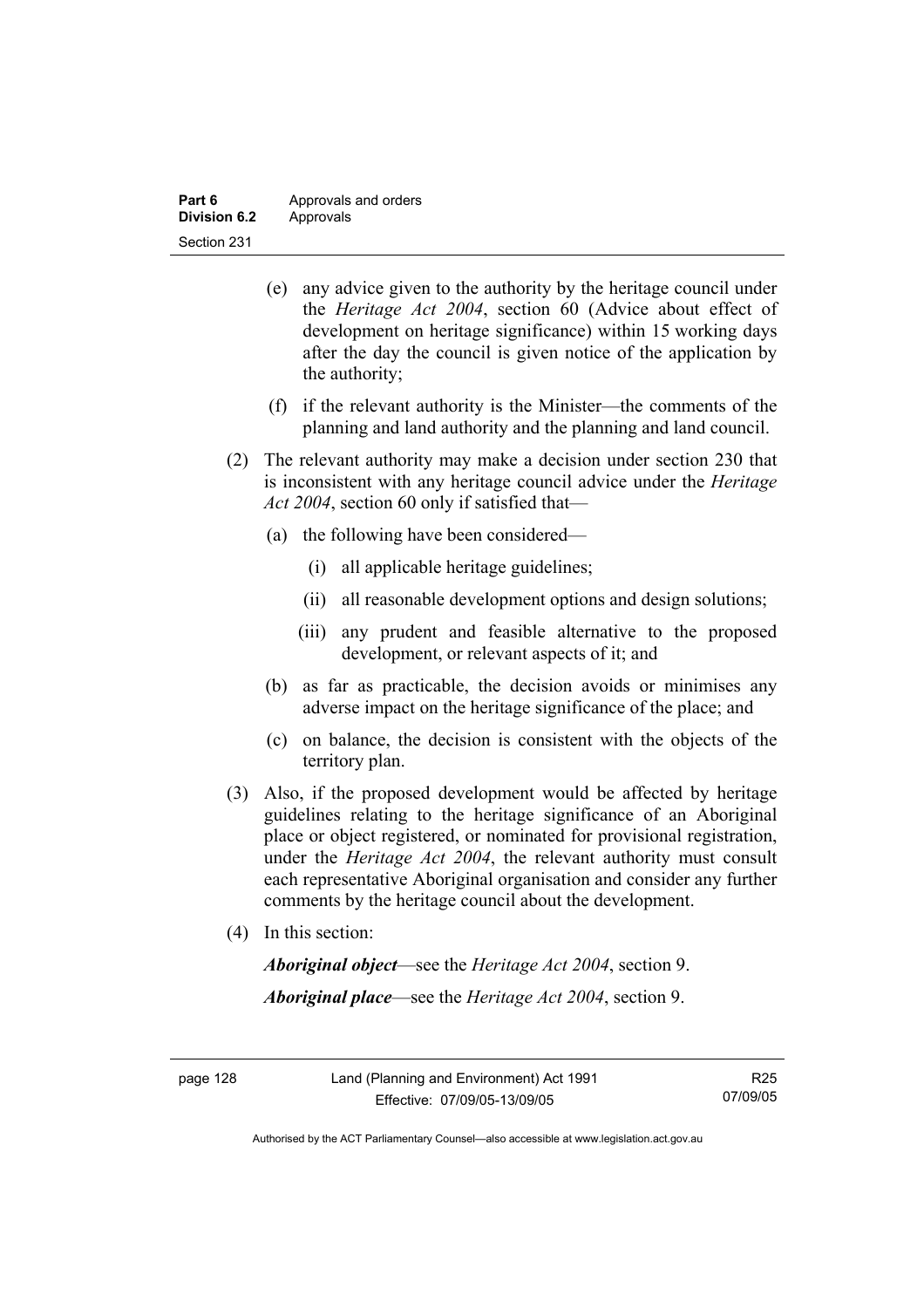*representative Aboriginal organisations*—see the *Heritage Act 2004*, section 14.

# **232 Duty of applicants**

- (1) The planning and land authority may direct an applicant—
	- (a) to give the notice of the application that the authority would, apart from this section, be required to give; and
	- (b) to give notice to any other person.
- (2) The planning and land authority need not give notice of an application under section 229 (Notice of application) or another Act if the authority gives a direction under subsection (1).
- (3) If an applicant fails to comply with a direction under subsection (1), the application is to have been withdrawn.
- (4) The applicant must pay the cost of a notice given in accordance with a direction under subsection (1).
- (5) If the planning and land authority publishes a notice under section 229 (1) (b), the reasonable cost of the notice is a debt payable by the applicant to the Territory.
	- *Note* If a form is approved under s 287A for a notice under par (a) or (b), the form must be used.

#### **233 More information**

- (1) The planning and land authority may, by written notice, require an applicant to give to the authority, within the period specified in the notice (of not less than 28 days), either orally or in writing, the further information relating to the application that is specified in the notice.
- (2) An applicant may, at any time before the end of the period specified in a notice under subsection (1), apply to the planning and land authority for an extension of the period within which the applicant is to give information.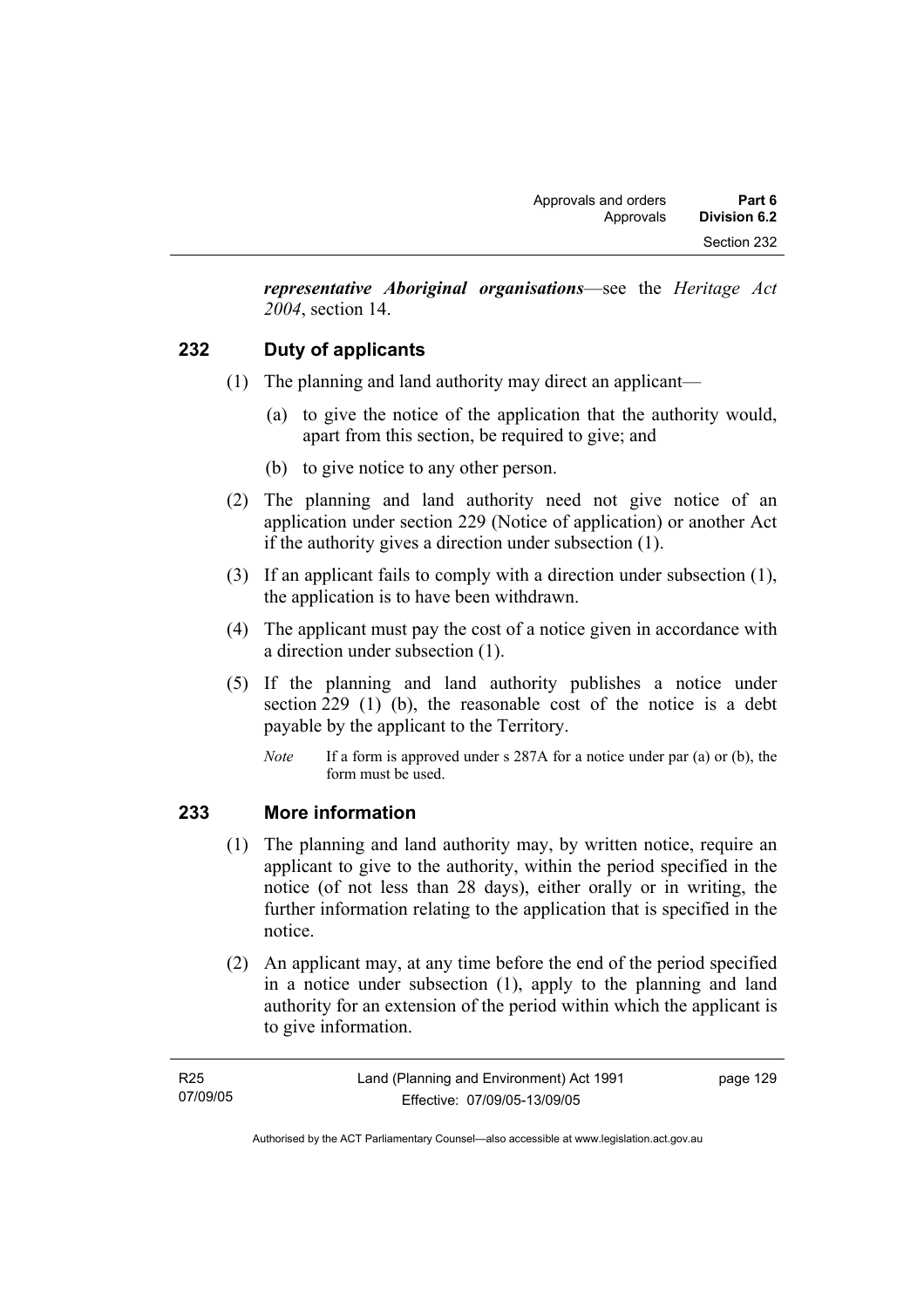| Part 6       | Approvals and orders |
|--------------|----------------------|
| Division 6.2 | Approvals            |
| Section 234  |                      |

 (3) On receipt of an application under subsection (2), the planning and land authority may grant an extension of the period of not more than 6 months.

# **234 Effect of failure to give further information**

If a person fails to give information in accordance with a notice under section 233 (1), the planning and land authority must, for the purposes of enabling an application to be made to the administrative appeals tribunal under section 275, be taken to have made a decision refusing the application for approval to undertake the development.

#### **236 Environmental assessments and inquiries**

The Minister may—

- (a) direct that an assessment be made; or
- (b) establish a panel to conduct an inquiry;

about any aspect of an application.

# **Subdivision 6.2.2 Objections**

#### **237 Objections—general**

- (1) Any person who may be affected by the approval of an application may, within the prescribed period (or that period as extended under this section), object to the grant of the approval.
- (2) The planning and land authority may, by notice published in a daily newspaper, extend or further extend the period allowed under subsection (1) for the objection to the grant of an approval of an application.
- (3) The power under subsection (2) may be exercised after the end of the period to be extended.
- (4) An objection must be made to the planning and land authority in writing and must set out the grounds of the objection.

| page 130 | Land (Planning and Environment) Act 1991 | R25      |
|----------|------------------------------------------|----------|
|          | Effective: 07/09/05-13/09/05             | 07/09/05 |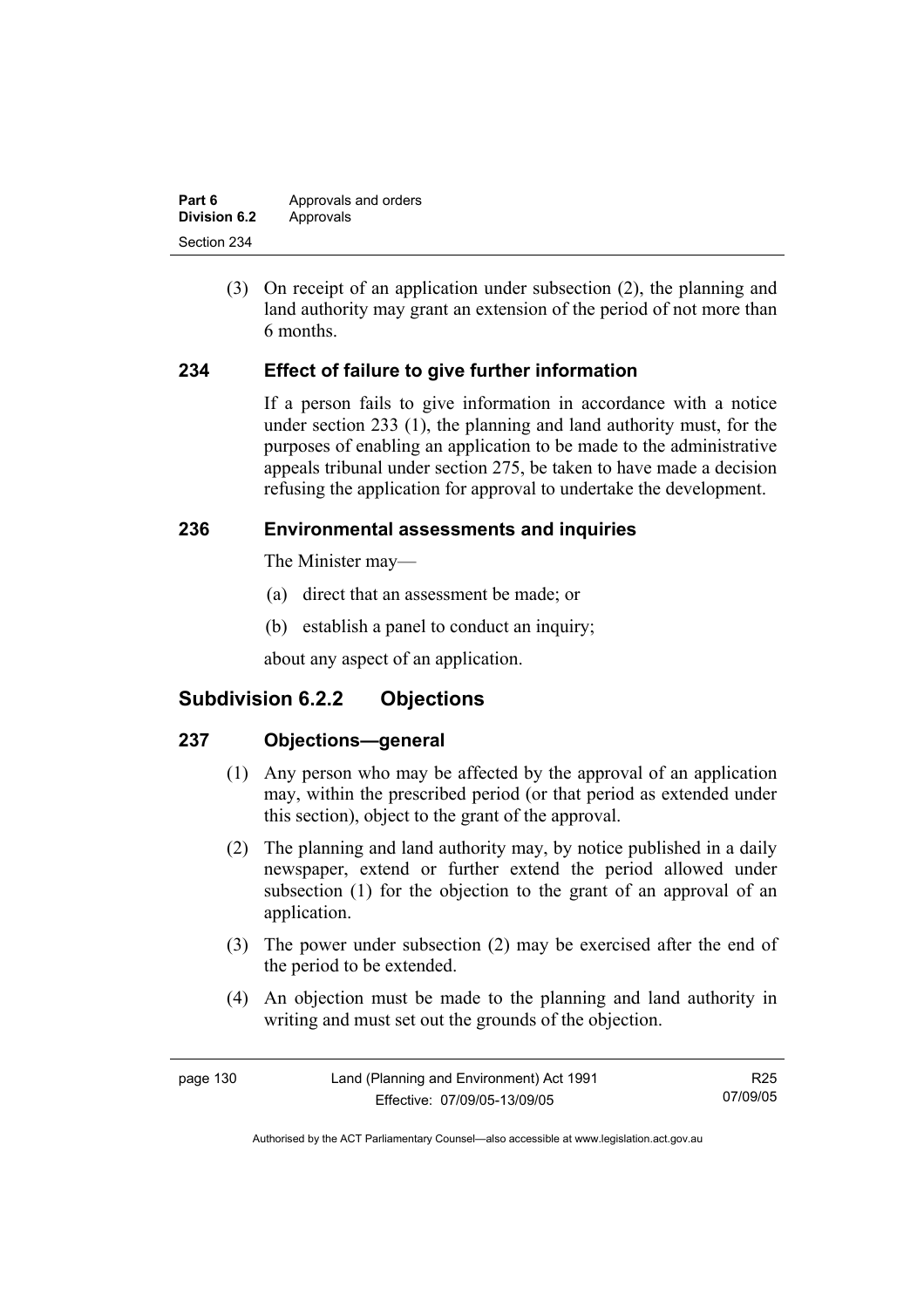- (5) The planning and land authority must give an applicant for approval to undertake a development a copy of each objection to the application, and any other submission received by the authority in relation to the application, that has not been withdrawn.
- (6) In this section:

*person* includes an unincorporated association.

# **238 Inspection of objections**

The planning and land authority must make a copy of each objection available for inspection by members of the public during office hours until the end of the period during which application may be made to the administrative appeals tribunal for a review of a decision in relation to the application.

# **239 Identity of objectors**

The planning and land authority may, on request by a person making an objection, exclude the identity of the objector from being made available under section 237 (5) or section 238 if, in the authority's opinion, based on reasonable grounds, it would not be in the public interest for that identity to be published.

# **Subdivision 6.2.3 Approvals**

# **242 Approvals—notices to applicants and registrar-general**

- (1) If an application is approved, the planning and land authority must give written notice—
	- (a) to the applicant; and
	- (b) if the application approved relates to a variation of a lease—to the registrar-general for notification under the *Land Titles Act 1925*.
	- *Note* An application may be approved under s 246A on reconsideration of an original refusal (see s 222 (1), def *approval*).

| R <sub>25</sub> | Land (Planning and Environment) Act 1991 | page 131 |
|-----------------|------------------------------------------|----------|
| 07/09/05        | Effective: 07/09/05-13/09/05             |          |
|                 |                                          |          |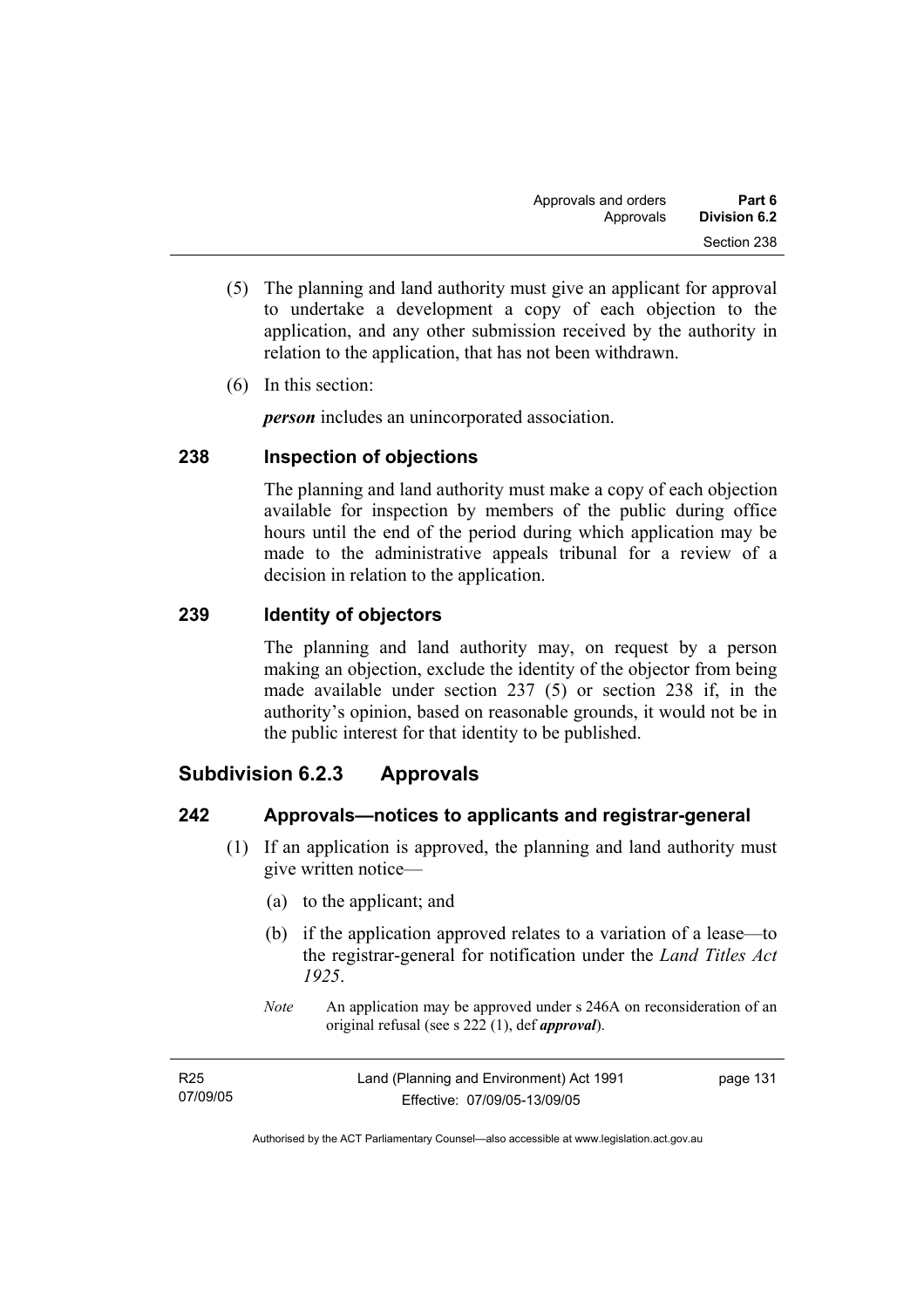| Part 6              | Approvals and orders |  |
|---------------------|----------------------|--|
| <b>Division 6.2</b> | Approvals            |  |
| Section 243         |                      |  |

(2) A notice to an applicant must state the date the approval takes effect.

*Note* For date of effect of an approval, see s 249.

#### **243 Notification of approval or refusal of application**

- (1) If an application is approved, the planning and land authority must give each person who objected under section 237 (1) written notice of the approval.
	- *Note* An application may be approved under s 246A on reconsideration of an original refusal (see s 222 (1), def *approval*).
- (2) Subsection (1) does not apply to an approval for which the planning and land authority has issued a certificate that an environmental impact statement made, or an inquiry conducted, under part 4 has substantially dealt with the matters forming the basis of the decision to approve the application.
- (3) A notice under subsection (1) must—
	- (a) contain—
		- (i) a description of the place to which the decision relates; and
		- (ii) a brief description of the development the subject of the decision; and
	- (b) set out the decision and the reasons for the decision; and
	- (c) specify—
		- (i) the place where, and times when, a copy of the application and the decision may be inspected; and
		- (ii) how application may be made to the administrative appeals tribunal for a review of the decision.
- (4) If an application is refused, the planning and land authority must give written notice of the refusal to the applicant and each person who objected under section 237 (1).

| 132<br>page |  |
|-------------|--|
|-------------|--|

R25 07/09/05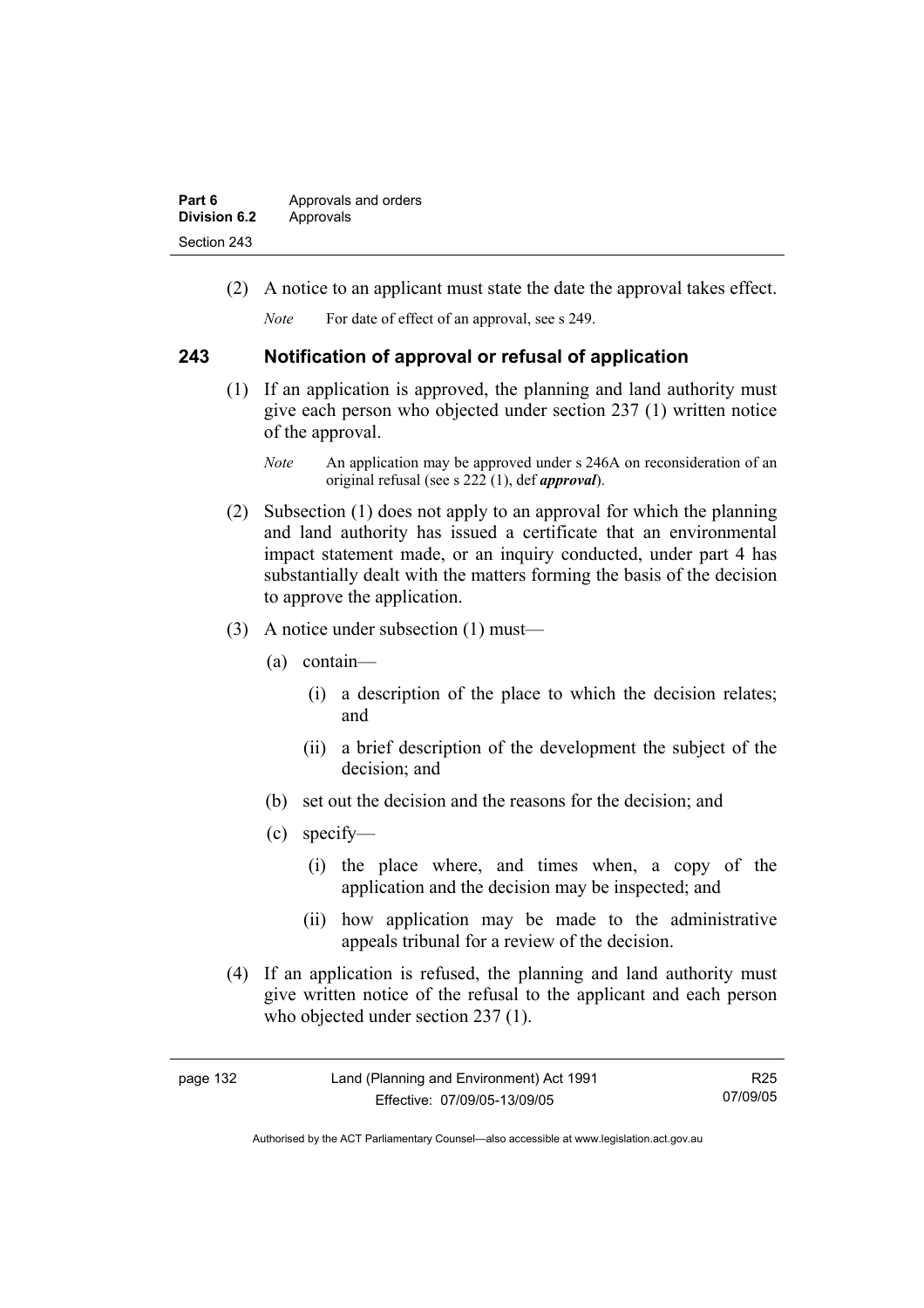(5) In this section:

*refused*, for an application, includes confirming a decision to refuse an application on reconsideration of the decision under subdivision 6.2.4.

- (6) A notice under subsection (4) must set out the reasons for the decision.
- (7) A notice under subsection (1) or (4) must comply with the requirements of the code of practice in force under the *Administrative Appeals Tribunal Act 1989*, section 25B (1).

# **244 Notification if more than 1 objector**

If a number of people make 1 objection, the planning and land authority is taken to have complied with section 243 (1) or (3) if the authority gives notice—

- (a) if the name and address of 1 of those people have been given as the person to whom notice of the decision is to be given—to that person; or
- (b) if no name and address has so been given—to 1 of the people who made that objection.

# **244A Notice of decision to heritage council**

If an application relates to a place registered, or nominated for provisional registration, under the *Heritage Act 2004*, the planning and land authority must give the heritage council—

- (a) written notice of the decision to approve or refuse the application; and
- (b) a copy of the decision.

# **245 Conditional approvals**

(1) An approval may be conditional.

page 133

Authorised by the ACT Parliamentary Counsel—also accessible at www.legislation.act.gov.au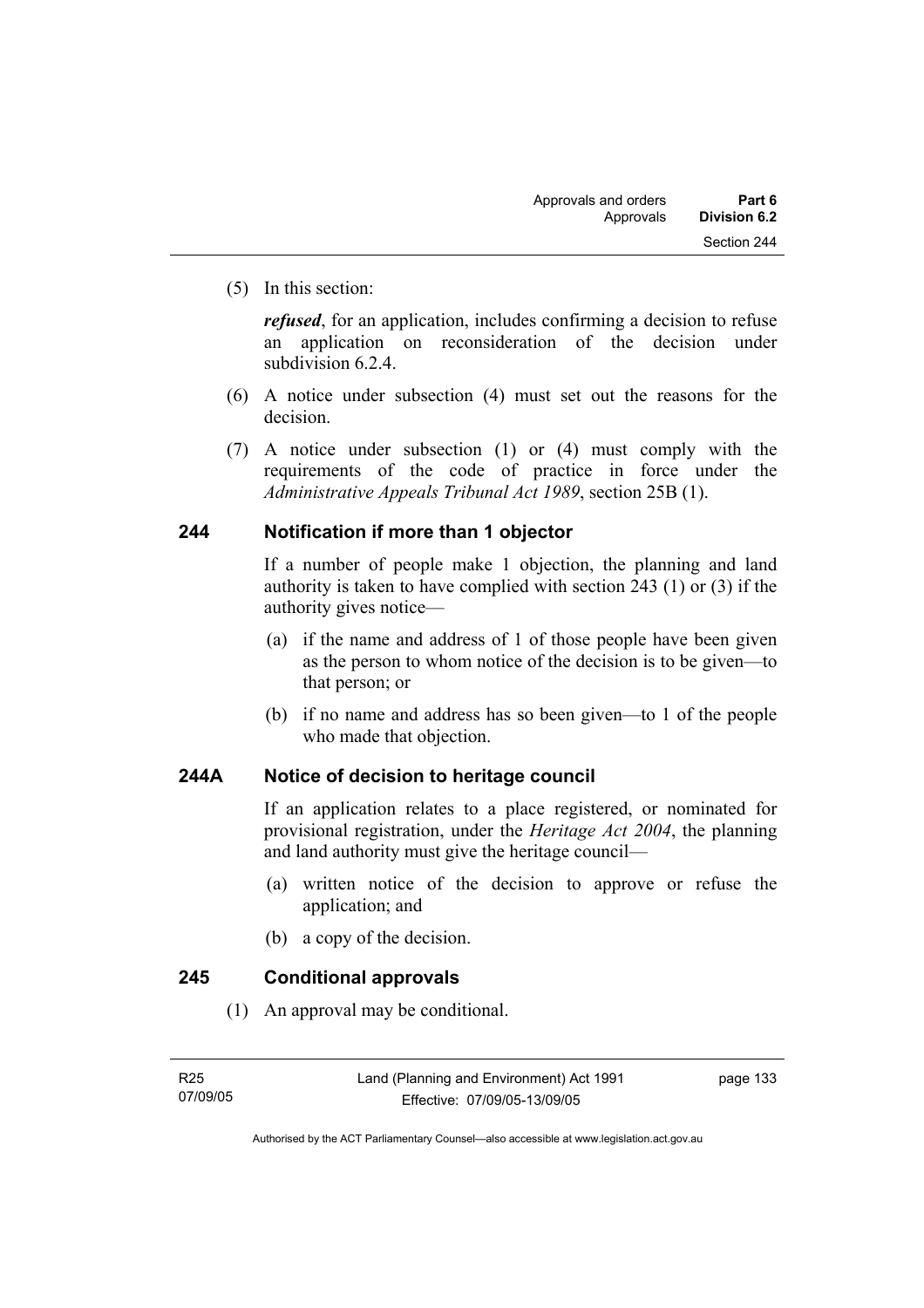| Part 6              | Approvals and orders |  |
|---------------------|----------------------|--|
| <b>Division 6.2</b> | Approvals            |  |
| Section 245         |                      |  |

- (2) The relevant authority—
	- (a) must include in an approval any condition that is required to be included by the plan; and
	- (b) must not include in an approval a condition inconsistent with a condition included under paragraph (a).
- (3) Without limiting subsection (1), the conditions subject to which an approval may be given may include a condition—
	- (a) that a development is to be carried out to the satisfaction of a specified entity; or
	- (b) requiring a development to be carried out in stages within the periods specified in or under the approval; or
	- (c) specifying a period in which a development or any stage of a development is to be carried out; or
	- (d) that an approval does not take effect unless a specified approval is revoked, amended or given; or
	- (e) in relation to an approval to carry out a development for a specified period—
		- (i) that building works or other works carried out in or on a place the subject of the approval are to be removed at the end of that period; or
		- (ii) that the place is to be restored to a specified state at the end of that period; or
	- (f) that a bond be entered into securing performance against the conditions of an approval; or
	- (g) if the approval is in relation to a place registered, or nominated for provisional registration, under the *Heritage Act 2004*—that the applicant enter into a heritage agreement under that Act for the conservation of the heritage significance of the place; or
	- (h) that a development be carried out to a specified standard; or

| page 134 | Land (Planning and Environment) Act 1991 | R <sub>25</sub> |
|----------|------------------------------------------|-----------------|
|          | Effective: 07/09/05-13/09/05             | 07/09/05        |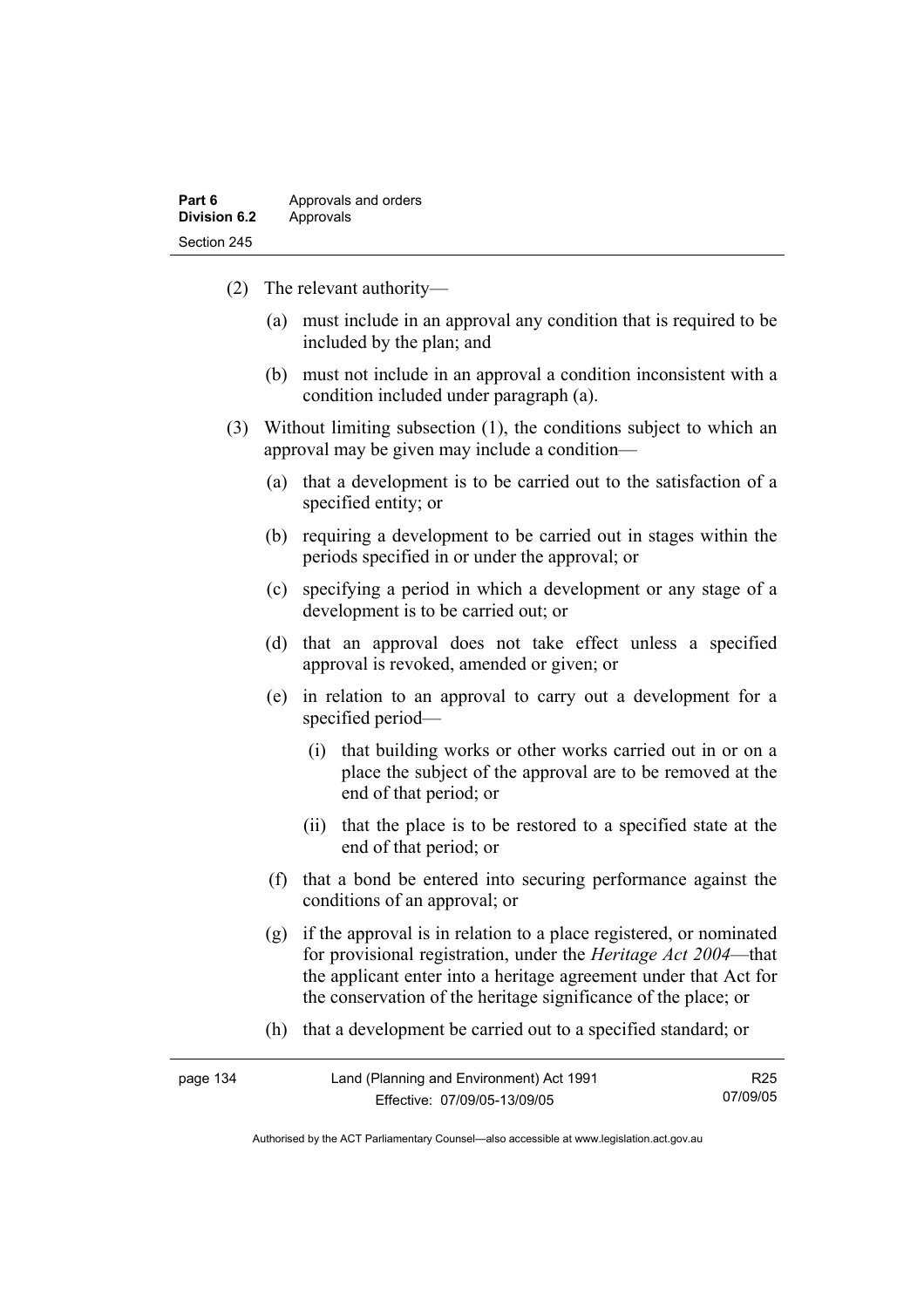- (i) that specified works, services or facilities that the relevant authority considers reasonable in the circumstances—
	- (i) be provided by the applicant on or to a place the subject of the approval, or on or to another place; or
	- (ii) be paid for in whole or in part by the applicant; or
	- (iii) be provided on or to a place the subject of the approval by agreement between the applicant and the Minister responsible for the provision of the works, services or facilities; or
- (j) that plans, drawings or other documents be prepared by the applicant and lodged with the planning and land authority for approval before the development or a specified part of it is begun; or
- (k) requiring changes to be made to any plan, drawing or other document forming part of the application for approval; or
- (l) that the applicant give to the planning and land authority a further assessment by a valuer that complies with section  $226(1)$  (b).
- (4) The planning and land authority may approve an amendment to a plan, drawing or other document approved under subsection (3) (j) if the amendment is not inconsistent with section 230 (4) or an approval under subsection (3) (j).

# **Subdivision 6.2.4 Reconsideration of applications for approval**

#### **245A Definitions for sdiv 6.2.4**

In this subdivision:

*new application*—see section 246 (2).

*original application*—see section 246 (1) (a).

R25 07/09/05 page 135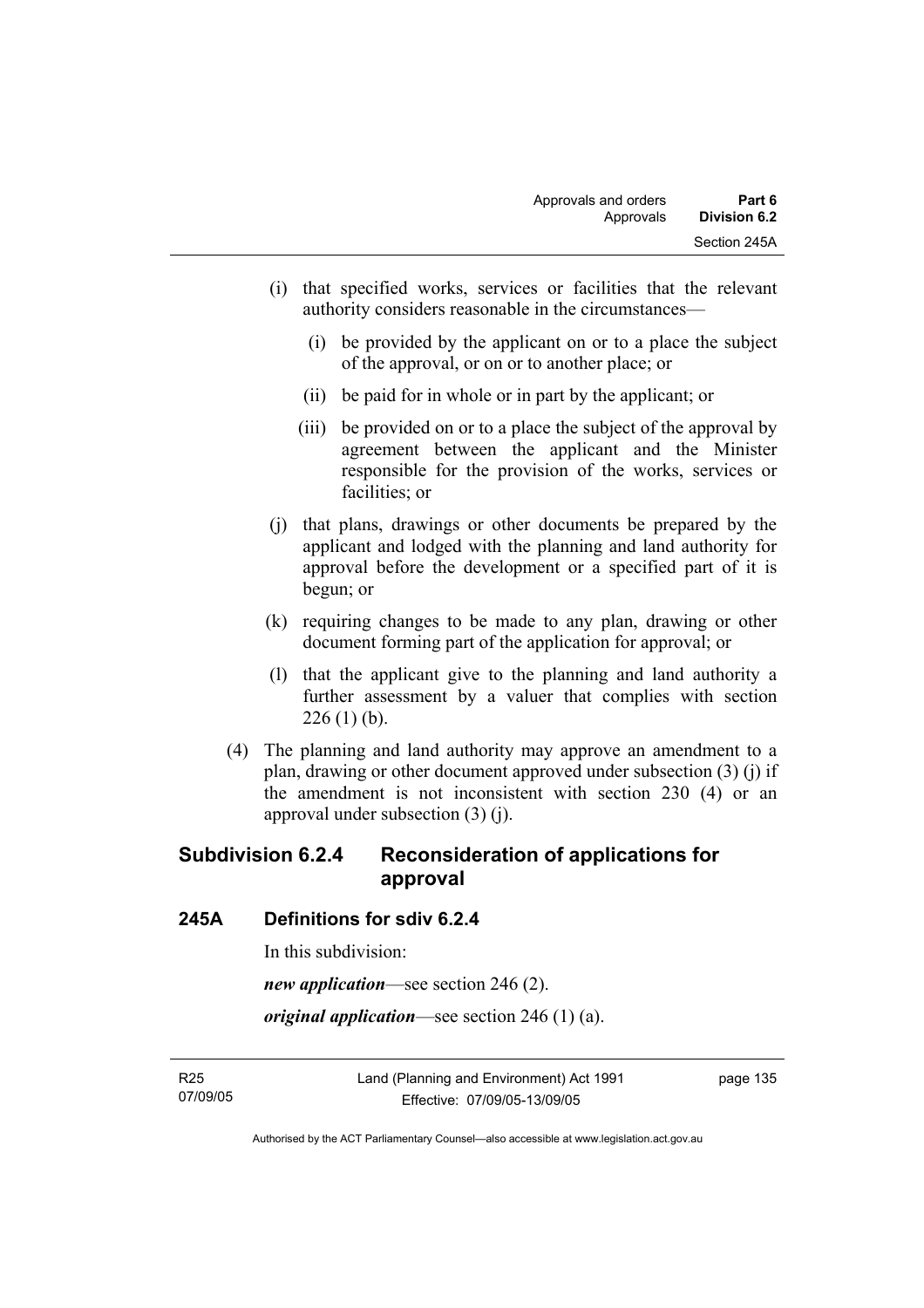| Part 6              | Approvals and orders |  |
|---------------------|----------------------|--|
| <b>Division 6.2</b> | Approvals            |  |
| Section 246         |                      |  |

*original decision*—see section 246 (1) (a).

#### **246 Applications for reconsideration**

- (1) This section applies if—
	- (a) an application (the *original application*) has been approved or refused (the *original decision*) by the planning and land authority; and
	- (b) either—
		- (i) an application has not previously been made under this section for reconsideration of the original decision; or
		- (ii) an application has been previously made and the original decision was taken to be confirmed under section 246B (No action by planning and land authority within time).
- (2) The applicant for the original application may apply (the *new application*) for reconsideration of the original decision.
- (3) The new application must be made within—
	- (a) 4 weeks after the day the applicant is told about the decision by the planning and land authority; or
	- (b) any longer period allowed by the planning and land authority, either before or after the end of the 4 weeks.
- (4) The application must set out the grounds on which reconsideration of the original decision is sought.
- (5) The making of the application for reconsideration of the original decision automatically stays the operation of the decision.

#### **246A Reconsideration of decisions**

- (1) Within 4 weeks after the day the planning and land authority receives the new application, the authority must—
	- (a) reconsider the original decision; and

| page 136 | Land (Planning and Environment) Act 1991 | R25      |
|----------|------------------------------------------|----------|
|          | Effective: 07/09/05-13/09/05             | 07/09/05 |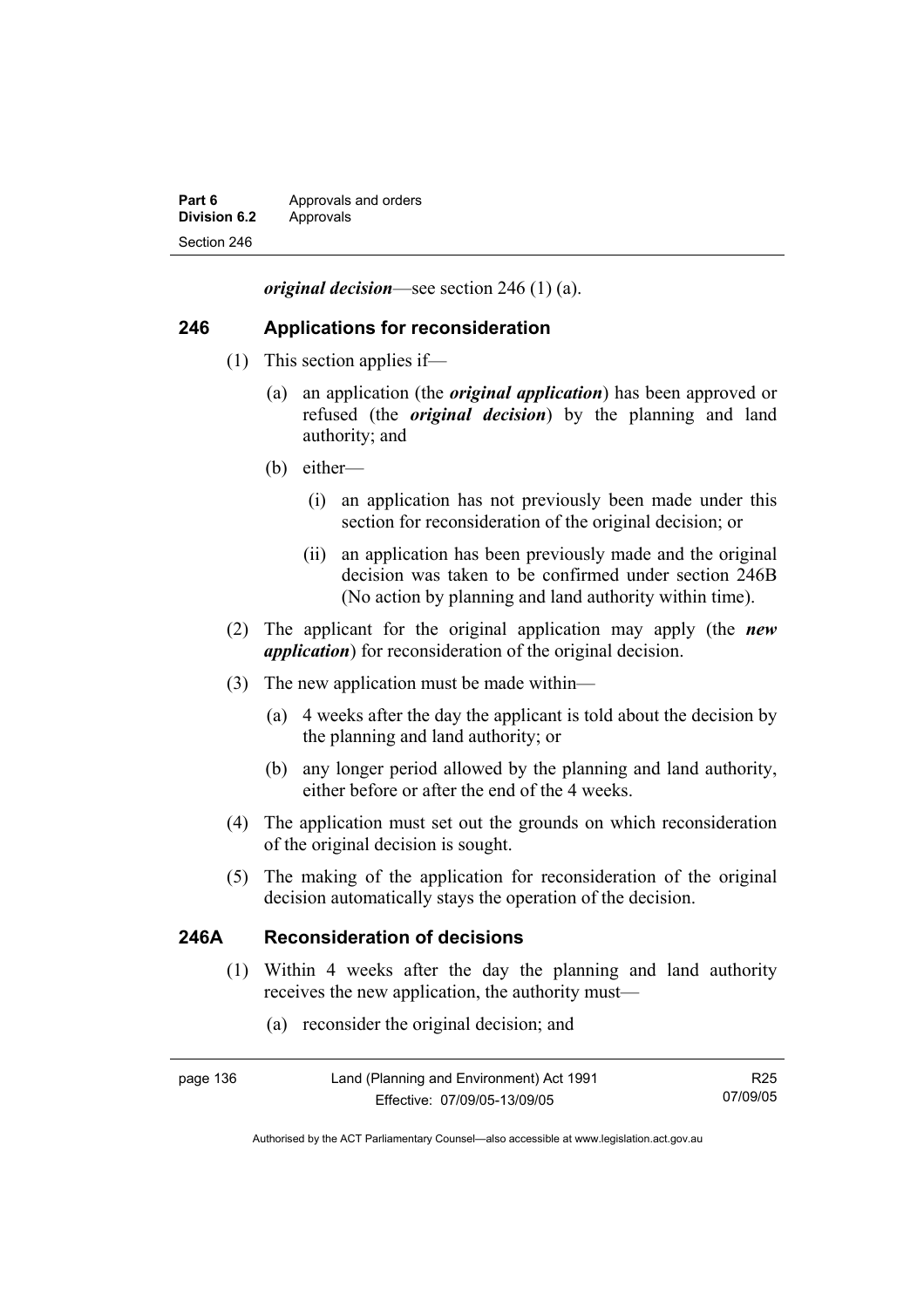- (b) after reconsideration—
	- (i) make any decision in substitution for the original decision that the authority could have made on the original application; or
	- (ii) confirm the original decision.
- (2) The 4 weeks mentioned in subsection (1) may be extended for a stated period by agreement between the planning and land authority and the applicant.
- (3) In reconsidering the original decision, the planning and land authority—
	- (a) need not give notice of the new application under section 229; but
	- (b) must give written notice of the new application to anyone who objected to the grant of approval for the original application, allow the person reasonable time (that is not shorter than 2 weeks) to make a submission on the new application, and consider any submission made within the time allowed.
- (4) Also, in reconsidering the original decision, the planning and land authority—
	- (a) must consider any information available to it when it made the original decision and information given in the new application; and
	- (b) may consider any other relevant information.

#### **Examples of other relevant information**

- 1 information from submissions by objectors
- 2 information from an assessment or panel ordered under section 236
- *Note* An example is part of the Act, is not exhaustive and may extend, but does not limit, the meaning of the provision in which it appears (see Legislation Act, s 126 and s 132).

page 137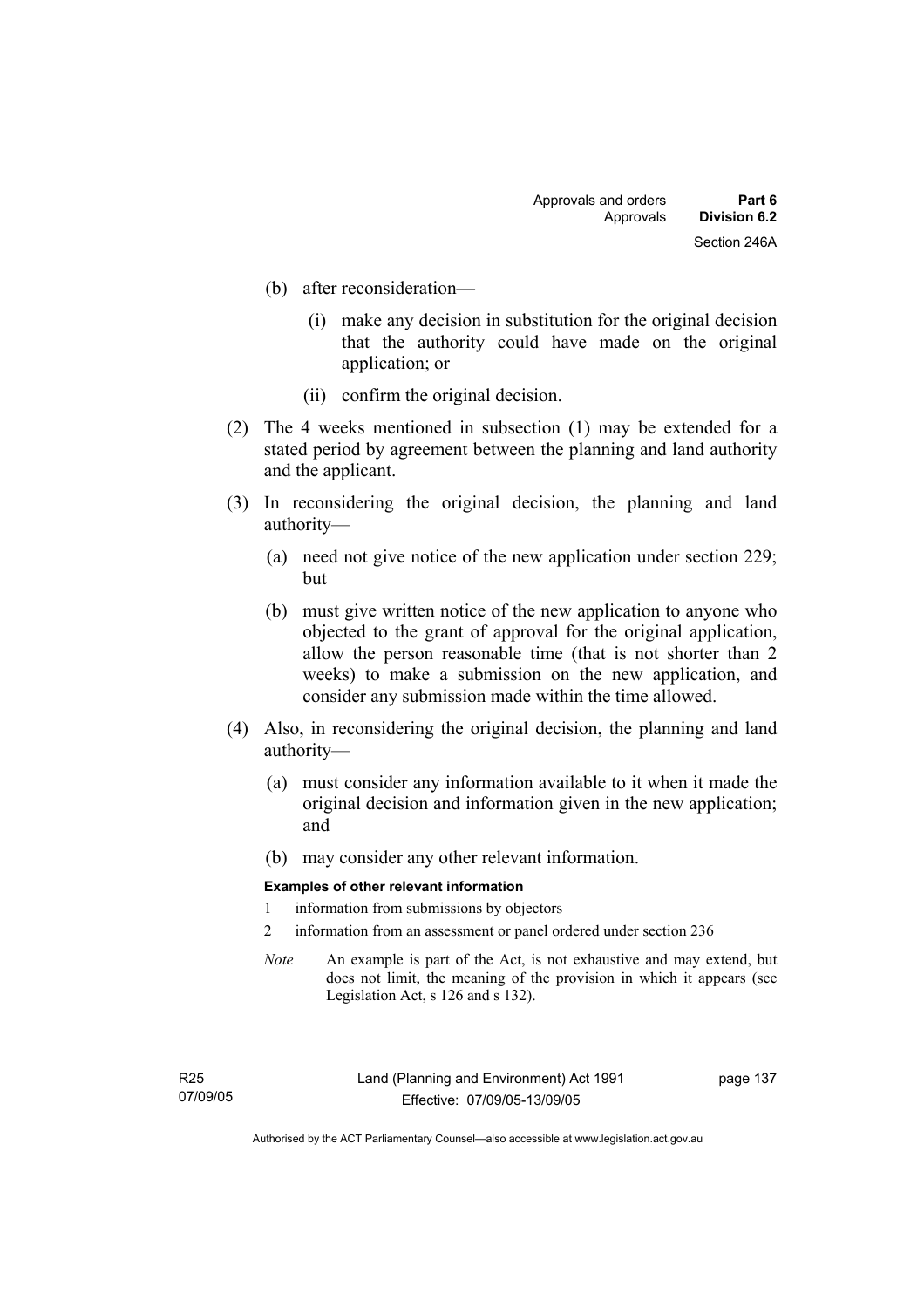| Part 6              | Approvals and orders |  |
|---------------------|----------------------|--|
| <b>Division 6.2</b> | Approvals            |  |
| Section 246B        |                      |  |

 (5) The planning and land authority must ensure that, if the original decision is made on its behalf by a person (the *original decision-maker*), the authority or someone other than the original decision-maker reconsiders the decision.

#### **246B No action by planning and land authority within time**

If the planning and land authority does not make a substitute decision, nor confirm the original decision, within the 4 weeks mentioned in section 246A, the planning and land authority is taken to have confirmed the original decision.

### **246C Notice of decision on reconsideration**

- (1) As soon as practicable after reconsidering the original decision, the planning and land authority must give written notice of the decision on the reconsideration to the applicant and anyone who was given notice of the new application under section 246A (3) (b).
- (2) The notice must be in accordance with the requirements of the code of practice in force under the *Administrative Appeals Tribunal Act 1989*, section 25B (1).

# **Subdivision 6.2.5 Approvals—miscellaneous**

#### **247 Minor amendments**

- (1) The lessee or an occupier of a place in relation to which an approval is in force may apply in writing to the planning and land authority for an amendment of it.
- (2) The planning and land authority may amend an approval, if satisfied that the amendment—
	- (a) does not change the effect of a condition subject to which the approval was given; and
	- (b) will not cause a significant increase in detriment to any person; and

| page 138 | Land (Planning and Environment) Act 1991 | R25      |
|----------|------------------------------------------|----------|
|          | Effective: 07/09/05-13/09/05             | 07/09/05 |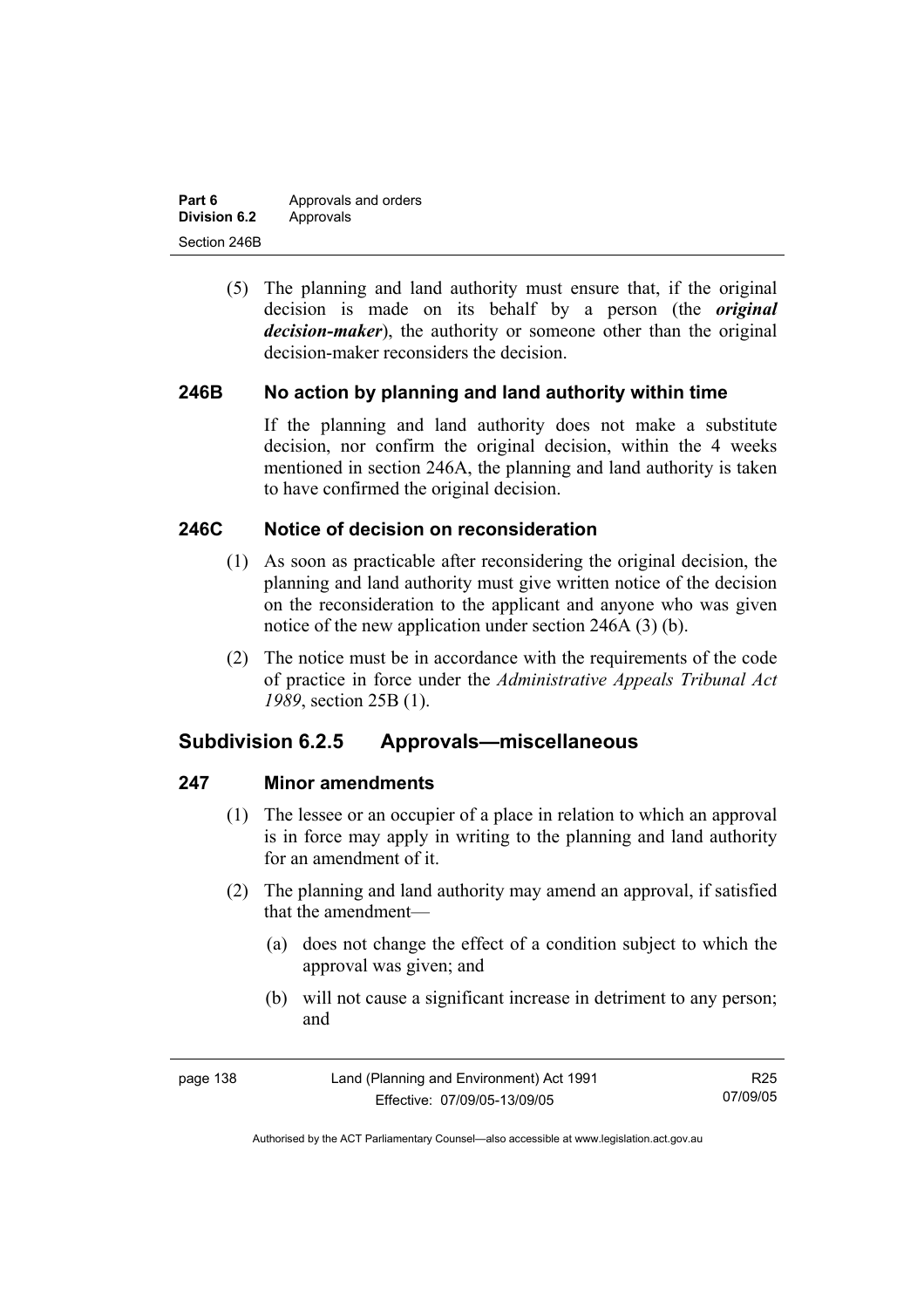- (c) does not change the kind of development approved but only the activity permitted.
- (3) The planning and land authority must give notice of an amendment—
	- (a) to the person who made the application to amend; and
	- (b) if that person is not the lessee or occupier of the place to which the approval relates—to the lessee; and
	- (c) to each person who had objected under section 237 (Objections—general) to the grant of the approval; and
	- (d) to any relevant territory authority.
	- *Note* For how documents may be given, see the Legislation Act, pt 19.5.

# **248 Corrections**

If the planning and land authority is satisfied that an approval contains a formal error, the authority must—

- (a) correct the approval; and
- (b) notify the applicant in writing.

# **249 When approvals take effect**

- (1) This section is subject to section 230 (4) and section 245 (3) (d).
	- *Note* Section 230 (4) prevents an approval of a development application for an activity not permitted by the lease from taking effect until the lease is varied. Section 245 (3) (d) allows a condition to be included in an application for approval that the approval does not take effect until a specified approval is given, amended or varied.
- (2) An approval under section 230 (Approvals) takes effect—
	- (a) if no objection to the relevant application has been made under section 237—on the day the approval is given; or

page 139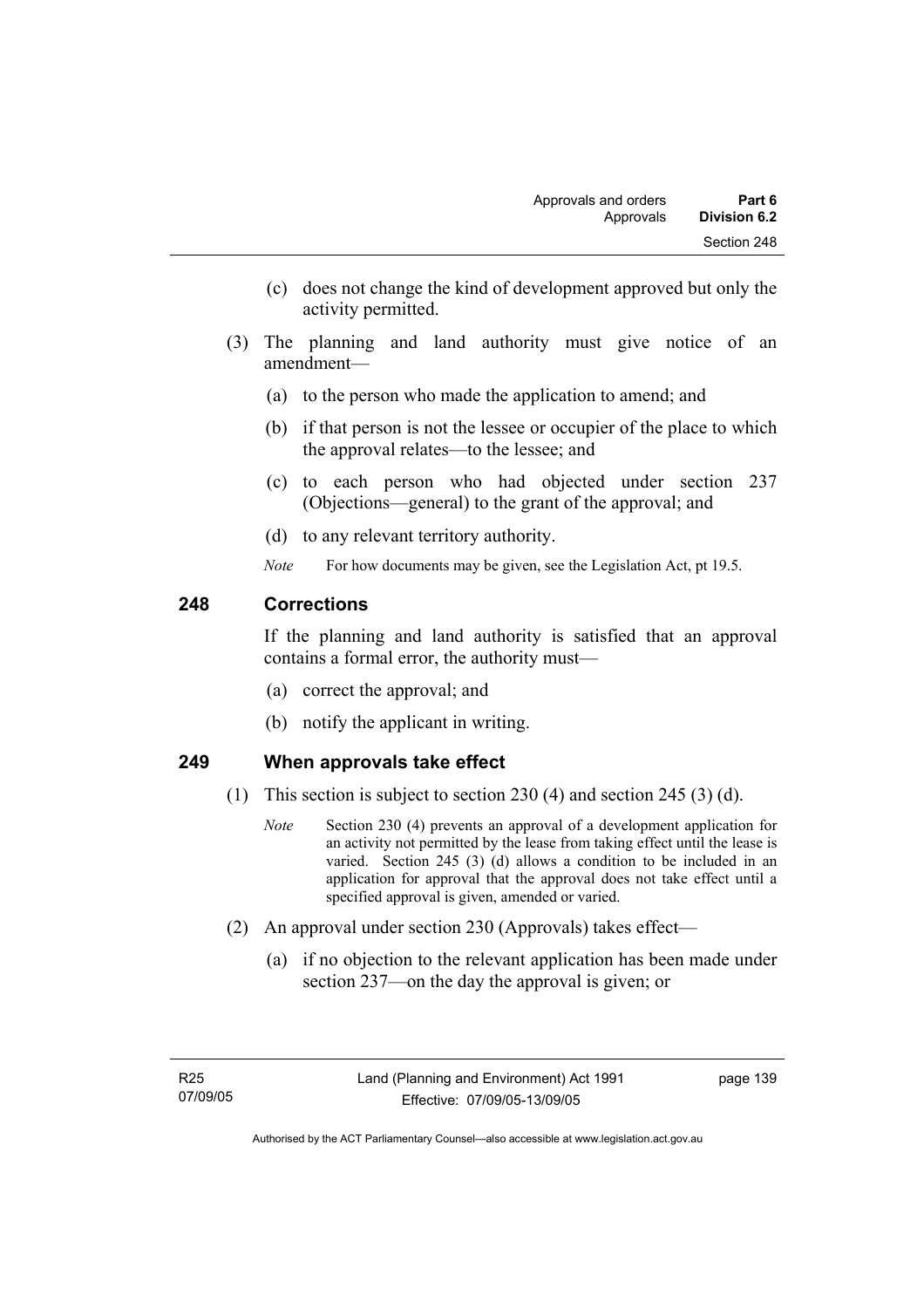| Part 6       | Approvals and orders |  |
|--------------|----------------------|--|
| Division 6.2 | Approvals            |  |
| Section 250  |                      |  |

- (b) if an objection to the relevant application has been made under section 237 and no application has been made to the AAT for review of the decision within 4 weeks after the day of the decision—on the day after the end of the period of 4 weeks; or
- (c) if application is made to the AAT for a review of the decision to grant the approval and the tribunal decides to confirm the decision (whether or not a condition is varied, omitted or imposed)—on the day the tribunal makes its decision.
- (3) An approval on reconsideration under division 6.2.4 takes effect on the day the decision granting the approval is given.
- (4) However, the operation of an approval mentioned in subsection (2) (a) or (3) is stayed if application is made to the  $AAT$ for review of the decision to grant the approval.
- (5) The stay of the operation of the approval remains in force until the application for review is decided by the tribunal.

#### **250 Execution of approvals for variations of leases**

Subject to division 5.3, if an approval to undertake a development takes effect under section 249 and the development consists of or includes a variation of a lease, the planning and land authority must vary the lease in accordance with the terms of the approval.

#### **251 End of approvals**

- (1) An approval to undertake a development (other than a development that consists only of a variation of a lease) ends if—
	- (a) the development or any stage of the development is not begun within the period specified in the approval; or
	- (b) the development or any stage of the development is not completed within the period specified in the approval; or
	- (c) if no period is specified in an approval for the beginning of the development or any stage of the development—the

| page 140 | Land (Planning and Environment) Act 1991 | R25      |
|----------|------------------------------------------|----------|
|          | Effective: 07/09/05-13/09/05             | 07/09/05 |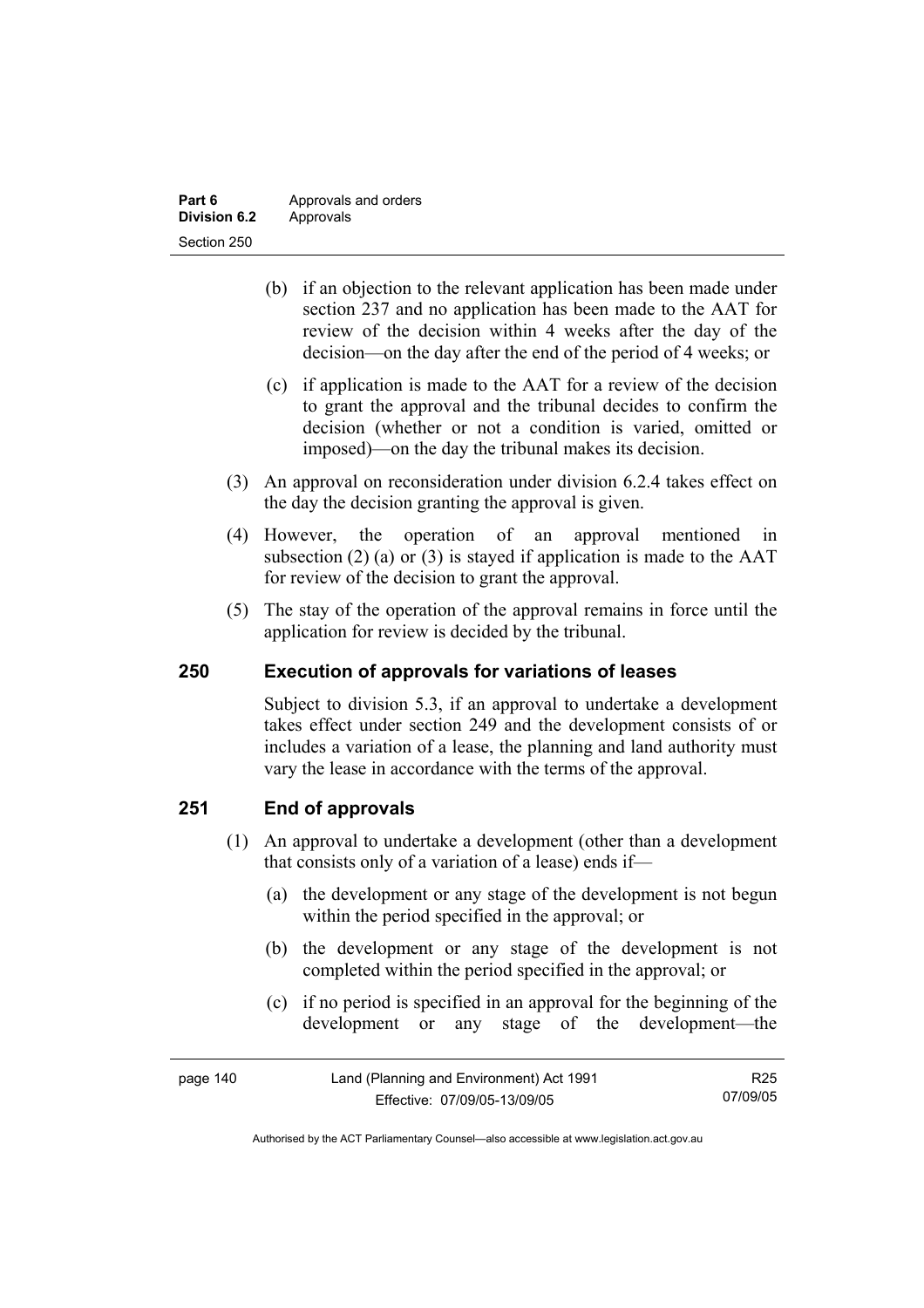development or stage of development is not begun within 2 years after the day the approval takes effect.

*Note* For when an approval takes effect, see s 249.

 (2) The end of an approval does not affect anything done under the approval before its end.

### **252 Extension of time**

- (1) The lessee or occupier of a place in relation to which an approval to undertake a development (other than a development that consists only of a variation of a lease) applies (being an approval that specifies the date for the completion of the development or any stage of the development) may, before the end of the approval, apply to the planning and land authority for an extension of the period within which to complete the development or any stage of it.
- (2) On receipt of an application under subsection (1), the planning and land authority may extend the period within which the development, or the stage of the development, is to be completed.

# **253 Revocation of approval**

A relevant authority may revoke an approval given by the authority if—

- (a) satisfied that the approval was obtained by fraud or misrepresentation; or
- (b) if the approval is in relation to a place registered, or nominated for provisional registration, under the *Heritage Act 2004*—the applicant is convicted of an offence against this part or the *Heritage Act 2004*.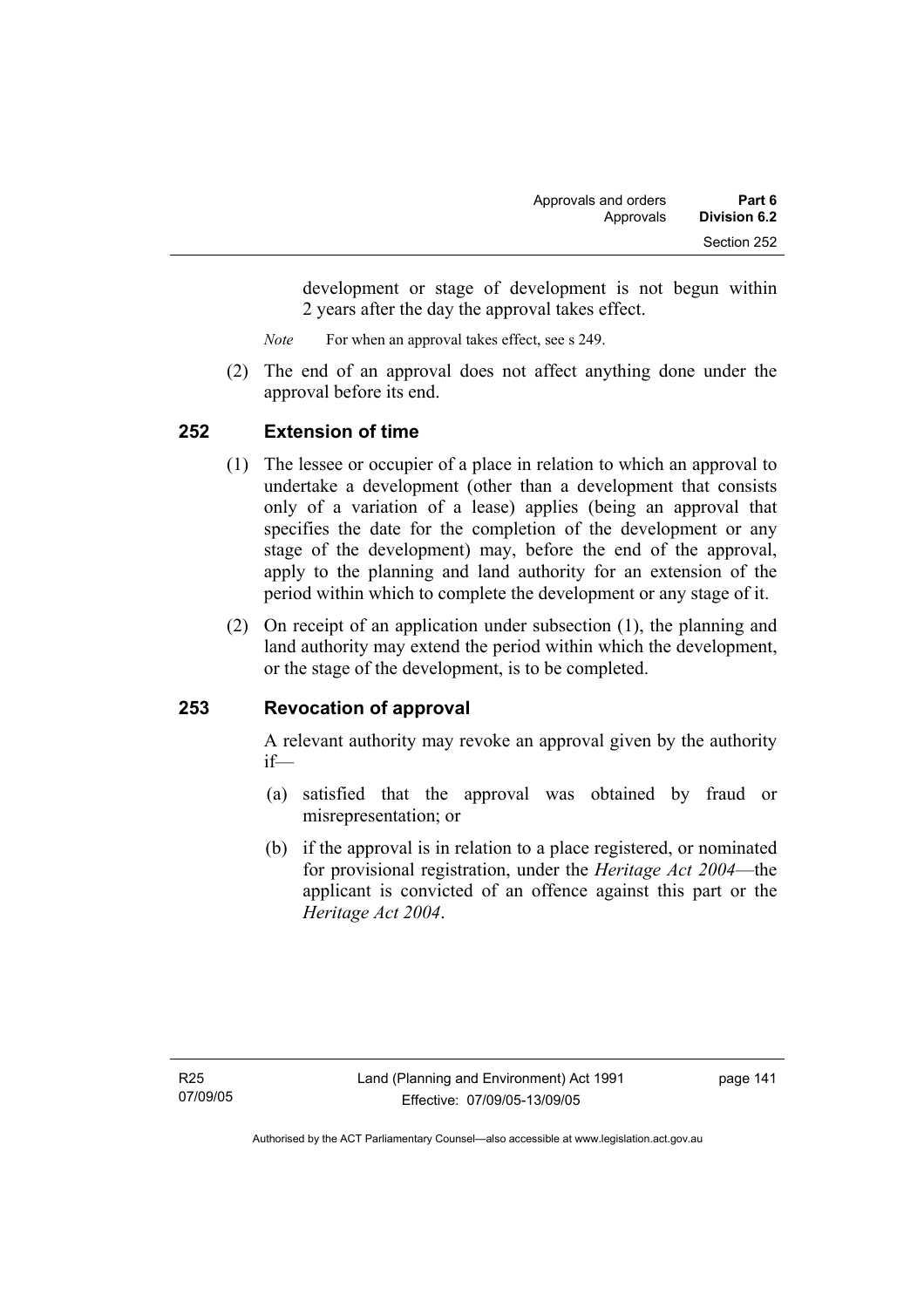**Part 6 Approvals and orders Division 6.3** Orders Section 253A

# **Subdivision 6.2.6 Powers of Supreme Court**

#### **253A Injunctions to require compliance with approvals**

- (1) This section applies if a person (the *relevant person*) has failed, is failing, or proposes to fail, to do something in accordance with the terms of an approval.
- (2) The planning and land authority or anyone else may apply to the Supreme Court for an injunction requiring the relevant person to do the thing.
- (3) On application under subsection (2), the Supreme Court may grant an injunction requiring the relevant person to do the thing.
- (4) The Supreme Court may grant an injunction requiring the relevant person to do a thing—
	- (a) if satisfied that the person has failed to do the thing, whether or not it appears to the court that the person intends to fail again, or to continue to fail, to do the thing; or
	- (b) if it appears to the court that, if an injunction is not granted, it is likely the person will fail to do the thing, whether or not the person has previously failed to do the thing and whether or not there is an imminent danger of substantial damage to someone else if the person fails to do the thing.
- (5) This section applies whether or not a proceeding for an offence against this part has begun or is about to begin.

# **Division 6.3 Orders**

# **Subdivision 6.3.1 Making of orders**

# **U 254 Applications to planning and land authority for orders**

 (1) A person may apply to the planning and land authority for an order directed to 1 or more of the following:

| page 142 | Land (Planning and Environment) Act 1991 | R25      |
|----------|------------------------------------------|----------|
|          | Effective: 07/09/05-13/09/05             | 07/09/05 |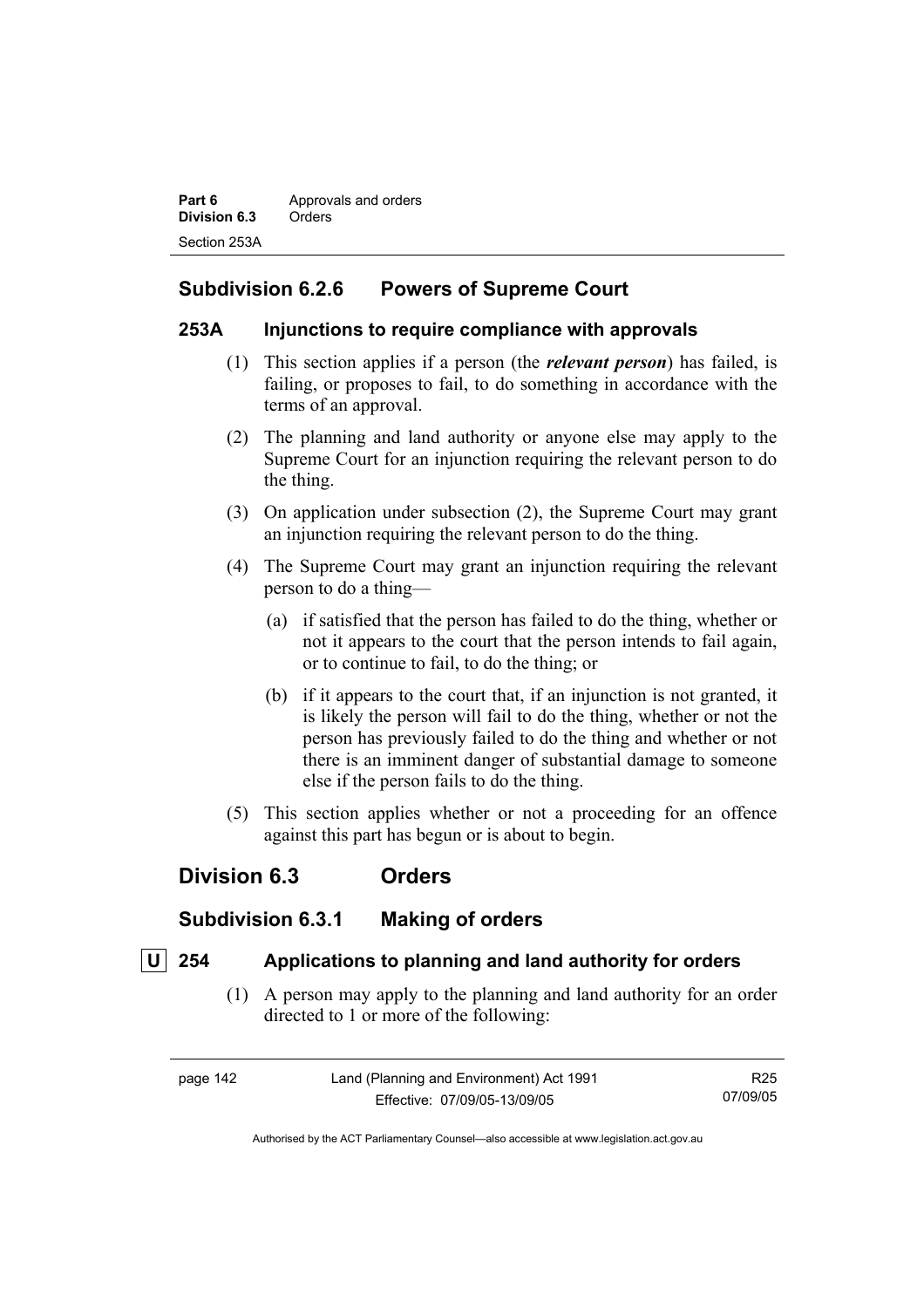- (a) the lessee or occupier of a place where a controlled activity was, is being, or is to be, conducted;
- (b) anyone by whom or on whose behalf a controlled activity was, is being, or is to be, conducted.
- (2) The application must state—
	- (a) the matter about which the order is sought; and
	- (b) the kind of order sought by the person; and
	- (c) each person to whom the order sought is to be directed; and
	- (d) the place in relation to which the order is sought; and
	- (e) the grounds on which the order is sought.
	- *Note* If a form is approved under s 287A for an application, the form must be used.
- (3) The planning and land authority must give written notice of the application to—
	- (a) each person to whom the order sought is to be directed; and
	- (b) if different from the person or people mentioned in paragraph (a)—the lessee or occupier of the place in relation to which the order is sought; and
	- (c) if the order sought relates to a place or object registered, or nominated for provisional registration, under the *Heritage Act 2004*—the heritage council; and
	- (d) if the order sought relates to the control of a pest animal or plant—the conservator; and
	- (e) if the order sought relates to the pruning of a significant tree under the *Tree Protection (Interim Scheme) Act 2001*—the conservator; and

*Note* For restrictions on pruning etc a significant tree, see the *Tree Protection (Interim Scheme) Act 2001*, s 10.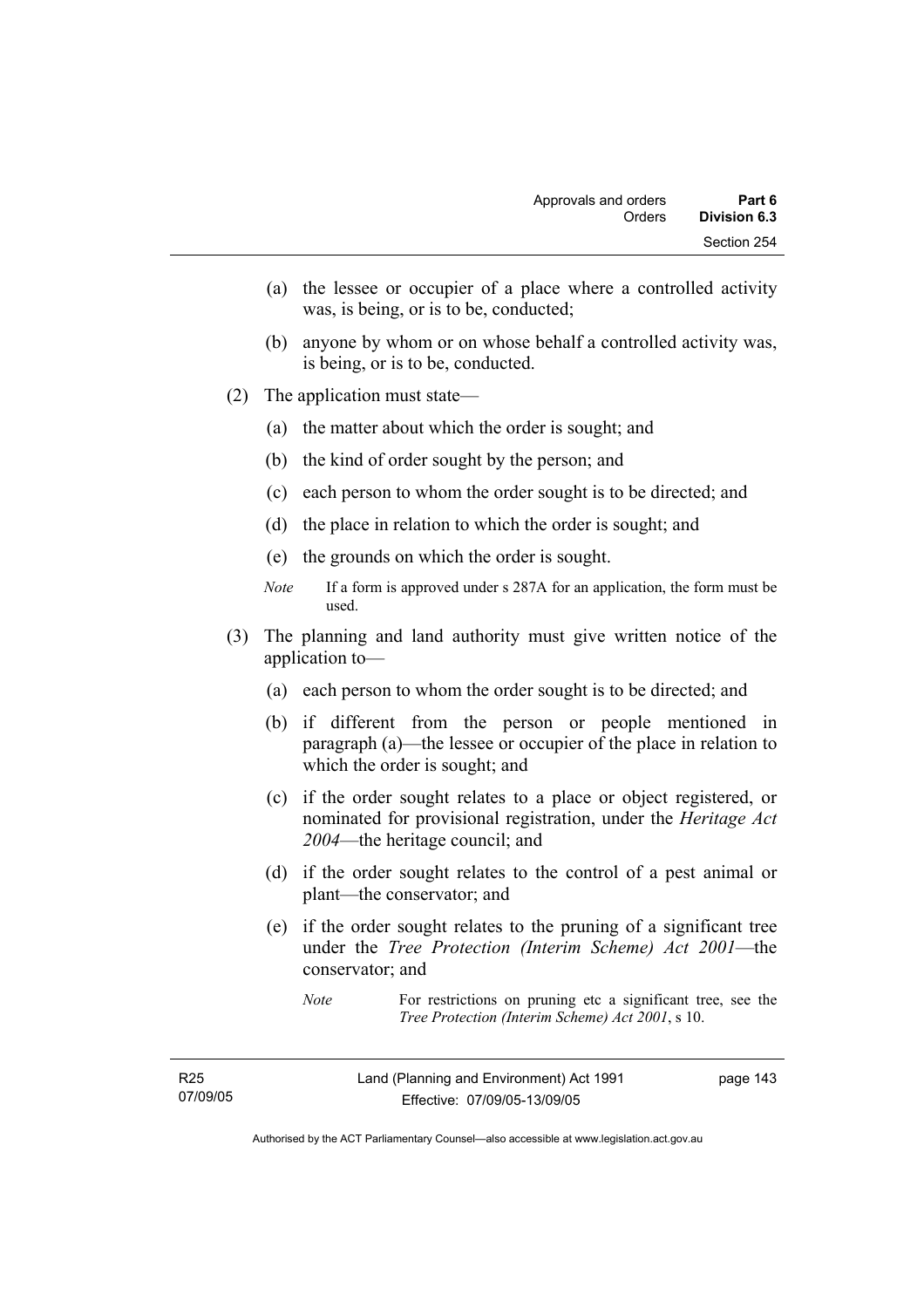| Part 6       | Approvals and orders |
|--------------|----------------------|
| Division 6.3 | Orders               |
| Section 254A |                      |

- (f) if the order sought relates to the parking of a heavy vehicle on residential land under the *Road Transport (Safety and Traffic Management) Regulation 2000*, division 3.1.3—the road transport authority.
- *Note* For how documents may be given, see the Legislation Act, pt 19.5.
- (4) The notice must—
	- (a) be accompanied by a copy of the application; and
	- (b) contain a statement to the effect that the person to whom it is given may, within 7 days after the day the person is given the notice, make a submission to the planning and land authority about the making of the order.
- (5) The notice may also include any other information that the planning and land authority considers appropriate.

# **U 254A Decision on application to planning and land authority for order**

- (1) Before deciding whether to make an order on an application under section 254, the planning and land authority must consider any submission made by a person within 7 days after the day the person was given notice of the application under that section.
- (2) The planning and land authority may decide—
	- (a) to make an order of the kind sought; or
	- (b) to make an order (including a different kind of order) that is not more onerous than the order sought; or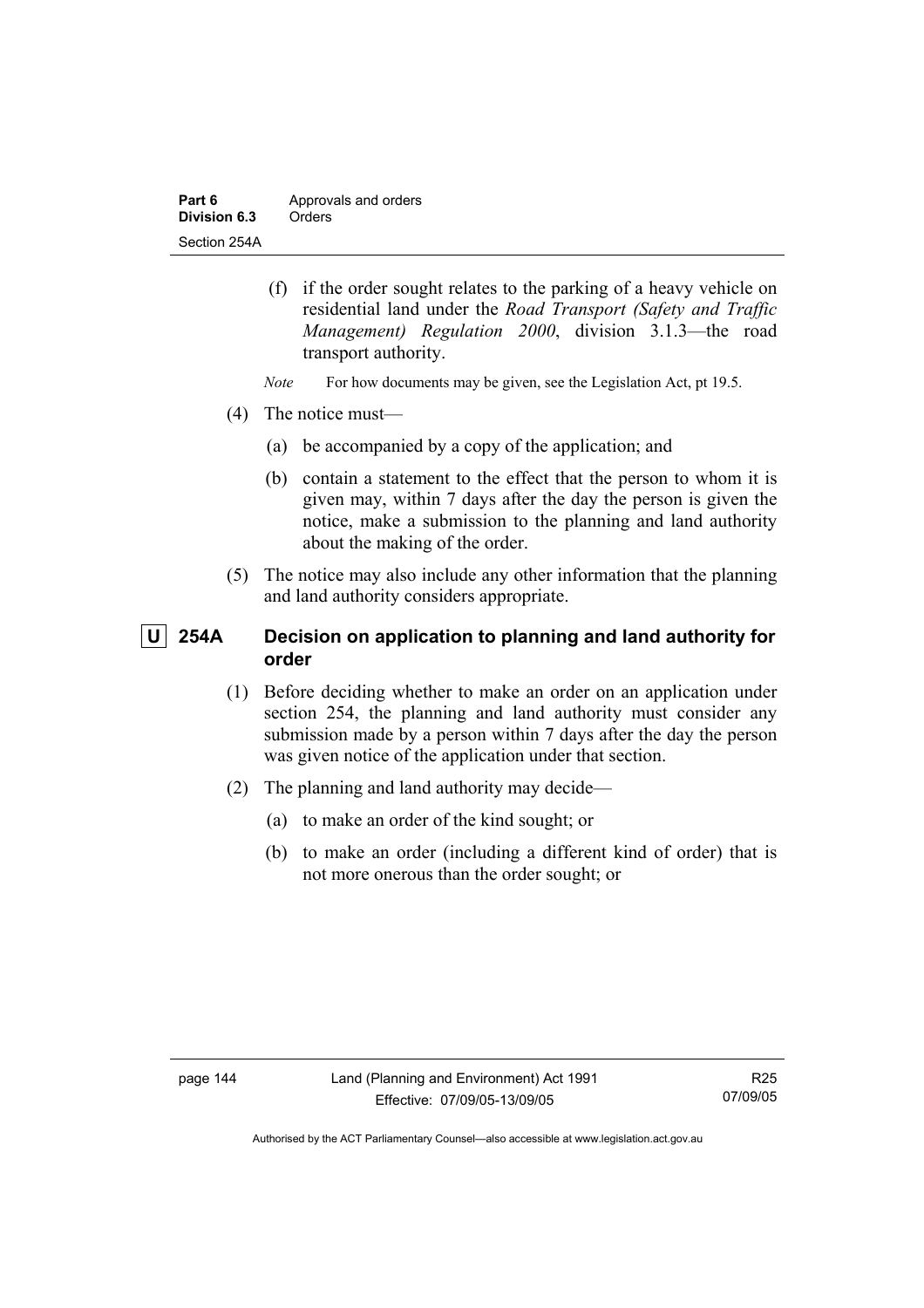#### (c) not to make an order.

#### **Example of less onerous order—par (b)**

A person applies for an order for the demolition of an unapproved structure but the planning and land authority makes an order that a development application be lodged for the structure within a stated period and, if the application is not lodged within that period or is not approved, the structure is to be demolished.

- *Note* An example is part of the Act, is not exhaustive and may extend, but does not limit, the meaning of the provision in which it appears (see Legislation Act, s 126 and s 132).
- (3) An order may be directed to 1 or more of the following:
	- (a) the person against whom the order is sought to be directed;
	- (b) if the planning and land authority considers that the order would be more appropriately directed to someone else mentioned in section 254 (3) (a) or (b)—that person.
- (4) The planning and land authority is taken to have refused to make the order applied for under section 254 if the authority fails to decide the application before the end of the period prescribed by regulation.
- (5) The planning and land authority must refuse to make an order about the use or management of land in a way that fails to control a pest animal or plant if—
	- (a) there is a written agreement between the lessee or occupier of the land and the Environment Minister about control of the propagation of the pest animal or plant; and
	- (b) the authority is satisfied that the lessee or occupier is giving effect to the agreement.

### **U 255 Proposed orders on planning and land authority's own initiative**

 (1) This section applies if the planning and land authority proposes, on the authority's own initiative, to make an order (the *proposed order*) directed to 1 or more of the following:

page 145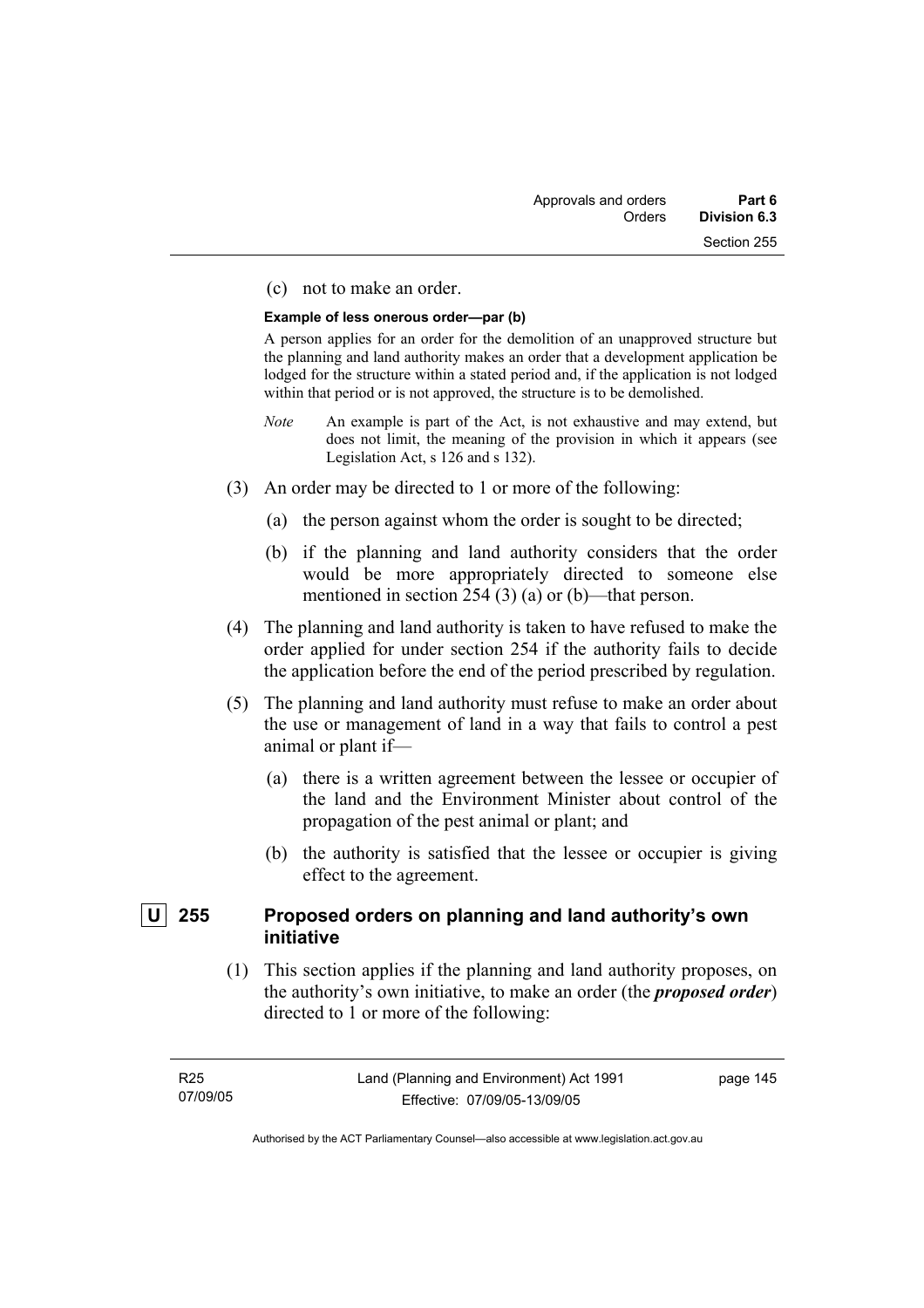- (a) the lessee or occupier of a place where a controlled activity was, is being, or is to be, conducted;
- (b) anyone by whom or on whose behalf a controlled activity was, is being, or is to be, conducted.
- (2) The planning and land authority must give written notice of the proposed order to—
	- (a) each person to whom the proposed order is directed; and
	- (b) if different from the person or people mentioned in paragraph (a)—the lessee or occupier of the place in relation to which the proposed order is to apply; and
	- (c) if the proposed order relates to a place or object registered, or nominated for provisional registration, under the *Heritage Act 2004*—the heritage council; and
	- (d) if the proposed order relates to the control of a pest animal or plant—the conservator; and
	- (e) if the proposed order relates to the pruning of a significant tree under the *Tree Protection (Interim Scheme) Act 2001*—the conservator; and
		- *Note* For restrictions on pruning etc a significant tree, see the *Tree Protection (Interim Scheme) Act 2001*, s 10.
	- (f) if the proposed order relates to the parking of a heavy vehicle on residential land under the *Road Transport (Safety and Traffic Management) Regulation 2000*, division 3.1.3—the road transport authority.
	- *Note* For how documents may be given, see the Legislation Act, pt 19.5.
- (3) The notice must state—
	- (a) each person to whom the proposed order is directed; and
	- (b) the terms of the proposed order and the place in relation to which it is to apply; and

| page 146 | Land (Planning and Environment) Act 1991 | R <sub>25</sub> |
|----------|------------------------------------------|-----------------|
|          | Effective: 07/09/05-13/09/05             | 07/09/05        |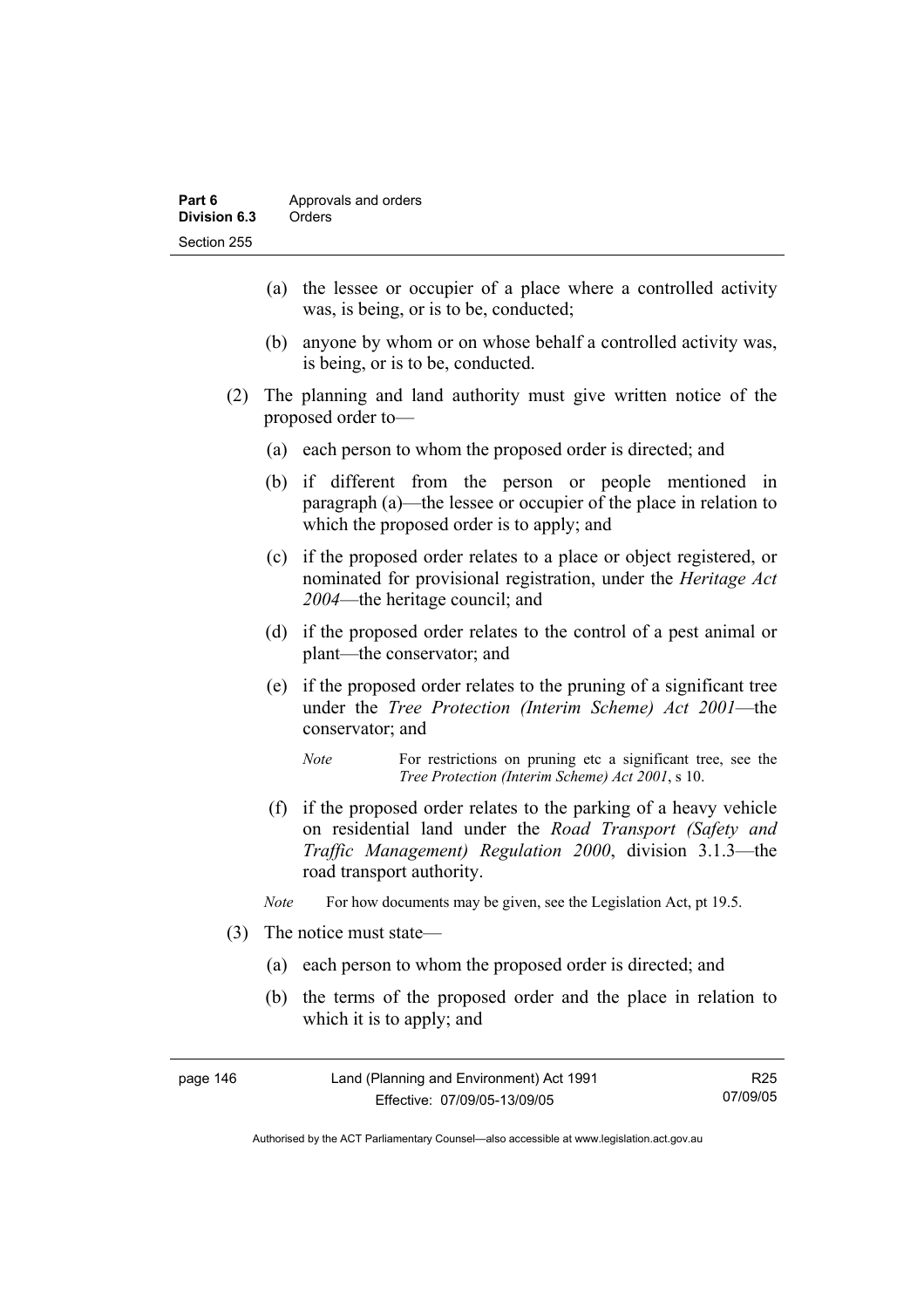- (c) the grounds for making the proposed order; and
- (d) when the proposed order will take effect; and
- (e) if appropriate—
	- (i) the period for compliance with the proposed order; and
	- (ii) when the proposed order will end (including, for example, on the happening of an event stated in the order).
- *Note* An example is part of the Act, is not exhaustive and may extend, but does not limit, the meaning of the provision in which it appears (see Legislation Act, s 126 and s 132).
- (4) Also, the notice must contain a statement to the effect that the person to whom it is given may, within 7 days after the day the person receives the notice, make a submission to the planning and land authority about the making of the proposed order.
- (5) Further, the notice may include any other information that the planning and land authority considers appropriate

#### **256 Decision on proposed order on planning and land authority's own initiative**

- (1) Before deciding whether to make the proposed order mentioned in section 255, the planning and land authority must consider any submission made by a person within 7 days after the day the person was given notice of the proposed order under section 255 (2).
- (2) The planning and land authority may decide—
	- (a) to make the proposed order; or
	- (b) to make an order (including a different kind of order) that is not more onerous than the proposed order; or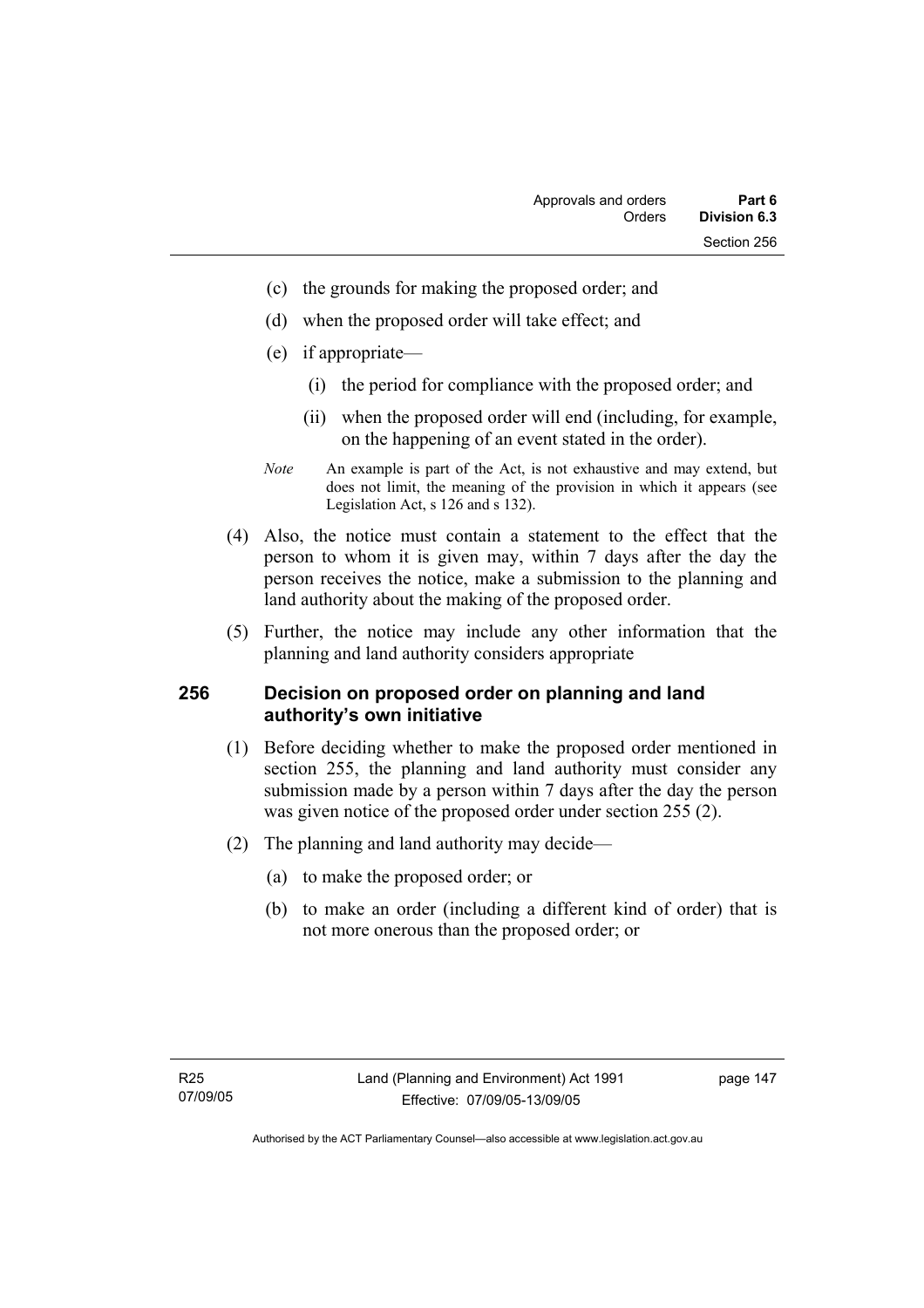| Part 6       | Approvals and orders |
|--------------|----------------------|
| Division 6.3 | Orders               |
| Section 257  |                      |

(c) not to make the proposed order.

#### **Example of less onerous order—par (b)**

an order that requires the doing of an act within a period longer than that stated in the proposed order

- *Note* An example is part of the Act, is not exhaustive and may extend, but does not limit, the meaning of the provision in which it appears (see Legislation Act, s 126 and s 132).
- (3) An order may be directed to 1 or more of the following:
	- (a) the person against whom the proposed order is directed; or
	- (b) if the planning and land authority considers that the order would be more appropriately directed to someone else mentioned in section 255 (2) (a) or (b)—that person.

#### **257 Content of orders**

- (1) An order must state—
	- (a) that it is an order under this Act made by the planning and land authority; and
	- (b) each person to whom the order is directed; and
	- (c) anyone else who is bound by the order (see section 257B); and
	- (d) the terms of the order and the place in relation to which the order applies; and
	- (e) the grounds on which the order is made; and
	- (f) when the order takes effect; and
	- (g) if appropriate—
		- (i) the period for compliance with the order; and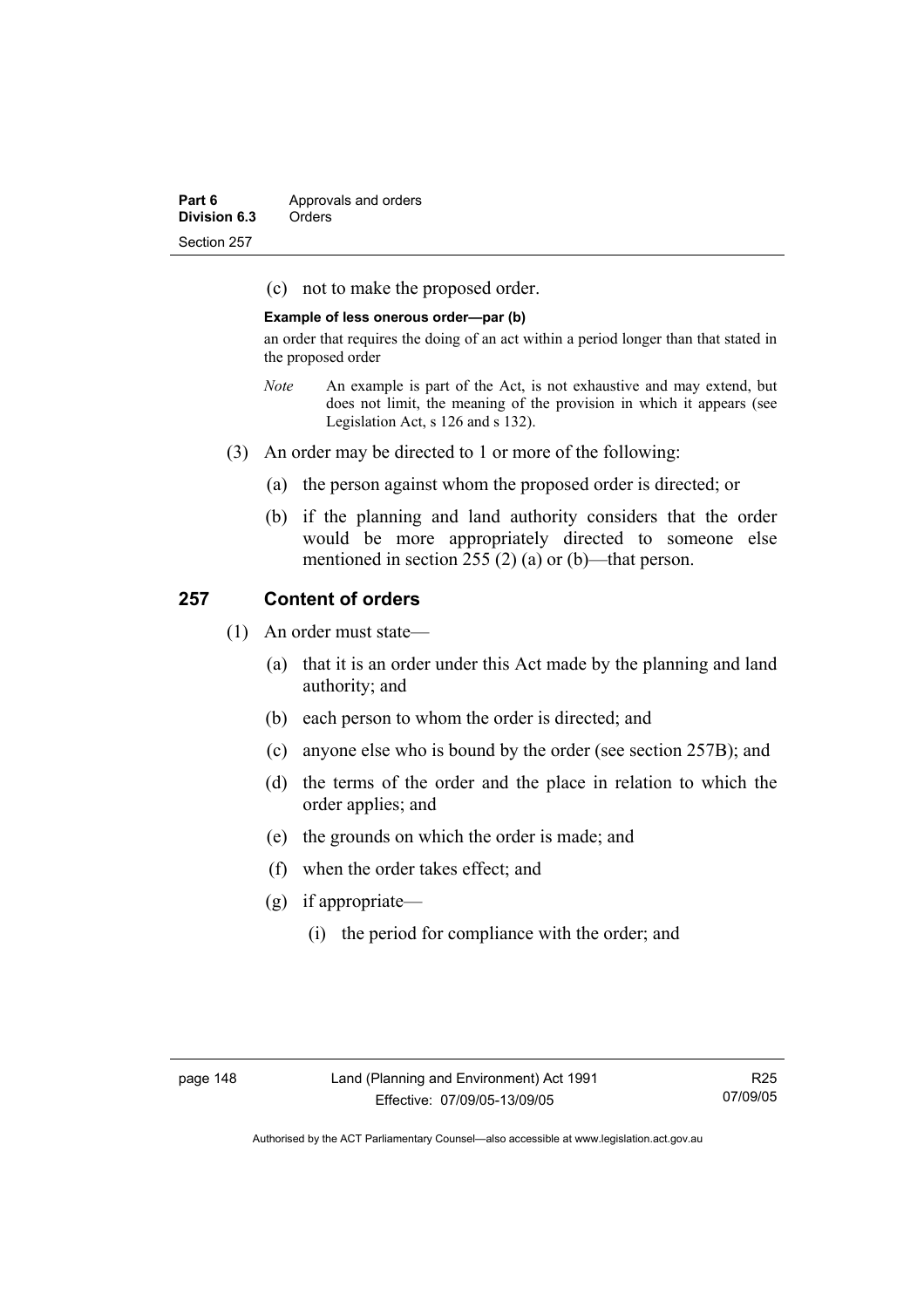- (ii) when the order ends (including, for example, on the happening of an event stated in the order).
- *Note* An example is part of the Act, is not exhaustive and may extend, but does not limit, the meaning of the provision in which it appears (see Legislation Act, s 126 and s 132).
- (2) An order must also contain a statement to the effect that the order operates until it is revoked or ends in accordance with the order.
- (3) An order may direct anyone to whom it is directed—
	- (a) not to begin a development without approval; or
	- (b) to stop carrying out a development without approval; or
	- (c) to stop, or not begin, a controlled activity other than a development; or
	- (d) to comply with the terms of an approval to undertake a development; or
	- (e) to stop carrying out a development other than in accordance with the conditions under which an approval to carry out the development was given; or
	- (f) to demolish a building or structure, or a part of a building or structure, that has been constructed or erected without approval or permission required under a territory law; or
	- (g) to demolish a building or structure, or a part of a building or structure, that encroaches onto, over or under unleased territory land without approval granted under a territory law; or
	- (h) to restore any land, building or structure that has been altered without approval or permission required under a territory law; or
	- (i) to replace with an identical building or structure any building or structure that has been demolished without approval or permission required under a territory law; or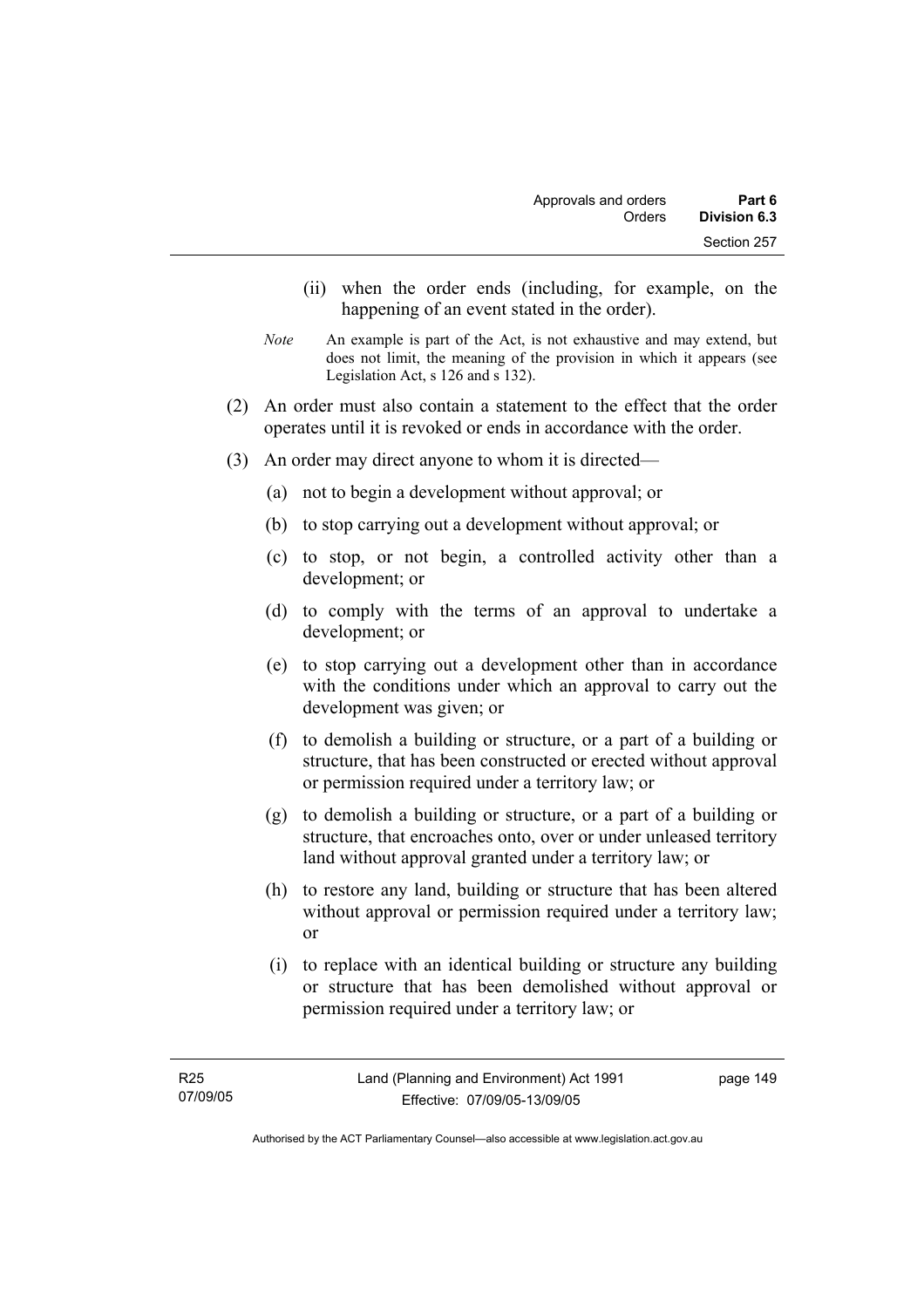- (j) to clean up a leasehold; or
- (k) to prune, in a way stated in the order, a tree, sapling, plant or shrub that overhangs a public place; or
	- *Note* For restrictions on pruning etc a significant tree, see the *Tree Protection (Interim Scheme) Act 2001*, s 10.
- (l) to stop carrying out an activity that is likely to cause soil erosion; or
- (m) to stop carrying out an activity that involves destroying, damaging, removing or otherwise interfering with vegetation (living or dead) or removing or otherwise interfering with soil that is—
	- (i) between the banks of a watercourse; or
	- (ii) within 20m of a bank of a watercourse; or
	- (iii) on land having a slope of more than 18° from the horizontal; or
- (n) to manage land held under a rural lease in accordance with the land management agreement applying to it; or
- (o) if the person to whom the order is directed is bound by a land management agreement—to comply with the land management agreement.

#### **U 257A Notice of making of orders**

If the planning and land authority makes an order, the authority must give notice of the making of the order to the following:

- (a) each person to whom the order is directed;
- (b) the applicant (if any) for the order;
- (c) the lessee or occupier of the place in relation to which the order applies;
- (d) the registrar-general;

| page 150 | Land (Planning and Environment) Act 1991 | R25      |
|----------|------------------------------------------|----------|
|          | Effective: 07/09/05-13/09/05             | 07/09/05 |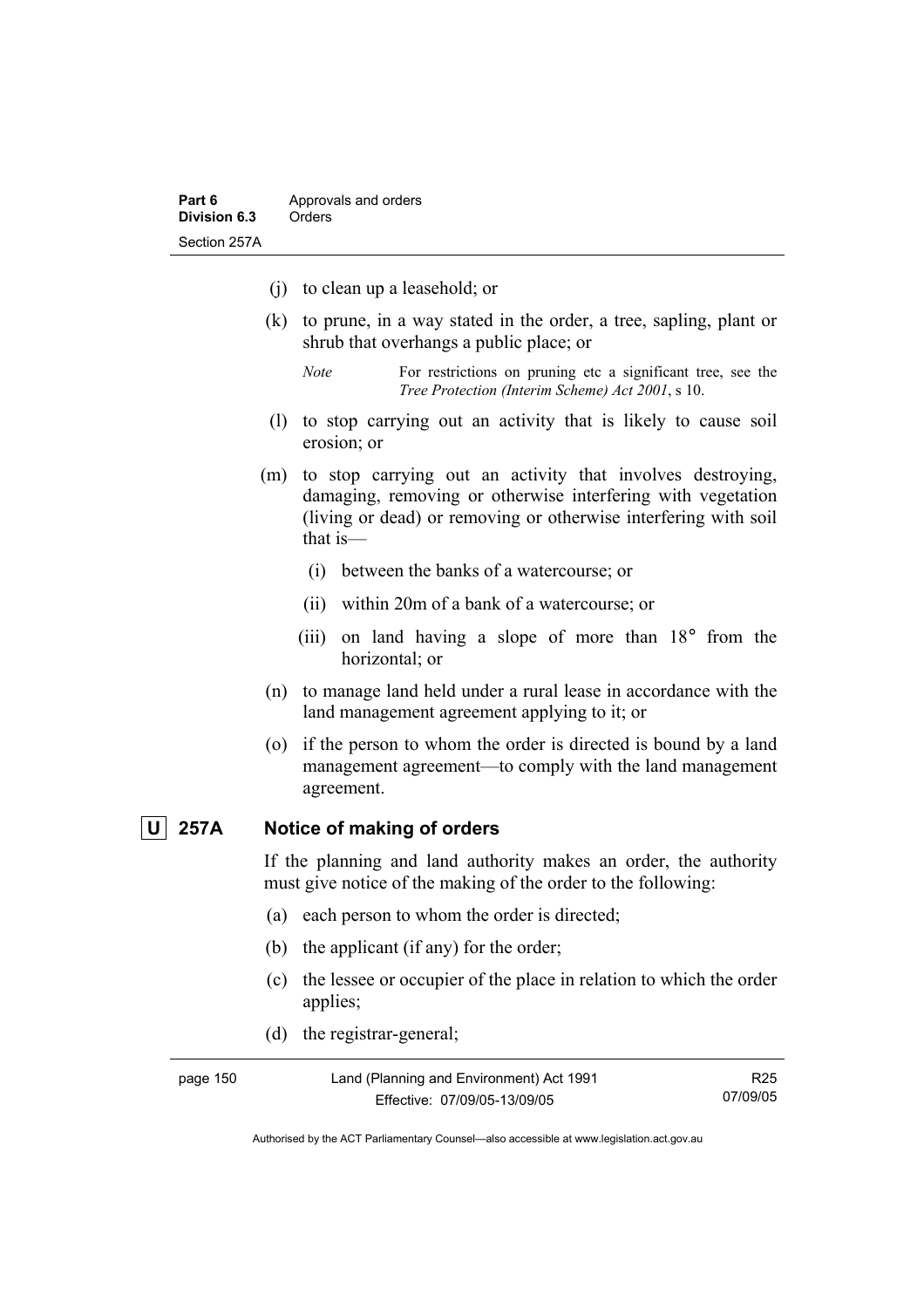- (e) if the order relates to the control of a pest animal or plant—the conservator;
- (f) if the order relates to the pruning of a significant tree under the *Tree Protection (Interim Scheme) Act 2001*—the conservator; and
- (g) if the order relates to the parking of a heavy vehicle on residential land under the *Road Transport (Safety and Traffic Management) Regulation 2000*, division 3.1.3—the road transport authority;
- (h) anyone else whose interests the authority believes are adversely affected by the order.
- *Note* For how documents may be given, see the Legislation Act, pt 19.5.

# **257B Who is bound by an order?**

- (1) An order binds each person to whom it is directed.
- (2) If an order binds the lessee of the place to which the order applies, the order also binds anyone who becomes the lessee of the place after the order is made (a *future lessee*) to the same extent as if the order had been directed to that person.
- (3) If an order binds the occupier of the place to which the order applies, the order also binds anyone who becomes an occupier of the place after the order is made (a *future occupier*) to the same extent as if the order had been directed to that person.
- (4) However, subsection (2) or (3) does not apply to an order if the order states that it does not bind a future lessee or a future occupier (as appropriate) of the lease.

# **258 Contravening orders**

- (1) A person commits an offence if—
	- (a) the planning and land authority makes an order directed to the person; and

| R25      | Land (Planning and Environment) Act 1991 | page 151 |
|----------|------------------------------------------|----------|
| 07/09/05 | Effective: 07/09/05-13/09/05             |          |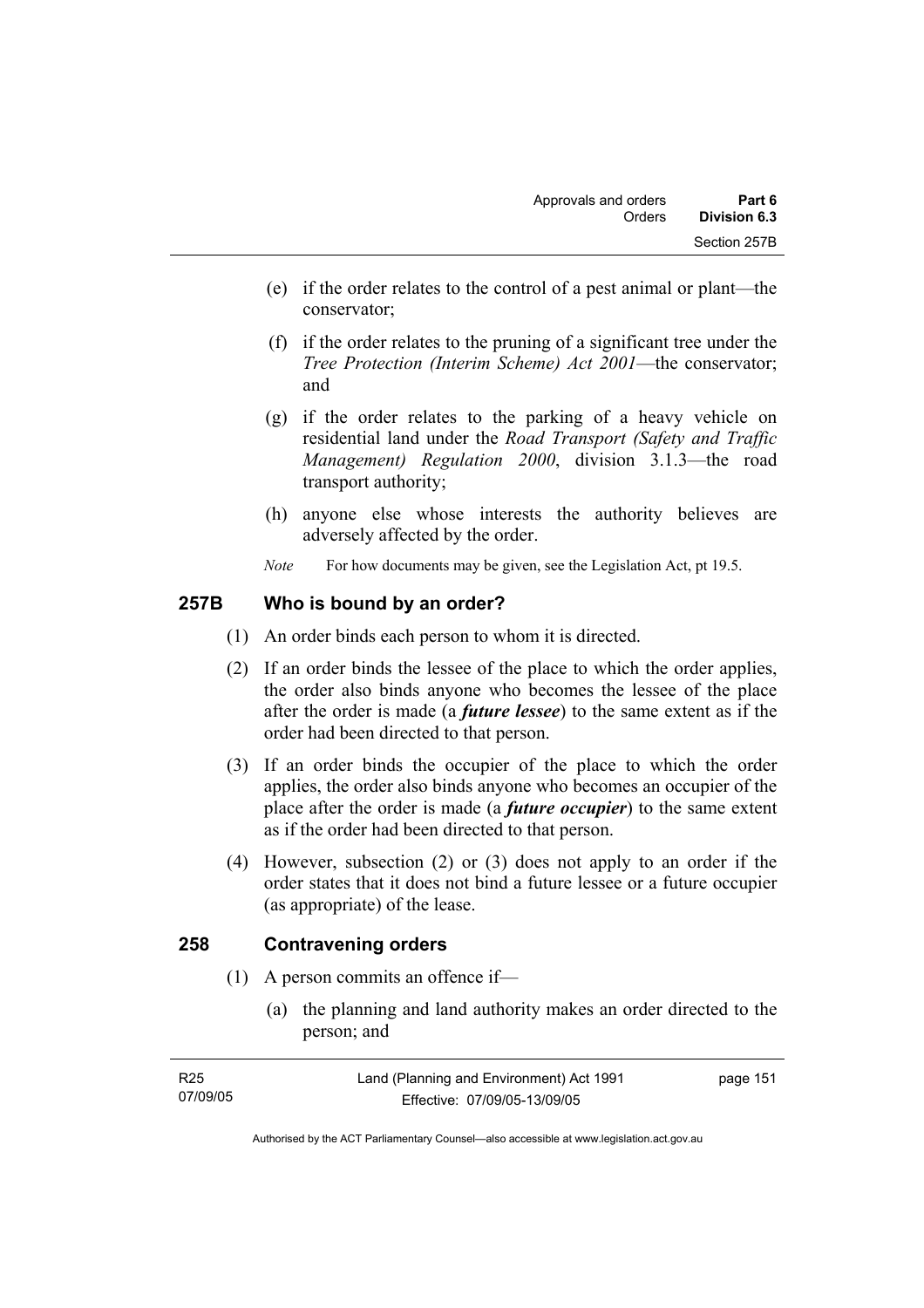- (b) the order requires the person to do, or not do, something stated in the order; and
- (c) the person is given notice of the making of the order (whether by being given a copy of the order or otherwise); and
- (d) the person contravenes the order.

Maximum penalty: the amount stated in schedule 5, column 3 in relation to the activity for which the order was made.

- *Note* A territory authority is not liable to be prosecuted for an offence against this section (see Legislation Act, s 121).
- (2) An offence against this section is a strict liability offence.

# **258A Ending of orders**

- (1) An order operates until it is revoked or ends in accordance with the order.
- (2) A person who is bound by an order may, in writing, apply to the planning and land authority for the revocation of the order.
- (3) The application must state the grounds on which the revocation of the order is sought.
- (4) The planning and land authority may revoke the order if satisfied, on reasonable grounds, that the order is no longer necessary or appropriate.

# **258B Notice ending orders**

- (1) If an order ends otherwise than by being revoked, the planning and land authority must give written notice of the ending of the order to the registrar-general.
- (2) If the planning and land authority revokes an order, the authority must give written notice of the revocation to—
	- (a) each person to whom the order was directed; and

| page | 152 |
|------|-----|
|------|-----|

R25 07/09/05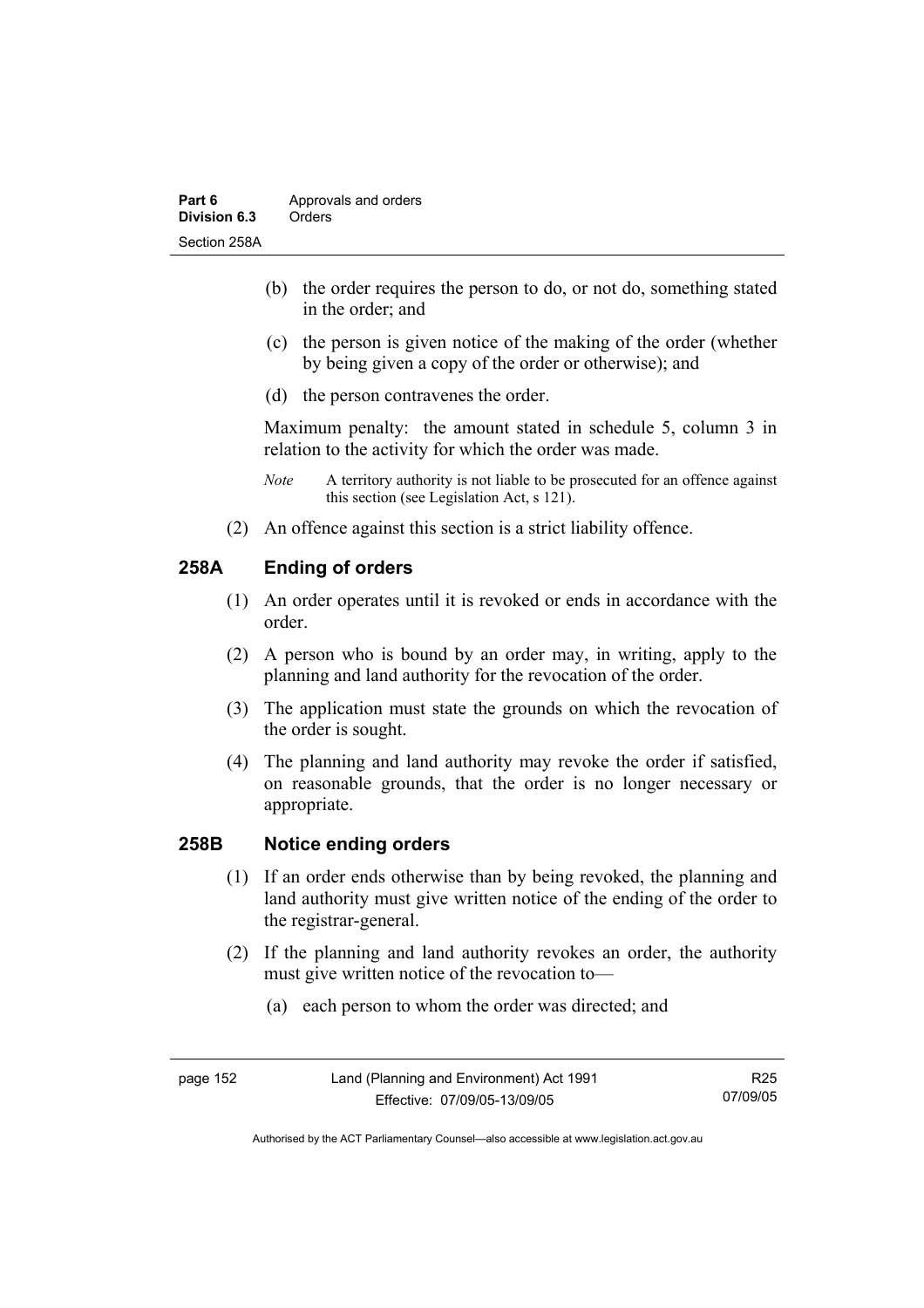- (b) if different from the person or people mentioned in paragraph (a)—the lessee or occupier of the place in relation to which the order applied; and
- (c) the registrar-general.

# **U 258C Effect of orders about pest animals or plants**

- (1) This section applies if an order relates to the control of a pest animal or plant.
- (2) A person to whom the order is directed is not required to hold a licence under the *Nature Conservation Act 1980* for any action required to comply with the order in relation to the pest animal or plant.

# **Subdivision 6.3.2 Rectification work**

#### **259 Definitions for sdiv 6.3.2**

In this subdivision:

*authorised person*—see section 259C (1).

#### *rectification work* means—

- (a) work in relation to a place where a controlled activity is being conducted to ensure compliance with the approval for the activity; or
- (b) the conduct of an activity required under an order that was not carried out within the period stated in the order.

#### **259A Direction to carry out rectification work**

- (1) The planning and land authority may direct 1 or more of the following to carry out rectification work in relation to a controlled activity:
	- (a) the lessee or occupier of a place where the activity was or is being conducted;

| R25      | Land (Planning and Environment) Act 1991 | page 153 |
|----------|------------------------------------------|----------|
| 07/09/05 | Effective: 07/09/05-13/09/05             |          |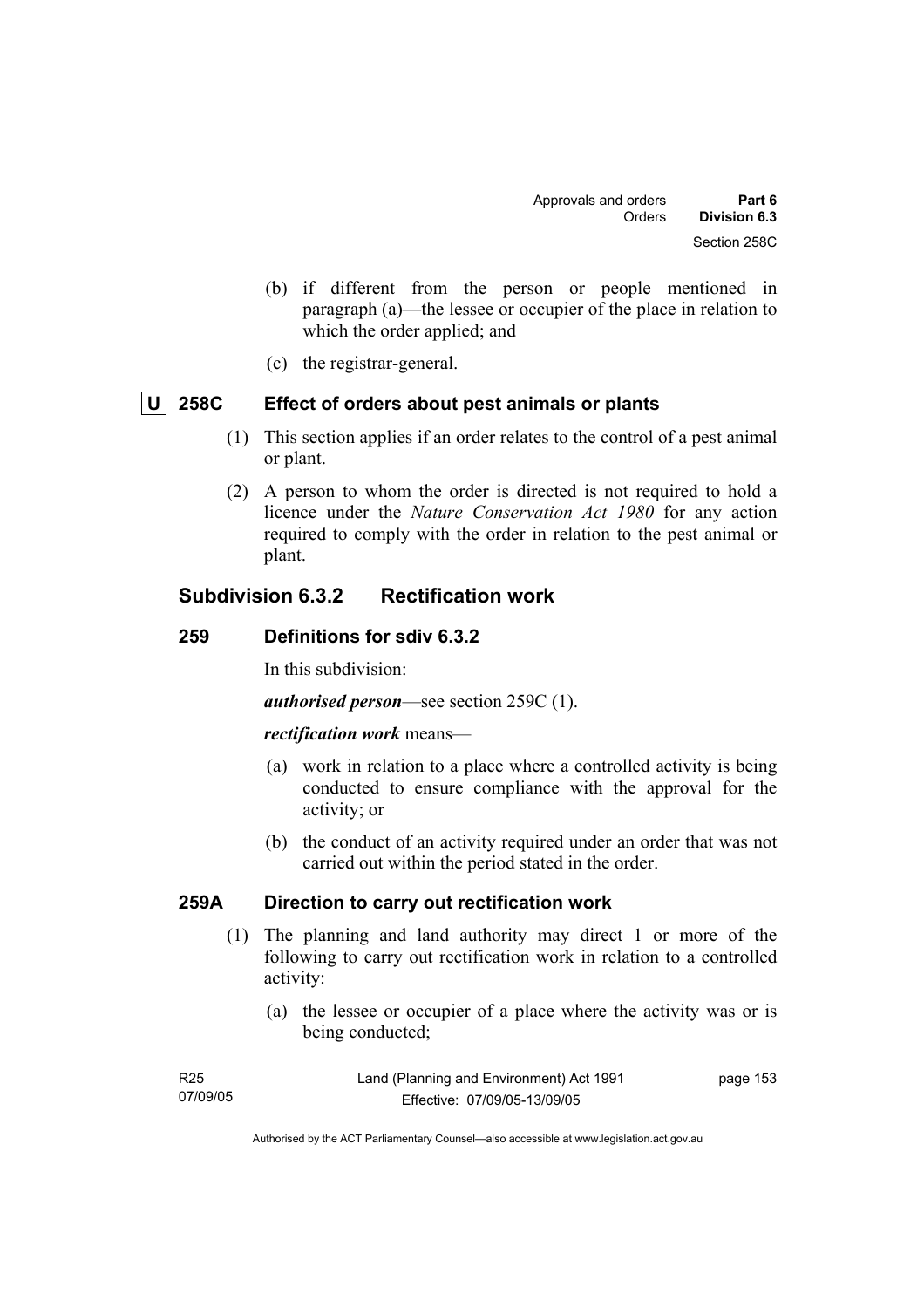- (b) anyone by whom or on whose behalf the activity was or is being conducted.
- (2) The planning and land authority must give notice of the direction to—
	- (a) the person who is required to comply with the direction; and
	- (b) if different from the person mentioned in paragraph (a)—the lessee or occupier of the place to which the direction applies.
	- *Note* For how documents may be given, see the Legislation Act, pt 19.5.
- (3) The notice must state—
	- (a) that it is a direction under this Act made by the planning and land authority; and
	- (b) the person who is required to comply with the direction; and
	- (c) the place in relation to which the direction applies; and
	- (d) the rectification work required; and
	- (e) the grounds on which the direction is made; and
	- (f) that the rectification work must be completed within 7 days after the day the notice is given to the person or any longer period stated in the notice.
- (4) The notice must also contain a statement to the effect that, if the rectification work is not completed within the period required by the notice—
	- (a) the planning and land authority may authorise someone else to carry out the work; and
	- (b) the reasonable cost of carrying out the work is a debt to the Territory by the person who is required to comply with the direction.
- (5) This section applies whether or not a proceeding for an offence against this part has been begun or is about to begin.

| page 154 | Land (Planning and Environment) Act 1991 | R <sub>25</sub> |
|----------|------------------------------------------|-----------------|
|          | Effective: 07/09/05-13/09/05             | 07/09/05        |

Authorised by the ACT Parliamentary Counsel—also accessible at www.legislation.act.gov.au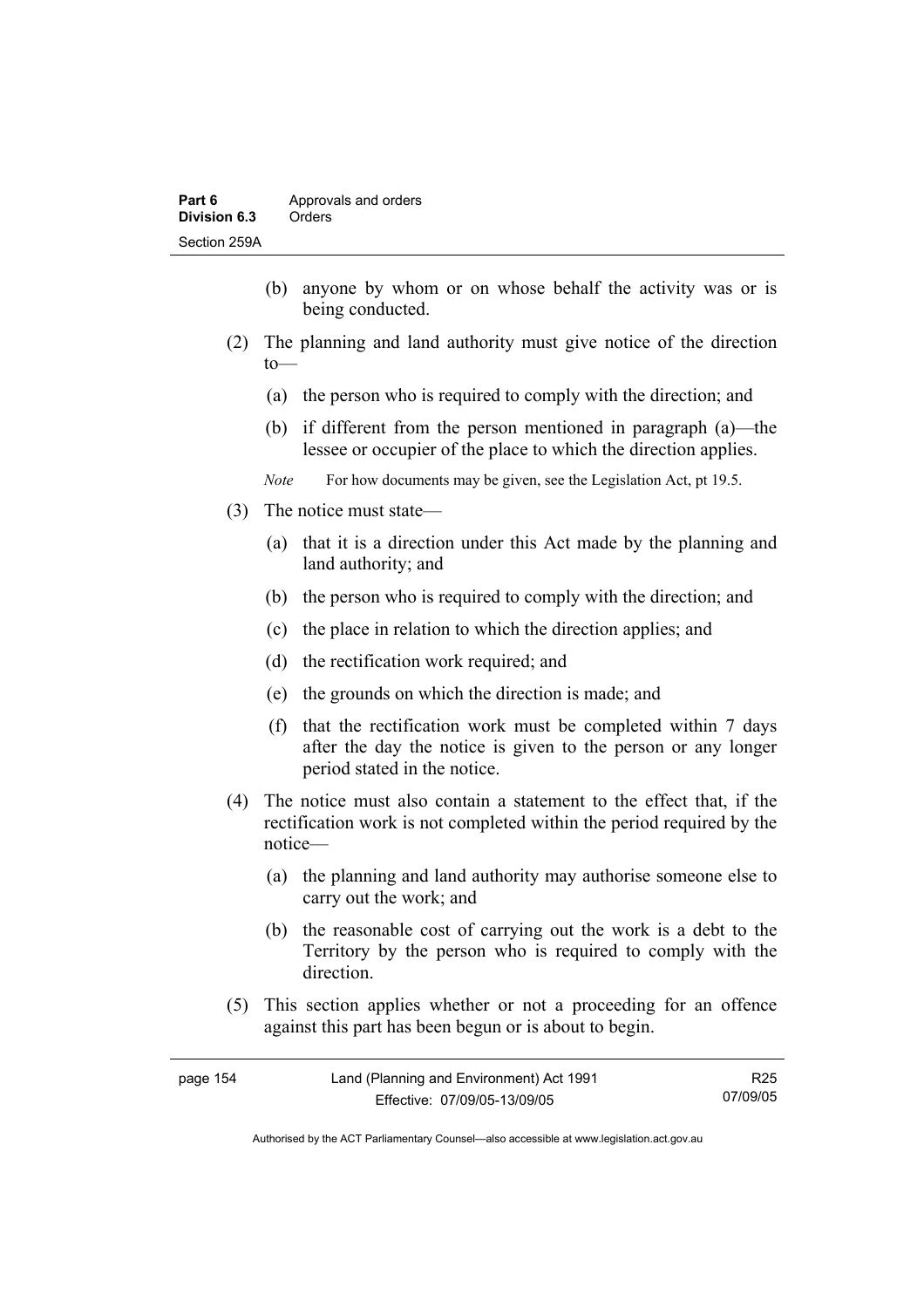#### **259B Contravening direction to carry out rectification work**

- (1) A person commits an offence if—
	- (a) the planning and land authority makes a direction to carry out rectification work in relation to a controlled activity; and
	- (b) the person is required to comply with the direction; and
	- (c) the person is given notice of the making of the direction; and
	- (d) the person contravenes the direction.

Maximum penalty: 50 penalty units.

- *Note* A territory authority is not liable to be prosecuted for an offence against this section (see Legislation Act, s 121).
- (2) An offence against this section is a strict liability offence.

### **259C Authorisation to carry out rectification work**

- (1) The planning and land authority may authorise a person (an *authorised person*) to enter the place to which a direction under section 259A applies to carry out the rectification work required by the notice under that section if the work is not completed within the period required by the notice.
- (2) However, the planning and land authority must not give the authorisation—
	- (a) until the end of the period within which an application may be made to the administrative appeals tribunal for the review of the decision to make the order to which the rectification work relates; or
	- (b) if an application is made to the administrative appeals tribunal for a review of the decision—unless the decision is upheld or the application is withdrawn.
- (3) The authorised person must carry out the rectification work in accordance with the directions of an inspector.

| R25      | Land (Planning and Environment) Act 1991 | page 155 |
|----------|------------------------------------------|----------|
| 07/09/05 | Effective: 07/09/05-13/09/05             |          |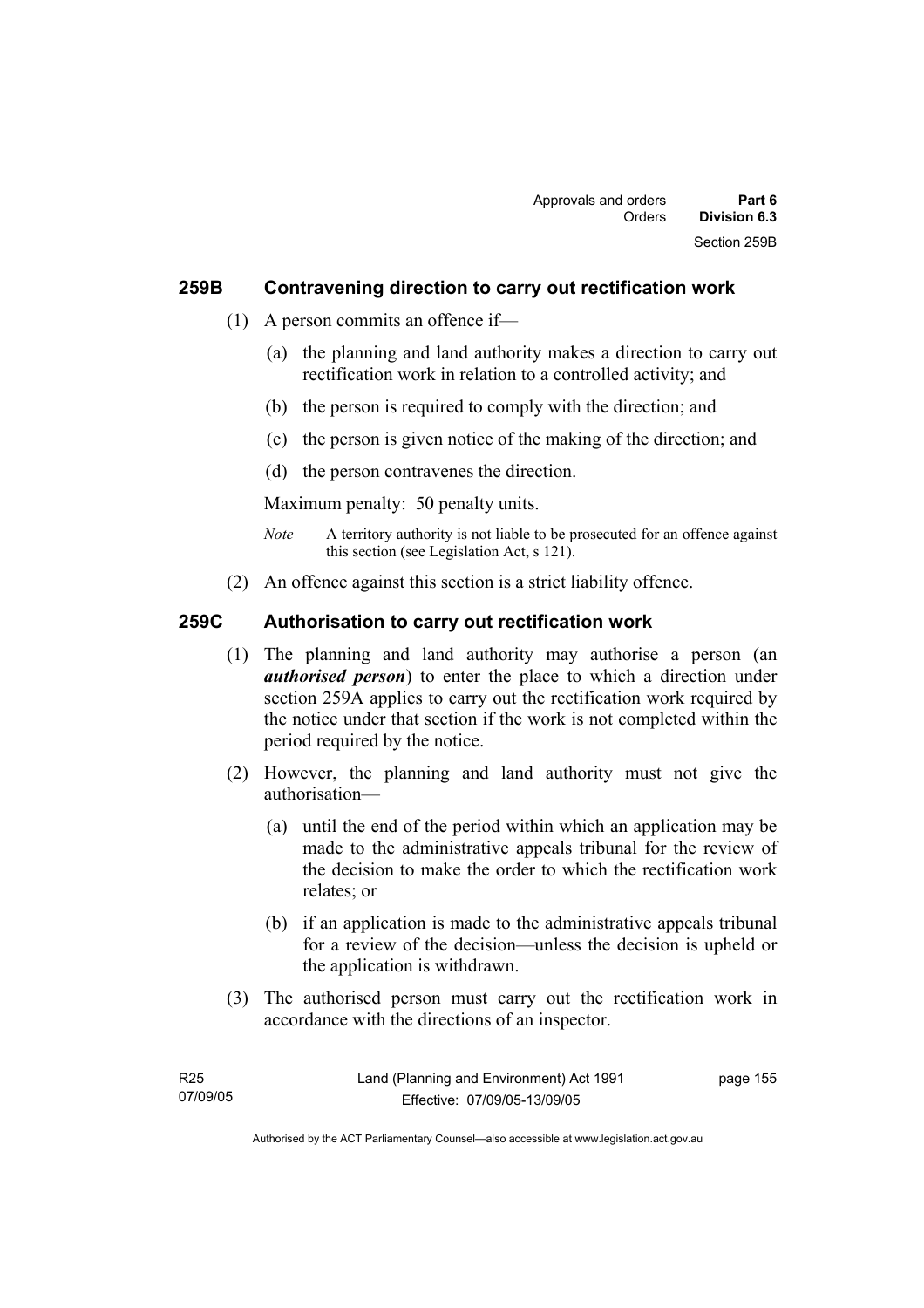#### **259D Obstructing etc authorised people**

- (1) A person commits an offence if—
	- (a) the person knows that, or is reckless about the fact that, a person is an authorised person; and
	- (b) the person obstructs, hinders, intimidates or resists the authorised person in the exercise of the person's functions.

Maximum penalty: 50 penalty units, imprisonment for 6 months or both.

(2) Strict liability applies to subsection (1) (b).

#### **259E Liability for cost of rectification work**

The person who is required to comply with a direction under section 259A (Direction to carry out rectification work) must pay to the Territory the reasonable cost of any rectification work carried out by an authorised person to which the direction related.

*Note* An amount owing under a law may be recovered as a debt in a court of competent jurisdiction (see Legislation Act, s 177).

# **259F Determination of criteria for deferral of rectification work cost**

- (1) The planning and land authority may, in writing, determine circumstances when the payment of all or part of the cost of rectification work carried out by an authorised person on a lessee's leasehold may be deferred by the lessee.
- (2) A determination under subsection (1) is a notifiable instrument.

*Note* A notifiable instrument must be notified under the Legislation Act.

#### **259G Application for deferral of rectification work cost**

 (1) A lessee who is required to pay the cost of rectification work carried out on the lessee's leasehold may, in writing, apply to the planning

page 156 Land (Planning and Environment) Act 1991 Effective: 07/09/05-13/09/05 R25 07/09/05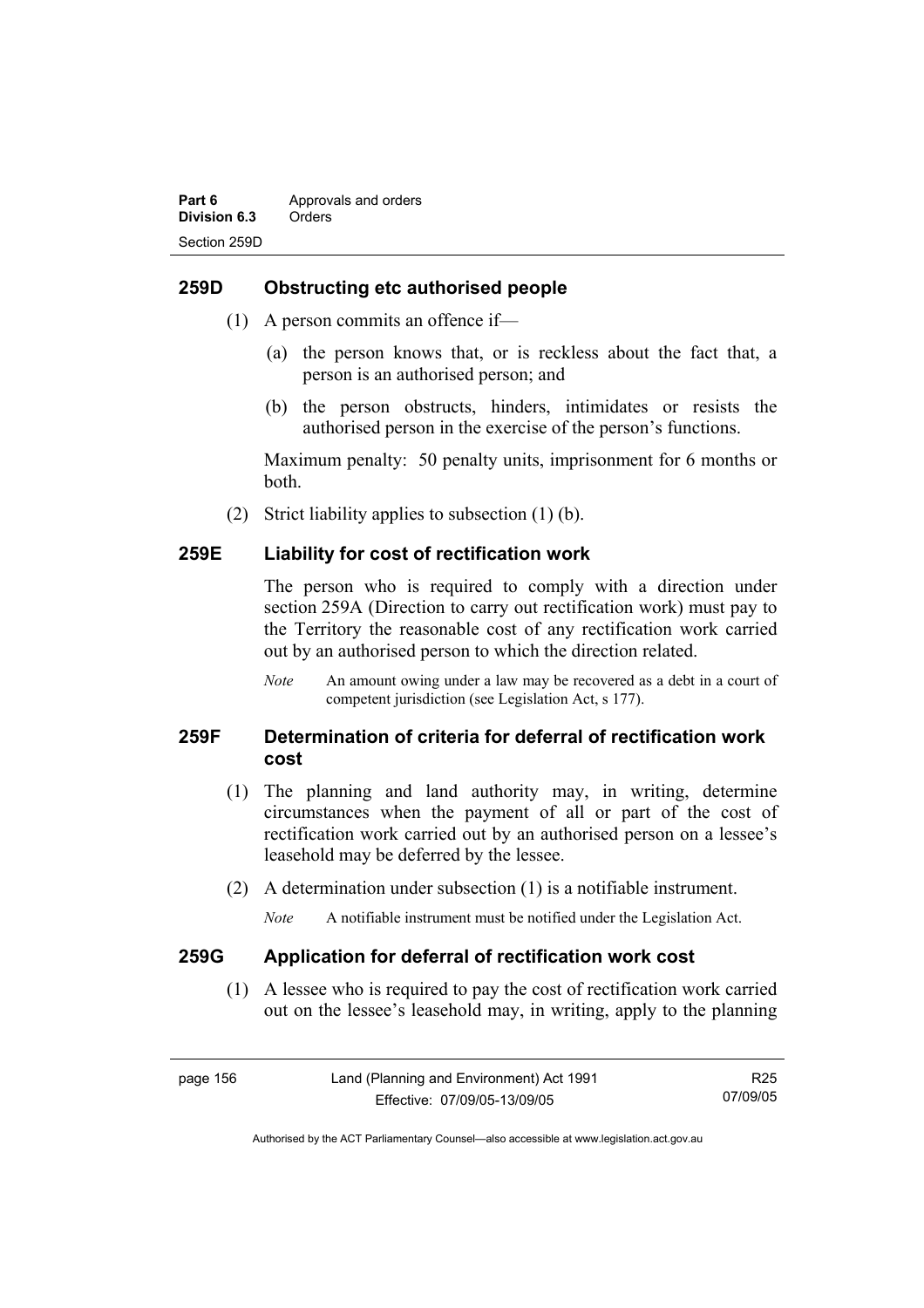and land authority for the deferment of payment of all or part of the cost of the rectification work.

- (2) The application must state the grounds for the application.
	- *Note* If a form is approved under s 287A for an application, the form must be used.

# **259H Deferral of rectification work cost**

 (1) The planning and land authority may, in writing, declare that all or part of the cost of rectification work payable by a lessee is deferred if satisfied that a circumstance determined under section 259F (1) applies to the lessee.

*Note* Interest is payable on the deferred amount, see s 259I.

- (2) The declaration must state—
	- (a) the leasehold to which the declaration relates; and
	- (b) the amount of the cost of the rectification work deferred.

# **259I Security for deferred rectification work cost**

- (1) The planning and land authority must—
	- (a) lodge a copy of a declaration under section 259H with the registrar-general for registration under the *Land Titles Act 1925*; and
	- (b) give a copy of the declaration to the lessee of the leasehold to which the declaration relates and anyone else who has an interest in the leasehold.
- (2) For the *Land Titles Act 1925*, section 104 (1) (Lodging of caveat), the Territory is taken to be a person claiming an interest in the leasehold to which the declaration relates.
- (3) The registration under the *Land Titles Act 1925* of the copy of a declaration under section 259H creates a charge over the leasehold to which the declaration relates for—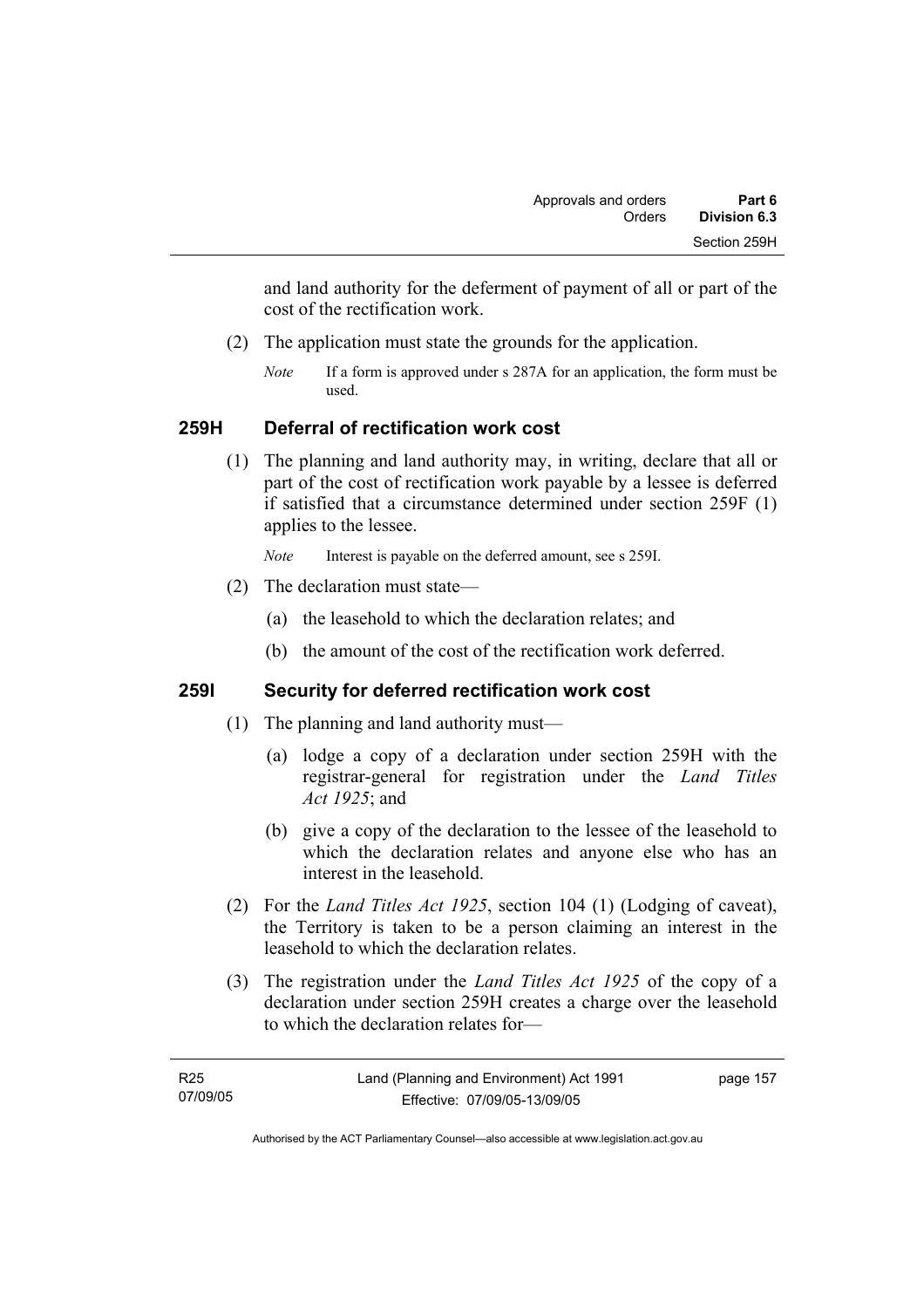- (a) the amount stated in the declaration; and
- (b) interest on the amount calculated on a daily basis at the interest rate applying from time to time under the *Taxation Administration Act 1999*, section 26 (Interest rate).

#### **259J Payment of deferred rectification work cost**

- (1) If the full amount of the charge mentioned in section 259I (3) is paid to the Territory, the planning and land authority must—
	- (a) revoke the declaration to which the charge relates; and
	- (b) lodge a copy of the revocation with the registrar-general for registration under the *Land Titles Act 1925*; and
	- (c) give a copy of the revocation to the lessee of the charged leasehold and anyone else who has an interest in the leasehold.
- (2) The charge is discharged on the registration under the *Land Titles Act 1925* of the copy of the revocation of the declaration.
- (3) The lessees of a charged leasehold are liable separately and together for the payment to the Territory of the full amount of the charge.
- (4) A registered charge under this section does not give a power of sale over the leasehold to which it relates.

# **Subdivision 6.3.3 Prohibition notices and injunctions**

#### **260 Prohibition notices—making**

- (1) This section applies if the planning and land authority believes, on reasonable grounds, that the giving of a notice under this section (a *prohibition notice*) is necessary to prevent or lessen a significant threat or likelihood of irreversible damage to a thing because of the conduct, or likely conduct, of a controlled activity.
- (2) Also, this section applies whether or not—

R25 07/09/05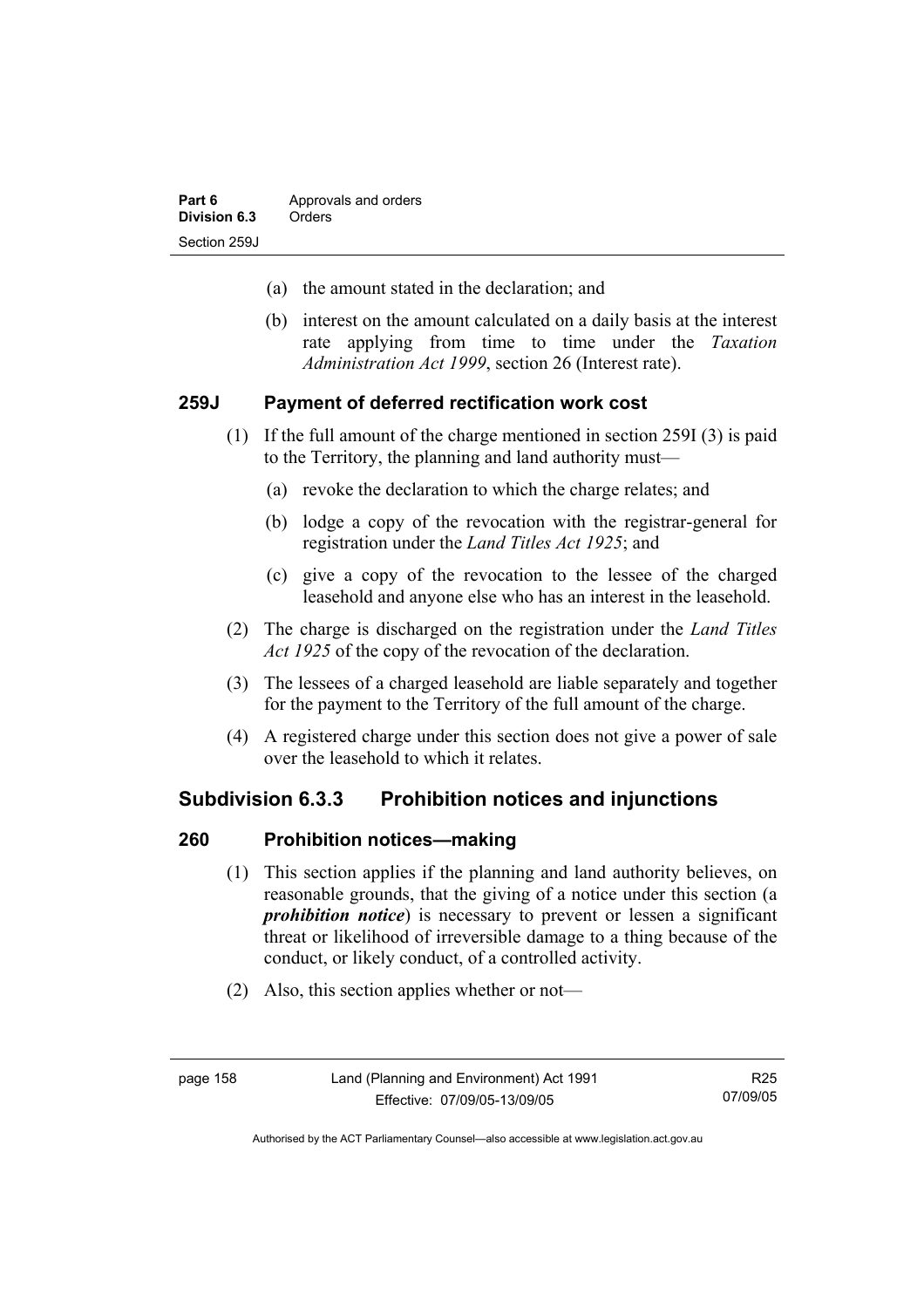- (a) an order has been made or is proposed to be made in relation to a controlled activity; or
- (b) a proceeding for an offence against this part has begun or is about to begin.
- (3) The planning and land authority may give a prohibition notice to 1 or more of the following:
	- (a) the lessee or occupier of a place to which the controlled activity relates;
	- (b) anyone by whom or on whose behalf the activity—
		- (a) was, is being, or is to be, conducted; or
		- (b) is likely to be conducted.
	- *Note* For how documents may be given, see the Legislation Act, pt 19.5.
- (4) The prohibition notice must state—
	- (a) that it is a prohibition notice under this Act; and
	- (b) each person to whom it is directed; and
	- (c) that the notice takes effect when it is given to a person to whom it is directed; and
	- (d) the grounds on which the notice is given; and
	- (e) the activity, and the place, in relation to which the notice applies; and
	- (f) that the activity—
		- (i) must not be carried on by the person; or
		- (ii) must not be carried on by the person except in accordance with the notice; and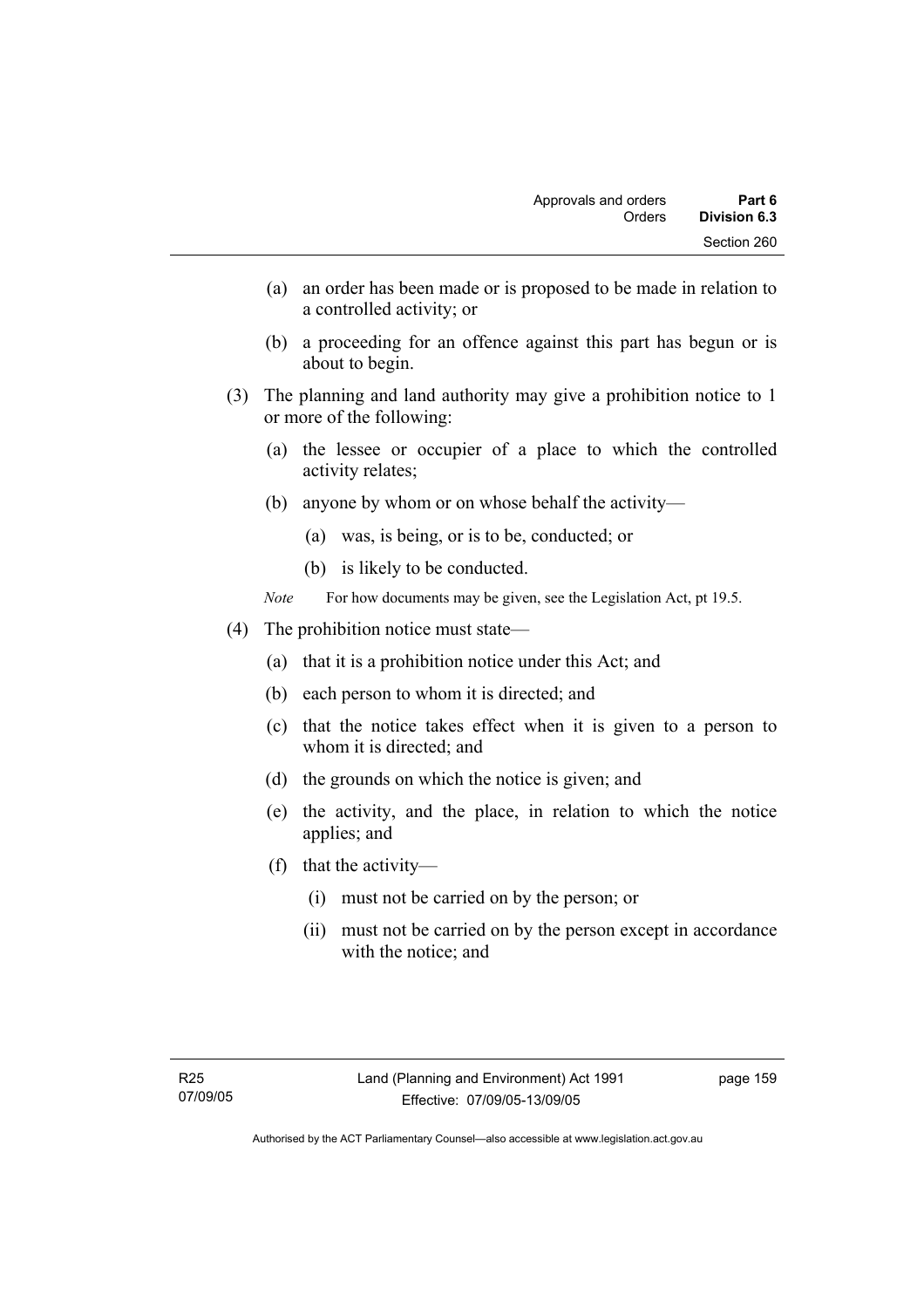- (g) when the notice ends (including, for example, on the happening of an event stated in the notice).
- *Note* An example is part of the Act, is not exhaustive and may extend, but does not limit, the meaning of the provision in which it appears (see Legislation Act, s 126 and s 132).
- (5) A prohibition notice takes effect when it is given to a person to whom it is directed.
- (6) To remove any doubt, 2 or more prohibition notices may be given in relation to the same activity.

### **260A Contravening prohibition notices**

- (1) A person commits an offence if—
	- (a) the planning and land authority gives a prohibition notice to the person; and
	- (b) the notice is directed to the person; and
	- (c) the notice states that a controlled activity must not be carried on by the person in relation to a place; and
	- (d) the person carries on the activity in relation to the place.

Maximum penalty: 50 penalty units, imprisonment for 6 months or both.

- *Note* A territory authority is not liable to be prosecuted for an offence against this section (see Legislation Act, s 121).
- (2) A person commits an offence if—
	- (a) the planning and land authority gives a prohibition notice to the person; and
	- (b) the notice is directed to the person; and
	- (c) the notice states that a controlled activity must not be carried on by the person in relation to a place except in accordance with the notice; and

| page 160 | Land (Planning and Environment) Act 1991 | R25      |
|----------|------------------------------------------|----------|
|          | Effective: 07/09/05-13/09/05             | 07/09/05 |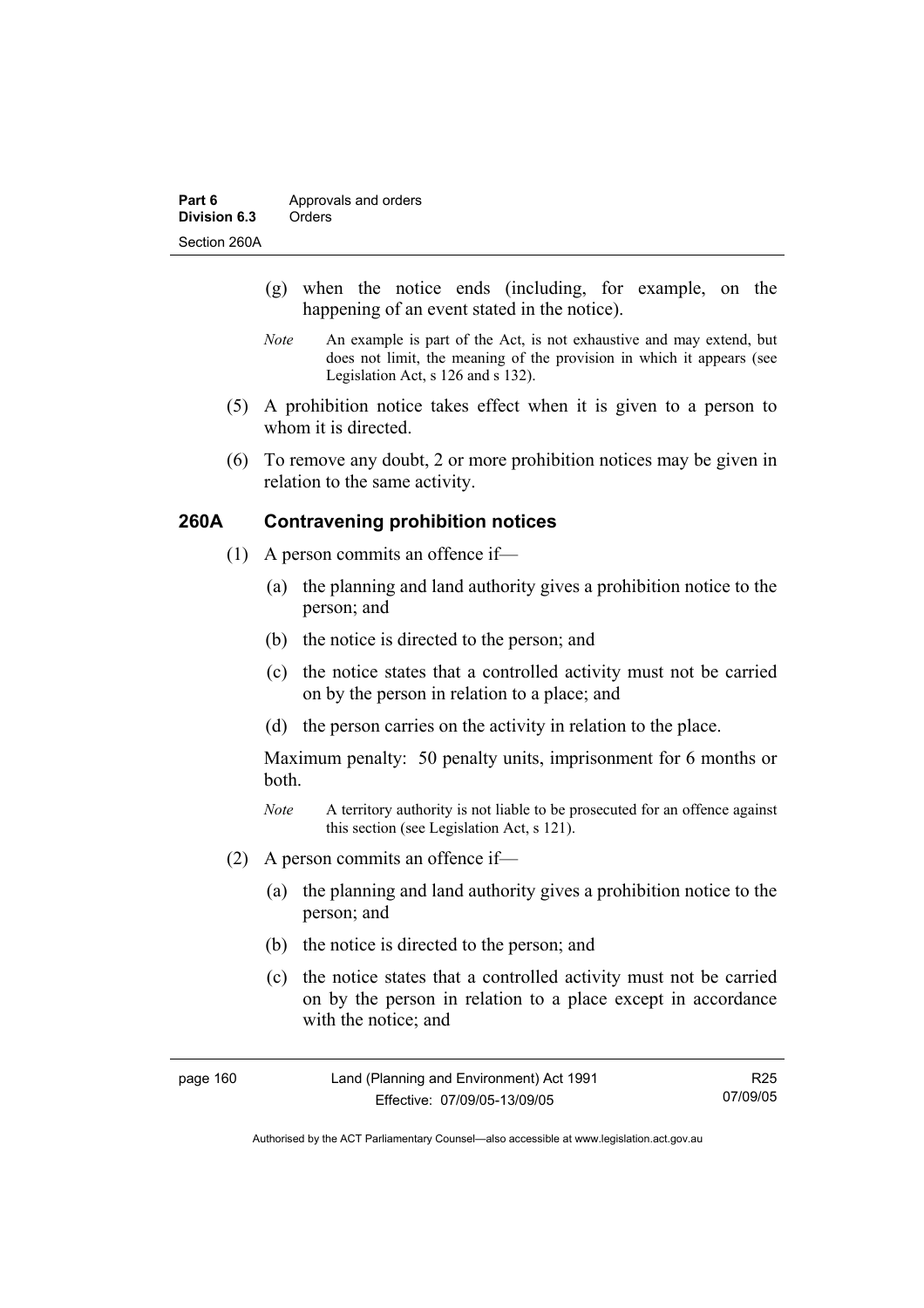(d) the person carries on the activity in relation to the place otherwise than in accordance with the notice.

Maximum penalty: 50 penalty units, imprisonment for 6 months or both.

(3) An offence against this section is a strict liability offence.

# **260B Prohibition notices—ending**

- (1) A prohibition notice remains in force until it ends in accordance with this section
- (2) A prohibition notice ends on the earlier of the following:
	- (a) 60 days after the day it is given to a person to whom the notice is directed:
	- (b) the notice ends in accordance with the notice;
	- (c) the notice is revoked.
- (3) A person to whom a prohibition notice is directed may, in writing, apply to the planning and land authority for the revocation of the notice.
- (4) The application must state the grounds on which the revocation of the prohibition notice is sought.
- (5) The planning and land authority may revoke the prohibition notice if satisfied, on reasonable grounds, that the notice is no longer necessary or appropriate.

### **260C Injunctions to restrain contravention of orders or prohibition notices**

 (1) This section applies if a person (the *relevant person*) has engaged, is engaging, or proposes to engage, in conduct that was, is, or would be, a contravention of an order or a prohibition notice.

page 161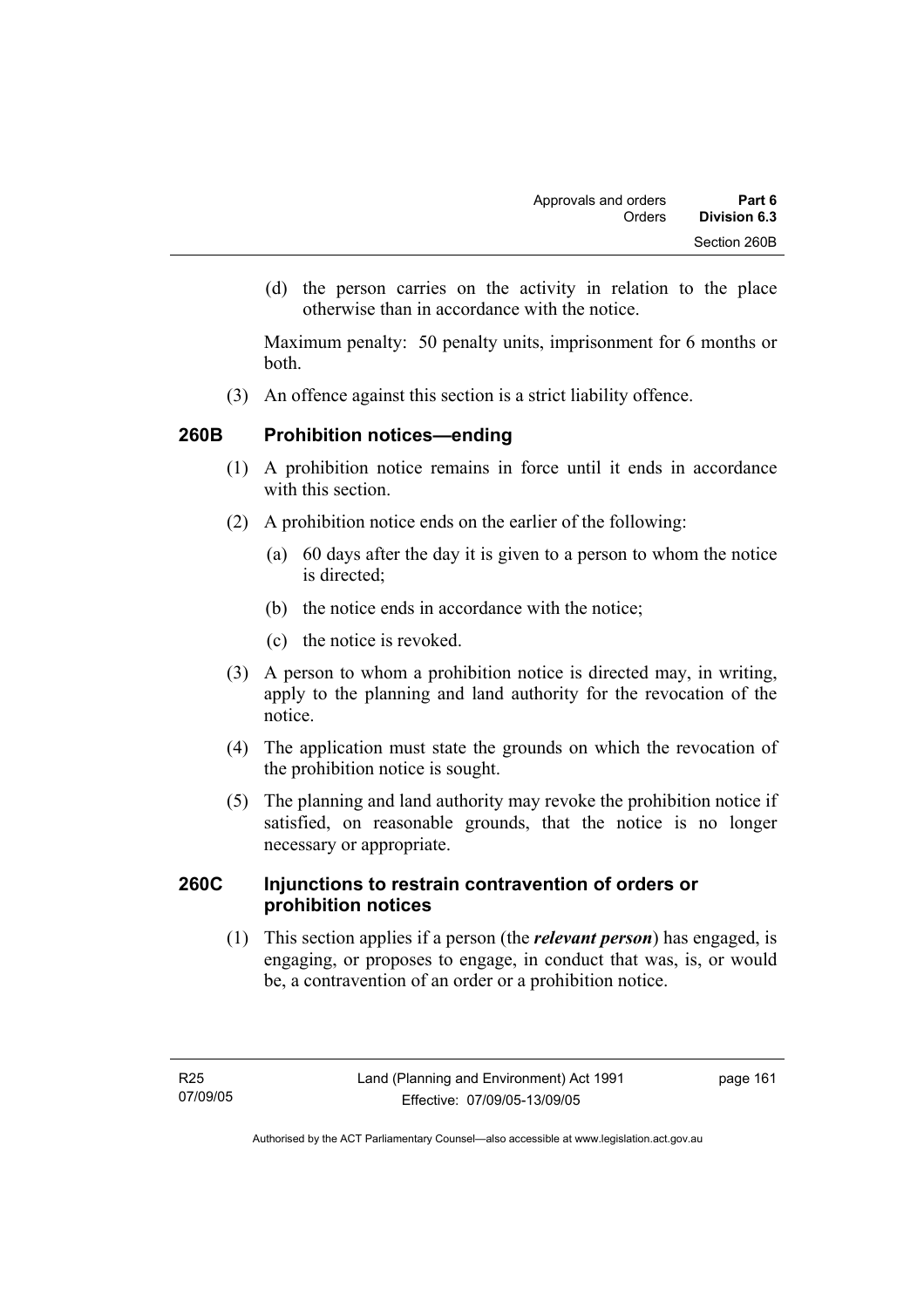| Part 6       | Approvals and orders |
|--------------|----------------------|
| Division 6.3 | Orders               |
| Section 261  |                      |

- (2) The planning and land authority or anyone else may apply to the Supreme Court for an injunction.
- (3) On application under subsection (2), the Supreme Court may grant an injunction—
	- (a) restraining the relevant person from engaging in the conduct; and
	- (b) if, in the court's opinion, it is desirable to do so, requiring the relevant person to do anything.
- (4) The Supreme Court may grant an injunction restraining a relevant person from engaging in conduct of a particular kind—
	- (a) if satisfied that the person has engaged in conduct of that kind, whether or not it appears to the court that the person intends to engage again, or to continue to engage, in conduct of that kind; or
	- (b) if it appears to the court that, if an injunction is not granted, it is likely the person will engage in conduct of that kind, whether or not the person has previously engaged in conduct of that kind and whether or not there is an imminent danger of substantial damage to someone else if the person engages in conduct of that kind.
- (5) This section applies whether or not a proceeding for an offence against this part has begun or is about to begin.

# **U Subdivision 6.3.4 Other matters**

# **U 261 Declaration of pest animal or pest plant**

- (1) The Environment Minister may, in writing, declare—
	- (a) an animal to be a pest animal; or
	- (b) a plant to be a pest plant.

page 162 Land (Planning and Environment) Act 1991 Effective: 07/09/05-13/09/05

R25 07/09/05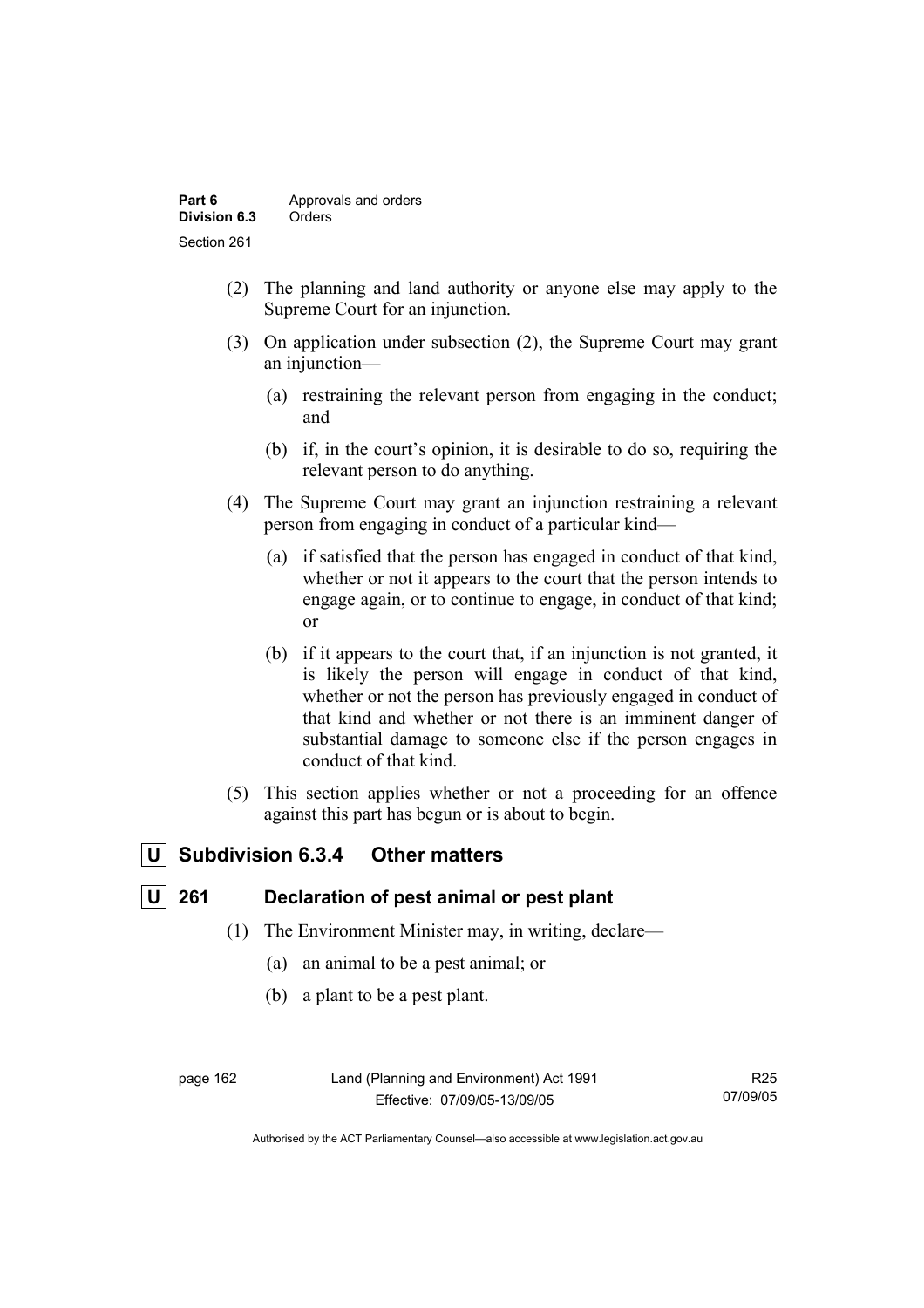- (2) The Environment Minister must not make a declaration unless the Minister has consulted with—
	- (a) the flora and fauna committee under the *Nature Conservation Act 1980*; and
	- (b) for a proposed declaration under subsection  $(1)$  (a)—the animal welfare advisory committee under the *Animal Welfare Act 1992*.
- (3) After making a declaration, the Environment Minister—
	- (a) must arrange for the preparation of a plan for the control of the propagation of the pest animal or plant; and
	- (b) if the declaration was made under subsection (1) (a)—may arrange for the preparation of a code of practice under the *Animal Welfare Act 1992* for the pest animal.
- (4) A declaration is a disallowable instrument.
	- *Note* A disallowable instrument must be notified, and presented to the Legislative Assembly, under the Legislation Act.
- (5) In subsection (1):

*animal* means any live vertebrate, but does not include a human being.

# **Division 6.4 Inspection and seizure powers**

# **Subdivision 6.4.1 Preliminary**

#### **262 Definitions for div 6.4**

In this division:

*connected*—a thing is *connected* with an offence if—

- (a) the offence has been committed in relation to it; or
- (b) it will provide evidence of the commission of the offence; or

| R <sub>25</sub> | Land (Planning and Environment) Act 1991 | page 163 |
|-----------------|------------------------------------------|----------|
| 07/09/05        | Effective: 07/09/05-13/09/05             |          |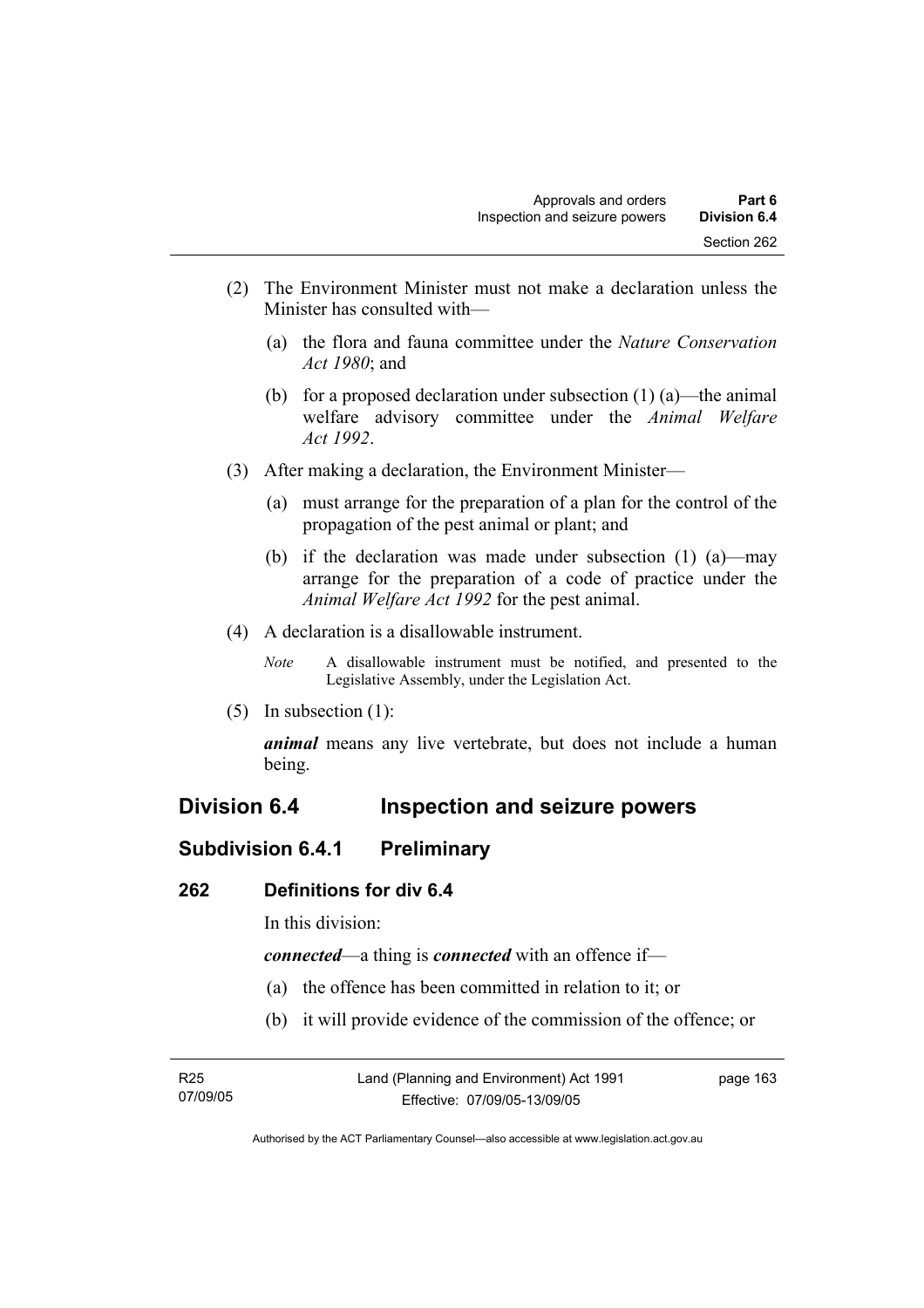(c) it was used, is being used, or is intended to be used, to commit the offence.

*occupier*, of premises, includes—

- (a) a person believed, on reasonable grounds, to be an occupier of the premises; and
- (b) a person apparently in charge of the premises.

*offence* includes an offence that there are reasonable grounds for believing has been, is being, or will be committed.

# **263 Appointment of inspectors**

- (1) The planning and land authority may appoint a person as an inspector for this part.
	- *Note 1* For the making of appointments (including acting appointments), see the Legislation Act, div 19.3.
	- *Note 2* In particular, a person may be appointed for a particular provision of a law (see Legislation Act, s 7 (3)) and an appointment may be made by naming a person or nominating the occupant of a position (see s 207).
- (2) An inspector has the functions that the planning and land authority directs.

#### **264 Identity cards**

- (1) The planning and land authority must give an inspector an identity card stating the person's name and that the person is a compliance auditor.
- (2) The identity card must show—
	- (a) a recent photograph of the person; and
	- (b) the card's date of issue and expiry; and
	- (c) anything else prescribed by regulation.

R25 07/09/05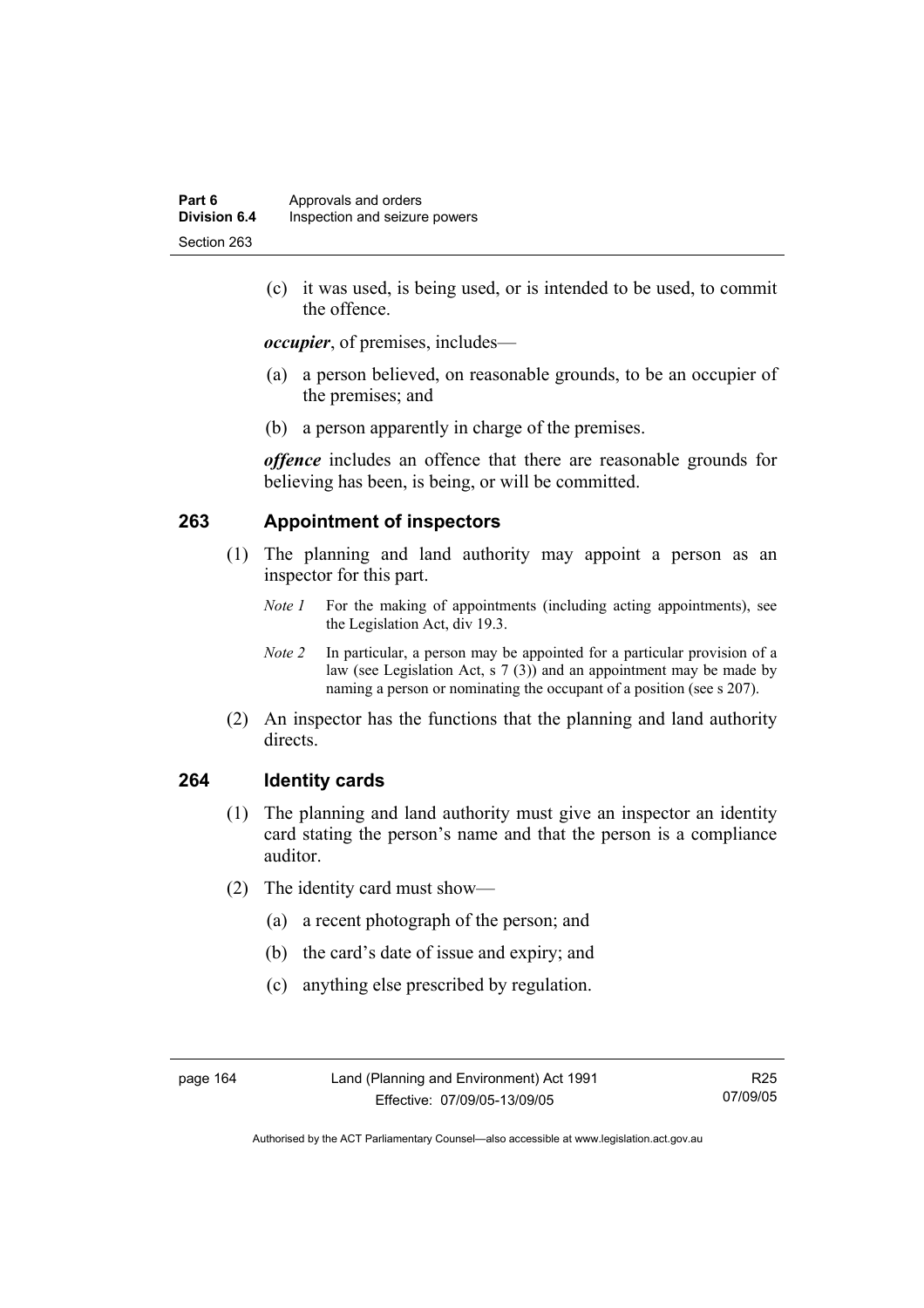- (3) A person commits an offence if—
	- (a) the person ceases to be an inspector; and
	- (b) the person does not return the person's identity card to the chief executive as soon as practicable (but within 7 days) after the day the person ceases to be an inspector.

Maximum penalty: 1 penalty unit.

(4) An offence against this section is a strict liability offence.

# **265 Power not to be exercised before identity card shown**

An inspector may exercise a power under this Act in relation to a person only if the inspector first shows the person his or her identity card.

# **Subdivision 6.4.2 Inspection**

#### **266 Inspections etc**

For the purposes of ascertaining whether or not a controlled activity is being conducted in or on any place—

- (a) in accordance with an approval; or
- (b) without an approval; or
- (c) contrary to the conditions of an approval; or
- (d) in accordance with, or in contravention of, an order;

an inspector may enter the place—

- (e) with the consent of the occupier of the place; or
- (f) under a warrant issued under section 273; or
- (g) with the assistance and by the force that is reasonable, if the inspector believes on reasonable grounds that the circumstances are of such seriousness and urgency as to

page 165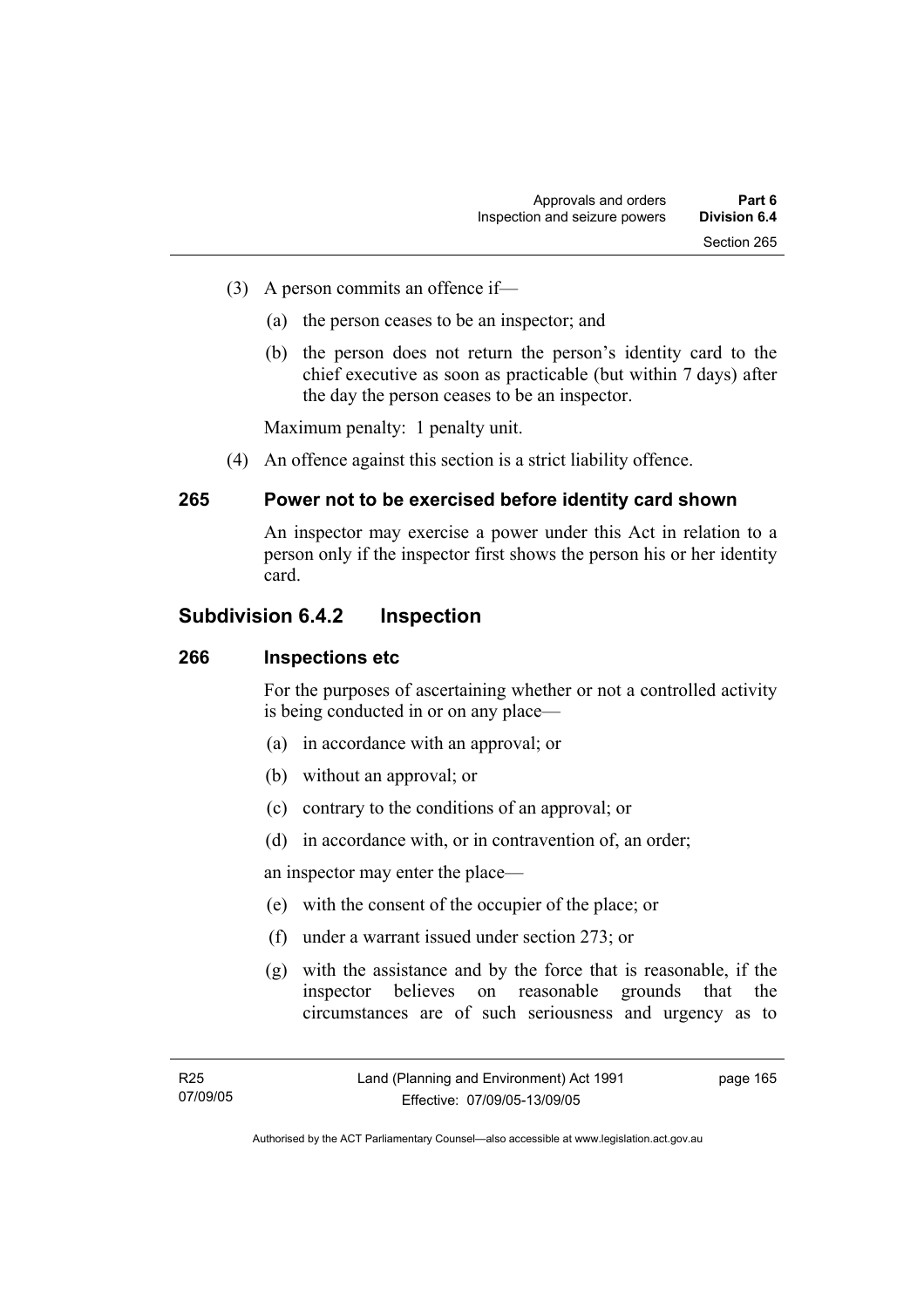| Part 6              | Approvals and orders          |
|---------------------|-------------------------------|
| <b>Division 6.4</b> | Inspection and seizure powers |
| Section 267         |                               |

require the immediate exercise of those powers without the authority of a warrant issued under section 273;

and, subject to section 268, exercise any power mentioned in section 269 if the inspector believes on reasonable grounds that a controlled activity is, or is intended to be, conducted in or on that place.

### **267 Consent to entry**

- (1) Before seeking the consent of the occupier of a place for section 266, an inspector must inform the occupier that the occupier may refuse to give that consent.
- (2) If an inspector obtains the occupier's consent for those purposes, the inspector must ask the occupier to sign a written acknowledgment—
	- (a) that the occupier has been informed that the occupier may refuse to give consent, for section 266, for the inspector to enter the place and to exercise any power under section 269; and
	- (b) that the occupier has given the inspector that consent; and
	- (c) of the day and time when the consent was given.
- (3) If it is material, in any proceedings, for a court to be satisfied that an occupier has consented for section 266 and an acknowledgment, in accordance with subsection (2), signed by the occupier, is not produced in evidence, it must be presumed that the occupier did not consent, but that presumption is rebuttable.

#### **269 Powers of inspection**

- (1) Subject to this part, an inspector who enters a place under section 266 may—
	- (a) inspect, examine, take measurements of, or conduct tests relating to, the premises or a controlled activity conducted in or on that place; and

| page 166 | Land (Planning and Environment) Act 1991 | R25      |
|----------|------------------------------------------|----------|
|          | Effective: 07/09/05-13/09/05             | 07/09/05 |

Authorised by the ACT Parliamentary Counsel—also accessible at www.legislation.act.gov.au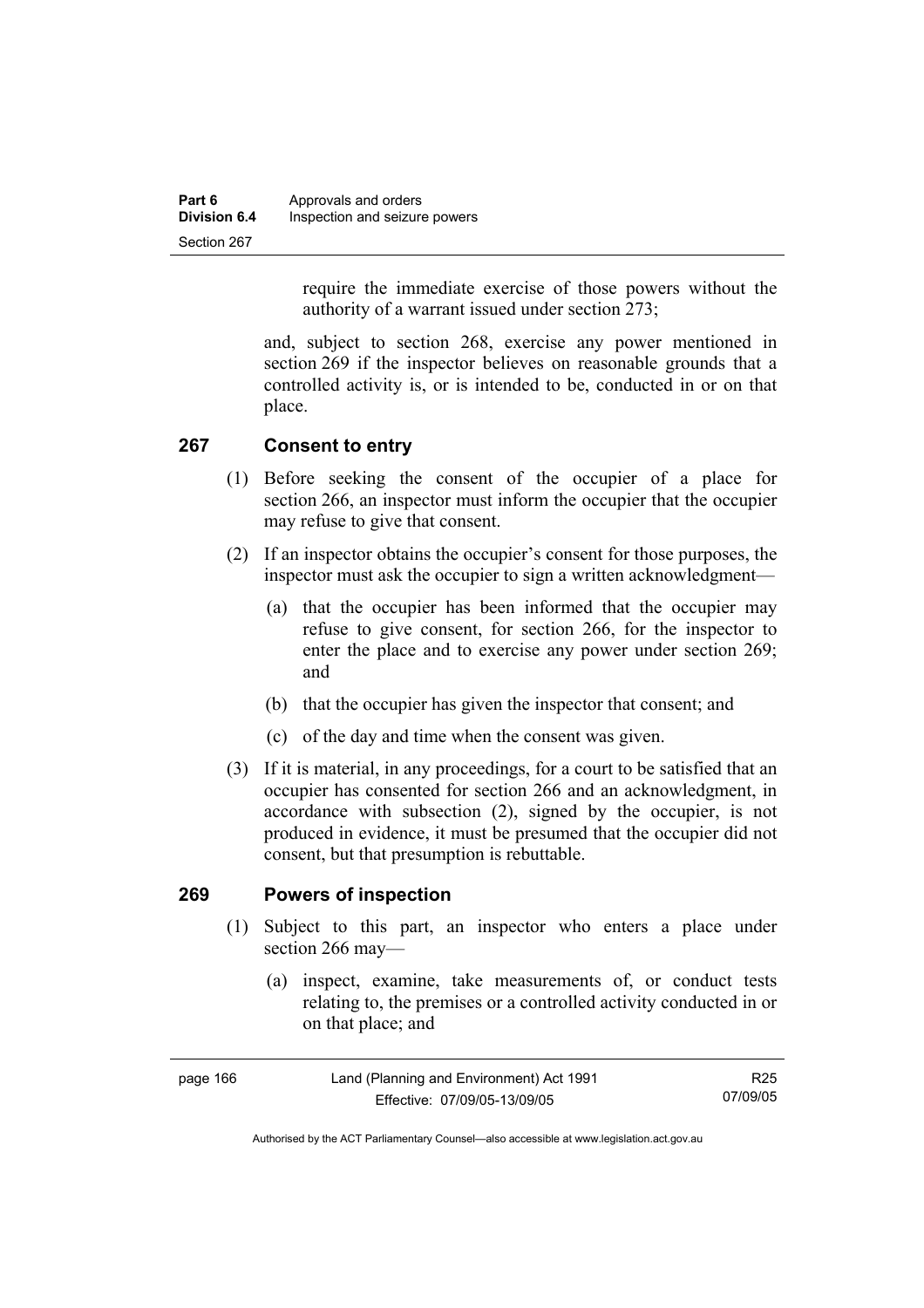- (b) take the photographs, video recordings, or make the sketches or other recordings, that the inspector believes on reasonable grounds to be necessary; and
- (c) take samples of anything that the inspector believes on reasonable grounds is connected with an offence against this part; and
- (d) seize anything that the inspector believes on reasonable grounds to be connected with an offence against this part; and
- (e) inspect, make copies of, or take extracts from, any document in or on that place that the inspector believes on reasonable grounds is connected with an offence against this part; and
- (f) require any person in or on the place—
	- (i) to give the inspector such information; or
	- (ii) to produce to the inspector any document containing such information;

relating to the use of the place in relation to the conduct of a controlled activity; and

- (g) require any person in or on the place to answer questions; and
- (h) require any person on the premises to give the inspector the assistance that is reasonable to enable the inspector to exercise his or her powers under this section.
- (2) A person shall not, without reasonable excuse, fail to comply with a requirement made of the person under subsection  $(1)$   $(f)$ ,  $(g)$  or  $(h)$ .

Maximum penalty: 50 penalty units.

## **271 Taking samples**

An inspector who takes samples under section 269 (1) (c) must—

 (a) ensure that the sample permits paragraph (c) to be complied with; and

| R25      | Land (Planning and Environment) Act 1991 | page 167 |
|----------|------------------------------------------|----------|
| 07/09/05 | Effective: 07/09/05-13/09/05             |          |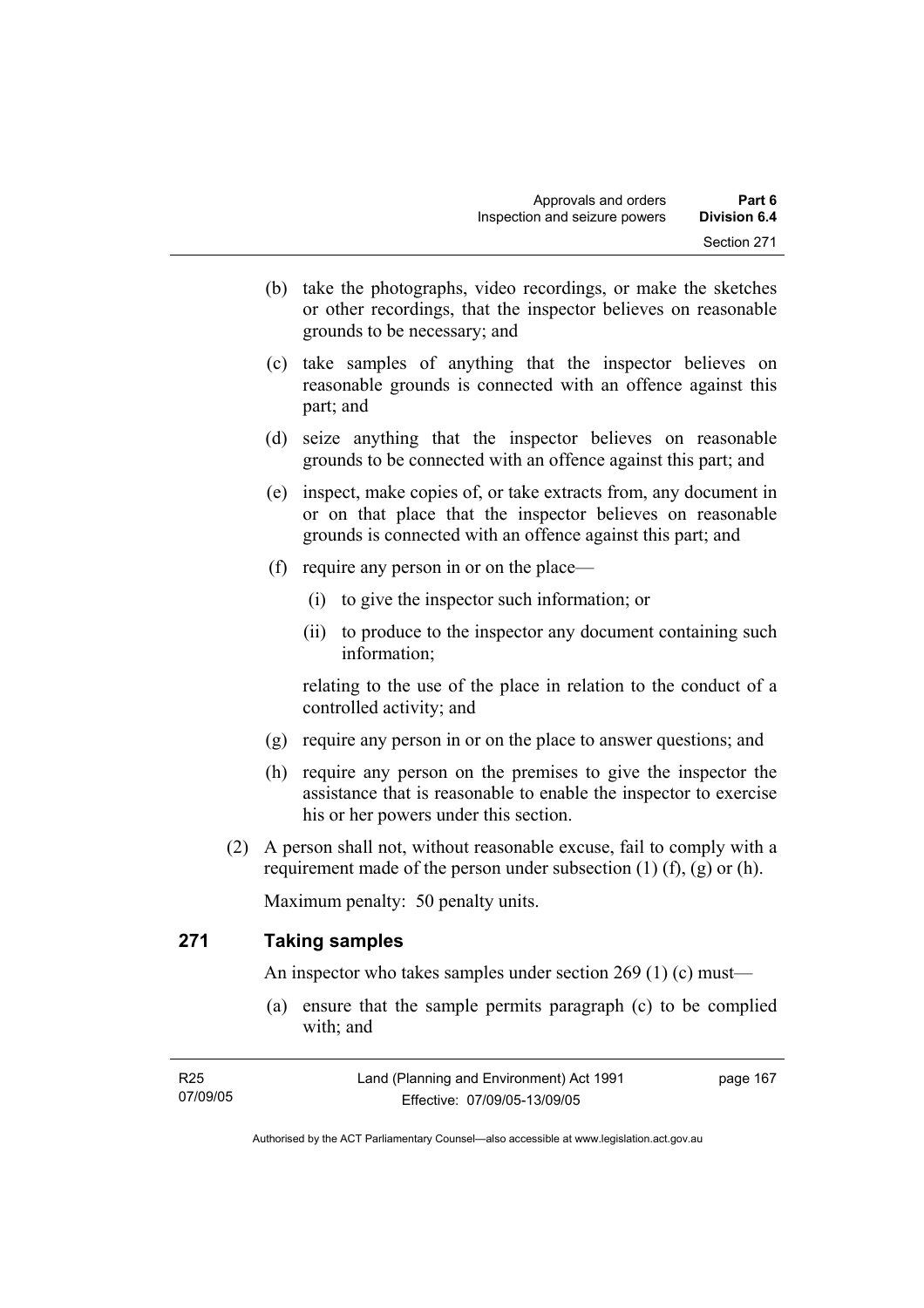- (b) give a receipt for the sample to the occupier of the place from where the sample was taken; and
- (c) divide the sample into 2 parts as nearly as practicable identical in size and composition to each other and each suitable for the purpose of analysis; and
- (d) place each of those parts in a separate container and seal each container; and
- (e) attach to each container a label bearing the signature of the inspector and particulars of the date and time when, and the place where, the sample was taken; and
- (f) give 1 container to the occupier of the place.

#### **272 Disposal of seized items**

- (1) If a thing has been seized under section 269 (1) (d) and—
	- (a) a prosecution for an offence against this part in relation to that thing has not been instituted within 90 days after the day of seizure; or
	- (b) a person is so charged but is not convicted;

subject to subsection (2), the planning and land authority must take all reasonably practical steps to give the thing to the person whom the authority reasonably believes to be entitled to it.

- (2) If a person is—
	- (a) convicted of an offence against this part; or
	- (b) dealt with under the *Crimes Act 1900*, section 402 in relation to an offence against this Act;

the court may order that anything seized under section 269 (1) (d) and connected with the offence—

 (c) be given to the person who appears to the court to be entitled to it; or

| page 168 | Land (Planning and Environment) Act 1991 | R25      |
|----------|------------------------------------------|----------|
|          | Effective: 07/09/05-13/09/05             | 07/09/05 |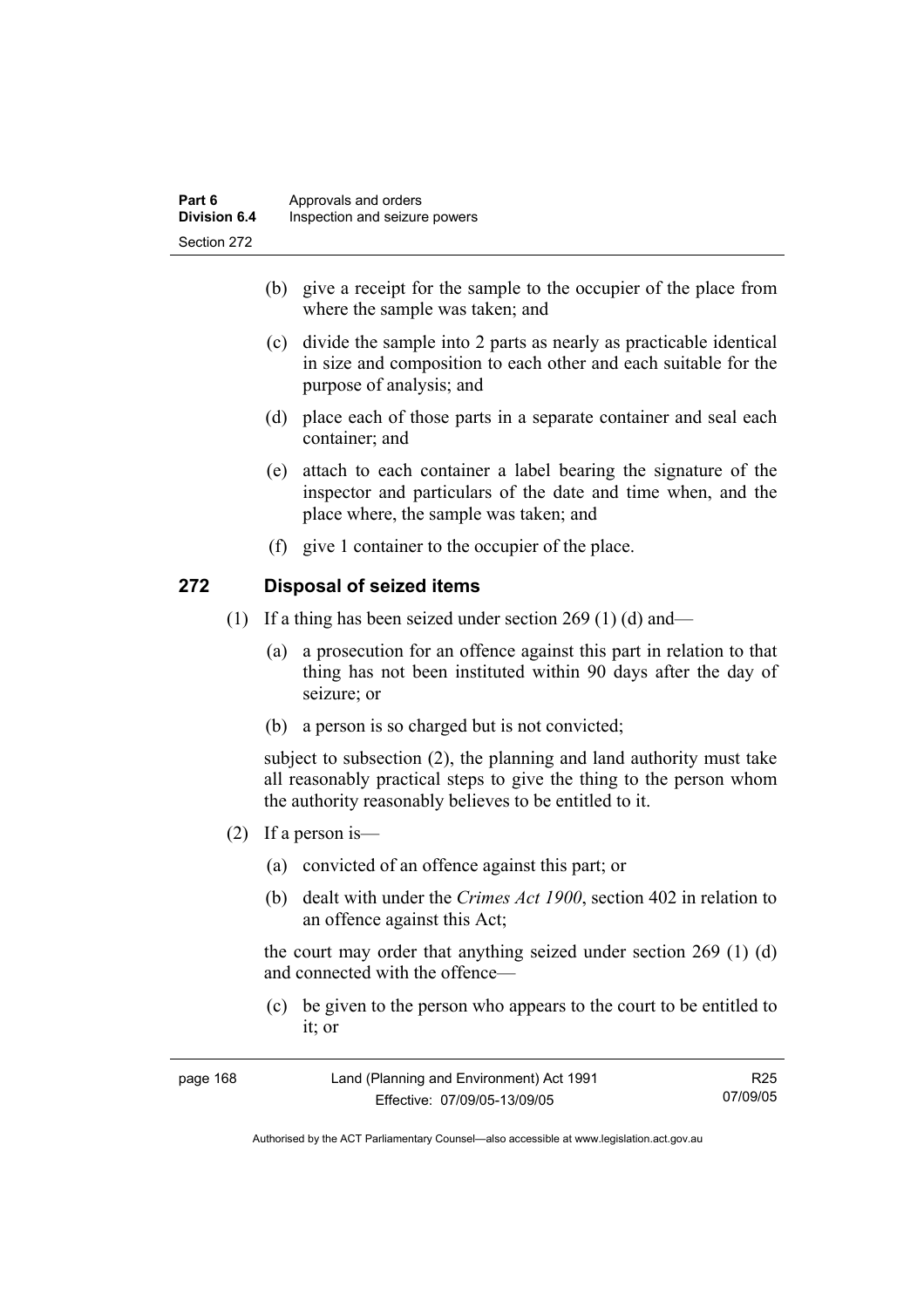(d) be forfeited to the Territory.

#### **273 Search warrants**

- (1) If an inspector suspects on reasonable grounds that there is in or on any place a thing of a particular kind connected with a particular offence against this part or a regulation, the inspector may—
	- (a) lay before a magistrate an information on oath setting out those grounds; and
	- (b) apply for the issue of a warrant to search the place for things of that kind.
- (2) If an application is made under subsection (1) for a warrant to search a place, a magistrate may, subject to subsection (3), issue a warrant authorising an inspector named in the warrant, with the assistance and by the force that is necessary and reasonable—
	- (a) to enter the place; and
	- (b) to ascertain whether or not a controlled activity is being conducted in or on the place; and
	- (c) to search the place for things of the kind specified in the warrant; and
	- (d) to seize anything found in the course of the search that the inspector believes on reasonable grounds to be a thing of that kind connected with the relevant offence.
- (3) A magistrate shall not issue a warrant under subsection (2) unless—
	- (a) the informant or another person has given the magistrate, either orally or by affidavit, any further information that the magistrate requires about the grounds on which the issue of the warrant is being sought; and
	- (b) the magistrate is satisfied that there are reasonable grounds for issuing the warrant.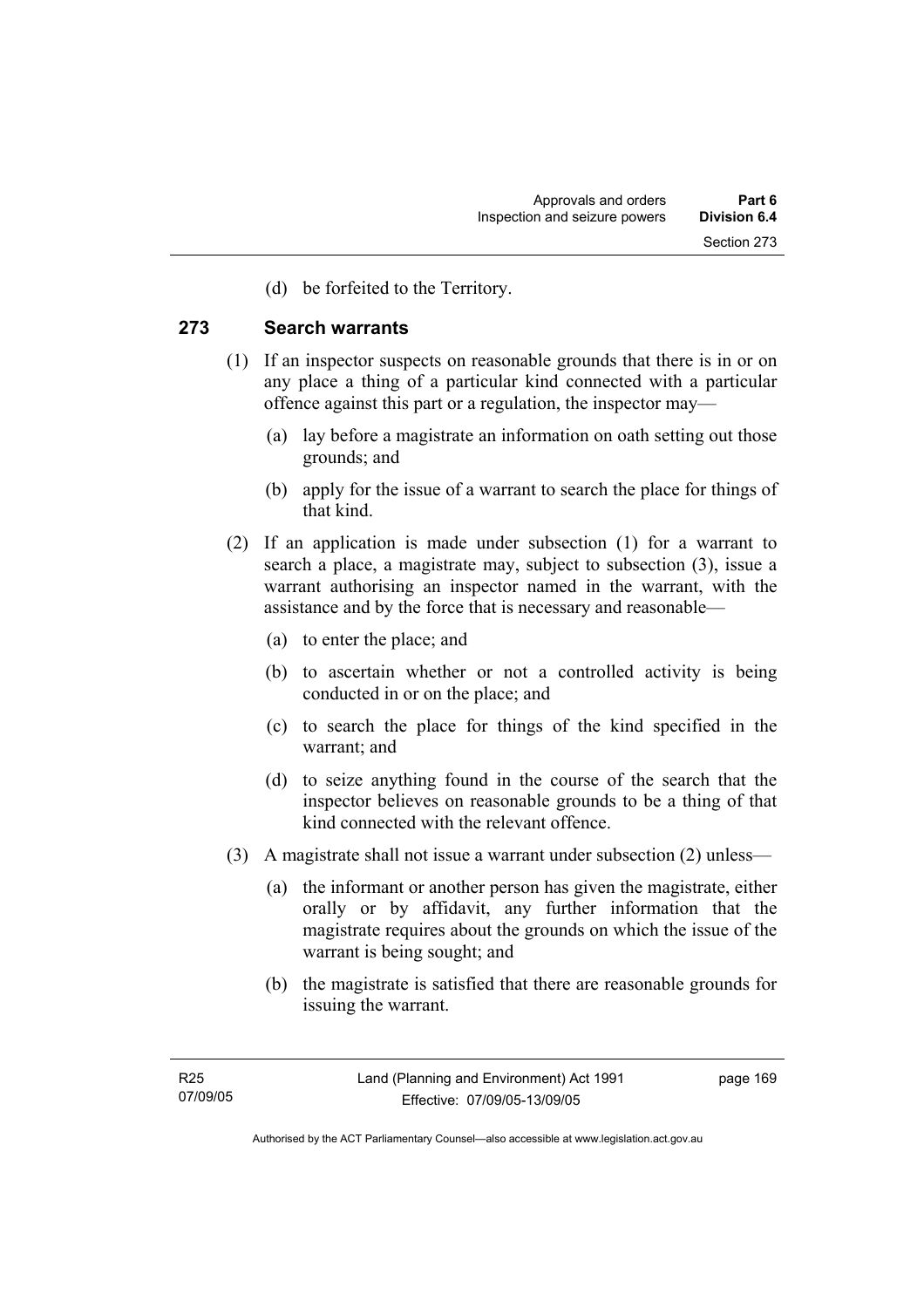- (4) A warrant must—
	- (a) state the purpose for which it is issued; and
	- (b) specify the nature of the relevant offence; and
	- (c) specify particular hours during which the entry is authorised, or state that the entry is authorised at any time of the day or night; and
	- (d) include a description of the kinds of things in relation to which the powers under the warrant may be exercised; and
	- (e) specify the date (not later than 28 days after the date of issue of the warrant) when the warrant ceases to have effect.

## **Division 6.6 Miscellaneous**

## **Subdivision 6.6.1 Review of decisions**

## **275 AAT review—general**

- (1) A person whose interests are affected by a decision mentioned in schedule 4, part 4.1, column 4 may apply to the AAT for review of the decision.
- (2) To remove any doubt, the heritage council may apply to the AAT for review of a decision mentioned in subsection (1).
- (3) A person mentioned in schedule 4, part 4.1, column 2 who makes a decision mentioned in column 4 of the item mentioning the person must give written notice to people whose interests the person believes are affected by the decision.
- (4) The notice under subsection (3) must comply with the requirements of the code of practice in force under the *Administrative Appeals Tribunal Act 1989*, section 25B (1).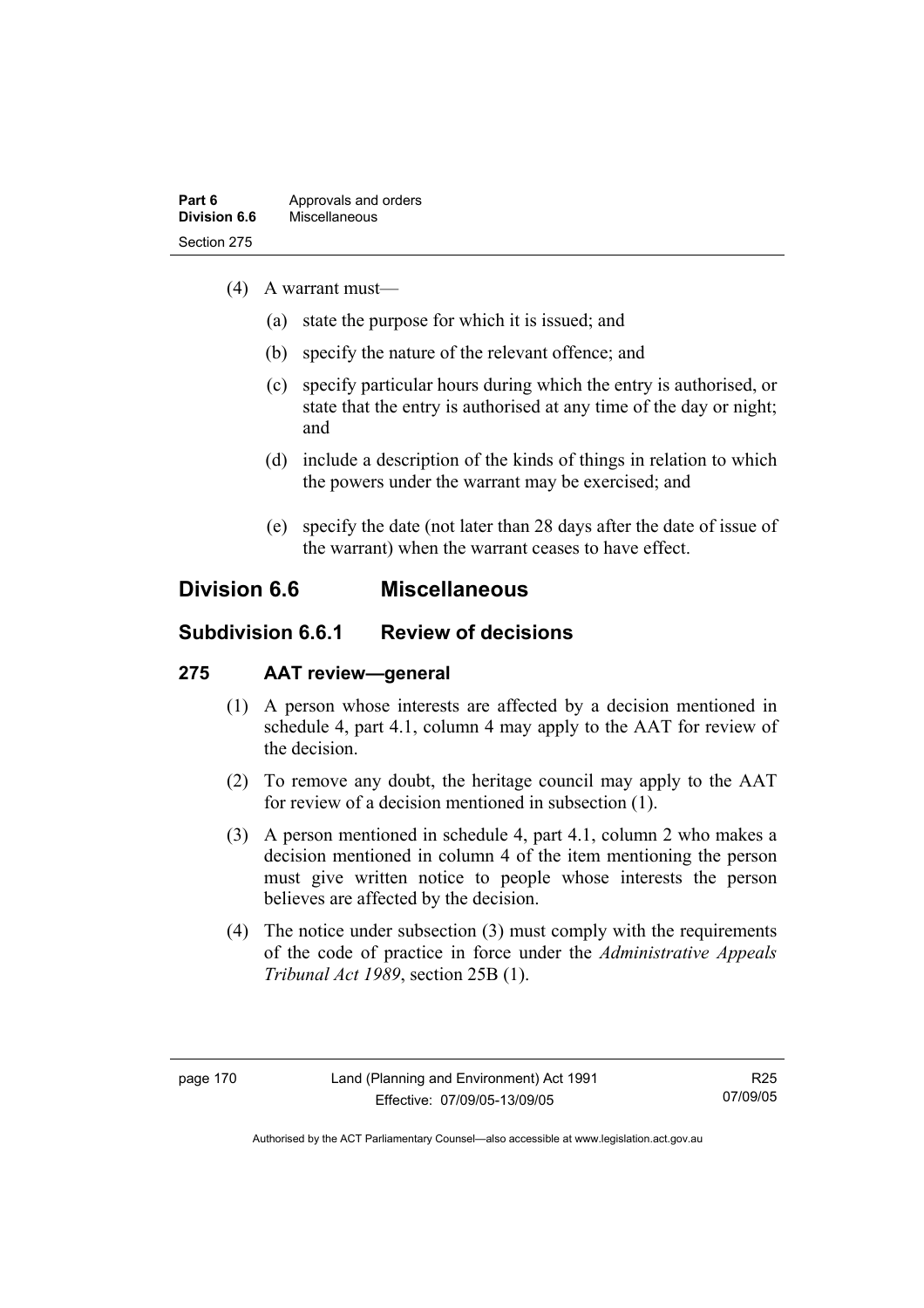#### **275A Approvals subject to entity's satisfaction**

- (1) This section applies if—
	- (a) an approval given to a person contains a condition that a development is to be carried out to the satisfaction of an entity mentioned in the approval; and
	- (b) the entity decides that the development has not been carried out to its satisfaction.
	- *Note* Section 245 (3) (a) allows a relevant authority to impose a condition of the kind mentioned in s (1) (a).
- (2) The entity must give the person written notice of the decision.
- (3) The notice must be in accordance with the requirements of the code of practice in force under the *Administrative Appeals Tribunal Act 1989*, section 25B (1).
- (4) A person whose interests are affected by a decision mentioned in subsection (1) (b) may apply to the AAT for review of the decision.

#### **276 Review of decisions—objectors and third parties to approvals**

- (1) A person who is qualified under subsection (2) may apply to the AAT for review of a decision of the relevant authority to—
	- (a) approve an application under section 230 or section 246A; or
	- (b) include a condition in an approval.
	- *Note* Section 245 deals with inclusion of conditions.
- (2) A person is qualified to make an application under subsection (1) if—
	- (a) the person objected to the grant of the approval of the relevant application to undertake development under section 237; or
	- (b) the AAT is satisfied that the person had reasonable grounds for not objecting within the prescribed period.

| R25      | Land (Planning and Environment) Act 1991 | page 171 |
|----------|------------------------------------------|----------|
| 07/09/05 | Effective: 07/09/05-13/09/05             |          |
|          |                                          |          |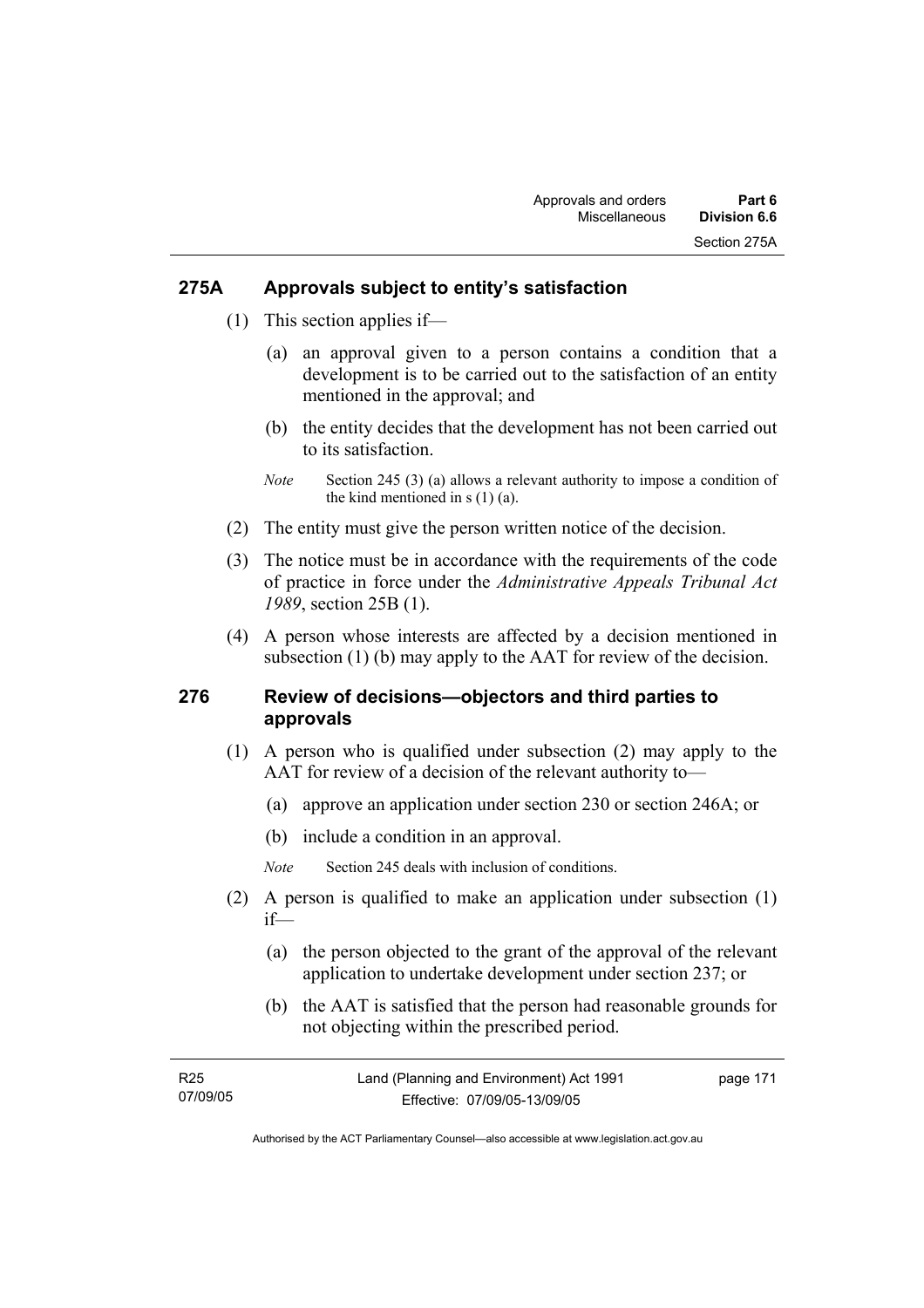| Part 6       | Approvals and orders |
|--------------|----------------------|
| Division 6.6 | Miscellaneous        |
| Section 277  |                      |

- (3) An application under subsection (1) must be made within 4 weeks after the day the person was notified of the decision.
- (4) A notice given under section 243 to a person who objected under section 237 must be in accordance with the requirements of the code of practice in force under the *Administrative Appeals Tribunal Act 1989*, section 25B (1)*.*
- (5) At the hearing of a proceeding before the administrative appeals tribunal, the tribunal must have regard to—
	- (a) any decisions or recommendations of a committee of the Legislative Assembly in relation to; and
	- (b) any environmental impact statement made, or inquiry conducted into;

a matter that is in issue in the hearing.

(6) In this section:

*person* includes an unincorporated association.

 (7) For this section, an organisation or association of people, whether incorporated or not, must be taken to have interests that are affected by a decision if the decision relates to a matter included in the objects or purposes of the organisation or association.

### **277 Review of decisions—orders and prohibition notices**

- (1) Application may be made to the administrative appeals tribunal for review of a decision of the planning and land authority—
	- (a) to make an order under section 254A (2) (Decision on application to planning and land authority for order) or section 256 (2) (Decision on proposed order on planning and land authority's own initiative); or
	- (b) not to make an order under section 254A (2); or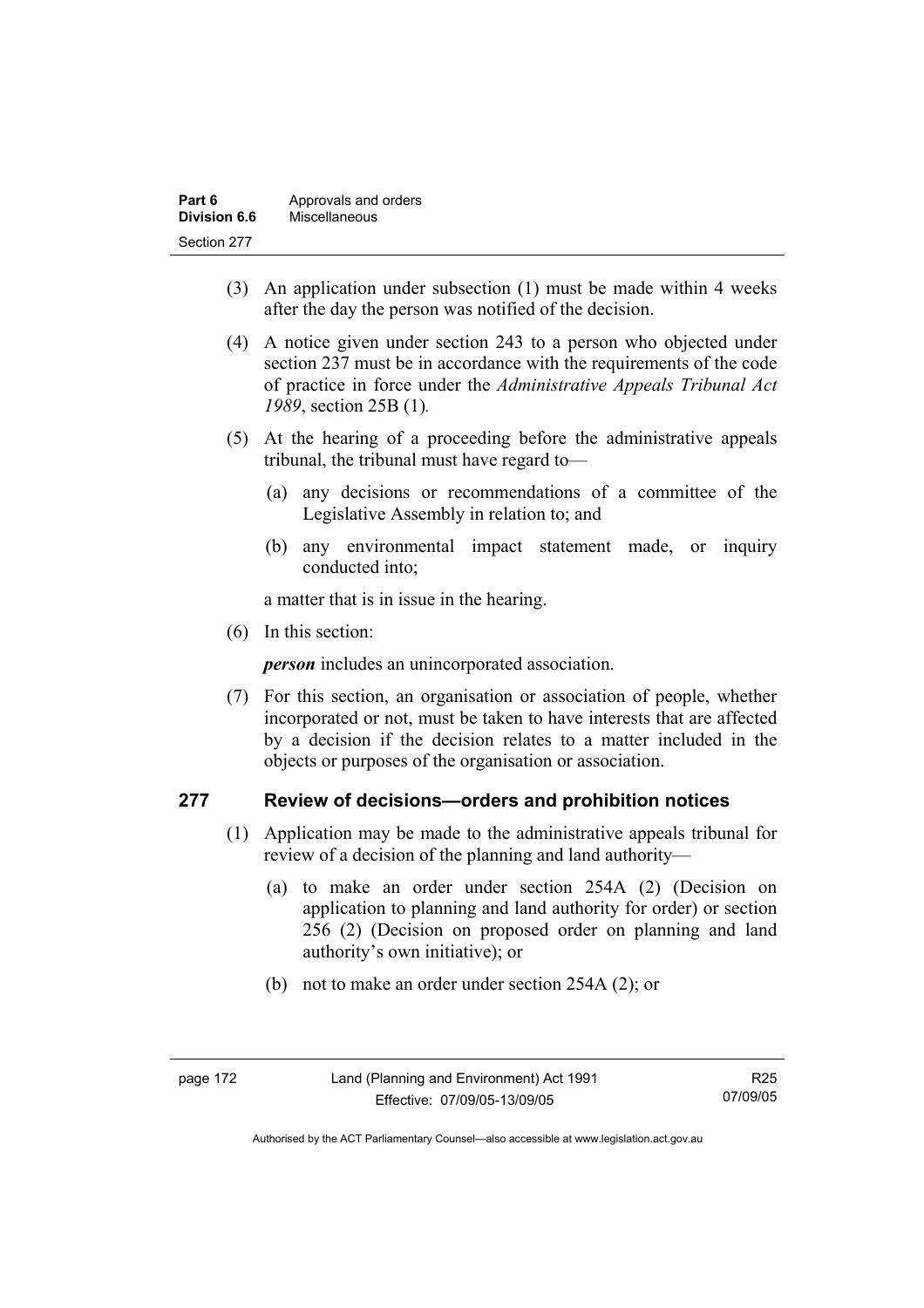- (c) to include in an order under section 254A (2) or section 256 (2) a direction of a kind mentioned in section 257 (3); or
- (d) to refuse, under section 258A (4) (Ending of orders), to revoke an order; or
- (e) to give a prohibition notice under section 260 (3) (Prohibition notices—making); or
- (f) to refuse, under section 260B (5) (Prohibition notices ending), to revoke a prohibition notice.
- (2) A notice given by the planning and land authority to a person in accordance with section 257A (a), (b), (c) or (g) (Notice of making of orders) must be in accordance with the requirements of the code of practice under the *Administrative Appeals Tribunal Act 1989*, section 25B (1).

## **278 Notification of objectors**

- (1) This section applies in relation to a decision mentioned in schedule 4, part 4.1.
- (2) The person who made the decision must, as soon as practicable, tell each person who, under section 237, objected to the application in relation to which the decision was made, in writing, about the application to the tribunal.
- (3) A notice under subsection (1) must include a statement to the effect that the person to whom it is given is entitled, on application to the administrative appeals tribunal, to be made a party to the proceedings for the review.
- (4) In this section:

#### *applicant* means—

(a) for a decision mentioned in schedule 4, part 4.1, items 1 to  $7$ the applicant for the decision; or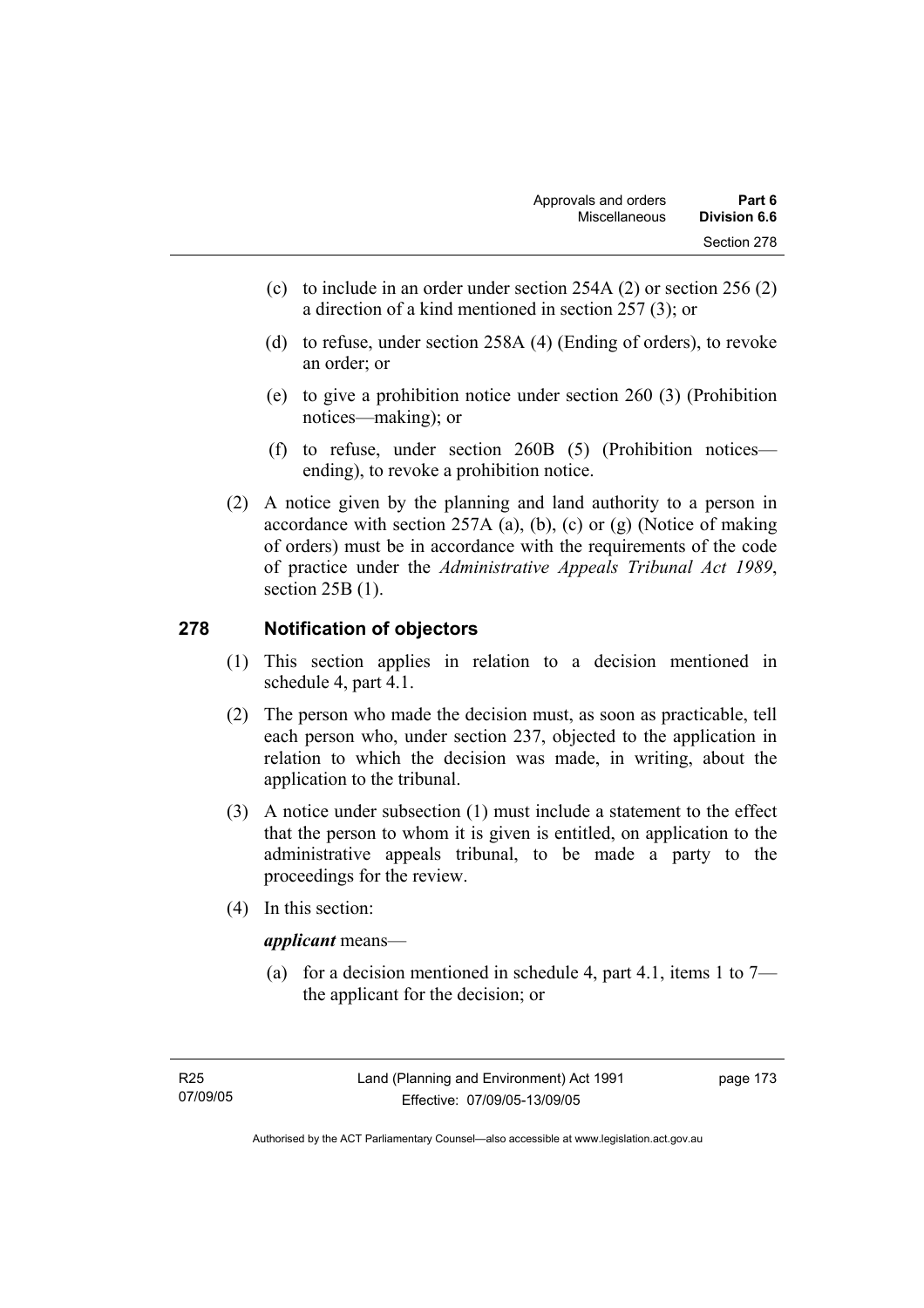| Part 6       | Approvals and orders |
|--------------|----------------------|
| Division 6.6 | Miscellaneous        |
| Section 279  |                      |

 (b) for a decision mentioned in schedule 4, part 4.1 item 8—the person to whom the approval was granted.

#### **279 Application for review by objectors—notification to applicants**

- (1) If an objector makes an application under section 276 for the review of a decision, the objector must, at the same time, give notice to the person who made the application for approval of the decision in relation to which the objector has applied for review.
- (2) A notice under subsection (1) must include a statement to the effect that the person to whom it is given is entitled, on application to the administrative appeals tribunal, to be made a party to the proceedings for the review.
- (3) In subsection (1):

*objector* means a person mentioned in section 276 (2).

## **279A Challenge to validity of certain decisions**

- (1) The validity of a decision made by the Minister on an application to which section 229B (6) applies may not be questioned in any legal proceedings except those begun within 28 days after the date of the decision.
- (2) In this section:

*legal proceedings* does not include an application to the administrative appeals tribunal.

## **Subdivision 6.6.2 General**

## **282 Regulations for pt 6**

- (1) A regulation may make provision for—
	- (a) the lodging of applications; and

page 174 Land (Planning and Environment) Act 1991 Effective: 07/09/05-13/09/05

Authorised by the ACT Parliamentary Counsel—also accessible at www.legislation.act.gov.au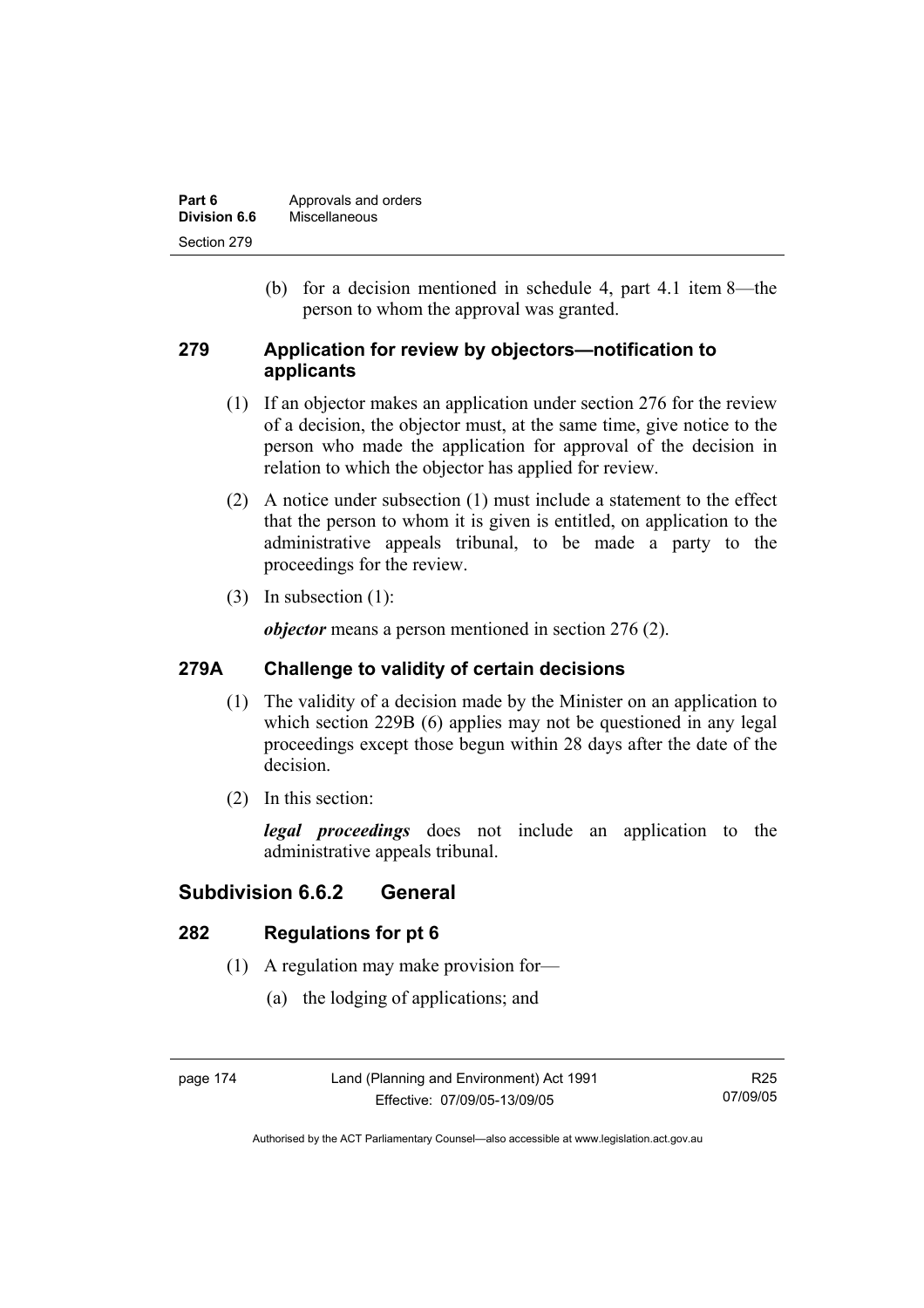- (b) the form and conditions of a bond mentioned in section 245 (3) (f), including the method of calculating the amount of the bond and the conditions of payment under the bond; and
- (c) the exemption of the Territory or a territory authority from the requirements of all or any of the provisions of this part; and
- (d) the circumstances, whether generally or in a particular case, in which an exemption under paragraph (c) applies; and
- (e) exempting a development of a kind specified by regulation, either absolutely or subject to conditions, from the application of this part or any provision of this part; and
- (f) exempting a controlled activity of a kind specified by regulation, either absolutely or subject to conditions, from the application of this part or any provision of this part; and
- (g) the extension of any period within which action is taken by the Minister, the planning and land authority or anyone else, under this part or a regulation.
- (2) A regulation may authorise the Minister to exempt from this part or any provision of this part a development that consists of the erection, fixing or displaying of a sign or advertising material on the land, otherwise than in accordance with a right to do so expressly given by a current licence granted under this Act or a current lease.
- (3) An exemption under a regulation mentioned in subsection (2) is a disallowable instrument.
	- *Note* A disallowable instrument must be notified, and presented to the Legislative Assembly, under the Legislation Act.
- (4) An exemption under subsection (1) or (2) that relates to a development mentioned in subsection (2) may be conditional.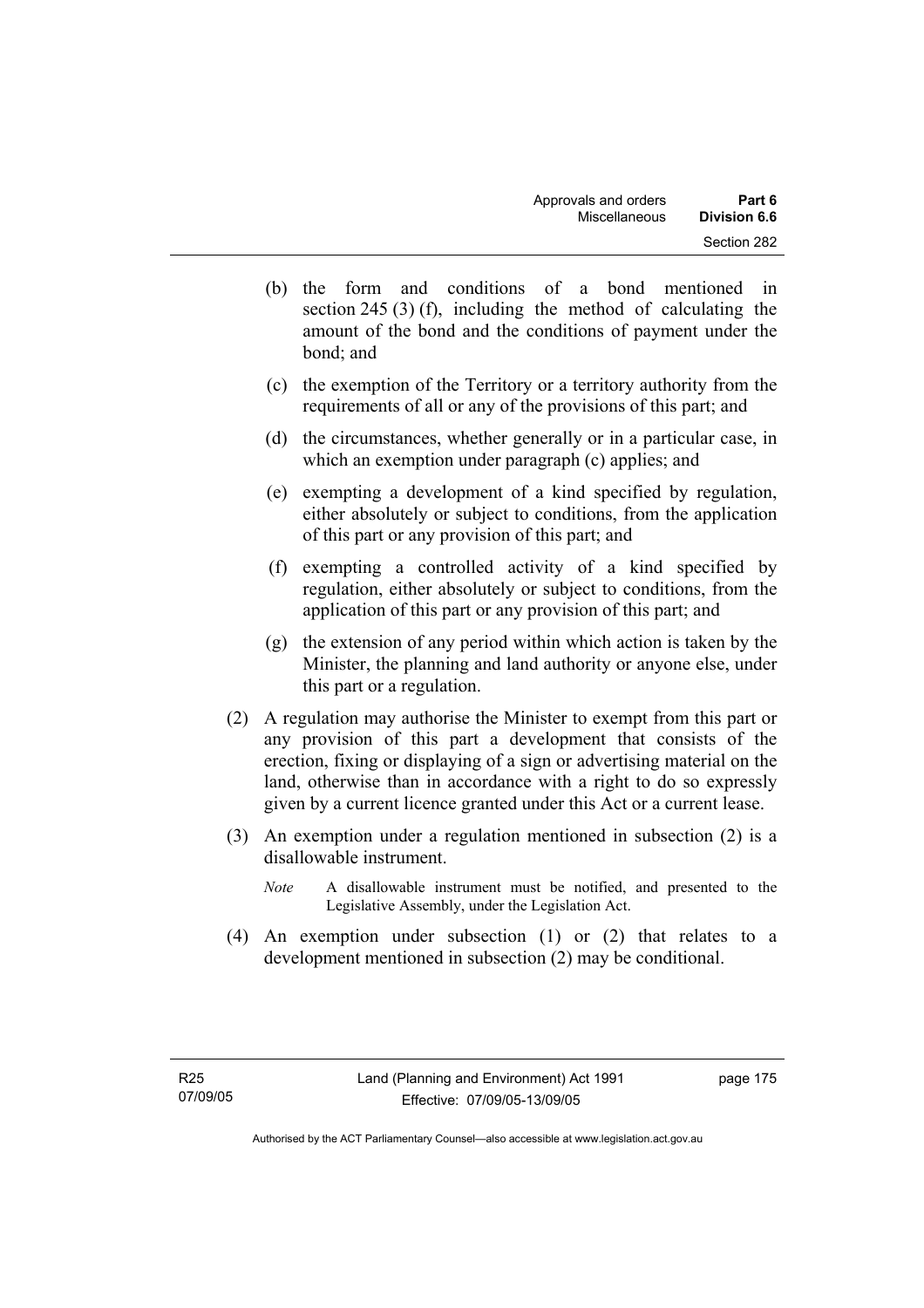#### **Part 7 Administrative appeals**

Section 282A

## **Part 7 Administrative appeals**

#### **282A AAT review of decisions**

- (1) Application may be made to the AAT for review of the following decisions:
	- (a) a decision mentioned in subsection (3) or (4);
	- (b) a decision mentioned in schedule 4, part 4.2, column 4.
- (2) A person mentioned in schedule 4, part 4.2, column 2, who makes a decision mentioned in column 4 of the item in which the person is mentioned must give written notice to people whose interests the person believes are affected by the decision.
- (3) If the Environment Minister, under section 125 (5), fixes a maximum price for the sale by a proponent of a copy of a draft environmental impact statement, the Environment Minister must give written notice of the decision to the proponent.
- (4) If the conservator decides to vary a land management agreement under a provision of the agreement mentioned in section 186C (3), the conservator must give written notice of the decision to the other party to the agreement.
- (5) A notice under subsection (2), (3) or (4) must comply with the requirements of the code of practice in force under the *Administrative Appeals Tribunal Act 1989*, section 25B (1).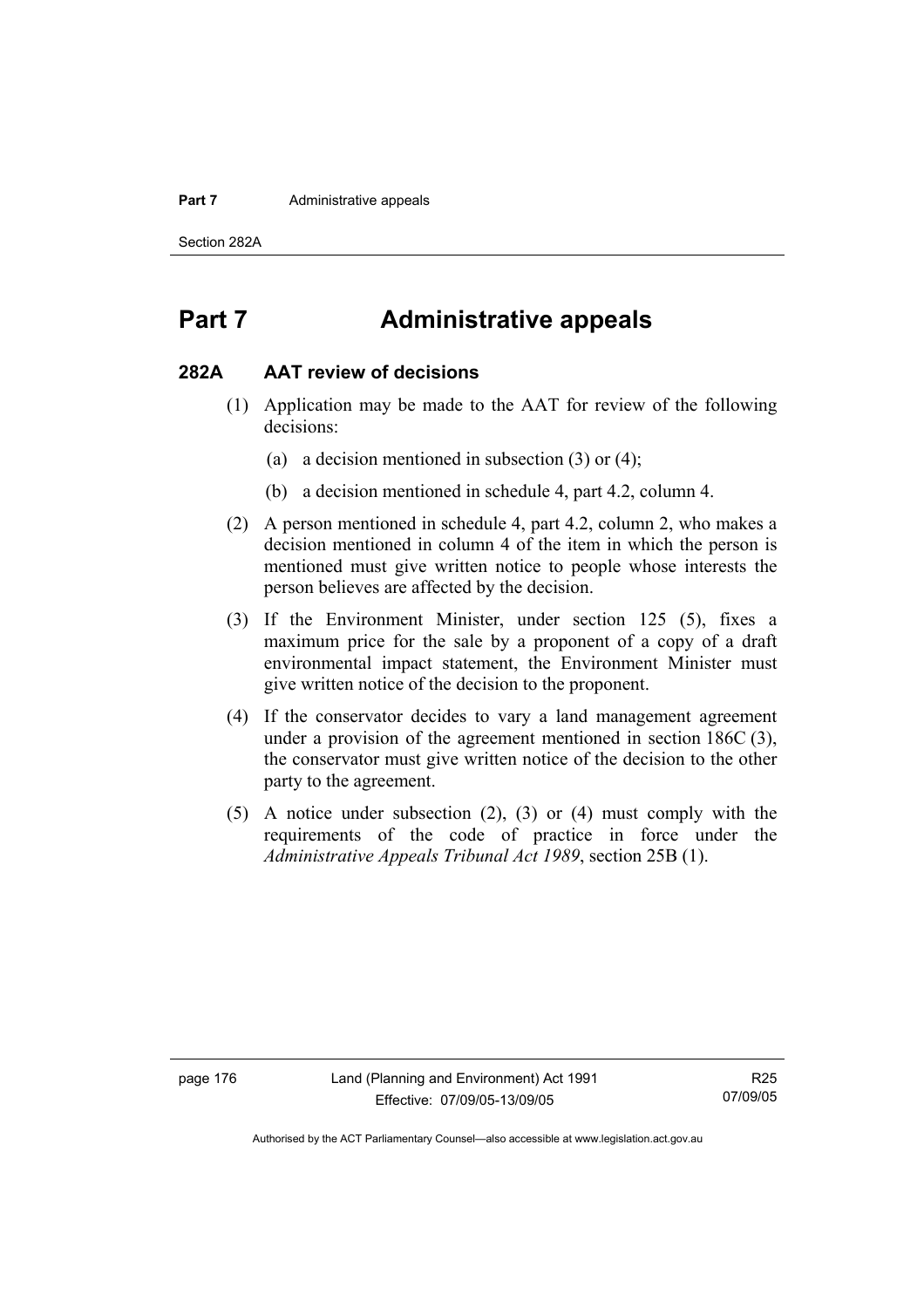## **Part 8 Miscellaneous**

### **283 Delegation by Executive**

- (1) The Executive may delegate to a person a function under part 2 (Planning) or part 5 (Land administration), other than a function under the following provisions:
	- section 163 (4) (Leases to community organisations)
	- section 164 (3) (Special leases)
	- section 167 (1) (Eligibility for certain classes of leases).

- (2) If, immediately before the commencement of this section, a person was authorised to act on the Executive's behalf in the exercise of a function mentioned in subsection (1), then, on the commencement of this section, the Executive is taken to have delegated the function to the person.
- (3) Subsection (2) is a law to which the Legislation Act, section 88 (Repeal does not end effect of transitional laws etc) applies.
- (4) Subsections (2) and (3) and this subsection expire 1 year after the day this section commences.

### **284 Power of administrative appeals tribunal and Supreme Court**

If a person appeals, or purports to appeal, under this Act—

- (a) to the administrative appeals tribunal; or
- (b) against a determination or decision of the administrative appeals tribunal to the Supreme Court;

and it appears to the tribunal or court—

R25 07/09/05

*Note* For the making of delegations and the exercise of delegated functions, see the Legislation Act, pt 19.4.

Authorised by the ACT Parliamentary Counsel—also accessible at www.legislation.act.gov.au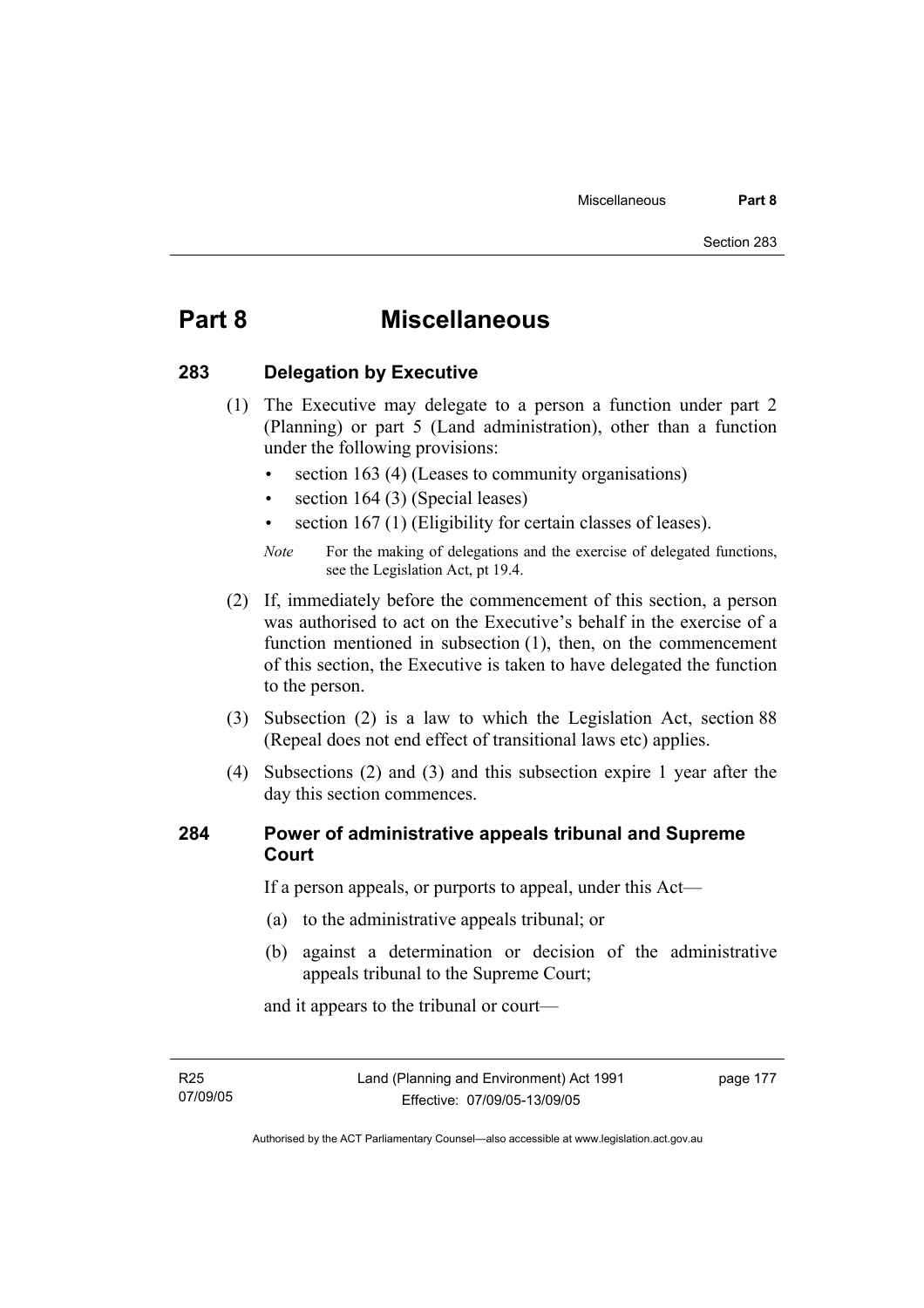#### **Part 8** Miscellaneous

- (c) that the appeal, or purported appeal, or the decision, or the purported decision, against which the appeal, or purported appeal, has been brought is affected by a failure to comply with a requirement of this Act; and
- (d) that to exercise the powers given by this section would not be unjust or inequitable;

the tribunal or court may order that, subject to any specified conditions, the requirement concerned be dispensed with to the necessary extent.

### **286 Acts and omissions of representatives**

(1) In this section:

*person* means an individual.

*Note* See the Criminal Code, pt 2.5 for provisions about corporate criminal responsibility.

*representative*, of a person, means an employee or agent of the person.

*state of mind*, of a person, includes—

- (a) the person's knowledge, intention, opinion, belief or purpose; and
- (b) the person's reasons for the intention, opinion, belief or purpose.
- (2) This section applies to a prosecution for any offence against this Act.
- (3) If it is relevant to prove a person's state of mind about an act or omission, it is enough to show—
	- (a) the act was done or omission made by a representative of the person within the scope of the representative's actual or apparent authority; and

| page | 78<br>-1 |
|------|----------|
|------|----------|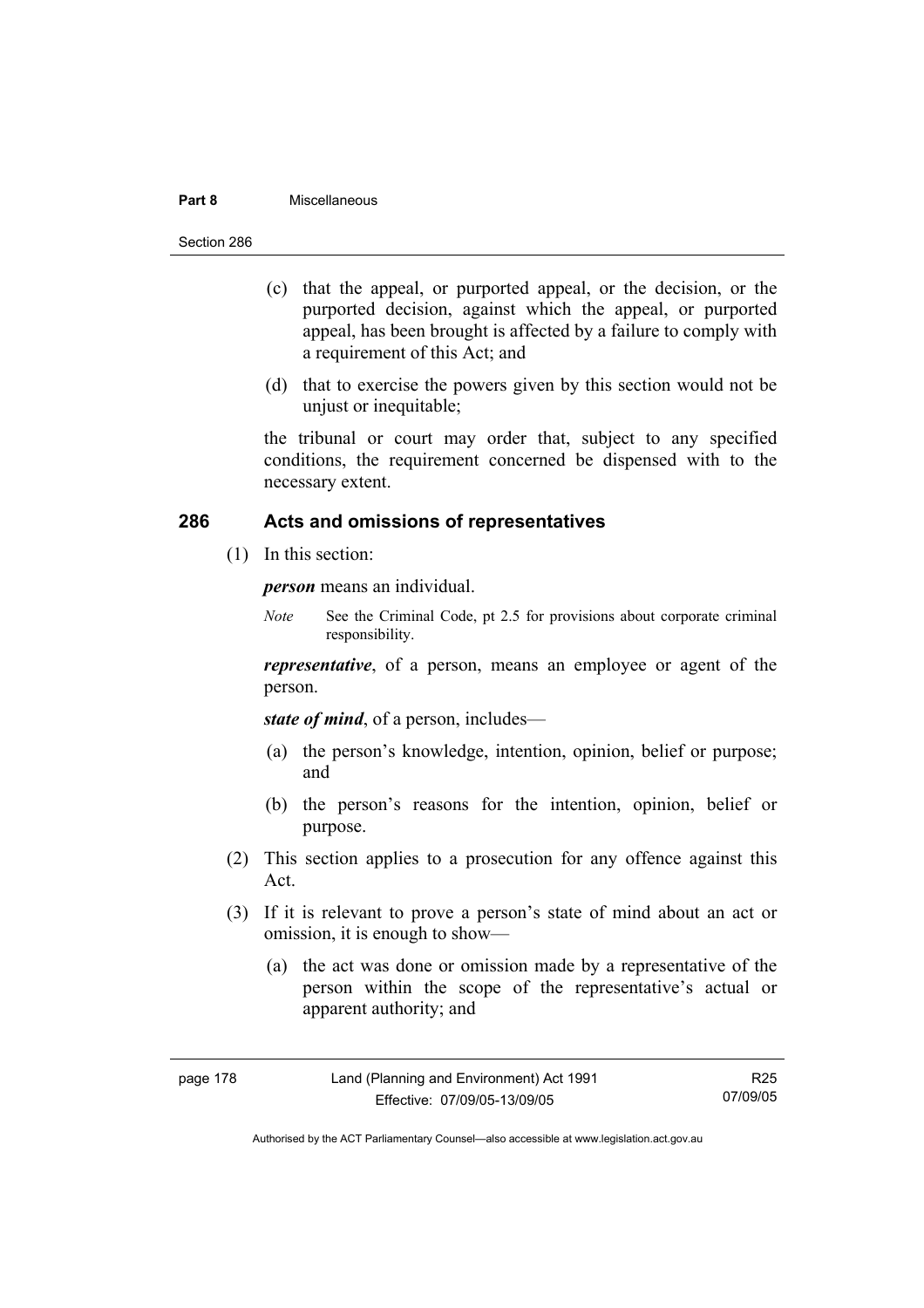- (b) the representative had the state of mind.
- (4) An act done or omitted to be done on behalf of a person by a representative of the person within the scope of the representative's actual or apparent authority is also taken to have been done or omitted to be done by the person.
- (5) However, subsection (4) does not apply if the person establishes that reasonable precautions were taken and appropriate diligence was exercised to avoid the act or omission.
- (6) A person who is convicted of an offence cannot be punished by imprisonment for the offence if the person would not have been convicted of the offence without subsection (3) or (4).

#### **287 Determination of fees**

- (1) The Minister may, in writing, determine fees for this Act.
	- *Note* The Legislation Act contains provisions about the making of determinations and regulations relating to fees (see pt 6.3).
- (2) A determination is a disallowable instrument.
	- *Note* A disallowable instrument must be notified, and presented to the Legislative Assembly, under the Legislation Act.

#### **287A Approved forms**

- (1) The Minister may, in writing, approve forms for section 186C (Land management agreements).
- (2) The planning and land authority may approve forms for any other provision of this Act.
- (3) If a form is approved for a particular purpose, the form must be used for that purpose.

*Note* For other provisions about forms, see Legislation Act, s 255.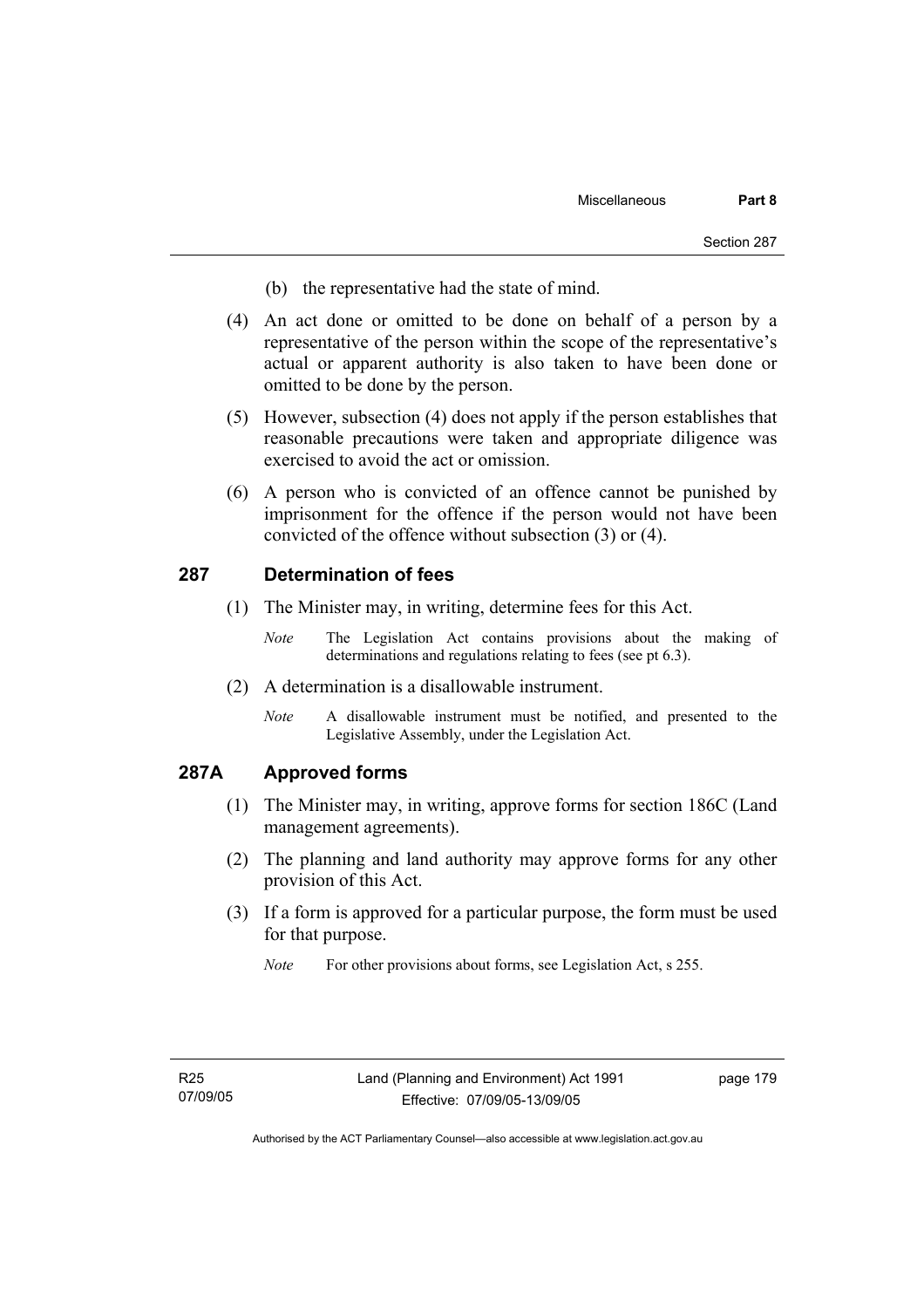#### **Part 8** Miscellaneous

Section 288

- (4) A form approved for section 186C is a disallowable instrument.
	- *Note* A disallowable instrument must be notified, and presented to the Legislative Assembly, under the Legislation Act.
- (5) A form approved for any other provision is a notifiable instrument.
	- *Note* A notifiable instrument must be notified under the Legislation Act.

#### **288 Regulation-making power**

- (1) The Executive may make regulations for this Act.
	- *Note* A regulation must be notified, and presented to the Legislative Assembly, under the Legislation Act.
- (2) A regulation may prescribe offences for contraventions of a regulation and prescribe maximum penalties of not more than 10 penalty units for offences against a regulation.

page 180 Land (Planning and Environment) Act 1991 Effective: 07/09/05-13/09/05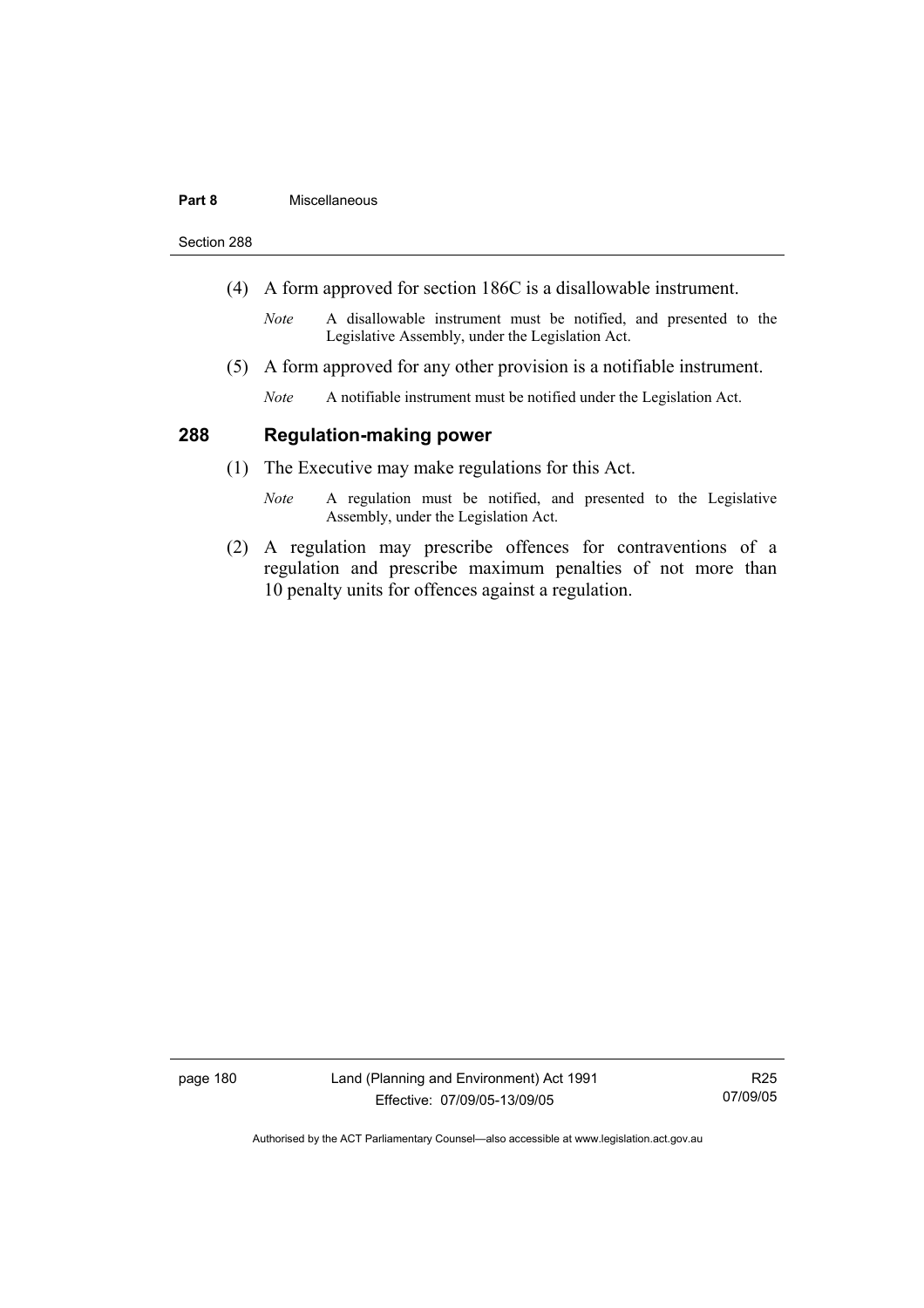## **Part 9 Transitional**

#### **289 Status of leases and licences**

- (1) Subject to section 290, a lease or licence granted or continued, or purported to have been granted or continued, under a repealed Act and in force immediately before 2 April 1992 is taken, on and after that day, to have been granted under this Act.
- (2) In this section:

*repealed Act* means any of the following Acts:

- (a) the *Leases Act 1918* No 2;
- (b) the *Leases (Special Purposes) Act 1925* No 11;
- (c) the *City Area Leases Act 1936* No 31.

### **290 Continued application of certain repealed Acts and provisions**

- (1) Despite the repeal of the *Australian National University (Leases) Act 1967*, that Act continues to apply in relation to a lease granted under, or continued in force by, that Act and in force immediately before 2 April 1992.
- (2) Despite the repeal of the *Canberra College of Advanced Education (Leases) Act 1977* and subject to subsection (3), that Act continues to apply in relation to a lease granted under that Act and in force immediately before 2 April 1992.
- (3) For subsection (2), the *Canberra College of Advanced Education (Leases) Act 1977*, section 5 is taken to apply as if that section had been amended by omitting 'in perpetuity'.
- (4) Despite the repeal of the *Church Lands Leases Act 1924*, that Act, sections 5, 6, 8 and 10 continue to apply in relation to a lease

page 181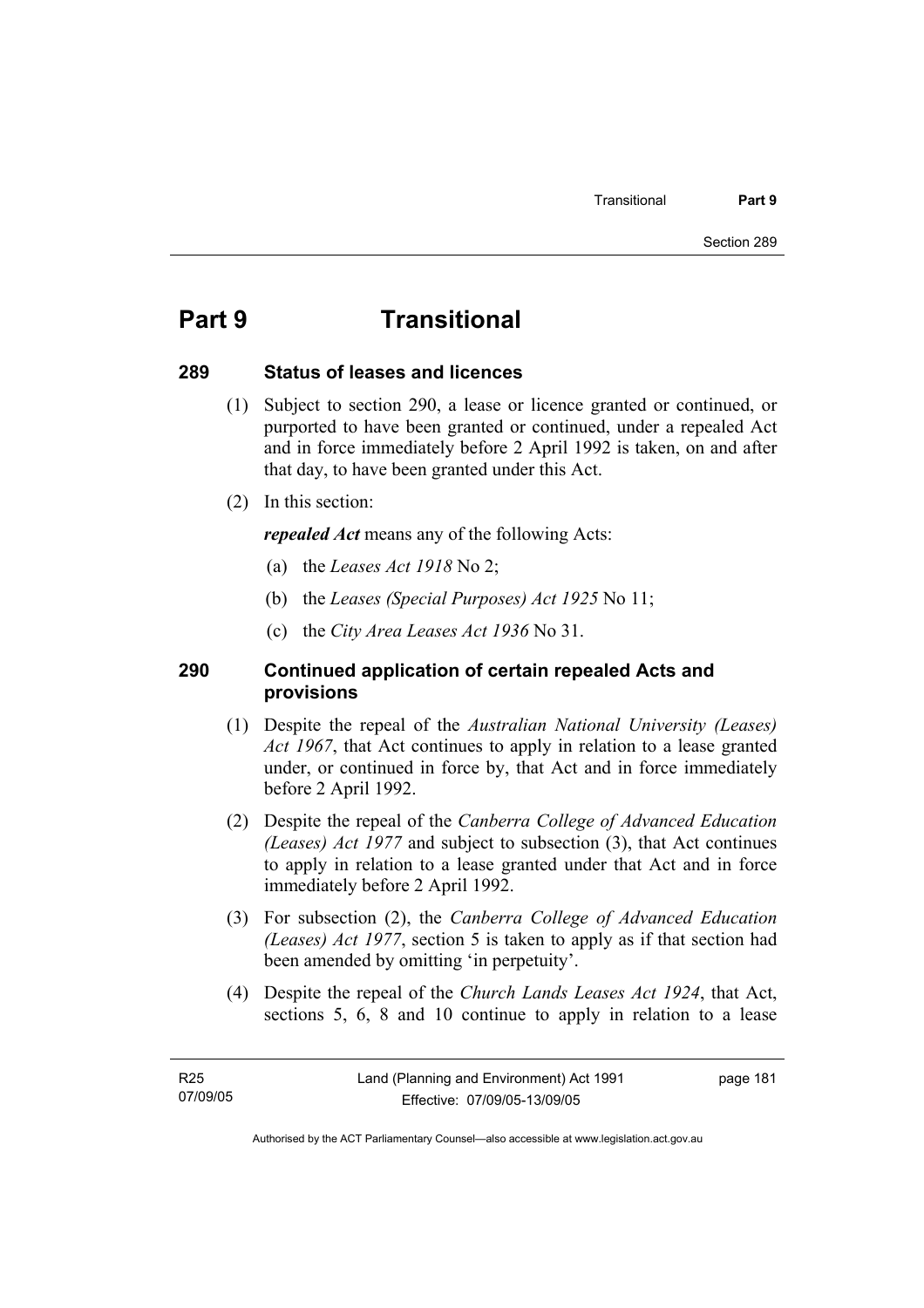#### **Part 9** Transitional

Section 290

granted under that Act and in force immediately before 2 April 1992.

- (5) In a continuing lease, a reference to *improvements* is a reference to improvements other than improvements by way of clearing, draining, grading, filling, excavating or levelling made by the Territory or the Commonwealth or the cost of which the Territory or the Commonwealth has paid.
- (6) Despite the repeal of the *City Area Leases Act 1936*, the following sections of that Act continue to apply:
	- (a) so far as the section relates to a continuing lease in which provision is made for the land comprised in the lease to be used for a purpose specified in that Act, section 8A (1)—section 8A;
	- (b) so far as the section relates to a variation of a continuing lease in relation to which notice under that Act, section 18A of that Act was given before the commencement day—section 18B;
	- (c) so far as the section relates to a continuing lease in relation to which notice under the section was given before the commencement day—section 22;
	- (d) so far as the section relates to a continuing lease specified in that Act, section 28A (1)—section 28A;
	- (e) so far as the section relates to a continuing lease specified in that Act, section 28DA (1)—section 28DA;
	- (f) so far as the section relates to a sublease specified in that Act, section 30A (2) and in force immediately before 2 April 1992—section 30A.
- (7) Despite the repeal of the *Leases (Special Purposes) Act 1925*, that Act, sections 5AC, 5AD, 5A and 5B continue to apply in relation to a lease of territory Land—
	- (a) granted under that Act, section 3 (2) as in force immediately before 11 May 1989; and

| page 182 | Land (Planning and Environment) Act 1991 | R25      |
|----------|------------------------------------------|----------|
|          | Effective: 07/09/05-13/09/05             | 07/09/05 |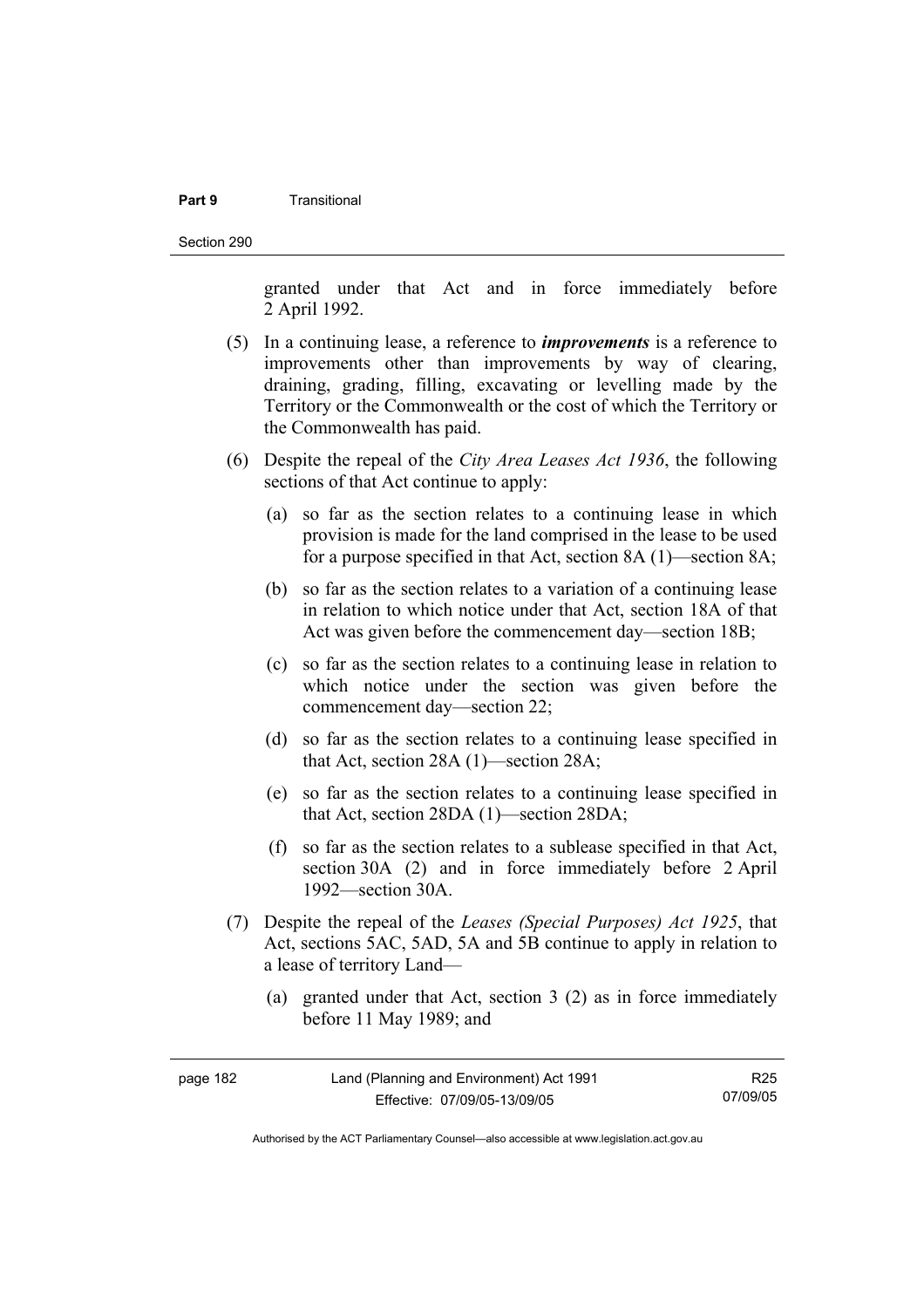- (b) in force immediately before 2 April 1992.
- (8) Despite the repeal of the *Leases (Special Purposes) Act 1925*, that Act, section 5BA (6) continues to apply in relation to a lease granted under that Act and in force immediately before 2 April 1992.
- (9) In this section:

*continuing lease* means a lease granted or continued, or purported to have been granted or continued, under the *City Area Leases Act 1936* and to which this Act, section 289 applies.

#### **291 Conversion of Commonwealth leases**

- (1) This section applies if—
	- (a) a declaration under the *Australian Capital Territory (Planning and Land Management) Act 1988* (Cwlth), section 27 (1) has been rescinded, revoked, amended or varied and as a consequence land that had been national land has ceased to be national land; and
	- (b) a lease had been granted under a prescribed law over all or part of that land and the lease was in force immediately before the rescission, revocation, amendment or variation of the declaration.
- (2) The lease is taken to have been granted under this Act from the day of the rescission, revocation, amendment or variation of the declaration.
- (3) In this section:

*prescribed law* means any of the following laws:

- (a) the *Leases Ordinance 1918*;
- (b) the *Leases (Special Purposes) Ordinance 1925*;
- (c) the *City Area Leases Ordinance 1936*;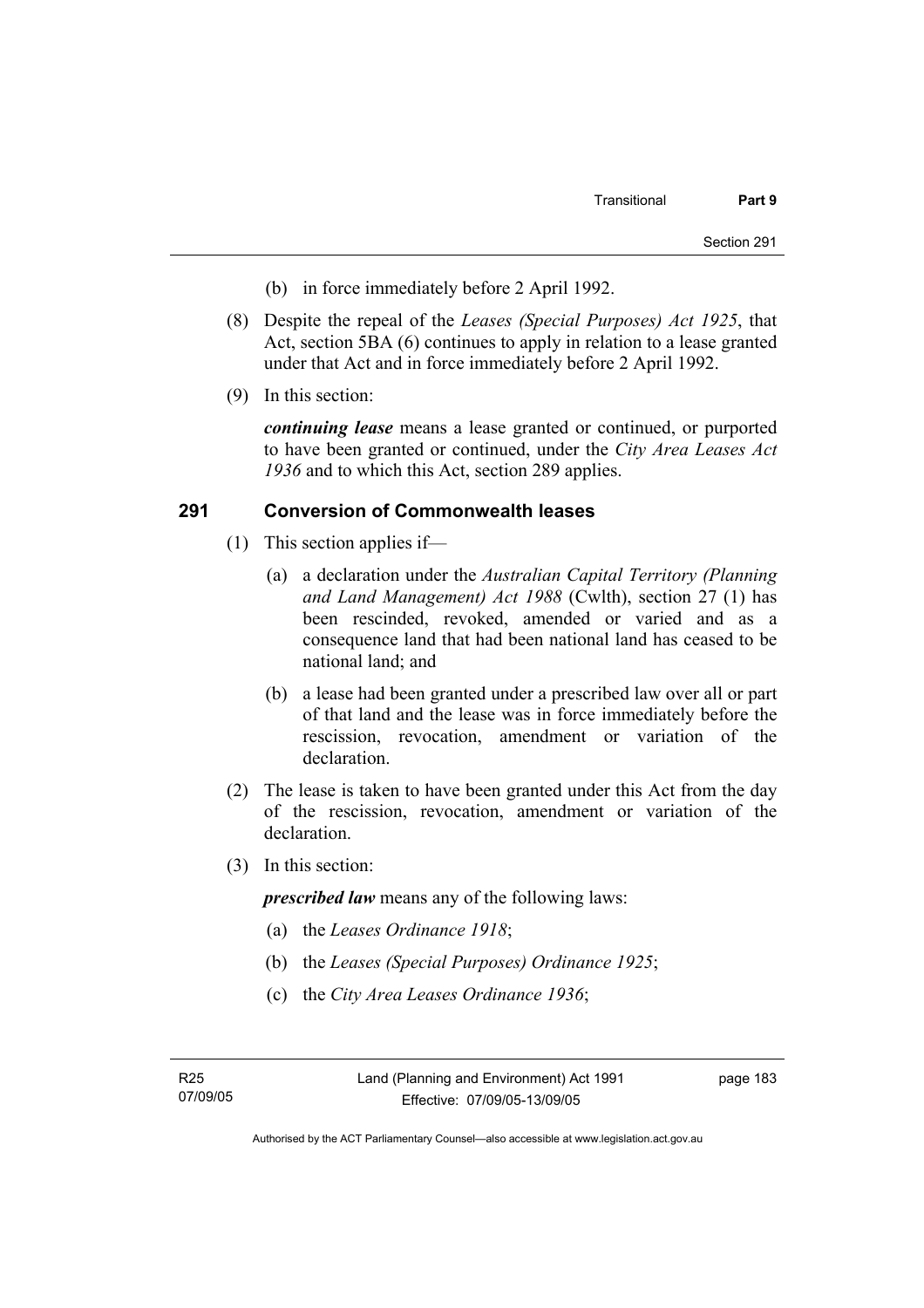#### **Part 9 Transitional**

Section 294

(d) the provisions of a law mentioned in paragraph (a), (b) or (c) as in effect under the *National Land Ordinance 1989*.

#### **294 Territory plan variation—omission of heritage places register**

- (1) The planning and land authority must, in writing, make amendments of the plan that are necessary or convenient because of the omission of the heritage places register by the *Heritage Act 2004*.
- (2) An instrument under subsection (1) is a disallowable instrument.
	- *Note* A disallowable instrument must be notified, and presented to the Legislative Assembly, under the Legislation Act.

page 184 Land (Planning and Environment) Act 1991 Effective: 07/09/05-13/09/05

R25 07/09/05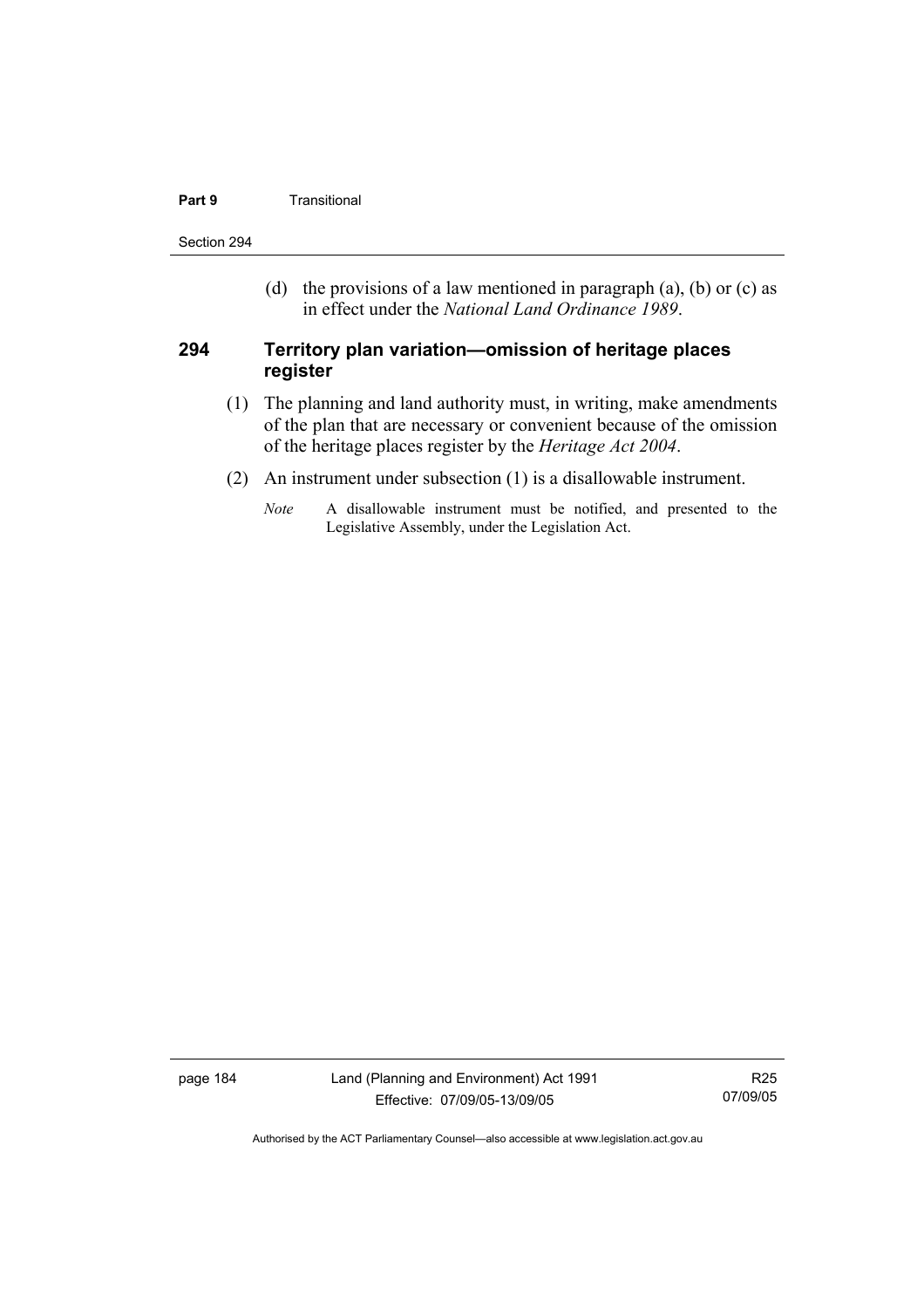# **Schedule 1 Management objectives for public land**

| (see s 195)    |                         |                |                                                                                                                                                                                                                 |
|----------------|-------------------------|----------------|-----------------------------------------------------------------------------------------------------------------------------------------------------------------------------------------------------------------|
| column 1       | column <sub>2</sub>     |                | column 3                                                                                                                                                                                                        |
| item           | reserve                 |                | management objectives                                                                                                                                                                                           |
| $\mathbf{1}$   | wilderness area         | 1              | to conserve the natural<br>environment in a way<br>ensuring that disturbance to<br>that environment is minimal                                                                                                  |
|                |                         | 2              | to provide for the use of the<br>area (other than by vehicles<br>or other mechanised<br>equipment) for recreation by<br>limited numbers of people,<br>to ensure that opportunities<br>for solitude are provided |
| $\overline{2}$ | national park           | 1              | to conserve the natural<br>environment                                                                                                                                                                          |
|                |                         | $\overline{2}$ | to provide for public use of<br>the area for recreation,<br>education and research                                                                                                                              |
| 3              | nature reserve          | 1              | to conserve the natural<br>environment                                                                                                                                                                          |
|                |                         | $\overline{2}$ | to provide for public use of<br>the area for recreation,<br>education and research                                                                                                                              |
| 4              | special purpose reserve | $\mathbf{1}$   | to provide for public and<br>community use of the area<br>for recreation and education                                                                                                                          |

| R <sub>25</sub> | Land (Planning and Environment) Act 1991 | page 185 |
|-----------------|------------------------------------------|----------|
| 07/09/05        | Effective: 07/09/05-13/09/05             |          |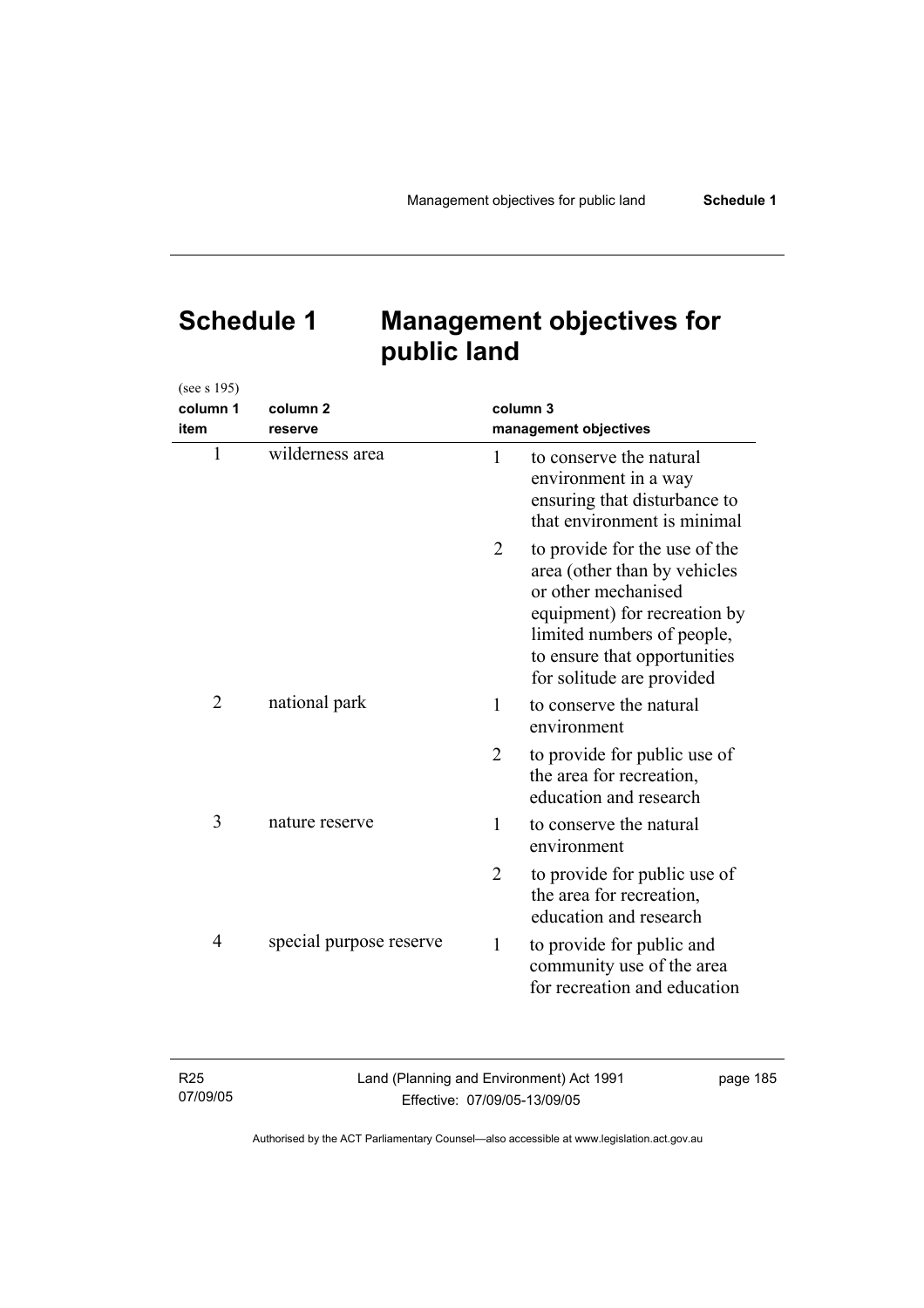## **Schedule 1** Management objectives for public land

| column 1<br>item | column <sub>2</sub><br>reserve | column <sub>3</sub><br>management objectives |                                                                                                                         |
|------------------|--------------------------------|----------------------------------------------|-------------------------------------------------------------------------------------------------------------------------|
| 5                | cemetery or burial ground      | 1                                            | to provide for the interment<br>or cremation of human<br>remains and the interment of<br>the ashes of human remains     |
| 6                | sport and recreation reserve   | -1                                           | to provide for public and<br>community use of the area<br>for sport and recreation                                      |
| 7                | urban open space               | 1                                            | to provide for public and<br>community use of the area                                                                  |
|                  |                                | 2                                            | to develop the area for public<br>and community use                                                                     |
| 8                | lake                           | 1                                            | to prevent and control floods<br>by providing a reservoir to<br>receive flows from rivers,<br>creeks and urban run-offs |
|                  |                                | 2                                            | to prevent and control<br>pollution of waterways                                                                        |
|                  |                                | 3                                            | to provide for public use of<br>the lake for recreation                                                                 |
|                  |                                | 4<br>and flora                               | to provide a habitat for fauna                                                                                          |

page 186 Land (Planning and Environment) Act 1991 Effective: 07/09/05-13/09/05

R25 07/09/05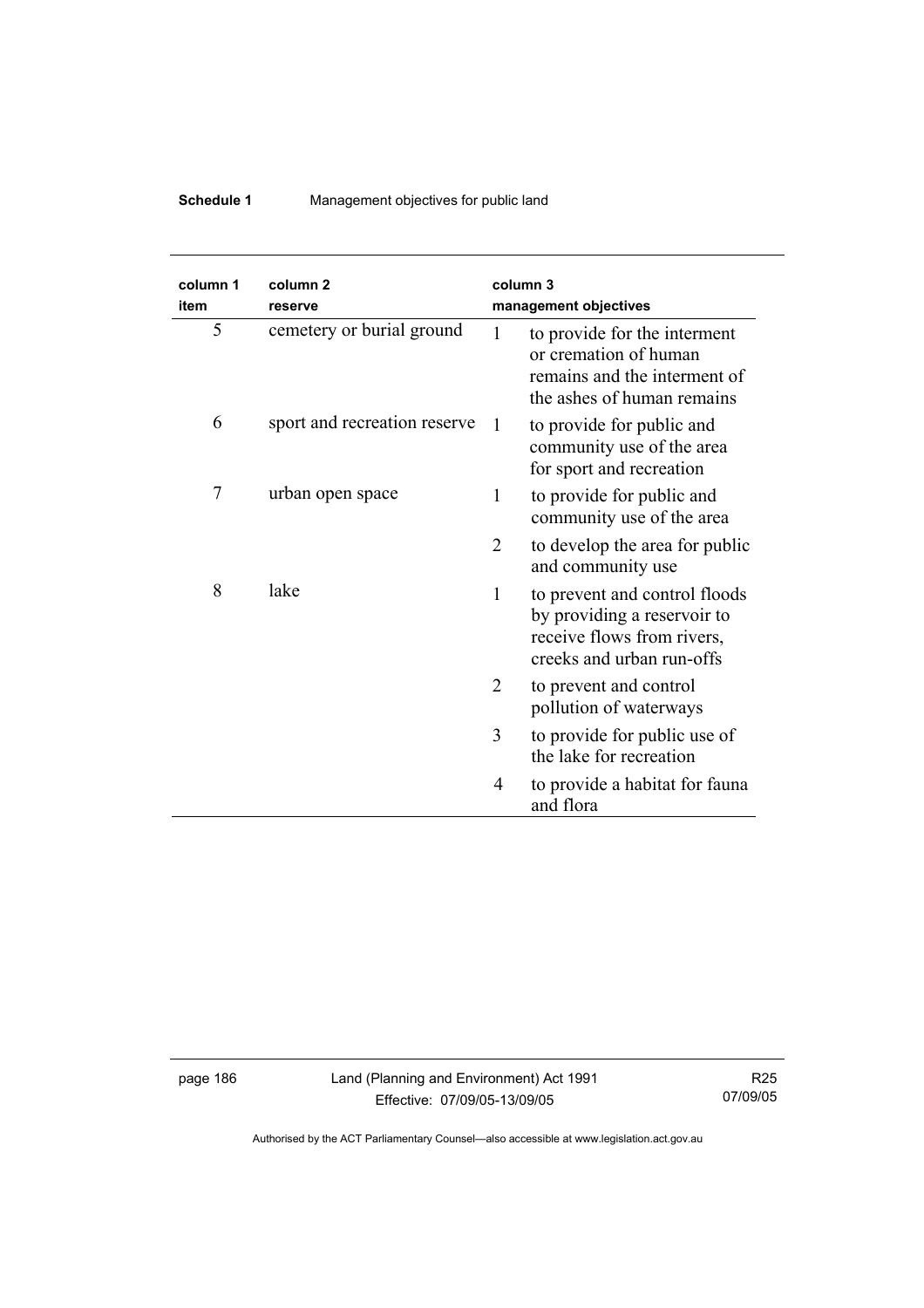# **Schedule 3 Content of preliminary assessments**

(see s 115)

**1** The following format is to be used for a preliminary assessment required under section 115.

- 1. **General Information**
- 1.1 **Name and address of proponent** This is to include the details of any ACT government authority or agency.
- 1.2 **Details of the contact** This is to include the contact officer within any ACT government authority or agency.
- 1.3 **Status of the project** Advise the current position on the planning of the project, studies begun or planned and the proposed targets for planning, development or construction.

#### 1.4 **Location of the project**

- (a) project site description sufficient for precise location on a map or a map included to show the exact site location;
- (b) information on possible future extensions.

#### 1.5 **Description of the project**

- (a) the type and form of the project including supporting developments including those not the responsibility of the proponent;
- (b) the purpose and need for the project, intended utilisation and operation of the facilities;
- (c) the relationship of the project with surrounding development, to connected facilities and services or to other proposed projects.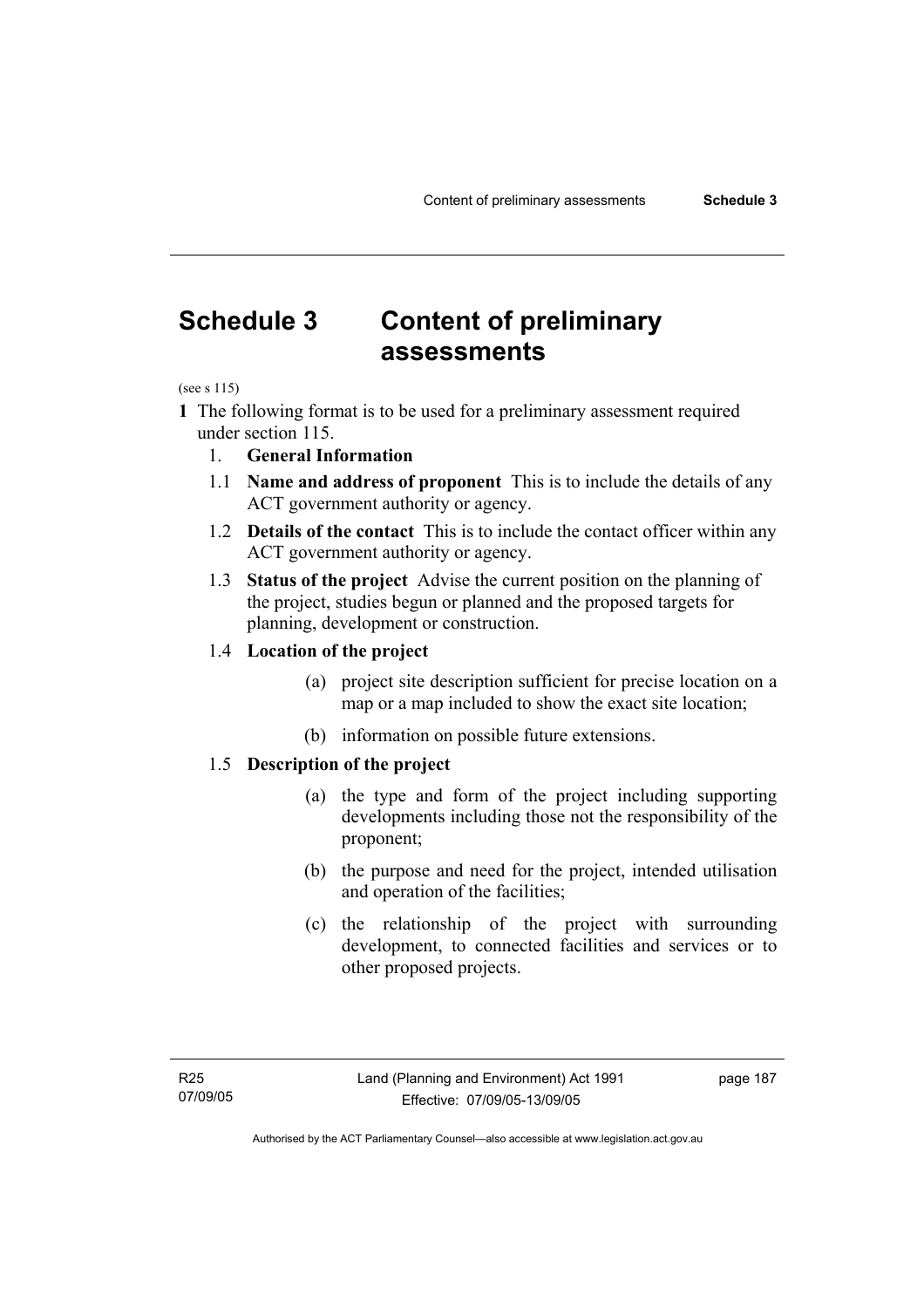### **2 Existing Environmental Conditions**

- 2.1 **Description of project site** A brief description of the overall appearance and current land use with mention made of any special features including the built and natural heritage factors (if any) of the site.
- 2.2 **Description of region surrounding the project site** Significant differences between the site and surrounding areas should be noted eg variation in population density, watershed, proximity to watercourses and water bodies.
- 2.3 **Current land use policy and lease conditions of the site**
- **3 Potential Impact of the Project on the Environment** 
	- 3.1 **On the physical environment**
	- 3.2 **On the human environment**
	- 3.3 **On the non-human biological environment**
	- 3.4 **Potentially beneficial impacts**
- **4 Summary and Conclusions** 
	- 4.1 A summary of the potential benefits and disadvantages of the project. Can the benefits to the community be said to offset any unavoidable permanent or temporary adverse effects?

page 188 Land (Planning and Environment) Act 1991 Effective: 07/09/05-13/09/05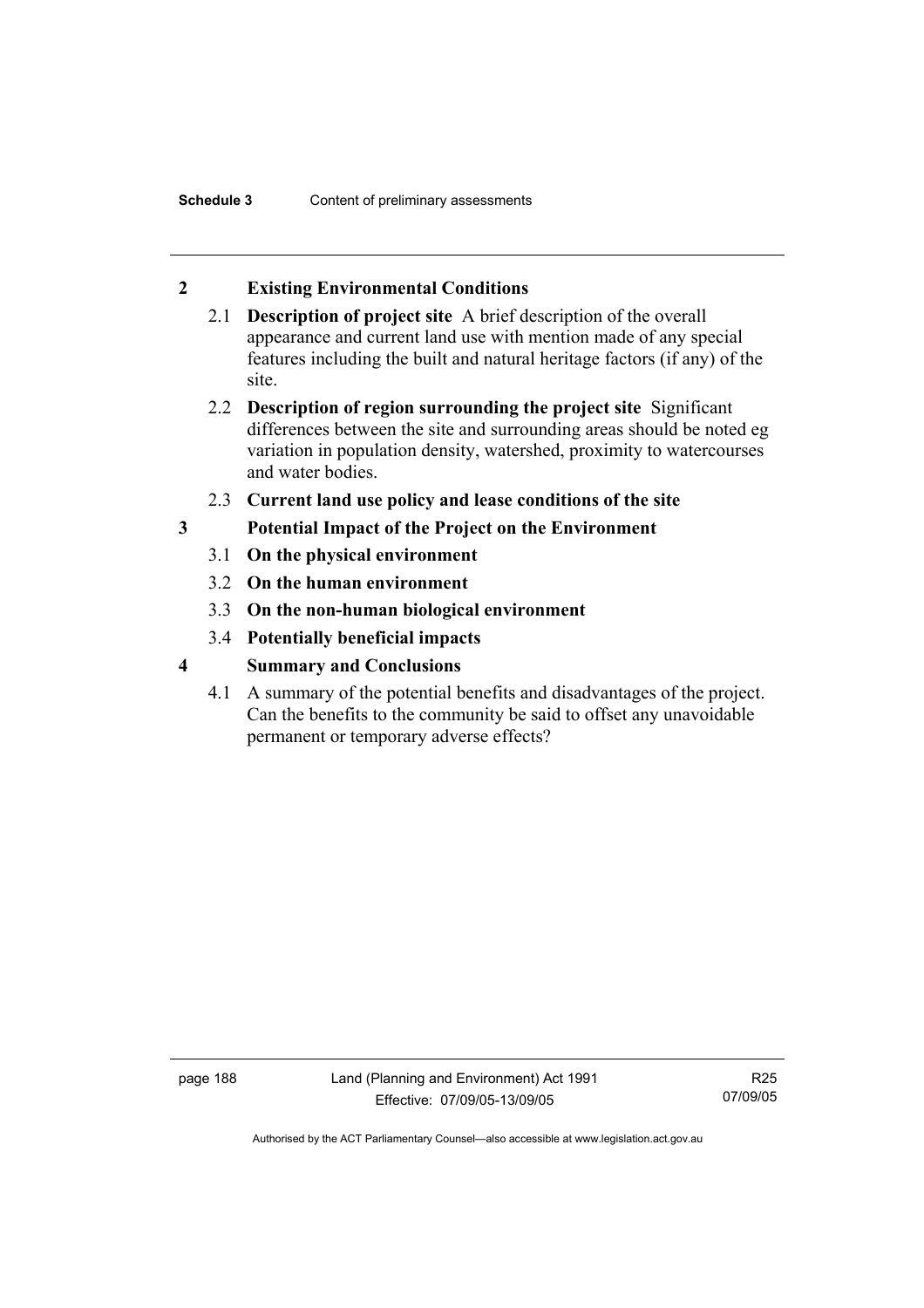# **Schedule 4 Decisions reviewable by AAT**

(see s 275, 282A)

## **Part 4.1 Reviewable decisions under part 6**

| column 1<br>item | column <sub>2</sub><br>decision-maker | column 3<br>provision of<br>Act | column 4<br>decision                     |
|------------------|---------------------------------------|---------------------------------|------------------------------------------|
| $\mathbf{1}$     | planning and land<br>authority        | 228(2)                          | refusing to approve<br>application       |
| $\overline{2}$   | relevant authority                    | 230                             | refusing to approve<br>application       |
| 3                | planning and land<br>authority        | 233(3)                          | refusing to grant extension of<br>period |
| 4                | relevant authority                    | 245                             | giving approval subject to<br>condition  |
| 5                | planning and land<br>authority        | 245(4)                          | refusing to approve<br>amendment         |
| 6                | planning and land<br>authority        | 246A                            | refusing to approve<br>application       |
| 7                | planning and land<br>authority        | 246A                            | giving approval subject to<br>condition  |
| 8                | planning and land<br>authority        | 247(2)                          | refusing to amend approval               |
| 9                | planning and land<br>authority        | 252(2)                          | refusing to extend period                |

R25 07/09/05 Land (Planning and Environment) Act 1991 Effective: 07/09/05-13/09/05

page 189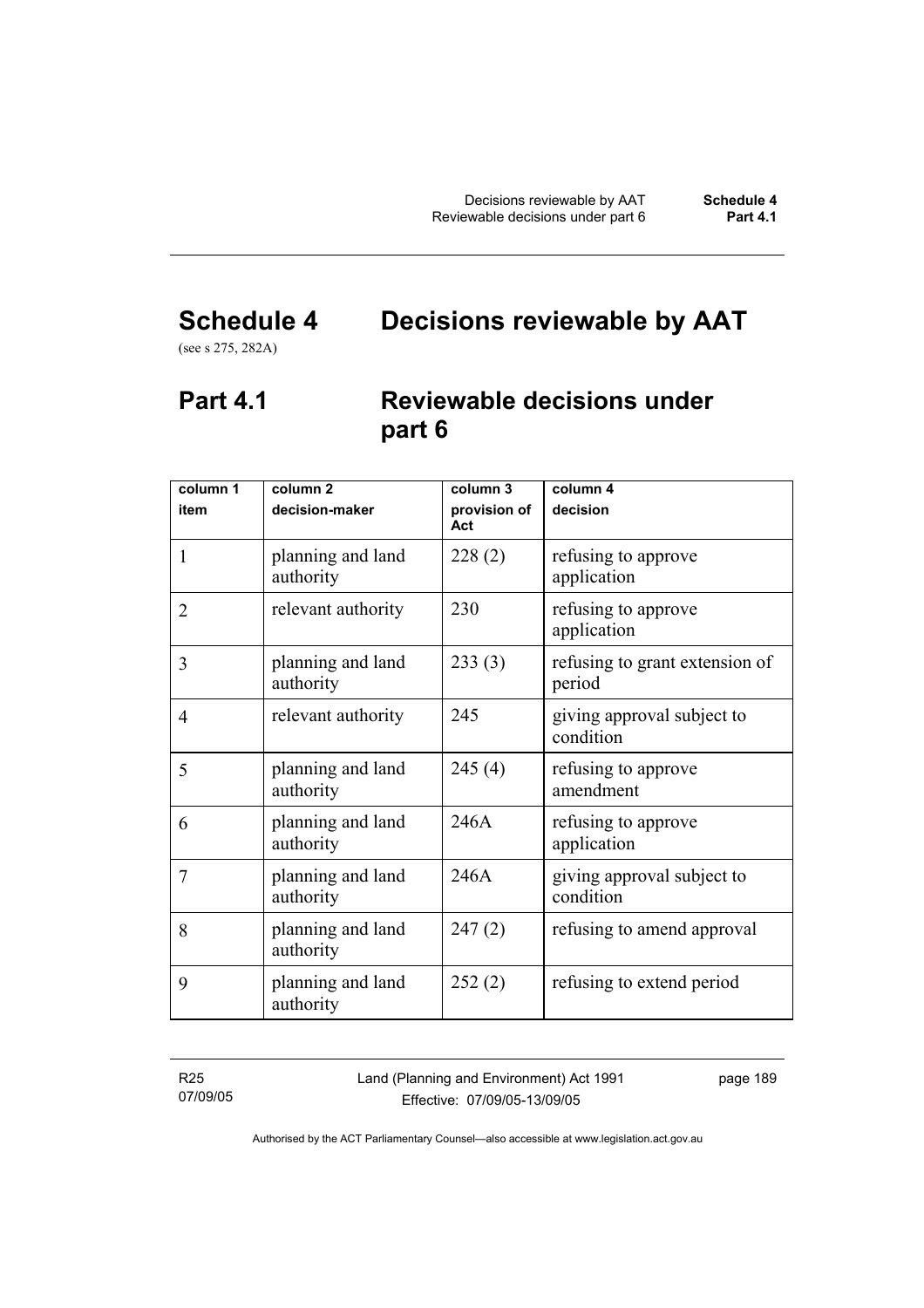| Schedule 4      | Decisions reviewable by AAT |
|-----------------|-----------------------------|
| <b>Part 4.2</b> | Other reviewable decisions  |

| column 1<br>item | column 2<br>decision-maker | column 3<br>provision of<br>Act | column 4<br>decision |
|------------------|----------------------------|---------------------------------|----------------------|
|                  | relevant authority         | 253                             | revoking approval    |

# **Part 4.2 Other reviewable decisions**

| column 1       | column <sub>2</sub>            | column 3            | column 4                                                                                                          |
|----------------|--------------------------------|---------------------|-------------------------------------------------------------------------------------------------------------------|
| item           | decision-maker                 | provision of<br>Act | decision                                                                                                          |
| $\mathbf{1}$   | planning and land<br>authority | 167(3)              | deciding that person not<br>eligible for grant of lease of<br>specified class                                     |
| $\overline{2}$ | planning and land<br>authority | 167(5)              | refusing to consent to<br>assignment, transfer or<br>subletting of lease or parting<br>of possession of leasehold |
| 3              | planning and land<br>authority | 170(1)              | terminating person's right to<br>grant of lease                                                                   |
| 4              | planning and land<br>authority | 171(2)              | refusing to grant further<br>residential lease                                                                    |
| 5              | planning and land<br>authority | 171A(1)             | refusing to grant further rural<br>lease                                                                          |
| 6              | planning and land<br>authority | 172(2)              | refusing to grant further lease<br>other than residential or rural<br>lease                                       |
| 7              | planning and land<br>authority | 174(2)              | deciding market value of<br>improvements                                                                          |
| 8              | planning and land<br>authority | 177(3)              | confirming variation of rent                                                                                      |

page 190 Land (Planning and Environment) Act 1991 Effective: 07/09/05-13/09/05

R25 07/09/05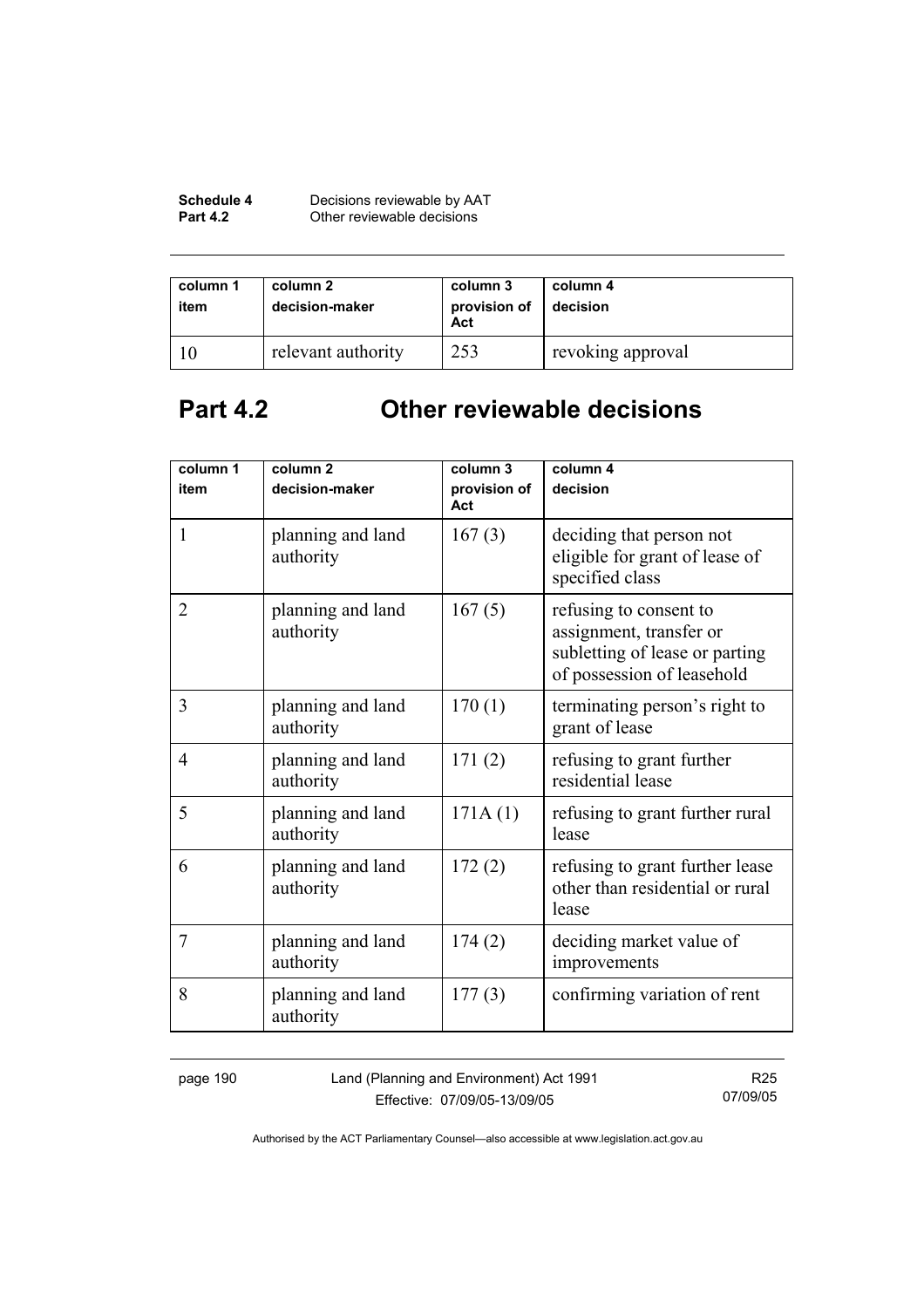| column 1<br>item | column <sub>2</sub><br>decision-maker | column 3<br>provision of<br>Act | column 4<br>decision                                                                                                                                          |
|------------------|---------------------------------------|---------------------------------|---------------------------------------------------------------------------------------------------------------------------------------------------------------|
| 9                | planning and land<br>authority        | 177(3)                          | on review of variation of rent,<br>substituting other variation                                                                                               |
| 10               | planning and land<br>authority        | 178(1)                          | refusing to authorise payment<br>of amount                                                                                                                    |
| 11               | planning and land<br>authority        | 179(1)                          | refusing to issue certificate of<br>compliance                                                                                                                |
| 12               | planning and land<br>authority        | 179(2)                          | on application for certificate of<br>compliance under s 179 (1)—<br>issuing certificate that building<br>and development condition<br>partially complied with |
| 13               | planning and land<br>authority        | 179(2)                          | refusing to issue certificate<br>that building and development<br>condition partially complied<br>with                                                        |
| 14               | planning and land<br>authority        | 179(2)                          | issuing certificate of<br>compliance subject to<br>condition under s 179 (3)                                                                                  |
| 15               | planning and land<br>authority        | 180(2)                          | refusing to consent to<br>assignment or transfer of lease<br>or interest in lease                                                                             |
| 16               | planning and land<br>authority        | 184A(2)                         | deciding change of use charge<br>for variation of nominal rent<br>lease                                                                                       |
| 17               | planning and land<br>authority        | 184C(1)                         | refusing to remit change of use<br>charge for variation of<br>nominal rent lease                                                                              |

R25 07/09/05 Land (Planning and Environment) Act 1991 Effective: 07/09/05-13/09/05

page 191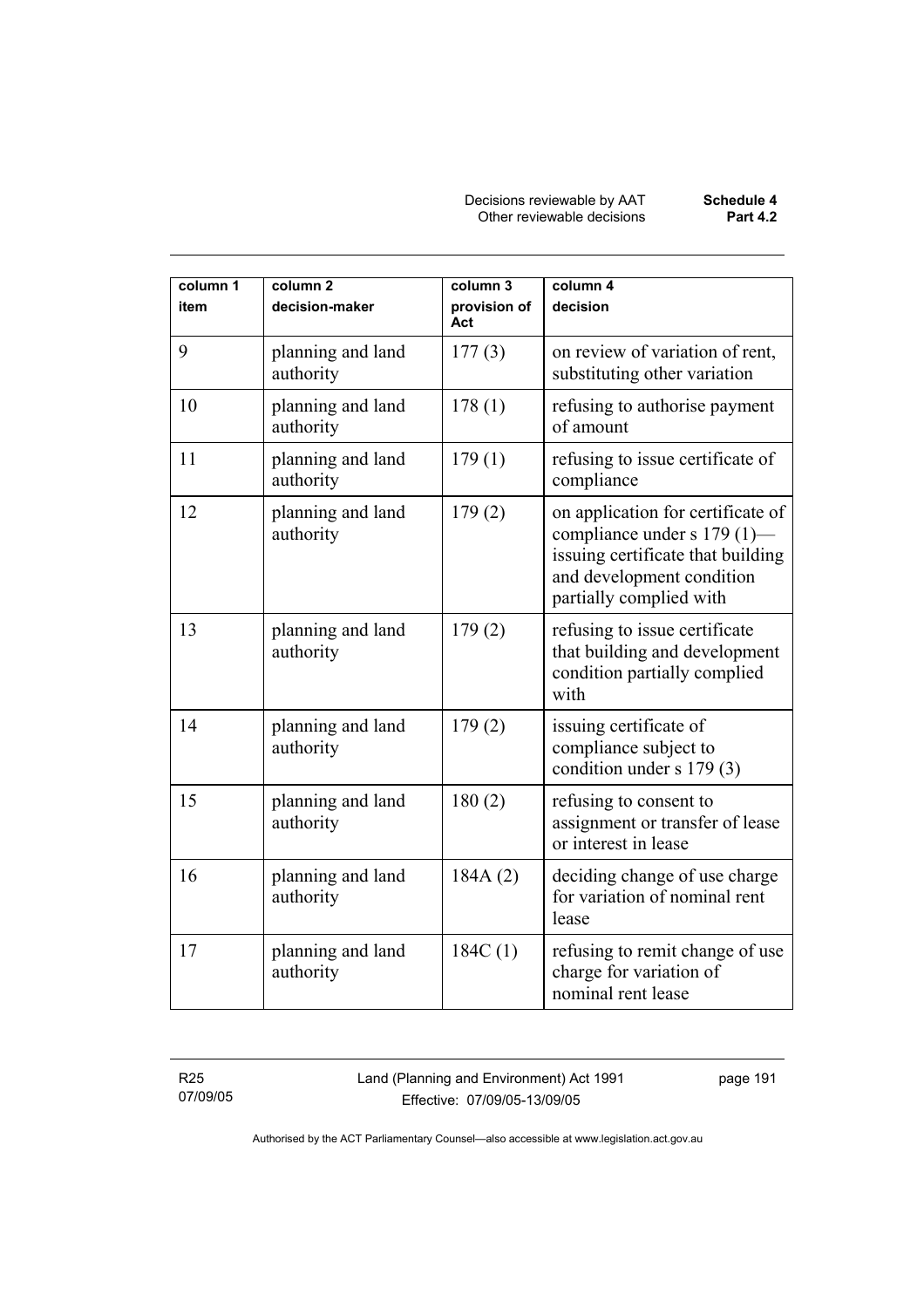#### **Schedule 4** Decisions reviewable by AAT **Part 4.2 Other reviewable decisions**

| column 1<br>item | column <sub>2</sub><br>decision-maker | column 3<br>provision of<br>Act | column 4<br>decision                                                                                               |
|------------------|---------------------------------------|---------------------------------|--------------------------------------------------------------------------------------------------------------------|
| 18               | planning and land<br>authority        | 184C(1)                         | remitting change of use charge<br>for variation of nominal rent<br>lease by amount less than<br>amount applied for |
| 19               | planning and land<br>authority        | 184C(2)                         | increasing change of use<br>charge for variation of<br>nominal rent lease                                          |
| 20               | planning and land<br>authority        | 184D(2)                         | reappraising rent payable<br>under rental lease                                                                    |
| 21               | planning and land<br>authority        | 186(1)(d)                       | deciding amount payable to<br>reduce lease rent to nominal<br>rent                                                 |
| 22               | planning and land<br>authority        | 187A(2)                         | deciding change of use charge<br>for consolidation or<br>subdivision                                               |
| 23               | planning and land<br>authority        | 187C(1)                         | refusing to remit change of use<br>charge for consolidation or<br>subdivision                                      |
| 24               | planning and land<br>authority        | 187C(1)                         | remitting change of use charge<br>for consolidation or<br>subdivision by amount less<br>than amount applied for    |
| 25               | planning and land<br>authority        | 187C(2)                         | increasing change of use<br>charge for consolidation or<br>subdivision                                             |
| 26               | planning and land<br>authority        | 188(1)                          | terminating lease                                                                                                  |

page 192 Land (Planning and Environment) Act 1991 Effective: 07/09/05-13/09/05

R25 07/09/05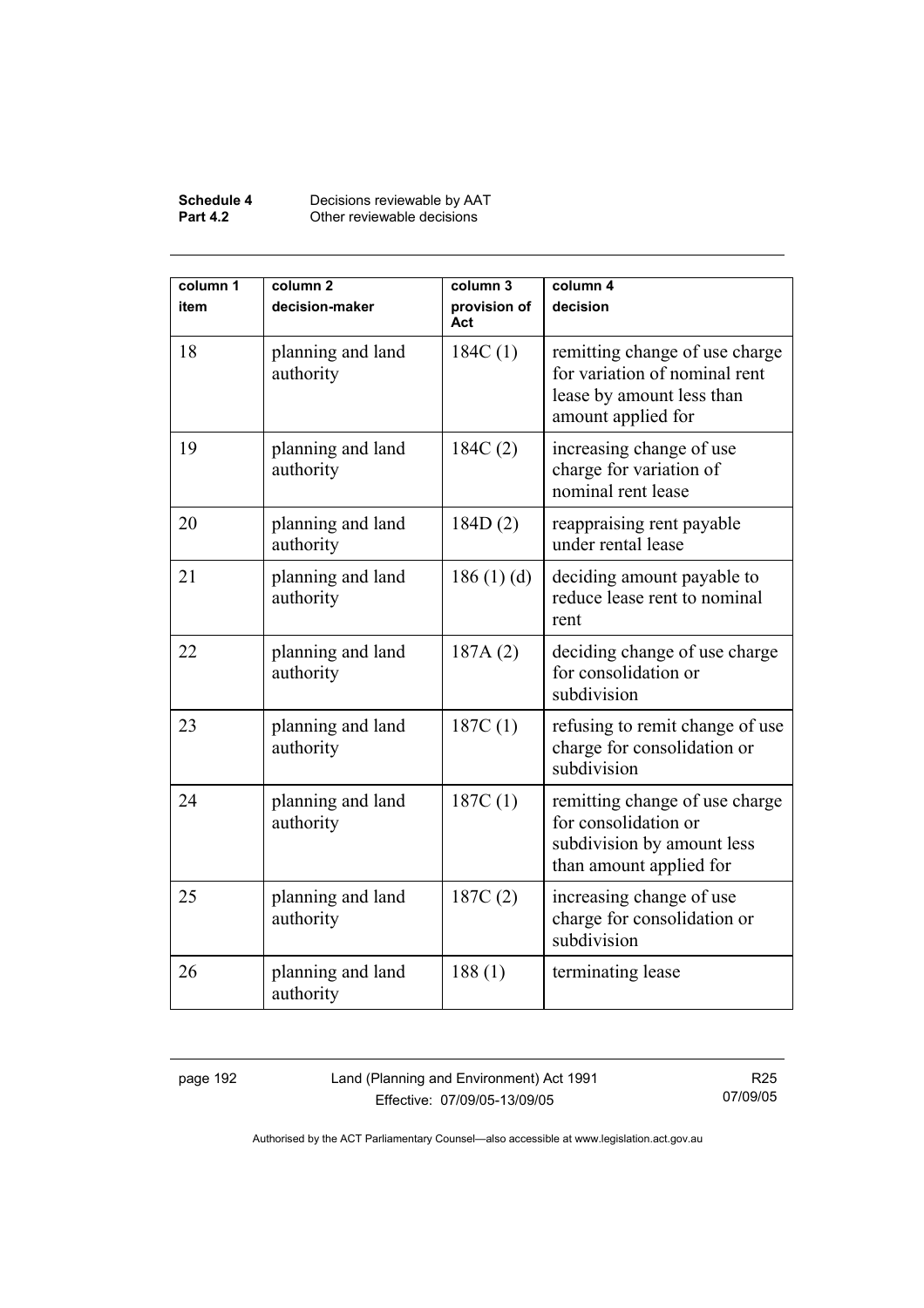| Decisions reviewable by AAT | Schedule 4      |
|-----------------------------|-----------------|
| Other reviewable decisions  | <b>Part 4.2</b> |

| column 1<br>item | column 2<br>decision-maker     | column 3<br>provision of<br>Act | column 4<br>decision                                                         |
|------------------|--------------------------------|---------------------------------|------------------------------------------------------------------------------|
| 27               | planning and land<br>authority | 188(4)                          | terminating licence                                                          |
| 28               | planning and land<br>authority | 214(1)                          | refusing consent to surrender<br>of lease or part of leasehold               |
| 29               | planning and land<br>authority | 214(2)                          | accepting surrender of lease or<br>part of leasehold subject to<br>condition |
| 30               | planning and land<br>authority | 219(1)                          | refusing to grant right to<br>extract minerals                               |

R25 07/09/05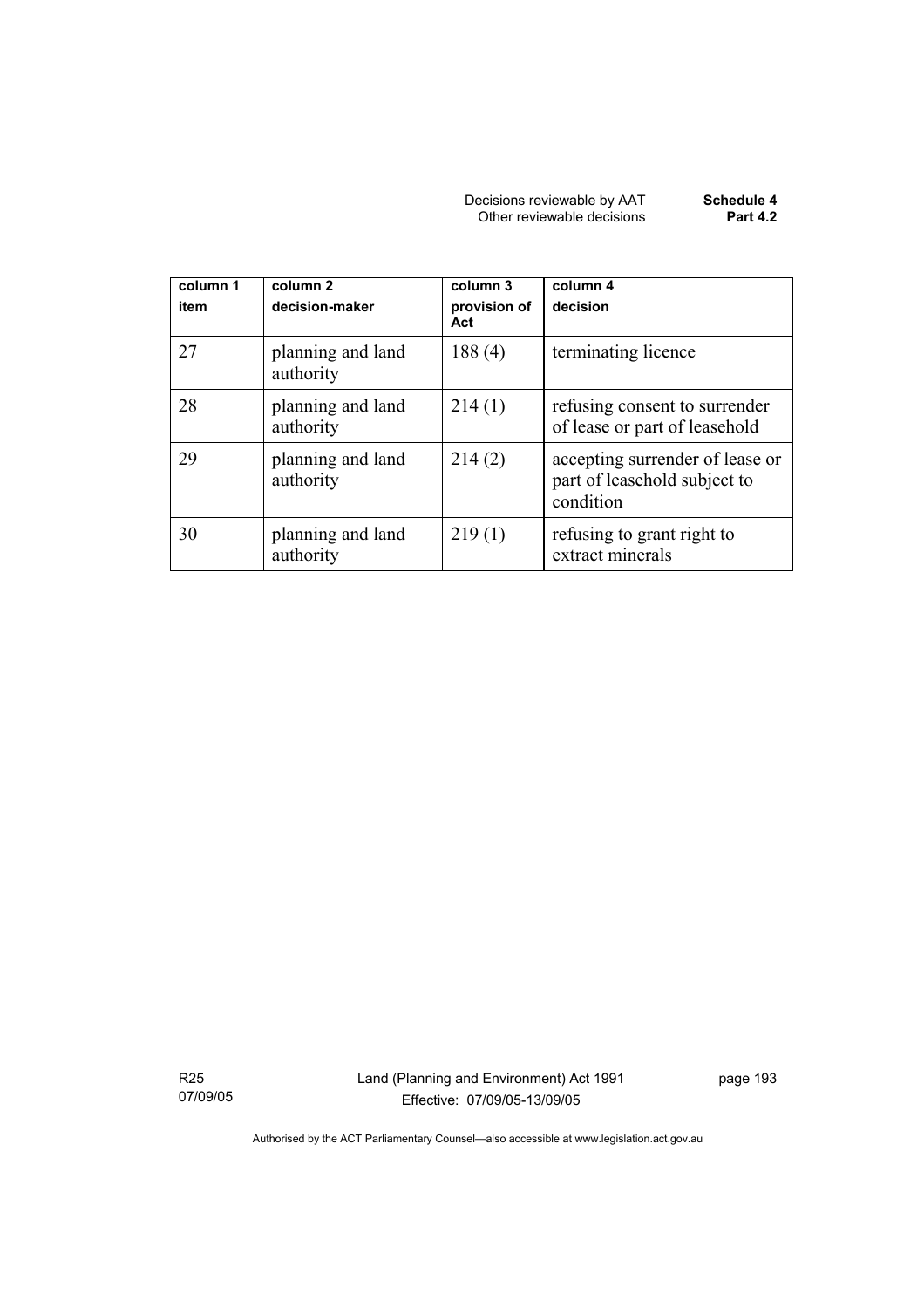# **U Schedule 5 Activities subject to orders**

| (see s 4, s 258) |                                                                                                                                                                                                                                   |                      |
|------------------|-----------------------------------------------------------------------------------------------------------------------------------------------------------------------------------------------------------------------------------|----------------------|
| column 1         | column <sub>2</sub>                                                                                                                                                                                                               | column 3             |
| item             | activities                                                                                                                                                                                                                        | penalty              |
| $\mathbf{1}$     | work affecting a conservation<br>requirement under a heritage direction<br>conducted otherwise than in<br>accordance with an approval                                                                                             | 200 penalty<br>units |
| $\overline{2}$   | failure to comply with-<br>a lease; or<br>(a)<br>(b) if a lease is granted subject to<br>the lessee entering into a<br>development agreement and<br>the lessee has entered into such<br>an agreement-the<br>development agreement | 50 penalty<br>units  |
| 4                | failure to keep a leasehold clean                                                                                                                                                                                                 | 50 penalty<br>units  |
| 5                | undertaking a development                                                                                                                                                                                                         | 50 penalty<br>units  |
| 6                | having a building or structure that was<br>constructed or erected without<br>approval required by-<br>(a) this Act, division 6.2; or<br>the Buildings (Design and<br>(b)<br>Siting) Act 1964                                      | 50 penalty<br>units  |
| 9                | permitting a tree, sapling, plant or<br>shrub to overhang a public place so as<br>to obstruct or inconvenience a person<br>in that place                                                                                          | 5 penalty units      |

page 194 Land (Planning and Environment) Act 1991 Effective: 07/09/05-13/09/05

R25 07/09/05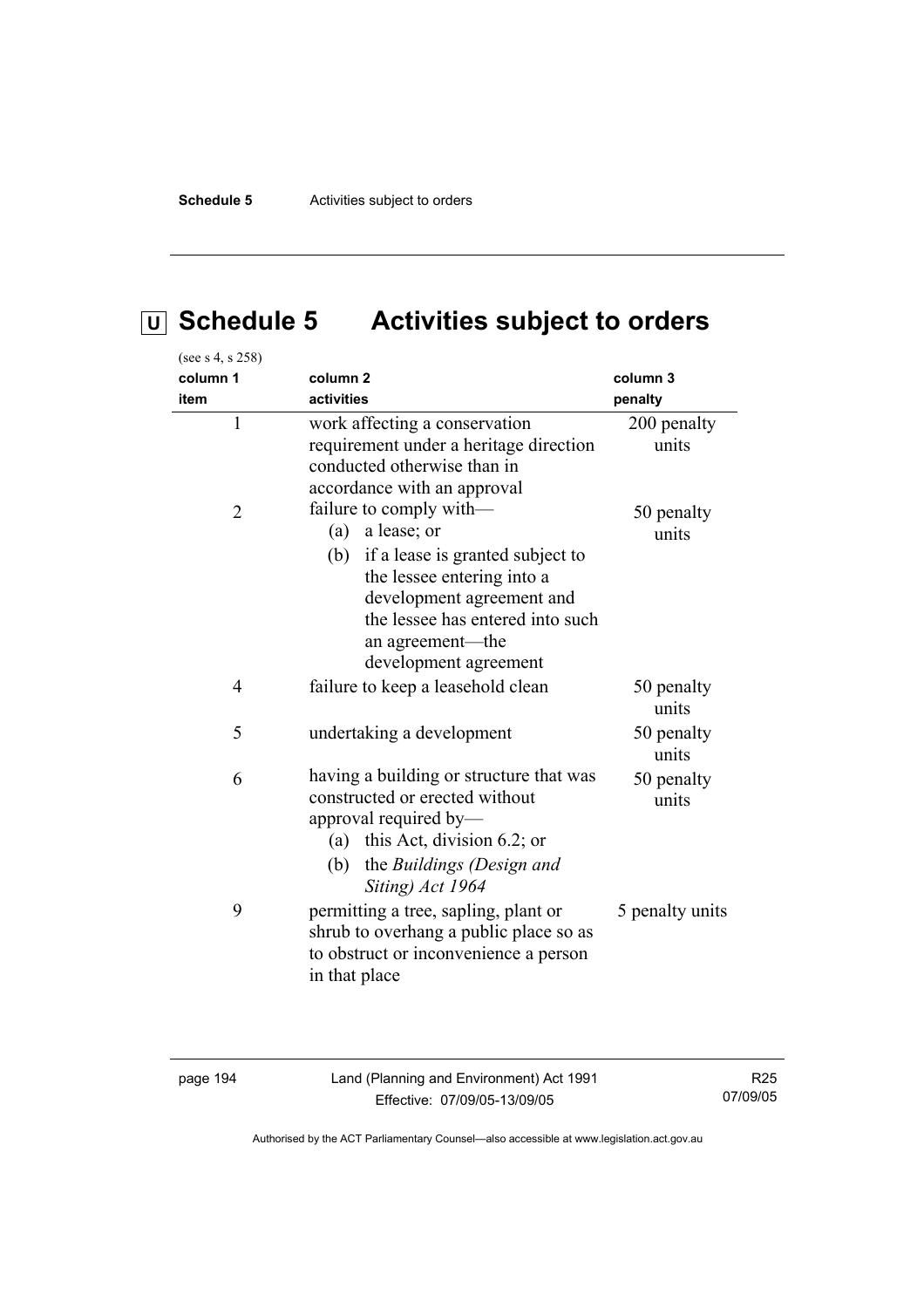## Activities subject to orders **Schedule 5**

| column 1<br>item | column <sub>2</sub><br>activities                                                                                                                                                                                                             | column 3<br>penalty  |
|------------------|-----------------------------------------------------------------------------------------------------------------------------------------------------------------------------------------------------------------------------------------------|----------------------|
| 10               | an activity that is likely to cause soil<br>erosion, or an activity that involves<br>destroying, damaging, removing or<br>otherwise interfering with vegetation<br>(living or dead) or soil between the                                       | 100 penalty<br>units |
|                  | banks, or within 20m of the bank, of a<br>watercourse, or on land with a slope of<br>more than 18 <sup>°</sup> from the horizontal                                                                                                            |                      |
| 11               | using or managing land in a way that<br>fails to control the propagation of a<br>pest animal or pest plant                                                                                                                                    | 50 penalty<br>units  |
| 12               | parking a heavy vehicle on residential<br>land in contravention of a code of<br>practice under the <i>Road Transport</i><br>(Safety and Traffic Management)<br><i>Regulation 2000</i> , division 3.1.3 about<br>the parking of heavy vehicles | 20 penalty<br>units  |
| 13               | managing land held under a rural lease<br>other than in accordance with the land<br>management agreement that applies to<br>it                                                                                                                | 50 penalty<br>units  |

R25 07/09/05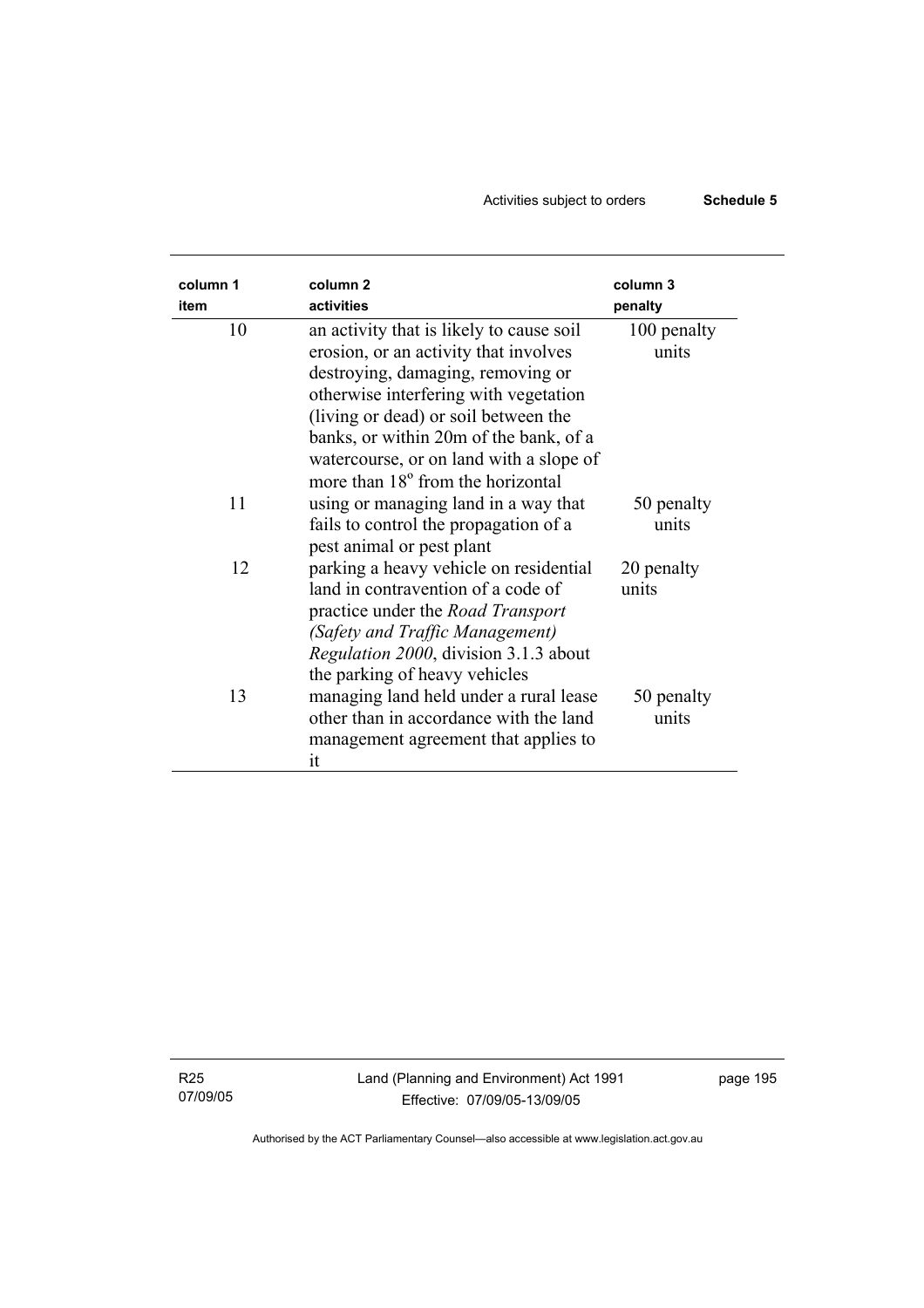# **U Dictionary**

(see s 2)

*Note 1* The Legislation Act contains definitions and other provisions relevant to this Act.

*Note 2* For example, the Legislation Act, dict, pt 1, defines the following terms:

- ΑΑΤ
	- administrative appeals tribunal
	- amend
	- appoint
	- change
	- conservator of flora and fauna
	- contravene
	- document
	- domestic partner (see s 169)
	- entity
	- exercise
	- function
	- month
	- national capital authority
	- penalty unit (see s 133)
	- the Territory.

*application*, for part 6 (Approvals and orders)—see section 222.

*approval*, for part 6 (Approvals and orders)—see section 222.

*assessment* means an assessment made under division 4.3

#### *authorised person*—

- (a) for subdivision 4.4.3 (Procedures and powers)—see section 143; and
- (b) for subdivision 6.3.2 (Rectification work)—see section 259C (1).

#### *background papers*, for part 2 (Planning)—see section 5.

| page 196 | Land (Planning and Environment) Act 1991 | R <sub>25</sub> |
|----------|------------------------------------------|-----------------|
|          | Effective: 07/09/05-13/09/05             | 07/09/05        |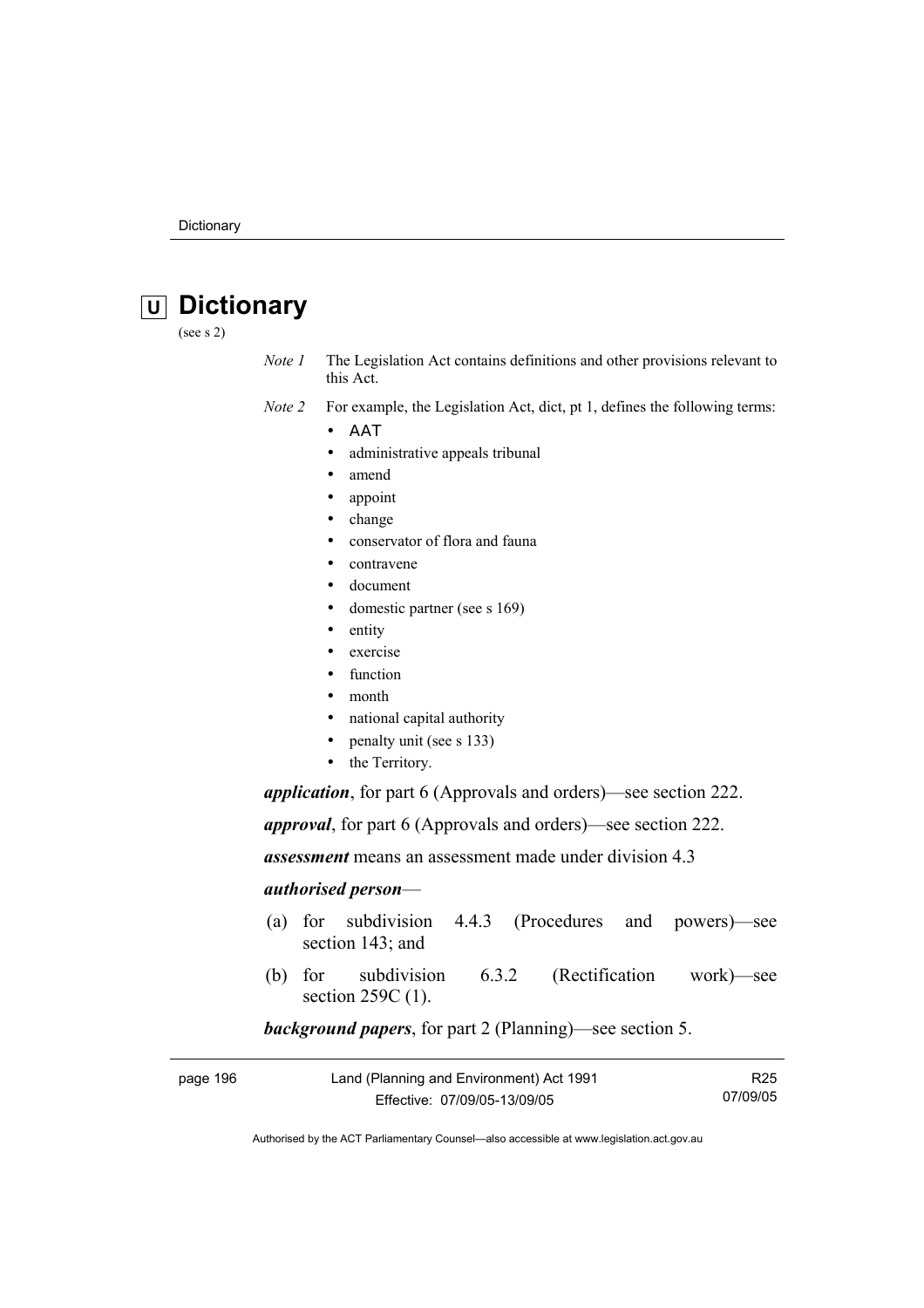*building*, for part 6 (Approvals and orders)—see section 222.

*building and development provision*, for part 5 (Land administration)—see section 159.

*building work*, for part 6 (Approvals and orders)—see section 222.

*cemetery* includes crematorium.

*concessional lease*—see section 159A.

*connected*, with an offence, for division 6.4 (Enforcement)—see section 262.

*conservator* means the conservator of flora and fauna*.*

#### *consolidation—*

- (a) for part 5 (Land administration)—see section 159; and
- (b) for part 6 (Approvals and orders)—see section 222.

*consultation notice*, for part 2 (Planning)—see section 19.

#### *controlled activity* means—

- (a) an activity of a kind mentioned in schedule 5; or
- (b) an activity under another Act that is declared by that Act to be a controlled activity for schedule 5.

*dealing*, for division 5.4 (Restrictions on rural leases)—see section 186B.

*defined decision*, for part 4 (Environmental assessments and inquiries)—see section 111.

*development*, in relation to land—

- (a) for part 2 (Planning)—see section 5; and
- (b) for part 6 (Approvals and orders)—see section 222.

*discharge amount*, for division 5.4 (Restrictions on rural leases) see section 186B.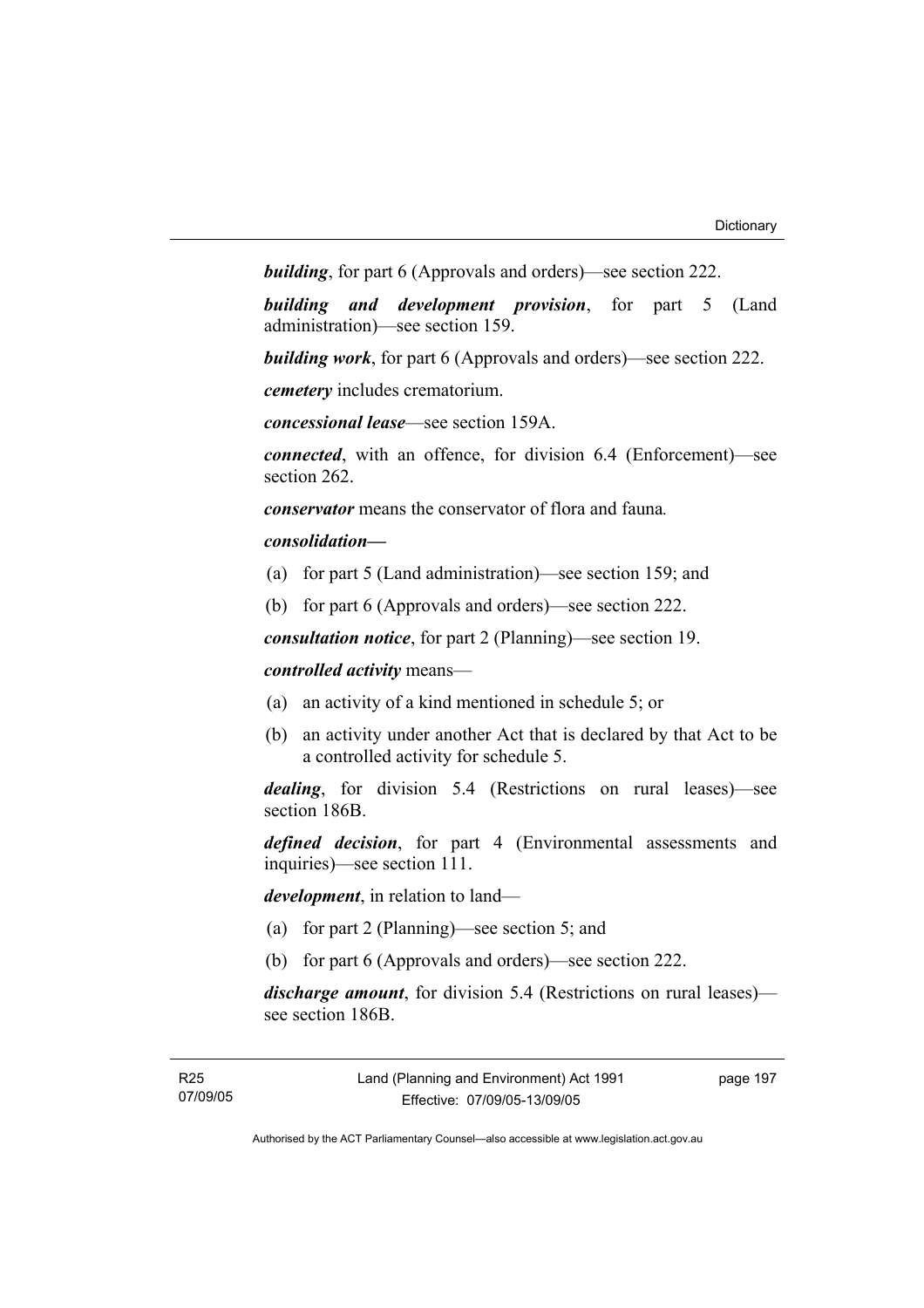*draft plan variation*, for part 2 (Planning)—see section 5.

*earlier index number*, for division 5.4 (Restrictions on rural leases)—see section 186B.

*environmental impact*, for part 4 (Environmental assessments and inquiries)—see section 111.

*environmental impact statement*, for part 4 (Environmental assessments and inquiries)—see section 111.

*environmental report*, for part 2 (Planning)—see section 5.

*Environment Minister* means the Minister administering part 4 (Environmental assessments and inquiries).

*Executive*, for part 6 (Approvals and orders)—see section 222.

*formal error* means—

- (a) a clerical error; or
- (b) an error arising from an accidental slip or omission; or
- (c) a defect of form.

*heritage direction*—see the *Heritage Act 2004*, section 62.

*heritage significance*—see the *Heritage Act 2004*, section 62.

*holding period*, for division 5.4 (Restrictions on rural leases)—see section 186B.

*index number*, for division 5.4 (Restrictions on rural leases)—see section 186G.

*inquiry* means an inquiry conducted under division 4.4 (Inquiries).

*inspector*, for part 6 (Approvals and orders), means a person appointed as an inspector under section 263 (1).

*land*—

(a) for part 2 (Planning)—see section 5; and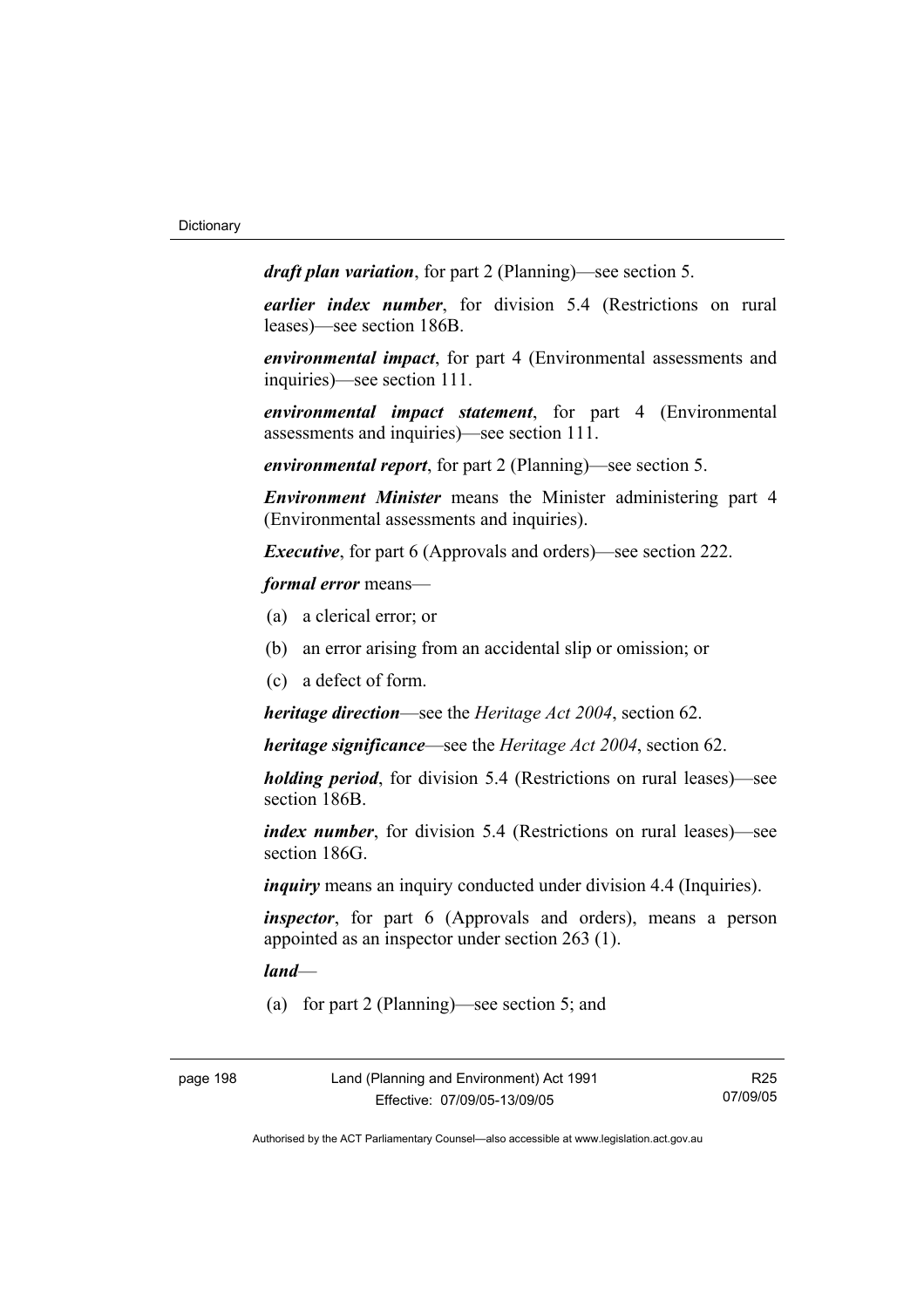(b) for part 4 (Environmental assessments and inquiries)—see section 111.

*land management agreement* means an agreement under section 186C.

*Note* A reference to an instrument (including a land management agreement) includes a reference to the instrument as originally made and as amended (see Legislation Act, s 102).

*later index number*, for division 5.4 (Restrictions on rural leases) see section 186B.

*lease—*

- (a) for part 5 (Land administration)—see section 159; and
- (b) for part 6 (Approvals and orders)—see section 222.

*lessee—*

- (a) for part 5 (Land administration)—see section 159; and
- (b) for part 6 (Approvals and orders)—see section 222.

*long lease*, for division 5.4 (Restrictions on rural leases)—see section 186B.

*market value*, for part 5 (Land administration)—see section 159.

*national capital plan*, for part 2 (Planning)—see section 5.

*natural environment*, for schedule 1 (Management objectives for public land)—see section 195 (6).

*new application*, for subdivision 6.2.4 (Reconsideration of applications for approval)—see section 245A.

*newspaper* means a newspaper published and circulating in the ACT.

*nominal rent lease*, for part 5 (Land administration)—see section 159.

*objection*, for part 6 (Approvals and orders)—see section 222.

| R25      | Land (Planning and Environment) Act 1991 | page 199 |
|----------|------------------------------------------|----------|
| 07/09/05 | Effective: 07/09/05-13/09/05             |          |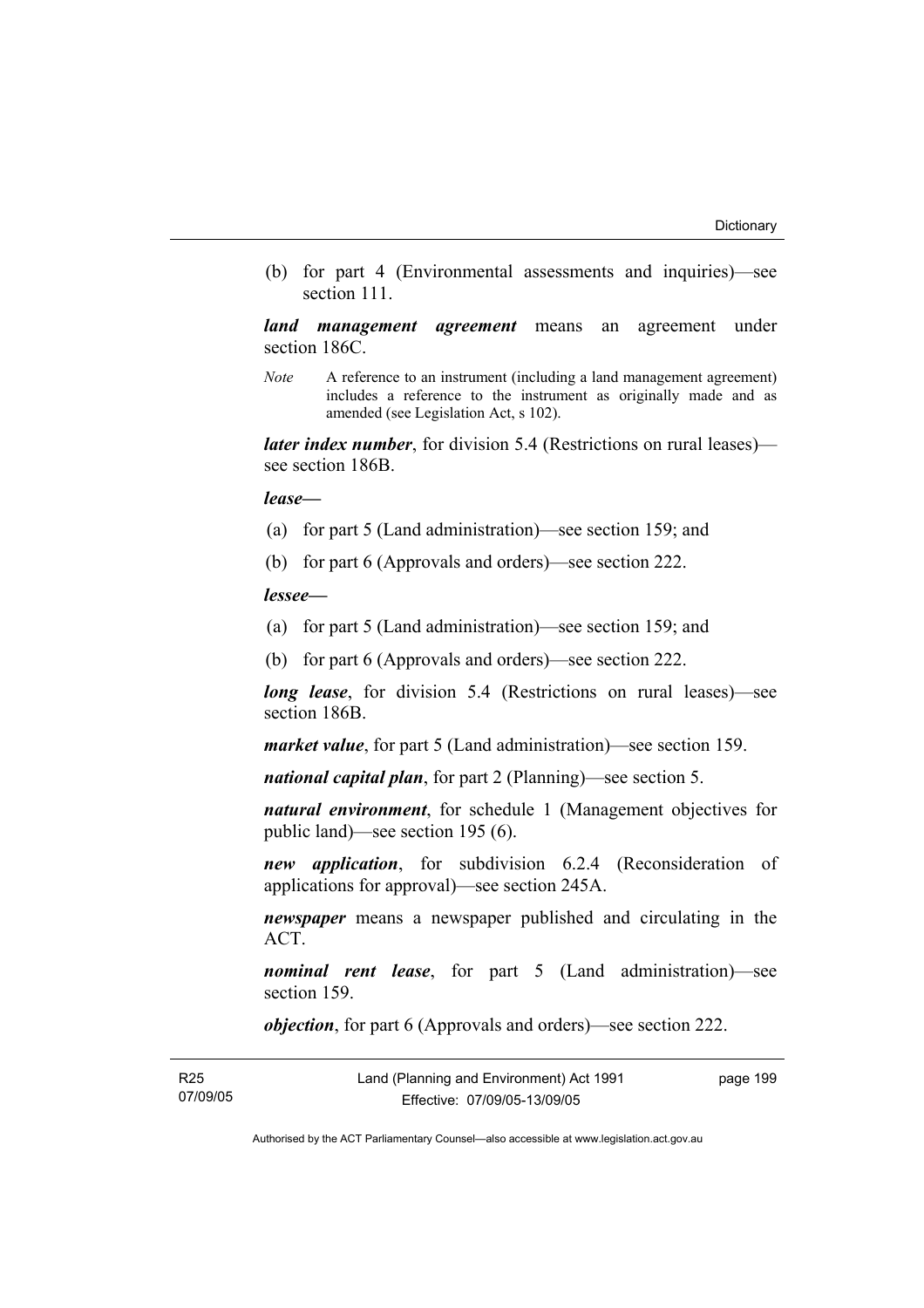#### *occupier*—

- (a) for subdivision 4.4.3 (Procedures and powers)—see section 143; and
- (b) for division 6.4 (Enforcement)—see section 262.

*offence*, for division 6.4 (Enforcement)—see section 262.

*order*, for part 6 (Approvals and orders)—see section 222.

*original application*, for subdivision 6.2.4 (Reconsideration of applications for approval)—see section 245A.

*original decision*, for subdivision 6.2.4 (Reconsideration of applications for approval)—see section 245A.

*panel*, for part 4 (Environmental assessments and inquiries)—see section 111.

*pest animal* means an animal declared to be a pest animal under section 261.

*pest plant* means a plant declared to be a pest plant under section 261

*place*, for subdivision 4.4.3 (Procedures and powers)—see section 143.

*plan* means the territory plan.

*Note* A reference to an instrument (including the plan) includes a reference to the instrument as originally made and as amended (see Legislation Act, s 102).

*plan of management*, for division 5.7 (Public land)—see section 191.

*preliminary assessment*, for part 4 (Environmental assessments and inquiries)—see section 111.

*prescribed period*, for part 6 (Approvals and orders)—see section 222.

page 200 Land (Planning and Environment) Act 1991 Effective: 07/09/05-13/09/05

R25 07/09/05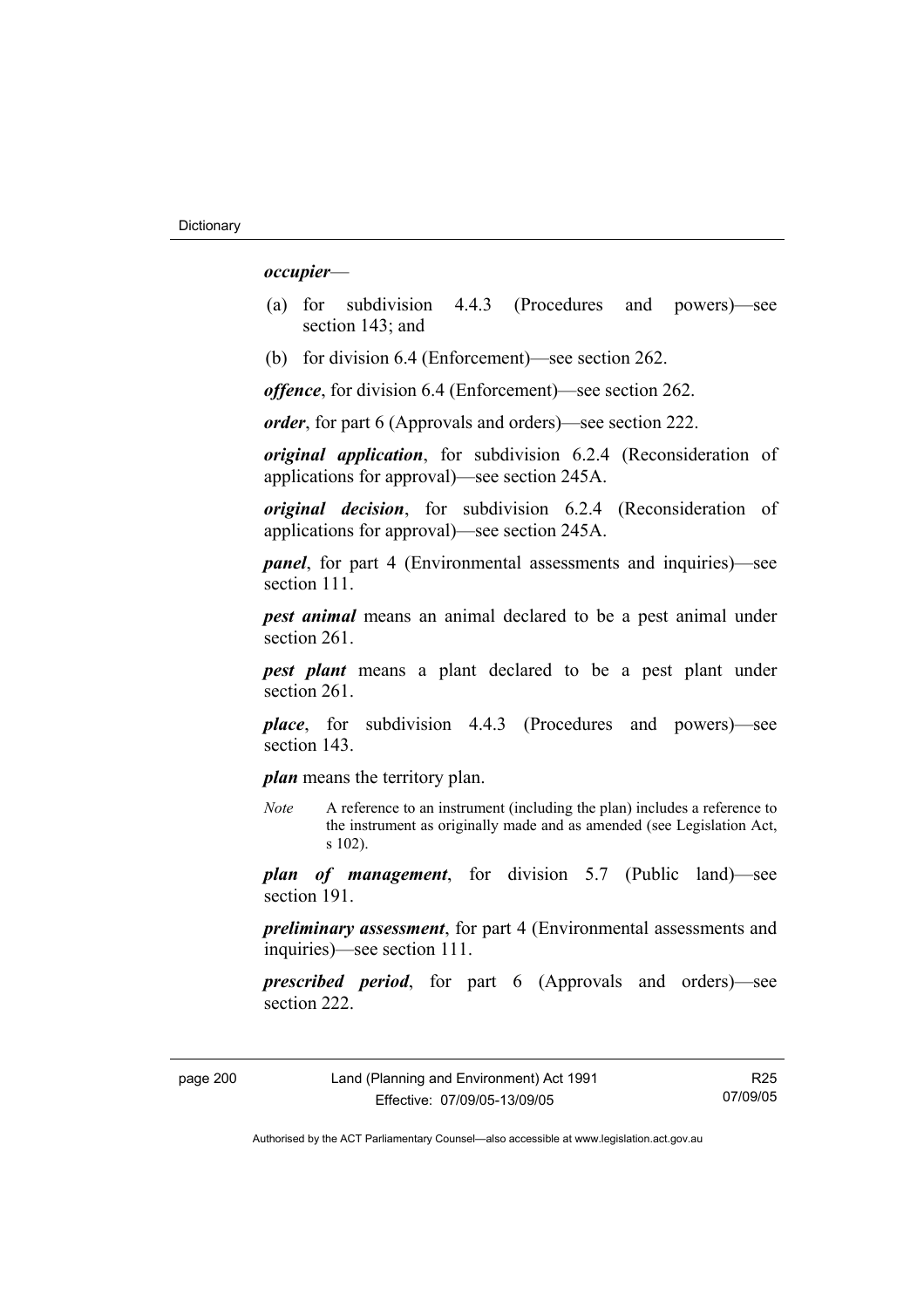*prohibition notice*, for part 6 (Approvals and orders)—see section 260 (1).

*proponent*, for part 4 (Environmental assessments and inquiries) see section 111.

*provision*, of a lease, for part 5 (Land administration)—see section 159.

*public car park*, for part 5 (Land administration)—see section 159.

*public environment report*, for part 4 (Environmental assessments and inquiries)—see section 111.

*public land* means land identified by the plan as public land.

*rectification work*, for subdivision 6.3.2 (Rectification work)—see section 259.

*registered lease*, for part 5 (Land administration)—see section 159.

*registered proprietor*, for part 5 (Land administration)—see section 159.

*relevant authority*, for part 6 (Approvals and orders)—see section 222.

*relevant Minister*, for part 4 (Environmental assessments and inquiries)—see section 111.

*rental lease*, for part 5 (Land administration)—see section 159.

*residential lease*, for part 5 (Land administration)—see section 159.

*rural lease*, for part 5 (Land administration)—see section 159.

*short lease*, for division 5.4 (Restrictions on rural leases)—see section 186B.

*special Pialligo lease*, for division 5.4 (Restrictions on rural leases)—see section 186B.

*structure*, for part 6 (Approvals and orders)—see section 222.

R25 07/09/05 page 201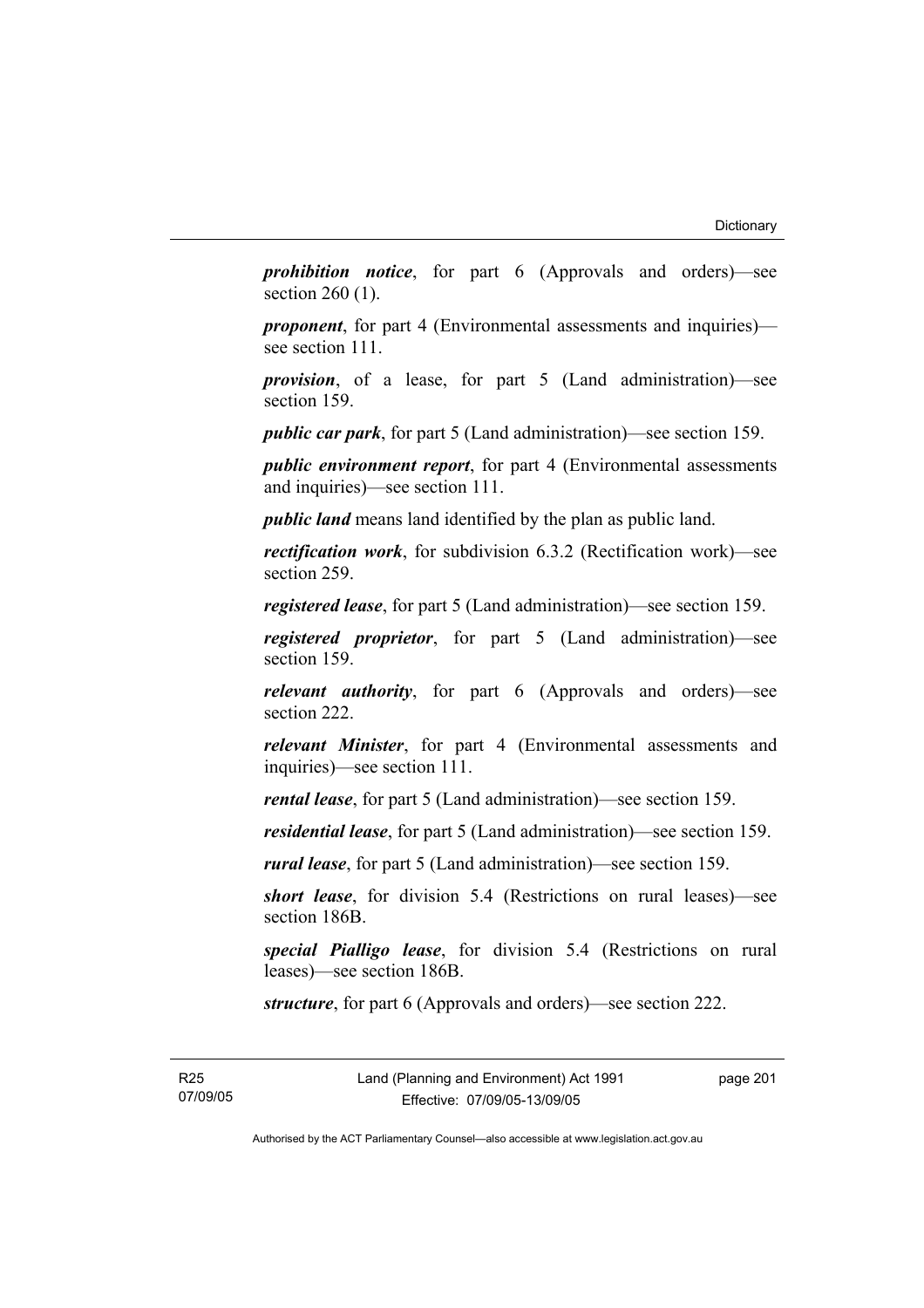#### *subdivision—*

- (a) for part 5 (Land administration)—see section 159; and
- (b) for part 6 (Approvals and orders)—see section 222.

*sublease*, for part 5 (Land administration)—see section 159.

*sublessee*, for part 5 (Land administration)—see section 159.

*territory authority* means—

- (a) a body (whether or not incorporated) established by the Executive; or
- (b) the holder of a position established under an Act or by the Executive.

*variation*, of a lease—

- (a) for division 5.3 (Variation of leases)—see section 184; and
- (b) for part 6 (Approvals and orders)—see section 223.

*variation*, of the plan, for part 2 (Planning)—see section 5.

*variation*, of a plan of management, for division 5.7 (Public land) see section 191.

page 202 Land (Planning and Environment) Act 1991 Effective: 07/09/05-13/09/05

R25 07/09/05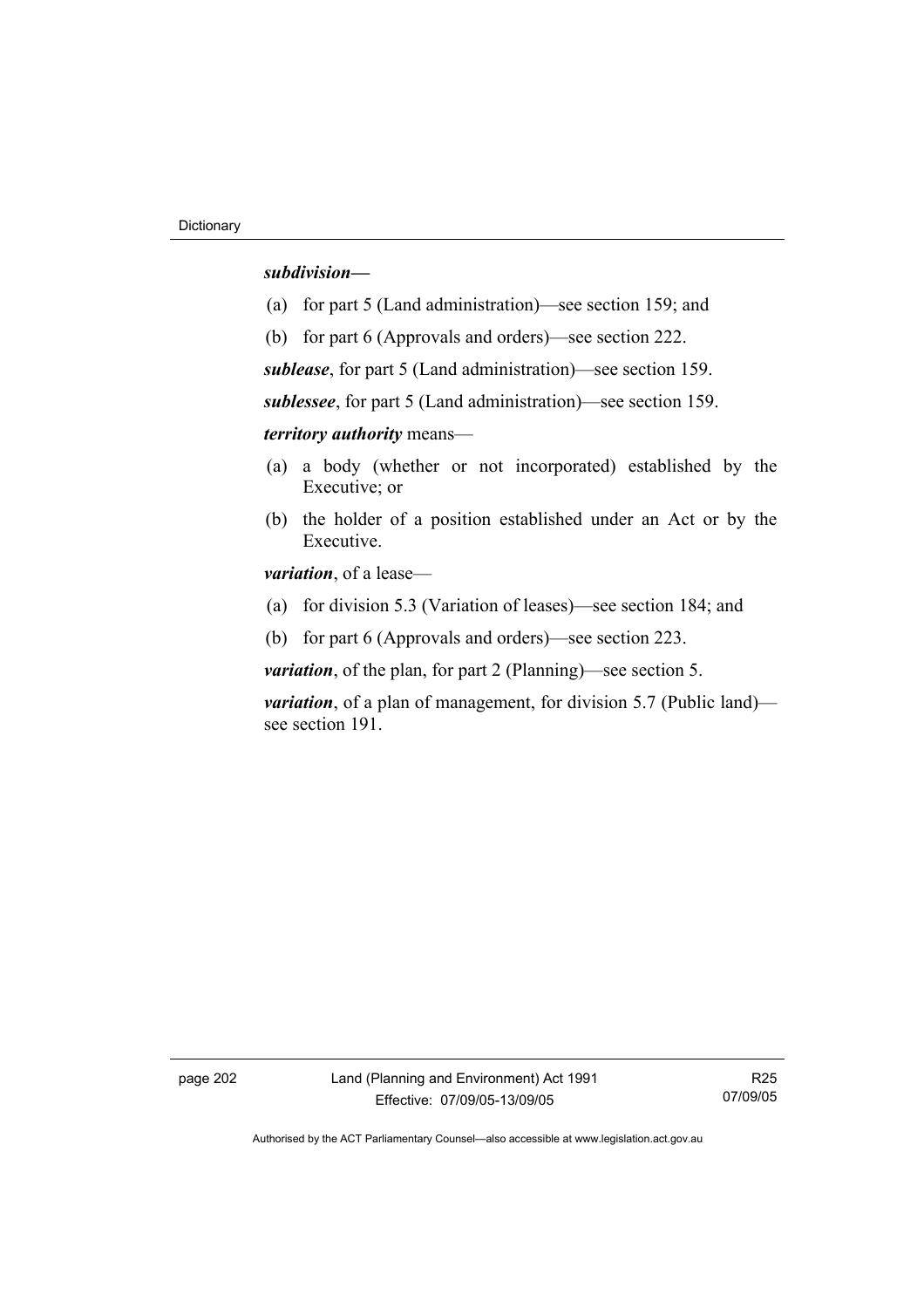# **Endnotes**

# **1 About the endnotes**

Amending and modifying laws are annotated in the legislation history and the amendment history. Current modifications are not included in the republished law but are set out in the endnotes.

Not all editorial amendments made under the *Legislation Act 2001*, part 11.3 are annotated in the amendment history. Full details of any amendments can be obtained from the Parliamentary Counsel's Office.

Uncommenced amending laws and expiries are listed in the legislation history and the amendment history. These details are underlined. Uncommenced provisions and amendments are not included in the republished law but are set out in the last endnote.

If all the provisions of the law have been renumbered, a table of renumbered provisions gives details of previous and current numbering.

The endnotes also include a table of earlier republications.

| $am = amended$<br>$amdt = amendment$<br>$ch = chapter$<br>$cl = clause$<br>$def = definition$<br>$dict = dictionary$<br>disallowed = disallowed by the Legislative<br>Assembly<br>$div = division$<br>$exp = expires/expired$<br>Gaz = Gazette<br>$hda =$ heading<br>$IA = Interpretation Act 1967$<br>ins = inserted/added<br>$LA =$ Legislation Act 2001<br>$LR =$ legislation register<br>LRA = Legislation (Republication) Act 1996<br>$mod = modified/modification$<br>$o = order$ | $ord = ordinance$<br>orig = original<br>par = paragraph/subparagraph<br>$pres = present$<br>prev = previous<br>$(\text{prev})$ = previously<br>$pt = part$<br>$r = rule/subrule$<br>$reg = regulation/subregulation$<br>$renum = renumbered$<br>$reloc = relocated$<br>$R[X]$ = Republication No<br>$R1$ = reissue<br>s = section/subsection<br>$sch = schedule$<br>$sdiv = subdivision$<br>$sub =$ substituted<br>SL = Subordinate Law |
|-----------------------------------------------------------------------------------------------------------------------------------------------------------------------------------------------------------------------------------------------------------------------------------------------------------------------------------------------------------------------------------------------------------------------------------------------------------------------------------------|-----------------------------------------------------------------------------------------------------------------------------------------------------------------------------------------------------------------------------------------------------------------------------------------------------------------------------------------------------------------------------------------------------------------------------------------|
| om = omitted/repealed                                                                                                                                                                                                                                                                                                                                                                                                                                                                   | underlining = whole or part not commenced<br>or to be expired                                                                                                                                                                                                                                                                                                                                                                           |
|                                                                                                                                                                                                                                                                                                                                                                                                                                                                                         |                                                                                                                                                                                                                                                                                                                                                                                                                                         |

# **2 Abbreviation key**

R25 07/09/05 Land (Planning and Environment) Act 1991 Effective: 07/09/05-13/09/05

page 203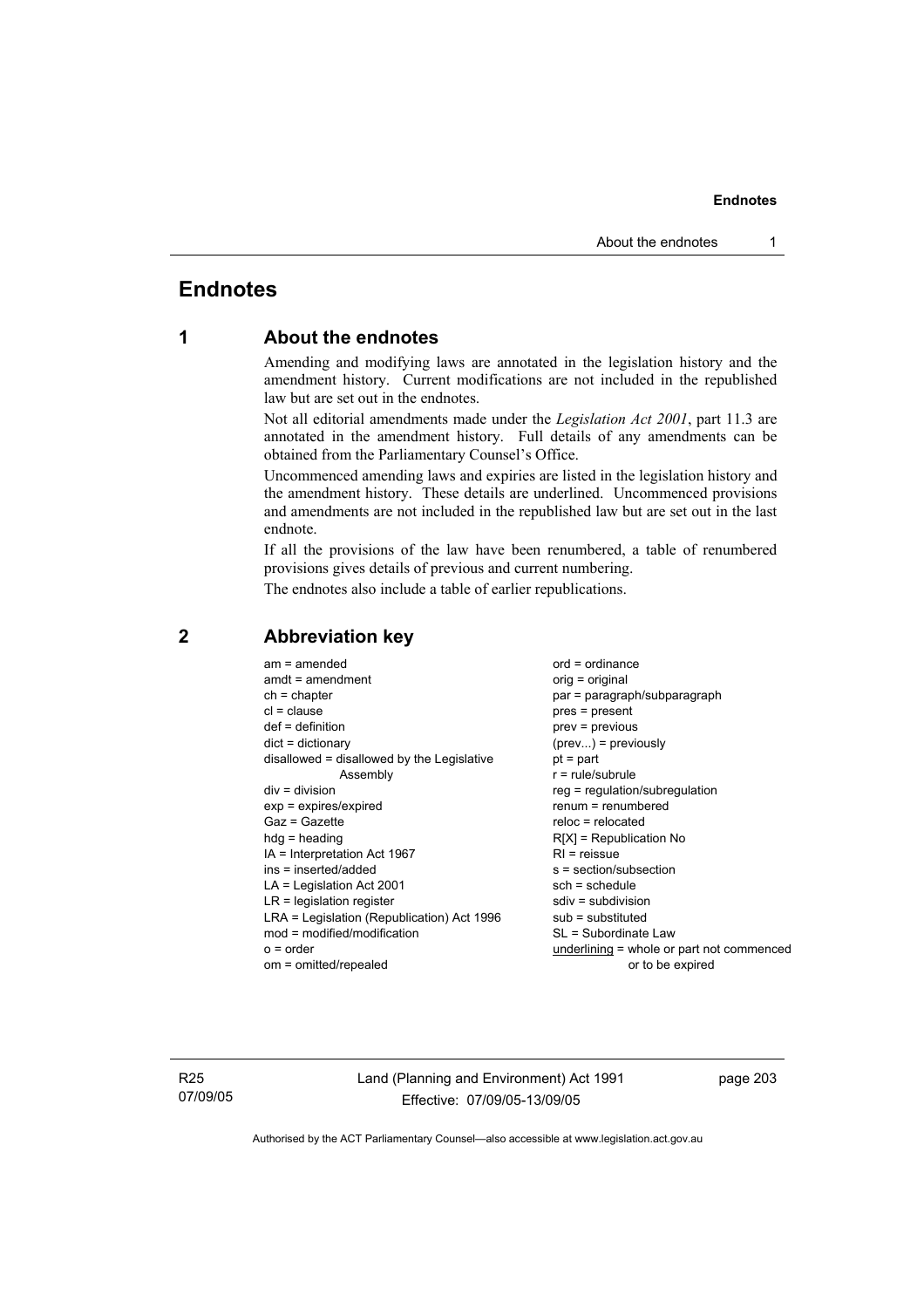| 3 | Legislation history |  |
|---|---------------------|--|
|---|---------------------|--|

# **3 Legislation history**

| Land (Planning and Environment) Act 1991 No 100 |
|-------------------------------------------------|
| notified 15 January 1992                        |
| s 1 and s 2 commenced 15 January 1992           |
| remainder commenced 2 April 1992                |

as amended by

## **Land (Planning and Environment) (Amendment) Act 1992 No 32**  notified 3 July 1992 commenced 3 July 1992

# **Land (Planning and Environment) (Amendment) Act 1993 No 11**  notified 1 March 1993 commenced 1 March 1993

**Acts Revision (Position of Crown) Act 1993 No 44 sch 2**  notified 27 August 1993 (Gaz 1993 No S165) sch 2 commenced 27 August 1993 (s 2)

### **Registrar-General (Consequential Provisions) Act 1993 No 64**  notified 6 September 1993

s 1, s 2 commenced 6 September 1993 remainder commenced 1 October 1993 (s 2 (2) and Gaz 1993 No S207)

# **Land (Planning and Environment) (Amendment) Act (No 2) 1993 No 75**

notified 2 November 1993 s 1, s 2 commenced 2 November 1993 remainder commenced 1 December 1993 (Gaz 1993 No S247)

### **Land (Planning and Environment) (Amendment) Act (No 3) 1993 No 77**

notified 2 November 1993 s 1, s 2 commenced 2 November 1993 remainder commenced 1 December 1993 (Gaz 1993 No S243)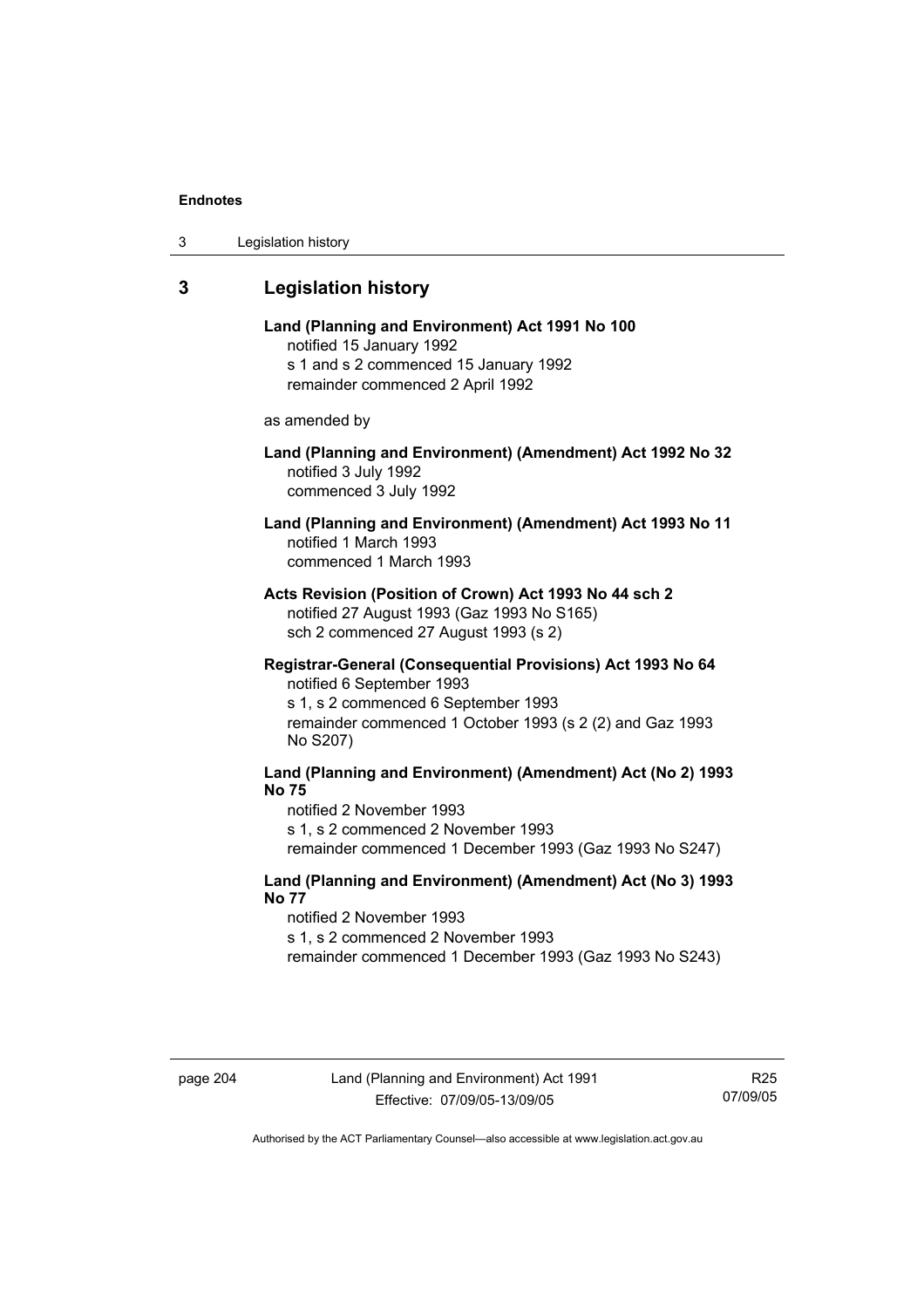| Legislation history                                                                                                                                                                                             | 3 |
|-----------------------------------------------------------------------------------------------------------------------------------------------------------------------------------------------------------------|---|
| Real Property (Consequential Provisions) Act 1993 No 90<br>notified 17 December 1993<br>s 1, s 2 commenced 17 December 1993<br>remainder commenced 1 January 1994 (s 2 (2) and Gaz 1993<br>No S270)             |   |
| <b>Statute Law Revision Act 1994 No 26</b><br>notified 31 May 1994<br>commenced 31 May 1994                                                                                                                     |   |
| <b>Public Sector Management (Consequential and Transitional</b><br>Provisions) Act 1994 No 38<br>notified 30 June 1994<br>s 1, s 2 commenced 30 June 1994<br>remainder commenced 1 July 1994 (Gaz 1994 No S142) |   |
| Administrative Appeals (Consequential Amendments) Act 1994 No 60<br>notified 11 October 1994<br>s 1, s 2 commenced 11 October 1994<br>remainder commenced 14 November 1994 (s 2 (2) and Gaz 1994<br>No S250)    |   |
| Statute Law Revision (Penalties) Act 1994 No 81<br>notified 29 November 1994<br>s 1, s 2 commenced 29 November 1994<br>remainder commenced 29 November 1994 (Gaz 1994 No S269)                                  |   |
| <b>Statutory Offices (Miscellaneous Provisions) Act 1994 No 97</b><br>notified 15 December 1994<br>s 1, s 2 commenced 15 December 1994<br>remainder commenced 15 December 1994 (Gaz 1994 No S293)               |   |
| Land (Planning and Environment) (Amendment) Act 1995 No 20<br>notified 5 September 1995<br>commenced 5 September 1995                                                                                           |   |
| Land (Planning and Environment) (Amendment) Act (No 2) 1995<br><b>No 21</b><br>notified 5 September 1995<br>ss 1-3 commenced 5 September 1995<br>remainder commenced 1 January 1996 (Gaz 1995 No S316)          |   |

R25 07/09/05 page 205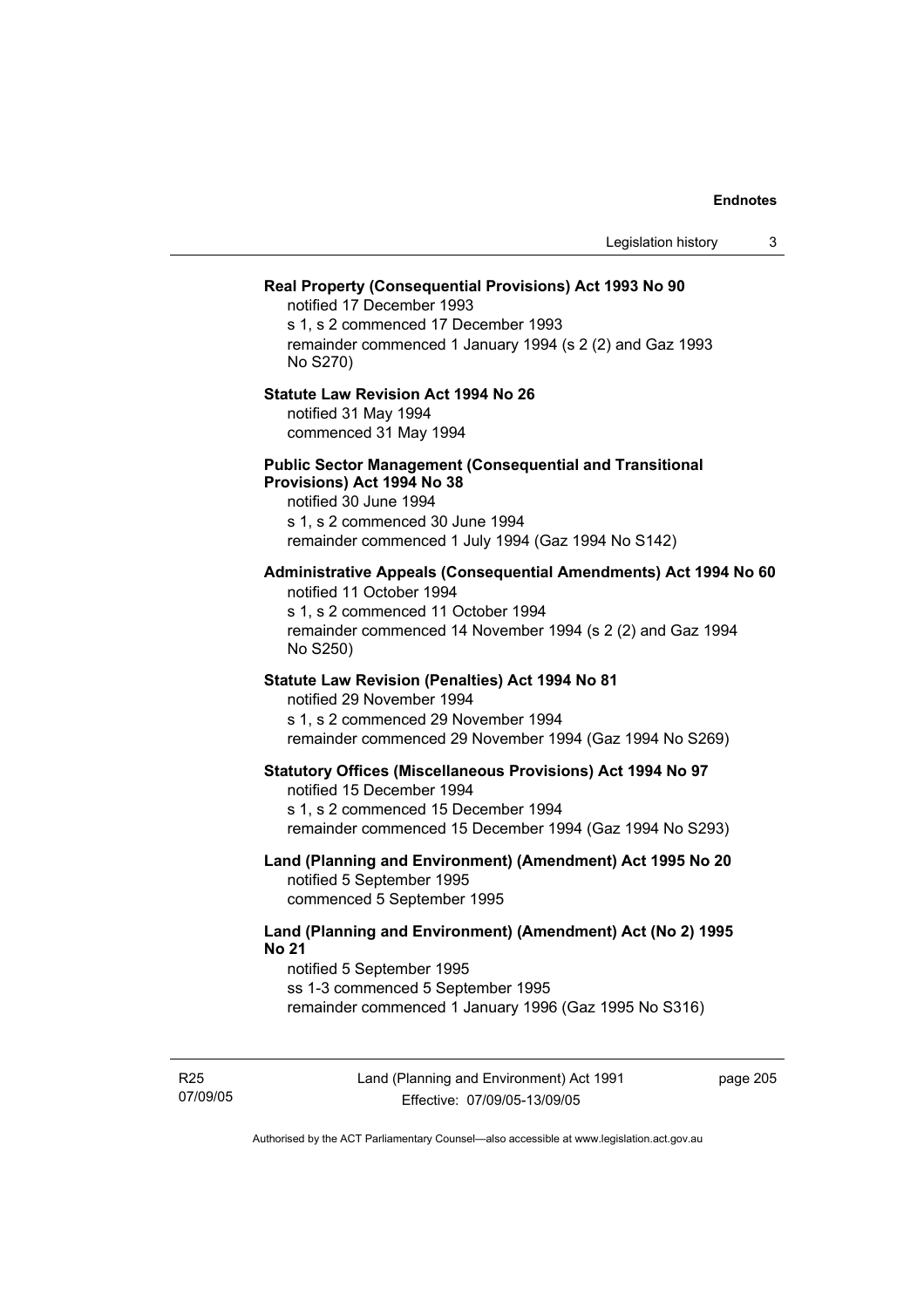| 3 | Legislation history |  |
|---|---------------------|--|
|---|---------------------|--|

# **Annual Reports (Government Agencies) (Consequential Provisions) Act 1995 No 25**

notified 5 September 1995 commenced 5 September 1995

#### **Land Titles (Consequential Amendments) Act 1995 No 54**

notified 20 December 1995 commenced 20 June 1996 (s 2)

### **Remuneration Tribunal (Consequential and Transitional Provisions) Act 1995 No 56**

notified 20 December 1995 commenced 21 December 1995 (s 2 and Gaz 1995 No S315)

### **Gungahlin Development Authority (Consequential Provisions) Act 1996 No 39**

notified 10 July 1996 commenced 19 August 1996 (s 2 and Gaz 1996 No S212)

### **Land (Planning and Environment) (Amendment) Act 1996 No 62**  notified 3 December 1996 commenced 3 December 1996

### **Land (Planning and Environment) (Amendment) Act (No 2) 1996 No 71**

notified 20 December 1996 ss 1-3 commenced 20 December 1996 remainder commenced 1 January 1997 (Gaz 1996 No S352)

### **Motor Traffic (Amendment) Act (No 3) 1996 No 83**

notified 20 December 1996 ss 1-3 commenced 20 December 1996 remainder commenced 1 January 1997 (Gaz 1996 No S353)

## **Land (Planning and Environment) (Amendment) Act (No 3) 1996 No 85**

notified 24 December 1996 s 1, s 2 commenced 24 December 1996 remainder commenced 24 June 1997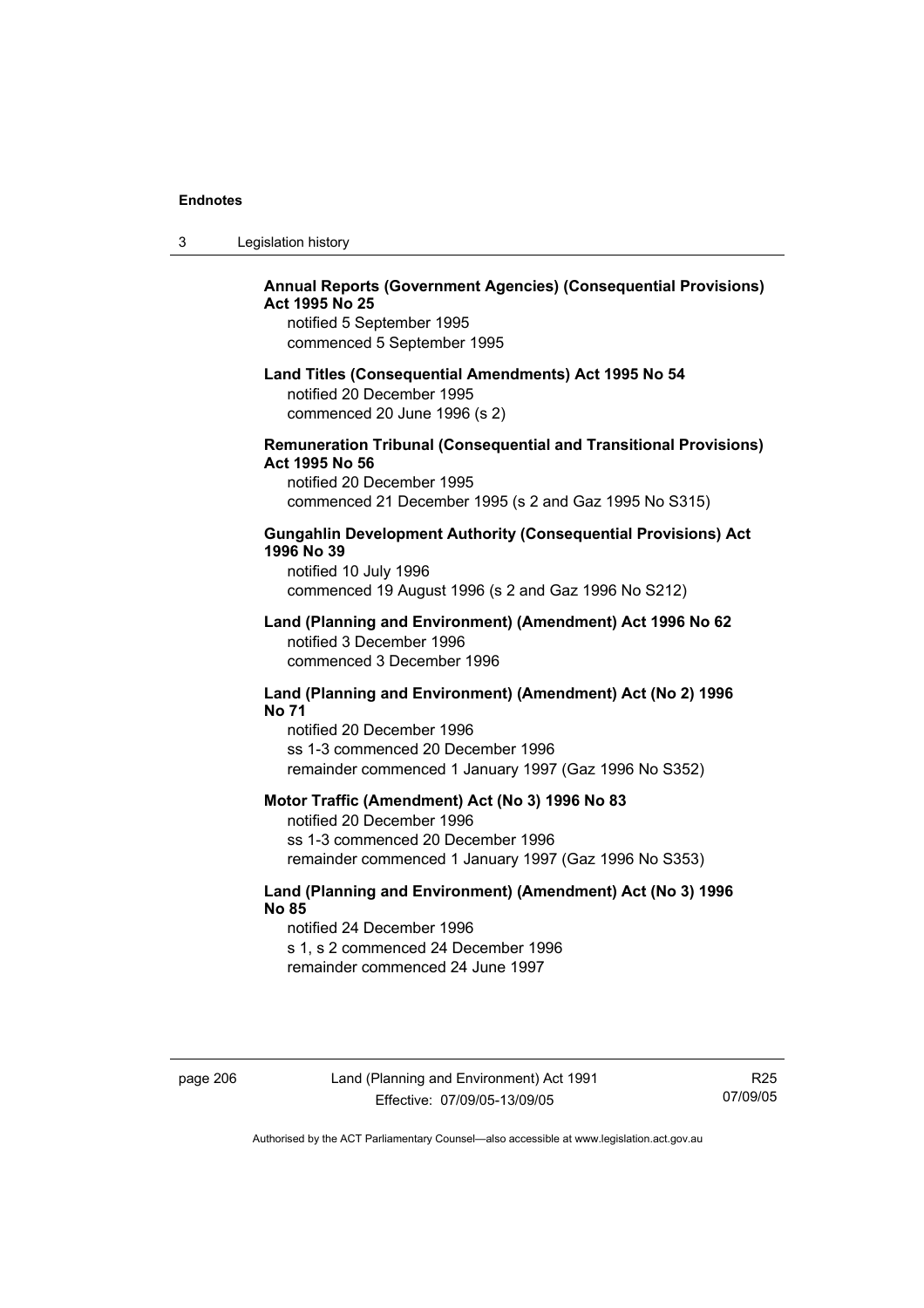# **Land (Planning and Environment) (Amendment) Act 1997 No 7**

notified 22 April 1997 ss 1-3 commenced 22 April 1997 remainder commenced 24 June 1997 (s 2 (2))

## **Remuneration Tribunal (Consequential Amendments) Act 1997 No 41 (as am by Act 2002 No 49 amdt 3.222)**

notified 19 September 1997 commenced 24 September 1997 (s 2 as am by Act 2002 No 49 amdt 3.222)

### **Environment Protection (Consequential Provisions) Act 1997 No 93**

notified 1 December 1997 s 1, s 2 commenced 1 December 1997 remainder commenced 1 June 1998

### **Land (Planning and Environment) (Amendment) Act (No 2) 1997 No 116**

notified 24 December 1997 commenced 24 December 1997

#### **Statute Law Revision (Penalties) Act 1998 No 54**

notified 27 November 1998 s 1, s 2 commenced 27 November 1998 remainder commenced 9 December 1998 (Gaz 1998 No 49)

# **Water Resources Act 1998 No 63 s 83**

notified 11 December 1998 (Gaz 1998 No S209) s 83 commenced 11 December 1998

# **Land (Planning and Environment) (Amendment) Act 1998 No 65**  notified 23 December 1998

commenced 23 December 1998

## **Land (Planning and Environment) (Amendment) Act 1999 No 40**  notified 16 July 1999 commenced 16 July 1999

# **Land Planning and Environment Amendment Act (No 2) 1999 No 73**  notified 15 December 1999 commenced 15 December 1999

R25 07/09/05 page 207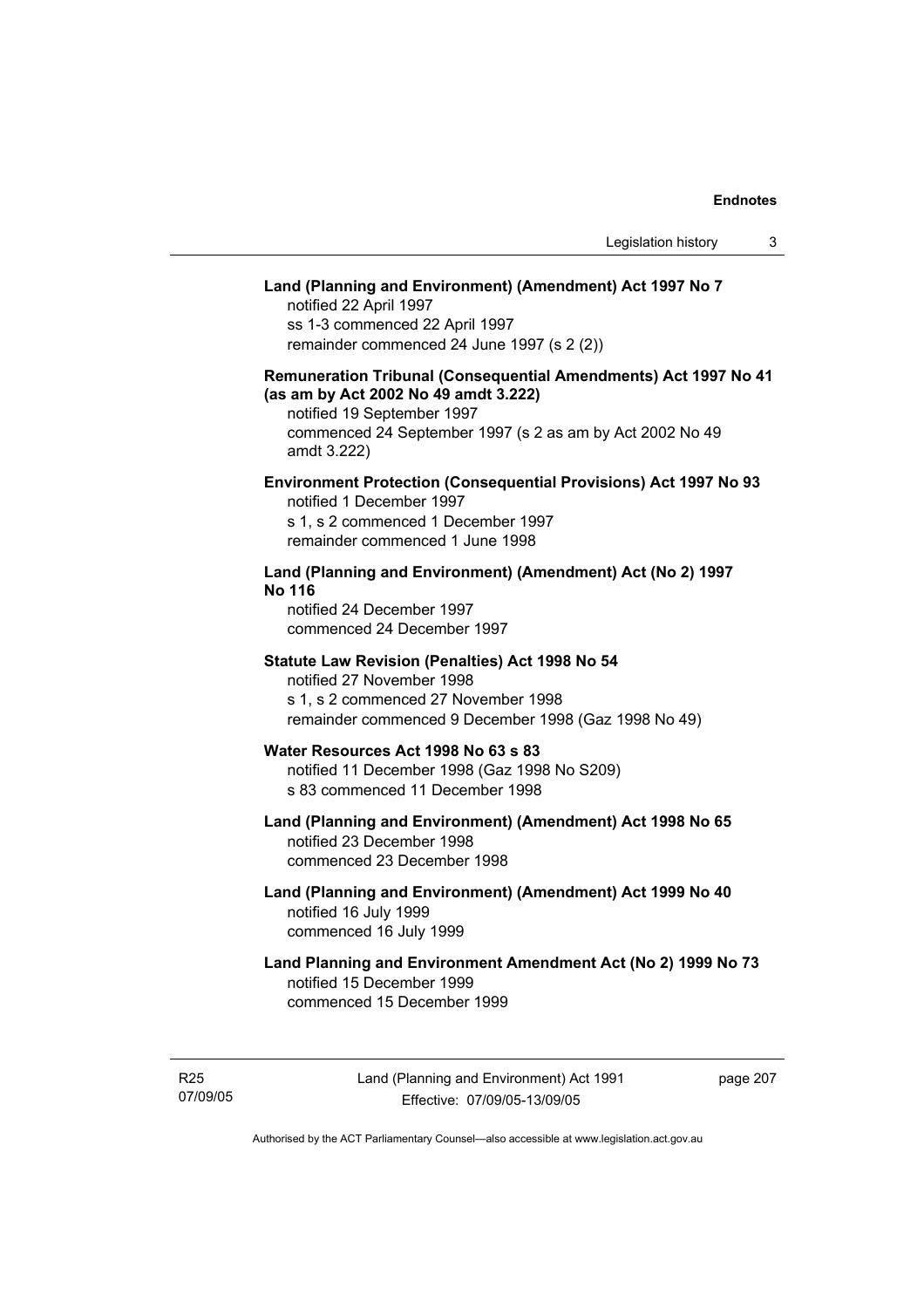$3<sub>1</sub>$ 

| Legislation history                                                                                                                                                                                         |
|-------------------------------------------------------------------------------------------------------------------------------------------------------------------------------------------------------------|
| Road Transport Legislation Amendment Act 1999 No 79<br>notified 23 December 1999<br>commenced 1 March 2000 (s 2 and Gaz 2000 No S5)                                                                         |
| Land (Planning and Environment) Amendment Act (No 3) 1999 No 87<br>notified 23 December 1999<br>commenced 23 December 1999                                                                                  |
| Land (Planning and Environment) Amendment Act 2000 No 14<br>notified 31 March 2000<br>commenced 31 March 2000                                                                                               |
| Land (Planning and Environment) Amendment Act 2000 (No 2)<br>2000 No 15<br>notified 20 April 2000<br>commenced 20 April 2000                                                                                |
| Land (Planning and Environment) Amendment Act 2000 (No 3)<br>2000 No 37<br>notified 20 July 2000<br>s 1, s 2 commenced 20 July 2000<br>remainder commenced 24 July 2000 (Gaz 2000 No S39)                   |
| Land (Planning and Environment) Amendment Act 2000 (No 4)<br>2000 No 49<br>notified 28 September 2000<br>commenced 28 September 2000                                                                        |
| <b>Statute Law Amendment Act 2000 No 80</b><br>notified 21 December 2000<br>commenced 21 December 2000                                                                                                      |
| Land (Planning and Environment) Amendment Act 2001 No 1<br>notified 19 February 2001 (Gaz 2001 No S7)<br>s 1, s 2 commenced 19 February 2001 (IA s 10B)<br>remainder commenced 31 May 2001 (Gaz 2001 No 22) |
| Unit Titles Consequential Amendments Act 2001 No 17 sch 2<br>notified 5 April 2001 (Gaz 2001 No 14)<br>s 1, s 2 commenced 5 April 2001 (IA s 10B)<br>sch 2 commenced 5 October 2001 (s 2)                   |

R25 07/09/05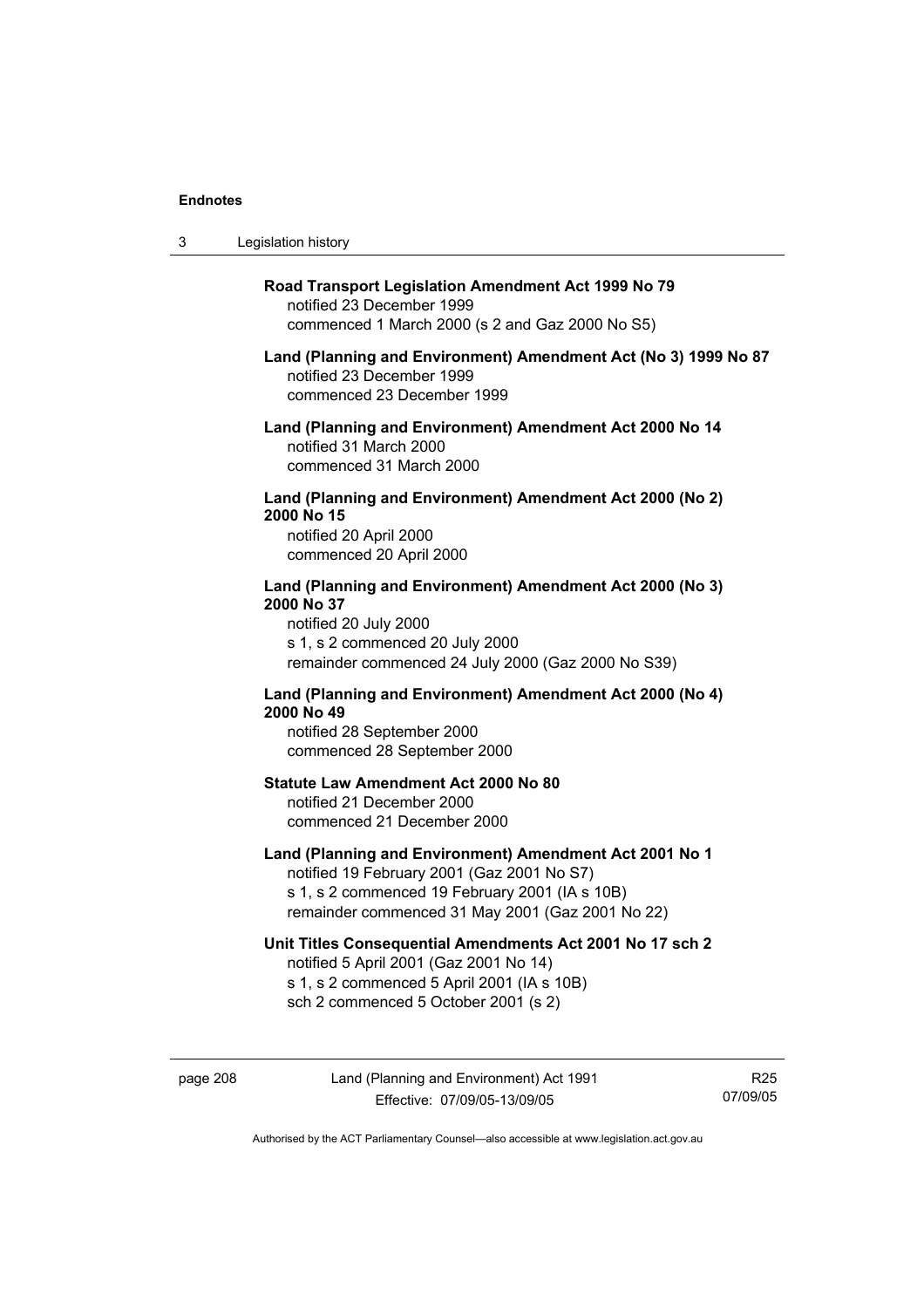### **Tree Protection (Interim Scheme) Act 2001 No 20 s 54**

notified 3 April 2001 (Gaz 2001 No S16)

s 1, s 2 commenced 3 April 2001 (IA s 10B)

s 54 taken to have commenced 29 March 2001 (s 2)

### **Land (Planning and Environment) Amendment Act 2001 (No 2) 2001 No 32**

notified 21 June 2001 (Gaz 2001 No S33) taken to have commenced 15 June 2001 (s 2)

### **Legislation (Consequential Amendments) Act 2001 No 44 pt 207**

notified 26 July 2001 (Gaz 2001 No 30) s 1, s 2 commenced 26 July 2001 (IA s 10B) pt 207 commenced 12 September 2001 (s 2 and see Gaz 2001 No S65)

#### **Statute Law Amendment Act 2001 (No 2) 2001 No 56 pt 3.29**

notified 5 September 2001 (Gaz 2001 No S65) amdt 3.436 taken to have commenced 21 December 2000 (s 2 (2)) pt 3.29 remainder commenced 5 September 2001 (s 2 (1))

### **Community Title Act 2001 No 58 s 101, s 102**

notified 10 September 2001 (Gaz 2001 No S66) s 1, s 2 commenced 10 September 2001 (IA s 10B) s 101, s 102 commenced 10 March 2002 (s 2 and LA s 79)

### **Land (Planning and Environment) Amendment Act 2001 (No 3) 2001 No 73**

notified LR 12 September 2001 commenced 12 September 2001 (s 2)

## **Land (Planning and Environment) Amendment Act 2001 (No 4) 2001 No 80**

notified 10 September 2001 (Gaz 2001 No S66) s 1, s 2 commenced 10 September 2001 (IA s 10B) s 3, s 4 commenced 10 September 2001 (s 2 (1)) remainder commenced 12 September 2001 (s 2 (2))

# **Legislation Amendment Act 2002 No 11 pt 2.32**

notified LR 27 May 2002

s 1, s 2 commenced 27 May 2002 (LA s 75)

pt 2.32 commenced 28 May 2002 (s 2 (1))

R25 07/09/05 Land (Planning and Environment) Act 1991 Effective: 07/09/05-13/09/05

page 209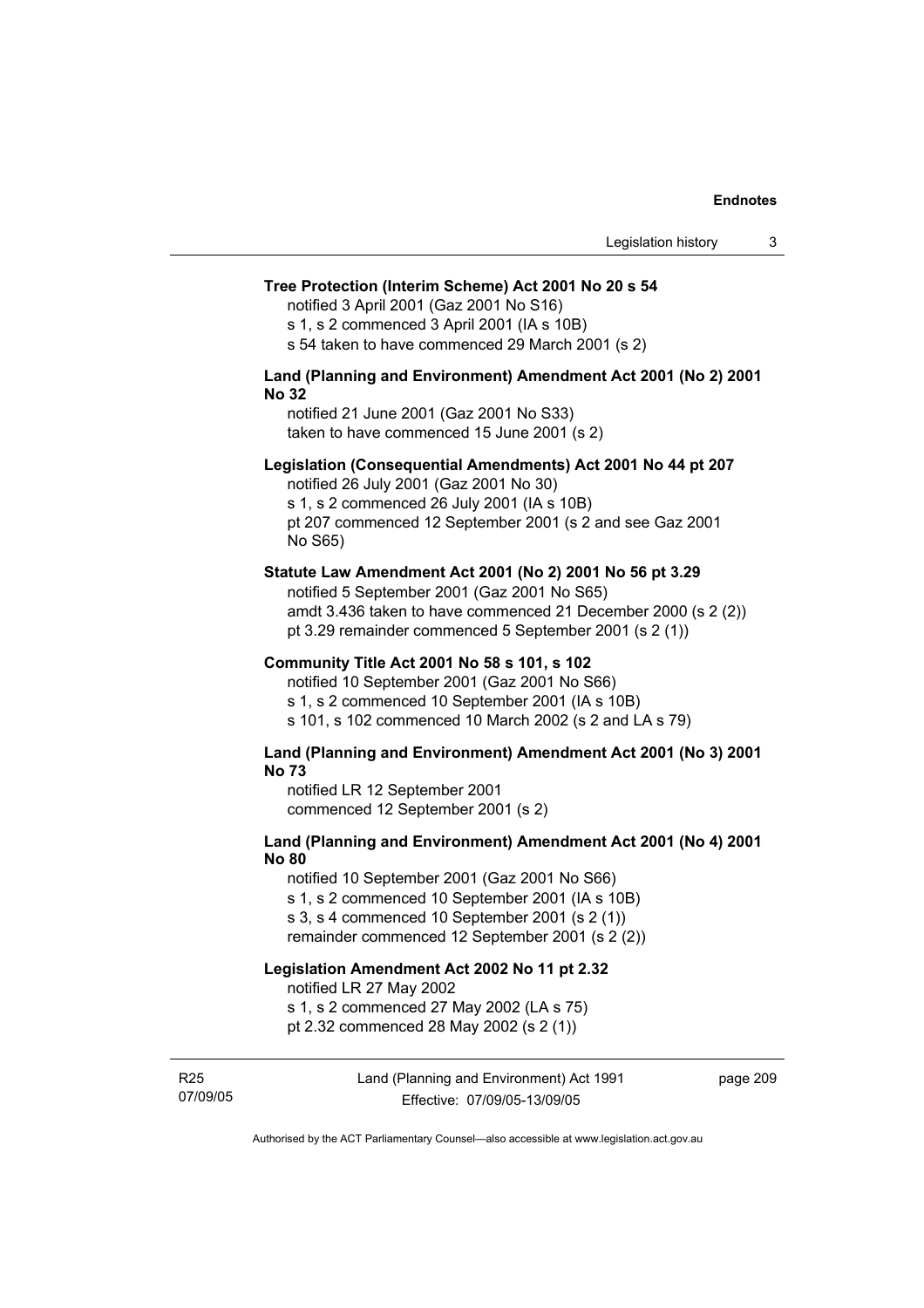| 3 | Legislation history |  |
|---|---------------------|--|
|---|---------------------|--|

## **Statute Law Amendment Act 2002 No 30 pt 3.38**

notified LR 16 September 2002 s 1, s 2 commenced 16 September 2002 (LA s 75) pt 3.38 commenced 17 September 2002 (s 2 (1))

#### **Land (Planning and Environment) Amendment Act 2002 No 37**

notified LR 10 October 2002

s 1, s 2 commenced 10 October 2002 (LA s 75 (1)) remainder commenced 11 October 2002 (s 2)

### **Districts Act 2002 No 39 pt 1.4**

notified LR 10 October 2002

s 1, s 2 commenced 10 October 2002 (LA s 75 (1))

pt 1.4 commenced 11 October 2002 (s 2)

### **Statute Law Amendment Act 2002 (No 2) No 49 amdt 3.222**

notified LR 20 December 2002

s 1, s 2 taken to have commenced 7 October 1994 (LA s 75 (2)) amdt 3.222 commenced 24 September 1997 (s 2 (3))

*Note* This Act only amends the Remuneration Tribunal (Consequential Amendments) Act 1997 No 41.

#### **Planning and Land (Consequential Amendments) 2002 A2002-56 sch 1**

notified LR 20 December 2002 s 1, s 2 commenced 20 December 2002 (LA s 75 (1)) sch 1 commenced 1 July 2003 (s 2 and see Planning and Land Act 2002 A2002-55, s 2)

### **Cemeteries and Crematoria Act 2003 A2003-11 sch 1 pt 1.1**

notified LR 27 March 2003 s 1, s 2 commenced 27 March 2003 (LA s 75 (1)) sch 1 pt 1.1 commenced 27 September 2003 (s 2 and LA s 79)

## **Legislation (Gay, Lesbian and Transgender) Amendment Act 2003 A2003-14 sch 1 pt 1.20**

notified LR 27 March 2003 s 1, s 2 commenced 27 March 2003 (LA s 75 (1)) sch 1 pt 1.20 commenced 28 March 2003 (s 2)

R25 07/09/05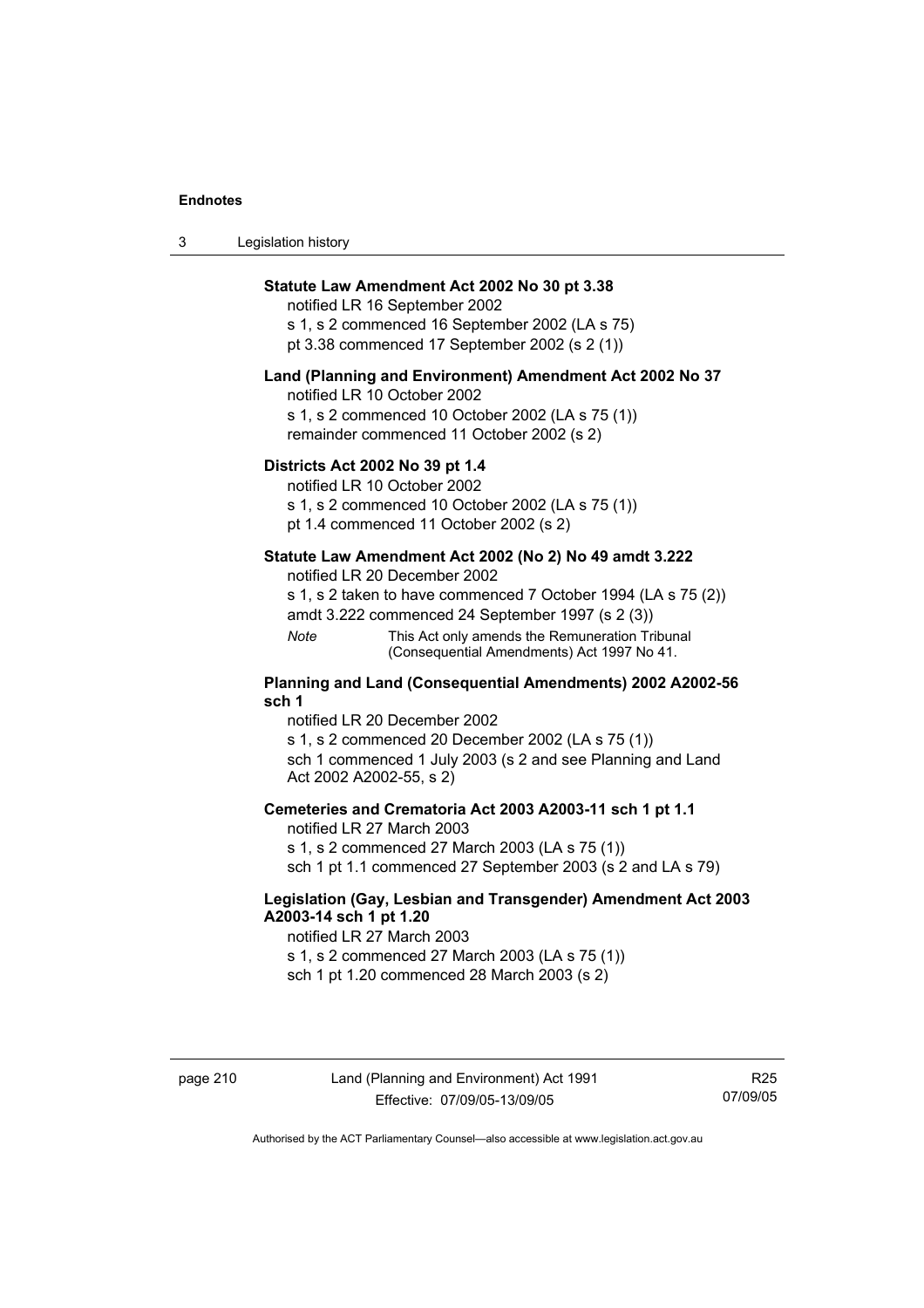## **Planning and Land Legislation Amendment Act 2003 A2003-30 sch 1 pt 1.1**

notified LR 30 June 2003

s 1, s 2 commenced 30 June 2003 (LA s 75 (1))

sch 1 pt 1.1 commenced 1 July 2003 (s 2 and see Planning and Land Act 2002 A2002-55, s 2)

### **Land (Planning and Environment) (Compliance) Amendment Act 2003 A2003-34 pt 2, sch 1 pt 1.2, sch 2**

notified LR 7 July 2003

s 1, s 2 commenced 7 July 2003 (LA s 75 (1))

pt 2, sch 1 pt 1.2, sch 2 commenced 1 September 2003 (s 2 and CN2003-8)

### **Sexuality Discrimination Legislation Amendment Act 2004 A2004-2 sch 1 pt 1.9**

notified LR 18 February 2004

s 1, s 2 commenced 18 February 2004 (LA s 75 (1))

sch 1 pt 1.9 commenced 22 March 2004 (s 2 and CN2004-4)

### **Construction Occupations Legislation Amendment Act 2004 A2004-13 sch 2 pt 2.16**

notified LR 26 March 2004

s 1, s 2 commenced 26 March 2004 (LA s 75 (1)) sch 2 pt 2.16 commenced 1 September 2004 (s 2 and see Construction Occupations (Licensing) Act 2004 A2004-12, s 2 and CN2004-8)

# **Criminal Code (Theft, Fraud, Bribery and Related Offences) Amendment Act 2004 A2004-15 sch 1 pt 1.27, sch 2 pt 2.48**

notified LR 26 March 2004

s 1, s 2 commenced 26 March 2004 (LA s 75 (1))

sch 1 pt 1.27, sch 2 pt 2.48 commenced 9 April 2004 (s 2 (1))

### **Gungahlin Drive Extension Authorisation Act 2004 A2004-27 s 16, s 17**

notified LR 26 May 2004

s 1, s 2 commenced 26 May 2004 (LA s 75 (1))

s 16, s 17 commenced 27 May 2004 (s 2)

page 211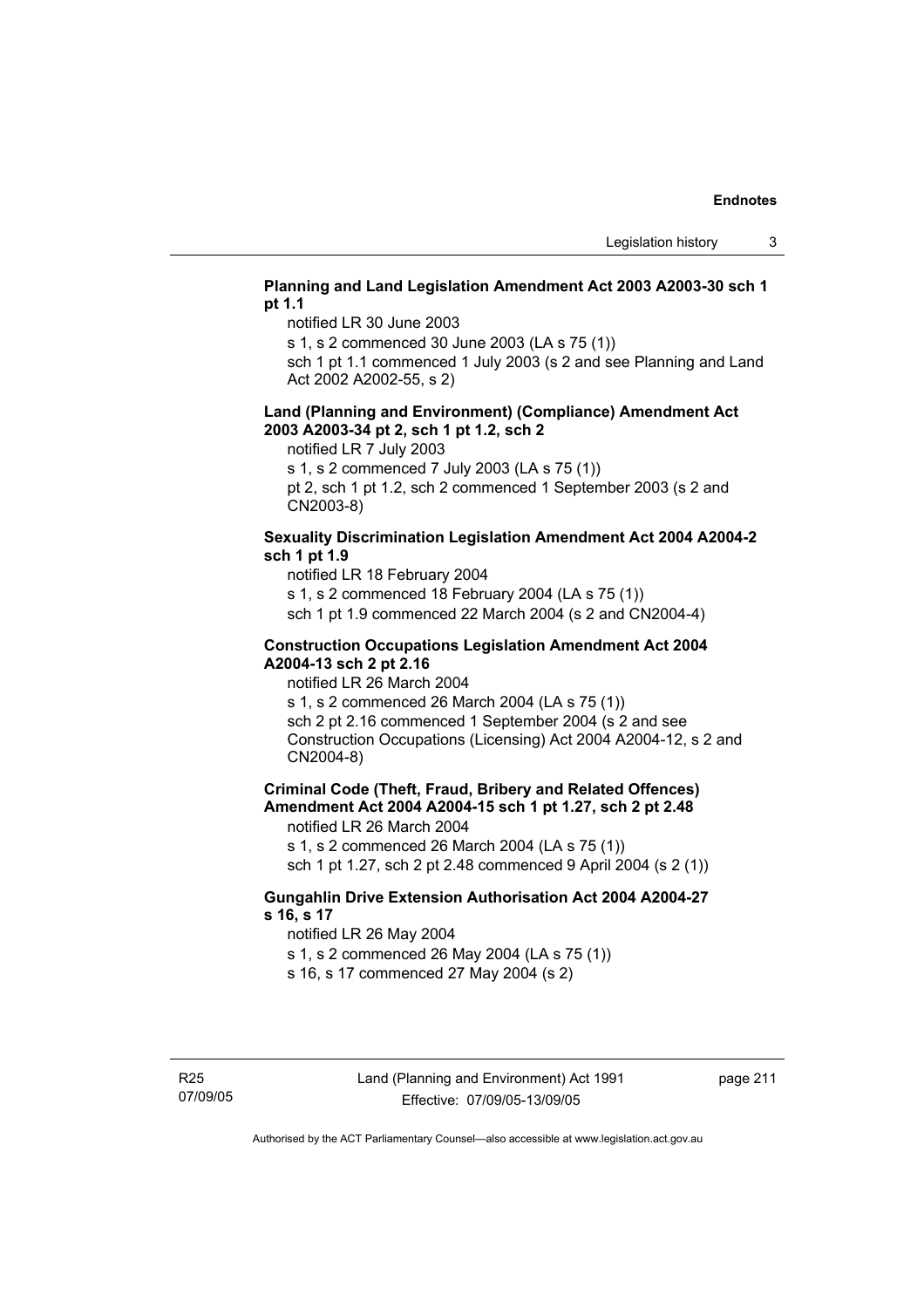4 American Section 1

| 4 | Amendment history                                                                                                                                                                                                                                                                                                                                                                 |
|---|-----------------------------------------------------------------------------------------------------------------------------------------------------------------------------------------------------------------------------------------------------------------------------------------------------------------------------------------------------------------------------------|
|   | Statute Law Amendment Act 2004 A2004-42 sch 1 pt 1.3<br>notified LR 11 August 2004<br>s 1, s 2 commenced 11 August 2004 (LA s 75 (1))<br>sch 1 pt 1.3 commenced 25 August 2004 (s 2 (1))<br>Heritage Act 2004 A2004-57 sch 1 pt 1.5<br>notified LR 9 September 2004<br>s 1, s 2 commenced 9 September 2004 (LA s 75 (1))<br>sch 1 pt 1.5 commenced 9 March 2005 (s 2 and LA s 79) |
|   | Land (Planning and Environment) Amendment Act 2004 A2004-64<br>notified LR 25 August 2004<br>s 1, s 2 commenced 25 August 2004 (LA s 75 (1))<br>remainder commenced 1 November 2004 (s 2 and CN2004-16)                                                                                                                                                                           |
|   | Statute Law Amendment Act 2005 A2005-20 sch 3 pt 3.31<br>notified LR 12 May 2005<br>s 1, s 2 taken to have commenced 8 March 2005 (LA s 75 (2))<br>sch 3 pt 3.31 commenced 2 June 2005 (s 2 (1))                                                                                                                                                                                  |
|   | Pest Plants and Animals Act 2005 A2005-21 sch 1 pt 1.1<br>notified LR 12 May 2005<br>s 1, s 2 commenced 12 May 2005 (LA s 75 (1))<br>sch 1 pt 1.1 awaiting commencement (s 2)<br>Note<br>default commencement under LA s 79: 12 November 2005                                                                                                                                     |
|   | Unit Titles (Staged Development) Amendment Act 2005 A2005-37<br>sch 1 pt 1.1<br>notified LR 26 August 2005<br>s 1, s 2 commenced 26 August 2005 (LA s 75 (1))<br>sch 1 pt 1.1 awaiting commencement (s 2)<br>Note<br>default commencement under LA s 79: 26 February 2006                                                                                                         |
|   | Land (Planning and Environment) Amendment Act 2005 A2005-49<br>notified LR 6 September 2005<br>s 1, s 2 commenced 6 September 2005 (LA s 75 (1))<br>remainder commenced 7 September 2005 (s 2)                                                                                                                                                                                    |
| 4 | <b>Amendment history</b>                                                                                                                                                                                                                                                                                                                                                          |
|   | <b>Short title</b><br>am R23 LA<br>title                                                                                                                                                                                                                                                                                                                                          |

page 212 Land (Planning and Environment) Act 1991 Effective: 07/09/05-13/09/05

R25 07/09/05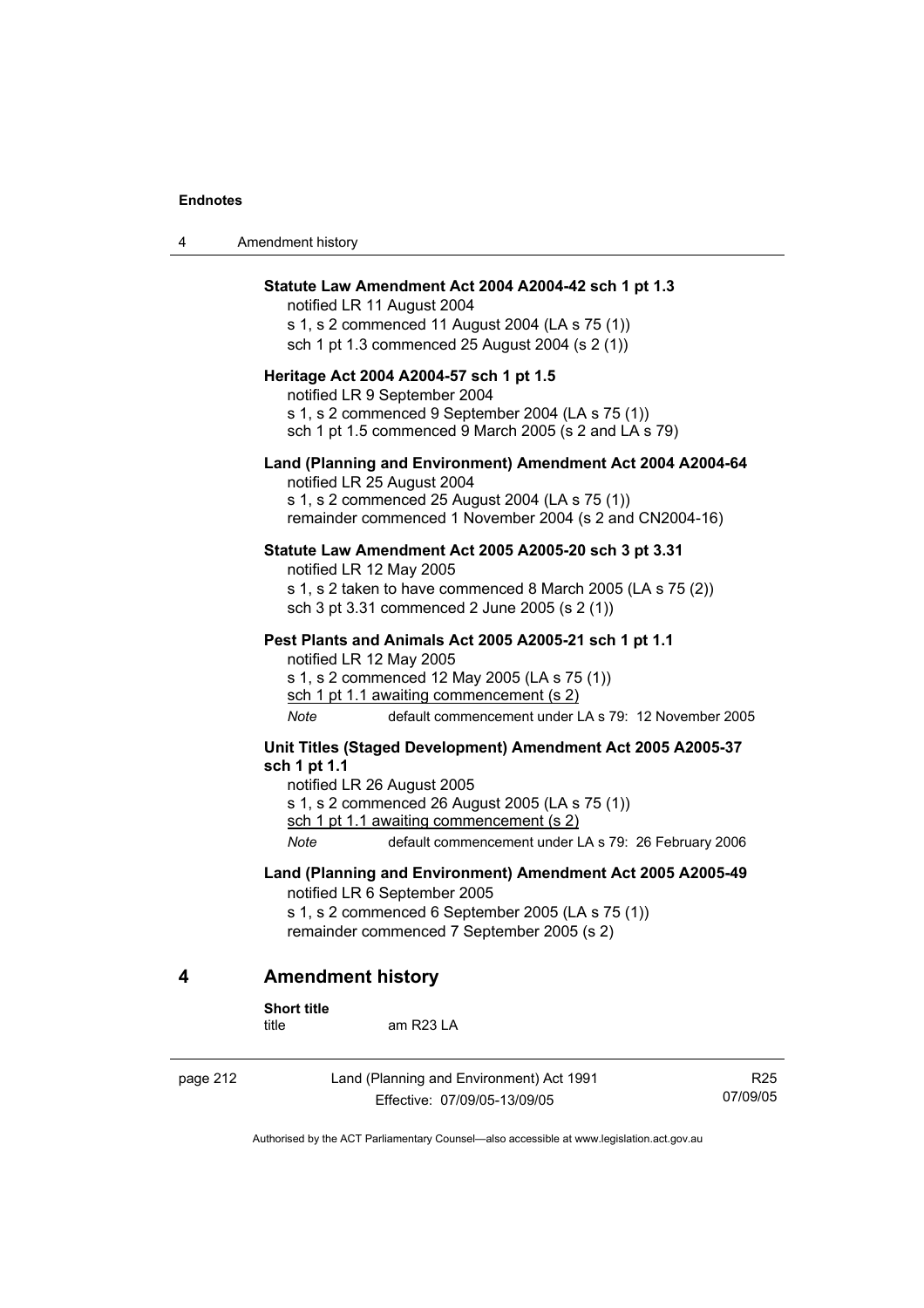Amendment history 4

|                             | <b>Name of Act</b><br>s 1    | sub 2002 No 30 amdt 3.404                                                                           |          |
|-----------------------------|------------------------------|-----------------------------------------------------------------------------------------------------|----------|
|                             | <b>Dictionary</b>            |                                                                                                     |          |
|                             | s 2                          | om 2001 No 44 amdt 1.2333                                                                           |          |
|                             |                              | ins 2002 No 30 amdt 3.404                                                                           |          |
|                             | <b>Notes</b>                 |                                                                                                     |          |
|                             | s <sub>3</sub>               | om 1993 No 44                                                                                       |          |
|                             |                              | ins 2002 No 30 amdt 3.404                                                                           |          |
|                             |                              | <b>Offences against Act-application of Criminal Code etc</b>                                        |          |
|                             | s 4                          | om 2002 No 30 amdt 3.404<br>def <i>appeals board</i> ins 1993 No 77 s 4                             |          |
|                             |                              | def commissioner ins 1996 No 85 s 4                                                                 |          |
|                             |                              | def conservator am 1994 No 97 sch                                                                   |          |
|                             |                              | def controlled activity am 1996 No 85 s 4                                                           |          |
|                             |                              | def determined fee om 2001 No 44 amdt 1.2334                                                        |          |
|                             |                              | def <i>Environment Minister</i> ins 1996 No 71 s 4<br>def Gungahlin central area ins 1996 No 39 s 8 |          |
|                             |                              | def land management agreement ins 1999 No 73 s 4                                                    |          |
|                             |                              | sub 2001 No 44 amdt 1.2335                                                                          |          |
|                             |                              | def pest animal ins 1997 No 7 s 4                                                                   |          |
|                             |                              | def pest plant ins 1997 No 7 s 4<br>def <i>plan</i> sub 2001 No 44 amdt 1.2335                      |          |
|                             |                              | def <i>public land</i> ins 1996 No 85 s 4                                                           |          |
|                             |                              | def <i>public</i> street ins 1996 No 85 s 4                                                         |          |
|                             |                              | om 1999 No 79 sch 3                                                                                 |          |
|                             |                              | def registrar ins 1993 No 77 s 4                                                                    |          |
|                             |                              | def <i>public</i> works om 1993 No 75 s 4<br>pres s 4 ins A2003-34 amdt 2.1                         |          |
|                             |                              |                                                                                                     |          |
|                             | Preliminary                  |                                                                                                     |          |
|                             | div 2.1 hdg                  | (prev pt 2 div 1 hdg) renum R6 LA                                                                   |          |
|                             | Definitions for pt 2         |                                                                                                     |          |
|                             | s <sub>5</sub>               | am 1996 Nos 71 and 85<br>def background papers am A2002-56 amdts 1.1-1.3,                           |          |
|                             |                              | amdt 1.24; A2004-57 amdts 1.8-1.11; pars renum R23 LA                                               |          |
|                             |                              | (see A2004-57 amdt 1.12)                                                                            |          |
|                             |                              | def Commonwealth Planning Act om 2002 No 30                                                         |          |
|                             |                              | amdt 3.405<br>def consultation notice ins 2002 No 30 amdt 3.406                                     |          |
|                             |                              | def draft plan variation sub 2002 No 30 amdt 3.407,                                                 |          |
|                             |                              | A2002-56 amdt 1.4                                                                                   |          |
|                             |                              | def national authority om 2002 No 30 amdt 3.408                                                     |          |
|                             |                              | def national capital plan sub 2002 No 30 amdt 3.409                                                 |          |
|                             | Stages and parts of the plan |                                                                                                     |          |
|                             | s 6                          | om 2002 No 30 amdt 3.410                                                                            |          |
|                             |                              |                                                                                                     |          |
| R <sub>25</sub><br>07/09/05 |                              | Land (Planning and Environment) Act 1991                                                            | page 213 |
|                             |                              | Effective: 07/09/05-13/09/05                                                                        |          |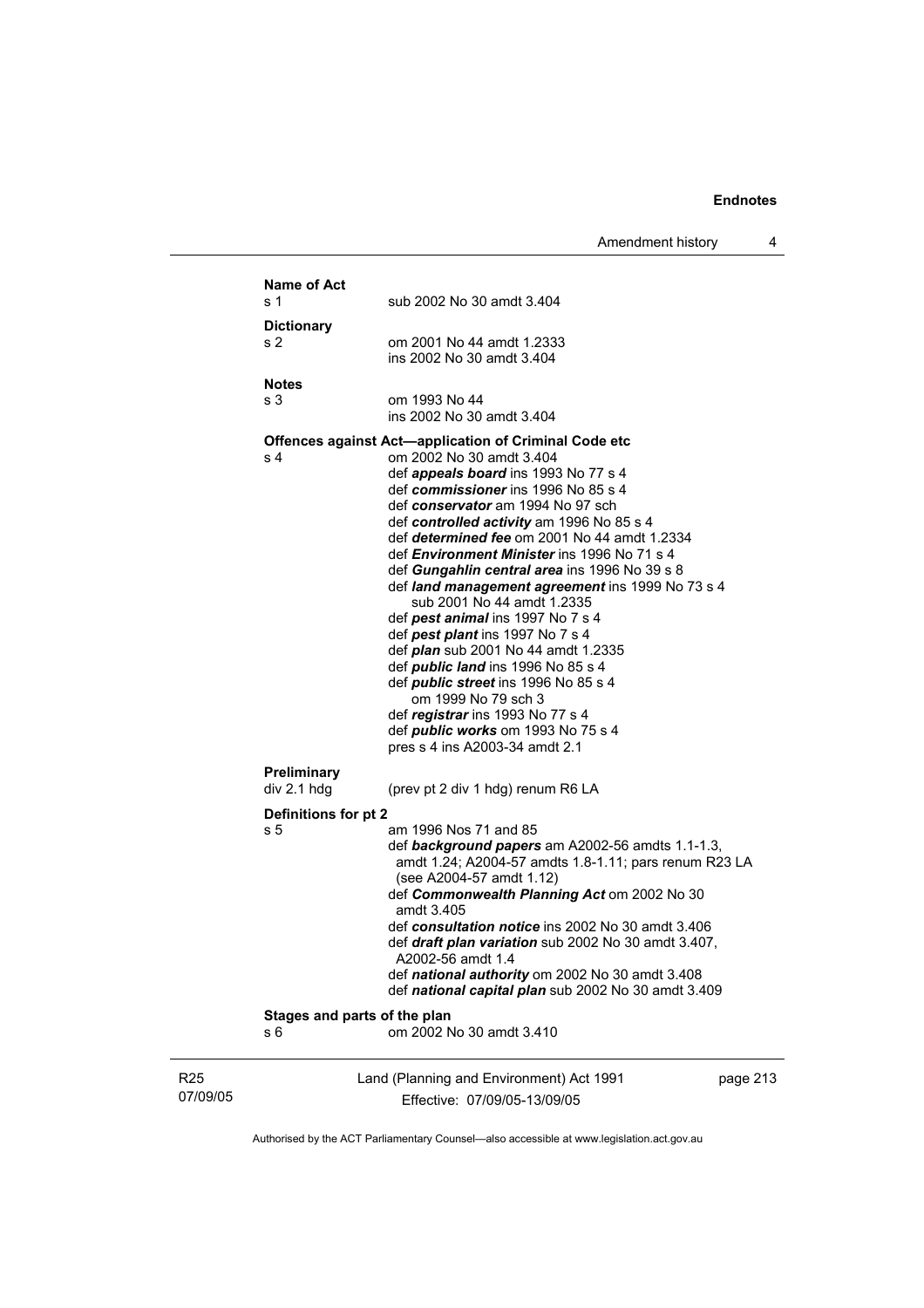| 4 | Amendment history |
|---|-------------------|
|---|-------------------|

|                                                   | (prev pt 2 div 2 hdg) renum R6 LA                                                                                                                                                                                                                                                                     |
|---------------------------------------------------|-------------------------------------------------------------------------------------------------------------------------------------------------------------------------------------------------------------------------------------------------------------------------------------------------------|
| <b>Object of Territory plan</b><br>s 7 hdg<br>s 7 | sub A2004-57 amdt 1.13<br>am 1996 No 85; 2002 No 30 amdt 3.411; A2004-57 amdt 1.14;<br>pars renum R23 LA (see A2004-57 amdt 1.15)                                                                                                                                                                     |
| <b>Effect of plan</b><br>s 8                      | am 1993 No 77; 1996 No 85                                                                                                                                                                                                                                                                             |
| <b>Effect of draft plan variation</b><br>s 9      | am 1996 No 85; 2000 No 37 s 4; 2001 No 44 amdt 1.2336;<br>R6 LA (see 2001 No 44 amdt 1.2337); 2002 No 30<br>amdt 3.412, amdt 3.413; ss renum R9 LA (see 2002 No 30<br>amdt 3.414); A2002-56 amdt 1.5, amdt 1.6; pars renum R15<br>LA; A2004-57 amdt 1.16; ss renum R23 LA (see A2004-57<br>amdt 1.17) |
| s 10                                              | Effect of interim heritage places register<br>am A2002-56 amdt 1.23, amdt 1.24<br>om A2004-57 amdt 1.18                                                                                                                                                                                               |
| s 11                                              | Draft heritage places register and variations-lack of effect<br>om A2004-57 amdt 1.18                                                                                                                                                                                                                 |
| div 2.3 hdg                                       | Territory plan-continuation and variation<br>(prev pt 2 div 3 hdg) renum R6 LA                                                                                                                                                                                                                        |
| <b>Territory plan</b><br>sdiv 2.3.1 hdg           | (prev pt 2 div 3 sdiv A hdg) renum R6 LA                                                                                                                                                                                                                                                              |
| sdiv 2.3.2 hdg                                    | Preparation of variations of Territory plan<br>(prev pt 2 div 3 sdiv B hdg) renum R6 LA                                                                                                                                                                                                               |
| <b>Preparation of plan variations</b><br>s 15     | am 1996 No 85<br>sub A2002-56 amdt 1.7                                                                                                                                                                                                                                                                |
|                                                   |                                                                                                                                                                                                                                                                                                       |
| <b>Consultation with conservator</b><br>s 16      | sub 1996 No 85<br>am A2002-56 amdt 1.24                                                                                                                                                                                                                                                               |
| s 17                                              | <b>Consultation with heritage council</b><br>am 2001 No 44 amdt 1.2338, amdt 1.2339; 2002 No 30<br>amdt 3.415, amdt 3.508; A2002-56 amdt 1.24<br>sub A2004-57 amdt 1.19                                                                                                                               |

page 214 Land (Planning and Environment) Act 1991 Effective: 07/09/05-13/09/05

R25 07/09/05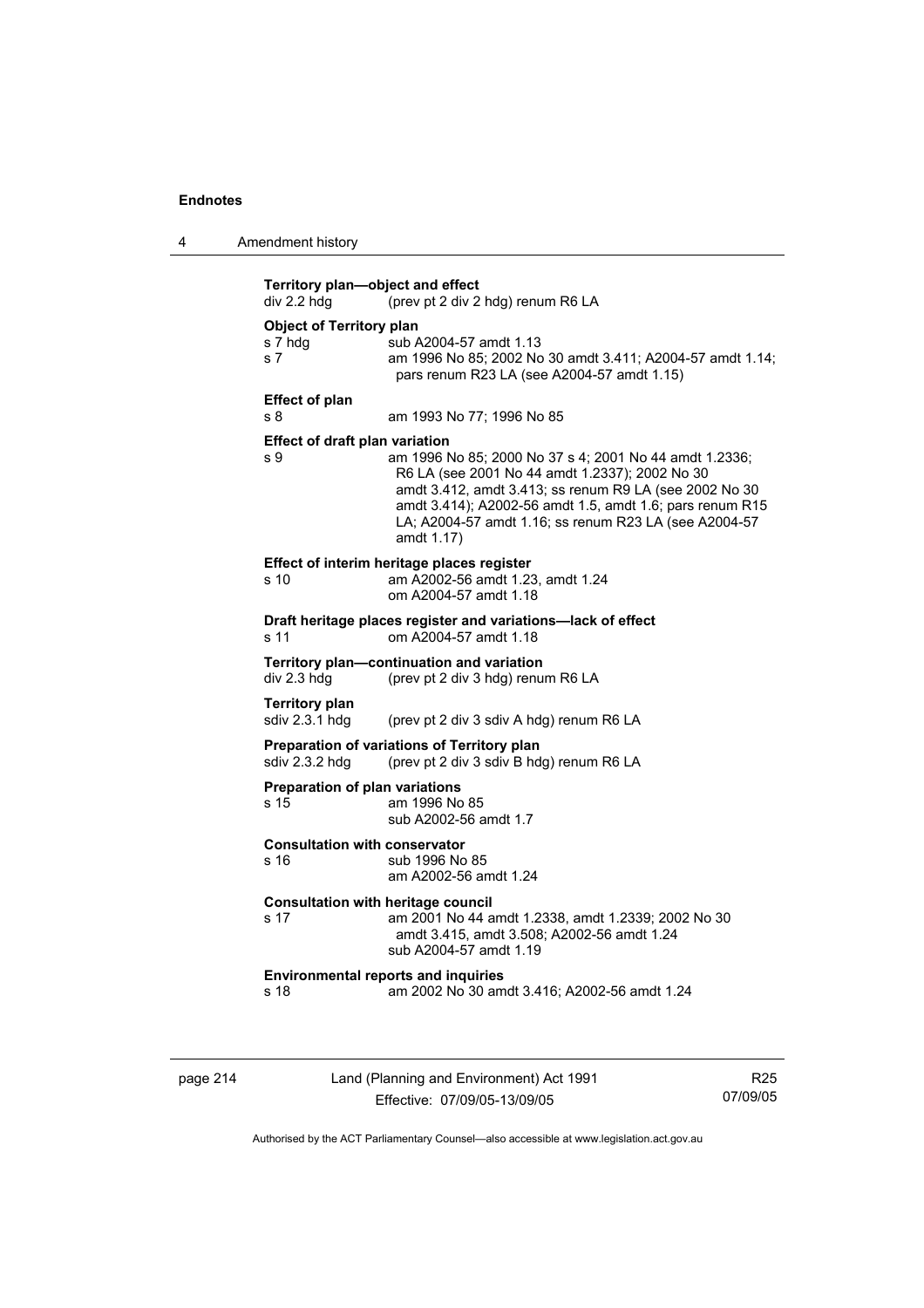# **Public consultation—notification**  s 19 am 1993 No 75; 1996 No 85; 2000 No 37 s 5 sub 2001 No 44 amdt 1.2340 am 2002 No 30 amdt 3.417; A2002-56 amdt 1.8, amdt 1.23, amdt 1.24 **Public consultation—notice of interim effect etc**  s 19A ins 2001 No 44 amdt 1.2340 am 2002 No 30 amdt 3.418; A2004-57 amdt 1.20 **Public consultation—availability of draft plan variation etc**  s 19B ins 2001 No 44 amdt 1.2340 am 2002 No 30 amdt 3.419; A2002-56 amdt 1.9, amdt 1.10, amdt 1.24; ss renum R12 LA (see A2002-56 amdt 1.11) **Draft plan variations that do not affect rights**  s 19C ins 2001 No 44 amdt 1.2340 sub A2002-56 amdt 1.12 **Consultation with national capital authority**  s 20 am 2002 No 30 amdt 3.420 sub A2002-56 amdt 1.12 **Public inspection of comments**  s 21 am 1996 No 85; 2002 No 30 amdt 3.421 sub A2002-56 amdt 1.13 **Revision, deferral or withdrawal of draft plan variations**  s 22 am 1996 No 85; 2001 No 44 amdts 1.2341-1.2345; R6 LA (see 2001 No 44 amdt 1.2346); 2002 No 30 amdt 3.422; A2002-56 amdt 1.23, amdt 1.24 **Executive approval and consideration by Legislative Assembly**  sdiv 2.3.3 hdg (prev pt 2 div 3 sdiv C hdg) renum R6 LA **Submission of draft plan variation to Executive**  s 24 am 1996 No 85; 2001 No 44 amdt 1.2347; 2002 No 30 amdt 3.422, amdt 3.423; A2002-56 amdt 1.23, amdt 1.24; A2003-30 amdt 1.1; ss renum R12 LA (see A2003-30 amdt 1.2); A2004-57 amdt 1.21 **Consideration by Legislative Assembly committee**  s 25 am A2002-56 amdt 1.23 **Minister's powers**  s 26 hdg sub A2002-56 amdt 1.14

s 26 am 1996 No 85; 2001 No 44 amdts 1.2348-1.2350; 2002 No 30 amdt 3.424; A2002-56 amdts 1.15-1.17, amdt 1.23, amdt 1.24

R25 07/09/05 Land (Planning and Environment) Act 1991 Effective: 07/09/05-13/09/05

page 215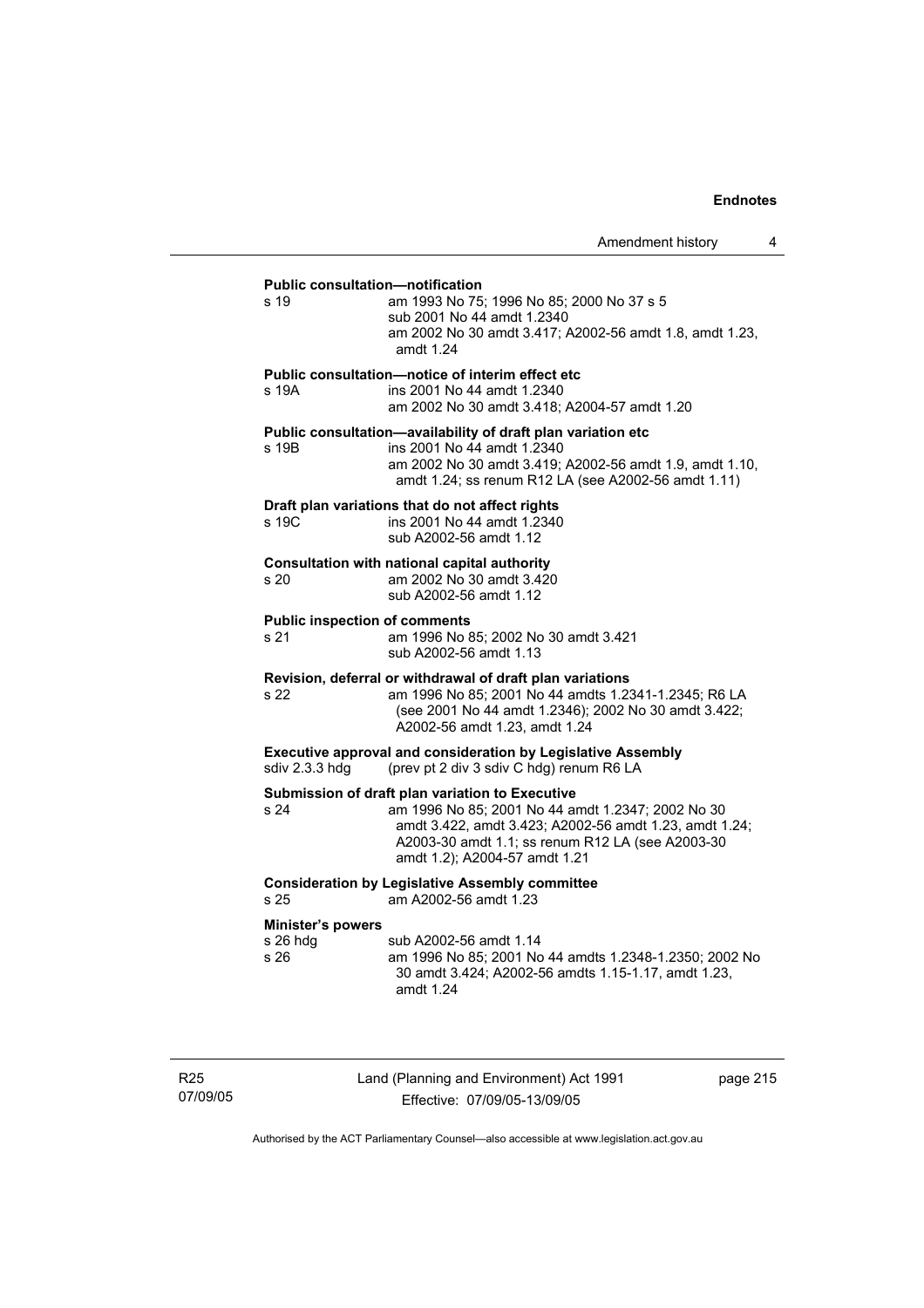4 American history of  $\overline{4}$ 

| 4        | Amendment history                                                                            |                                                                                                                                                                                                                                                                                               |                             |
|----------|----------------------------------------------------------------------------------------------|-----------------------------------------------------------------------------------------------------------------------------------------------------------------------------------------------------------------------------------------------------------------------------------------------|-----------------------------|
|          | s 27                                                                                         | Return of draft plan variation to authority<br>sub 2002 No 30 amdt 3.425<br>am A2002-56 amdt 1.18, amdt 1.19, amdt 1.23                                                                                                                                                                       |                             |
|          | s 28                                                                                         | Notice of revival of deferred draft plan variation<br>am 2001 No 44 amdt 1.2351, amdt 1.2352; A2002-56<br>amdt 1.20, amdt 1.23, amdt 1.24                                                                                                                                                     |                             |
|          | s 29                                                                                         | <b>Consideration of plan variation by Legislative Assembly</b><br>am 1996 No 85; 2001 No 44 amdts 1.2353-1.2356, amdt<br>1.2358; R6 LA (see 2001 No 44 amdt 1.2357); 2002 No 30<br>amdts 3.426-3.430; ss renum R9 LA (see 2002 No 30<br>amdt 3.431); A2002-56 amdt 1.20, amdt 1.21, amdt 1.23 |                             |
|          | s 30                                                                                         | <b>Rejection of plan variation by Legislative Assembly</b><br>om 2001 No 44 amdt 1.2359<br>ins 2001 No 44 amdt 1.2358<br>am A2002-56 amdt 1.21, amdt 1.24                                                                                                                                     |                             |
|          | s 30A                                                                                        | Partial rejection of plan variation by Legislative Assembly<br>ins 2001 No 44 amdt 1.2358<br>am 2002 No 30 amdt 3.432                                                                                                                                                                         |                             |
|          | s 30B                                                                                        | Partial rejection of plan variation—newspaper publication etc<br>ins 2001 No 44 amdt 1.2358<br>am A2002-56 amdt 1.21                                                                                                                                                                          |                             |
|          | Plan variations-defined land<br>sdiv 2.3.4 hdg                                               | (prev pt 2 div 3 sdiv D hdg) renum R6 LA                                                                                                                                                                                                                                                      |                             |
|          | s 32                                                                                         | Plan variations in relation to defined land<br>am 1996 No 85; 2001 No 44 amdts 1.2360-1.2366; R6 LA<br>(see 2001 No 44 amdt 1.2367); am A2002-56 amdt 1.24                                                                                                                                    |                             |
|          | div 2.4 hdg                                                                                  | <b>Australian Capital Territory Planning Authority</b><br>(prev pt 2 div 4 hdg) renum R6 LA<br>om A2002-56 amdt 1.22                                                                                                                                                                          |                             |
|          | <b>Establishment, constitution, functions and powers</b><br>div 4 subdiv A hdg om 1996 No 85 |                                                                                                                                                                                                                                                                                               |                             |
|          | <b>Establishment of authority</b><br>s 33                                                    | am 1996 No 85<br>sub 2002 No 30 amdt 3.433<br>om A2002-56 amdt 1.22                                                                                                                                                                                                                           |                             |
|          | <b>Constitution</b><br>s 34                                                                  | om 1996 No 85                                                                                                                                                                                                                                                                                 |                             |
|          | <b>Functions</b><br>s 36                                                                     | am 2002 No 30 amdt 3.434, amdt 3.435<br>om A2002-56 amdt 1.22                                                                                                                                                                                                                                 |                             |
| page 216 |                                                                                              | Land (Planning and Environment) Act 1991<br>Effective: 07/09/05-13/09/05                                                                                                                                                                                                                      | R <sub>25</sub><br>07/09/05 |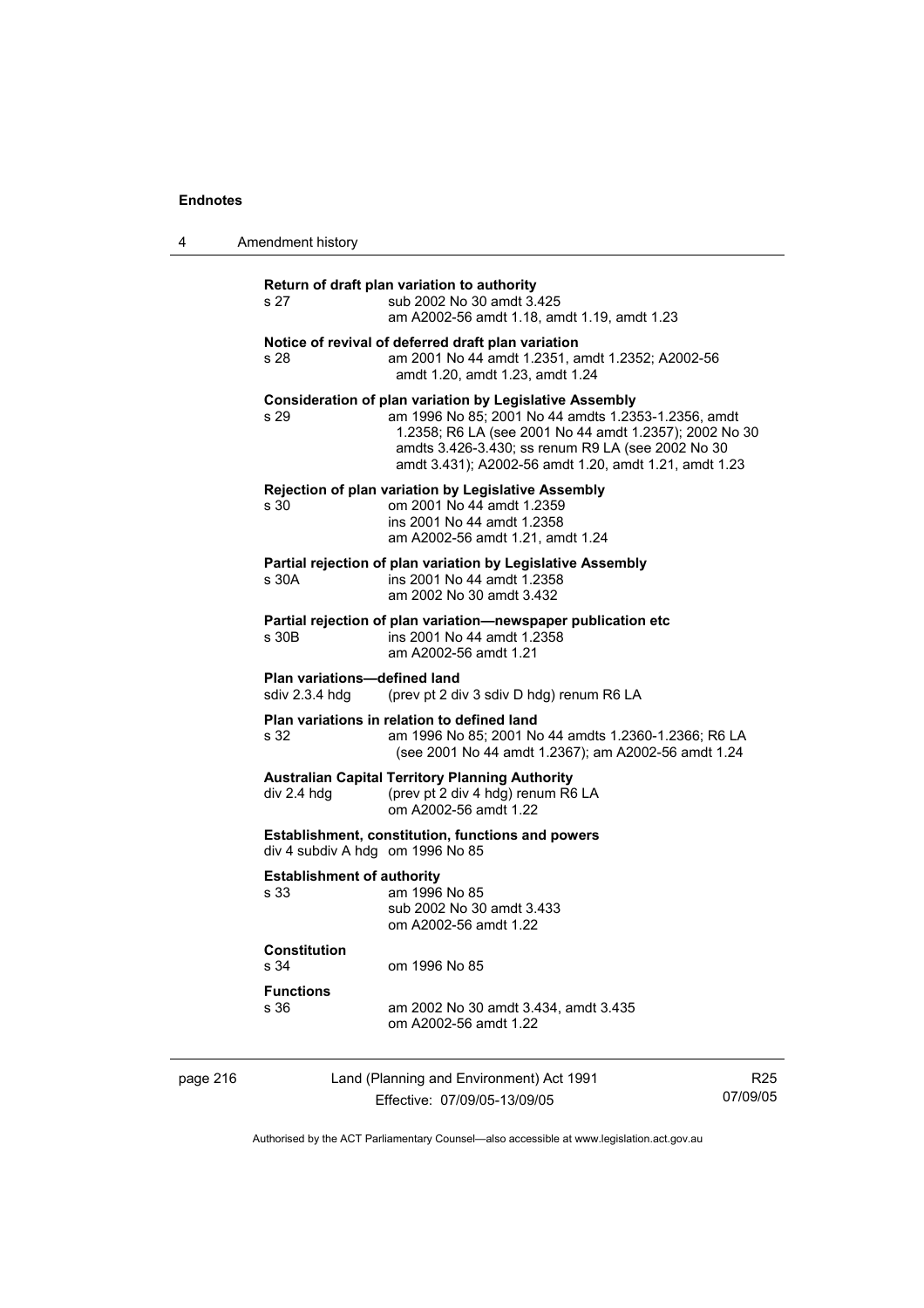| s 37                                                     | am 1995 No 25; 1996 No 85; 2001 No 44 amdt 1.2368; R6 LA<br>(see 2001 No 44 amdt 1.2369); 2002 No 30 amdt 3.436<br>om A2002-56 amdt 1.22 |
|----------------------------------------------------------|------------------------------------------------------------------------------------------------------------------------------------------|
| Power to enter into contracts                            |                                                                                                                                          |
| s 38                                                     | am 1994 No 38<br>sub 2002 No 30 amdt 3.437<br>om A2002-56 amdt 1.22                                                                      |
| <b>Annual report</b><br>s 39                             | om 1995 No 25                                                                                                                            |
| <b>Delegation</b><br>s 40                                | sub 2002 No 30 amdt 3.437<br>om A2002-56 amdt 1.22                                                                                       |
| Staff<br>s 41                                            | am 2002 No 30 amdt 3.438<br>om A2002-56 amdt 1.22                                                                                        |
| s 42                                                     | Effect of irregularity of appointment of chief planner<br>om 1996 No 85                                                                  |
| <b>Chief planner</b><br>div 4 subdiv B hdg om 1996 No 85 |                                                                                                                                          |
| <b>Chief planner</b><br>s 43                             | om 1996 No 85                                                                                                                            |
| <b>Acting chief planner</b><br>s <sub>44</sub>           | om 1996 No 85                                                                                                                            |
| <b>Remuneration and allowances</b><br>s 45               | am 1994 No 38<br>om 1995 No 56                                                                                                           |
| Leave of absence<br>s 46                                 | om 1996 No 85                                                                                                                            |
| <b>Disclosure of interests</b><br>s 47                   | om 1996 No 85                                                                                                                            |
| s <sub>48</sub>                                          | Other employment, remuneration, business etc<br>om 1996 No 85                                                                            |
| <b>Resignation</b><br>s 49                               | om 1996 No 85                                                                                                                            |
| <b>Termination of appointment</b><br>s 50                | om 1996 No 85                                                                                                                            |
| <b>Miscellaneous</b><br>div 2.5 hdg                      | (prev pt 2 div 5 hdg) renum R6 LA                                                                                                        |

07/09/05

R25

Effective: 07/09/05-13/09/05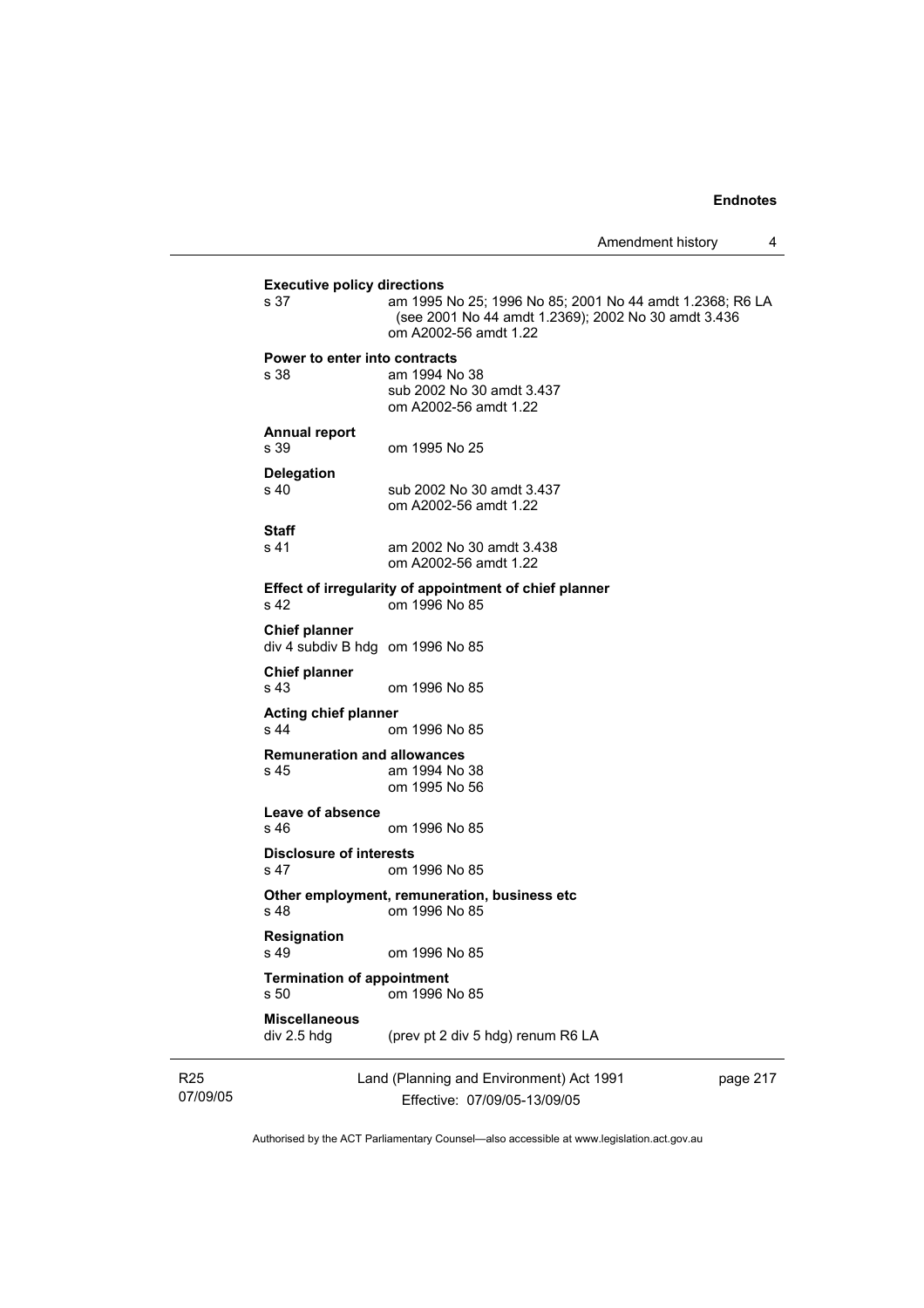| 4 | Amendment history                                |                                                                                                                                                                                                                                                                                                           |
|---|--------------------------------------------------|-----------------------------------------------------------------------------------------------------------------------------------------------------------------------------------------------------------------------------------------------------------------------------------------------------------|
|   | Heritage<br>pt 3 hdg                             | om A2004-57 amdt 1.22                                                                                                                                                                                                                                                                                     |
|   | Preliminary<br>div 3.1 hdg                       | (prev pt 3 div 1 hdg) renum R6 LA<br>om A2004-57 amdt 1.22                                                                                                                                                                                                                                                |
|   | Definitions for pt 3<br>s 52 hdg<br>s 52         | sub 2002 No 30 amdt 3.439<br>am 2002 No 30 amdt 3.440, amdt 3.442<br>om A2004-57 amdt 1.22<br>def interim heritage places register ins 2001 No 44<br>amdt 1.2370<br>am 2002 No 30 amdt 3.441<br>om A2004-57 amdt 1.22<br>def <i>interim variation</i> ins 2001 No 44 amdt 1.2371<br>om A2004-57 amdt 1.22 |
|   | s 53                                             | Compliance with requirements for consultation or notification<br>om 2001 No 44 amdt 1.2372<br>ins 2002 No 30 amdt 3.443<br>om A2004-57 amdt 1.22                                                                                                                                                          |
|   | Heritages places register<br>$div$ 3.2 hdg       | (prev pt 3 div 2 hdg) renum R6 LA<br>om A2004-57 amdt 1.22                                                                                                                                                                                                                                                |
|   | Content of heritage places register<br>s 54      | am 2002 No 30 amdt 3.444, amdt 3.445<br>om A2004-57 amdt 1.22                                                                                                                                                                                                                                             |
|   | Interim heritage places registers<br>div 3.3 hdg | (prev pt 3 div 3 hdg) renum R6 LA<br>om A2004-57 amdt 1.22                                                                                                                                                                                                                                                |
|   | <b>Effect</b><br>sdiv 3.3.1 hdg                  | (prev pt 3 div 3 sdiv A hdg) renum R6 LA<br>om A2004-57 amdt 1.22                                                                                                                                                                                                                                         |
|   | <b>Effect of interim registers</b><br>s 55       | am 2001 No 44 amdt 1.2373; 2002 No 30 amdt 3.446<br>om A2004-57 amdt 1.22                                                                                                                                                                                                                                 |
|   |                                                  | Preparation, notification and submission of registers<br>sdiv 3.3.2 hdg (prev pt 3 div 3 sdiv B hdg) renum R6 LA<br>om A2004-57 amdt 1.22                                                                                                                                                                 |
|   | s 59                                             | Application for inclusion of places in interim register<br>am 1993 No 77; 1996 No 71; ss renum R15 LA<br>om A2004-57 amdt 1.22                                                                                                                                                                            |

page 218 Land (Planning and Environment) Act 1991 Effective: 07/09/05-13/09/05

R25 07/09/05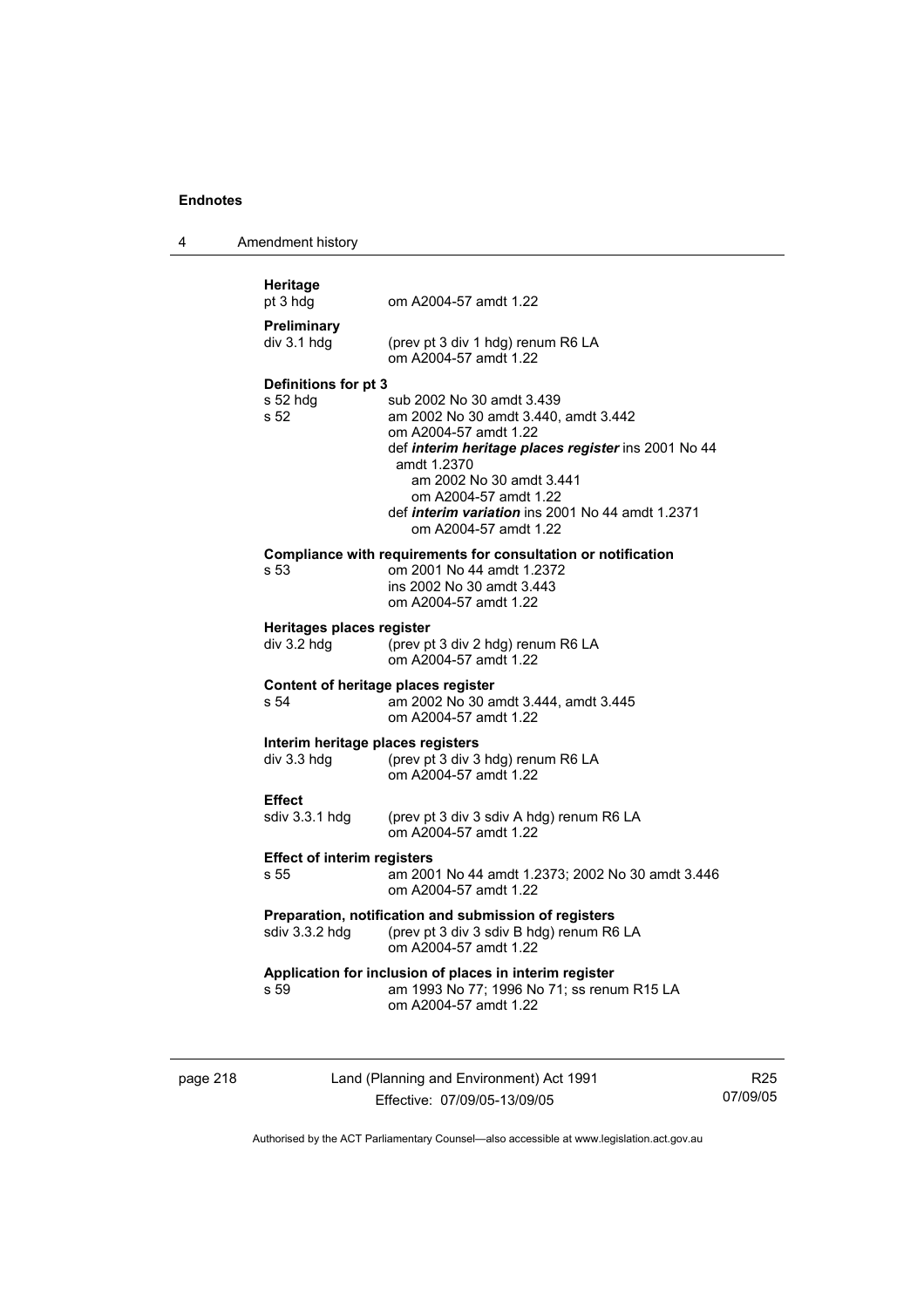#### **Public notification**

| R <sub>25</sub><br>07/09/05 |                                           | Land (Planning and Environment) Act 1991<br>Effective: 07/09/05-13/09/05                                                                                                                         | page 219 |
|-----------------------------|-------------------------------------------|--------------------------------------------------------------------------------------------------------------------------------------------------------------------------------------------------|----------|
|                             | <b>Reports</b><br>s 67                    | am 1994 No 81                                                                                                                                                                                    |          |
|                             | sdiv 3.5.2 hdg                            | Reporting discoveries of unregistered Aboriginal places<br>(prev pt 3 div 5 sdiv B hdg) renum R6 LA<br>om A2004-57 amdt 1.22                                                                     |          |
|                             | Definitions for div 3.5<br>s 66           | sub 2002 No 30 amdt 3.450<br>om A2004-57 amdt 1.22                                                                                                                                               |          |
|                             | <b>Preliminary</b><br>sdiv 3.5.1 hdg      | (prev pt 3 div 5 sdiv A hdg) renum R6 LA<br>om A2004-57 amdt 1.22                                                                                                                                |          |
|                             | <b>Aboriginal heritage</b><br>div 3.5 hdg | (prev pt 3 div 5 hdg) renum R6 LA<br>om A2004-57 amdt 1.22                                                                                                                                       |          |
|                             | <b>Notice of acquistion</b><br>s 65       | am 1993 No 77<br>om 1996 No 71                                                                                                                                                                   |          |
|                             | div 3.4 hdg                               | Acquisition of heritage places and objects<br>(prev pt 3 div 4 hdg) renum R6 LA<br>om A2004-57 amdt 1.22                                                                                         |          |
|                             | <b>Acquisition</b><br>s 64                | am A2002-56 amdt 1.30, amdt 1.31<br>om A2004-57 amdt 1.22                                                                                                                                        |          |
|                             | $s$ 63 hdg<br>s 63                        | Submission of interim register to planning and land authority<br>am A2002-56 amdt 1.25<br>am 1993 No 77; 1996 No 71; 2001 No 44 amdt 1.2383;<br>A2002-56 amdt 1.25-1.29<br>om A2004-57 amdt 1.22 |          |
|                             | Revision of interim register<br>s 62      | am 1993 No 77; 1996 No 71; 2001 No 44 amdts 1.2378-<br>1.2381; R6 LA (see 2001 No 44 amdt 1.2382); 2002 No 30<br>amdt 3.449, amdt 3.508<br>om A2004-57 amdt 1.22                                 |          |
|                             | s 61                                      | Notification of lessees and occupiers<br>am 2001 No 44 amdt 1.2377; 2002 No 30 amdt 3.508<br>om A2004-57 amdt 1.22                                                                               |          |
|                             | s 60                                      | am 1993 No 77; 1996 No 71; 2001 No 44 amdt 1.2374, amdt<br>1.2375; R6 LA (see 2001 No 44 amdt 1.2376); 2002 No 30<br>amdt 3.447, amdt 3.448<br>om A2004-57 amdt 1.22                             |          |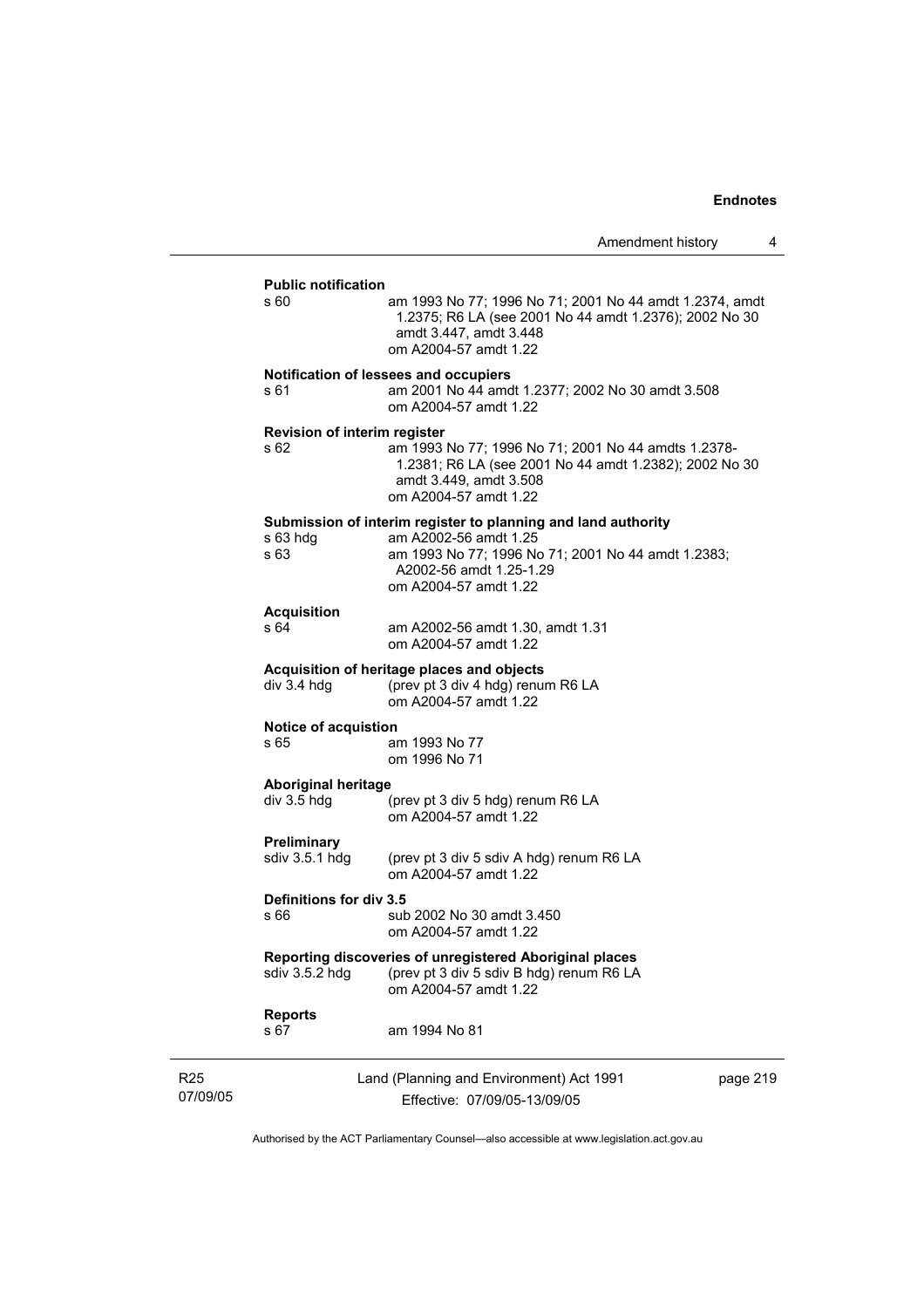| 4 | Amendment history |
|---|-------------------|
|---|-------------------|

#### om A2004-57 amdt 1.22

#### **Aboriginal heritage discoveries—consideration of reports**  s 68 am 2002 No 30 amdt 3.508 om A2004-57 amdt 1.22

**Aboriginal heritage discoveries—Ministerial directions and declarations**  s 69 am 1993 No 77; 1996 No 71; 2001 No 44 amdts 1.2384-1.2386; 2002 No 30 amdts 3.451-3.454 om A2004-57 amdt 1.22 **Protection of unregistered Aboriginal heritage**  subdiv 3.5.3 hdg (prev pt 3 div 5 subdiv C hdg) renum R6 LA om A2004-57 amdt 1.22 **Damaging unregistered Aboriginal places**  s 70 am 1994 No 81 om A2004-57 amdt 1.22 **Orders for protection of unregistered Aboriginal places—application of pt 6**  s 71 am 1993 No 77; A2002-56 amdt 1.31; A2003-34 amdt 1.3 om A2004-57 amdt 1.22 **Orders—reports by heritage council**  s 72 om A2004-57 amdt 1.22 **Orders—Ministerial directions and declarations**  am 1993 No 77; 1996 No 71; 2001 No 44 amdts 1.2387-1.2389; 2002 No 30 amdt 3.455, 3.456 om A2004-57 amdt 1.22 **Compensation claims**  sdiv 3.5.4 hdg (prev pt 3 div 5 sdiv D hdg) renum R6 LA om A2004-57 amdt 1.22 **Definitions for sdiv 3.5.4**  s 74 om A2004-57 amdt 1.22 **Application of sdiv 3.5.4**  s 75 am 2002 No 30 amdt 3.457 om A2004-57 amdt 1.22 **Right to compensation**  s 76 om A2004-57 amdt 1.22 **Loss for which compensation is recoverable**  s 77 am 2002 No 30 amdt 3.458 om A2004-57 amdt 1.22 **Amount of compensation**  s 78 om A2004-57 amdt 1.22

page 220 Land (Planning and Environment) Act 1991 Effective: 07/09/05-13/09/05

R25 07/09/05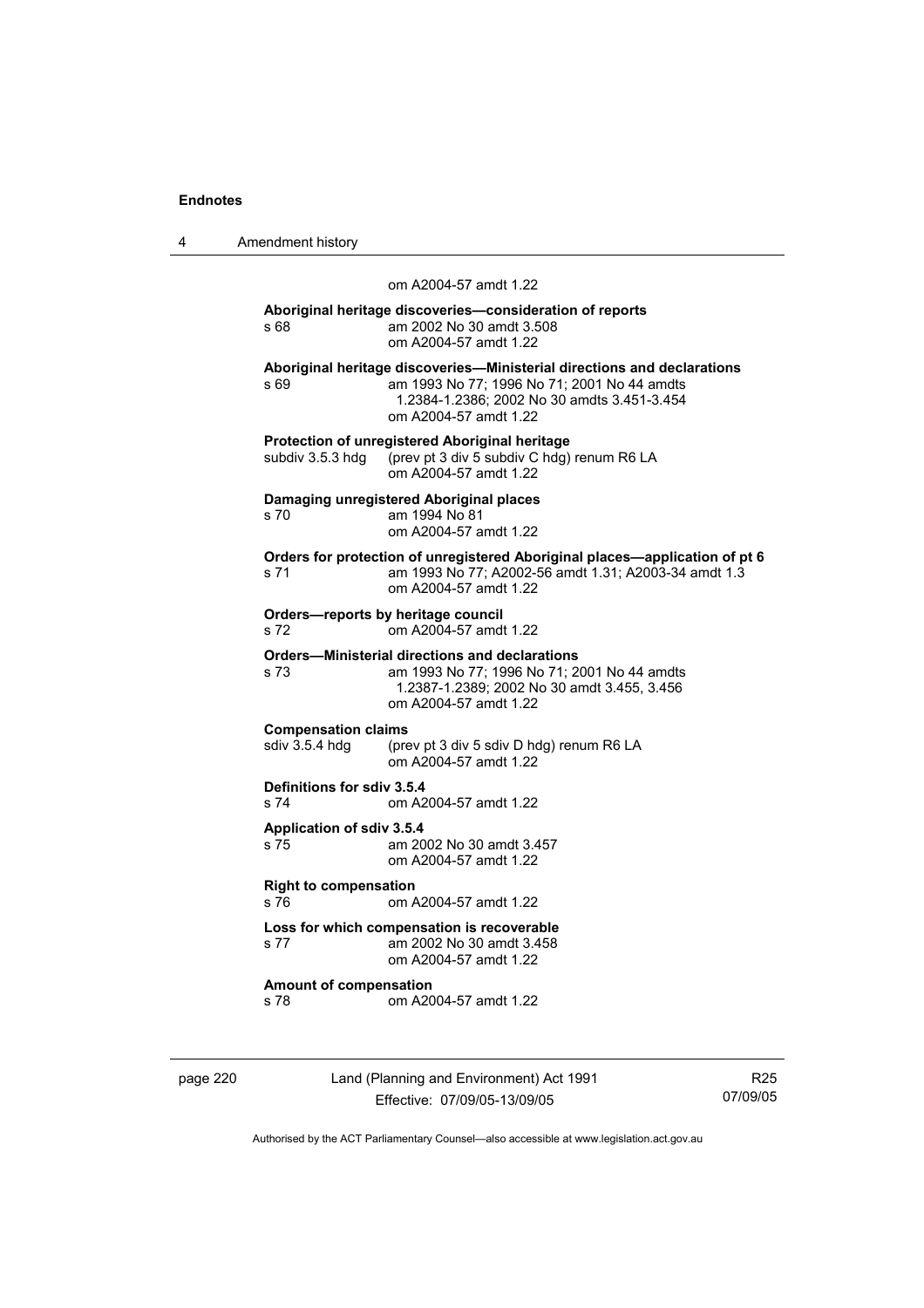| <b>Consultation with applicants</b><br>s 79     | am 1996 No 71<br>om A2004-57 amdt 1.22                                                                            |
|-------------------------------------------------|-------------------------------------------------------------------------------------------------------------------|
| s 80                                            | Notice of decisions about compensation<br>am 1993 No 77<br>sub 1996 No 71<br>om A2004-57 amdt 1.22                |
| <b>Consultation in relation to registers</b>    | sdiv 3.5.5 hdg (prev pt 3 div 5 sdiv E hdg) renum R6 LA<br>om A2004-57 amdt 1.22                                  |
| s 81                                            | <b>Consultation with Aboriginal organisations</b><br>am 2002 No 30 amdt 3.459<br>om A2004-57 amdt 1.22            |
| <b>Restricted information</b><br>sdiv 3.5.6 hdq | (prev pt 3 div 5 sdiv F hdg) renum R6 LA<br>om A2004-57 amdt 1.22                                                 |
| <b>Restricted information</b><br>s 82           | am 1993 No 77; 1996 No 71; 2001 No 56 amdt 3.432; 2002<br>No 30 amdt 3.508<br>om A2004-57 amdt 1.22               |
| s 83                                            | Publication of restricted information by public officials<br>om A2004-57 amdt 1.22                                |
| s 84                                            | Publication of restricted information generally<br>am 1993 No 77; 1994 No 81; 1996 No 71<br>om A2004-57 amdt 1.22 |
| <b>Access to restricted information</b><br>s 85 | am 1996 No 71<br>om A2004-57 amdt 1.22                                                                            |
| <b>Administrative review</b><br>pt 3 div 6 hdg  | om 1996 No 71                                                                                                     |
| <b>Review of decisions</b><br>s 86              | am 1993 No 77<br>om 1996 No 71                                                                                    |
| div 3.6 hdg                                     | Public access to heritage information<br>(prev pt 3 div 7 hdg) renum R6 LA<br>om A2004-57 amdt 1.22               |
| sdiv 3.6.1 hdg                                  | Information about administrative action<br>(prev pt 3 div 7 sdiv A hdg) renum R6 LA<br>om A2004-57 amdt 1.22      |
|                                                 |                                                                                                                   |

R25 07/09/05 Land (Planning and Environment) Act 1991 Effective: 07/09/05-13/09/05

page 221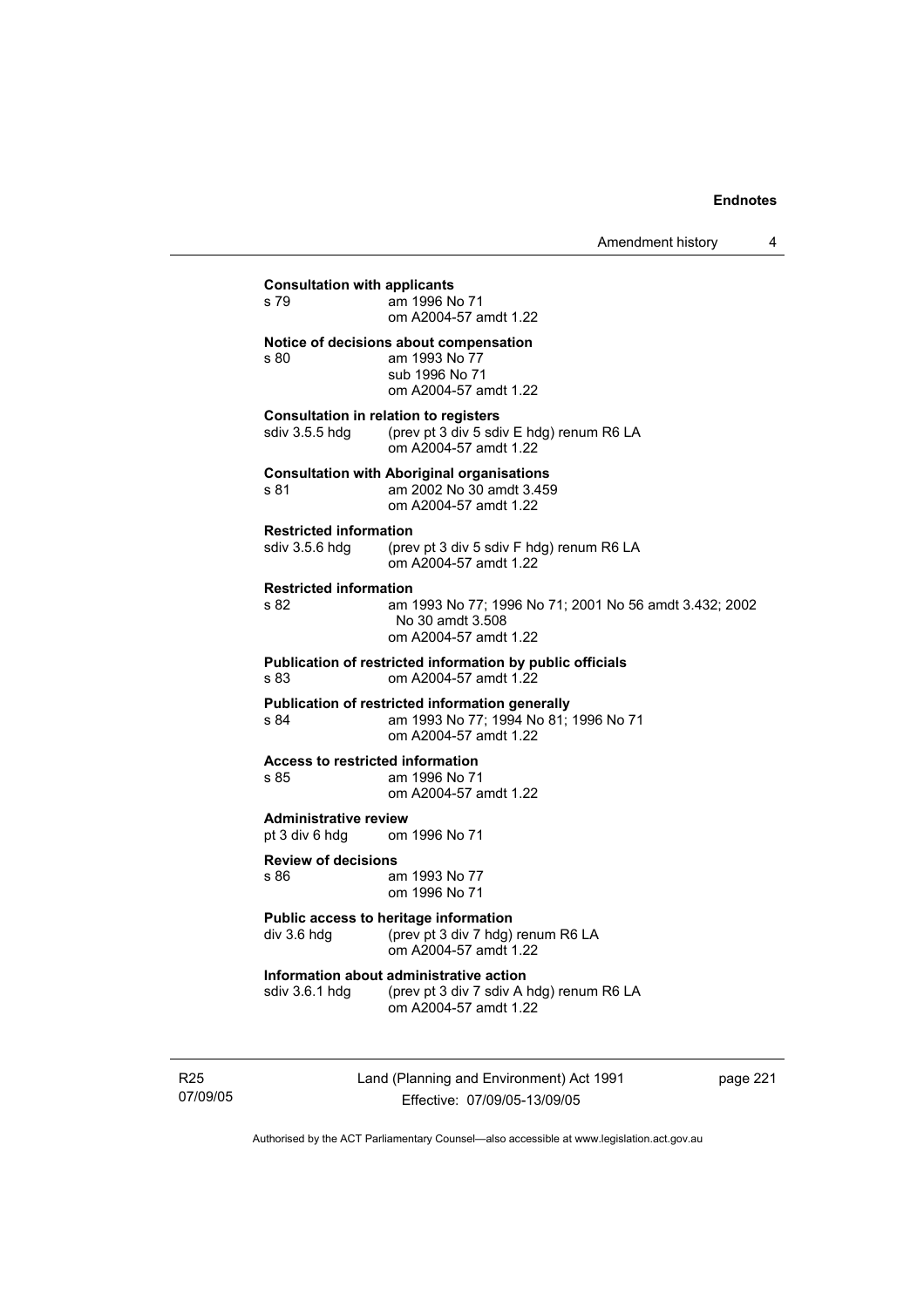| 4 | Amendment history                                     |                                                                                                                                                 |
|---|-------------------------------------------------------|-------------------------------------------------------------------------------------------------------------------------------------------------|
|   | <b>Application of sdiv 3.6.1</b><br>s 87              | om A2004-57 amdt 1.22                                                                                                                           |
|   | Searching administrative records<br>s 88              | am 2001 No 44 amdt 1.2390, amdt 1.2391<br>om A2004-57 amdt 1.22                                                                                 |
|   | <b>Access to heritage registers</b><br>sdiv 3.6.2 hdq | (prev pt 3 div 7 sdiv B hdg) renum R6 LA<br>om A2004-57 amdt 1.22                                                                               |
|   | <b>Searching heritage registers</b><br>s 89           | am 2001 No 44 amdt 1.2392, amdt 1.2393<br>sub 2002 No 30 amdt 3.460<br>om A2004-57 amdt 1.22                                                    |
|   | div 3.7 hdg                                           | <b>Australian Capital Territory Heritage Council</b><br>(prev pt 3 div 8 hdg) renum R6 LA<br>sub 2002 No 30 amdt 3.461<br>om A2004-57 amdt 1.22 |
|   | <b>Preliminary</b><br>sdiv 3.7.1 hdg                  | (prev pt 3 div 8 sdiv A hdg) renum R6 LA<br>om 2002 No 30 amdt 3.461                                                                            |
|   | Definitions for div 3.7<br>s 90                       | sub 2002 No 30 amdt 3.461<br>om A2004-57 amdt 1.22                                                                                              |
|   | sdiv 3.7.2 hdg                                        | <b>Establishment, functions and powers</b><br>(prev pt 3 div 8 sdiv B hdg) renum R6 LA<br>om 2002 No 30 amdt 3.461                              |
|   | <b>Establishment of heritage council</b><br>s 91      | sub 2002 No 30 amdt 3.461<br>om A2004-57 amdt 1.22                                                                                              |
|   | <b>Constitution</b><br>s 92                           | sub 2002 No 30 amdt 3.461<br>am A2002-56 amdt 1.32<br>om A2004-57 amdt 1.22                                                                     |
|   | <b>Functions of heritage council</b><br>s 93          | am 1995 No 25; 2001 No 44 amdt 1.2394<br>sub 2002 No 30 amdt 3.461<br>om A2004-57 amdt 1.22                                                     |
|   | <b>Ministerial directions</b><br>s 94                 | sub 2002 No 30 amdt 3.461<br>om A2004-57 amdt 1.22                                                                                              |

page 222 Land (Planning and Environment) Act 1991 Effective: 07/09/05-13/09/05

R25 07/09/05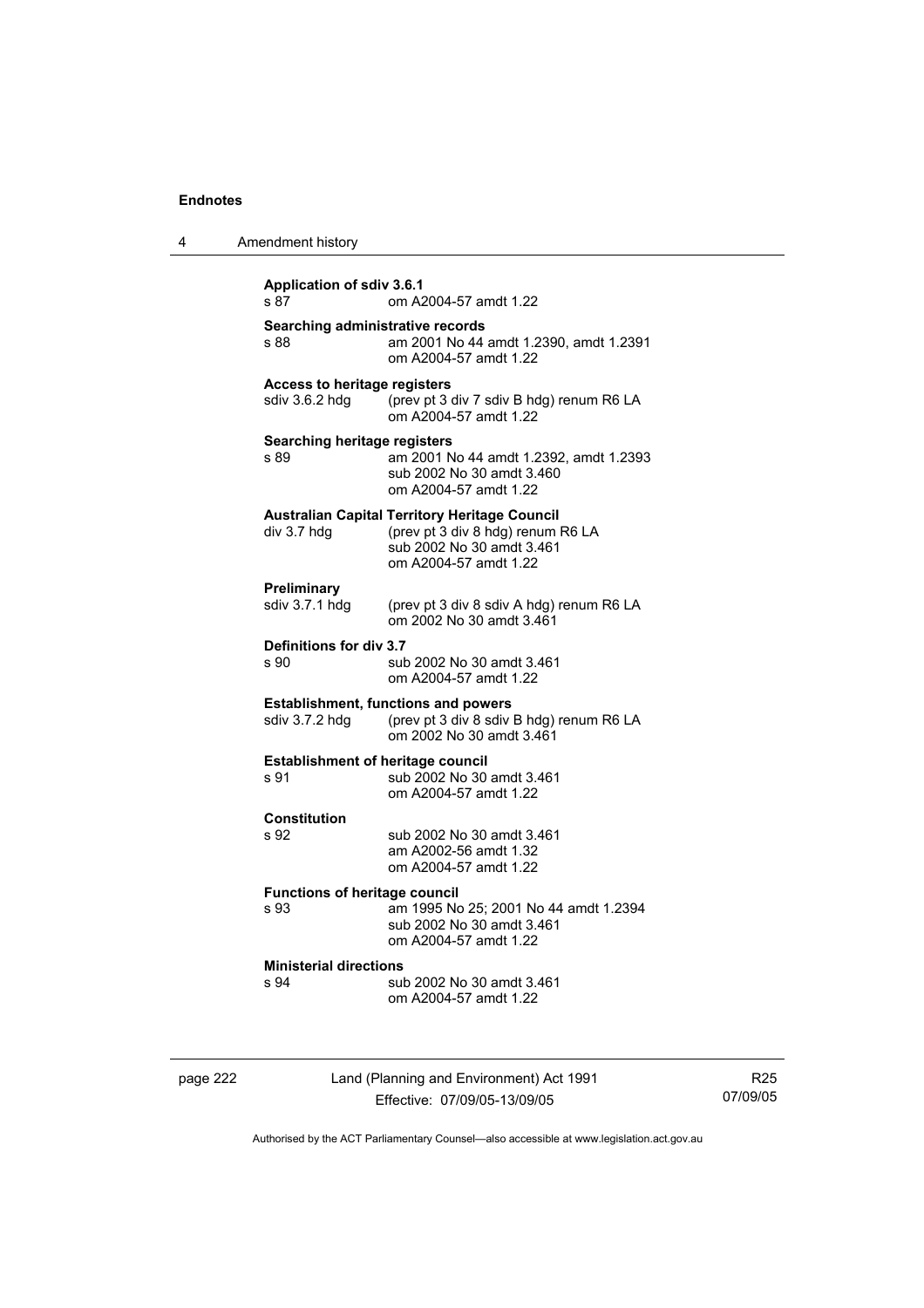| Deputies of permanent members<br>s 95   | om 1995 No 25<br>ins 2002 No 30 amdt 3.461<br>om A2004-57 amdt 1.22                                          |
|-----------------------------------------|--------------------------------------------------------------------------------------------------------------|
| Appointment of expert members<br>s 96   | sub 2002 No 30 amdt 3.461<br>om A2004-57 amdt 1.22                                                           |
| <b>Constitution and meetings</b>        | sdiv 3.7.3 hdg (prev pt 3 div 8 sdiv C hdg) renum R6 LA<br>om 2002 No 30 amdt 3.461                          |
| s 97                                    | Term of appointment of expert members<br>am 1996 No 85<br>sub 2002 No 30 amdt 3.461<br>om A2004-57 amdt 1.22 |
| s 98                                    | Conditions of appointment of expert members generally<br>sub 2002 No 30 amdt 3.461<br>om A2004-57 amdt 1.22  |
| s 99                                    | Chairperson, deputy chairperson and secretary<br>sub 2002 No 30 amdt 3.461<br>om A2004-57 amdt 1.22          |
| Leave of absence<br>s 100               | sub 2002 No 30 amdt 3.461<br>om A2004-57 amdt 1.22                                                           |
| <b>Disclosure of interests</b><br>s 101 | sub 2002 No 30 amdt 3.461<br>om A2004-57 amdt 1.22                                                           |
| <b>Ending of appointments</b><br>s 102  | om 1997 No 41<br>ins 2002 No 30 amdt 3.461<br>om A2004-57 amdt 1.22                                          |
| <b>Calling meetings</b><br>$s$ 103      | am 1997 No 41<br>sub 2002 No 30 amdt 3.461<br>om A2004-57 amdt 1.22                                          |
| <b>Procedure at meetings</b><br>s 104   | sub 2002 No 30 amdt 3.461<br>om A2004-57 amdt 1.22                                                           |
| <b>Delegation to secretary</b><br>s 105 | sub 2002 No 30 amdt 3.461<br>om A2004-57 amdt 1.22                                                           |

R25 07/09/05 Land (Planning and Environment) Act 1991 Effective: 07/09/05-13/09/05

page 223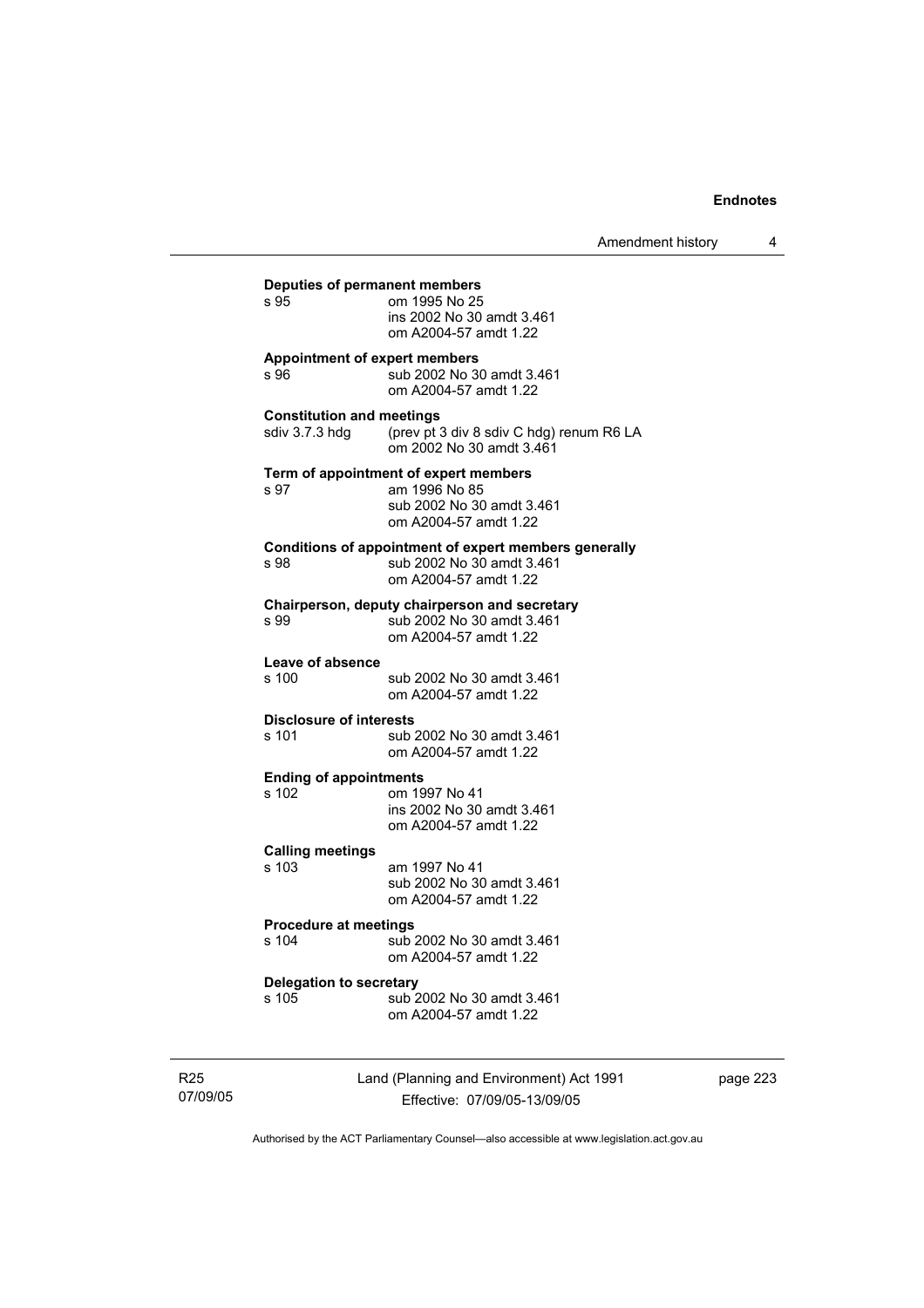4 Amendment history

```
Termination of appointment 
s 106 om 2002 No 30 amdt 3.461 
Acting members 
s 107 om 2002 No 30 amdt 3.461 
Convening meetings 
s 108 om 2002 No 30 amdt 3.461 
Procedure at meetings 
s 109 om 2002 No 30 amdt 3.461 
Quorum 
                 om 2002 No 30 amdt 3.461
Preliminary 
div 4.1 hdg (prev pt 4 div 1 hdg) renum R6 LA<br>div 4.1 note ins A2002-56 amdt 1.33
                 ins A2002-56 amdt 1.33
Definitions for pt 4 
s 111 am 1996 No 71 
Preliminary assessments<br>div 4.2 hdg (prev pt
                 (prev pt 4 div 2 hdg) renum R6 LA
Directions 
s 113 am 1996 No 85 
Submission to Minister 
s 116 am 1996 No 85; 2001 No 44 amdt 1.2395, amdt 1.2396 
Public inspection 
s 117 am 1993 No 77; 1996 No 71 
                  sub 1996 No 85 
                  am 2000 No 37 s 6; 2001 No 44 amdts 1.2397-1.2400; R6 LA 
                  (see 2001 No 44 amdt 1.2401); A2002-56 amdt 1.34 
Assessments 
div 4.3 hdg (prev pt 4 div 3 hdg) renum R6 LA 
Form and content 
sdiv 4.3.1 hdg (prev pt 4 div 3 sdiv A hdg) renum R6 LA 
Direction of assessments 
sdiv 4.3.2 hdg (prev pt 4 div 3 sdiv B hdg) renum R6 LA 
Decisions to direct assessments 
s 121 am 2000 No 37 s 7; ss renum R15 LA 
Directions 
s 123 am 1996 No 85; 2001 No 44 amdt 1.2402, amdt 1.2403; R6 
                  LA (see 2001 No 44 amdt 1.2404)
```
page 224 Land (Planning and Environment) Act 1991 Effective: 07/09/05-13/09/05

R25 07/09/05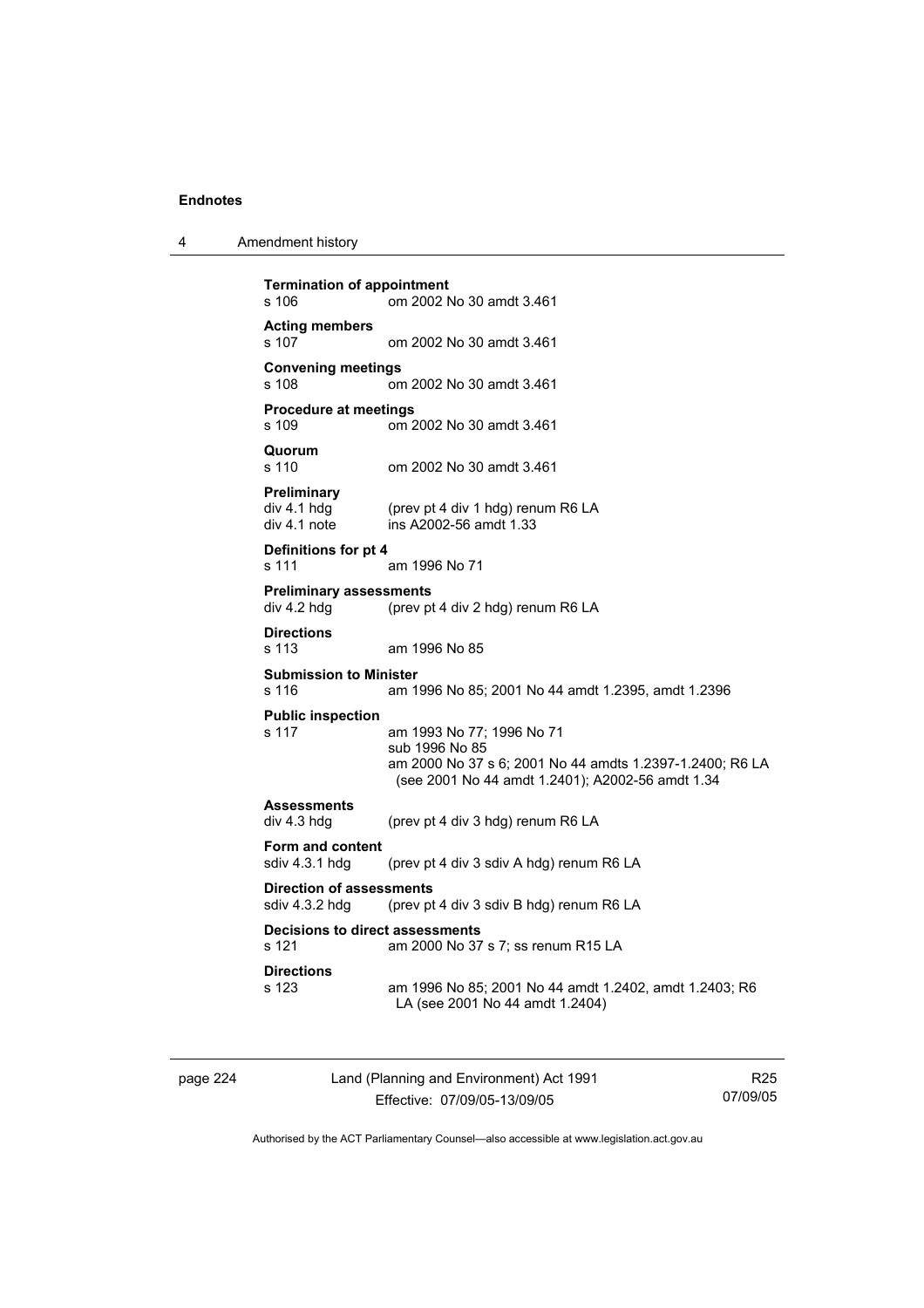|                                                | Amendment history                                                                                                                                                                                                                        | 4 |
|------------------------------------------------|------------------------------------------------------------------------------------------------------------------------------------------------------------------------------------------------------------------------------------------|---|
| sdiv 4.3.3 hdg                                 | Preparation, evaluation and consideration by Legislative Assembly<br>(prev pt 4 div 3 sdiv C hdg) renum R6 LA                                                                                                                            |   |
| s 125                                          | Environmental impact statements-consultation and public inspection<br>am 1993 No 77; 1996 No 71; 2000 No 37 s 8; 2001 No 44<br>amdt .2405, amdt 1.2406; 2001 No 56 amdt 3.433; R6 LA<br>(see 2001 No 44 amdt 1.2407); A2002-56 amdt 1.35 |   |
| Consultation<br>s 128                          | am 2001 No 44 amdts 1.2408-1.2410                                                                                                                                                                                                        |   |
| s 132                                          | Presentation to Legislative Assembly and public inspection<br>am 2001 No 44 amdt 1.2411; 2002 No 30 amdt 3.462                                                                                                                           |   |
| <b>Exclusion of material</b><br>s 133          | am 2002 No 30 amdt 3.463                                                                                                                                                                                                                 |   |
| <b>Exemptions</b><br>s 134                     | am 2001 No 44 amdts 1.2412-1.2414                                                                                                                                                                                                        |   |
| <b>Inquiries</b><br>div 4.4 hdg                | (prev pt 4 div 4 hdg) renum R6 LA                                                                                                                                                                                                        |   |
| sdiv 4.4.1 hdg                                 | <b>Establishment of panels and terms of reference</b><br>(prev pt 4 div 4 sdiv A hdg) renum R6 LA                                                                                                                                        |   |
| <b>Remuneration</b><br>s 137                   | om 1997 No 41                                                                                                                                                                                                                            |   |
| <b>Terms of reference</b><br>s 138             | am 2001 No 44 amdt 1.2415, amdt 1.2416                                                                                                                                                                                                   |   |
| <b>Notification</b><br>s 139                   | am 2001 No 44 amdt 1.2417, amdt 1.2418                                                                                                                                                                                                   |   |
| <b>Inquiry reports</b><br>sdiv 4.4.2 hdg       | (prev pt 4 div 4 sdiv B hdg) renum R6 LA                                                                                                                                                                                                 |   |
| s 141                                          | Presentation to Legislative Assembly and public inspection<br>am 2001 No 44 amdt 1.2419; 2002 No 30 amdt 3.464                                                                                                                           |   |
| <b>Exclusion of material</b><br>s 142          | am 2002 No 30 amdt 3.465, amdt 3.466                                                                                                                                                                                                     |   |
| <b>Procedures and powers</b><br>sdiv 4.4.3 hda | (prev pt 4 div 4 sdiv C hdg) renum R6 LA                                                                                                                                                                                                 |   |
| Definitions for sdiv 4.4.3<br>s 143            | sub 2002 No 30 amdt 3.467<br>def <i>authorised person</i> sub 2002 No 30 amdt 3.467<br>def occupier ins 2002 No 30 amdt 3.467<br>def <i>place</i> sub 2002 No 30 amdt 3.467                                                              |   |

R25 07/09/05 Land (Planning and Environment) Act 1991 Effective: 07/09/05-13/09/05

page 225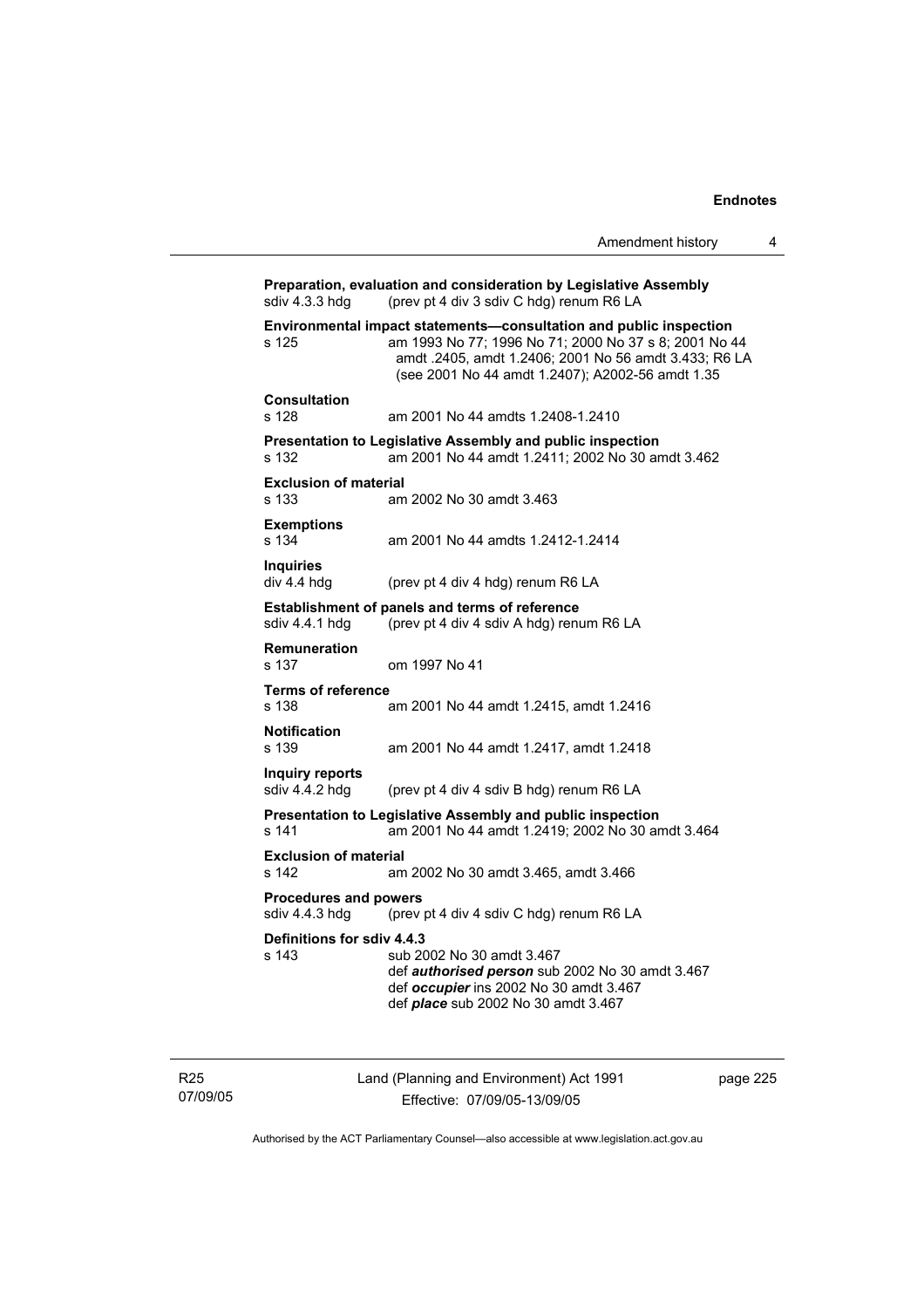| 4 | Amendment history |
|---|-------------------|
|---|-------------------|

```
Notice of inquiry hearings 
s 144 am 2001 No 44 amdts 1.2420-1.2422 
General procedure 
                 am 2002 No 30 amdt 3.468
Special hearings—consultation with interested persons 
s 147 am 2002 No 30 amdt 3.508 
Assessments for purpose of inquiries 
s 148 am 2002 No 30 amdt 3.469 
Witnesses—summons to appear<br>s 149 am 1994 No 81
                 am 1994 No 81
Victimisation of witnesses 
s 150 am 1994 No 81 
Powers of search and inspection 
s 154 am 1994 No 81 
Obstructing or resisting authorised person 
s 155 am 1994 No 81 
                  om A2004-15 amdt 2.105 
Contempt 
s 156 am 1994 No 81; 2002 No 30 amdt 3.470 
Protection of panel members and witnesses 
                 am 2002 No 30 amdt 3.471
Administrative review 
pt 4 div 5 hdg om 1996 No 71 
Review of decisions 
                 am 1993 No 77
                  om 1996 No 71 
Preliminary 
div 5.1 hdg (prev pt 5 div 1 hdg) renum R6 LA 
Definitions for pt 5 
s 159 hdg sub 2002 No 30 amdt 3.472
s 159 am 1993 No 90; 1995 No 54; 1996 No 85; 1999 No 79 sch 3; 
                  2001 No 17 amdt 2.9; 2002 No 30 amdt 3.473, amdt 3.477 
                  def lease sub 2002 No 30 amdt 3.474 
                  def market value ins 2002 No 30 amdt 3.475 
                  def provision ins 2002 No 30 amdt 3.475 
                  def repealed Act om 2002 No 30 amdt 3.476 
Meaning of concessional lease for Act 
s 159A ins A2005-49 s 4
```
page 226 Land (Planning and Environment) Act 1991 Effective: 07/09/05-13/09/05

R25 07/09/05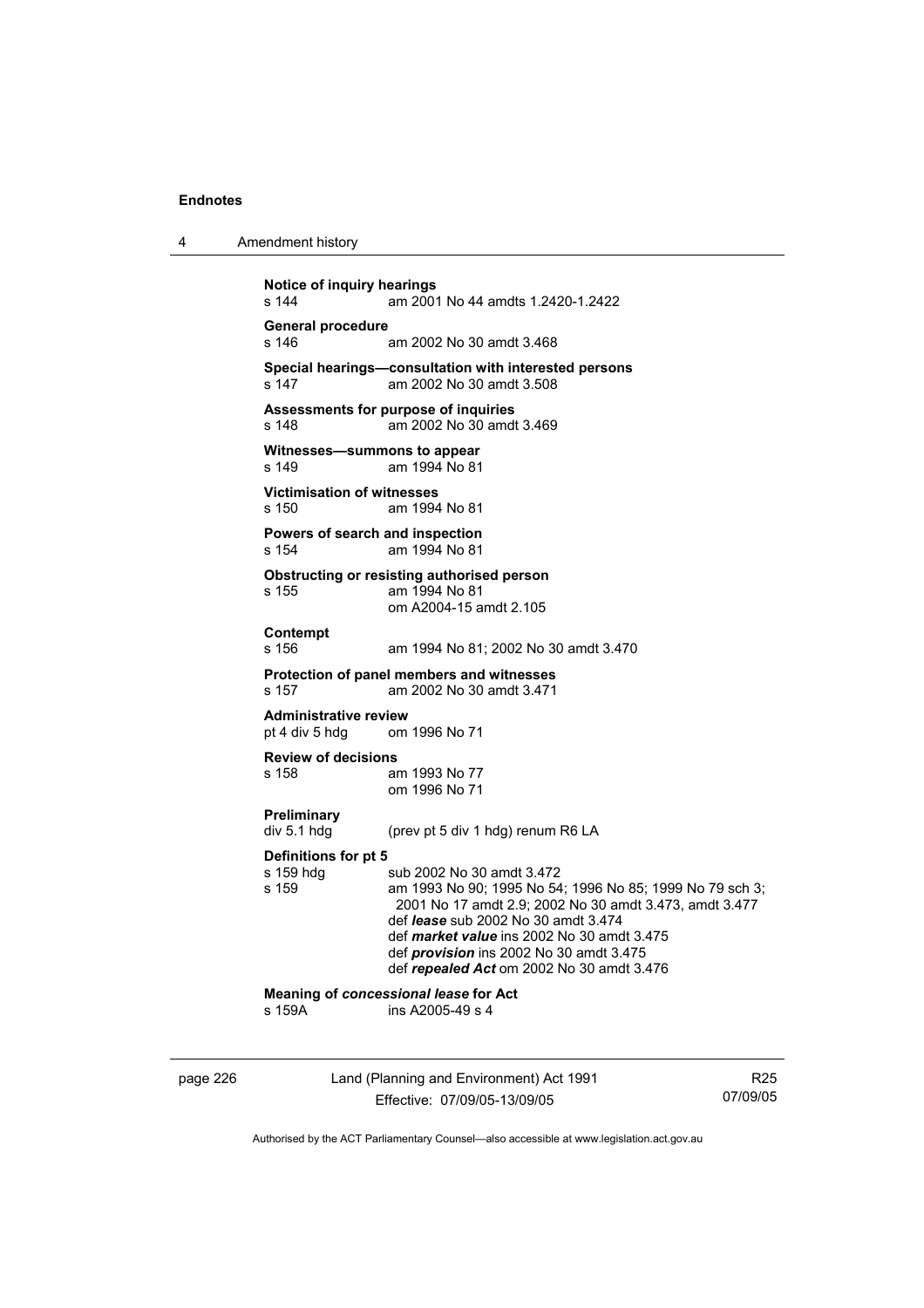| s 160                                    | am A2002-56 amdt 1.36                                                                                                                                                       |
|------------------------------------------|-----------------------------------------------------------------------------------------------------------------------------------------------------------------------------|
| Leases<br>div 5.2 hdg                    | (prev pt 5 div 2 hdg) renum R6 LA                                                                                                                                           |
| <b>Effect qualified</b><br>$s$ 160 $A$   | ins 1999 No 73 s 5                                                                                                                                                          |
| s 160 <sub>B</sub>                       | Planning and land authority may grant leases<br>ins A2002-56 amdt 1.37                                                                                                      |
| <b>Granting of leases</b><br>s 161       | am 1993 No 11; 1996 No 85; 2001 No 44 amdts 1.2423-<br>1.2425; R6 LA (see 2001 No 44 amdt 1.2426); A2002-56<br>amdt 1.38, amdt 1.78                                         |
| <b>Fees for granting leases</b><br>s 162 | om 2001 No 44 amdt 1.2427                                                                                                                                                   |
| s 163                                    | Leases to community organisations<br>am 1993 No 11; 2001 No 44 amdt 1.2428, amdt 1.2429; 2002<br>No 30 amdt 3.478; A2002-56 amdt 1.39, amdt 1.78; ss renum<br><b>R15 LA</b> |
| <b>Special leases</b><br>s 164           | am 1993 No 11; 2001 No 44 amdt 1.2428, amdt 1.2429;<br>A2002-56 amdt 1.40, amdt 1.78; ss renum R15 LA                                                                       |
| s 165                                    | Authority to consider proposed leases<br>am 1993 No 11; 1996 No 39<br>om 1996 No 85                                                                                         |
| s 166                                    | Inquiries and assessments in relation to granting of leases<br>am A2002-56 amdt 1.41, amdt 1.42                                                                             |
| s 166A                                   | Grants of leases after inquiries or assessments<br>ins A2002-56 amdt 1.42                                                                                                   |
| s 167                                    | Eligibility for certain classes of leases<br>am 1996 No 85; 2001 No 44 amdt 1.2428, amdt 1.2429;<br>A2002-56 amdt 1.78                                                      |
| Authority need not grant lease<br>s 168  | sub A2002-56 amdt 1.43                                                                                                                                                      |
| <b>Payment for leases</b><br>s 169       | am 2000 No 37 s 9; A2002-56 amdt 1.78                                                                                                                                       |
| s 170                                    | Failure to accept and execute lease<br>am 2002 No 30 amdt 3.479; A2002-56 amdt 1.78                                                                                         |

R25 07/09/05 Land (Planning and Environment) Act 1991 Effective: 07/09/05-13/09/05

page 227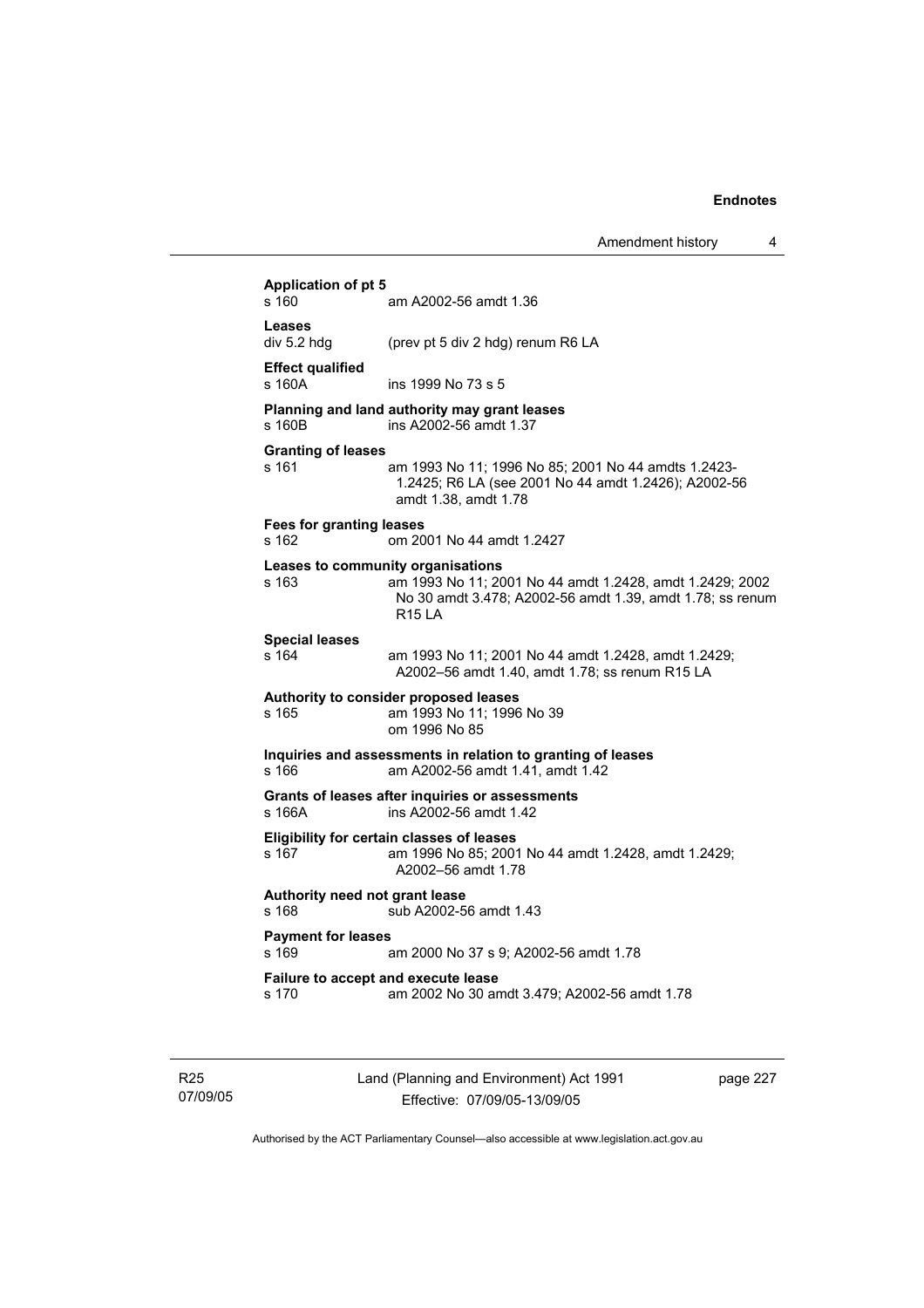4 Amendment history

| page 228 |                                                     | Land (Planning and Environment) Act 1991                                                                                                                                                           | R2 |
|----------|-----------------------------------------------------|----------------------------------------------------------------------------------------------------------------------------------------------------------------------------------------------------|----|
|          | <b>Certificates of compliance</b><br>s 179          | am 1996 No 85; 2001 No 17 amdt 2.11; 2001 No 44<br>amdt 1.2431, amdt 1.2432; R6 LA (see 2001 No 44                                                                                                 |    |
|          | s 178                                               | Refund on lease surrender or termination<br>am 2001 No 44 amdt 1.2428, amdt 1.2429; A2002-56<br>amdt 1.79<br>sub A2004-64 s 4                                                                      |    |
|          | <b>Review of variations of rent</b><br>s 177        | am A2002-56 amdt 1.56, amdt 1.79                                                                                                                                                                   |    |
|          | <b>Variation of rent</b><br>s 176                   | am A2002-56 amdt 1.79                                                                                                                                                                              |    |
|          | Use of land for leased purpose<br>s 175             | am 1996 No 85                                                                                                                                                                                      |    |
|          | Deciding value of improvements<br>s 174             | am 1996 No 85; A2002-56 amdt 1.79                                                                                                                                                                  |    |
|          | s 173                                               | Lessee's rights in relation to improvements<br>am 1996 No 85; A2002-56 amdts 1.50-1.54, amdt 1.78,<br>amdt 1.79; ss renum R12 LA (see A2002-56 amdt 1.55)                                          |    |
|          | s 172C                                              | No right to use, flow and control of water<br>(prev s 172B) ins 1998 No 63<br>renum 2001 No 58 s 101                                                                                               |    |
|          | s 172B                                              | Grant of further lease-community title<br>ins 2001 No 58 s 102<br>am A2002-56 amdt 1.49, amdt 1.78                                                                                                 |    |
|          | <b>Grant of further lease—unit titles</b><br>s 172A | ins 1996 No 85<br>sub 2001 No 17 amdt 2.10<br>am A2002-56 amdt 1.48, amdt 1.78; A2005-20 amdt 3.181                                                                                                |    |
|          | s 172                                               | Grant of further leases for purposes other than residential or rural<br>am 1996 No 85; 2001 No 44 amdt 1.2429; amdt 1.2430<br>sub A2002-56 amdt 1.47                                               |    |
|          | <b>Grant of further rural leases</b><br>s 171A      | ins 1996 No 85<br>am 1999 No 73 s 6; 2001 No 32 s 4, s 5; 2001 No 44<br>amdt 1.2429, amdt 1.2430; R6 LA (see 2001 No 32 s 6);<br>A2002-56 amdt 1.45, amdt 1.46, amdt 1.78; pars, ss renum<br>R15IA |    |
|          | <b>Grant of further residential leases</b><br>s 171 | am 1996 No 85; 2001 No 44 amdt 1.2429, amdt 1.2430<br>sub A2002-56 amdt 1.44                                                                                                                       |    |
|          |                                                     |                                                                                                                                                                                                    |    |

Effective: 07/09/05-13/09/05

R25 07/09/05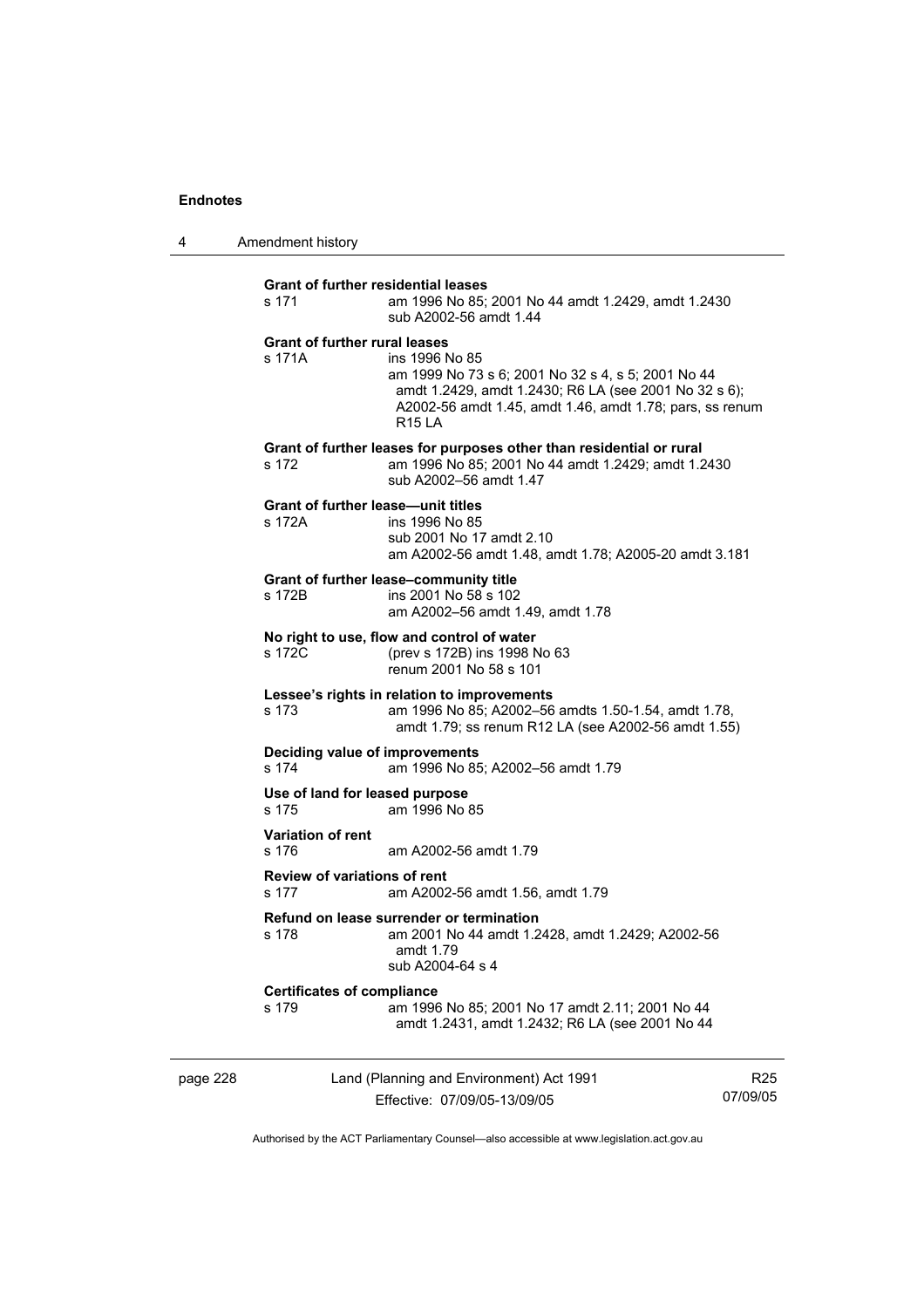Amendment history 4 Land (Planning and Environment) Act 1991 amdt 1.2433); A2002-56 amdt 1.57, amdt 1.79; A2005-37 amdt 1.1 **Transfer of land subject to building and development provision**  s 180 am 1996 No 85; 2001 No 44 amdt 1.2434, amdt 1.2435; A2002–56 amdt 1.58, amdt 1.59, amdt 1.79; A2004-2 amdt 1.31; A2004-64 ss 5-7; ss renum R22 LA (see A2004-64 s 8) **Mortgage of leasehold subject to building and development provision**  s 181 am 1996 No 85 **Power of lessee to sublet part of building or land in certain cases**  s 183 am 1995 No 20 **Variation of leases**  div 5.3 hdg (prev pt 5 div 3 hdg) renum R6 LA **Effect qualified**  s 183A **ins 1999 No 73 s 7 Application to surrender and regrant of leases**  s 184 am 1996 No 62 sub 1996 No 85 **Variation of nominal rent lease—change of use charge**  ins 1996 No 85 am 2001 No 1 s 4; A2002–56 amdt 1.60, amdt 1.79; ss renum R15 LA **New change of use charge formula**  s 184B ins 1996 No 85 am 1998 No 65; 1999 No 40 s 4; 2000 No 14 s 4; 2000 No 49 s 4 om 2001 No 1 s 5 **Change of use charge for variations of nominal rent leases**  s 184C ins 1996 No 85 am 2000 No 49 s 5; 2001 No 1 s 6 sub 2001 No 80 s 3 am A2002–56 amdt 1.79 **Variation of rental leases**  ins 1996 No 85 am A2002–56 amdt 1.61, amdt 1.78 **Advice of rent payable on variation of lease**  s 185 am A2002-56 amdt 1.62, amdt 1.78 **Variation of lease to pay out rent**  s 186 am 1996 No 85; 2001 No 44 amdt 1.2436, amdt 1.2437; A2002–56 amdt 1.79; ss renum R15 LA

R25 07/09/05

Effective: 07/09/05-13/09/05

page 229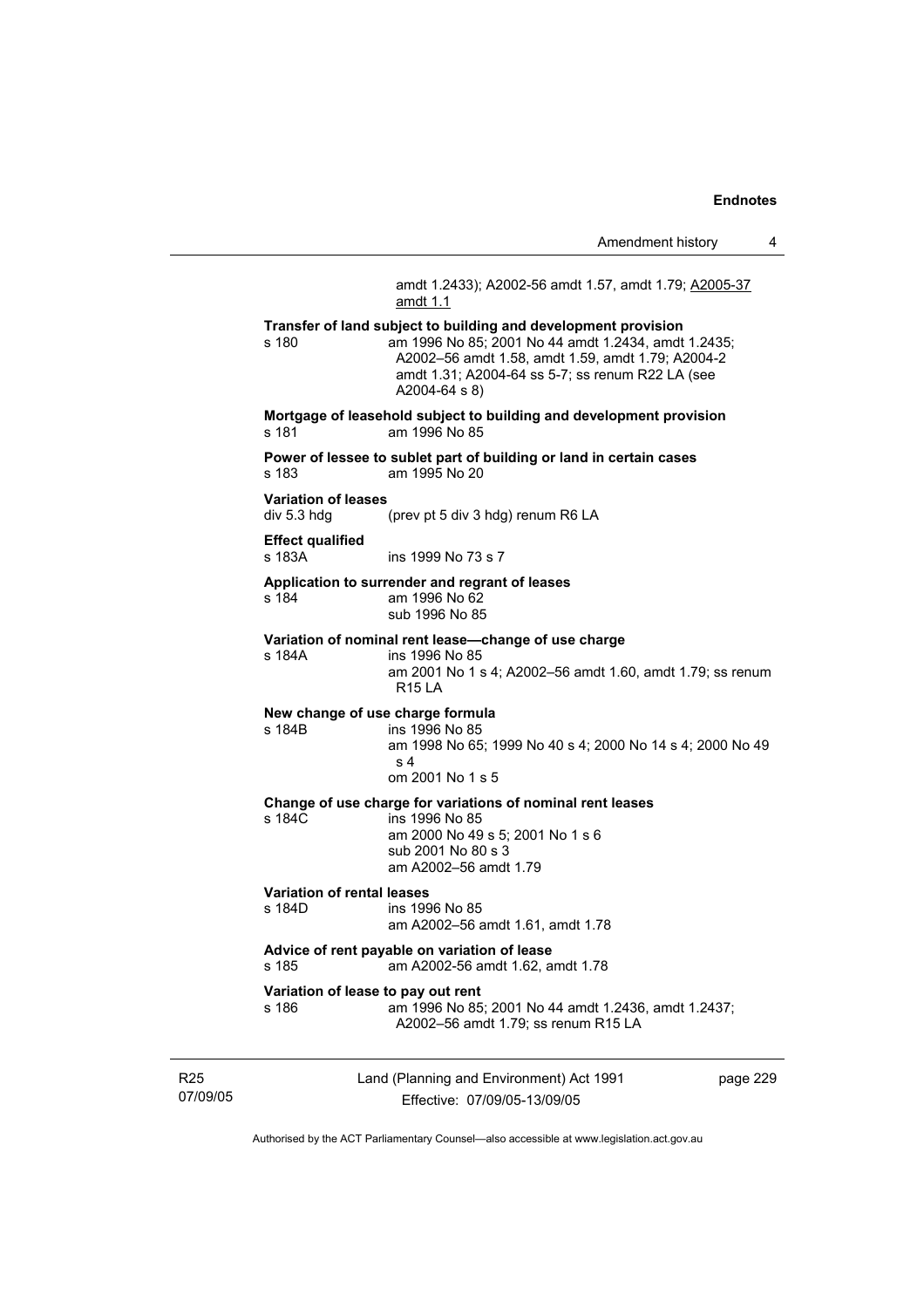4 Amendment history

| No variations to extend term<br>ins 1996 No 85<br>s 186A<br>am A2002-56 amdt 1.78 |                                                                                                                                                                                                                                                                                                                                                                                                                                     |  |
|-----------------------------------------------------------------------------------|-------------------------------------------------------------------------------------------------------------------------------------------------------------------------------------------------------------------------------------------------------------------------------------------------------------------------------------------------------------------------------------------------------------------------------------|--|
| <b>Restrictions on rural leases</b><br>div 5.4 hdg                                | (prev pt 5 div 3AA hdg) ins 1999 No 73 s 8<br>renum R6 LA                                                                                                                                                                                                                                                                                                                                                                           |  |
| Definitions for div 5.4<br>s 186B                                                 | ins 1999 No 73 s 8<br>def <i>dealing</i> ins 1999 No 73 s 8<br>def discharge amount ins 1999 No 73 s 8<br>def earlier index number ins 1999 No 73 s 8<br>def <i>holding period</i> ins 1999 No 73 s 8<br>def <i>index number</i> ins 1999 No 73 s 8<br>def <i>later index number</i> ins 1999 No 73 s 8<br>def long lease ins 1999 No 73 s 8<br>def short lease ins 1999 No 73 s 8<br>def special Pialligo lease ins 1999 No 73 s 8 |  |
| <b>Land management agreements</b><br>s 186C                                       | ins 1999 No 73 s 8<br>am 2001 No 44 amdt 1.2438, amdt 1.2439; A2002-56<br>amdt 1.63, amdt 1.64, amdt 1.78; A2004-42 amdt 1.6                                                                                                                                                                                                                                                                                                        |  |
| Dealings with rural leases<br>s 186D                                              | ins 1999 No 73 s 8<br>am 2001 No 32 s 7; R6 LA (see 2001 No 32 s 8); A2002-56<br>amdt 1.65, amdt 1.78; A2003-14 amdt 1.67, amdt 1.68                                                                                                                                                                                                                                                                                                |  |
| Discharge amount<br>s 186F                                                        | ins 1999 No 73 s 8<br>am A2003-34 amdt 2.2                                                                                                                                                                                                                                                                                                                                                                                          |  |
| s 186F                                                                            | Discharge amount-special Pialligo leases<br>ins 1999 No 73 s 8<br>am 2001 No 56 amdt 3.434                                                                                                                                                                                                                                                                                                                                          |  |
| <b>Index numbers</b><br>s 186G                                                    | ins 1999 No 73 s 8                                                                                                                                                                                                                                                                                                                                                                                                                  |  |
| No subdivision or consolidation<br>s 186H                                         | ins 1999 No 73 s 8<br>am A2002-56 amdt 1.78                                                                                                                                                                                                                                                                                                                                                                                         |  |
| <b>Consolidation and subdivision</b><br>div 5.5 hdg                               | (prev pt 5 div 3A hdg) ins 1996 No 85<br>renum R6   A                                                                                                                                                                                                                                                                                                                                                                               |  |

page 230 Land (Planning and Environment) Act 1991 Effective: 07/09/05-13/09/05

R25 07/09/05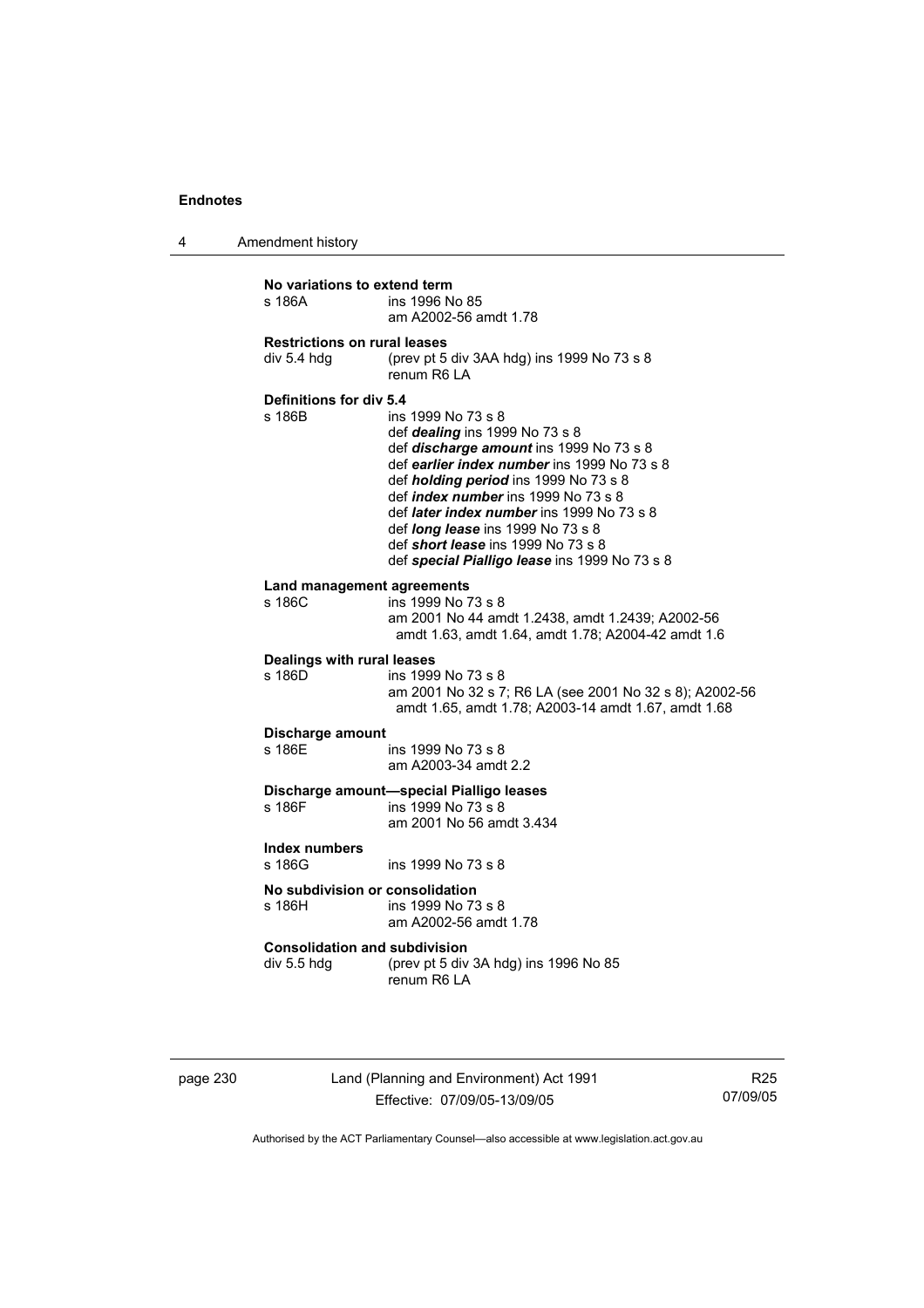|                             | <b>Effect qualified</b>               |                                                                                                                                                               |          |
|-----------------------------|---------------------------------------|---------------------------------------------------------------------------------------------------------------------------------------------------------------|----------|
|                             | s 187AA                               | ins as s 187A 1999 No 73 s 9<br>renum 2000 No 80 amdt 3.8                                                                                                     |          |
|                             | s 187                                 | Application-nominal rent leases of territory land<br>om 1993 No 75<br>ins 1996 No 85                                                                          |          |
|                             | s 187A                                | Consolidation and subdivision-change of use charge<br>ins 1996 No 85<br>am 2001 No 1 s 7; A2002-56 amdt 1.66, amdt 1.79; ss renum<br><b>R15 LA</b>            |          |
|                             | s 187B                                | New change of use charge formula<br>ins 1996 No 85<br>am 1998 No 65; 1999 No 40 s 5; 2000 No 14 s 5; 2000 No 49<br>s 6<br>om 2001 No 1 s 8                    |          |
|                             | s 187C                                | Change of use charge for consolidations and subdivisions<br>ins 1996 No 85<br>am 2000 No 49 s 7; 2001 No 1 s 9<br>sub 2001 No 80 s 4<br>am A2002-56 amdt 1.79 |          |
|                             | Recovery of land<br>div 5.6 hdg       | (prev pt 5 div 4 hdg) renum R6 LA                                                                                                                             |          |
|                             | <b>Termination of leases</b><br>s 188 | am 1996 No 85; A2002-56 amdt 1.67, amdt 1.78, amdt 1.79;<br>ss renum R15 LA                                                                                   |          |
|                             | How land may be recovered<br>s 189    | sub A2002-56 amdt 1.68                                                                                                                                        |          |
|                             | Evidence of ending of lease<br>s 190  | sub A2002-56 amdt 1.68                                                                                                                                        |          |
|                             | <b>Public land</b><br>div 5.7 hdg     | (prev pt 5 div 5 hdg) renum R6 LA                                                                                                                             |          |
|                             | Preliminary<br>sdiv $5.7.1$ hdg       | (prev pt 5 div 5 sdiv A hdg) renum R6 LA                                                                                                                      |          |
|                             | Definitions for div 5.7<br>s 191 hdg  | sub 2002 No 30 amdt 3.480                                                                                                                                     |          |
|                             | <b>Public land</b><br>sdiv 5.7.2 hdg  | (prev pt 5 div 5 sdiv B hdg) renum R6 LA                                                                                                                      |          |
|                             | s 192 hdg<br>s 192                    | Recommendations to planning and land authority<br>am A2002-56 amdt 1.69<br>am 1996 No 85; A2002-56 amdt 1.70                                                  |          |
| R <sub>25</sub><br>07/09/05 |                                       | Land (Planning and Environment) Act 1991<br>Effective: 07/09/05-13/09/05                                                                                      | page 231 |

Authorised by the ACT Parliamentary Counsel—also accessible at www.legislation.act.gov.au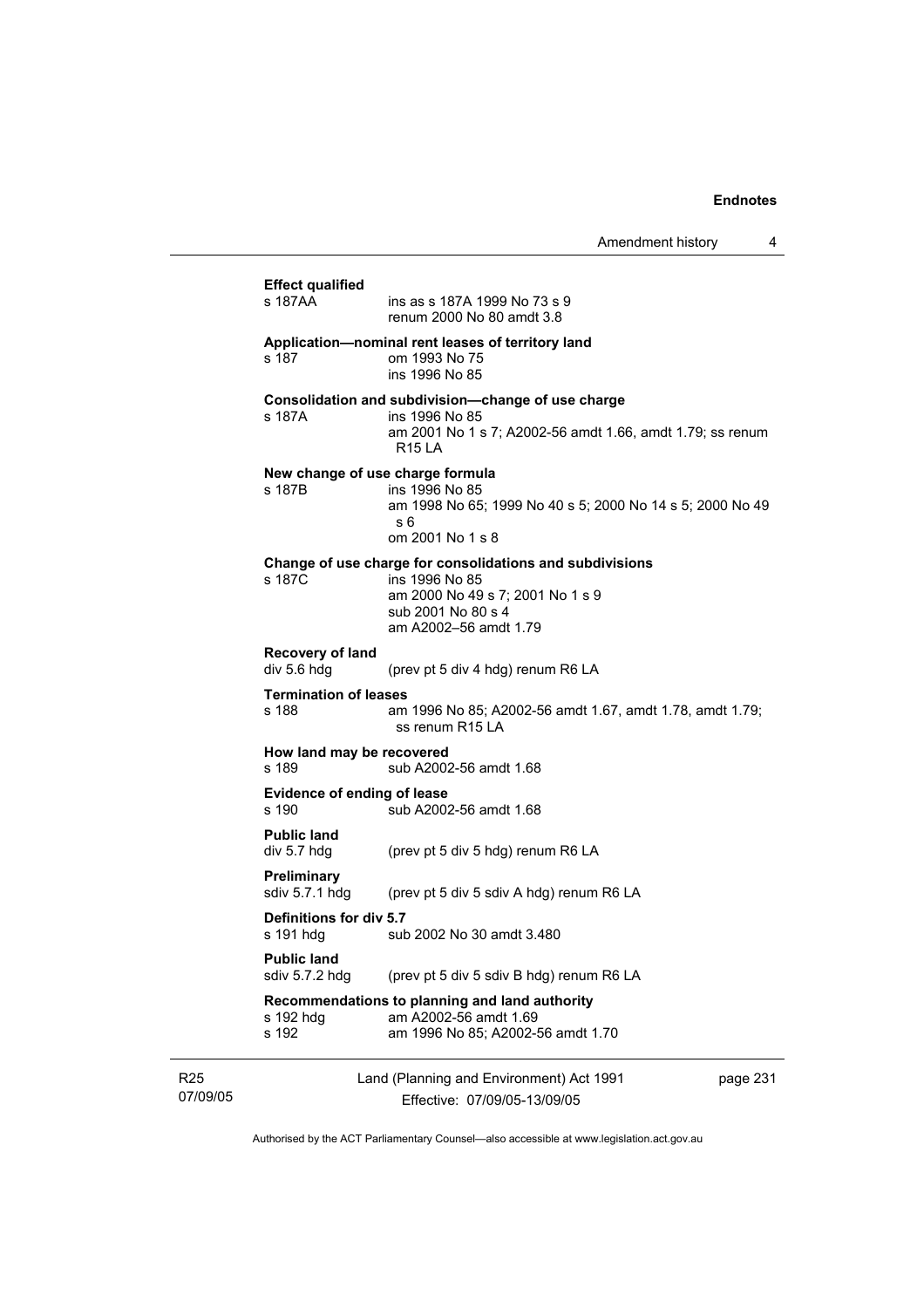|  | Amendment history |
|--|-------------------|
|--|-------------------|

```
Management of public land<br>sdiv 5.7.3 hda (prev pt 5
                 (prev pt 5 div 5 sdiv C hdg) renum R6 LA
Reserved areas 
s 193 am 1996 No 85; A2004-57 amdt 1.23 
Management objectives 
s 195 am 2001 No 44 amdt 1.2440; 2002 No 30 amdt 3.481 
Plans of management 
sdiv 5.7.4 hdg (prev pt 5 div 5 sdiv D hdg) renum R6 LA 
Public consultation 
                 am 2001 No 44 amdt 1.2441, amdt 1.2442
Minister's powers 
s 204 am 2001 No 44 amdts 1.2443-1.2446 
Referral back to conservator 
s 205 am 2001 No 44 amdt 1.2447, amdt 1.2448 
Notice of revival of deferred draft plan of management 
s 206 sub 2001 No 44 amdt 1.2449 
Notification, presentation, disallowance and date of effect 
s 207 am 2001 No 44 amdt 1.2450, amdt 1.2451 
Leases and licences 
sdiv 5.7.5 hdg (prev pt 5 div 5 sdiv E hdg) renum R6 LA 
Leases—generally 
s 208 am A2002-56 amdt 1.78 
Grant of leases 
s 209 am 1993 No 11, A2002-56 amdt 1.71 
Licences 
s 210 am 1992 No 32; 1996 No 71; 2001 No 44 amdts 1.2452-
                  1.2454; A2002-56 amdt 1.78; A2003-34 s 4, s 5 
Miner's rights in relation to public land 
s 211 am 2002 No 30 amdt 3.482 
Administrative review 
pt 5 div 6 hdg om 1996 No 71 
Notice of decisions 
s 212 am 1993 No 77 
                  om 1996 No 71 
Review by appeals board 
s 213 sub 1993 No 77
                  om 1996 No 71
```
page 232 Land (Planning and Environment) Act 1991 Effective: 07/09/05-13/09/05

R25 07/09/05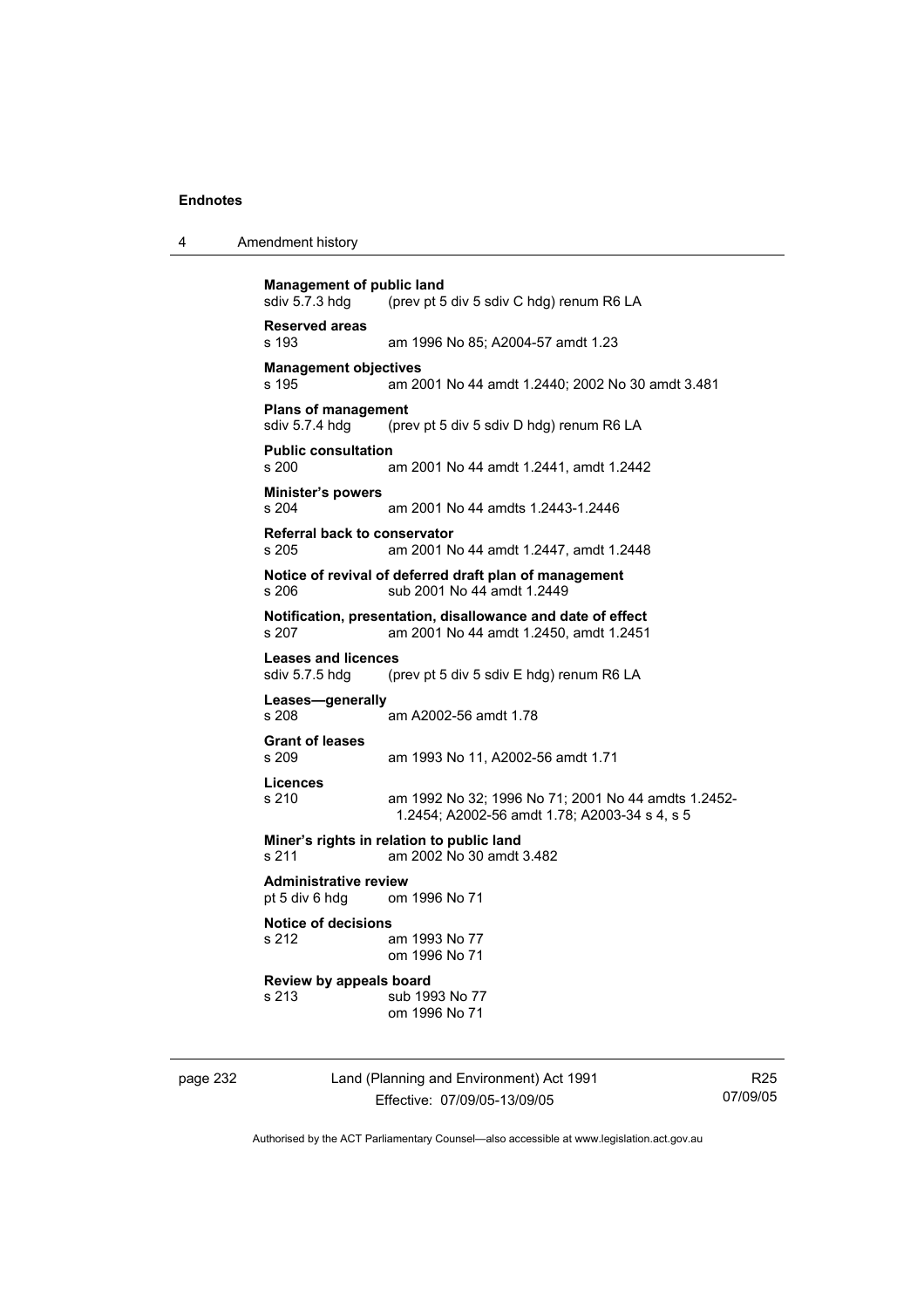|                             | s 213A                                          | Notice of decisions under s 174, s 177, s 178 or s 184<br>ins 1993 No 77<br>am 1994 No 60<br>om 1996 No 71                                                                                   |
|-----------------------------|-------------------------------------------------|----------------------------------------------------------------------------------------------------------------------------------------------------------------------------------------------|
|                             | s 213B                                          | Review by administrative appeals tribunal<br>ins 1993 No 77<br>om 1996 No 71                                                                                                                 |
|                             | s 214                                           | Lessee may surrender lease or part of lease<br>am A2002-56 amdt 1.72, amdt 1.78                                                                                                              |
|                             | <b>Miscellaneous</b><br>div 5.8 hdg             | (prev pt 5 div 7 hdg) renum R6 LA                                                                                                                                                            |
|                             | s 215                                           | Reduction of rent and relief from provisions of lease<br>sub 2002 No 30 amdt 3.483<br>am A2002-56 amdt 1.78                                                                                  |
|                             | s 216                                           | Access to leased land from roads and road related areas<br>am 1996 No 85<br>sub 1999 No 79 sch 3<br>am A2002-56 amdt 1.73, amdt 1.74, amdt 1.78; ss renum R12<br>LA (see A2002-56 amdt 1.75) |
|                             | <b>Notification of certain leases</b><br>s 216A | ins 1993 No 11<br>am 1996 No 85<br>sub 2002 No 30 amdt 3.484<br>am 2002 No 39 amdt 1.4<br>sub A2002-56 amdt 1.76                                                                             |
|                             | s 217                                           | Licences in relation to land that is not public land<br>am 2001 No 44 amdts 1.2455-1.2457<br>am A2002-56 amdt 1.78; A2003-34 s 6, s 7                                                        |
|                             | <b>Rights to extract minerals</b><br>s 219      | am A2002-56 amdt 1.78                                                                                                                                                                        |
|                             | s 221                                           | False or misleading statements in relation to leases<br>am 1994 No 81<br>sub A2002-56 amdt 1.77<br>om A2004-15 amdt 2.105                                                                    |
|                             | <b>Preliminary</b><br>div 6.1 hda               | (prev pt 6 div 1 hdg) renum R6 LA                                                                                                                                                            |
|                             | Definitions for pt 6<br>s 222 hdg<br>s 222      | sub 2002 No 30 amdt 3.485<br>am 1996 No 85; 1997 No 116; 2000 No 37 s 10; 2002 No 30<br>amdt 3.486, amdt 3.491<br>def approval sub A2002-56 amdt 1.80                                        |
| R <sub>25</sub><br>07/09/05 |                                                 | Land (Planning and Environment) Act 1991<br>page 233<br>Effective: 07/09/05-13/09/05                                                                                                         |

Authorised by the ACT Parliamentary Counsel—also accessible at www.legislation.act.gov.au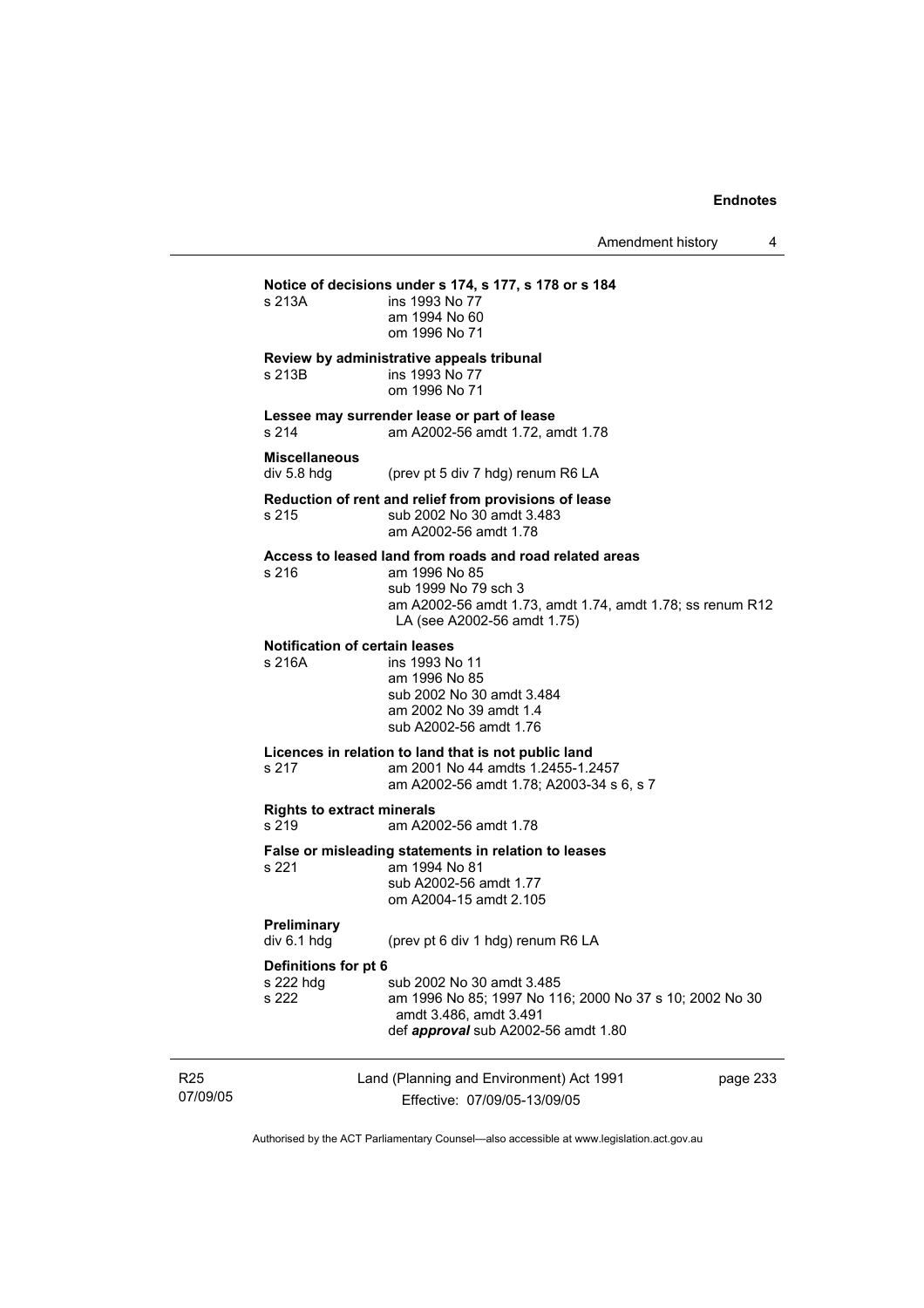4 Amendment history

|                                                                                     | def <b>building work</b> sub 2002 No 30 amdt 3.487; A2004-13<br>amdt 2.73<br>def consolidation sub 2002 No 30 amdt 3.487<br>def <b>development</b> am A2003-34 amdt 1.4; pars renum R15 LA;<br>A2004-57 amdt 1.24<br>def Executive ins 2002 No 30 amdt 3.488<br>def <i>inspector</i> ins A2003-34 amdt 2.3<br>def lease sub 2002 No 30 amdt 3.489<br>def <i>lessee</i> sub 2002 No 30 amdt 3.489<br>def order sub A2003-34 amdt 1.5<br>def original decision ins A2002-56 amdt 1.81<br>def <i>prohibition notice</i> ins A2003-34 amdt 1.6<br>def relevant authority sub A2002-56 amdt 1.82<br>def subdivision sub 2002 No 30 amdt 3.489<br>def variation ins 2002 No 30 amdt 3.490 |  |
|-------------------------------------------------------------------------------------|-------------------------------------------------------------------------------------------------------------------------------------------------------------------------------------------------------------------------------------------------------------------------------------------------------------------------------------------------------------------------------------------------------------------------------------------------------------------------------------------------------------------------------------------------------------------------------------------------------------------------------------------------------------------------------------|--|
|                                                                                     |                                                                                                                                                                                                                                                                                                                                                                                                                                                                                                                                                                                                                                                                                     |  |
| Meaning of variation for pt 6<br>s 223                                              | om 1996 No 85<br>ins 2002 No 30 amdt 3.492                                                                                                                                                                                                                                                                                                                                                                                                                                                                                                                                                                                                                                          |  |
| <b>Approvals</b><br>div 6.2 hdg                                                     | (prev pt 6 div 2 hdg) renum R6 LA                                                                                                                                                                                                                                                                                                                                                                                                                                                                                                                                                                                                                                                   |  |
| Preliminary<br>pt 6 div 2 sdiv A hdg om 1996 No 85                                  |                                                                                                                                                                                                                                                                                                                                                                                                                                                                                                                                                                                                                                                                                     |  |
| Interpretation<br>s 224                                                             | om 1996 No 85                                                                                                                                                                                                                                                                                                                                                                                                                                                                                                                                                                                                                                                                       |  |
| General<br>sdiv 6.2.1 hdg                                                           | (prev pt 6 div 2 sdiv B hdg) renum R6 LA                                                                                                                                                                                                                                                                                                                                                                                                                                                                                                                                                                                                                                            |  |
| Offence-development<br>s 225                                                        | am 1996 No 85                                                                                                                                                                                                                                                                                                                                                                                                                                                                                                                                                                                                                                                                       |  |
|                                                                                     |                                                                                                                                                                                                                                                                                                                                                                                                                                                                                                                                                                                                                                                                                     |  |
| s 226                                                                               | Application to undertake development<br>am 1996 No 85; 1999 No 73 s 10; 2001 No 44 amdts 1.2458-<br>1.2460; 2001 No 73 s 4, s 5; 2001 No 80 ss 5-7; R6 LA (see<br>2001 No 44 amdt 1.2461 and 2001 No 73 s 6); A2002-56<br>amdts 1.83-1.85, amdt 1.133, amdt. 1.134                                                                                                                                                                                                                                                                                                                                                                                                                  |  |
| Register of applications, approvals, orders and lease and development<br>conditions |                                                                                                                                                                                                                                                                                                                                                                                                                                                                                                                                                                                                                                                                                     |  |
| s 227 hdg                                                                           | sub 2000 No 37 s 11                                                                                                                                                                                                                                                                                                                                                                                                                                                                                                                                                                                                                                                                 |  |
| s 227                                                                               | am 2000 No 37 s 11; 2001 No 44 amdt 1.2462, amdt 1.2463;<br>R6 LA (see 2001 No 44 amdt 1.2464); A2002-56 amdt 1.86,<br>amdt 1.87, amdt 1.134; A2004-57 amdt 1.25; pars renum<br>R23 LA (see A2004-57 amdt 1.26)                                                                                                                                                                                                                                                                                                                                                                                                                                                                     |  |
| s 228                                                                               | Restrictions on inspection of applications<br>am 1996 No 85; A2002-56 amdt 1.88, amdt 1.134                                                                                                                                                                                                                                                                                                                                                                                                                                                                                                                                                                                         |  |
|                                                                                     |                                                                                                                                                                                                                                                                                                                                                                                                                                                                                                                                                                                                                                                                                     |  |

Authorised by the ACT Parliamentary Counsel—also accessible at www.legislation.act.gov.au

R25 07/09/05

Effective: 07/09/05-13/09/05

page 234 Land (Planning and Environment) Act 1991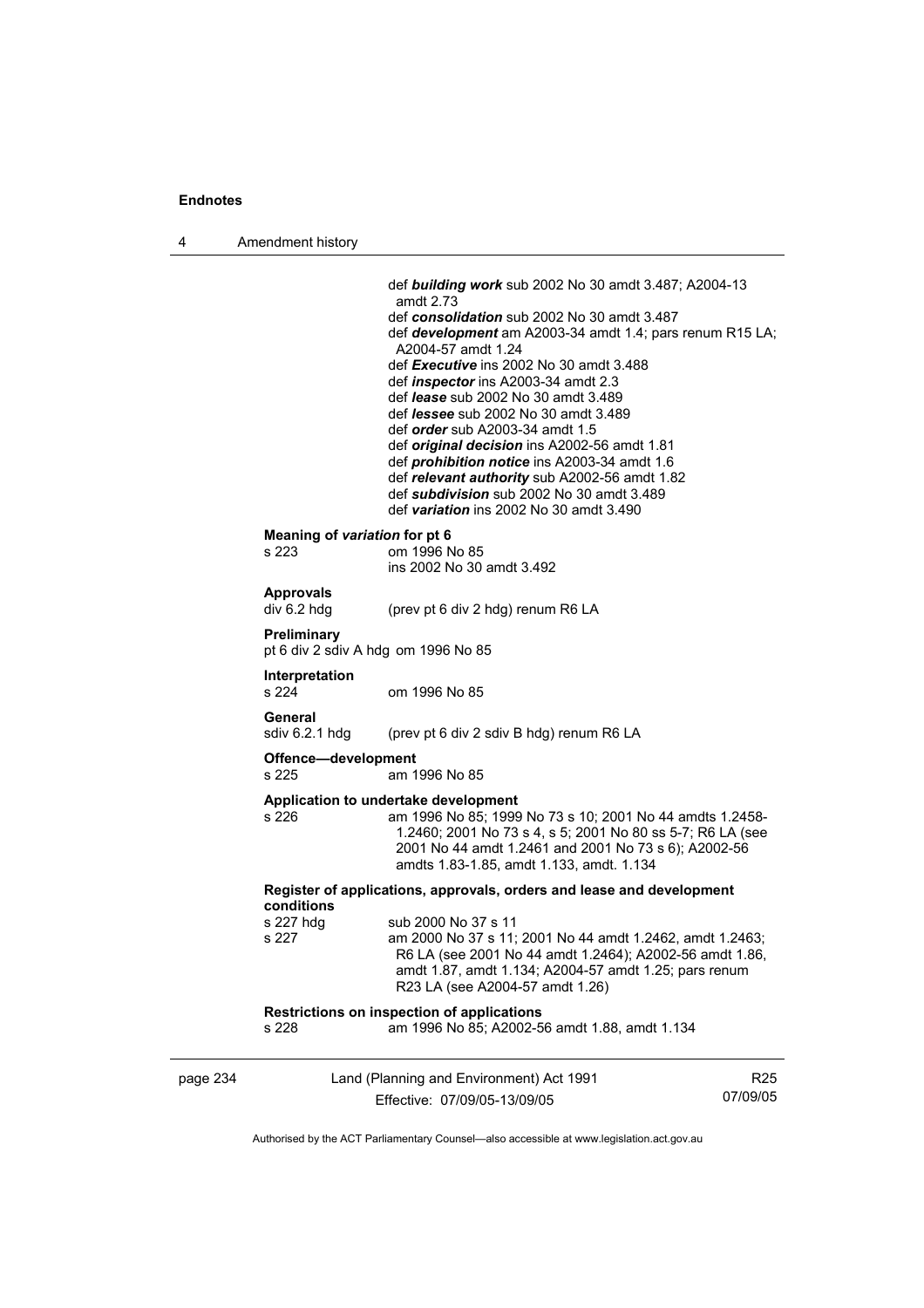| Amendment history |  |
|-------------------|--|
|-------------------|--|

#### **Notice of application**

| s 229                                                                                        | am 1993 No 90; 1995 No 54; 1996 No 71; 1996 No 85; 1997<br>No 93; 2000 No 37 s 12; 2001 No 20 s 54; 2002 No 30<br>amdt 3.508; A2002-56 amdt 1.89, amdt 1.134; A2003-30<br>amdt 1.3; ss renum R15 LA; A2004-57 amdt 1.27                                                                                                                              |  |
|----------------------------------------------------------------------------------------------|------------------------------------------------------------------------------------------------------------------------------------------------------------------------------------------------------------------------------------------------------------------------------------------------------------------------------------------------------|--|
| s 229A hdg<br>s 229A                                                                         | Direction that applications to be submitted to Minister<br>sub 2001 No 44 amdt 1.2465<br>ins 1996 No 85<br>am 1999 No 87 s 3; 2001 No 44 amdts 1.2466-1.2472; R6 LA<br>(see 2001 No 44 amdt 1.2473); 2002 No 30 amdt 3.493,<br>amdt 3.494<br>sub A2002-56 amdt 1.90<br>am A2004-57 amdt 1.28, amdt 1.29; ss renum R23 LA (see<br>A2004-57 amdt 1.30) |  |
| s 229B                                                                                       | Minister may decide some applications<br>ins A2002-56 amdt 1.90<br>am A2004-27 s 16; A2004-57 amdt 1.31                                                                                                                                                                                                                                              |  |
| <b>Approvals</b><br>s 230                                                                    | am 1993 No 77; 1996 No 71<br>sub 1996 No 85<br>am 2000 No 37 s 13                                                                                                                                                                                                                                                                                    |  |
| s 231                                                                                        | Matters to be considered by relevant authority<br>am 1996 No 85; 2002 No 30 amdt 3.495; A2002-56 amdt 1.91,<br>amdt 1.134, amdt 1.135; A2004-27 s 17<br>sub A2004-57 amdt 1.32                                                                                                                                                                       |  |
| Duty of applicants<br>s 232                                                                  | am 2001 No 44 amdt 1.2474, amdt 1.2475; 2002 No 30<br>amdt 3.508; A2002-56 amdt 1.92-1.94, amdt 1.134; ss renum<br>R12 La (see A2002-56 amdt 1.95)                                                                                                                                                                                                   |  |
| <b>More information</b><br>s 233                                                             | am 1996 No 85; A2002-56 amdt 1.135                                                                                                                                                                                                                                                                                                                   |  |
| Effect of failure to give further information<br>s 234<br>am 1996 No 85; A2002-56 amdt 1.135 |                                                                                                                                                                                                                                                                                                                                                      |  |
| Duties of concurring authorities<br>s 235                                                    | am 1996 No 39<br>om 1996 No 85                                                                                                                                                                                                                                                                                                                       |  |
| <b>Objections</b><br>sdiv 6.2.2 hdg                                                          | (prev pt 6 div 2 sdiv C hdg) renum R6 LA                                                                                                                                                                                                                                                                                                             |  |
|                                                                                              |                                                                                                                                                                                                                                                                                                                                                      |  |

R25 07/09/05 Land (Planning and Environment) Act 1991 Effective: 07/09/05-13/09/05

page 235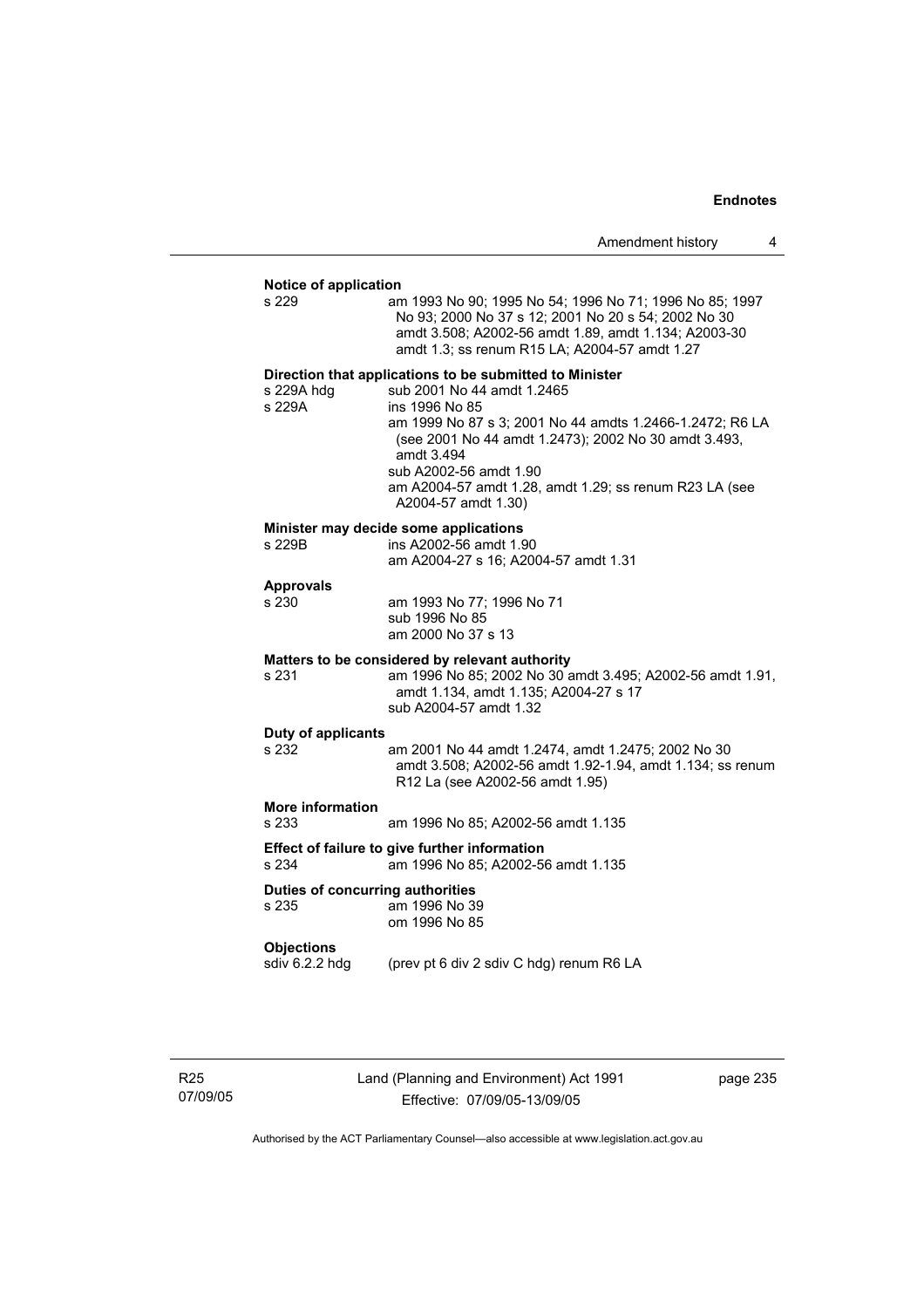4 Amendment history **Objections—general**  s 237 am 1996 No 85; 1997 No 116; 2000 No 37 s 14; A2002-56 amdt 1.96, amdt 1.134; ss renum R12 LA (see A2002-56 amdt 1.97) **Inspection of objections**  s 238 am 1993 No 77; 1996 No 71; A2002-56 amdt 1.134 **Identity of objectors**  s 239 am A2002-56 amdt 1.98, amdt 1.134 **Circumstances in which Executive approves applications, other than lease variations, subdivisions, consolidations**  s 240 om 1996 No 85 **Circumstances in which Executive approves applications for lease variations, subdivisions, consolidations**  s 241 om 1996 No 85 Approvals<br>sdiv 6.2.3 hdg (prev pt 6 div 2 sdiv D hdg) renum R6 LA **Approvals—notices to applicants and registrar-general**  s 242 am 1992 No 32; 1993 No 64 sub 1996 No 85; A2002-56 amdt 1.99 **Notification of approval or refusal of application**<br>s 243 am 1993 No 77; 1996 Nos 71 ar am 1993 No 77; 1996 Nos 71 and 85; 2000 No 37 s 15; A2002-56 amdt 1.100, amdt 1.101, amdt 1.135; ss renum R12 LA (see A2002-56 amdt 1.102) **Notification if more than 1 objector**  s 244 am 1996 No 85; A2002-56 amdt 1.103, amdt 1.134 **Notice of decision to heritage council**  s 244A ins A2004-57 amdt 1.33 **Conditional approvals**  s 245 am 1996 No 85; 2001 No 80 s 8, s 9; A2002-56 amdt 1.104-1.106, amdt 1.134; pars renum R15 LA; A2004-57 amdt 1.34 **Reconsideration of applications for approval**  sdiv 6.2.4 hdg ins A2002-56 amdt 1.107 **Definitions for sdiv 6.2.4**  ins A2002-56 amdt 1.107 def *new application* ins A2002-56 amdt 1.107 def *original application* ins A2002-56 amdt 1.107 def *original decision* ins A2002-56 amdt 1.107

page 236 Land (Planning and Environment) Act 1991 Effective: 07/09/05-13/09/05

R25 07/09/05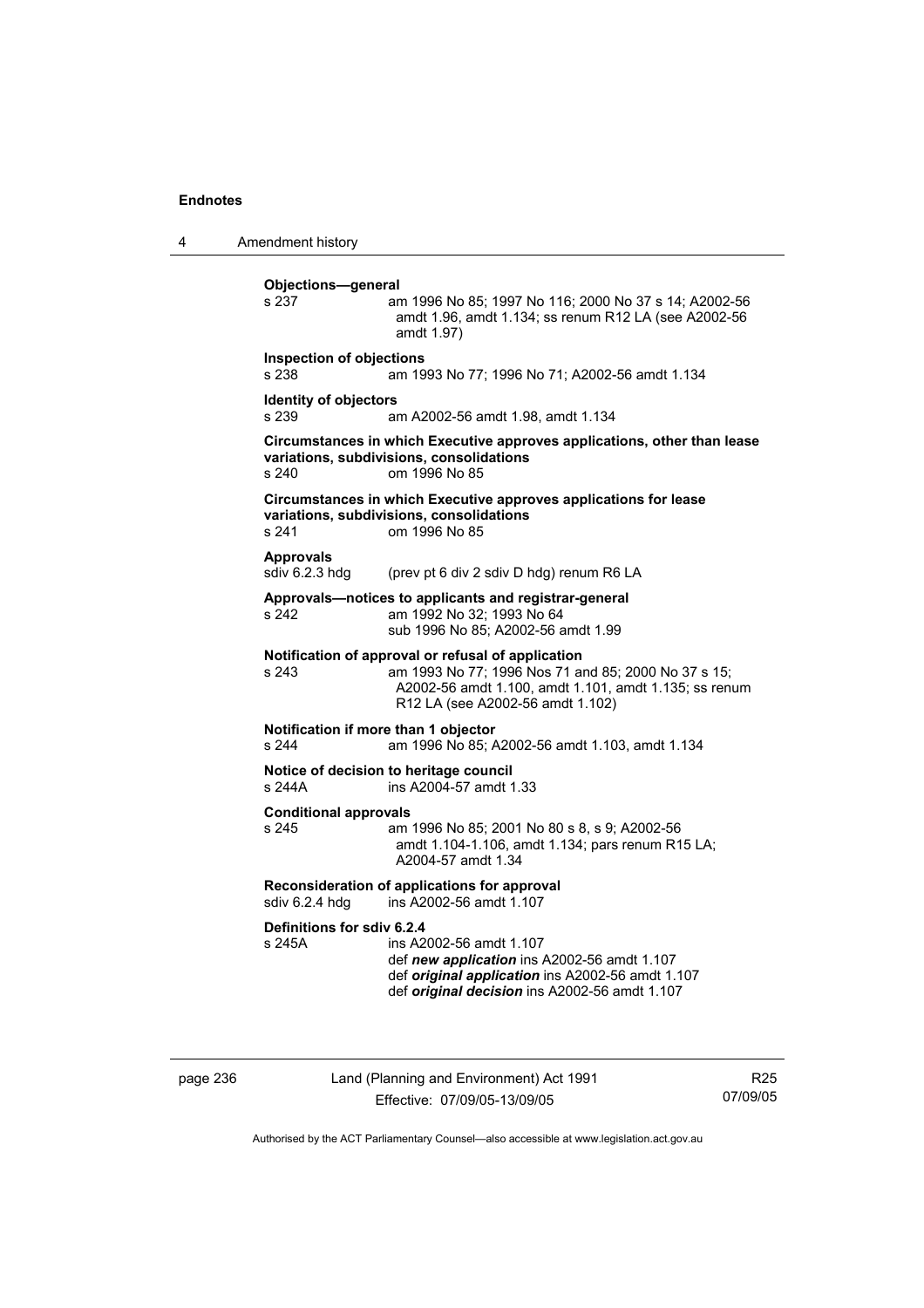**Applications for reconsideration**  om 1996 No 85 ins A2002-56 amdt 1.107 am A2003-30 amdt 1.4 **Reconsideration of decisions**  s 246A ins A2002-56 amdt 1.107 **No action by planning and land authority within time**  s 246B ins A2002-56 amdt 1.107 **Notice of decision on reconsideration**  s 246C ins A2002-56 amdt 1.107 **Approvals—miscellaneous**  ins A2002-56 amdt 1.107 **Minor amendments**  s 247 am 1996 No 85; 2002 No 30 amdt 3.508; 2002 No 37 ss 4-6; ss (4), (5) om R10 LA; pars renum R10 LA; A2002-56 amdt 1.108, amdt 1.135 **Corrections**  s 248 am 1996 No 85; A2002-56 amdt 1.109 **When approvals take effect**  sub 1993 No 77 am 1996 No 71; 1996 No 85; 2002 No 30 amdt 3.496 sub A2002-56 amdt 1.110 **Execution of approvals for variations of leases**  s 250 sub 1996 No 85 am A2002-56 amdt 1.133 **End of approvals**  s 251 am 1996 No 85; A2002-56 amdt 1.111 **Extension of time**  s 252 am 1996 No 85; A2002-56 amdt 1.134 **Revocation of approval**  s 253 am A2002-56 amdt 1.112; A2004-57 amdt 1.35 **Powers of Supreme Court**<br>sdiv 6.2.6 hdg ins A200 ins A2003-34 amdt 1.7 **Injunctions to require compliance with approvals**  ins A2003-34 amdt 1.7 **Orders**  (prev pt 6 div 3 hdg) renum R6 LA sub A2003-34 s 8

R25 07/09/05 Land (Planning and Environment) Act 1991 Effective: 07/09/05-13/09/05

page 237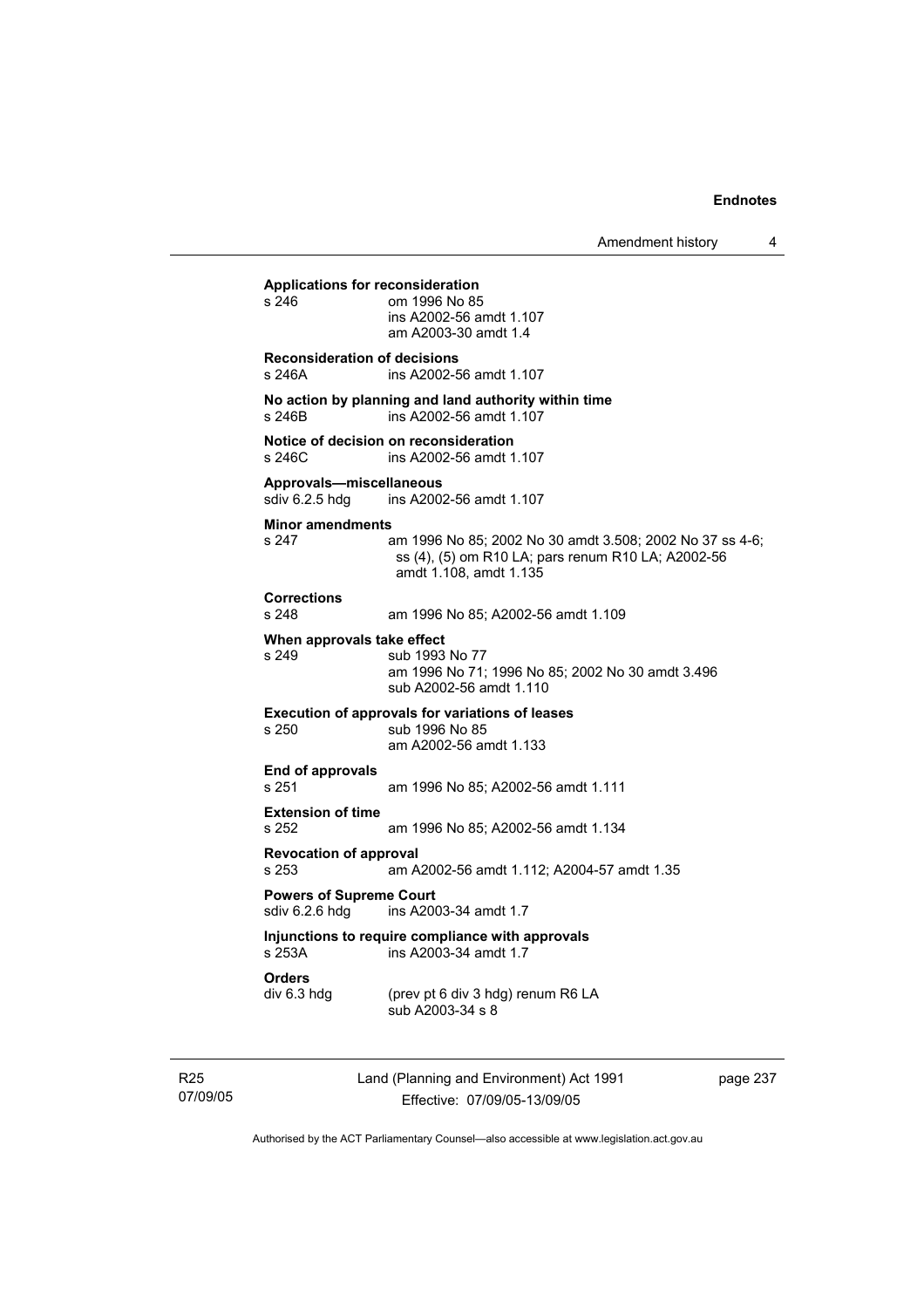4 Amendment history

**Making of orders**  ins A2003-34 s 8 **Applications to planning and land authority for orders**  s 254 om 1996 No 85 ins 1997 No 7 am 2001 No 44 amdt 1.2476-1.2478; A2002-56 amdt 1.113 sub A2003-34 s 8 am A2004-57 amdt 1.36; pars renum R23 LA (see A2004-57 amdt 1.37); A2005-21 amdt 1.1 **Decision on application to planning and land authority for order**  s 254A ins A2003-34 s 8 am A2005-21 amdt 1.3 **Proposed orders on planning and land authority's own initiative**  s 255 sub A2003-34 s 8 am A2004-57 amdt 1.38; pars renum R23 LA (see A2004-57 amdt 1.39) ; A2005-21 amdt 1.4 **Decision on proposed order on planning and land authority's own initiative**  s 256 am 1993 No 77; 1996 No 71; 1996 No 83; 1996 No 85; 1997 No 7; 1999 No 73 s 11; 1999 No 79 sch 3; 2001 No 44 amdt 1.2479; 2002 No 30 amdt 3.508; A2002-56 amdts 1.114-1.117, amdt 1.134 sub A2003-34 s 8 **Effect of certain orders**  s 256A ins 1997 No 7 om A2003-34 s 8 **Content of orders**  am 1993 Nos 64 and 77; 1996 No 71; 2002 No 30 amdt 3.508; A2002-56 amdt 1.118, amdt 1.119, amdt 1.134 sub A2003-34 s 8 **Notice of making orders**  s 257A ins A2003-34 s 8 am A2005-21 amdt 1.6 **Who is bound by an order?**  s 257B ins A2003-34 s 8 **Contravening orders**  s 258 am 1993 No 77; 1996 No 71; A2002-56 amdt 1.120 sub A2003-34 s 8 **Ending of orders**  s 258A ins A2003-34 s 8 **Notice ending orders**   $ins A2003-34 s 8$ 

page 238 Land (Planning and Environment) Act 1991 Effective: 07/09/05-13/09/05

R25 07/09/05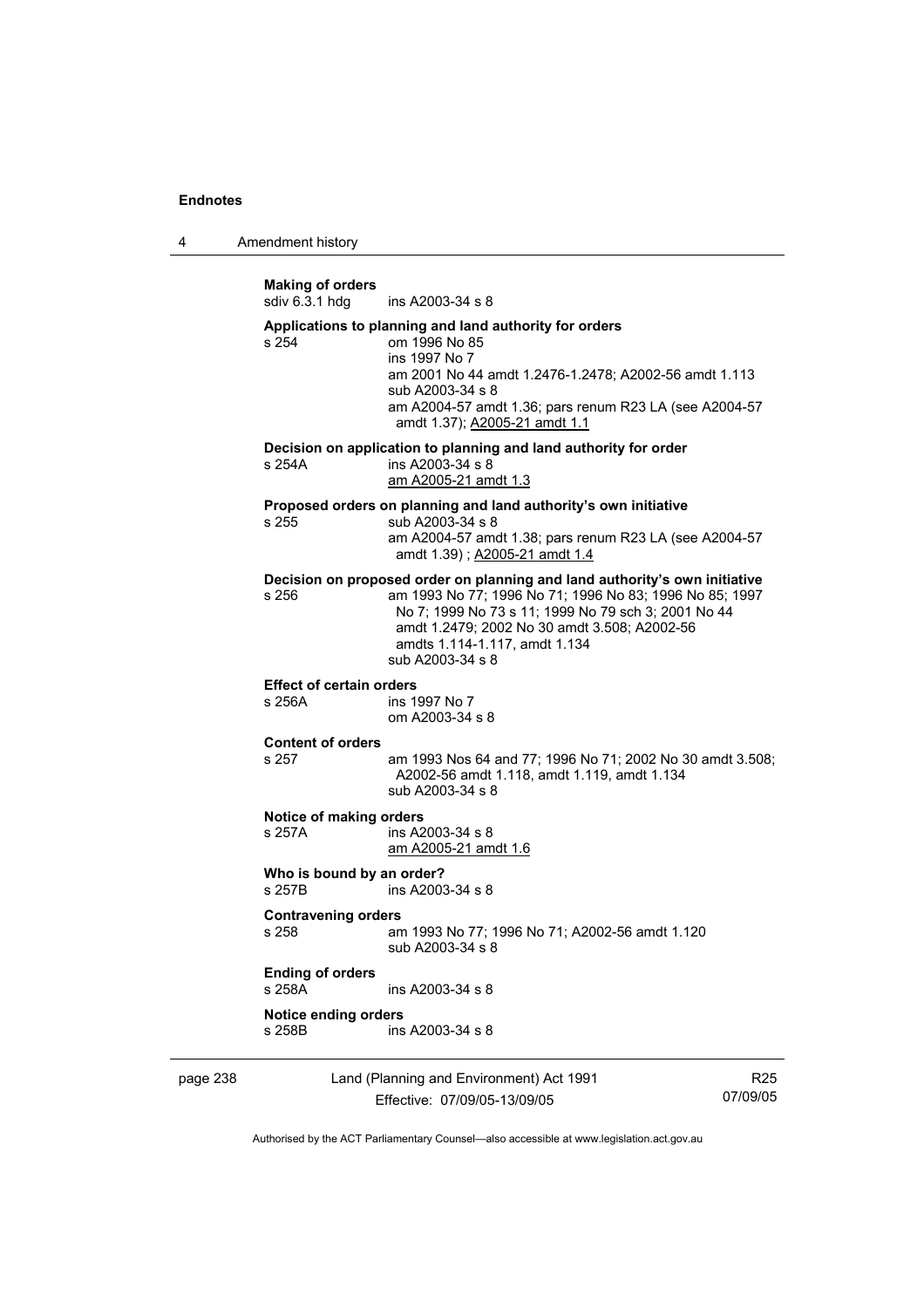**Effect of orders about pest animals or plants**   $ins$  A2003-34 s 8 am A2005-21 amdt 1.8 **Rectification work**  ins A2003-34 s 8 **Definitions for sdiv 6.3.2**  s 259 am 1993 No 77; 1996 No 71; A2002-56 amdt 1.121, amdt 1.134 sub A2003-34 s 8 **Direction to carry out rectification work**  s 259A ins A2003-34 s 8 **Contravening direction to carry out rectification work**  s 259B ins A2003-34 s 8 **Authorisation to carry out rectification work**  s 259C ins A2003-34 s 8 **Obstructing etc authorised people**  s 259D ins A2003-34 s 8 **Liability for cost of rectification work**  s 259E ins A2003-34 s 8 **Determination of criteria for deferral of rectification work cost**  s 259F ins A2003-34 s 8 **Application for deferral of rectification work cost**  s 259G ins A2003-34 s 8 **Deferral of rectification work cost**  s 259H ins A2003-34 s 8 **Security for deferred rectification work cost**  s 259I ins A2003-34 s 8 **Payment of deferred rectification work cost**  s 259J ins A2003-34 s 8 **Prohibition notices and injunctions**  sdiv 6.3.3 hdg ins A2003-34 s 8 **Prohibition notices—making**  s 260 am 1993 Nos 64 and 77; 1996 No 71; A2002-56 amdt 1.122 sub A2003-34 s 8 **Contravening prohibition notices**  s 260A ins A2003-34 s 8 **Prohibition notices—ending**   $ins A2003-34 s 8$ 

R25 07/09/05 Land (Planning and Environment) Act 1991 Effective: 07/09/05-13/09/05

page 239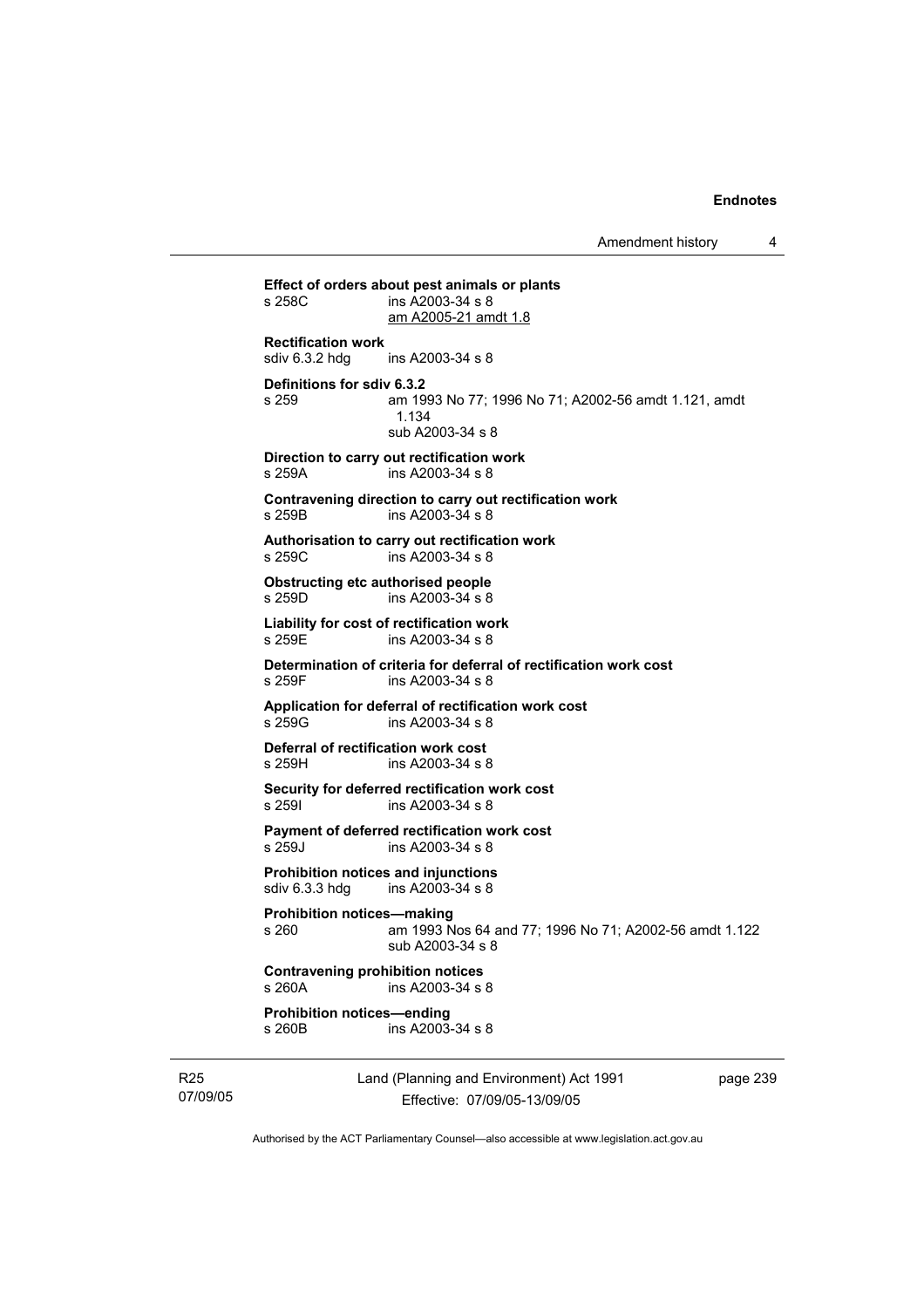page 240

| Amendment history<br>$\overline{4}$ |  |
|-------------------------------------|--|
|-------------------------------------|--|

| s, 260C                                                                     | Injunctions to restrain contravention of orders or prohibition notices<br>ins A2003-34 s 8                                                                     |                 |
|-----------------------------------------------------------------------------|----------------------------------------------------------------------------------------------------------------------------------------------------------------|-----------------|
| <b>Other matters</b><br>sdiv 6.3.4 hdg                                      | ins $A2003-34$ s $8$<br>om A2005-21 amdt 1.9                                                                                                                   |                 |
| s 261                                                                       | Declaration of pest animal or pest plant<br>sub A2003-34 s 8<br>om A2005-21 amdt 1.9                                                                           |                 |
| Inspection and seizure powers<br>div 6.4 hdg                                | (prev pt 6 div 4 hdg) renum R6 LA<br>sub A2003-34 amdt 2.4                                                                                                     |                 |
| Preliminary<br>sdiv 6.4.1 hdg                                               | (prev pt 6 div 4 sdiv A hdg) renum R6 LA                                                                                                                       |                 |
| Definitions for div 6.4<br>s 262                                            | sub 2002 No 30 amdt 3.497<br>def connected ins 2002 No 30 amdt 3.497<br>def occupier ins 2002 No 30 amdt 3.497<br>def <i>offence</i> ins 2002 No 30 amdt 3.497 |                 |
| <b>Appointment of inspectors</b><br>s 263                                   | am A2002-56 amdt 1.134<br>sub A2003-34 amdt 2.5                                                                                                                |                 |
| <b>Identity cards</b><br>s 264                                              | am A2002-56 amdt 1.134<br>sub A2003-34 amdt 1.8<br>am A2005-20 amdt 3.182; ss renum R24 LA (see A2005-20<br>amdt 3.183)                                        |                 |
| s 265                                                                       | Power not to be exercised before identity card shown<br>am 1994 No 81; A2002-56 amdt 1.134<br>sub A2003-34 amdt 1.8                                            |                 |
| Inspection<br>sdiv 6.4.2 hdg                                                | (prev pt 6 div 4 sdiv B hdg) renum R6 LA                                                                                                                       |                 |
| Display of identity cards<br>s 268                                          | om A2003-34 amdt 1.9                                                                                                                                           |                 |
| <b>Powers of inspection</b><br>s 269<br>am 1994 No 81                       |                                                                                                                                                                |                 |
| Work carried out at direction of inspector<br>s 270<br>om A2003-34 amdt 1.9 |                                                                                                                                                                |                 |
| <b>Disposal of seized items</b><br>s 272                                    | am A2002-56 amdt 1.123, amdt 1.134                                                                                                                             |                 |
|                                                                             | Land (Planning and Environment) Act 1991<br>Effective: 07/09/05-13/09/05                                                                                       | R25<br>07/09/05 |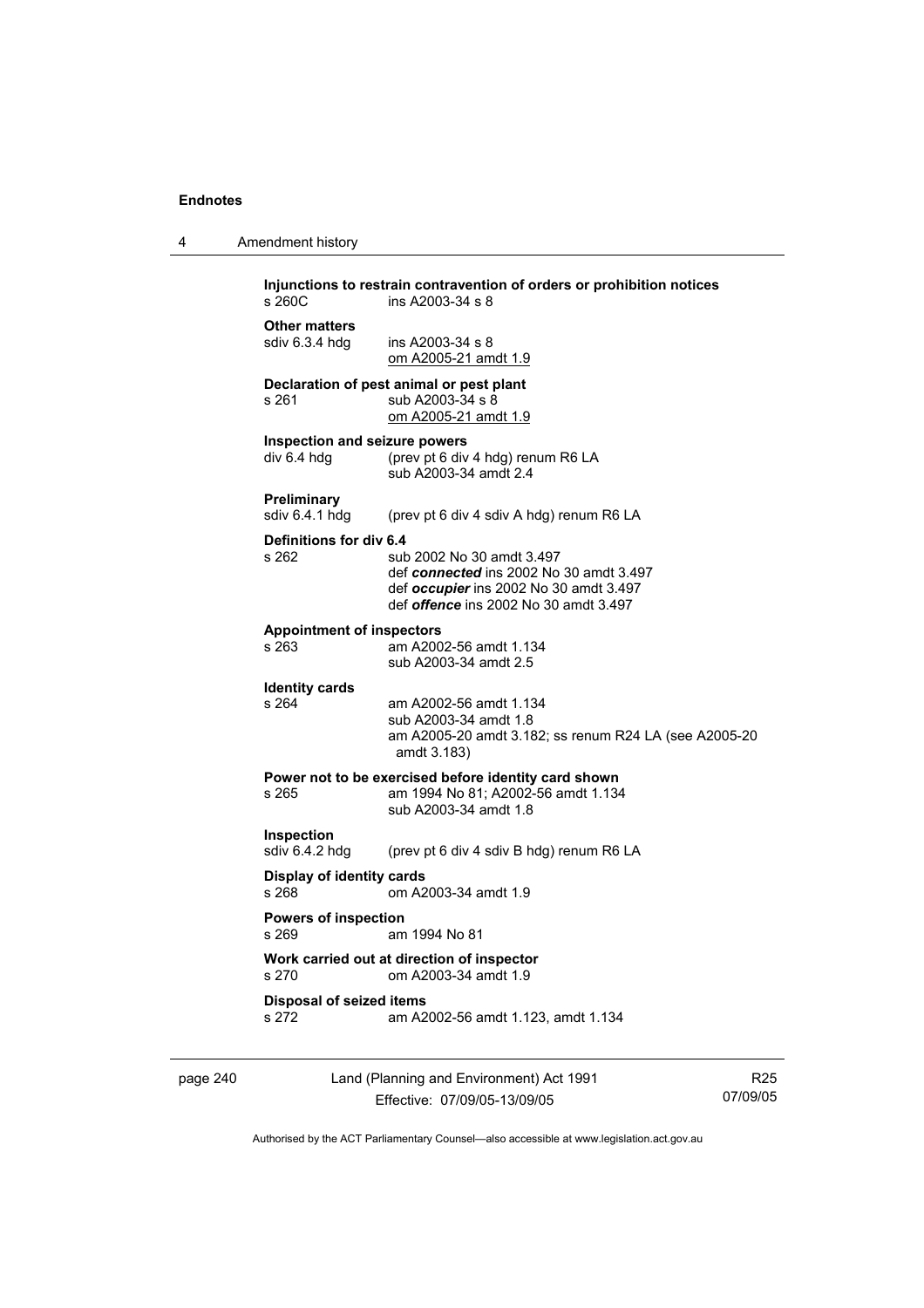| <b>Obstruction of inspectors</b><br>s 274<br>am 1994 No 81 |                                                                                                                                               |  |  |  |
|------------------------------------------------------------|-----------------------------------------------------------------------------------------------------------------------------------------------|--|--|--|
|                                                            | om A2004-15 amdt 2.105                                                                                                                        |  |  |  |
| div 6.5 hdg                                                | <b>Commissioner for land and planning</b><br>(prev pt 6 div 4A hdg) ins 1996 No 85<br>renum R6 LA<br>om A2002-56 amdt 1.124                   |  |  |  |
| s 274A                                                     | <b>Commissioner for land and planning</b><br>ins 1996 No 85<br>am 2002 No 11 amdt 2.66<br>sub 2002 No 30 amdt 3.498<br>om A2002-56 amdt 1.124 |  |  |  |
| <b>Term of office</b>                                      |                                                                                                                                               |  |  |  |
| s 274B                                                     | ins 1996 No 85                                                                                                                                |  |  |  |
|                                                            | sub 2002 No 30 amdt 3.498                                                                                                                     |  |  |  |
|                                                            | om A2002-56 amdt 1.124                                                                                                                        |  |  |  |
| Leave of absence                                           |                                                                                                                                               |  |  |  |
| s 274C                                                     | ins 1996 No 85                                                                                                                                |  |  |  |
|                                                            | sub 2002 No 30 amdt 3.498                                                                                                                     |  |  |  |
|                                                            | om A2002-56 amdt 1.124                                                                                                                        |  |  |  |
| Leave of absence                                           |                                                                                                                                               |  |  |  |
| s 274D                                                     | ins 1996 No 85                                                                                                                                |  |  |  |
|                                                            | om 2002 No 30 amdt 3.498                                                                                                                      |  |  |  |
| <b>Acting appointments</b>                                 |                                                                                                                                               |  |  |  |
| s 274F                                                     | ins 1996 No 85                                                                                                                                |  |  |  |
|                                                            | om 2002 No 30 amdt 3.498                                                                                                                      |  |  |  |
|                                                            |                                                                                                                                               |  |  |  |
| <b>Resignation</b><br>s 274F                               | ins 1996 No 85                                                                                                                                |  |  |  |
|                                                            | om 2002 No 30 amdt 3.498                                                                                                                      |  |  |  |
|                                                            |                                                                                                                                               |  |  |  |
|                                                            | Suspension and removal of commissioner                                                                                                        |  |  |  |
| s 274G                                                     | ins 1996 No 85                                                                                                                                |  |  |  |
|                                                            | am 2002 No 30 amdts 3.499-3.501<br>om A2002-56 amdt 1.124                                                                                     |  |  |  |
|                                                            |                                                                                                                                               |  |  |  |
| <b>Retirement</b>                                          |                                                                                                                                               |  |  |  |
| s 274H                                                     | ins 1996 No 85                                                                                                                                |  |  |  |
|                                                            | om A2002-56 amdt 1.124                                                                                                                        |  |  |  |
| <b>Delegation</b>                                          |                                                                                                                                               |  |  |  |
| s 2741                                                     | ins 1996 No 85                                                                                                                                |  |  |  |
|                                                            | sub 2002 No 30 amdt 3.502                                                                                                                     |  |  |  |
|                                                            | om A2002-56 amdt 1.124                                                                                                                        |  |  |  |
|                                                            |                                                                                                                                               |  |  |  |
|                                                            |                                                                                                                                               |  |  |  |

page 241

07/09/05

R25

Land (Planning and Environment) Act 1991 Effective: 07/09/05-13/09/05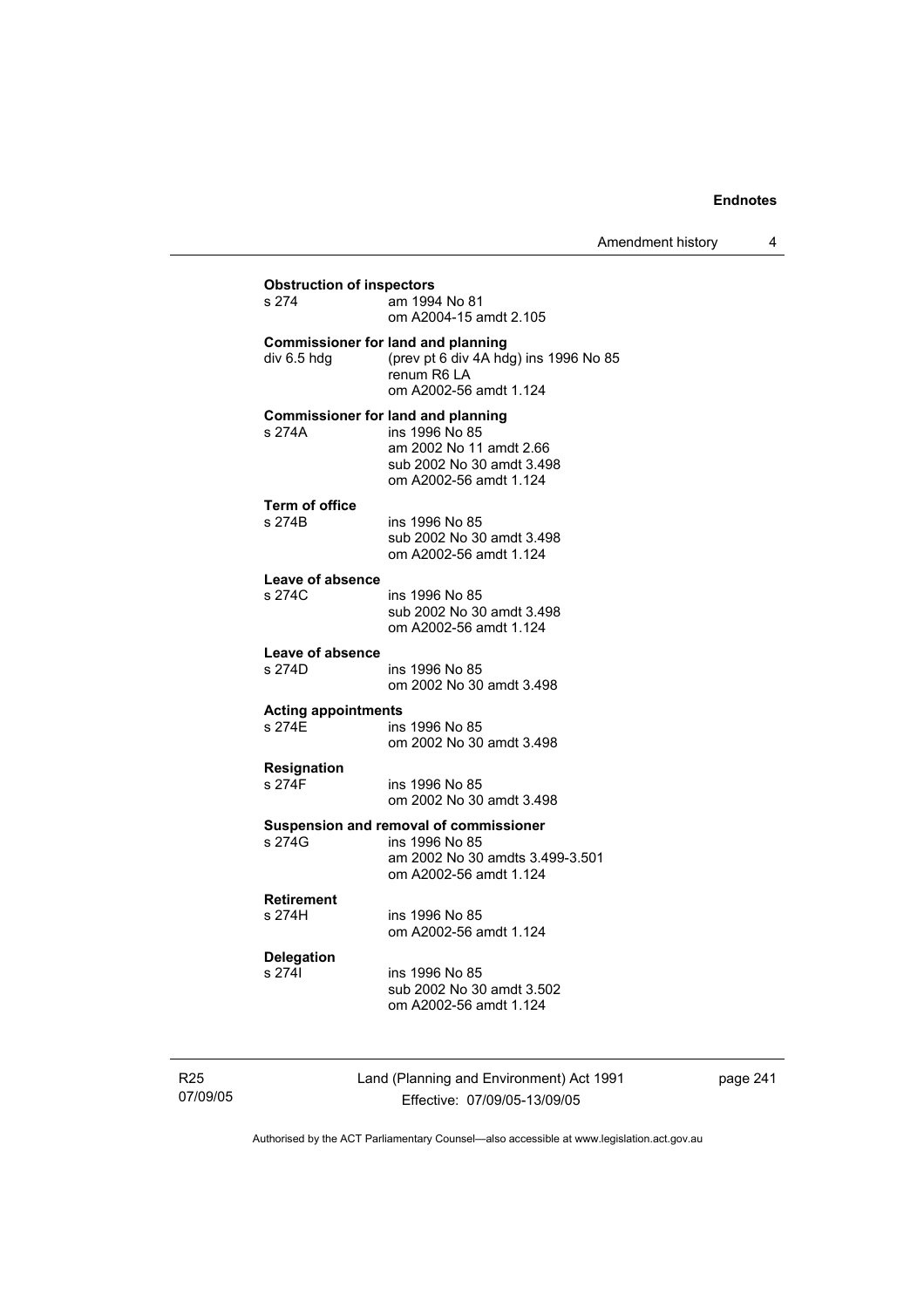4 Amendment history

# **Protection from suit**

| s 274J                                       | ins 1996 No 85<br>am 2002 No 30 amdt 3.503<br>om A2002-56 amdt 1.124                                                                              |
|----------------------------------------------|---------------------------------------------------------------------------------------------------------------------------------------------------|
| <b>Miscellaneous</b><br>div 6.6 hdg          | (prev pt 6 div 5 hdg) renum R6 LA                                                                                                                 |
| <b>Review of decisions</b><br>sdiv 6.6.1 hdq | (prev pt 6 div 5 sdiv A hdg) renum R6 LA                                                                                                          |
| <b>AAT review-general</b><br>s 275           | am 1993 No 77<br>sub 1996 No 71<br>am 1996 No 85<br>sub A2002-56 amdt 1.125<br>am A2004-57 amdt 1.40; ss renum R23 LA (see A2004-57<br>amdt 1.41) |
| s 275A                                       | Approvals subject to entity's satisfaction<br>ins A2002-56 amdt 1.125                                                                             |
|                                              | <b>Dovious of doginions</b> objectors and third parties to approvale                                                                              |

#### **Review of decisions—objectors and third parties to approvals**  s 276 hdg sub A2003-34 amdt 2.6<br>s 276 sam 1993 No 77: 1996 N am 1993 No 77; 1996 No 71; 1996 No 85; 1997 No 116; 2000 No 15 s 4; 2000 No 37 s 16; A2002-56 amdt 1.126; ss renum R12 LA (see A2002-56 amdt 1.127)

**Review of decisions—orders and prohibition notices** 

## s 277 am 1993 No 77

sub 1996 No 7; A2003-34 amdt 1.10

#### **Notification of objectors**

s 278 am 1993 No 77; 1996 No 71; 1996 No 85; 2002 No 30 amdt 3.508; A2002-56 amdt 1.128, amdt 1.129; ss renum R12 LA (see A2002-56 amdt 1.130)

#### **Application for review by objectors—notification to applicants**

| s 279 hdq | sub A2003-34 amdt 2.7                 |  |
|-----------|---------------------------------------|--|
| s 279     | am 1993 No 77; 1996 No 71; 1996 No 85 |  |

## **Challenge to validity of certain decisions**

 $ins$  1999 No 87 s 4

am A2002-56 amdt 1.131

#### **Applicants and objectors may be made parties to proceedings**  s 280 sub 1993 No 77

| ---- |               |
|------|---------------|
|      | om 1996 No 71 |
|      |               |

## **Failure to comply with certain notification requirements**  $s$  281 cm 1996 No 71

om 1996 No 71

page 242 Land (Planning and Environment) Act 1991 Effective: 07/09/05-13/09/05

R25 07/09/05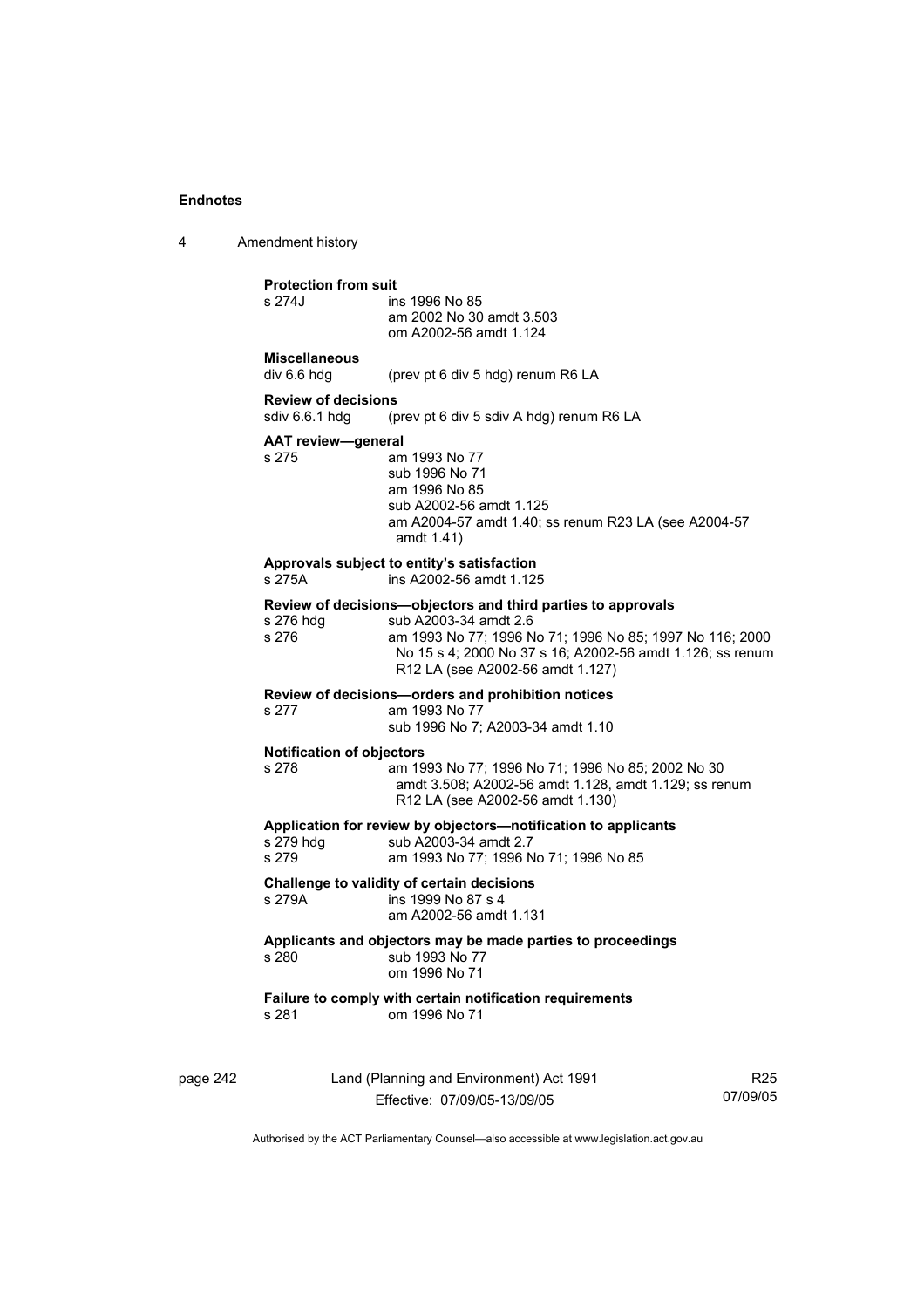# **General**<br>sdiv 6.6.2 hdg

(prev pt 6 div 5 sdiv B hdg) renum R6 LA

**Regulations**  s 282 am 1992 No 32; 1996 No 85; 2000 No 37 s 17; 2001 No 44 amdts 1.2480-1.2482; A2002-56 amdt 1.132; pars renum R15 LA

#### **Administrative appeals**

pt 7 hdg (prev pt 6A hdg) ins 1993 No 77 sub 1996 No 71 renum R6 LA

#### **Preliminary**

pt 6A div 1 hdg ins 1993 No 77 om 1996 No 71

## **AAT review of decisions**

ins 1993 No 77 sub 1996 No 71 am 1996 No 85; 1999 No 73 s 12; 2000 No 15 s 5; 2001 No 56 amdt 3.435 sub A2002-56 amdt 1.136 am A2004-42 amdt 1.7; A2004-57 amdt 1.42

#### **Establishment of land planning and appeals board** pt 6A div 2 hdg ins 1993 No 77 pt 6A div 2 hdg

om 1996 No 71

## **Establishment of board**<br>**a** 282B **ins** 19

ins 1993 No 77 om 1996 No 71

#### **Appointment of members**

s 282C ins 1993 No 77 om 1996 No 71

# **Remuneration and allowances**

ins 1993 No 77 om 1996 No 71

## **Acting appointments**

ins 1993 No 77 om 1996 No 71

#### **Deputy chairperson to act for chairperson**

s 282F ins 1993 No 77 om 1996 No 71

## **Delegation**

ins 1993 No 77 om 1996 No 71

R25 07/09/05 Land (Planning and Environment) Act 1991 Effective: 07/09/05-13/09/05

page 243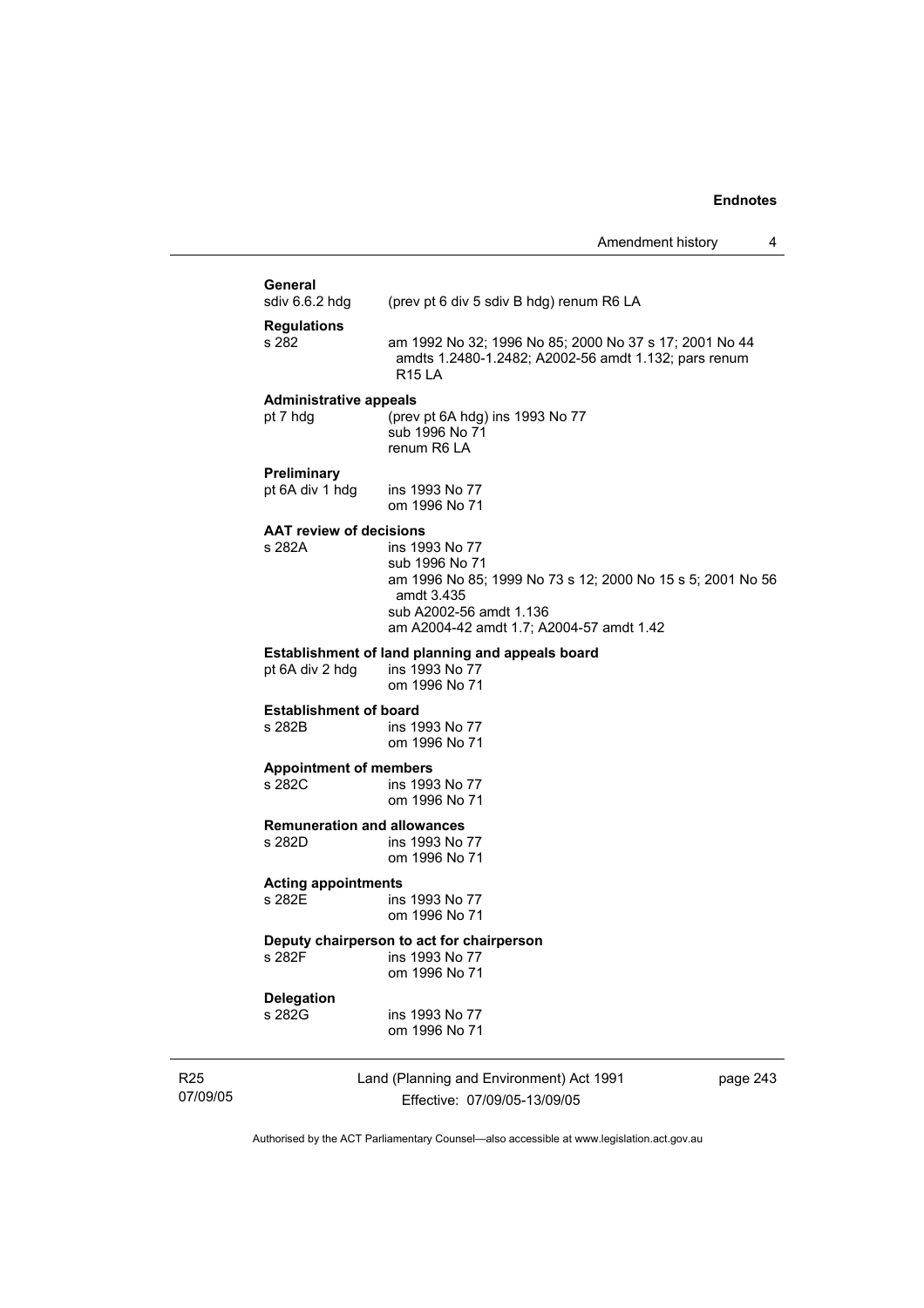4 Amendment history

**Leave of absence**  ins 1993 No 77 om 1996 No 71 **Other terms and conditions**  ins 1993 No 77 om 1996 No 71 **Resignation**  s 282J ins 1993 No 77 om 1996 No 71 **Removal from office**  s 282K ins 1993 No 77 om 1996 No 71 **Organisation of appeals board**  pt 6A div 3 hdg ins 1993 No 77 om 1996 No 71 **Disclosure of interests**  ins 1993 No 77 om 1996 No 71 **Arrangement of business**  ins 1993 No 77 om 1996 No 71 **Constitution of appeals board**  ins 1993 No 77 om 1996 No 71 **Member presiding**  ins 1993 No 77 om 1996 No 71 **Member of appeals board ceasing to be available**  s 282Q ins 1993 No 77 om 1996 No 71 **Places of sitting**  ins 1993 No 77 om 1996 No 71 **Review by the appeals board of decisions**   $pt 6A$  div  $4$  hdg om 1996 No 71 **Reviewable decisions**  ins 1993 No 77 om 1996 No 71

page 244 Land (Planning and Environment) Act 1991 Effective: 07/09/05-13/09/05

R25 07/09/05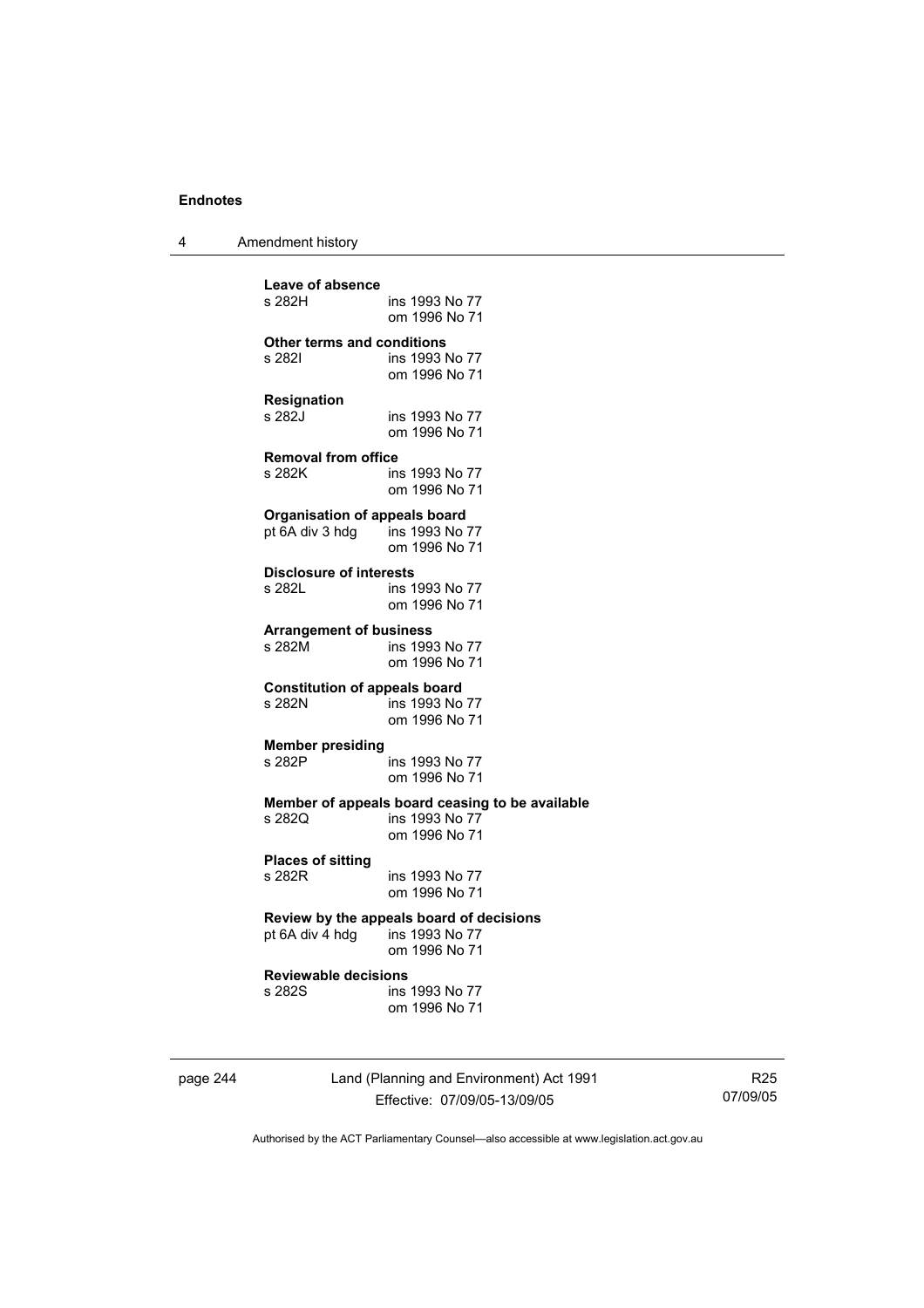Amendment history 4

**Persons who may apply to appeals board**  ins 1993 No 77 om 1996 No 71 **Manner of applying for review**  s 282U ins 1993 No 77 om 1996 No 71 **Parties to proceedings before appeals board**  s 282V ins 1993 No 77 om 1996 No 71 **Representation before appeals board**  s 282W ins 1993 No 77 om 1996 No 71 **Procedure of appeals board**  s 282X ins 1993 No 77 om 1996 No 71 **Conferences**  ins 1993 No 77 om 1996 No 71 **Hearings to be in public**  s 282Z **ins 1993** No 77 om 1996 No 71 **Lodging of material documents with appeals board**  ins 1993 No 77 om 1996 No 71 **Power of appeals board to obtain additional statements**  ins 1993 No 77 om 1996 No 71 **Opportunity to make submissions**  s 282ZC ins 1993 No 77 om 1996 No 71 **Powers of appeals board**  ins 1993 No 77 om 1996 No 71 **Operation and implementation of a decision that is subject to review**  ins 1993 No 77 om 1996 No 71 **Power of appeals board to dismiss application or strike out party**  s 282ZF ins 1993 No 77 om 1996 No 71

R25 07/09/05 Land (Planning and Environment) Act 1991 Effective: 07/09/05-13/09/05

page 245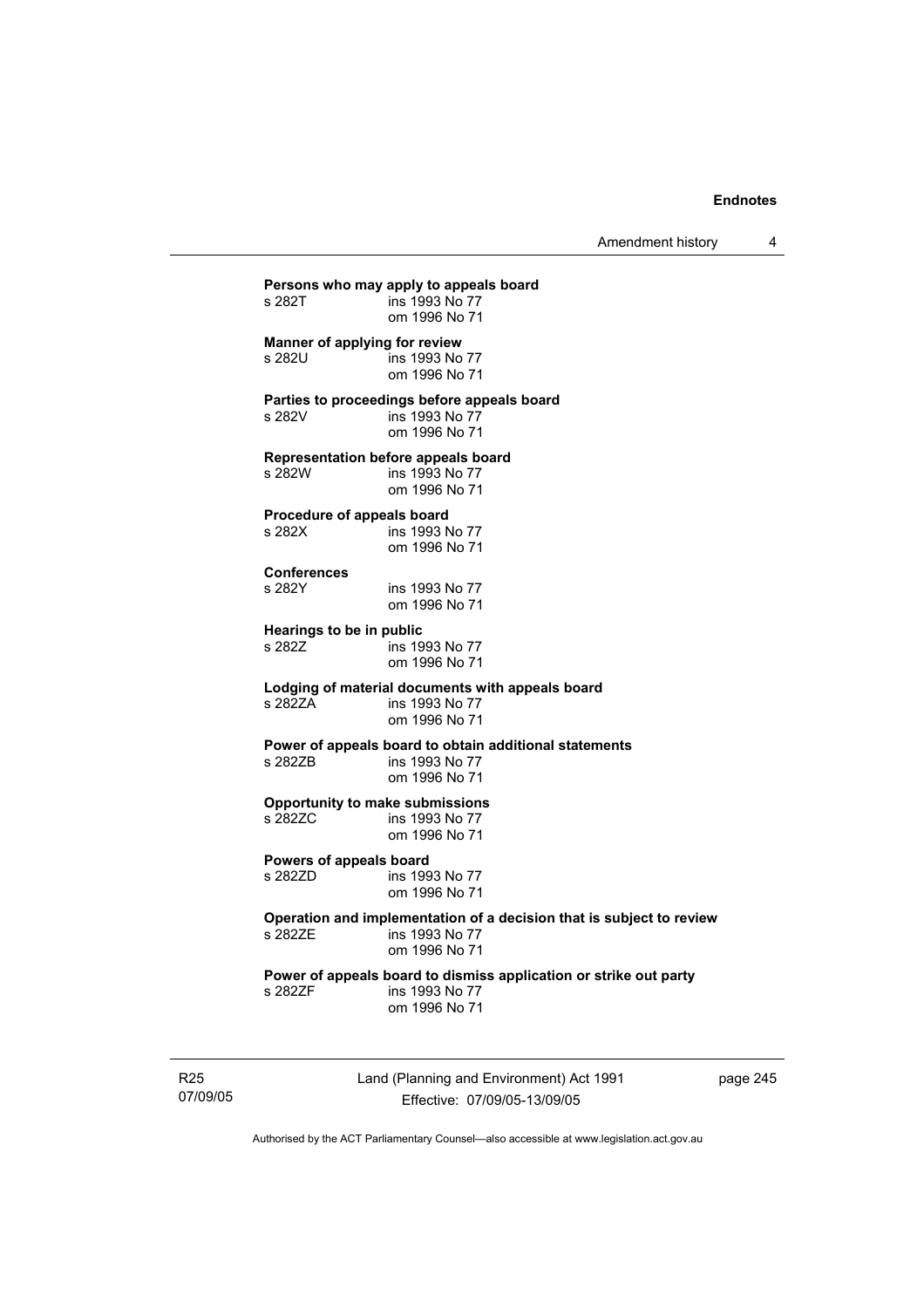4 Amendment history

**Review by appeals board**  ins 1993 No 77 om 1996 No 71 **Return of documents etc at completion of proceeding**  s 282ZH ins 1993 No 77 om 1996 No 71 **Appeals to Supreme Court from decisions of the appeals board**  s 282ZI ins 1993 No 77 om 1996 No 71 **Operation and implementation of a decision that is subject to appeal**  s 282ZJ ins 1993 No 77 om 1996 No 71 **Reference of questions of law to Supreme Court**  s 282ZK ins 1993 No 77 om 1996 No 71 **Sending of documents to, and disclosure of documents by, the Supreme Court**  ins 1993 No 77 om 1996 No 71 **Miscellaneous**  pt 6A div 5 hdg ins 1993 No 77 om 1996 No 71 **Protection of members, representatives and witnesses**  s 282ZM ins 1993 No 77 om 1996 No 71 **Failure of witness to attend<br>s 2827N** ins 1993 ins 1993 No 77 om 1996 No 71 **Refusal to answer questions**  s 282ZP ins 1993 No 77 om 1996 No 71 **False or misleading evidence**  s 282ZQ ins 1993 No 77 om 1996 No 71 **Contempt of appeals board**  s 282ZR ins 1993 No 77 om 1996 No 71 **Registry**  s 282ZS ins 1993 No 77 om 1996 No 71

page 246 Land (Planning and Environment) Act 1991 Effective: 07/09/05-13/09/05

R25 07/09/05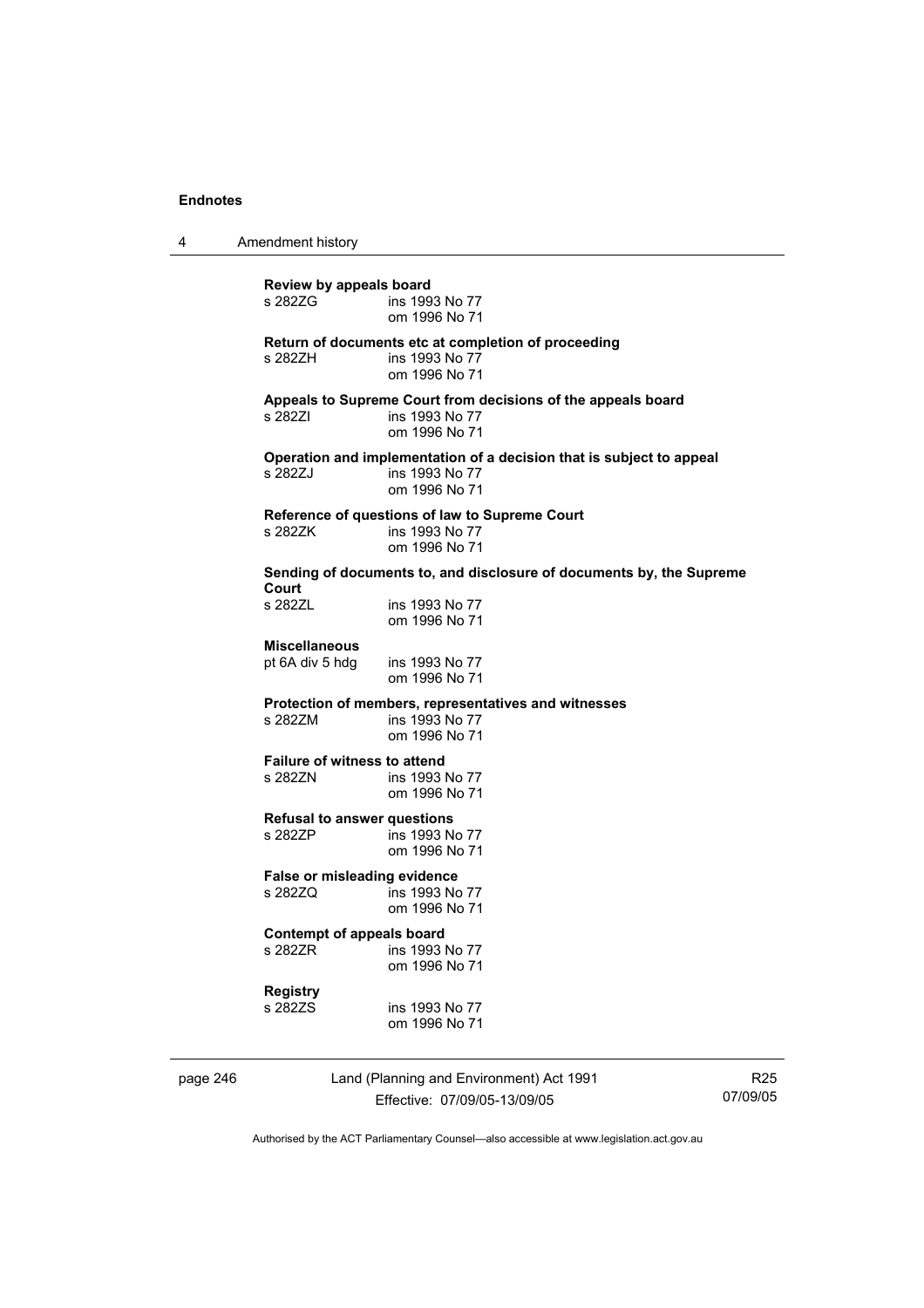## **Registrar**  ins 1993 No 77 om 1996 No 71 **Giving of notices**  ins 1993 No 77 am 1994 No 38 om 1996 No 71 **Lodging of documents**  ins 1993 No 77 om 1996 No 71 **Miscellaneous**  pt 8 hdg (prev pt 7 hdg) renum R6 LA **Delegation by Executive**  s 283 am 1996 No 39; 2002 No 30 amdt 3.504; A2002-56 amdt 1.137; A2003-30 amdt 1.5, amdt 1.6 sub A2005-20 amdt 3.184 (2)-(4) exp 2 June 2006 (s 283 (4)) **Power of administrative appeals tribunal and Supreme Court**<br>
s 284 sub 1993 No 77: 1996 No 71 sub 1993 No 77; 1996 No 71 **Corporations–penalites**  s 285 am 1994 No 26 om R5 LRA **Acts and omissions of representatives**  s 286 sub A2004-15 amdt 1.31 **Determination of fees**  sub 2001 No 44 amdt 1.2483 **Approved forms**  s 287A ins 2001 No 44 amdt 1.2483 am 2002 No 30 amdt 3.505 sub A2002-56 amdt 1.138 **Regulation-making power**  am 1994 No 81 sub 2001 No 44 amdt 1.2483 **Transitional**  (prev pt 8 hdg) ins 2000 No 80 amdt  $3.9$  renum R6 LA **Status of leases and licences**  s 289 ins 2000 No 80 amdt 3.9 am 2002 No 30 amdt 3.506

R25 07/09/05 Land (Planning and Environment) Act 1991 Effective: 07/09/05-13/09/05

page 247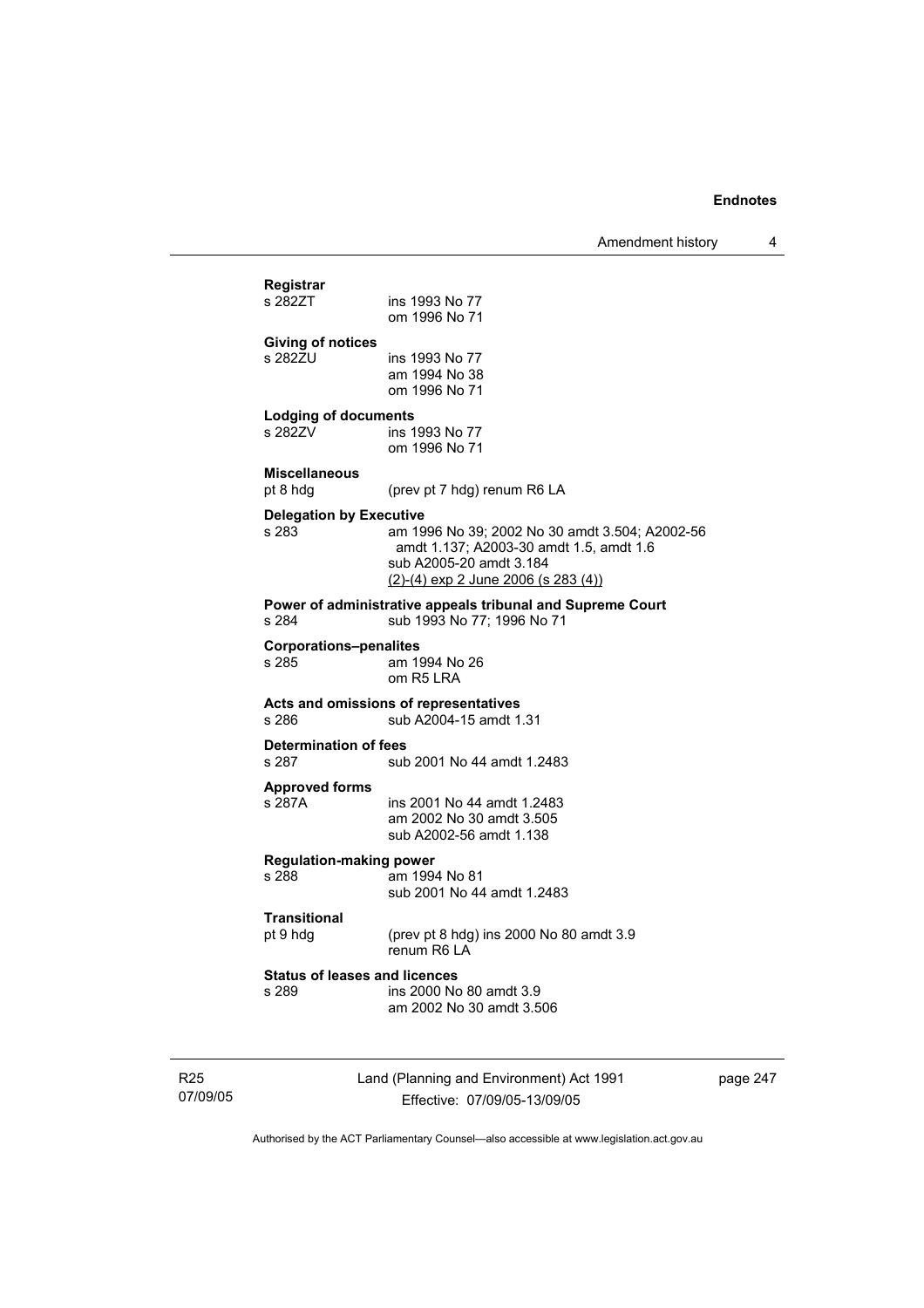4 Amendment history

| Continued application of certain repealed Acts and provisions<br>ins 2000 No 80 amdt 3.9<br>s 290 |                                                                                                                                                                                                                                                                                                                                      |  |  |
|---------------------------------------------------------------------------------------------------|--------------------------------------------------------------------------------------------------------------------------------------------------------------------------------------------------------------------------------------------------------------------------------------------------------------------------------------|--|--|
| s 291                                                                                             | <b>Conversion of Commonwealth leases</b><br>ins 2001 No 56 amdt 3.436<br>am A2003-34 s 9<br>(4), (5) exp 1 December 2003 (s 291 (5))                                                                                                                                                                                                 |  |  |
| s 292                                                                                             | Consent under City Area Leases Ordinance 1936, s 28<br>ins A2002-56 amdt 1.139<br>exp 1 July 2004 (s 292 (3))                                                                                                                                                                                                                        |  |  |
| <b>Proceedings and evidence</b><br>s 293                                                          | ins A2003-30 amdt 1.7<br>exp 1 July 2004 (s 293 (9))                                                                                                                                                                                                                                                                                 |  |  |
| s 294                                                                                             | Territory plan variation-omission of heritage places register<br>ins A2004-57 amdt 1.43                                                                                                                                                                                                                                              |  |  |
| sch 1                                                                                             | Management objectives for public land<br>am A2003-11 amdt 1.1                                                                                                                                                                                                                                                                        |  |  |
| sch <sub>2</sub>                                                                                  | Criteria for assessment of heritage significance of places<br>ss renum R23 LA<br>om A2004-57 amdt 1.44                                                                                                                                                                                                                               |  |  |
| Decisions reviewable by AAT<br>sch 4                                                              | am 1993 No 75; 1996 No 39<br>om 1996 No 85<br>ins A2002-56 amdt 1.140<br>am A2004-57 amdt 1.45; items renum R23 LA (see A2004-57<br>amdt 1.46)                                                                                                                                                                                       |  |  |
| <b>Activities subject to orders</b><br>sch 5 hdg<br>sch 5                                         | am A2003-34 amdt 1.11<br>am 1993 No 75; 1995 No 21; 1996 No 85; 1997 No 7; 1998<br>No 54; 1999 No 73 s 13; 1999 No 79 sch 3; 2000 No 37 s 18;<br>R6 LA; A2003-34 amdt 2.8; A2004-57 amdt 1.47; A2005-21<br>amdt 1.10                                                                                                                 |  |  |
| <b>Dictionary</b><br>dict                                                                         | ins 2002 No 30 amdt 3.507<br>am A2002-56 amdt 1.141; A2003-14 amdt 1.69<br>def Aboriginal object om A2004-56 amdt 1.48<br>def Aboriginal project ins 2002 No 30 amdt 3.507<br>def Aboriginal place ins 2002 No 30 amdt 3.507<br>om A2004-56 amdt 1.48<br>def Aboriginal tradition ins 2002 No 30 amdt 3.507<br>om A2004-56 amdt 1.48 |  |  |

page 248 Land (Planning and Environment) Act 1991 Effective: 07/09/05-13/09/05

R25 07/09/05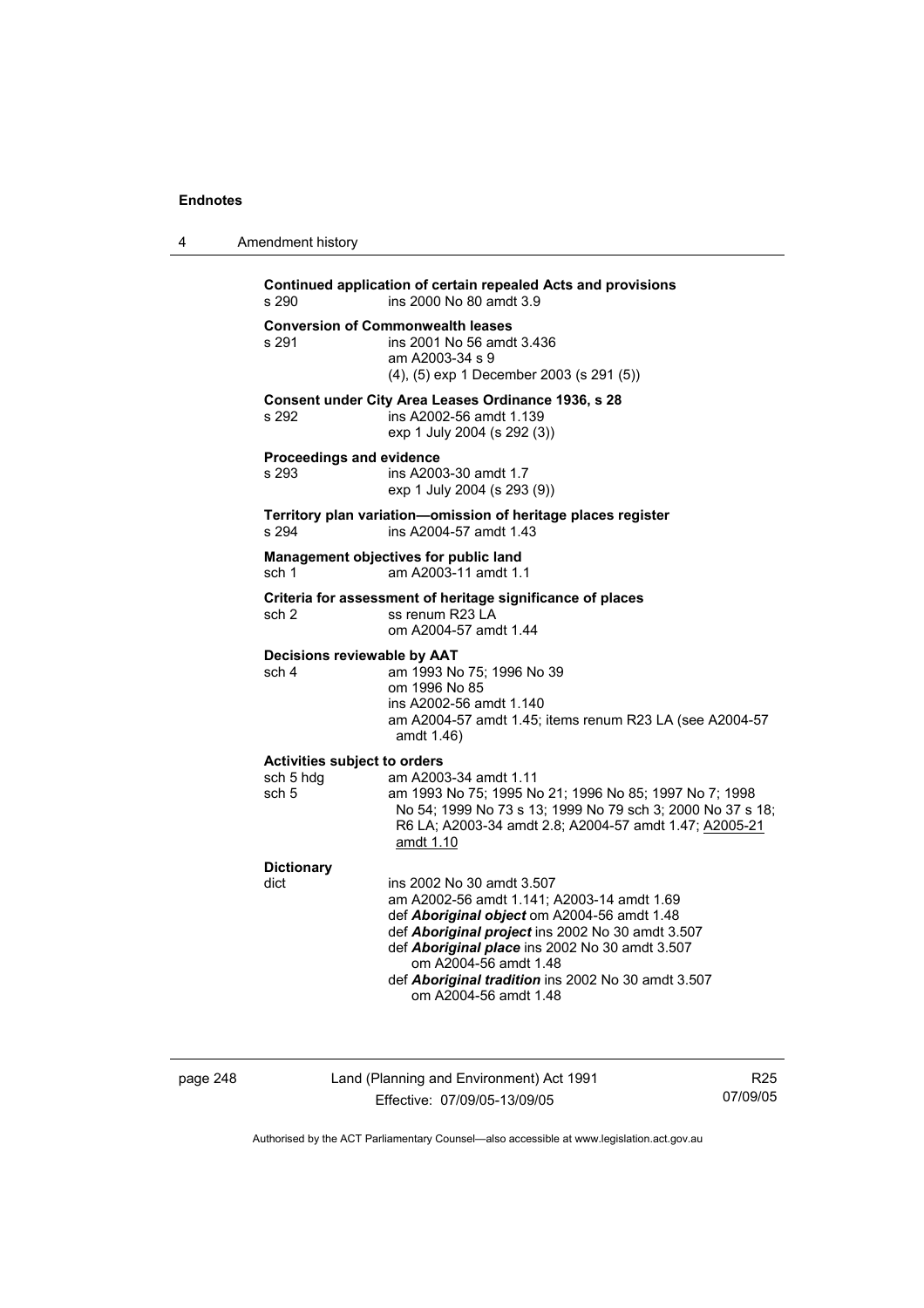def *application* ins 2002 No 30 amdt 3.507 def *approval* ins 2002 No 30 amdt 3.507 def *assessment* ins 2002 No 30 amdt 3.507 def *authorised person* ins 2002 No 30 amdt 3.507 sub A2003-34 amdt 1.12 def *authority* ins 2002 No 30 amdt 3.507 om A2002-56 amdt 1.142 def *background papers* ins 2002 No 30 amdt 3.507 def *building* ins 2002 No 30 amdt 3.507 def *building and development provision* ins 2002 No 30 amdt 3.507 def *building work* ins 2002 No 30 amdt 3.507 def *cemetery* ins A2003-11 amdt 1.2 def *chairperson* ins 2002 No 30 amdt 3.507 om A2004-56 amdt 1.48 def *commissioner* ins 2002 No 30 amdt 3.507 om A2002-56 amdt 1.143 def *compensation* ins 2002 No 30 amdt 3.507 om A2004-56 amdt 1.48 def *concessional lease* ins A2005-49 s 5 def *connected* ins 2002 No 30 amdt 3.507 def *conservation* ins 2002 No 30 amdt 3.507 om A2004-56 amdt 1.48 def *conservator* ins 2002 No 30 amdt 3.507 def *consolidation* ins 2002 No 30 amdt 3.507 def *consultation notice* ins 2002 No 30 amdt 3.507 def *controlled activity* ins 2002 No 30 amdt 3.507 def *dealing* ins 2002 No 30 amdt 3.507 def *defined decision* ins 2002 No 30 amdt 3.507 def *deputy chairperson* ins 2002 No 30 amdt 3.507 om A2004-56 amdt 1.48 def *development* ins 2002 No 30 amdt 3.507 def *discharge amount* ins 2002 No 30 amdt 3.507 def *draft plan variation* ins 2002 No 30 amdt 3.507 def *earlier index number* ins 2002 No 30 amdt 3.507 def *environmental impact* ins 2002 No 30 amdt 3.507 def *environmental impact statement* ins 2002 No 30 amdt 3.507 def *environmental report* ins 2002 No 30 amdt 3.507 def *Environment Minister* ins 2002 No 30 amdt 3.507 def *Executive* ins 2002 No 30 amdt 3.507 def *expert member* ins 2002 No 30 amdt 3.507 om A2004-56 amdt 1.48 def *formal error* ins 2002 No 30 amdt 3.507 def *Gungahlin central area* ins 2002 No 30 amdt 3.507 om A2003-30 amdt 1.8 def *heritage direction* ins A2004-57 amdt 1.49

R25 07/09/05 Land (Planning and Environment) Act 1991 Effective: 07/09/05-13/09/05

page 249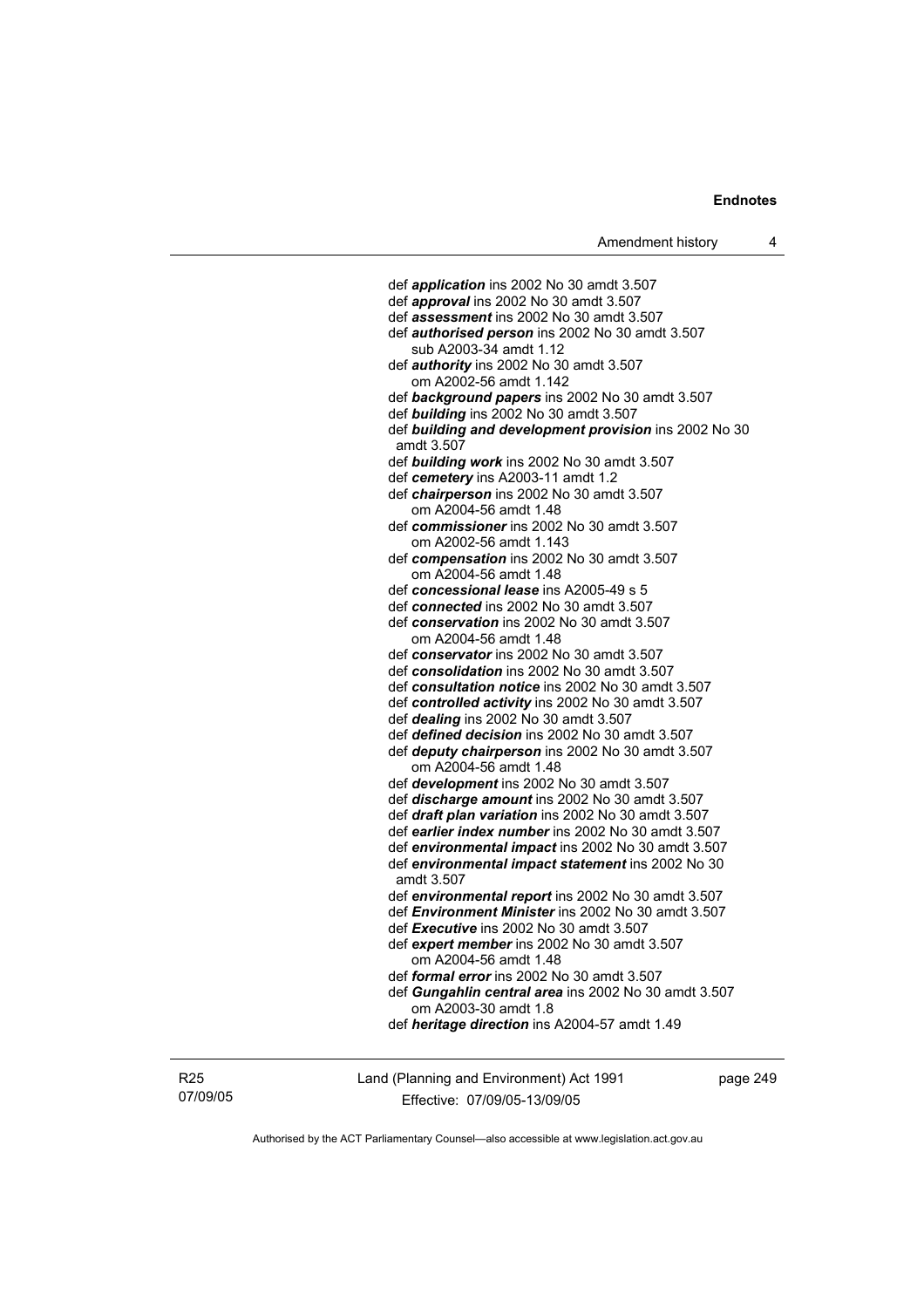|  | Amendment history |
|--|-------------------|
|--|-------------------|

| def heritage council ins 2002 No 30 amdt 3.507                                         |
|----------------------------------------------------------------------------------------|
| om A2004-56 amdt 1.49                                                                  |
| def heritage object ins 2002 No 30 amdt 3.507                                          |
| om A2004-56 amdt 1.49                                                                  |
| def heritage objects register ins 2002 No 30 amdt 3.507                                |
| om A2004-56 amdt 1.49                                                                  |
| def heritage place ins 2002 No 30 amdt 3.507                                           |
| om A2004-56 amdt 1.49                                                                  |
| def heritage places register ins 2002 No 30 amdt 3.507<br>om A2004-56 amdt 1.49        |
| def heritage significance ins 2002 No 30 amdt 3.507                                    |
| sub A2004-56 amdt 1.49                                                                 |
| def holding period ins 2002 No 30 amdt 3.507                                           |
| def index number ins 2002 No 30 amdt 3.507                                             |
| def <i>inquiry</i> ins 2002 No 30 amdt 3.507                                           |
| def <i>inspector</i> ins A2003-34 amdt 2.9                                             |
| def interim heritage places register ins 2002 No 30                                    |
| amdt 3.507                                                                             |
| om A2004-56 amdt 1.50                                                                  |
| def interim variation ins 2002 No 30 amdt 3.507                                        |
| om A2004-56 amdt 1.50                                                                  |
| def <i>land</i> ins 2002 No 30 amdt 3.507                                              |
| def land management agreement ins 2002 No 30 amdt 3.507                                |
| def later index number ins 2002 No 30 amdt 3.507                                       |
| def lease ins 2002 No 30 amdt 3.507                                                    |
| def <i>lessee</i> ins 2002 No 30 amdt 3.507                                            |
| def long lease ins 2002 No 30 amdt 3.507<br>def market value ins 2002 No 30 amdt 3.507 |
| def <i>member</i> ins 2002 No 30 amdt 3.507                                            |
| om A2004-56 amdt 1.50                                                                  |
| def national capital plan ins 2002 No 30 amdt 3.507                                    |
| def natural environment ins 2002 No 30 amdt 3.507                                      |
| def new application ins A2002-56 amdt 1.144                                            |
| def newspaper ins 2002 No 30 amdt 3.507                                                |
| def nominal rent lease ins 2002 No 30 amdt 3.507                                       |
| def objection ins 2002 No 30 amdt 3.507                                                |
| def occupier ins 2002 No 30 amdt 3.507                                                 |
| def offence ins 2002 No 30 amdt 3.507                                                  |
| def <i>order</i> ins 2002 No 30 amdt 3.507                                             |
| def original application ins A2002-56 amdt 1.144                                       |
| def original decision ins A2002-56 amdt 1.144                                          |
| def panel ins 2002 No 30 amdt 3.507                                                    |
| def permanent member ins 2002 No 30 amdt 3.507                                         |
| om A2004-56 amdt 1.50                                                                  |
| def pest animal ins 2002 No 30 amdt 3.507                                              |
| sub A2003-34 amdt 1.13                                                                 |
| om A2005-21 amdt 1.12                                                                  |
|                                                                                        |

page 250 Land (Planning and Environment) Act 1991 Effective: 07/09/05-13/09/05

R25 07/09/05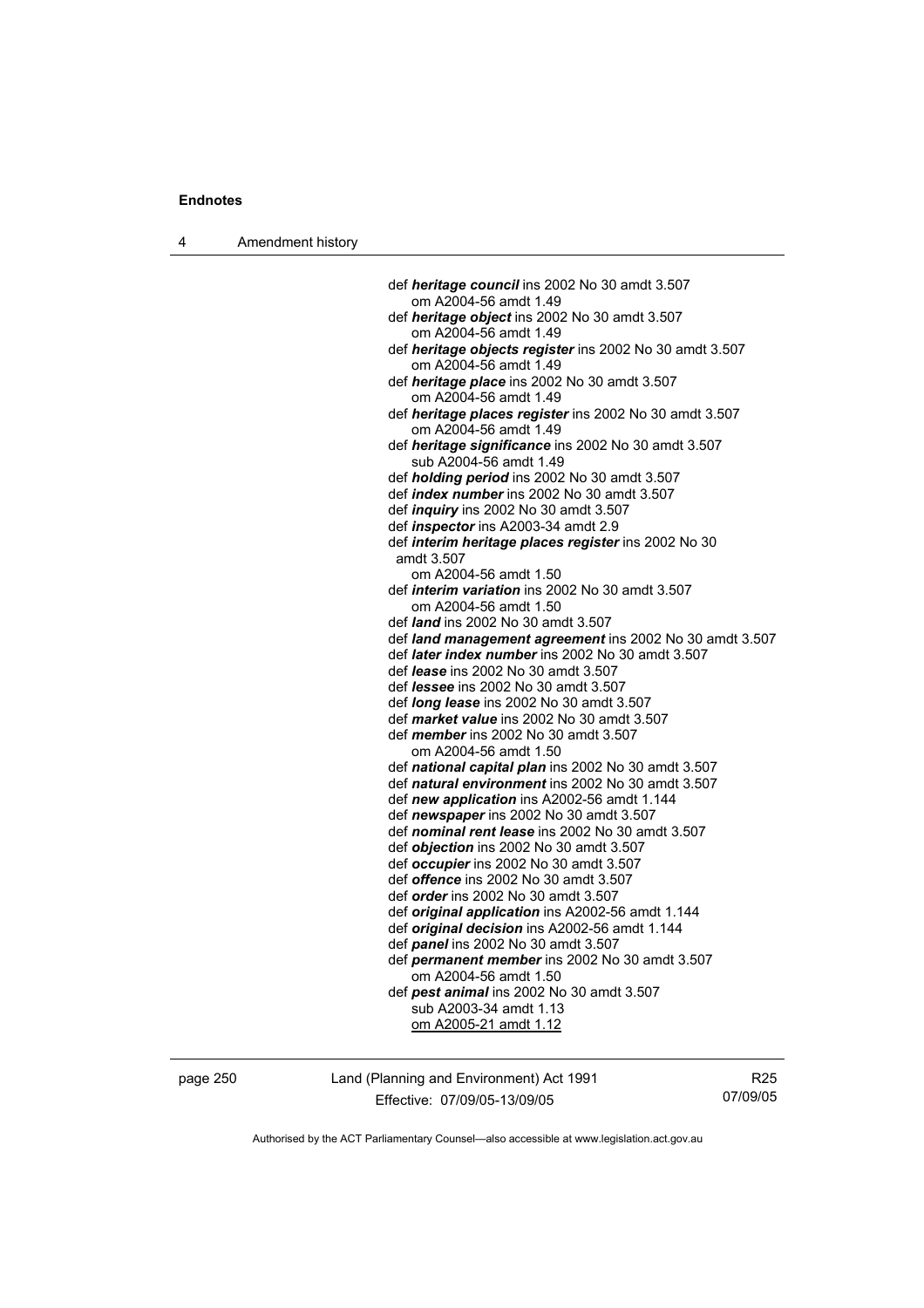def *pest plant* ins 2002 No 30 amdt 3.507 sub A2003-34 amdt 1.14 om A2005-21 amdt 1.12 def *place* ins 2002 No 30 amdt 3.507 def *plan* ins 2002 No 30 amdt 3.507 def *plan of management* ins 2002 No 30 amdt 3.507 def *preliminary assessment* ins 2002 No 30 amdt 3.507 def *prescribed period* ins 2002 No 30 amdt 3.507 def *prohibition notice* ins A2003-34 amdt 1.15 def *proponent* ins 2002 No 30 amdt 3.507 def *provision* ins 2002 No 30 amdt 3.507 def *public car park* ins 2002 No 30 amdt 3.507 def *public environment report* ins 2002 No 30 amdt 3.507 def *public land* ins 2002 No 30 amdt 3.507 def *rectification work* ins A2003-34 amdt 1.15 def *registered* ins 2002 No 30 amdt 3.507 om A2004-56 amdt 1.50 def *registered lease* ins 2002 No 30 amdt 3.507 def *registered proprietor* ins 2002 No 30 amdt 3.507 def *registration* ins 2002 No 30 amdt 3.507 om A2004-56 amdt 1.50 def *relevant Aboriginal organisation* ins 2002 No 30 amdt 3.507 om A2004-56 amdt 1.50 def *relevant authority* ins 2002 No 30 amdt 3.507 def *relevant Minister* ins 2002 No 30 amdt 3.507 def *rental lease* ins 2002 No 30 amdt 3.507 def *residential lease* ins 2002 No 30 amdt 3.507 def *restricted information* ins 2002 No 30 amdt 3.507 om A2004-56 amdt 1.50 def *rural lease* ins 2002 No 30 amdt 3.507 def *secretary* ins 2002 No 30 amdt 3.507 om A2004-56 amdt 1.50 def *short lease* ins 2002 No 30 amdt 3.507 def *special Pialligo lease* ins 2002 No 30 amdt 3.507 def *structure* ins 2002 No 30 amdt 3.507 def *subdivision* ins 2002 No 30 amdt 3.507 def *sublease* ins 2002 No 30 amdt 3.507 def *sublessee* ins 2002 No 30 amdt 3.507 def *territory authority* ins 2002 No 30 amdt 3.507 def *unregistered* ins 2002 No 30 amdt 3.507 om A2004-56 amdt 1.50 def *variation***, for part 3 (Heritage)** ins 2002 No 30 amdt 3.507 om A2004-56 amdt 1.50 def *variation***, of a lease** ins 2002 No 30 amdt 3.507 def *variation***, of a plan** ins 2002 No 30 amdt 3.507

R25 07/09/05 Land (Planning and Environment) Act 1991 Effective: 07/09/05-13/09/05

page 251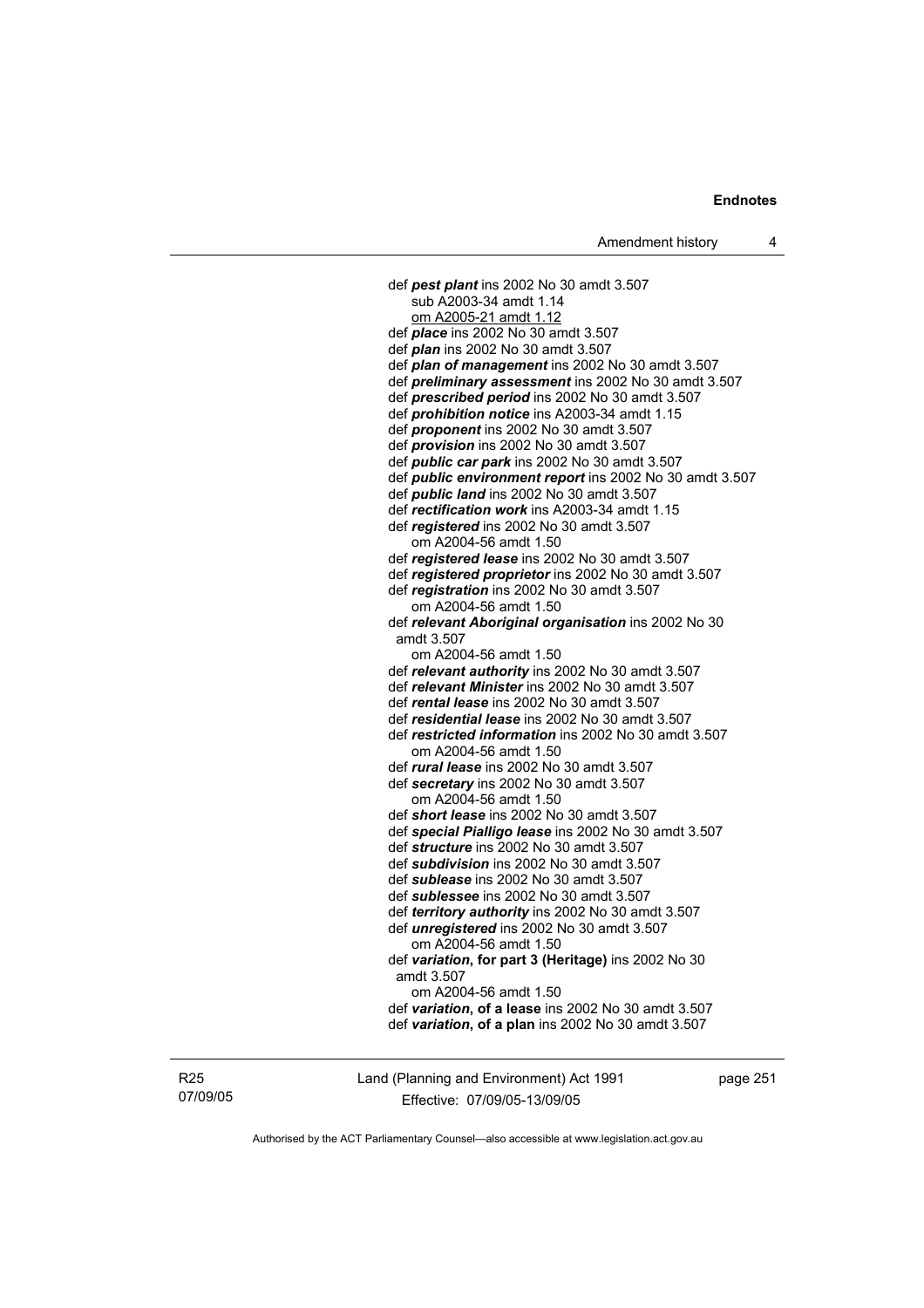5 Earlier republications

 def *variation***, of a plan of management** ins 2002 No 30 amdt 3.507

### **5 Earlier republications**

Some earlier republications were not numbered. The number in column 1 refers to the publication order.

Since 12 September 2001 every authorised republication has been published in electronic pdf format on the ACT legislation register. A selection of authorised republications have also been published in printed format. These republications are marked with an asterisk (\*) in column 1. Electronic and printed versions of an authorised republication are identical.

| <b>Republication No Amendments to</b> |                  | <b>Republication date</b> |
|---------------------------------------|------------------|---------------------------|
| 1                                     | Act 1993 No 90   | 31 January 1994           |
| $\overline{2}$                        | Act 1994 No 97   | 28 February 1995          |
| 3                                     | Act 1997 No 7    | 24 June 1997              |
| 4                                     | Act 1998 No 65   | 28 February 1999          |
| 5                                     | Act 2000 No 15   | 30 May 2000               |
| $6*$                                  | Act 2001 No 80   | 5 October 2001            |
| 7                                     | Act 2001 No 80   | 11 March 2002             |
| 8                                     | Act 2002 No 11   | 28 May 2002               |
| 9                                     | Act 2002 No 30   | 17 September 2002         |
| 10                                    | Act 2002 No 39   | 11 October 2002           |
| 10(RI)                                | Act 2002 No 39 + | 11 October 2002           |
| 11                                    | A2003-14         | 28 March 2003             |
| 12                                    | A2003-30         | 1 July 2003               |
| 13                                    | A2003-34         | 1 September 2003          |
| $14*$                                 | A2003-34         | 27 September 2003         |
| 15                                    | A2003-34         | 2 December 2003           |
| 16                                    | A2004-2          | 22 March 2004             |
| 17                                    | A2004-15         | 9 April 2004              |
| 18                                    | A2004-27         | 27 May 2004               |
|                                       |                  |                           |

page 252 Land (Planning and Environment) Act 1991 Effective: 07/09/05-13/09/05

R25 07/09/05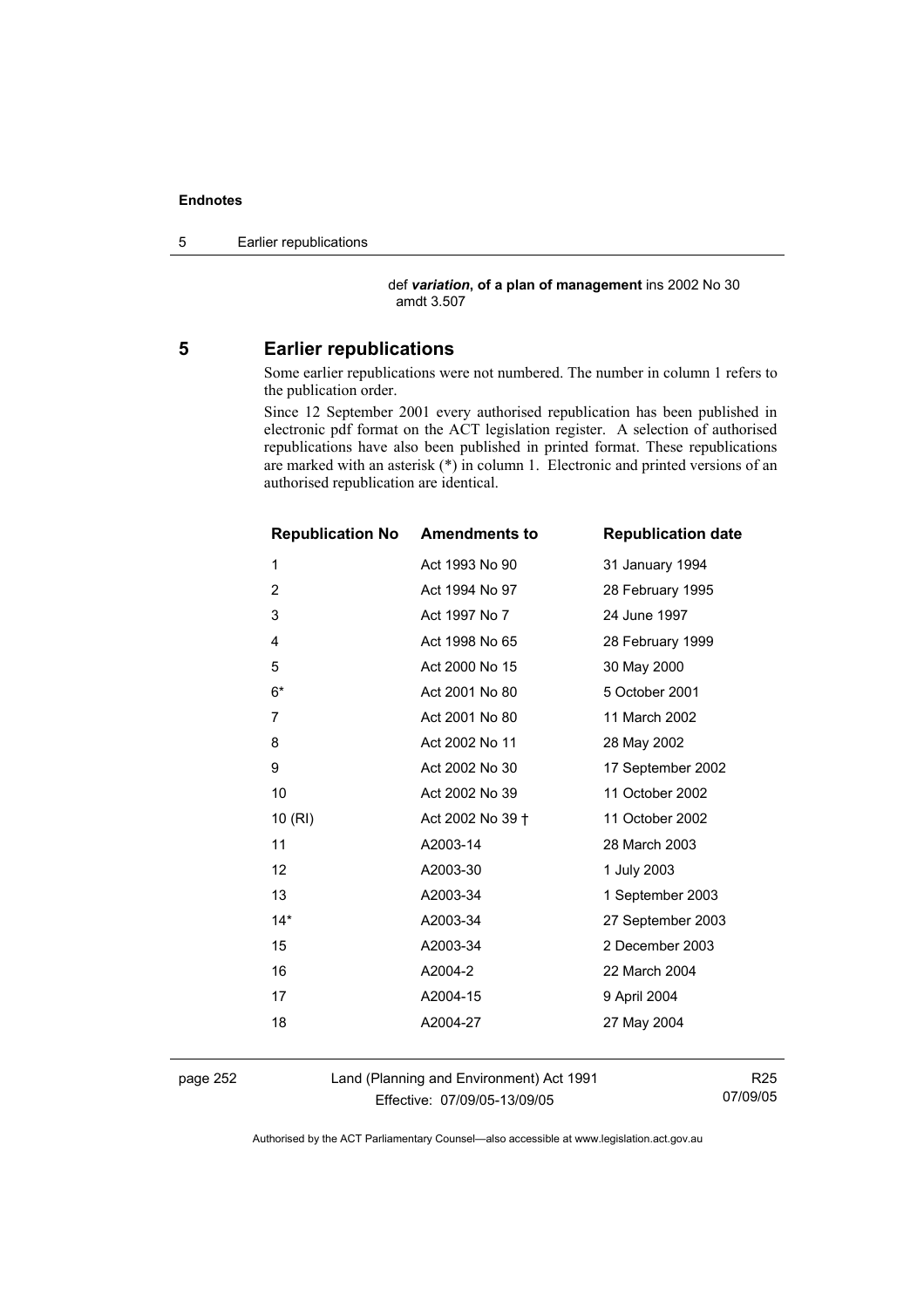| Uncommenced amendments |  |
|------------------------|--|
|------------------------|--|

| <b>Republication No</b> | <b>Amendments to</b> | <b>Republication date</b> |
|-------------------------|----------------------|---------------------------|
| 19                      | A2004-27             | 2 July 2004               |
| 20                      | A2004-42             | 25 August 2004            |
| 21                      | A2004-42             | 1 September 2004          |
| 22 (RI)                 | A2004-64             | 18 January 2005           |
| 23 (RI)                 | A2004-64             | 1 April 2005              |
| $24*$                   | A2005-21             | 2 June 2005               |

† includes retrospective amendments by Act 2002 No 49

## **6 Uncommenced amendments**

The following amendments have not been included in this republication because they were uncommenced at the republication date:

|  | Pest Plants and Animals Act 2005 A2005-21 sch 1 pt 1.1 |  |  |
|--|--------------------------------------------------------|--|--|
|--|--------------------------------------------------------|--|--|

## **Part 1.1 Land (Planning and Environment) Act 1991**

**[1.1] Section 254 (3) (c)** 

*omit* 

| [1.2] | <b>Section 254 (3)</b> |  |
|-------|------------------------|--|
|       |                        |  |

*renumber paragraphs when Act next republished under Legislation Act* 

| <b>Section 254A (5)</b><br>[1.3] |  |
|----------------------------------|--|
|----------------------------------|--|

*omit* 

### **[1.4] Section 255 (2) (c)**

*omit* 

| R25      | Land (Planning and Environment) Act 1991 | page 253 |
|----------|------------------------------------------|----------|
| 07/09/05 | Effective: 07/09/05-13/09/05             |          |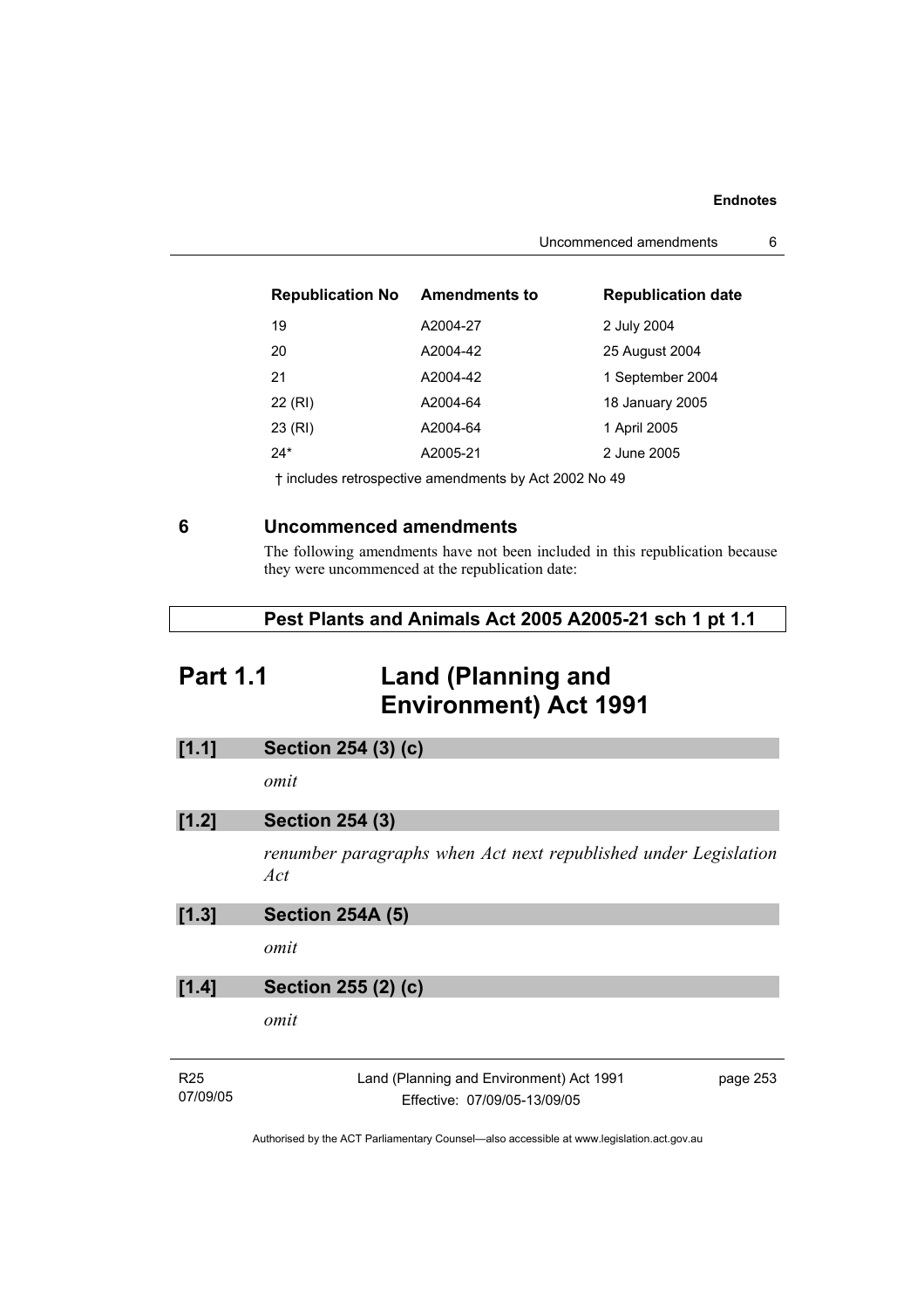| 6       | Uncommenced amendments                                                 |
|---------|------------------------------------------------------------------------|
| $[1.5]$ | <b>Section 255 (2)</b>                                                 |
|         | renumber paragraphs when Act next republished under Legislation<br>Act |
| [1.6]   | Section 257A (e)                                                       |
|         | omit                                                                   |
| [1.7]   | <b>Section 257A</b>                                                    |
|         | renumber paragraphs when Act next republished under Legislation<br>Act |
| [1.8]   | <b>Section 258C</b>                                                    |
|         | omit                                                                   |
| [1.9]   | <b>Subdivision 6.3.4</b>                                               |
|         | omit                                                                   |
| [1.10]  | Schedule 5, item 11                                                    |
|         | omit                                                                   |
| [1.11]  | <b>Schedule 5</b>                                                      |
|         | renumber items when Act next republished under Legislation Act         |
| [1.12]  | Dictionary, definitions of pest animal and pest plant                  |
|         | omit                                                                   |

| aace |  |
|------|--|
|------|--|

page 254 Land (Planning and Environment) Act 1991 Effective: 07/09/05-13/09/05

R25 07/09/05